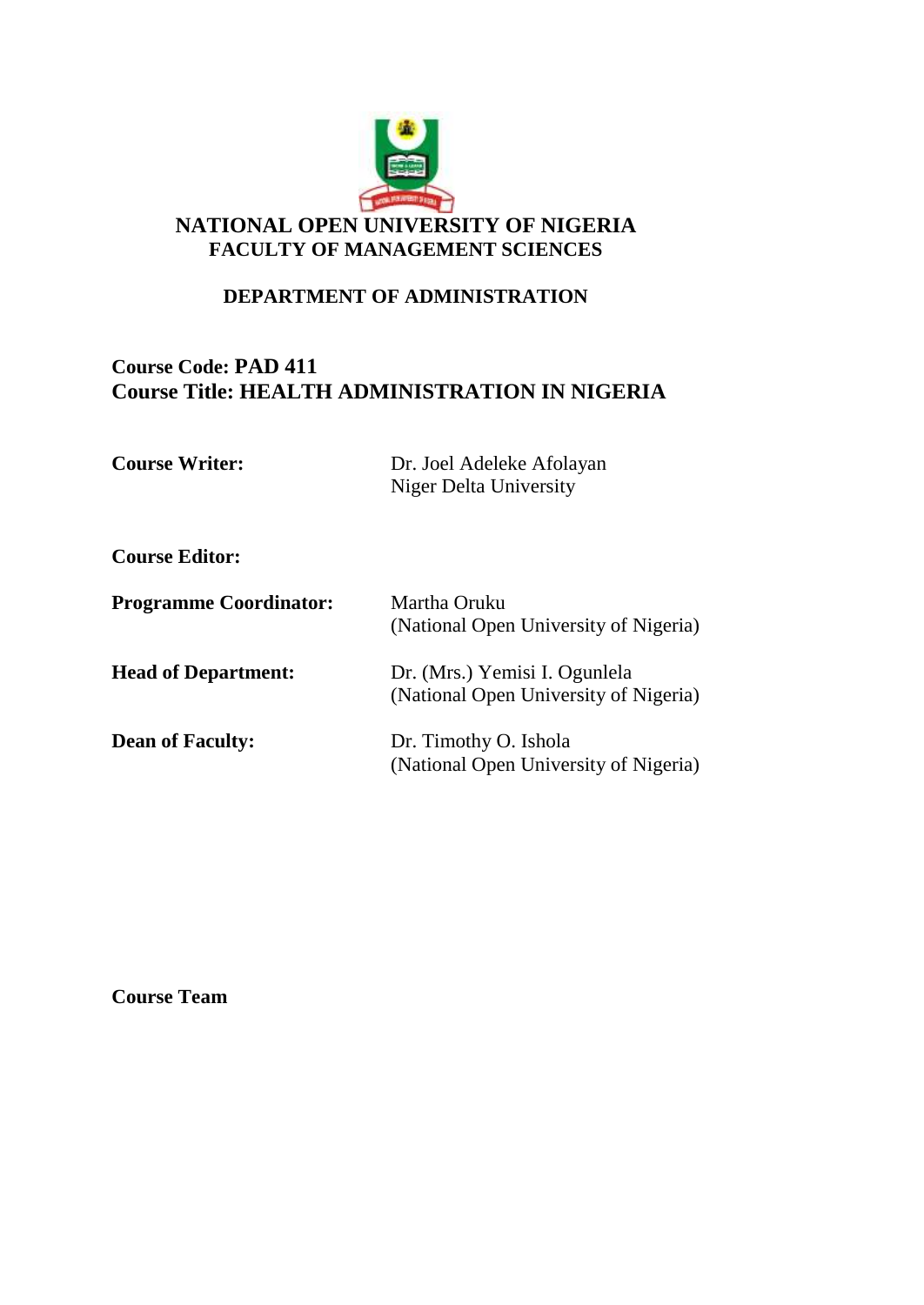

©2017 by NOUN Press National Open University of Nigeria Headquarters University Village Plot 91, Cadastral Zone NnamdiAzikwe Expressway Jabi, Abuja

Lagos Office 14/16 Ahmadu Bello Way Victoria Island, Lagos

e-mail: centralinfo@noun.edu.ng URL: www.noun.edu.ng

All rights reserved. No part of this book may be reproduced in any form or by any means, without permission in writing from the publisher.

Printed 2013, 2017

ISBN: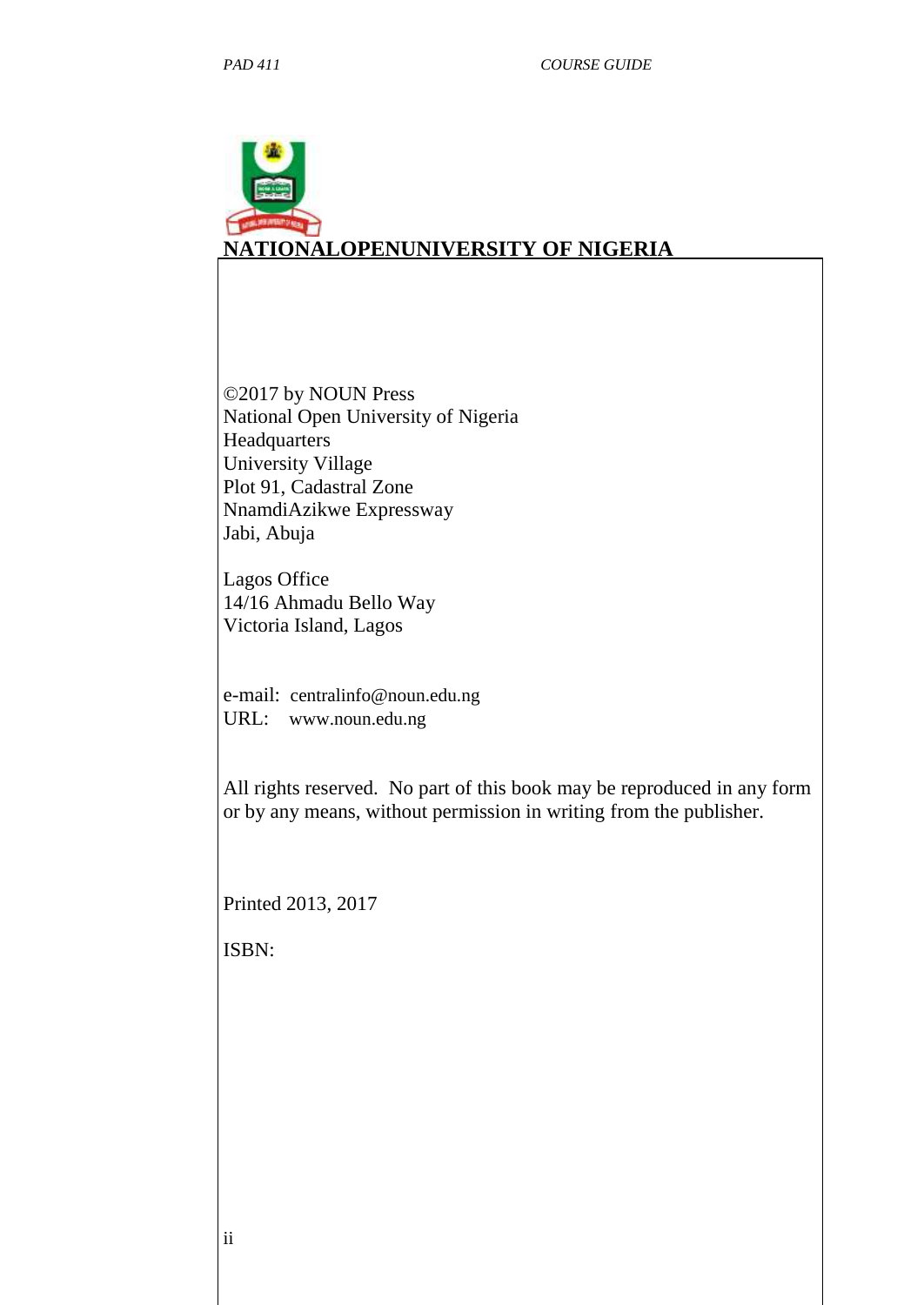# **CONTENTS PAGE**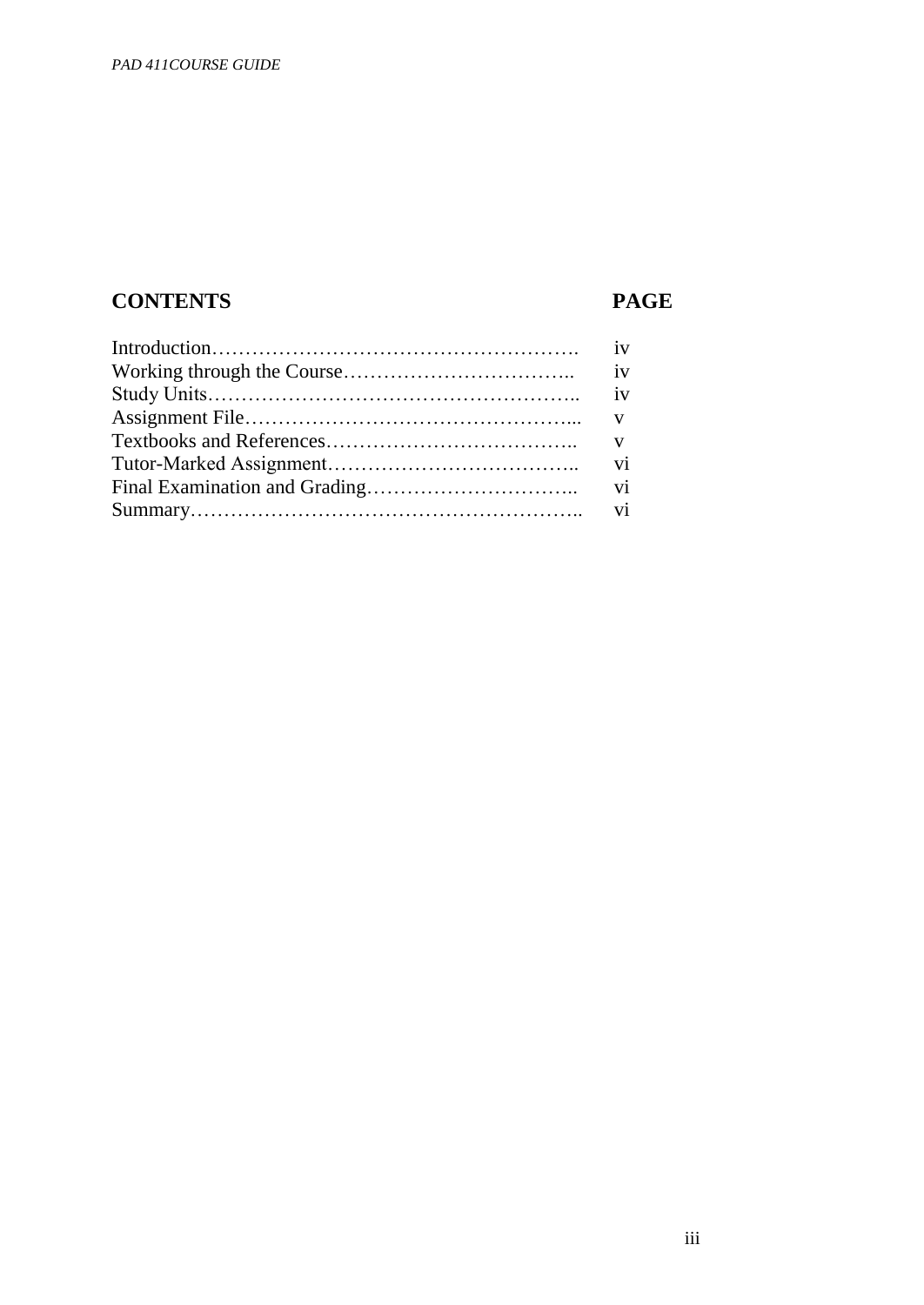#### **INTRODUCTION**

PAD 411: Health Administration in Nigeria is a two-credit course for master's degree programme. Hospitals are the focal point of education for the health professionals and clinical research necessary for advancement of health service delivery. It is essential to have a thorough knowledge not only of the hospital set-up but also of its meaning, history, classification and peculiar conditions prevailing in hospital administration before one can undertake the study of its human resource management.

## **WORKING THROUGH THE COURSE**

You must read through the units and have an in-depth study before youcan say you are satisfied and that indeed you have completed the course. Also, you need to read the approved books and any other related materials prescribed by the university.

Each unit has a tutor-marked assignment which you must do and submit for continuous assessment. Finally, at the end of the course, you are expected to write a final examination to test your mastery of the course. The scores in tutor-marked assignments and final examinations are added to form your final assessment in the course.

# **STUDY UNITS**

#### **Module 1**

| Unit 1                    | Introduction to HEALTH ADMINISTRATION                                |  |  |  | IN |
|---------------------------|----------------------------------------------------------------------|--|--|--|----|
| <b>NIGERIA</b>            |                                                                      |  |  |  |    |
| Unit 2                    | <b>Hospital Administration</b>                                       |  |  |  |    |
| Unit 3                    | Human Resources Management in Hospitals                              |  |  |  |    |
| Unit 4                    | Evolution of Human Resources Management and its Role<br>in Hospitals |  |  |  |    |
| Unit 5                    | Organising the Human Resource Departments in the<br>Hospitals        |  |  |  |    |
| $M_{\odot}$ J., $\lambda$ |                                                                      |  |  |  |    |

#### **Module 2**

| Unit 1 | <b>Manpower Planningin Hospitals</b>                  |
|--------|-------------------------------------------------------|
| Unit 2 | Deciding Workload Ratios and Human Resources Strength |
|        | in Various Departments                                |
| Unit 3 | Training and Management Development I                 |
| Unit 4 | Training and Management Development II                |
| Unit 5 | Wages and Salary Administration                       |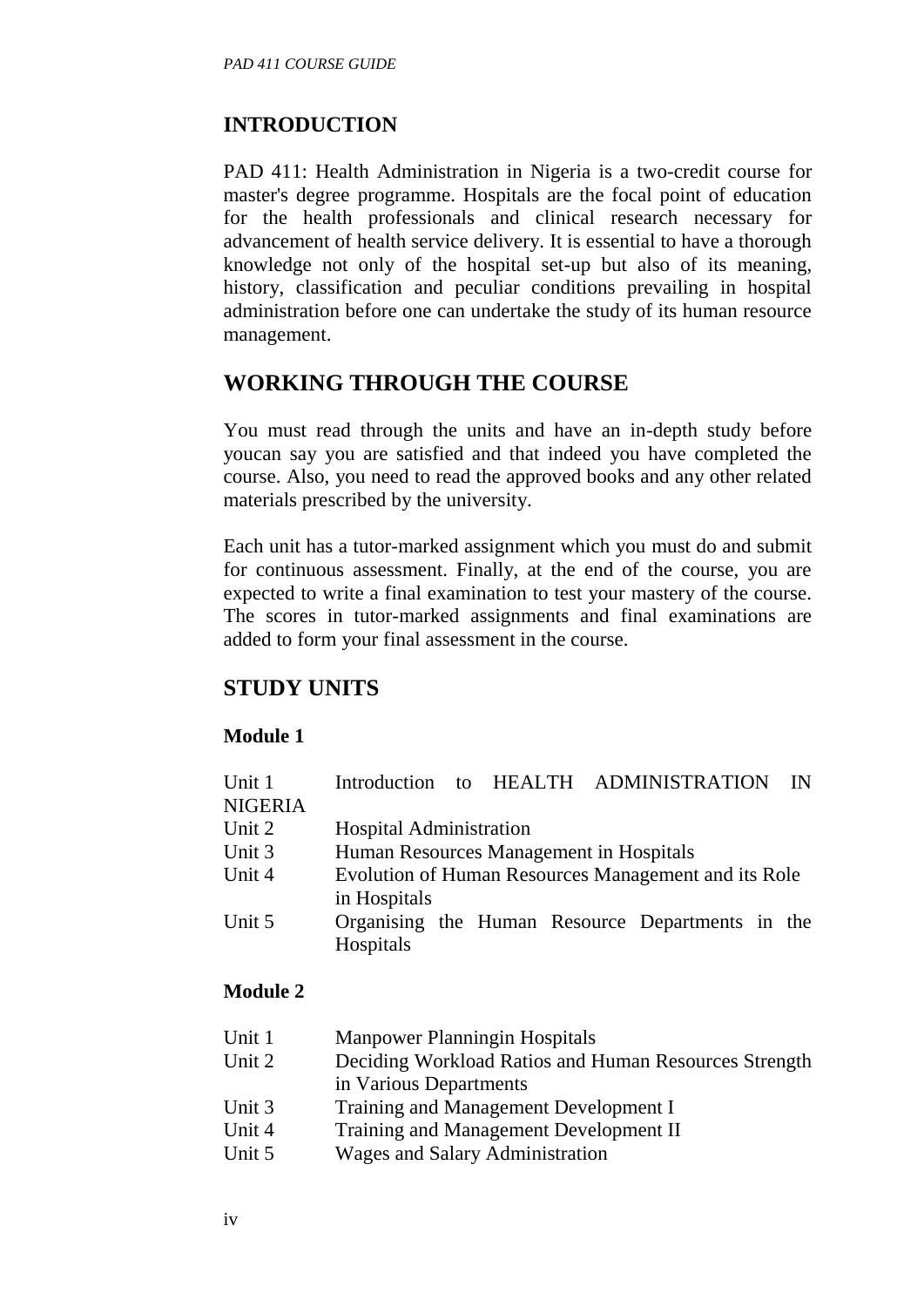#### **Module 3**

| Unit 1 | Appraisal of Human Resources                      |
|--------|---------------------------------------------------|
| Unit 2 | Human Relations and Public Relations in Hospitals |
| Unit 3 | Team Work in Hospitals                            |

#### **ASSIGNMENT FILE**

The university will make available your assignment file, which you must work on; you will submit same to your facilitator for grading. Remember, the score you make in this assignment is crucial to your performance in this course so you need to put in your best. This assignment will attract 30% of the final grade while the final examination attracts 70% and the total sum is your final grade in the course.

#### **TEXTBOOKS AND REFERENCES**

- "A Report of the Commission on University Education for Administration in Hospitals." (1954). Washington, DC:American Council on Education.
- Akinyele, D. K. (1999). *Principles and Practice of Management in Healthcare Services.* Ibadan: Intec Printers Ltd.
- Blaskiston (1956). *New Guild Medical Dictionary*. New York: McGraw-Hill.
- Dunn, R.T. (2007). *Haimann's Healthcare Management.* (8th ed.). Chicago: Health Admin Press.
- Ghai, P.N. (1982). "Planned Development in Health in India". *Hospital Administration*, Sept. - Dec.
- Goyal, R.C. (2006). *Hospital Administration and Human Resource Management*. (4th ed.). New Delhi: Prentice-Hall.
- Lawrence, A.A. (1990). *Management: The Simple Way, American Management Association.* New York.
- Leonard, S.R. &Strauss, G. (1985). M*anaging Human Resources*.New Jersey:Prentice-Hall.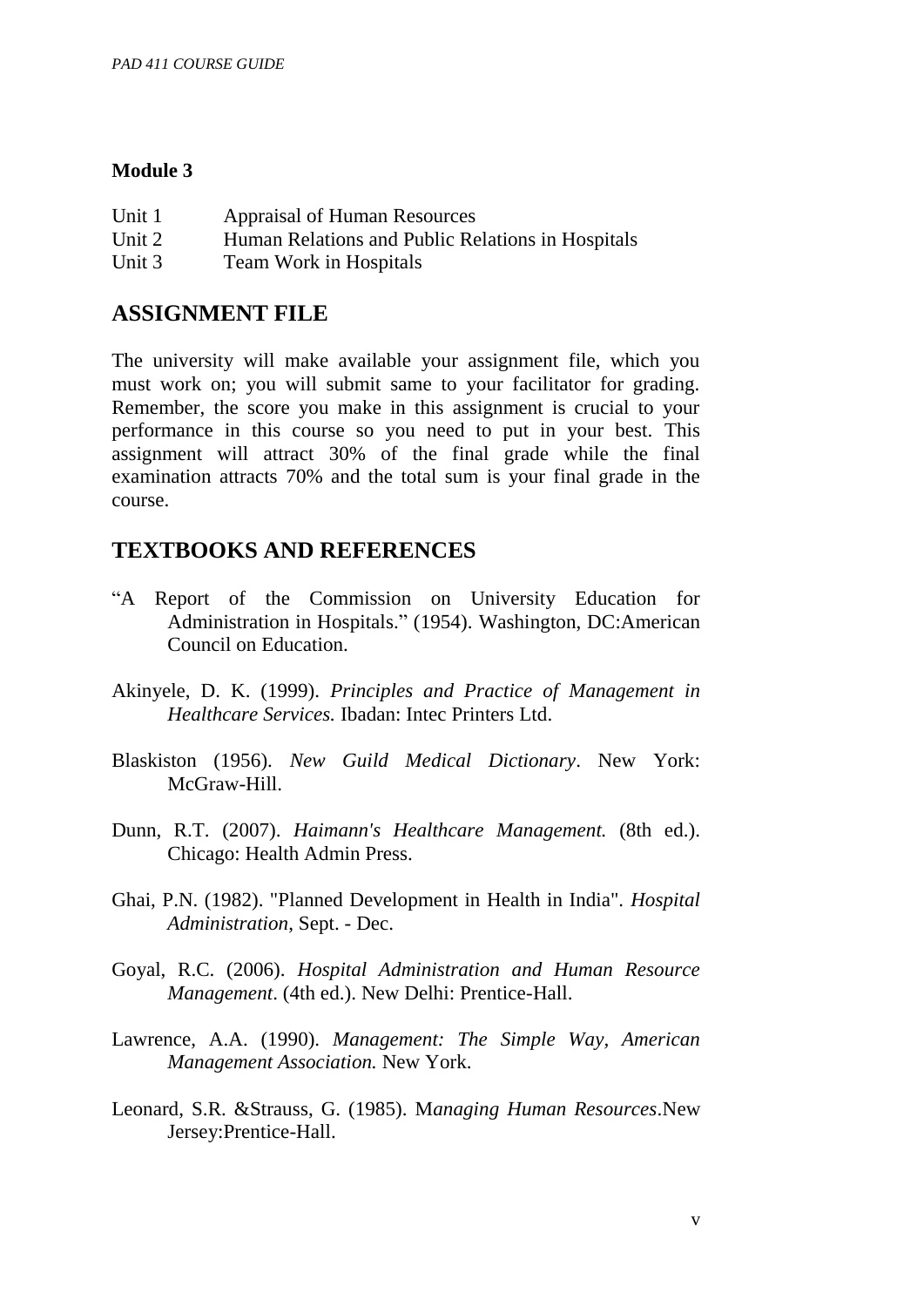- Metzger, N. *Personnel Administration in the Health Services Industry*.New York:S.P. Medical and Scientific Books.
- Peter,D.. (1954). *The Practice of Management*.New York:Harper and Bros.
- Stoner, J., Edward, F.&Daniel,G. (1966).*Management.* New Delhi: Prentice-Hall.

#### **TUTOR-MARKED ASSIGNMENT**

There are tutor-marked assignments in this course at the end of each unit. You are advised to strictly keep to the rules and regulations of the university in carrying out these assignments. Ensure that your attempts at answering these tutor-marked assignments are thorough, neat, readable and concise.

You must read the course guide well so that you understand every bit of it. Organise your study schedule very well so that you can make judicious use of your time and materials.

## **FINAL EXAMINATION AND GRADING**

The final examination in this course will be determined by the university i.e. the time and duration. The examination will be 70% of the course so it is very important that you study all the units very well as questions can come out from any unit. It is also important that you find time to attend the facilitation classes and do your tutor-marked assignments properly as every area of the course is crucial to your success.

#### **SUMMARY**

You must understand that the course is intensive and in order to have good success, you need to organise your work, study and mind well so that you are physically, mentally and educationally prepared for the examination. No doubt, if you heed to these pieces of advice, you will be confident in approaching the tutor-marked assignments and final examination.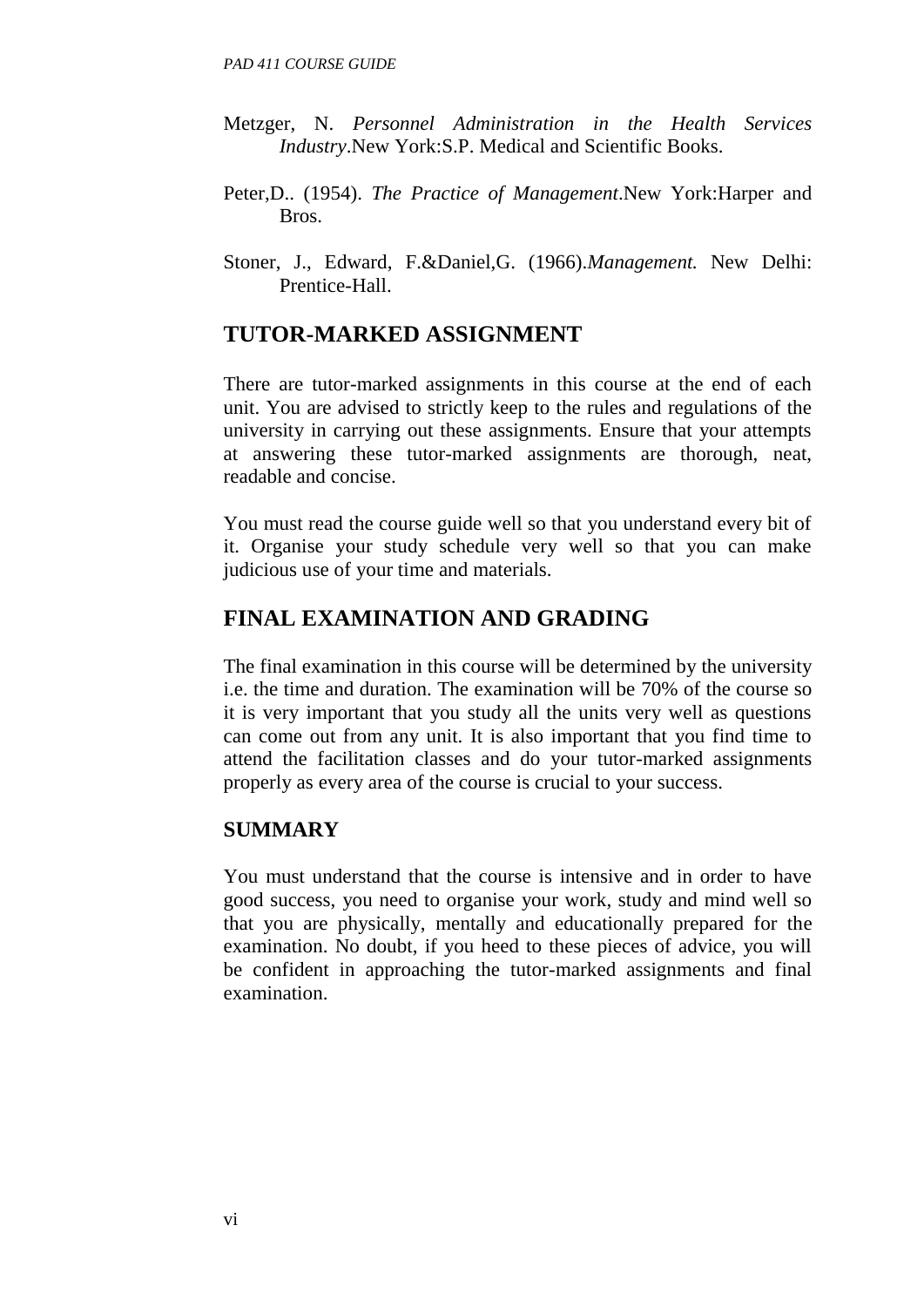# **MODULE 1**

- Unit 1 Introduction to Hospital Management
- Unit 2 Hospital Administration
- Unit 3 Human Resource Management in Hospitals
- Unit 4 Evolution of Human Resource Management and its Role in Hospitals
- Unit 5 Organising the Human Resource Department in the Hospital

# **UNIT 1 INTRODUCTION TO HOSPITAL MANAGEMENT**

## **CONTENTS**

- 1.0 Introduction
- 2.0 Objectives
- 3.0 Main Content
	- 3.1 Definition of Hospital
	- 3.2 Nature and Scope of Hospital
		- 3.2.1 Changes in Hospital Organisation
	- 3.3 Classification of Hospital
- 4.0 Conclusion
- 5.0 Summary
- 6.0 Tutor-Marked Assignment
- 7.0 References/Further Reading

# **1.0 INTRODUCTION**

Hospitals are the focal points of education for the health professionals and clinical research necessary for advancement of medicine. Thus, the hospital is one of the most complex of all administrative organisations. Therefore, it requires a thorough knowledge not only of the hospital setup but also of its meaning, history, classification, peculiar conditions prevailing in hospital administration, etc. before one can undertake to study its human resource management. It is hoped that the knowledge acquired in previous courses will be of immediate benefit to you in this course.

# **2.0 OBJECTIVES**

At the end of this unit, you should be able to:

- define hospital
- discuss the nature of a hospital
- explain the scope of a hospital
- classify hospitals.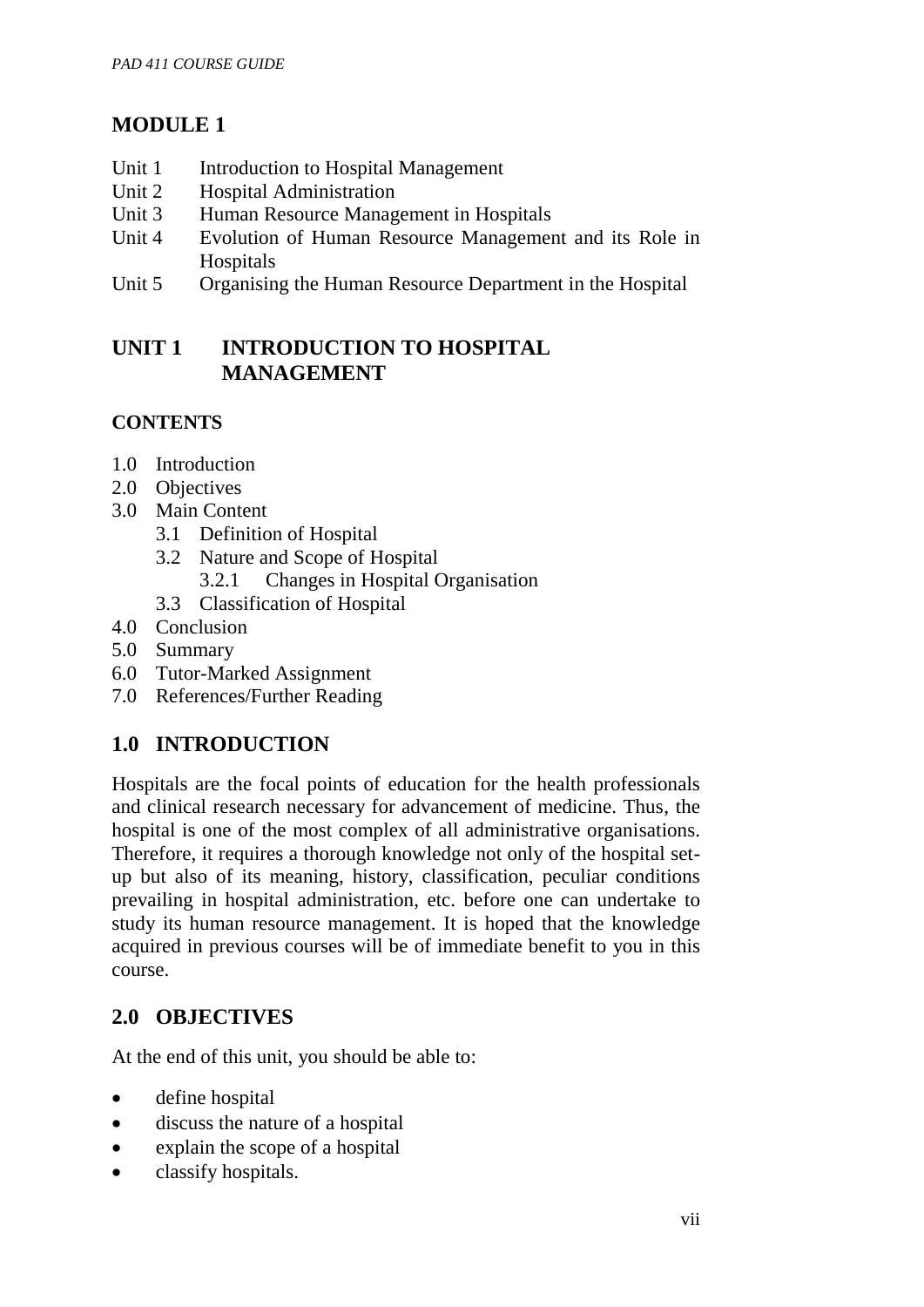#### **3.0 MAIN CONTENT**

#### **3.1 Definition of Hospital**

Let us examine a few definitions of the term 'hospital'. The word "hospital" is derived from the Latin word *hospitalis* which comes from *hospes*, meaning a host. The English word 'hospital' comes from the French word *hospitale*, as do the words 'hostel' and 'hotel', all originally derived from Latin. The three words, hospital, hostel and hotel, although derived from the same source, are used with different meanings. The term "hospital" means an establishment for temporary occupation by the sick and the injured.

Today, hospital means an institution in which sick or injured persons are treated.

A hospital is different from a dispensary - a hospital being primarily an institution where inpatients are received and treated while the main purpose of a dispensary is distribution of medicine and administration of outdoor relief.

*Dorland's Illustrated Medical Dictionary* defines a hospital as:

an institution suitably located, constructed, organised, staffed to supply scientifically, economically, efficiently and unhindered, all or any recognised part of the complex requirements for the prevention, diagnosis and treatment of physical, mental and the medical aspects of social ills; with functioning facilities for training new workers in many special professional, technical and economical fields, essential to the discharge of its proper functions and with adequate contacts with physicians, other hospitals, medical schools and all accredited health agencies engaged in the better-health programme.

A hospital in *Steadman's Medical Dictionary* is defined as:

an institution for the care, cure and treatment of the sick and wounded, for the study of diseases and for the training of doctors and nurses.

*Blackiston's New Gould Medical Dictionary* (McGraw-Hill, New York, 1959, p. 560) describes a hospital as an institution for medical treatment facility primarily intended, appropriately staffed and equipped to provide diagnostic and therapeutic services in general medicine and surgery or in some circumscribed field or fields of restorative medical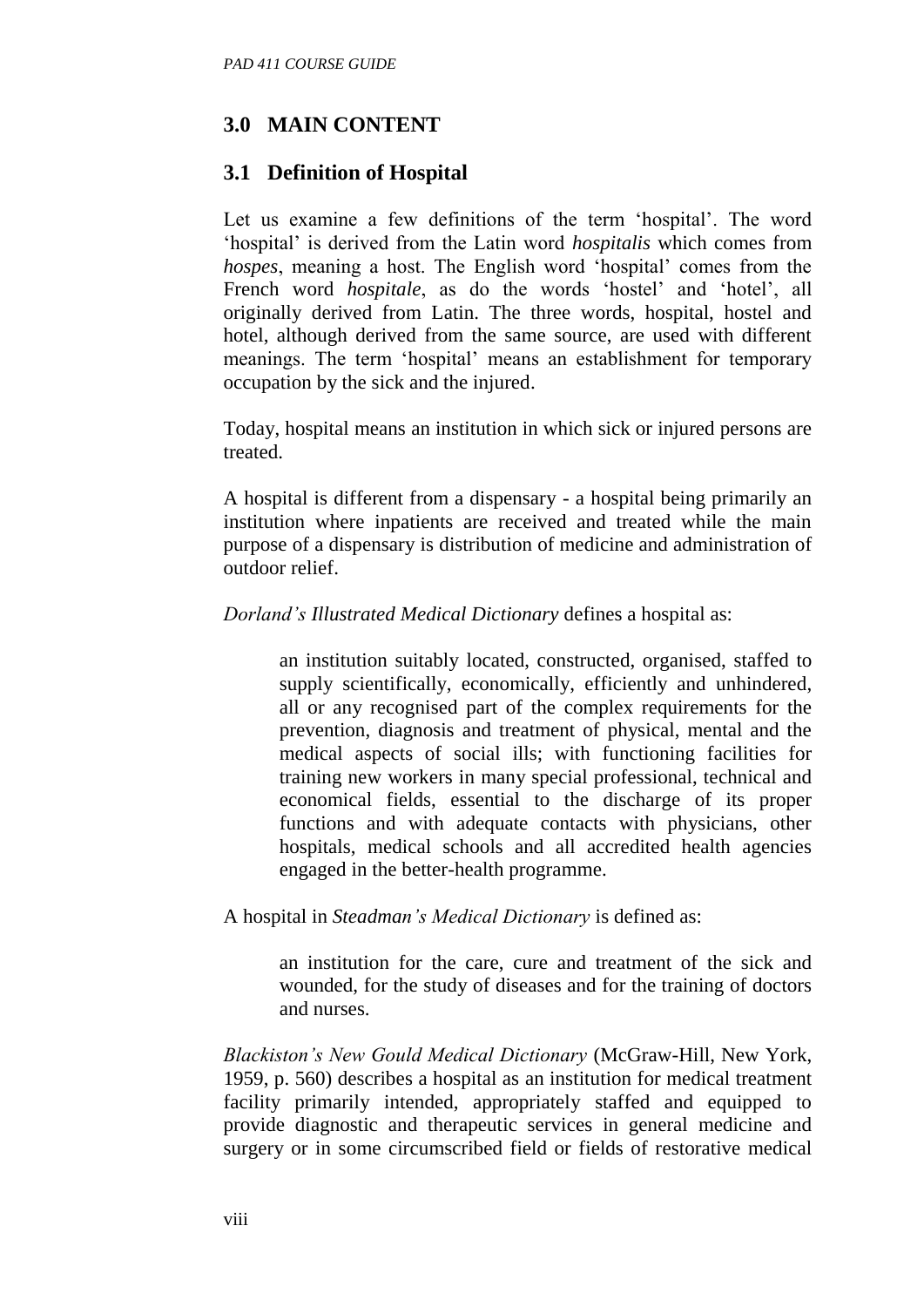care, together with bed care, nursing care and dietetic service to patients requiring such care and treatment.

According to the *Directory of Hospitals in India*. (1988):

a hospital is an institution which is operated for the medical, surgical and/or obstetrical care of inpatients and which is treated as a hospital by the central/state/government/local body/private and licensed by the appropriate authority.

A close analysis of the above definitions reveals that no single definition is perfect in defining a modern hospital and its multifarious services. Dorland"s definition is comprehensive but fails to visualise rehabilitative and follow-up aspects. Steadman"s definition is very simple and to a great extent, highlights all the essential services. The definition given in the *Directory of Hospitals in India* is also very simple but too short to cover all the aspects of a hospital.

On the basis of the above definitions, we can evolve a comprehensive definition of a hospital, highlighting all the essential services provided by a modern hospital:

A modern hospital is an institution which possesses adequate accommodation and well-qualified and experienced personnel to provide services of curative, restorative and preventive character of the highest quality possible to all people regardless of race, colour, creed or economic status; which conducts educational and training programmes for the personnel particularly required for efficacious medical care and hospital service; which conducts research assisting the advancement of medical service and hospital services and which conducts programmes in health education.

Modern hospitals are open 24 hours a day. Their personnel render services for the cure and comfort of patients. In the operation theatre, skilled surgeons perform lifesaving surgeries. In the nursery, newborns receive the tender care of trained nurses. In the laboratory, expert technicians conduct urine, stool and blood tests, vital to the battle against disease. In the kitchen, cooks and dieticians prepare balanced meals that contribute to the patient's speedy recovery.

A hospital aims at the speedy recovery of patients. That is why its rooms are equipped with air-conditioners, call-bells and other devices. Several hospitals have libraries which provide books for the patients. The telephone keeps the sick in touch with their friends and relatives. In most hospitals today, patients have newspaper and barber services in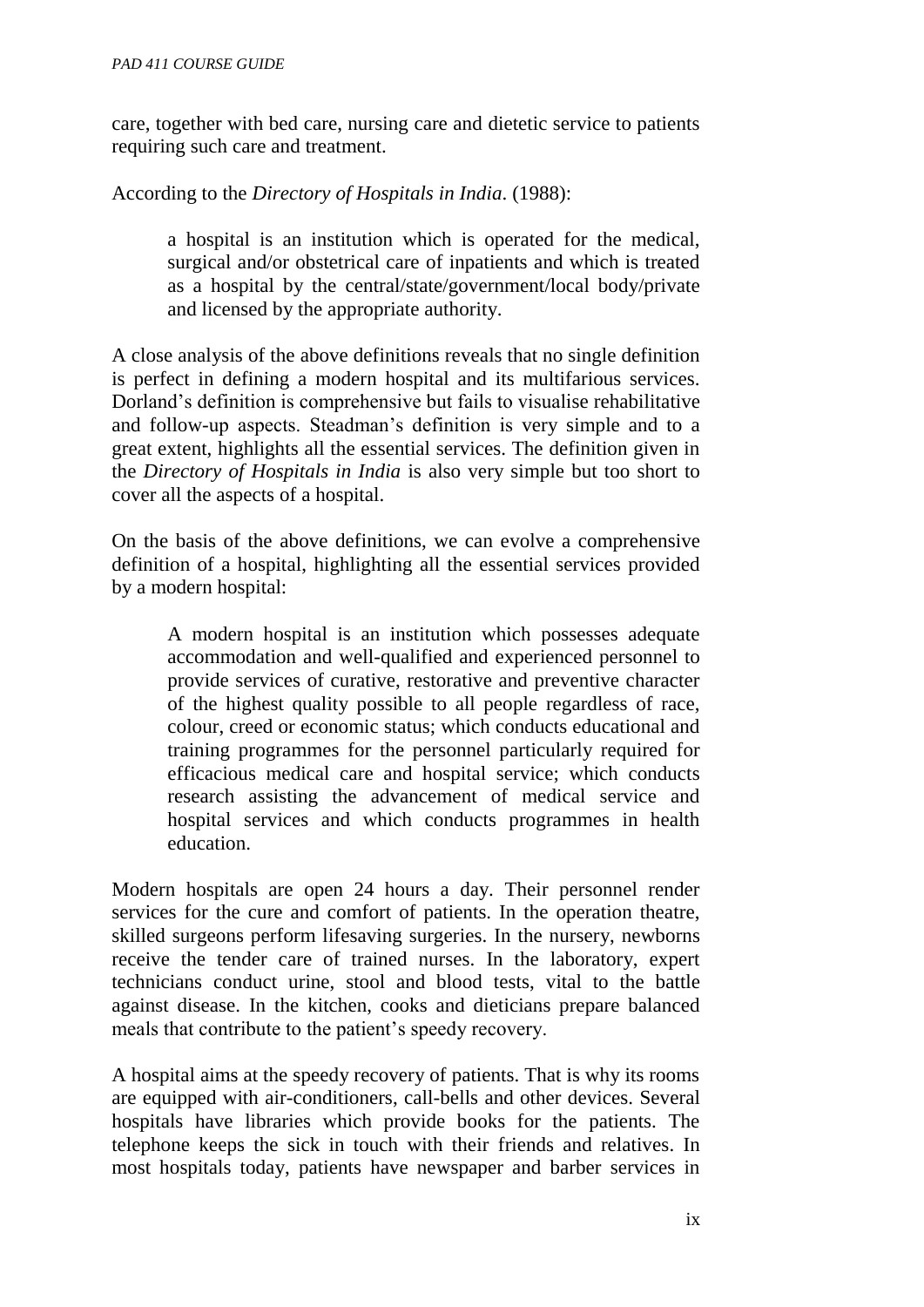their rooms. Many hospitals, keeping in view the recreation needs of their patients, have provided televisions and radio sets in their rooms/wards. To save the precious time of the medical staff, secondary duties, like explaining the diagnosis and line of treatment to the patients and their attendants, are entrusted to another section of the staff called "medical social workers". In hospitals, therefore, the endeavour is to provide the best possible facilities to the patients within the hospital"s resources.

## **3.2 Nature and Scope of Hospital**

Human beings make a society. Healthy human beings make a healthy society. However, every society has its share of unhealthy human beings. Illness disease and invalidity may be a curse for society; but their victims certainly are not. They are as much a part of society as the healthiest of individuals.

In the past, an individual afflicted by a wound or disease was condemned to suffer and fend for himself. In those primitive days, the healthy never assisted or looked after the afflicted. The practice was to consider such an afflicted person a spent-force and no longer useful to society. Thus, complete isolation from society was the tragic lot of one who fell ill. No attempt was made to ascertain the causes and suggest cures for ailments. The belief, then, was that illness was caused either by evil spirits or was a punishment for one's misdeeds. Later, the 'tribe' assumed the responsibility of looking after the sick who were considered victims of a magic spell, by appeasing or scaring away the evil spirits with a counter-curse.

As civilisation advanced from the individual to the family, from family to the tribe and finally to the organised community, society acknowledged a common responsibility towards the sick. It was only when civilisation progressed that man sought to provide for the welfare of his fellow beings (other than his own kith and kin).

Illness creates dependency. The sick need medical treatment, nursing care and shelter. With the advent of the modern society, the institution developed to cater to the needs of the sick was the hospital.

## **3.2.1 Changes in Hospital Organisation**

As far as voluntary hospitals are concerned, many religious groups ran family-style, mission-oriented service centres for the sick. As these grew into larger and larger modern institutions, the outward and inward pressures to adapt to the changes in society became evident.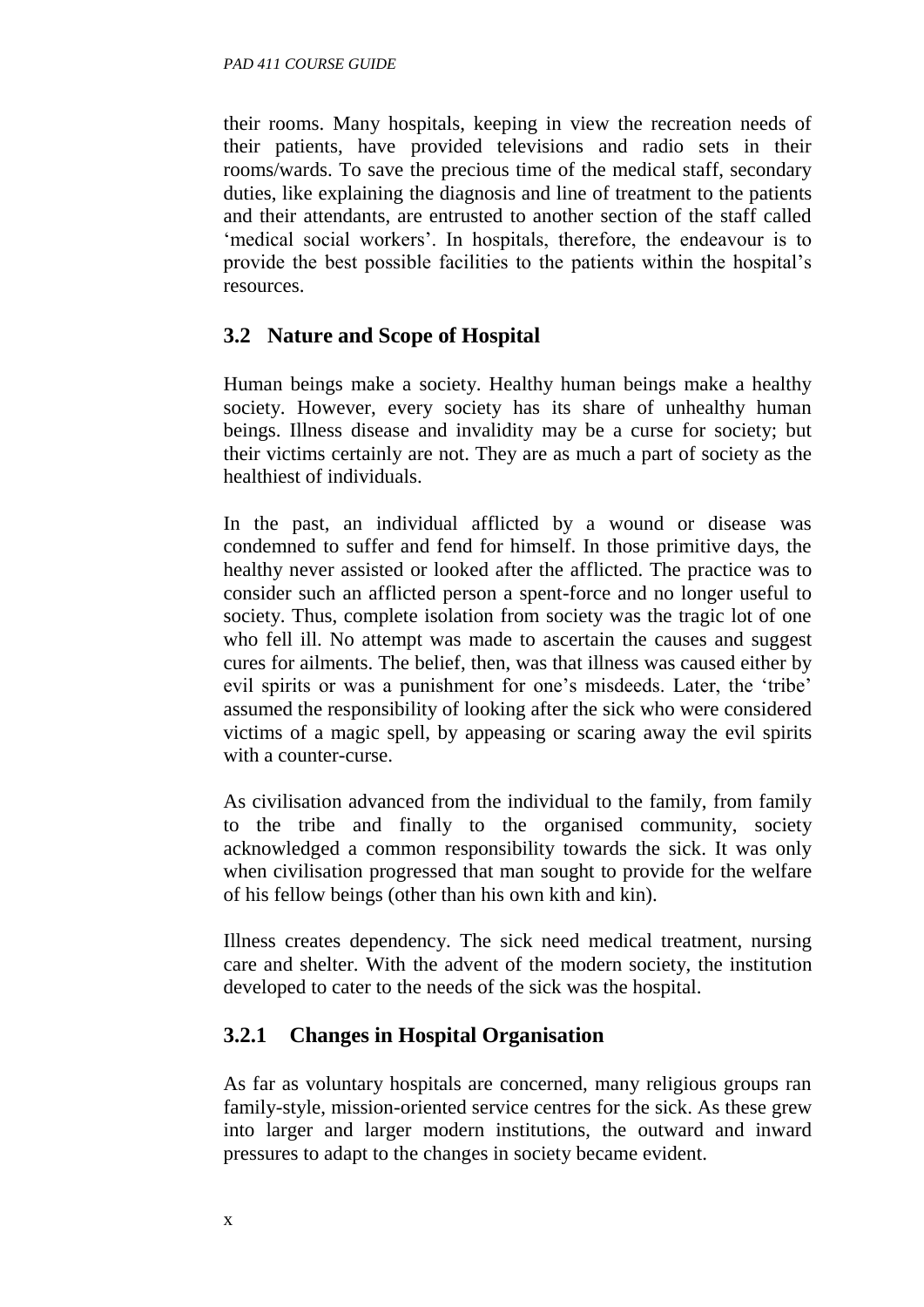In spite of various reports submitted by the different committees, modern hospitals in India have, for the most part, been organised along British lines with strict hierarchical structure. Government hospitals have to face increasing bureaucratic difficulties at different levels before goods and services are received. Traditionally, the Medical Director or Medical Superintendent is the head of the organisation with the matron handling the nursing staff, maintenance, house-keeping, linen and other non-medical departments. There are delays, frustrations and inefficiencies as revealed by the discussions held with the heads of various government and semi-government hospitals and in hospital seminars. The unhealthy growth of trade unions in hospitals has only added to the difficulties.

During the past three decades, the organisation of hospitals in India has come in for severe criticism, as is reflected by increasing labour protests of all kinds and rising public sentiment voiced against existing medical conditions. Hospitals today are straining under the yoke of a type of organisation more suited to a previous century. The changing times and needs of today should be the basis for a suitable system of organisation. Organisational change is a requisite for organisational improvement and only a planned change is likely to be effective. Increasing specialisation is leading to fragmentation. Functional specialisation must give way to interfunctional integration to maintain organic harmony.

With the increasing complexity of medical care and acceptance of the hospital as a service, adjunct services to supplement the usual medical and nursing care are to be developed. These involve medical social work, linen and laundry management, nutrition, housekeeping, medical record technology, medical laboratory technology, hospital accounting, physiotherapy and more complex record and business procedures. As modern hospitals have to perform more complex functions, employ highly skilled personnel and provide better facilities, their organisations have grown increasingly complex and their operations more costly. These consequences, interacting with or affected by developments outside the hospital have, in turn, led to new phenomena and situations, namely, the appearance of hospital administration and human resource management as professions, the advent of voluntary pre-payment plans for hospital service and medical care, and a more prominent role of government, at all levels, in the hospital field, especially in the construction and financing of hospitals. While similar pressure for social change has resulted in several industrial concerns in India attempting to change from the hierarchical organisation to the functional model, there has been little or no realisation in the hospital organisations of this need to change.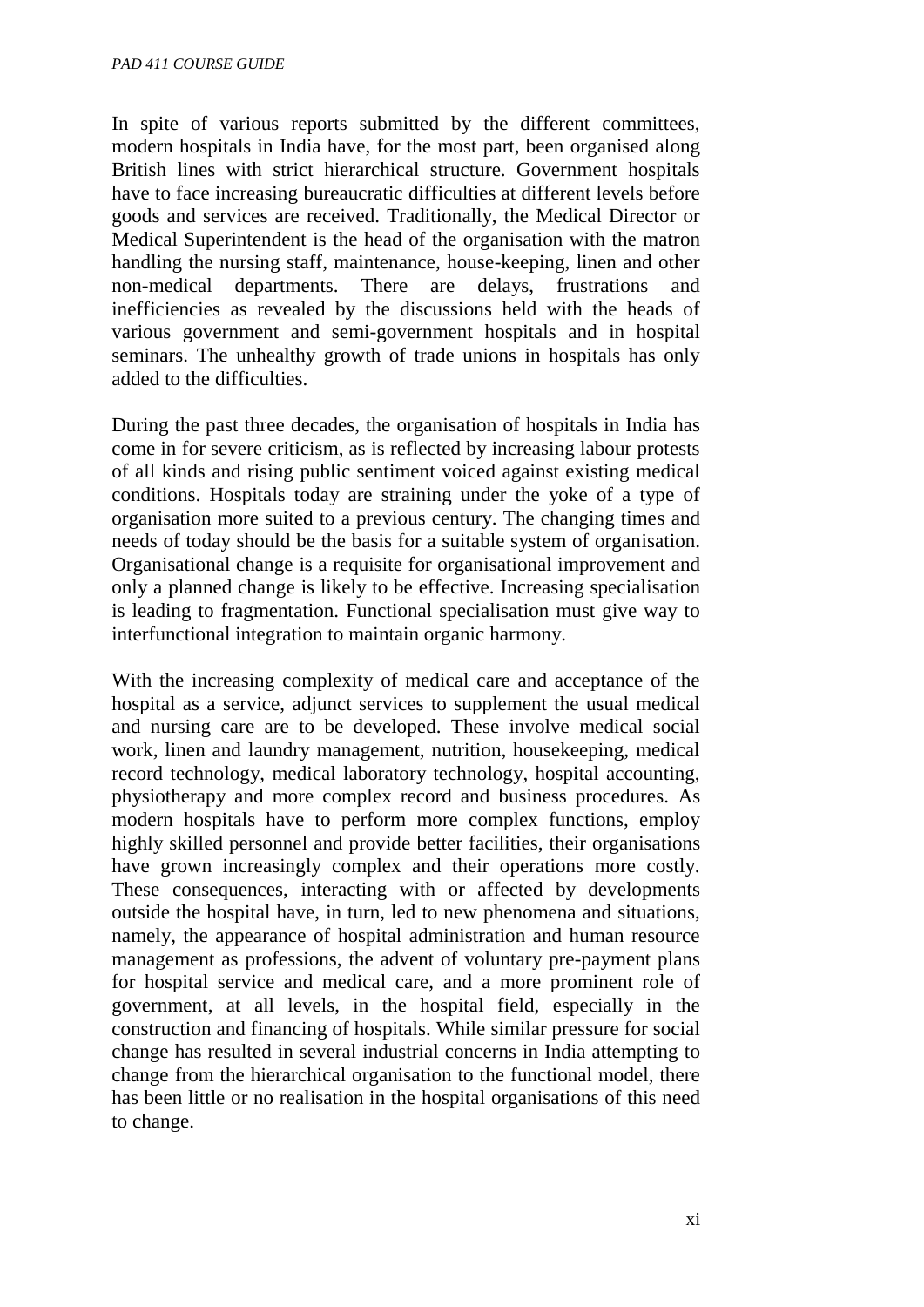#### **3.3 Classification of Hospital**

Hospitals have been classified in many ways. The most commonly accepted criteria for the classification of the modern hospitals are: (a) length of stay of patients (long-term or short-term), (b) clinical basis, and (c) ownership control basis.

#### **Classification according to ownership/control**

On the basis of ownership or control, hospitals can be divided into four categories, namely, public hospitals, voluntary hospitals, private nursing homes and corporate hospitals.

**Public hospitals:** Public hospitals are those run by the Central Government, state governments or local bodies on non-commercial lines. These hospitals may be general hospitals or specialised hospitals or both. General hospitals are those which provide treatment for common diseases, whereas specialised hospitals provide treatment for specific diseases like infectious diseases, cancer, eye diseases, psychiatric ailments, etc. General hospitals can diagnose patients suffering from infectious diseases, but refer them to infectious disease hospitals for hospitalisation, as general hospitals are not licensed to treat infectious-diseased patients.

**Voluntary hospitals:** Voluntary hospitals are those which are established and incorporated under the Societies Registration Act, 1860 or Public Trust Act, 1882 or any other appropriate Act of the Central or state government. They are run with public or private funds on a noncommercial basis. No part of the profit of the voluntary hospital goes to the benefit of any member, trustee or to any other individual. Similarly, no member, trustee or any individual is entitled to a share in the distribution of any of the corporate assets on dissolution of the registered society. A board of trustees, usually comprising prominent members of the community and retired high officials of the government, manages such hospitals. The board appoints an administrator and a medical director to run such voluntary hospitals. These hospitals spend more on patient care than what they receive from the patients. There is, of late, a trend among voluntary hospitals to charge reasonably high fees from rich patients and very little from poor patients. Whatever they earn from the rich patients of the private wards, spend on the patients of general wards. However, the main sources of their revenue are public and private donations and grants-in-aid from the Central Government, the state government and from philanthropic organisations, both national and international. Thus, voluntary hospitals run on a "no profit, no loss" basis.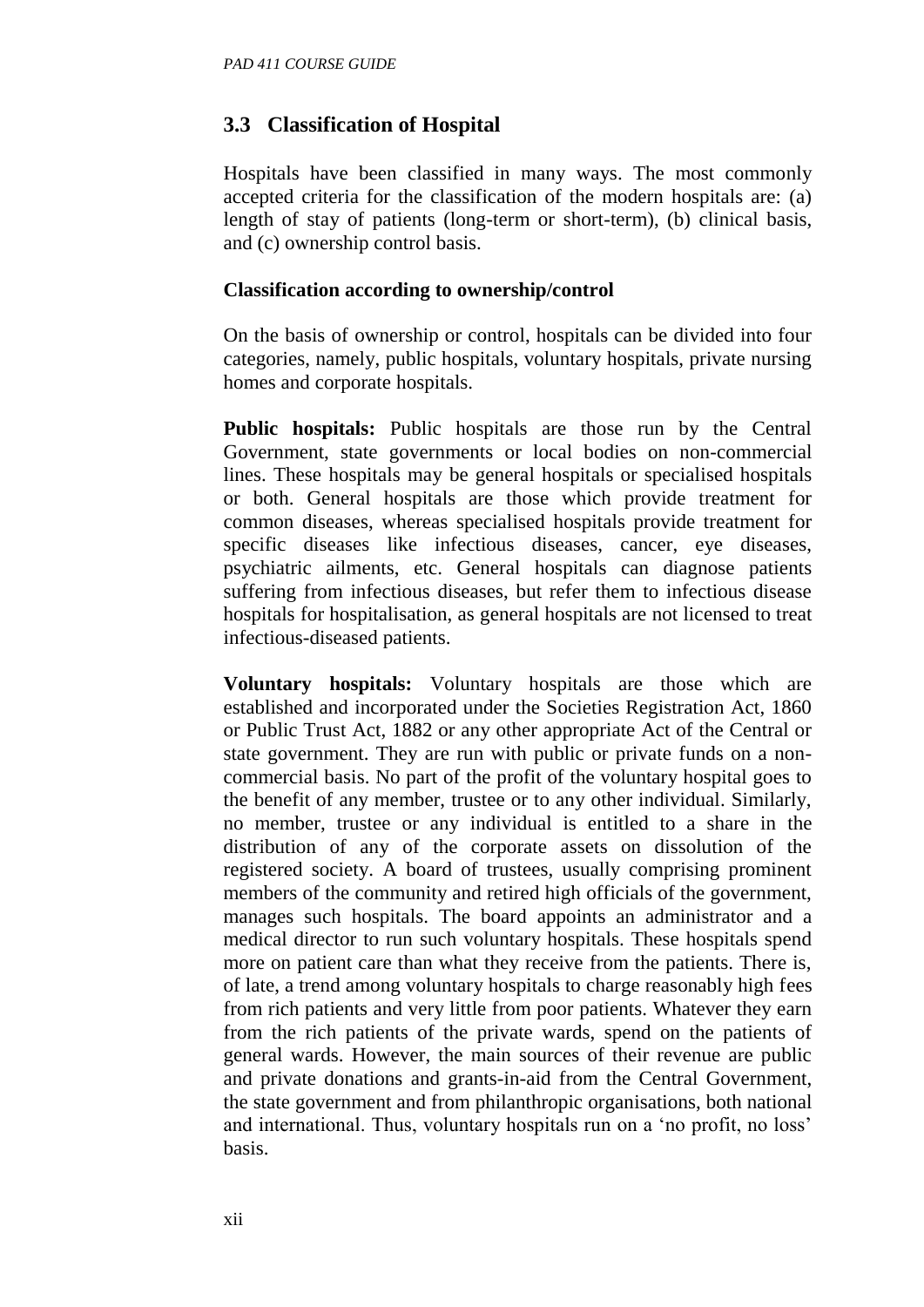**Private nursing homes:** Private nursing homes are generally owned by an individual doctor or a group of doctors. They admit patients suffering from infirmity, advanced age, illness, injury, chronic disability, etc., or those who are convalescing, but they do not admit patients suffering from communicable diseases, alcoholism, drug-addiction or mental illness. There is, however, no uniform definition for nursing homes. The phrase may refer to out-of-home care facilities that offer a range of services similar to many found in a hospital. These nursing homes are run on a commercial basis. Naturally, the ordinary citizen cannot usually afford to get medical treatment there. However, these nursing homes are becoming more and more popular due to the shortage of government and voluntary hospitals. Secondly, wealthy patients do not want to get treatment at public hospitals due to long queues of patients and the shortage of medical as well as nursing staff leading to lack of medical and nursing care.

**Corporate hospitals:** The latest concept is of corporate hospitals which are public limited companies formed under the Companies Act. They are normally run on commercial lines. They can be either general or specialised or both.

#### **Classification according to length of stay of patients**

A patient stays for a short-term in a hospital for treatment of diseases such as pneumonitis, appendicitis, gastroenteritis, etc. A patient may stay for a long-term in a hospital for treatment of diseases such as tuberculosis, cancer, schizophrenia, etc. Therefore, a hospital may fall either under the category of long-term or short-term (now known as chronic-care or acute-care hospital respectively) according to the disease and treatment provided.

#### **Classification according to clinical basis**

A clinical classification of hospitals is another basis for classification of hospitals. Some hospitals are licensed as general hospitals while others as specialised hospitals. In a general hospital, patients are treated for all kind of diseases such as pneumonitis, typhoid, fever, etc. but in a specialised hospital, patients are treated only for those diseases for which that hospital has been set up, such as heart diseases, tuberculosis, cancer, maternity, ophthalmic diseases, etc.

#### **Classification according to directory of hospitals**

The *Directory of Hospitals in Nigeria* lists the various types of hospitals and the types of management.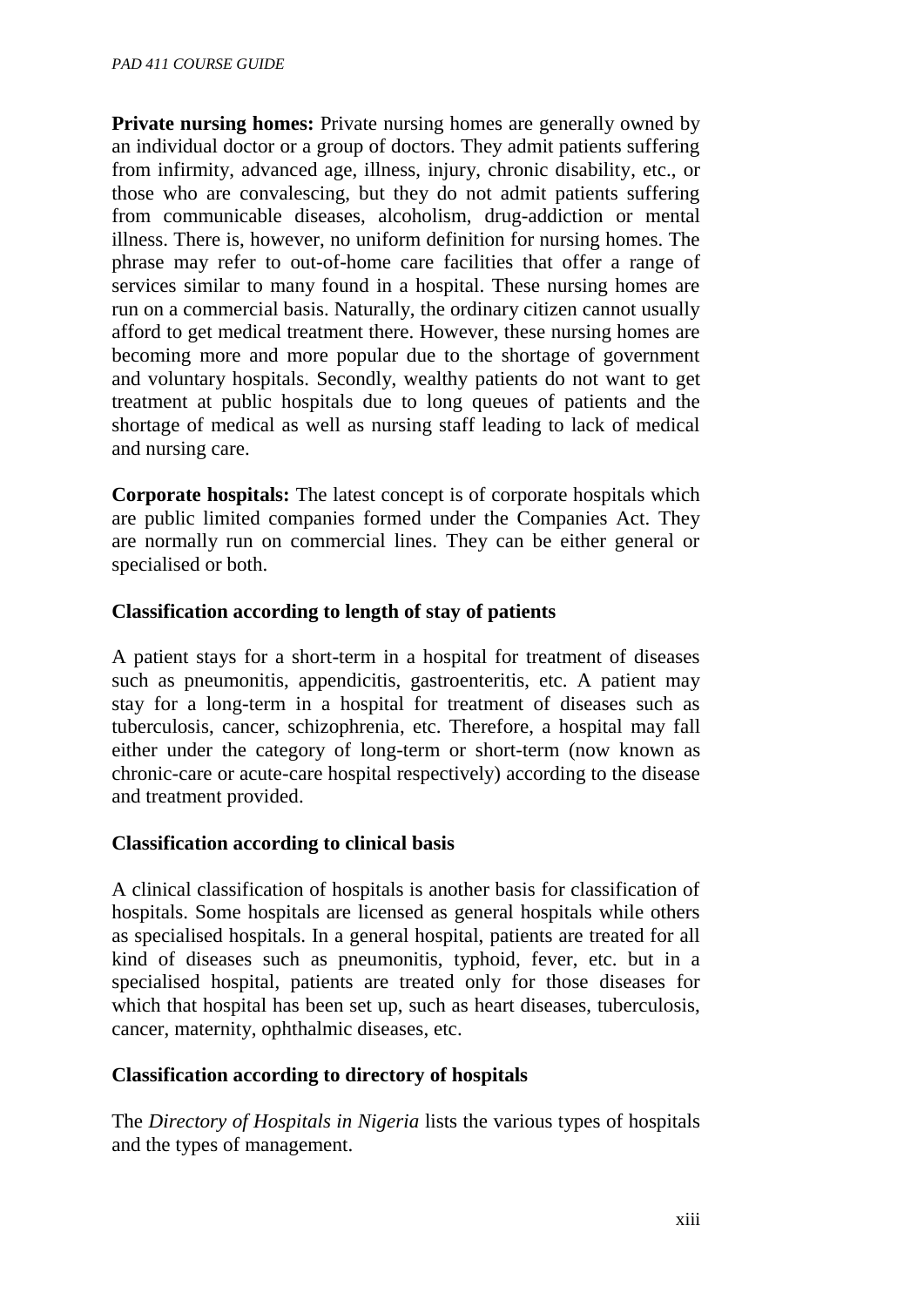#### **Types of hospital**

- (i) General hospital: All establishments permanently staffed by at least two or more medical officers, which can offer in-patient accommodation and provide active medical and nursing care for more than one category of medical discipline (e.g. general medicine, general surgery, obstetrics).
- (ii) Rural hospital: Hospitals located in rural areas permanently staffed by at least one or more physicians, which offer in-patient accommodation and provide medical and nursing care for more than one category of medical discipline (e.g. general medicine, general surgery, obstetrics).
- (iii) Specialised hospital: Hospitals providing medical and nursing care primarily for only one discipline or specific diseases (e.g. tuberculosis, ENT, eyes, leprosy, orthopaedic, paediatrics, gynaecological, cardiac, mental, cancer, infectious disease and venereal diseases). The specialised departments, administratively attached to a general hospital and sometimes located in an annex or separate ward, may be excluded and their beds should not be considered in this category of specialised hospitals.
- (iv) Teaching hospital: A hospital to which a college is attached for medical/dental education, nursing education and other allied health professions.
- (v) Isolation hospital: This is a hospital for the care of persons suffering from infectious diseases requiring isolation of the patients.

#### **Types of management**

- (i) Federal government of Nigeria: All hospitals administered by the government of India, viz. hospitals run by the railways, military/defence, mining, or public sector undertakings of the federal government such as teaching/specialist hospital.
- (ii) State government: All hospitals administered by the state government authorities and public sector undertakings operated by state such as state university teaching hospitals, specialist hospitals, general hospitals, comprehensive health centres.
- (iii) Local bodies: All hospitals administered by local governments, viz. the rural and basic health centres (primary health care centres), dispensaries.
- (iv) Private: All private hospitals owned by an individual or by a private organisation.
- (v) Voluntary organisation: All hospitals operated by a voluntary body/a trust/charitable society registered or recognised by the appropriate authority under federal/state government laws. This includes hospitals run by missionary bodies and cooperatives.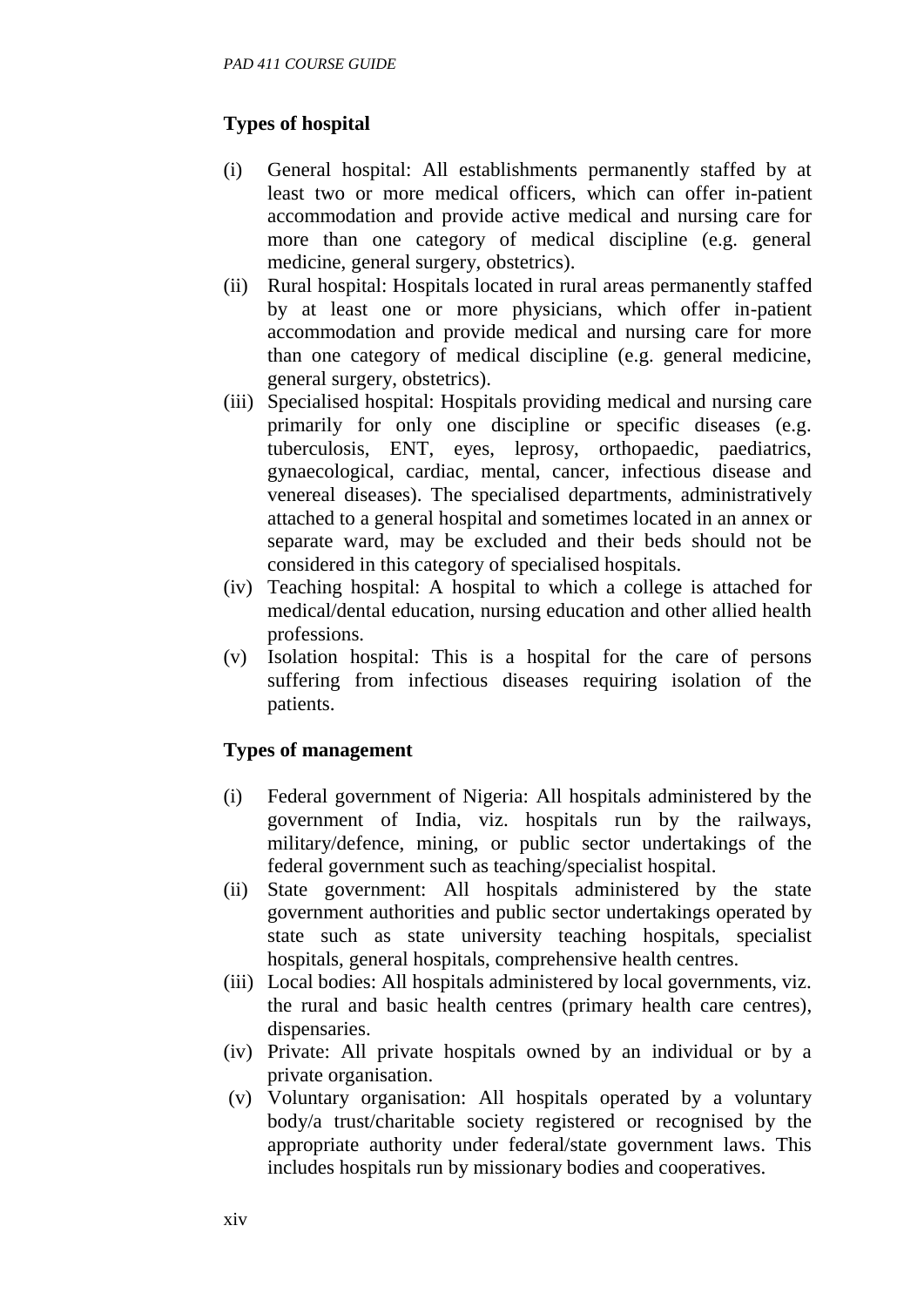(vii) Corporate body: A hospital ran by a public limited company. Its shares can be purchased by the public and dividend distributed among its shareholders.

#### **4.0 CONCLUSION**

This introductory unit looked at three specific areas to give the background of the course such as definition of hospital, nature and scope of a hospital, changes in hospital organisation and different classifications of hospitals.

## **5.0 SUMMARY**

The hospital is one of the most complex of all administrative organisations. Therefore, it requires a thorough knowledge not only of the hospital set-up but also of its meaning, history, classification, peculiar conditions prevailing in hospital administration, etc. before one can undertake to study its human resource management.

#### **6.0 TUTOR-MARKED ASSIGNMENT**

How can the hospital be classified?

## **7.0 REFERENCES/FURTHER READING**

- Akinyele, D.K. (1999). *Principles and Practice of Management in Healthcare Services*. Ibadan: Intec Printers Ltd.
- *Blackiston's New Guild Medical Dictionary*. (1956). New York: McGraw-Hill.
- Dunn, R.T. (2007). *Haimann's Healthcare Management*. (8th ed.). Chicago: Health Admin Press.
- Goyal, R.C. (2006). *Hospital Administration and Human Resource Management*. (4th ed.). New Delhi: Prentice-Hall.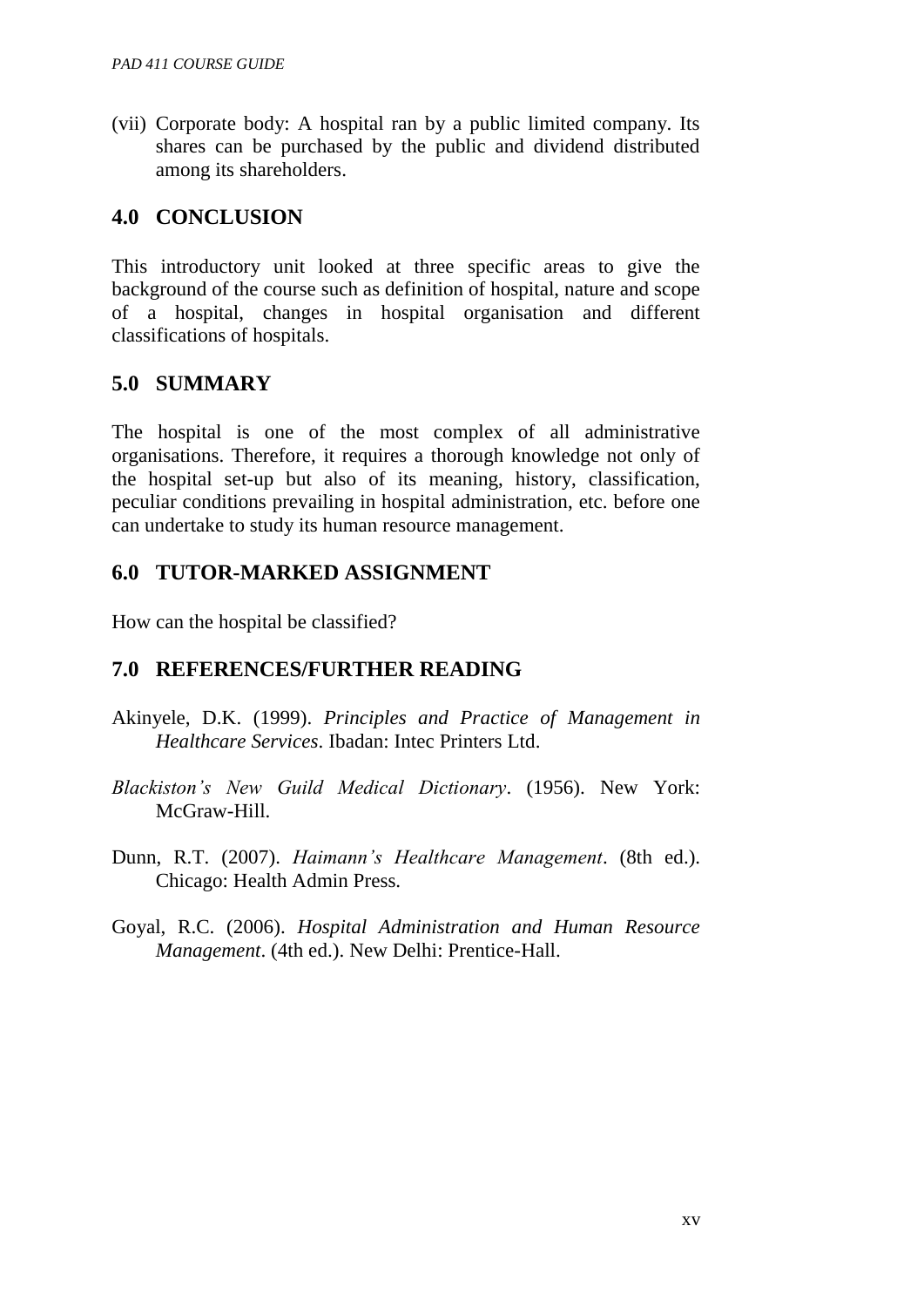#### **UNIT 2 HOSPITAL ADMINISTRATION**

#### **CONTENTS**

- 1.0 Introduction
- 2.0 Objectives
- 3.0 Main Content
	- 3.1 Distinction between a Hospital and an Industrial Organisation
	- 3.2 Functions of the Hospital
	- 3.3 Hospital Ethics
	- 3.4 Challenges to Hospital Administration
	- 3.5 Conditions Peculiar to Administrative Work in Hospitals
	- 3.6 Role of Hospital Administrators in Legal Matters
	- 3.7 Counselling as a Tool in Hospital Administration
- 4.0 Conclusion
- 5.0 Summary
- 6.0 Tutor-Marked Assignment
- 7.0 References/Further Reading

## **1.0 INTRODUCTION**

This unit will be delving into hospital administration, what it means distinction between a hospital and an industrial organisation, functions of the hospital, hospital ethics, challenges to hospital administration, conditions peculiar to administrative work in hospital, role of hospital administrators in legal matters and counselling as a tool in hospital administration. You are getting deeper into the journey of this course, I am sure your knowledge will increase and it would be an academic journey of note. Happy reading.

## **2.0 OBJECTIVES**

At the end of this unit, you should be able to:

- differentiate between a hospital and an industrial organisation
- state the functions of the hospital
- explain hospital ethics
- enumerate some conditions peculiar to administrative work in hospitals
- list the role of hospital administrators in legal matters
- discuss the role of counselling in hospital administration.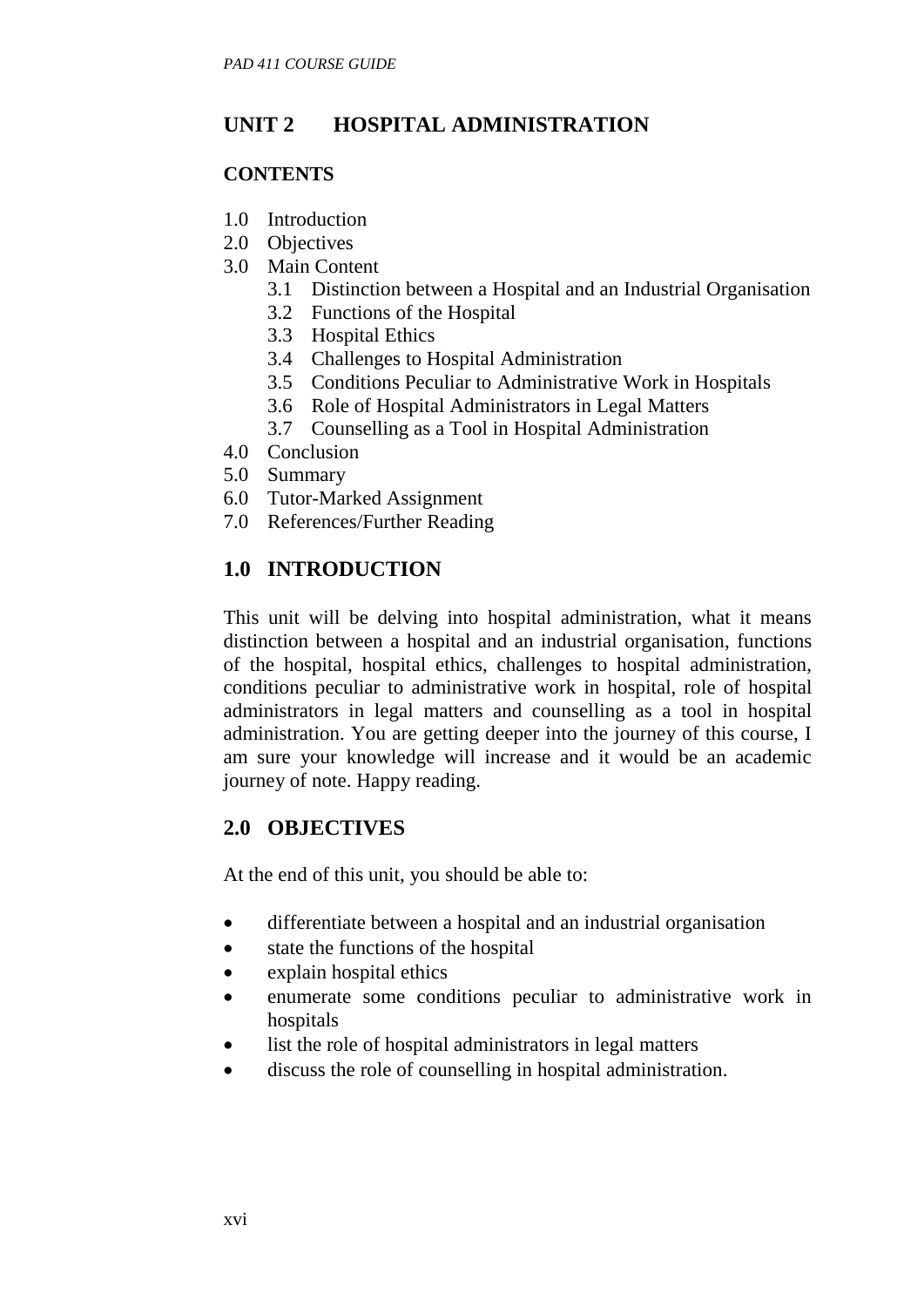# **3.0 MAIN CONTENT**

#### **3.1 Distinction between a Hospital and an Industrial Organisation**

Though hospitals have been compared to industries, there is a distinct difference. The product of a hospital is service to people provided by its personnel with a variety of skills. The nature of the demand for hospital services is also distinctive to the hospital - as admission to the hospital for services is rarely voluntary. The decision is made for the patient; he is ill and requires services which cannot be provided at home.

The patient leaves home, family, friends, his workplace, his way of life for a new environment i.e. the hospital. In this new environment, he becomes one of many. In his home, he has a definite role. In the hospital, his role is similar to 30 or 40 others in the ward or unit in which he is a patient. If he is a patient in a multiple-bed unit and confined to bed, he is housed with strangers and carries out several intimate functions in the presence of these strangers. He is subjected to a new set of values and a new way of life. In his environment, he meets many new people, and he is expected to relate and communicate with them. On occasions, patients encounter more than 30 different hospital personnel in the room in one day, each performing different functions.

A hospital deals daily with the life, suffering, recovery and death of human beings. For the direction and running of such an institution, its administrative personnel need a particular combination of knowledge, understanding, traits, abilities and skills.

#### **3.2 Functions of the Hospital**

Though there are many functions of a hospital, all of them are subordinate to its main objective and must never be allowed to detract in any respect from the care given to the sick and injured. Therefore, generally, the main functions of a hospital can be classified into four:

1. **To provide care for the sick and injured:** This can be done by accommodating them according to their physical condition and financial status. When we talk of physical condition, we mean that some patients are seriously ill and require admission in intensive care unit while others are not seriously ill and can be accommodated elsewhere (e.g. in deluxe room, single room with AC and without AC, semi-private room and general ward) according to their financial status. There may be some patients who may require isolation. In that case, they should be kept in isolated rooms, but the building should be kept always in a good state of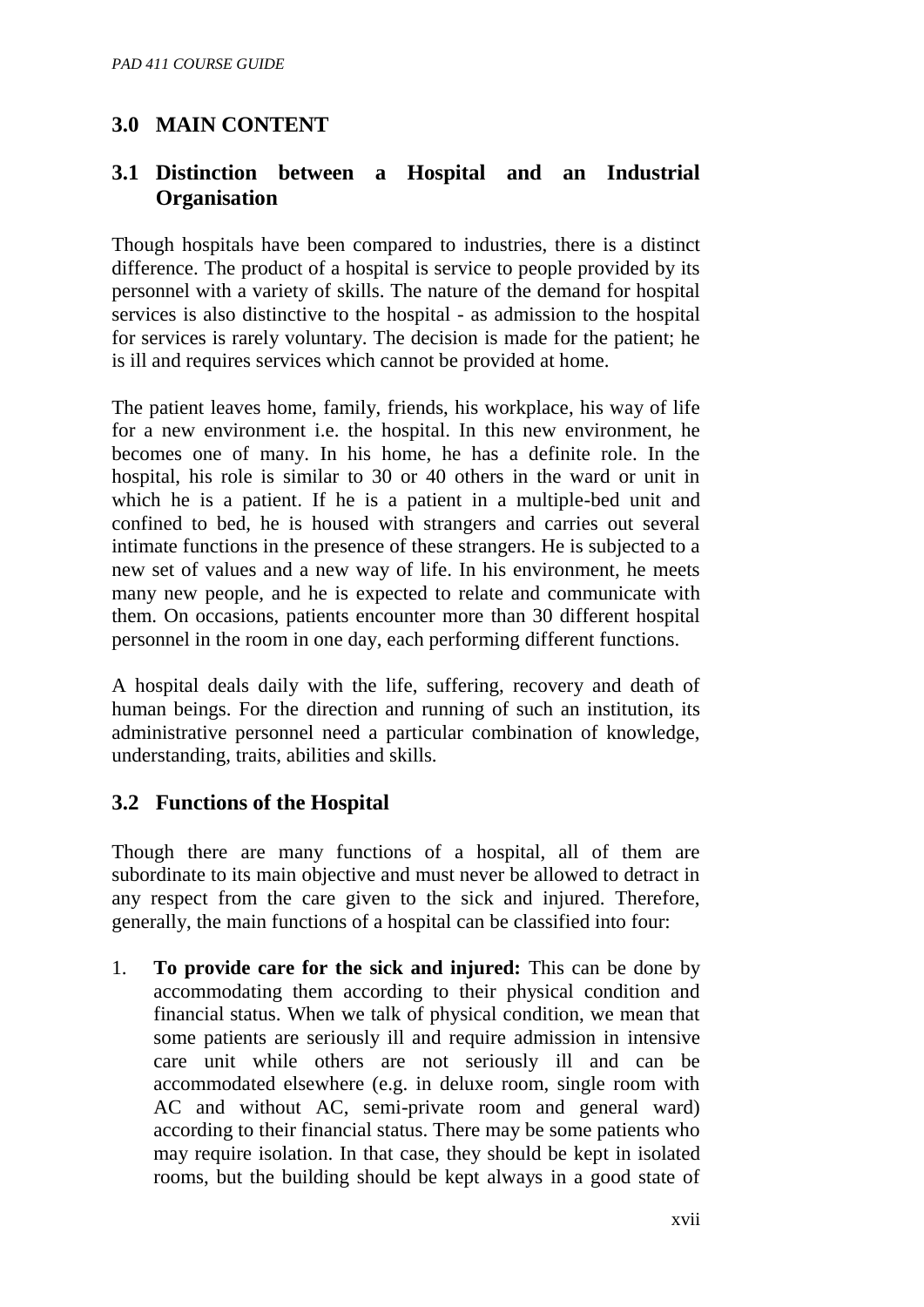repair, pleasing appearance and providing the patient every mental and physical comfort. In every hospital, there should be sufficient diagnostic and treatment facilities available such as medical laboratory, X-ray, ultrasound, MRI and CT scan for diagnosis and operation theatre for surgery, labour rooms for delivery, nursery for children, physical therapy for rehabilitation of patients, so that they may be properly treated.

- 2. **Training of physicians, nurses and other personnel:** They receive their training in both theory and practice in approved schools and colleges. Therefore, a hospital being a complex and specialised organisation must employ highly trained personnel so that they may train others. Particularly in the branch of medical and paramedical education, different associations/councils play very important roles. They make surveys of hospitals and accord their approval. Only these approved hospitals can provide training in medicine, nursing, dietetics, pharmacy, physiotherapy, administration, medical social work, medical record library, X-ray and medical record technology, etc. Capable boys and girls should be attracted to such courses as a career which offers them fair remuneration, opportunities for self-development and reasonable security.
- 3. **Prevention of disease and promotion of health:** It is the duty of the hospitals to cooperate with the government agencies. They can treat patients of communicable and non-communicable diseases, notify to the recognised authorities of any communicable disease of which it has knowledge, assist in vaccination programmes of the government, etc.
- 4. **Advancement of research in scientific medicine:** In light of the broad social responsibility for maintaining and restoring the health, it is an important function, but no hospital is permitted to do direct experiments on patients. It must resort to necessary tests in laboratories and on animals. They can do so by making observation of functions of the body in health and in disease but they will have to maintain clinical record of patients accurately for which they have to engage qualified and trained medical record technicians who will preserve the record in such a manner that it can be made available for study at any time to physicians and surgeons.

## **3.3 Hospital Ethics**

The code of ethics of hospitals goes hand in hand with the code of ethics of physicians. Both of them are required to follow their ethics to render care to the sick and injured. As far as the hospital code of ethics is concerned, it was developed nearly half century ago, but the code of ethics of physicians has been in existence since the days of Hippocrates who lived about B.C. 460-377. Today, the code of medical ethics has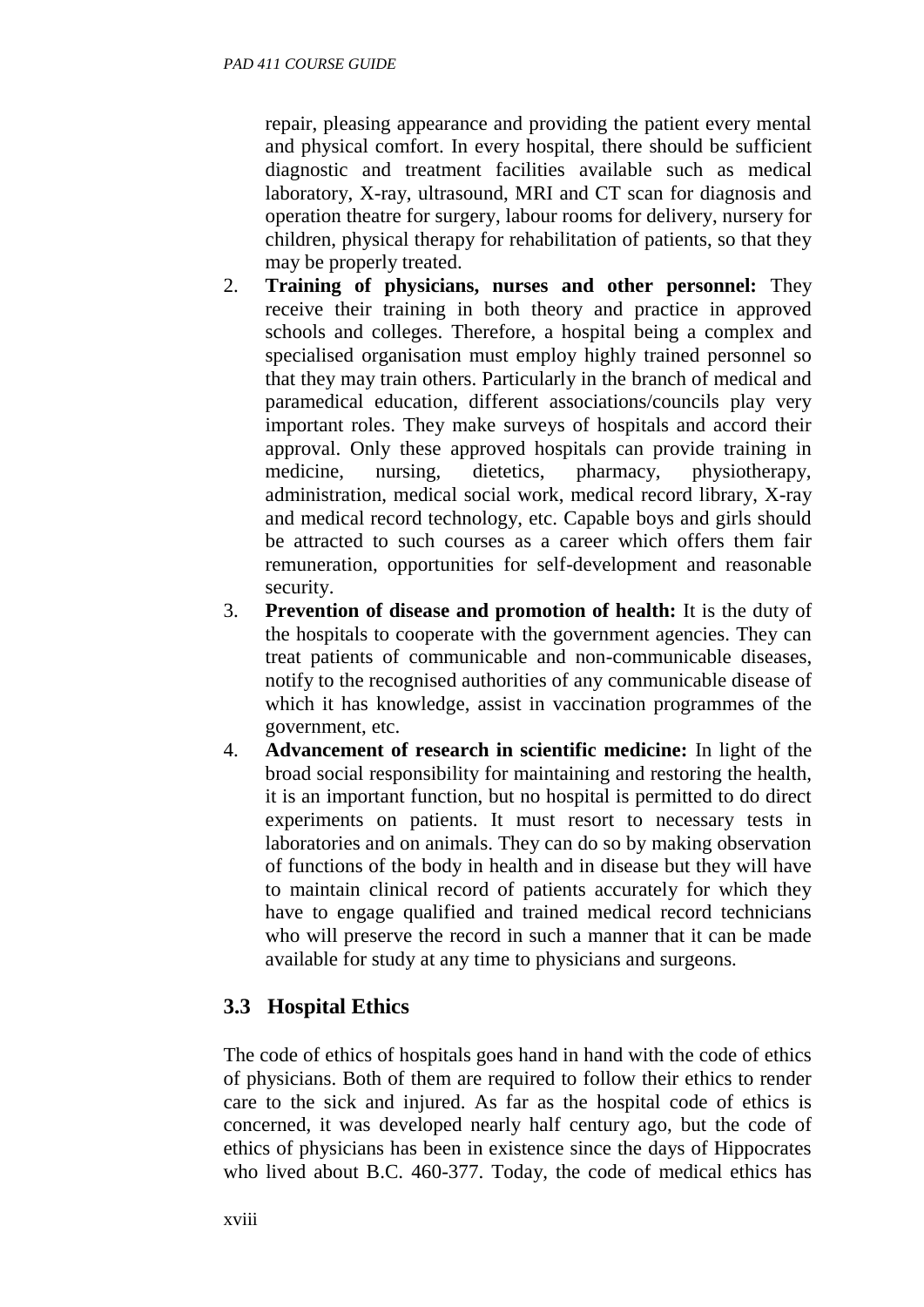become the fundamental law of the hospital and is applicable to all its personnel, including the trustees.

The trustees are required to employ a qualified administrator to keep accurate records, to provide facilities consistent with community needs, to determine fair policies, to set professional standards and to provide protection to the patients during their stay in their hospital. There should be neither solicitation for patients nor undesired publicity of any kind whatsoever. Similarly, personnel of the various professions and avocations are required to maintain the dignity and honour of their profession by discharging their responsibilities to ensure that all patients receive the best care without any unnecessary delay; secrecy about their diseases is maintained and they are not harassed in any way.

The major responsibility of the administrator of a hospital is also to follow the hospital ethics. His relationship with the trustees should be respectful, refraining from any violation of their confidence. He should be courteous in dealing with patients and relatives. No administrator of any hospital can be successful without having cordial relationship with the medical staff. It is his responsibility to understand their difficulties, if any, and solve their problems immediately so that they may render care to the sick and injured to the best of their ability.

The hospital code of ethics clearly states that to render care to the sick and injured, to impart scientific knowledge to its personnel, prevention of disease and promotion of health and advancement of research in health related fields are primary responsibilities of the hospital. Though the hospital has many functions, but all are subordinate to its abovementioned responsibilities and must never be allowed to detract in any respect. The very personal information given by a patient and observations made during examination and treatment by the staff of a hospital should be held as a sacred trust and should never be revealed except during academic discussions and in a court of law. Modesty of the patient is very important. No one including the treating physician and the nurse has the right to expose the patient unnecessarily. Violation of this rule means the loss of confidence of a patient in the hospital staff. Therefore, each and every hospital personnel including the physician, nurse, laboratory and X-ray technicians, physiotherapists and others should avoid all those acts which would lead to the loss of trust of the patient because whatever patient tells, he does so in good faith and expects that all the information will be kept secret and used only for treatment purpose. Therefore, it is for practical reasons that sincerity, reliability, sobriety and calm/balanced temperament are required of those who are caring for the sick and injured, otherwise, the hospital may lose its respect not only in the eyes of the patient but also of the community because each patient belongs to one community or the other.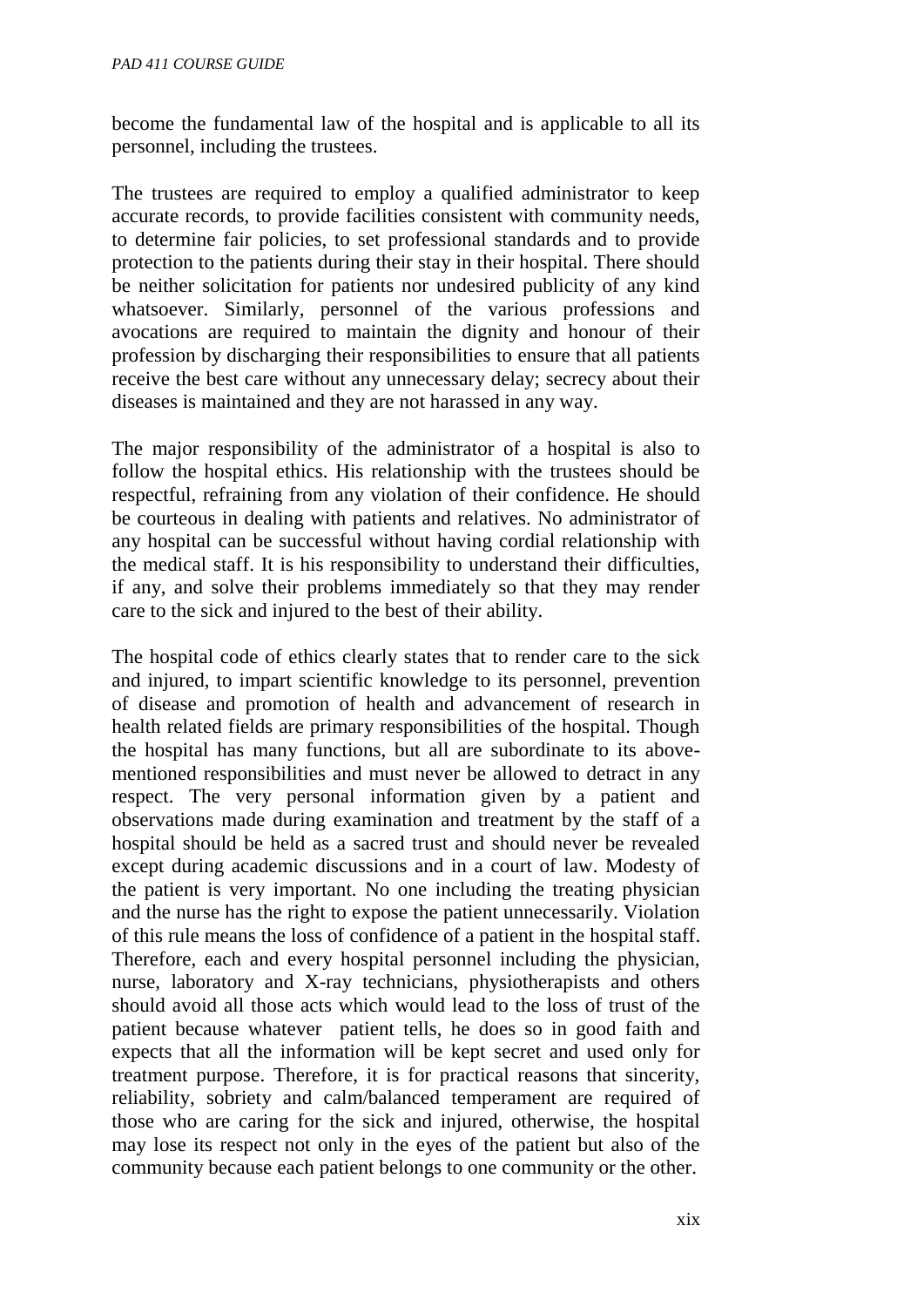Thus, the hospital code of ethics acts as a lighthouse and fixes the responsibility on all those including trustees, administrator, medical staff, administrative staff and other personnel of the hospital who have anything whatsoever to do with the care of the patient to make every effort to ensure that all patients receive the best possible care with minimum delay, with utmost skill and efficiency and with the greatest of personal consideration. They should also extend every courtesy and consideration to any visitor of the hospital. They should maintain secrecy with regard to information of a personal nature received from the patient during the course of treatment. They should not ask for any compensation or reward from any patient.

Thus the human resource development manager should exercise due care in the selection of personnel who can meet the requirements of the positions they occupy and should provide salaries and conditions of service which are commensurate with their qualifications, experience and status so that they may provide efficient and effective service to the patients of the hospital where they work and may not violate hospital ethics by indulging in unethical activities.

#### **3.4 Challenges to Hospital Administration**

Challenges to administrative abilities have come from within the health field as well as from the public: For instance, from (a) business and professional leaders who were initiated into the hospital scene as trustees of voluntary hospitals; (b) the large number of physicians who comprise the medical staff of today"s hospital and who are especially concerned about the facilities and services available for the care of their patients; (c) professional organisations which prescribe various standards of hospital operation while granting approval to the hospitals; (d) academicians who are concerned about matching what they teach with the requirements of the patients and hospital administrations; (e) labour demanding standards of employment and working conditions at least equal to if not better than those prevailing in other industries; and (f) trustees of the trust hospitals, members of Registered Society Hospitals, shareholders of Corporate Hospitals, and others who have been their own masters and have been operating with no restraints so far will have to face increasing professionalism threatening their power and existence.

These professionals will bring professionalism in running the hospitals, meaning thereby decentralisation in decision making and strategic management to survive in the society. No Chief Executive Officer (CEO) of any hospital will be able to run his hospital without collecting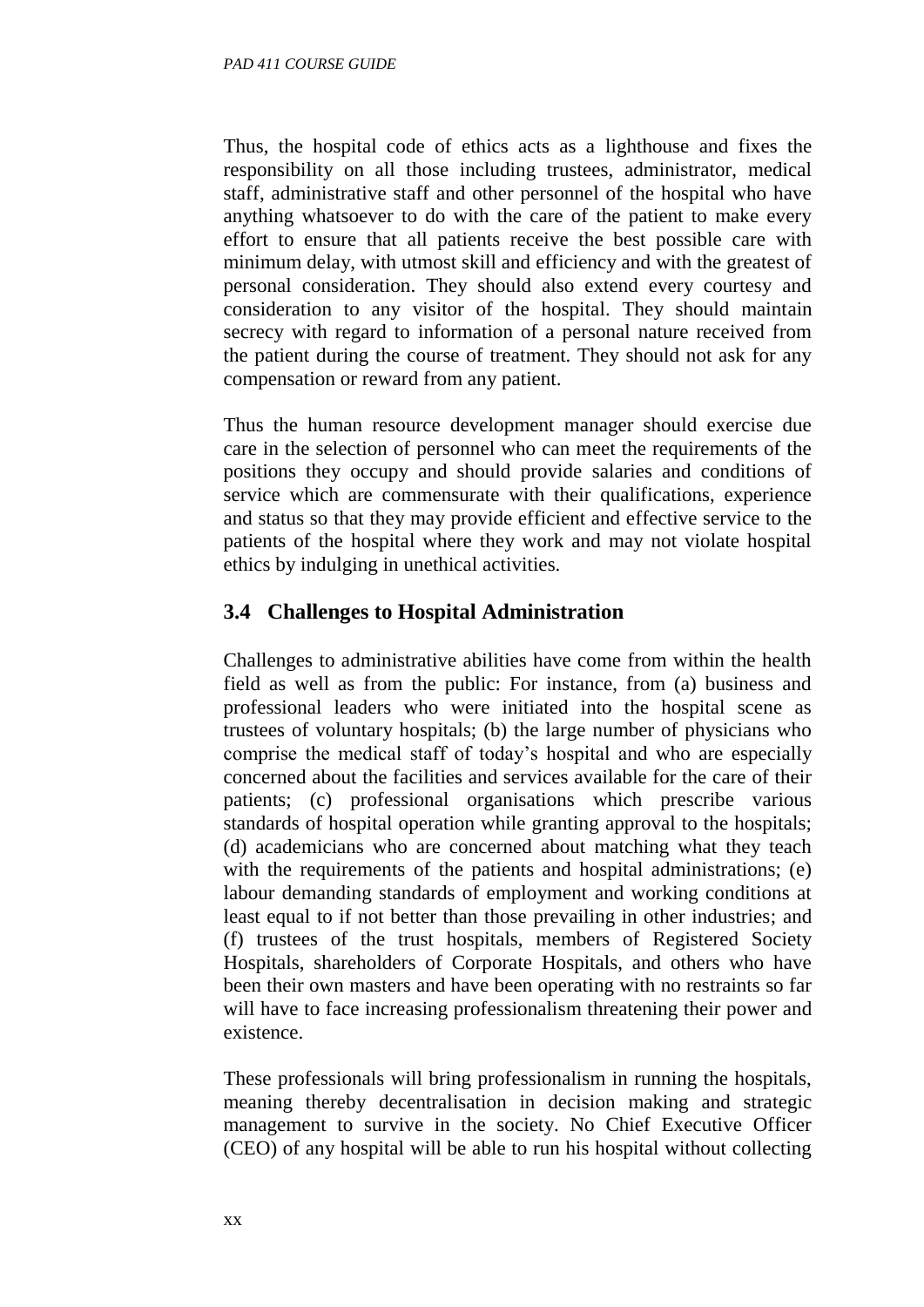sufficient funds from his patients rather than from trustees, society members, shareholders, philanthropists, etc.

Of late, a new challenge is that of being environment friendly. When the international focus is on a safe environment, hospitals which do not pay enough attention to this sensitive issue will be eliminated from the community either through enforcement of legal regulations or customers" boycott. This has already begun in the West and will certainly happen here too, perhaps within the next five to ten years.

It should be remembers that creditability and effectiveness are mutually dependent and proportional. The CEO of a hospital must guard his creditability at all cost. He must be able to provide latest technology and vision. He should push for change when it is required in the interest of the patients, employees and the community at large.

The CEO of a hospital will have to serve as a catalyst for relationship building between patients and employees, government agencies and his hospital and between hospitals and his own hospital.

It is also important for the hospital"s CEO to be a business practitioner first and then a technologist. His responsibilities include executive communication, budgeting, building relationships, management, problem solving, etc. In order to take care of these responsibilities, a successful CEO must develop sharp business acumen.

Above all, as a CEO of a hospital, he is primarily responsible to facilitate and communicate the hospital's philosophy and vision. This means that he is the key provider of the hospital"s philosophy and vision to the patients, employees, government agencies and community at large.

The administrators of earlier hospitals usually were nurses who combined their nursing tasks with the performance of supervision of supply of linen, feeding of patients and housekeeping. As the medical aspects of hospital service became more complex, physicians became administrators. Some Christian hospitals place priests, ministers and particularly sisters in administrative positions.

However, as hospital affairs grew more complicated, some boards of trustees chose men and women from other related fields as administrators. Gradually, skilled administration has come to be recognised as vital for the effective functioning of a hospital in its efforts to fulfill its greater responsibilities to the community, to the health field and in its need to adjust to varying social and economic changes.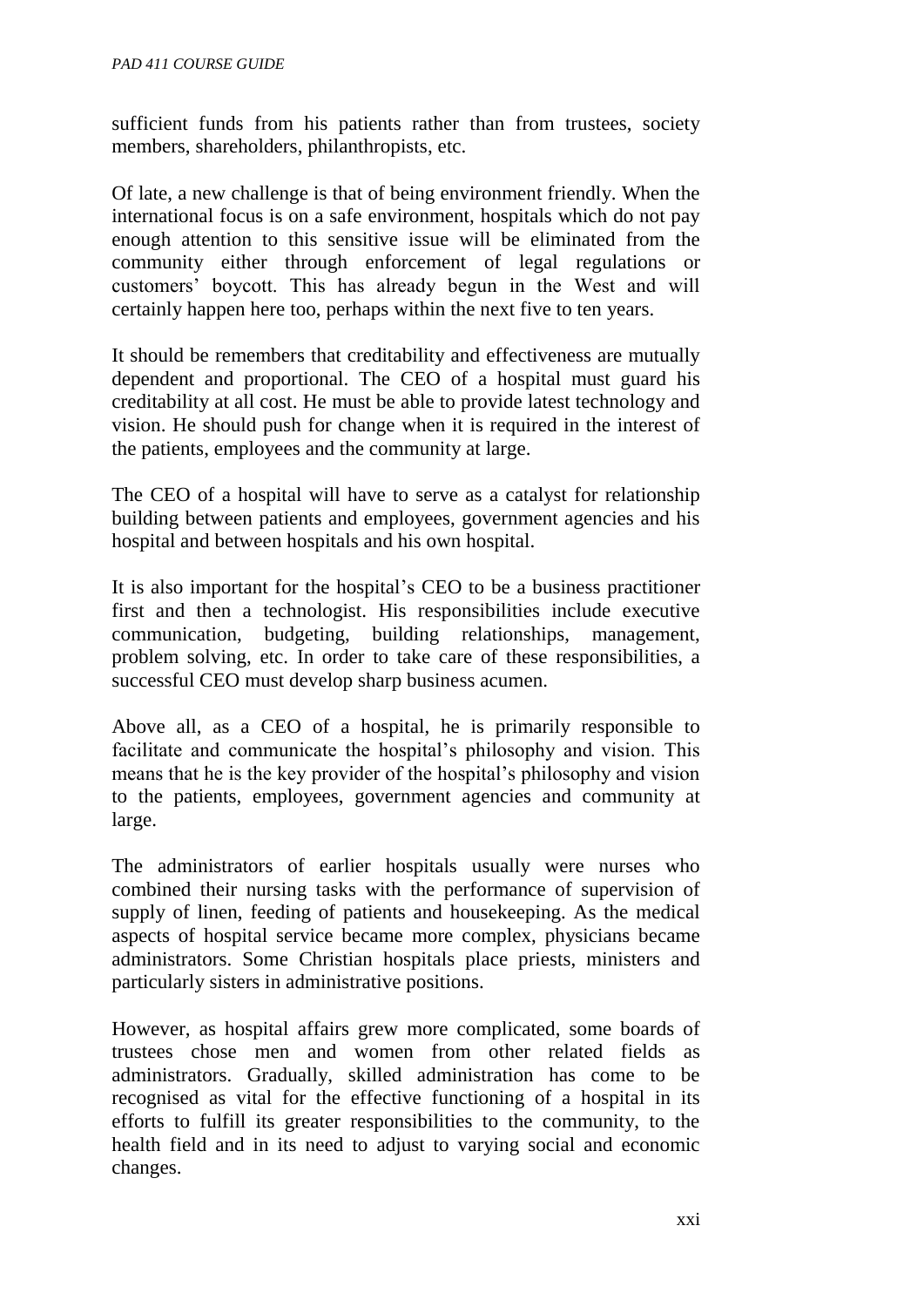## **3.5 Conditions Peculiar to Administrative Work in Hospitals**

The modern world consists of industrial, commercial, governmental, educational, health and military organisations of increasing size and complexity. Moreover, significant changes have taken place in the social, economic and political institutions, which have made the art of management so complex as to require a considerable degree of specialisation. The kind of institution, its size, environment and other variations create radically different types of situations and problems of administration. While the science of administration is common to all institutions, the art of its application requires a wide and varied knowledge and a varying degree of emphasis on particular administrative skills.

A hospital obviously has many organisational and operational elements in common with hotels, industrial organisations and educational institutions. However, a hospital is a unique institution as it includes all activities present in each of the above-mentioned groups. The difference between administrative work in hospitals and in other organisations can be attributed to the existence of the following conditions peculiar to hospitals:

- 1. The consumers of the services provided in a hospital (the patients) are physically or mentally ill and are rendered services within the four walls of the hospital. As compared with most other institutions of business, government and education, this is an unusual situation and presents quite different problems of management.
- 2. The customers of the hospital (the patients) have individual needs and require highly personalised and custom-made services. The diagnostic, therapeutic and preventive services provided by physicians, nurses and technicians, with the aid of expensive and specialised equipments and medication are tailored to the needs of each individual customer.
- 3. In addition to the more common institutional services and functions such as food preparation, general housekeeping, laundry, maintenance, purchasing, personnel, credit and collection and public relations, the hospital also provides a wide range of scientific and technical services such as nursing, diet therapy, anesthesiology, pharmacy, radiology, clinical laboratory, physiotherapy and medical social work. Also, many of its services are provided continuously, round the clock, every day of the year.
- 4. All these services involve many individuals-the ill customer himself, his emotionally tense relatives and friends, physicians, technologists, clerks and manual labourers. These individuals who are working, suffering, eating and sleeping within a comparatively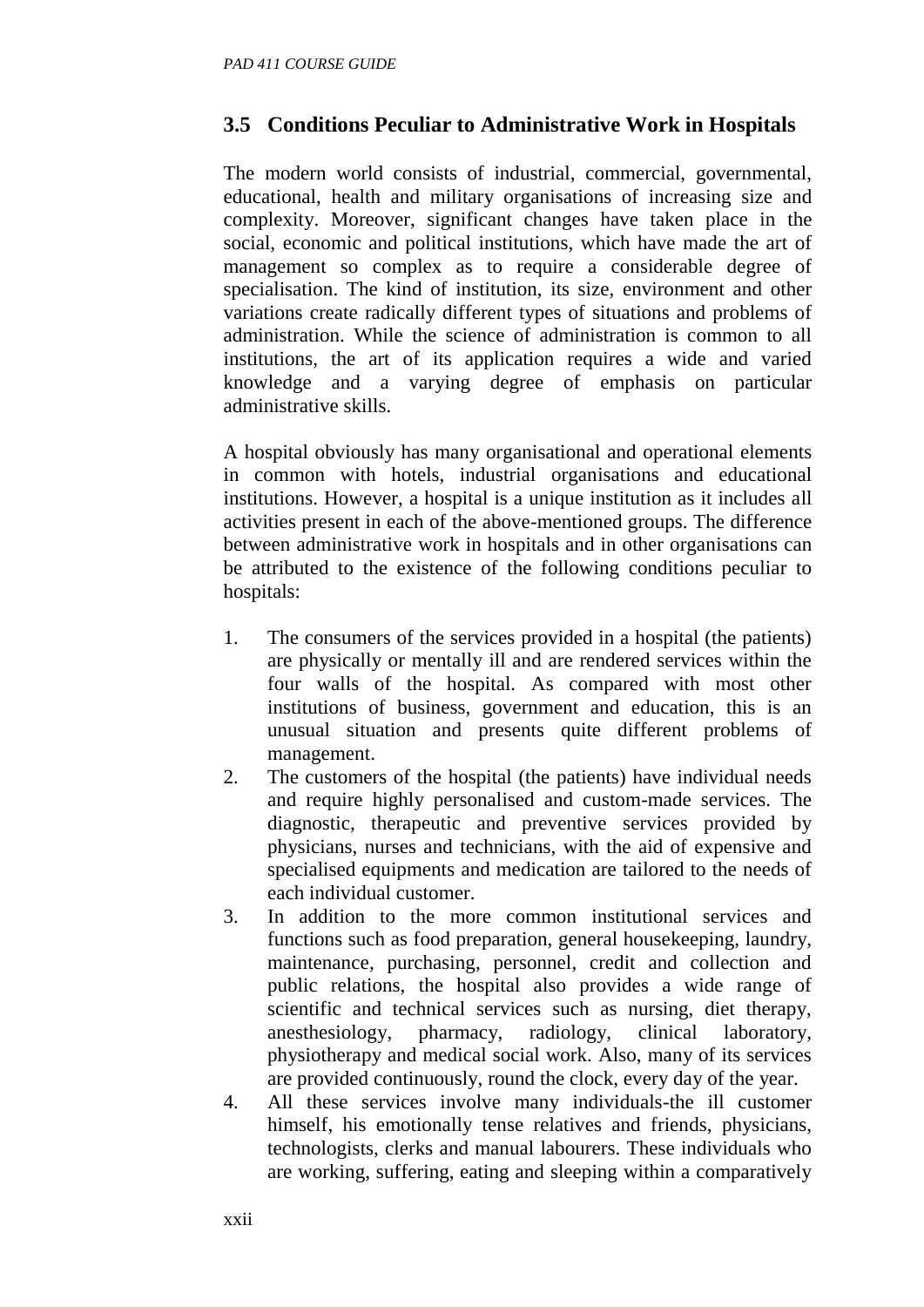small space and in an unusual atmosphere, highly charged with emotion and tension. Only a very capable administrator can adequately understand and effectively deal with the human relations problems arising from these constraints.

- 5. Nurses and certain other personnel must accept direction from both the matron and the physicians under whom they work closely every day. The human relations problems in such situations of dual authority are much more frequent, delicate, varied and complex than in organisations where this situation does not exists.
- 6. Handicapped by low wages, rigid discipline and some apprehension of exposure to disease, hospital personnel are expected to maintain a very high level of efficiency, as their functioning affects the lives of patients.
- 7. Another way in which the responsibilities and activities of the hospital administrator differ from his counterpart in other fields is in the amount and variety of training programmes that the hospital has to provide. Training is provided for medical interns and residents (six months to one year), nurses (three to four years), Xray technicians (two years), medical laboratory technicians (two years), physiotherapists (four years), pharmacists (two years), medical social workers (two years), dieticians (two years), nurse aides and nursing orderlies (one year). Classroom, clinical and apprenticeship training methods are used in varying combinations. The administrator is responsible for planning and operating these various training programmes. Very few other types of institutions combine such major educational responsibilities with other operating activities.
- 8. Just as administration in hospitals differs from that in most other fields, similarly, public relations aspects and problems of hospitals are more pervasive, delicate and volatile. The human elements-the consumers (patients), producers of care and services (doctors, nurses and other personnel), the variety of community health agencies, the other competing hospitals, the people in the community (relatives and friends of the patients) - and the conditions and environment in which they are brought together (the hospital), present public relations problems of a sort and variety vastly different from those of most other institutions.
- 9. The efficiency and quality of health care services in any hospital is directly dependent on the use of bio-medical equipments in diagnosis, surgery and therapeutic process. These equipments invariably employ sophisticated technology made of complex systems. Hence, the problem of maintenance and management of these bio-medical equipments is complex because there is acute shortage of technical hands who have suitable and adequate training in the maintenance and repairing of these specialised hitech equipments. At times, spare parts and components are not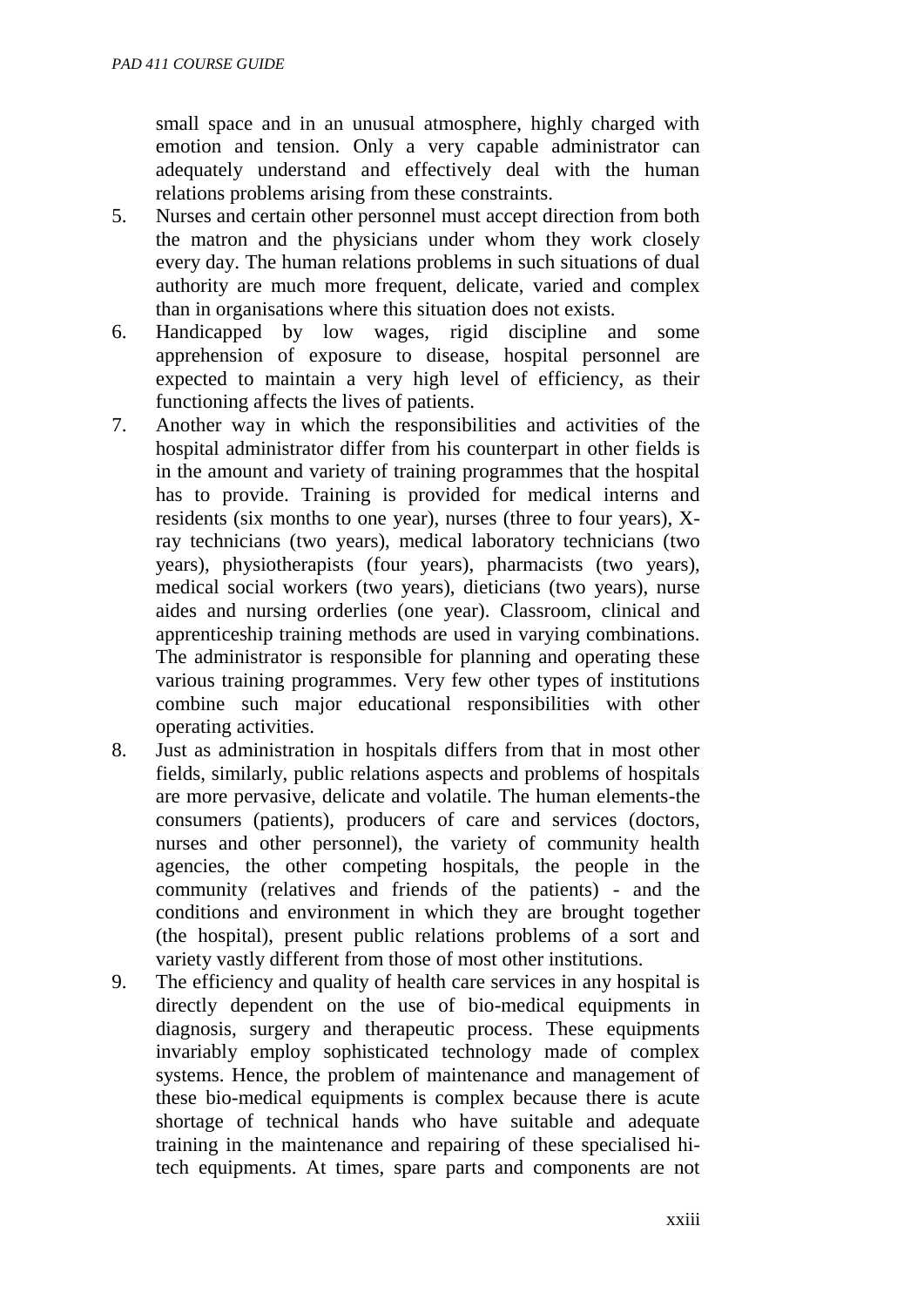available because the models of these equipments undergo frequent change. Next, the local dealers in India by and large do not provide worthwhile after sales service or repair. The poor hospital administrator is in a fix whether to go for hi-tech bio-medical equipments or use conventional methods of treatment. If he opts for the first, he either discards these equipments one after another in view of the above mentioned factors or enhances the cost of treatment. If he does not opt for hi-tech biomedical equipments, he loses his clientele.

- 10. The introduction of Consumer Protection Act, 1986 and subsequently, the Supreme Court judgment bringing doctors under the purview of this act have evoked diverse reactions. While the public is happy about what they call a long overdue judgment, but the doctors and hospital administrators are not happy as at all as it will worsen the patient-doctor relationship and surely increase the cost of treatment. The poor hospital administrator will have to attend consumer courts for no rhyme or reason in most of the cases as the patients are not only misled by advocates, but the consumer courts issue notices to doctors and hospitals without understanding the nature of complaints filed by patients. In other institutions, such as hotel or industry chief executives can explain to the advocate, in their office, the line of defence to be taken in the consumer courts before the trial begins, but in case of hospitals, their hospital administrators will have to stand by the side of their advocates to explain each step taken in the treatment of patients by doctors, as neither the advocates nor the judges of the consumer courts possess any medical expertise.
- 11. Hospital waste management is another peculiar condition to administrative work in hospital and has become a burning issues these days for hospital administrators, as increased awareness of health and its related problems amongst the general public has led to the demand for comprehensive health care facilities which in turn require frequent visits to hospitals by the patients to undergo various tests. This results in the escalating amount of hospital waste generation in the environment. This hospital waste is not like domestic waste, but a potentially hazardous waste. Its unscientific disposal can pose serious problems to the public in general and the hospital administrator in particular, as it results in increased morbidity due to chemical and radioactive toxicity in the environment and transmission of various diseases. The conventional waste disposal method does not work at all. Hence the hospital administrator faces another peculiar problem what is not faced by a chief executive of a business organisation or a hotel in disposing of the waste of their institutions.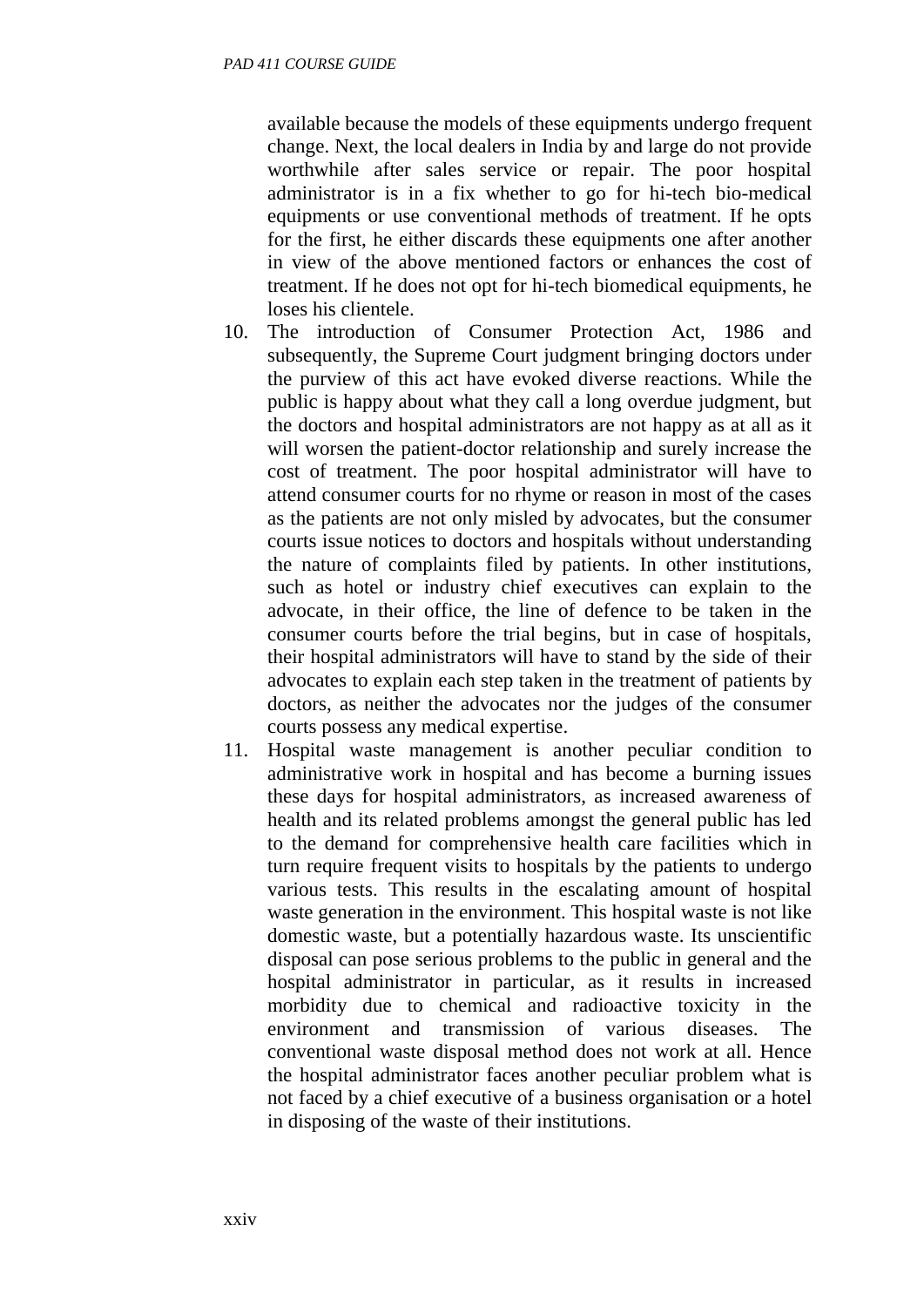These peculiarities of hospital administration call for a high degree of professional competence to do justice to the job. It is, therefore, obvious that hospital administration should be entrusted to those who have the necessary training and the right kind of attitude to perform this vital task.

#### **3.6 Role of Hospital Administrators in Legal Matters**

Though all hospital administrators are not qualified legal persons yet they are supposed to possess sufficient knowledge of the Indian laws to be able to take decisions on legal matters. For example, if he wants to terminate a contract with the contractor who is building a particular portion of the hospital building he needs to have knowledge of the Nigerian Contract Act. Similarly, if he wants to terminate services of an employee, he should know the provisions of the Industrial Employment Standing Orders Act, the Industrial Disputes Act and the principles of natural justice. No doubt he is briefed by the law officer of his hospital before he takes decision on any legal matter, but he is still required to have some knowledge of the laws. Secondly, all hospitals cannot afford to engage full time law officers or retain part time legal advisors. It is the hospital administrator who keeps the reign of legal kingdom in his hand in small and medium size hospitals and decides all matters rightly or wrongly on the basis of his knowledge and common sense. Thirdly, the hospitals are no longer immune to legal suits due to reinduction of the Industrial Disputes Act, 1947 and application of the Consumer Protection Act, 1986. These acts have made employees as well as patients more conscious about their rights and privileges and they expect better working conditions and services from the hospital administrator. Thus the hospital administrator has crucial role to play in legal matters these days.

#### **CEO's vision to improve hospital services**

What does a hospital employee want from his job? Money, security and career development can be high on the list for most of them, but Mike Rudd, Logistics Director at Bulmers, says that what really motivates employees is sharing the CEO"s vision. Though it sounds odd, with the new world of independent and short stay of personnel, it is true. The CEO should communicate his vision about the hospitals as well as involve the employees at every step. They should be invited to give their views and discuss how they would work towards the vision. It would be easy to say that such as activity is nothing more than a paper exercise, but it can be very productive and useful because each individual"s job contributes towards achieving the vision. The process should entail remaining firmly focused on the CEO"s vision in conversations and meetings. Thus, one can defuse difficult situations very quickly by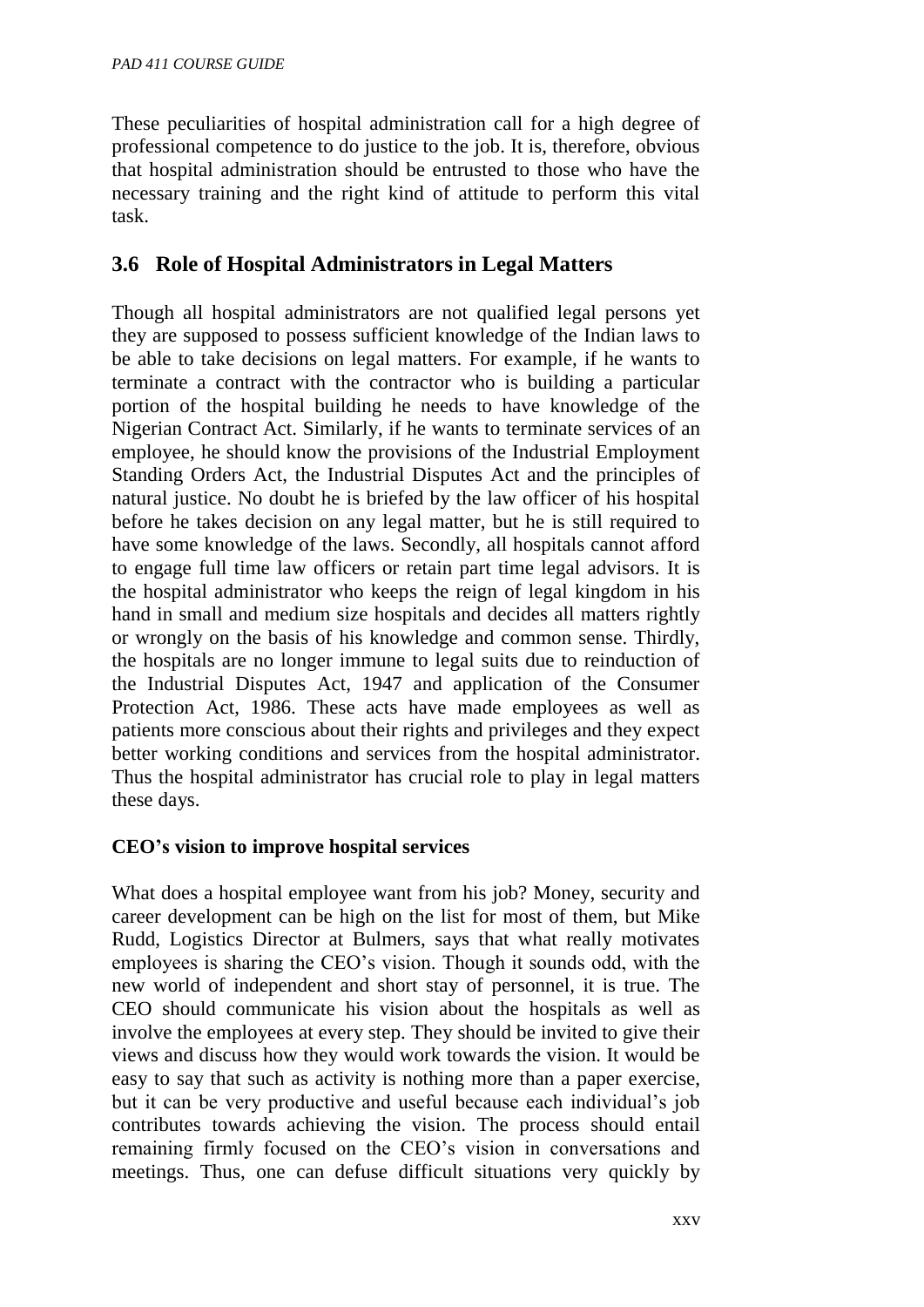understanding where the personnel are, why they are there and where they need to go next so that everyone in the hospital begins to work in a better way and the vision of the CEO becomes the vision of each and every employee of the hospital.

The focus should be on people first and always on caring rather than managing. The following approach works in good as well as bad times:

- 1. Share the vision with high and low personnel leaving no place for suspicion.
- 2. Share even confidential information, personal hopes and fears to create a common vision and promote trust.
- 3. Seize every opportunity such as open doors, management by walking around, networks, etc. to make a point, emphasise values, disseminate information, share your experience, express interest and show your care and concern.
- 4. Recognise performance and contribution of your personnel.
- 5. Use incentive programmes whose main objective is not compensation but recognition.

#### **3.7 Counselling as a Tool in Hospital Administration**

No institution can be more sensitive than a hospital because it deals with life and death of its patients. A slightly indifferent attitude on the part of the employees in a factory can reduce production, which can well be made-up once they reach an amicable settlement with the management. But this is not so in a hospital. If a patient dies due to indifference or work-to-rule attitude on the part of the hospital employees, there can be no making up thereafter. Therefore, no hospital administrator can afford to cause resentment amongst his employees; he will have to create a team of dedicated employees who should serve the patients with smiling faces directly or indirectly such as employees of nursing service department or central supply room. To create a team of dedicated employees, a hospital administrator needs to establish a relationship with them based upon trust and confidence. While talking to them, he should not only empathise and be on the same level with them but sometimes should even communicate something on a very personal level to understand their problems. Like a counsellor, he not only needs to deal with their grievances from their stand point but also should listen to them with genuine and sincere concern. Therefore a hospital administrator needs to possess the following attitudes:

- 1. Respect
- 2. Genuineness
- 3. Empathy
- 4. Self-disclosure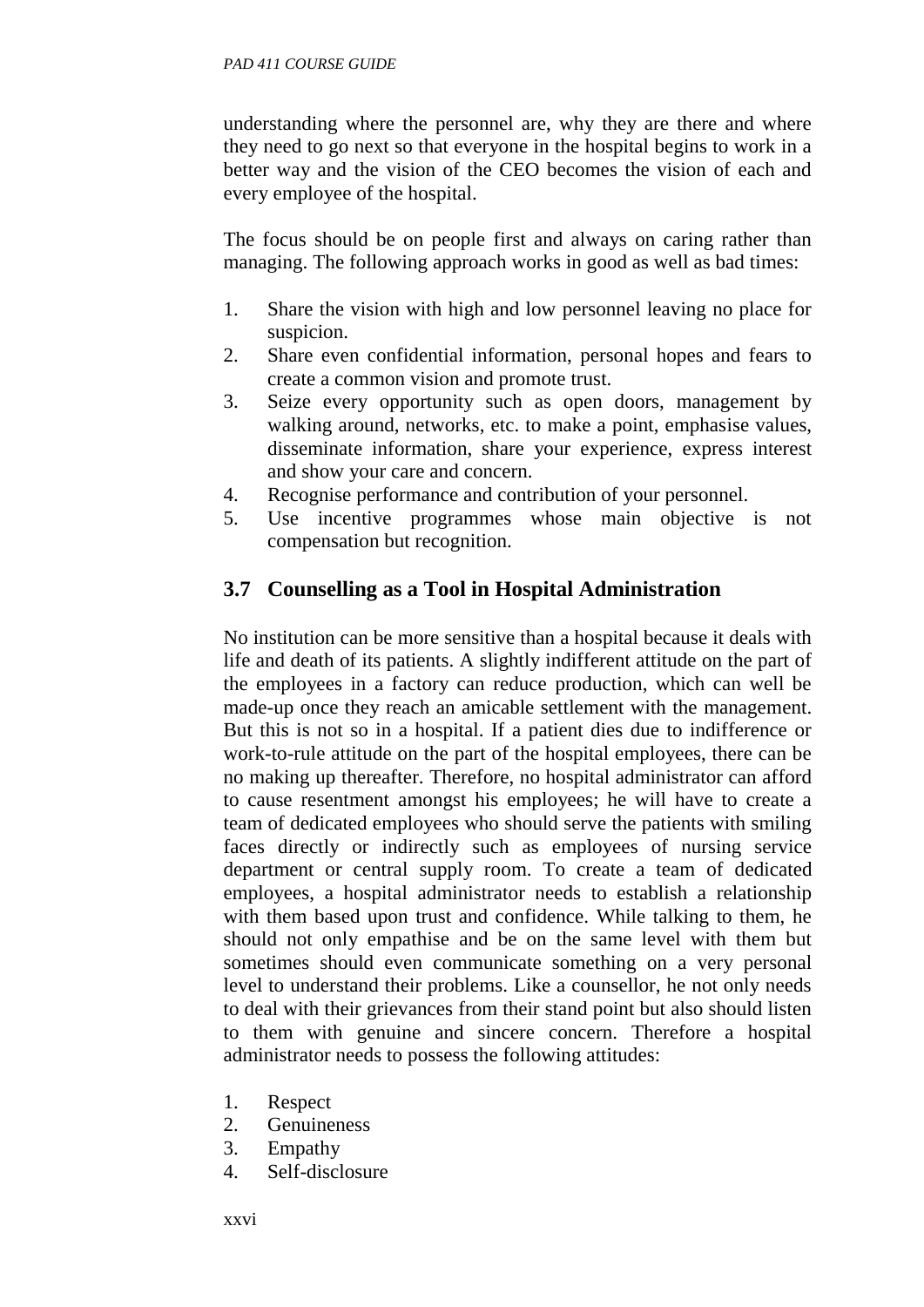- 5. Concreteness
- 6. Understanding
- 7. Forgiving
- 8. Jovial personality
- 9. Listening
- 10. Humour

The author strongly advocates that a hospital administrator, like a counsellor needs to be of a jovial and humorous nature as also forgiving and religious minded. The aforementioned attitudes will certainly play a significant role than ever before because health care institutions are becoming multidimensional and highly specialised day by day. It is therefore suggested that all hospital administrators should not only be qualified administrators but they should also be well versed in human psychology, legal matters and couselling techniques.

#### **4.0 CONCLUSION**

We see that special care facilities in hospitals distinguish modern hospitals from those of the pre-independence era. Today, hospitals are better known for their specialty and super-specialty services. New concepts have also been introduced in the management of hospitals, like day-care services and transfer of specialised diagnostic and therapeutic services from in-patient to out-patient areas. There is immense scope for using innovative managerial skill: (a) in running the specialty and superspecialty services specialty and super-specialty services; (b) to create an environment for professional excellence for high-quality care; and (c) to provide services more economically. These functional changes have necessitated a specific managerial approach. Modern equipment and facilities call for a specific hospital design and plan. Framing of norms and standards of programming, designing, equipping and staffing such special-care services are the need of the day. Special facilities require professional and managerial skills to optimise the use of available resources. Hospital administrators have realised now the need for scientific hospital administration in the running of their hospitals.

#### **5.0 SUMMARY**

We have gone through the distinction between a hospital and an industrial organisation, functions of the hospital, hospital ethics, etc. in this unit to enrich our learning process. Now, let us attempt answering these questions.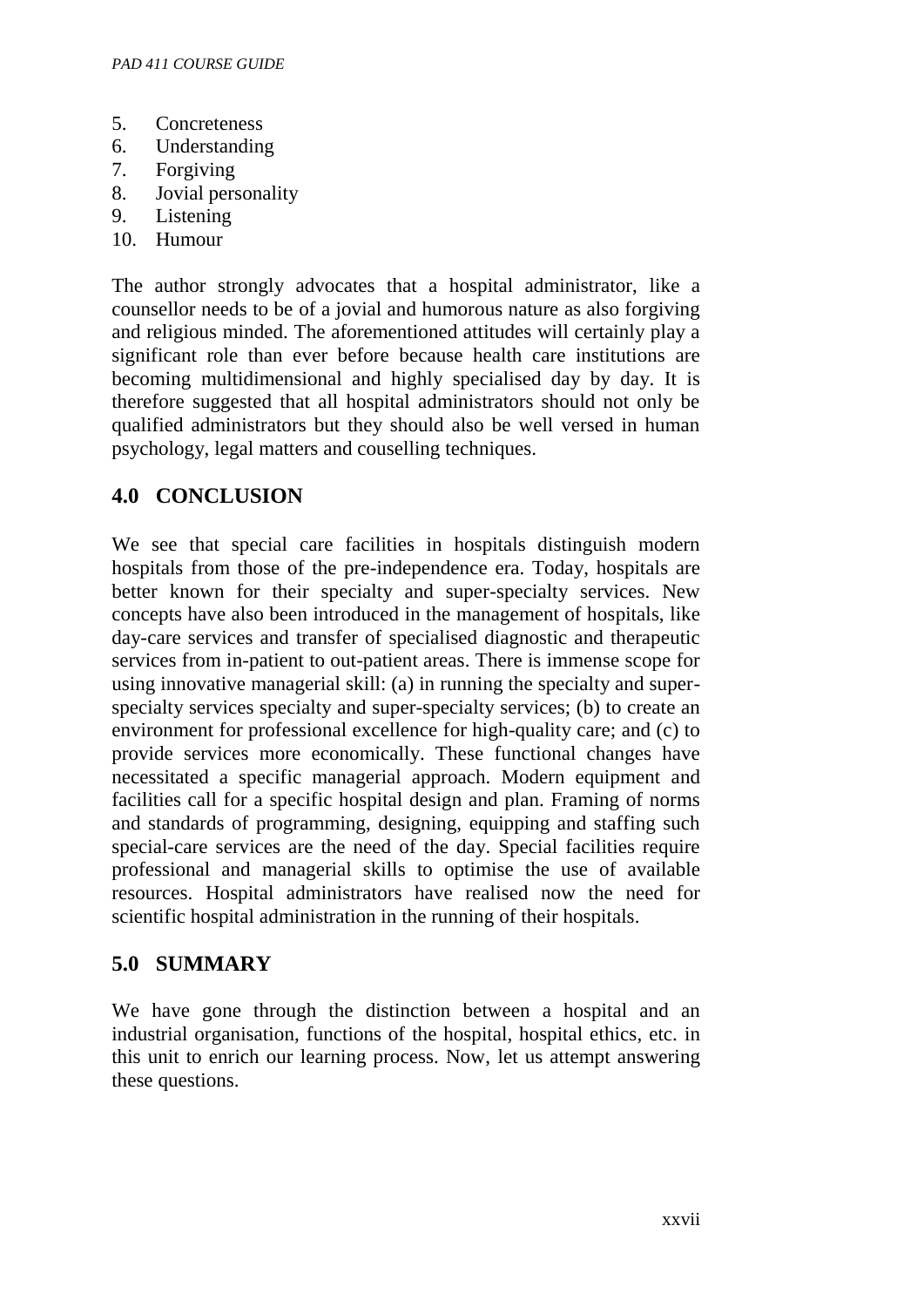#### **6.0 TUTOR-MARKED ASSIGNMENT**

- (1) Compare and contrast between a hospital and an industrial organisation.
- (2) Discuss the functions of the hospital.
- (3) Why is couselling an important instrument used in the hospital environment?

#### **7.0 REFERENCES/FURTHER READING**

- "A Report of the Commission on University Education for Administration in Hospitals." (1954). Washington, DC: American Council on Education.
- Ghai, P.N. (1982). *Planned Development in Health in India.* Hospital Administration, Sept.-Dec.
- Goyal, R.C. (2006). *Hospital Administration and Human Resource Management*. (4th ed.). New Delhi: Prentice-Hall.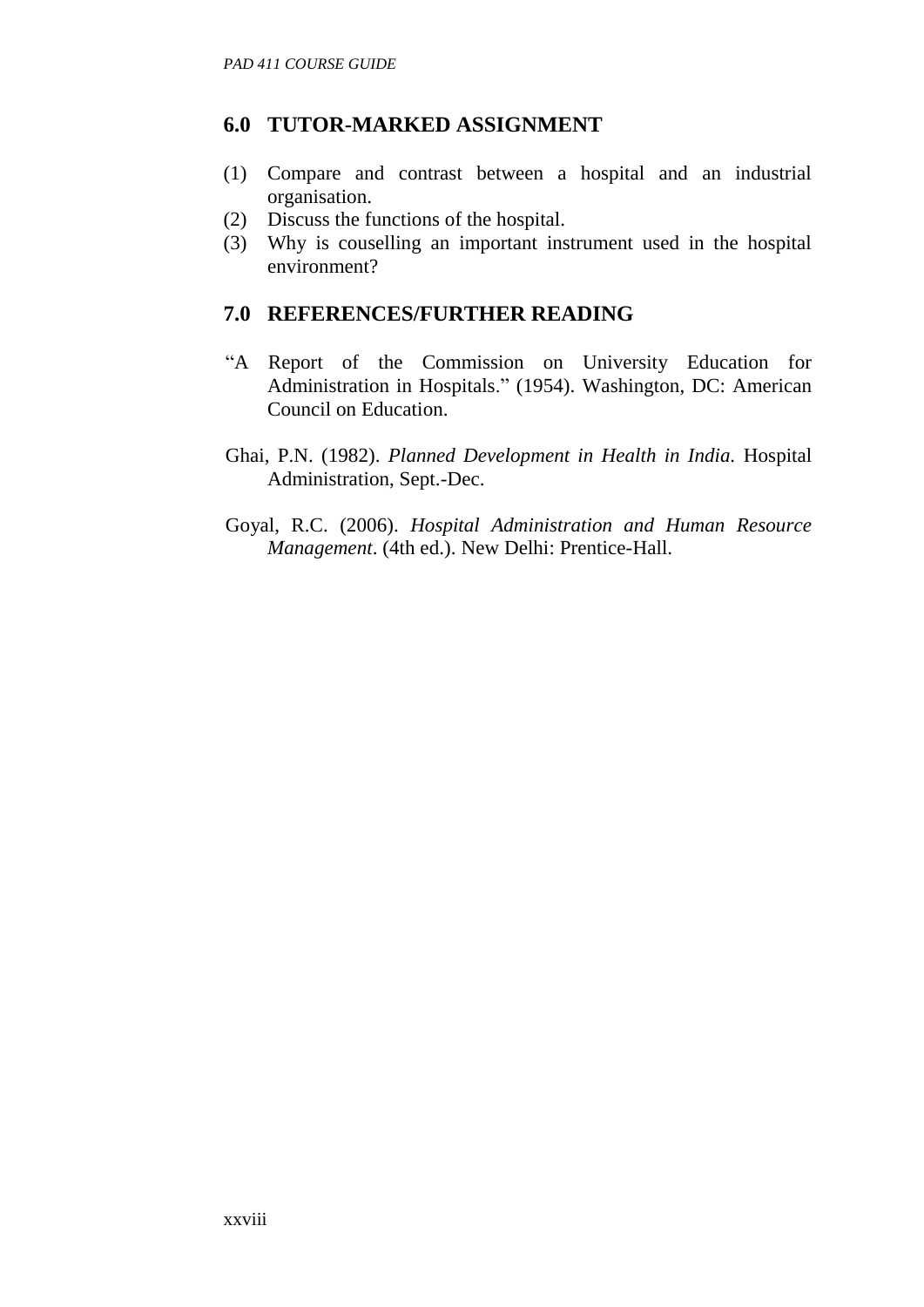## **UNIT 3 HUMAN RESOURCE MANAGEMENT IN HOSPITALS**

#### **CONTENTS**

- 1.0 Introduction
- 2.0 Objectives
- 3.0 Main Content
	- 3.1 Nature of Human Resource Management
	- 3.2 Assumption of Human Resource Management
	- 3.3 Fundamental Principles of Human Resource Management
	- 3.4 Human Resource Utilisation
	- 3.5 Human Resource Development, Human Resource Management and Personnel Management
	- 3.6 Characteristics of Human Resource Management
	- 3.7 Functions of Human Resource Management
	- 3.8 Importance of Human Resource Management
	- 3.9 Use of Hi-Tech Machines An Adjunct to Human Resource Management
	- 3.10 Human Resource Manager
	- 3.11 Causes for Poor Human Resource Management
	- 3.12 Human Resource Manager"s Plan
	- 3.13 Human Resource Accounting, Auditing and Research
	- 3.14 Tips for Human Resource Managers in Hospitals
- 4.0 Conclusion
- 5.0 Summary
- 6.0 Tutor-Marked Assignment
- 7.0 References/Further Reading

#### **1.0 INTRODUCTION**

Over the years, the importance of human factor in the accomplishment of organisational objectives has increased considerably because of increasing competition and globalisation of management. Nowadays, the people at work are considered the most important factor of production in factories and of service in hospitals from the point of view of management. There is growing awareness on the part of the academicians and the professional managers to review management as a process concerned basically with the management of people because a tremendous overhaul is under way on the human resource management front. These days the thrust is on to create a workplace that motivates, retains and gets the best out of people. Therefore, different organisations are adopting different strategies. Hewlett Packard India has introduced new concepts such as flexible time off-an employee can exchange his weekly off day for any other day to meet his social commitment and or domestic chores. The Houghes Software Systems has launched an ethics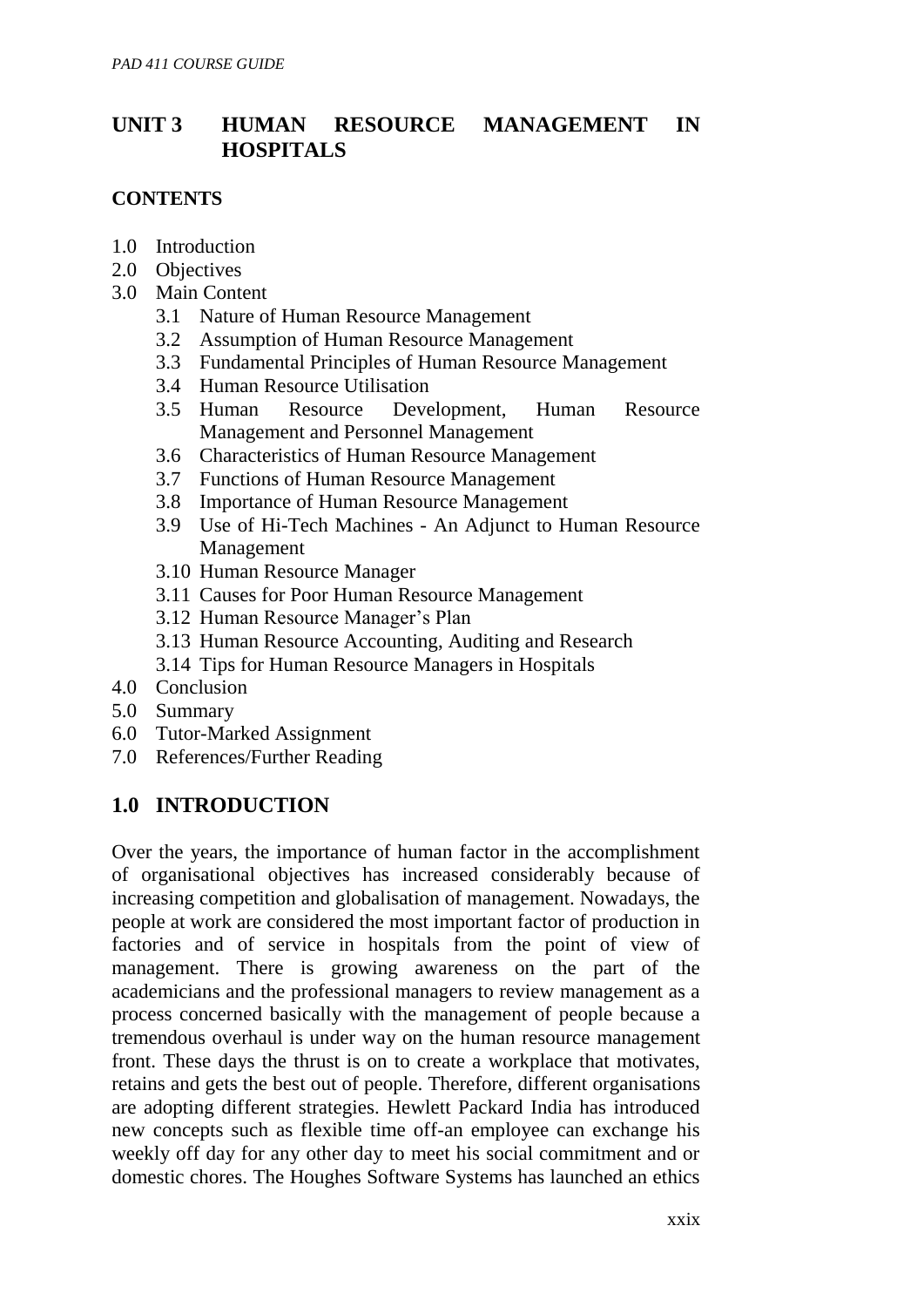programme called "integrity" to boost honesty along with productivity. All employees are encouraged to report any unethical practices they observe around them. They want everyone to challenge everything that is wrong in the organisation. Stock options are being increasingly favoured both as a means of reward and to promote a sense of ownership that helps organisations in retaining their personnel. In general electric company, employees are rewarded through shares for good performance. These shares are usually redeemable after three years and the employees gain as the value of the shares increases. The approach seems good but the path to the perfect human resource management is still slippery. Most organisations encounter teething troubles because employees sometimes find the new ideas a bit too radical. Therefore, in the rapidly changing management scenario, human resource management has an important role to play.

## **2.0 OBJECTIVES**

At the end of this unit, you should be able to:

- briefly discuss the nature of human resource management
- state the assumptions of human resource management
- discuss the fundamental principles of human resource management
- explain what human resource utilisation is
- describe human resource development, human resource management and personal management
- list the characteristics of human resource management
- enumerate the functions of human resource management.

# **3.0 MAIN CONTENT**

## **3.1 Nature of Human Resource Management**

It is rather difficult to express the true nature of human resource management. Human resource management is concerned with the management of people at work. It reflects a new philosophy, a new approach and a new outlook. The human factor plays such an important role in the field of management that some people consider human resource management and management as one and the same thing. As Appley observes: "Management is the development of people and not the directions of things."

## **3.2 Assumption of Human Resource Management**

Human resource management integrates and emphasises on performance appraisal, career planning, training and development, organisational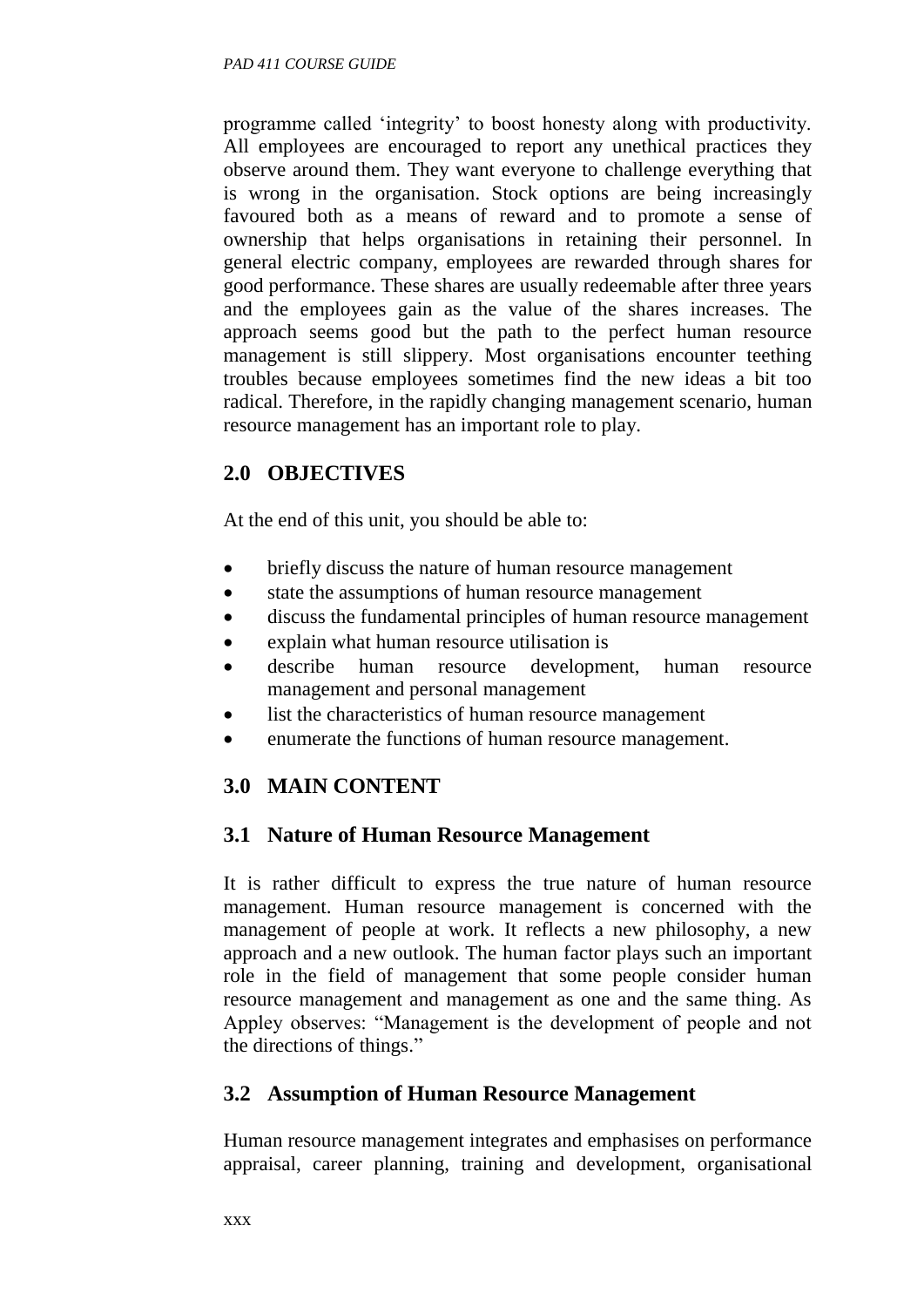development, systems development, incentives, welfare measures etc. The important assumptions of the human resource management are that the members of an organisation are reservoirs of untapped resources, top management should take the initiative to tap those reservoirs, it should formulate plans and strategies and create a conducive climate for their implementation, should develop a culture in which emphasis is mostly placed on harmonious relationship amongst all members off the organisation, the thrust should be on self-development of all its members and finally the members as well as the organisation should be benefited when the organisation undergoes development. Thus, it essentially incorporates all those expectations which are not being fulfilled through the traditional personnel management.

Human resource management openly lays its claim on a fundamentally different relationship between the organisations" employment function and its strategic role. The assumption lying behind human resource management is that it is essentially a strategically driven activity which is not only a major contributor to that process but is a determining part of it. From this standpoint, the contribution which the management of the employment relationship makes the overall managerial process is as vital and informative as that of finance or marketing.

#### **3.3 Fundamental Principles of Human Resource Management**

Human resource management of an organisation represents one of its largest investments. Therefore, it is of utmost importance to deal with its human resources sympathetically and tactfully. Peter Drucker in his book, Practice of Management (Heinemann, 1959), wrote. "An effective management must direct the vision and effort of all managers towards a common goal." His concept of a visionary goal-directed leadership is fundamental to human resource management. While Douglas McGregor advocated management by integration and self-control. He believed that a management philosophy needed to be built up, based on attitudes and beliefs about people and the managerial role of achieving integration.

Thus human resource management is an approach to the management of people based on the following fundamental principles:

- 1. Human resource management is concerned with integration by getting all the members of the organisation involved so that they may work together with a sense of common purpose.
- 2. Human resource policies of the organisation should be fair to all. They should make a major contribution to the achievement of an organisation"s objectives as well as provide conducive atmosphere of working to the employees so that their output is maximum.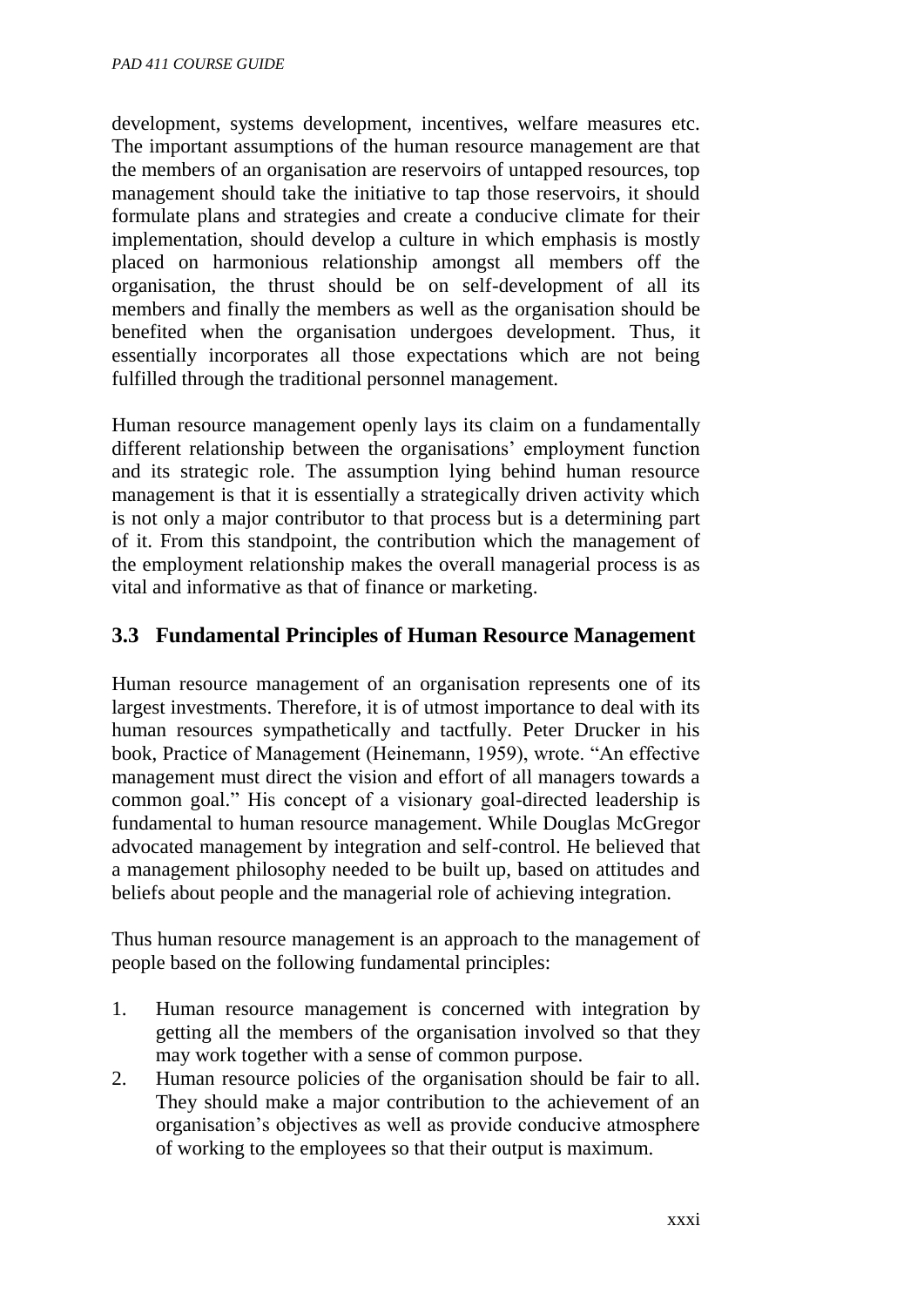- 3. Human resources are the most important assets and their tactful management is the key to success of an organisation.
- 4. The culture and values of an organisation exert enormous influence on the organisation. Therefore, organisational values and culture should be accepted and acted upon by one and all in the organisation.

If the aforesaid fundamental principles are followed in letter and spirit, human resource management will tap a reservoir of untapped resources, develop a culture in which utmost emphasis will be placed on harmonious superior-subordinate relationship, and will create an overall climate in which the organisation and its human resources will be able to do their best for each other.

## **3.4 Human Resource Utilisation**

No organisation can survive for long without proper utilisation of its human resources. Therefore, it is essential to treat them with dignity as adults and partners. These fundamental human values can provide a base for closer ties between management and its personnel. Once both parties have a clear understanding of each other, industries can have maximum production and hospitals/hotels can provide best service.

The following steps should be taken to improve the use of human resources:

- 1. Improve recruitment, selection and induction programme
- 2. Increase manpower budget
- 3. Introduce incentive scheme
- 4. Start work measurement system
- 5. Introduce training programmes based on training needs
- 6. Lay emphasis on new technology
- 7. Stress on future planning.

Thus, proper human resource utilisation will not only be in the interest of the organisation but of the nation as well.

## **3.5 Human Resource Development, Human Resource Management and Personnel Management**

Human resource development is the main function of human resource management. Every organisation has the responsibility to develop its human resources if it wants to remain operational and grow further. In the modern times, human resource development is the primary task for any organisation. Its survival and growth depend on human resource development. Organisations have now realised that employees are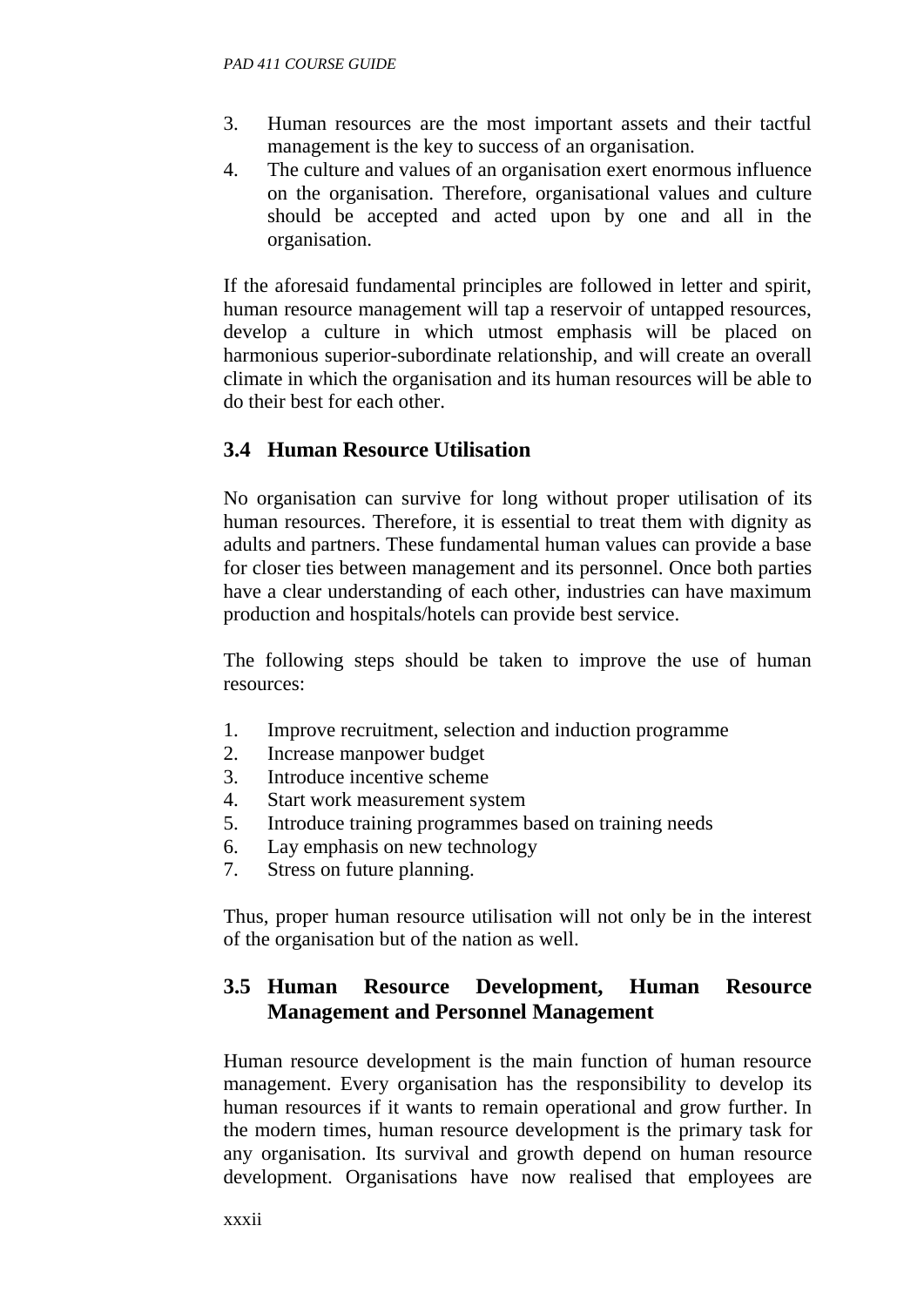human beings and if their talent is developed, they can be of immense help. This is the reason that the employees in scientifically and professionally managed organisations are being helped in a continuous and planned way so that they can acquire capabilities required to perform various functions associated with their present or future roles, develop their inner potentials for their own as well as organisational development processes and also develop an organisational process and culture in which human relations are better and more emphasis is laid on teamwork which lead to professional well-being, motivation and instill a sense of pride in the employees.

Human resource management is a process of bringing an organisation and its employees together so that the goals of the employees as well as those of the organisation are met. It is part of the management process which is concerned with the management of human resources in an organisation. It tries to secure the best from employees by winning their confidence and wholehearted cooperation. Human resource management, therefore, involves all managerial decisions, philosophy, policies and practices that directly influence human resource. It is a process consisting of acquisition, development, motivation and maintenance of human resources. It means that human resource management includes human resource planning, job analysis, job design, acquisitions, training and development, compensation, benefits and rewards, safety and welfare, motivation, employee participation in management, organisational development, performance appraisal, job evaluation, human relations, employee counselling and human resource information system.

Personnel management is concerned with the manpower planning, recruitment, selection, orientation, salary administration, performance appraisal, training, working conditions, safety, welfare, promotion, transfer, collective bargaining, disciplinary action and resignation/termination/retirement. According to Flippo, "Personnel Management or Human Resource Management is the planning, organising, directing and controlling the procurement, development, compensation, integration and maintenance of people for the purpose of contributing to organisational, individual and social goals."

Flippo also emphasises that various managerial functions relating to, procurement and maintenance of people in an organisation comes under personnel management. The term "human resource management" used synonymously with personnel management signifies the staffing function of management. However, some people distinguish between human resource management and personnel management by including personnel responsibilities in respect of operative positions (workers) under human resource management and those with regard to managerial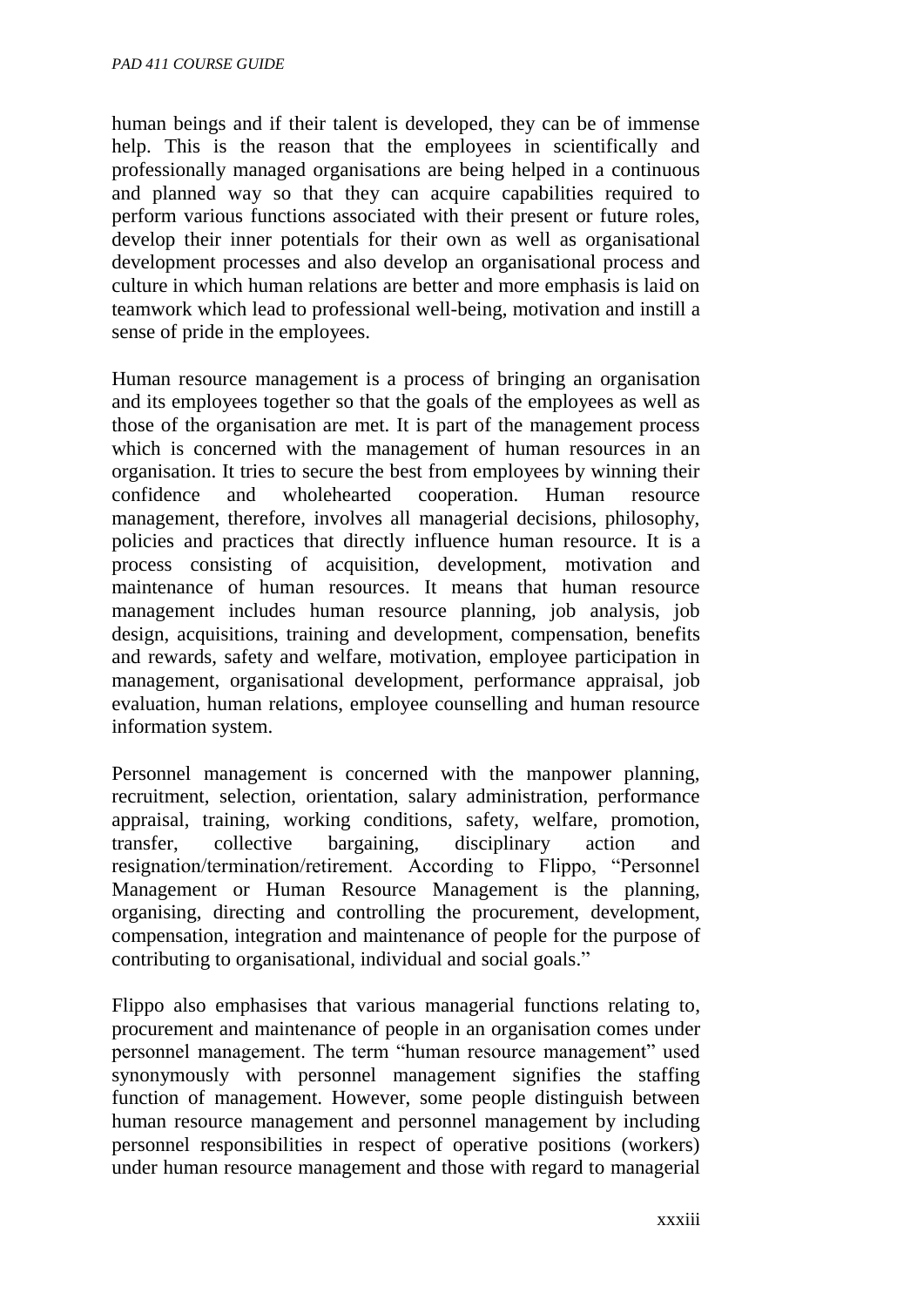positions under staffing. But this distinction is useless in practice. It is because human resource management is concerned with the management of human resource of an organisation consisting of all individuals engaged in any of the organisational activities at any level. Some others distinguish between human resource management and personnel management by stating that human resource management deals with planning, recruitment, selection, orientation, salary administration, performance appraisal, training, working conditions, safety, welfare, health services, promotion, transfer, separation, communication, couselling, collective bargaining, disciplinary actions and personnel audit. Thus human resource management deals only with bright side of the personnel activities and personnel management deals both with the bright as well as dark side of the personnel activities of an organisation. Therefore, human resource management is a narrower term, whereas personnel management is a wider term. The author does not want to add further to this controversy and is personally against it.

There is no denying the fact, however, that human resource management is characterised as being employee oriented with an emphasis on the maximisation of individual skills and motivation through consultation with the workforce so as to produce high levels of commitment to organisational strategic goals. It is a resource to be used to its fullest capacity. It is an asset to be invested in. As far as human resource management is concerned, it is non-strategic, reactive and preventive. Human resource management certainly stressed those expectations which are not being fulfilled through personnel management. Therefore, human resource management is depicted as having an agenda which addresses business-related issues and thereby contributes to the overall success of the organisation in a proactive manner while personnel management is depicted as having an agenda set for it by the more mundane requirements of the day, in a more reactive manner. Thus some people view personnel management as curative and human resource management as preventive by nature.

In its essence, human resource management is a strategic approach to the acquisition, motivation, development of the organisation"s human resources. It is a specialised field that attempts to develop programmes, policies and activities to further the satisfaction of individual and organisational needs, goals and objectives. It is devoted to establishing proper organisational culture and introducing programmes which reflect and support the care values of the organisation and ensure their success. Human resource management is the qualitative improvement of human beings who are considered the most valuable assets of an organisation. It is, no doubt, an outgrowth of the older process and approach. But it is much more than its parent discipline, viz. personnel management. Its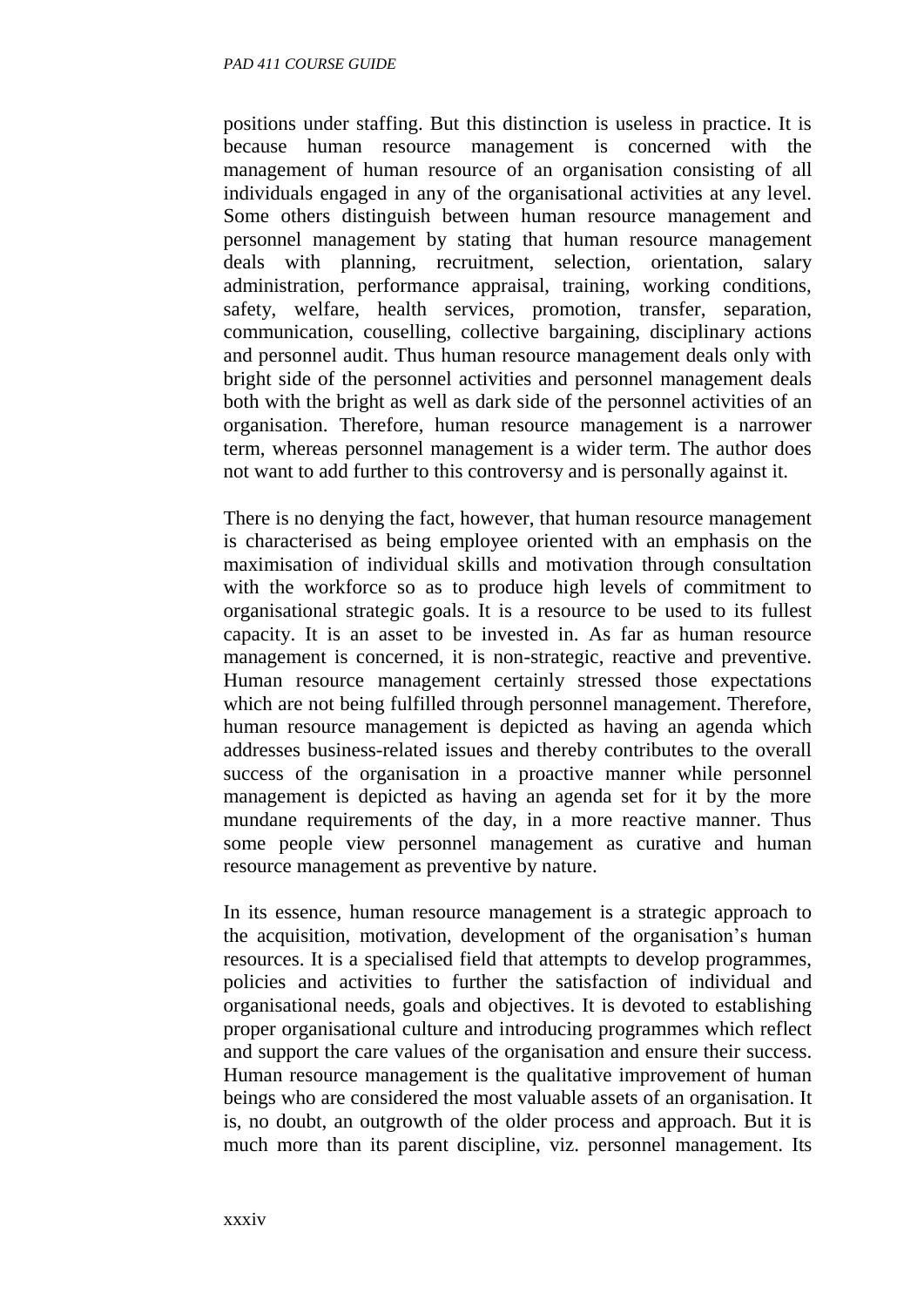approach is multidisciplinary from the beginning to the end, is more comprehensive and deep rooted than training and development.

#### **3.6 Characteristics of Human Resource Management**

- (i) Human oriented: Human resource management, as the name suggests, is concerned with the management of human resource of an organisation consisting of all individuals engaged in any of the organisational activities at any level. It deals with human relationship within an organisation. It is the process of bringing people and organisation together to achieve their goals.
- (ii) Development oriented: Human resource management lays stress on development of employees' potential, capacity, interest and their personality. It helps the employees to get maximum satisfaction out of their work.
- (iii) Pervasive in nature: Human resource management is very wide in its nature. It is concerned with the management of human resource of an organisation consisting of all individuals engaged in any of the organisation"s activities at any level. Again, human resource management is pervasive in nature as people are necessary ingredients in any organisation. The human resource of an organisation consists of all individuals at all levels. It has wide coverage. It is not confined to industry alone. It equally applies to all types of organisations-government, non-government, educational, social, religious, etc. Moreover, it is not confined to personnel functions alone but to all the functional areas, i.e. production, marketing, finance, etc. in factories and nursing, medical, paramedical, housekeeping, maintenance, etc. in hospitals.
- (iv) Continuous process: Human resource management is a continuing and never ending process. It flows like a river continuously and is not stationary like a pool or pond. It cannot be switched on and off like an electric bulb. It is a constant function of an organisation whether be it an industry or a hospital.
- (v) Multi-disciplinary: Human resource management deals with human beings which have feelings and emotions too. Therefore, it is imperative to apply the doctrines of economics, anthropology, sociology and psychology, etc. to deal with them effectively.
- (vi) Developing discipline: Human resource management is a developing discipline and is of recent origin as compared to the other specialised functions of management, i.e. productions, marketing or finances. It made its humble beginning only in the latter part of the nineteenth century.
- (vii) Management oriented: The human resource department operates in an auxiliary or advisory capacity to other departments in the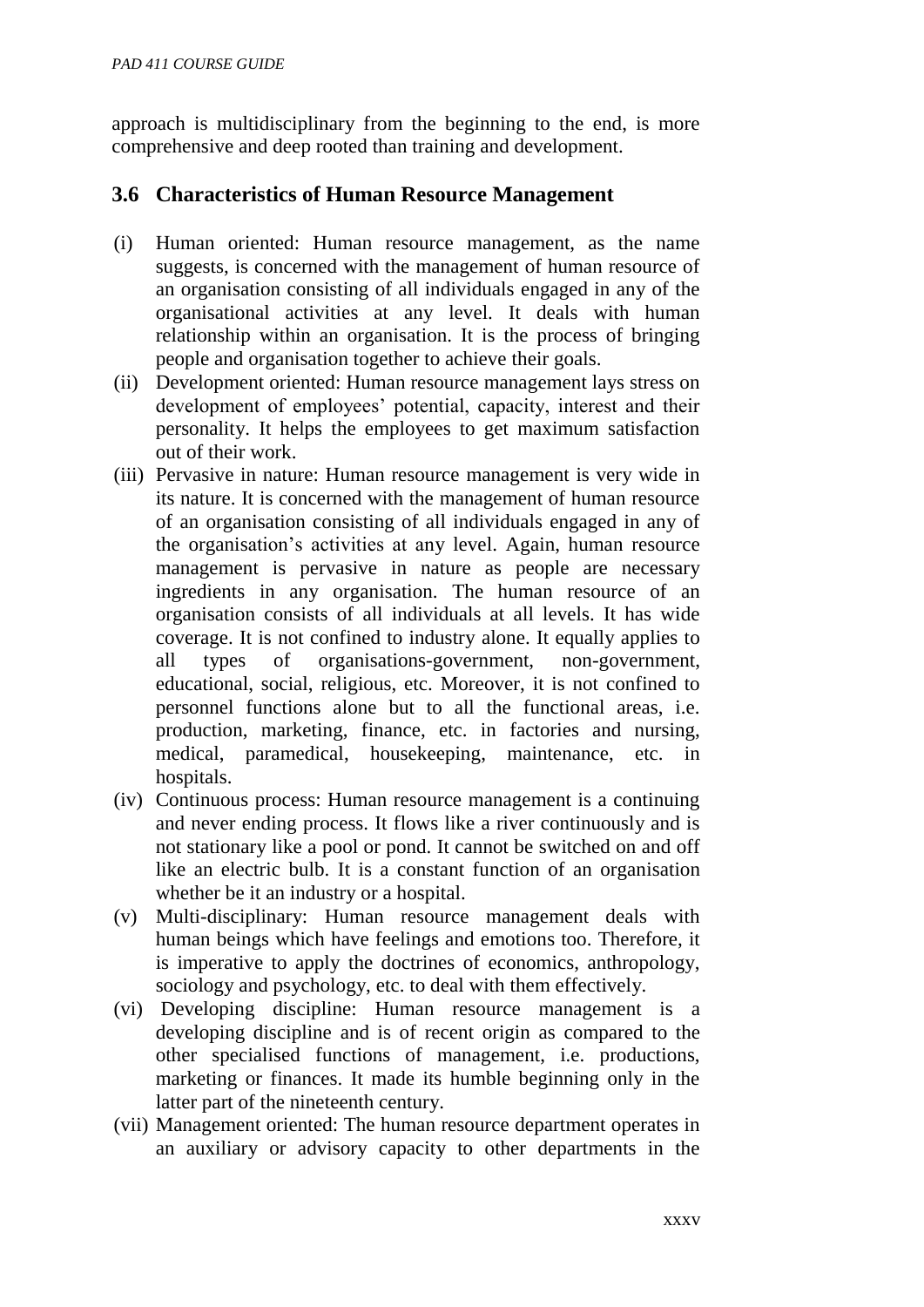organisation. It exists to assist and advise the line and operating managers to do their personnel work effectively.

#### **3.7 Functions of Human Resource Management**

Human resource management is a staff function. Human resource managers advise line managers throughout the organisation. Furthermore, personnel requirements of the organisation may vary from time to time. The following functions of the human resource department try to keep the organisation going smoothly and efficiently by supplying with the right type of personnel in the right position, when they are needed. However, it is the first and foremost duty of the human resource manager to see that square pegs are not fitted into round holes.

- 1. Policy formulation
- 2. Staff function
- 3. Line function
	- i. Procurement
	- ii. Development
	- iii. Compensation
	- iv. Integration
	- v. Maintenance
	- vi. Records and research and
	- vii. Personnel information system
- 4. Control
- 5. Managerial
	- i. Planning
	- ii. Organising
	- iii. Directing and
	- iv. Controlling.

**Policy formulations:** One of the important functions of the human resource management is to prepare new policies and revise the existing ones in the light of the experience gained in the area of human resource management. However, those organisations which do not formulate policies for human resource management may find that they are not meeting either their personnel requirements or their overall goals effectively. To be meaningful, human resource policy formulation must consider both the strategic plan and the external environment of the organisation.

**Staff function:** Line managers come across various problems in their day-to-day management which can be solved satisfactorily with the advice of the personnel or human resource department. These problems may relate to employee's grievances in connection with distribution of overtime work, promotion, transfer, disciplinary action, etc. Advice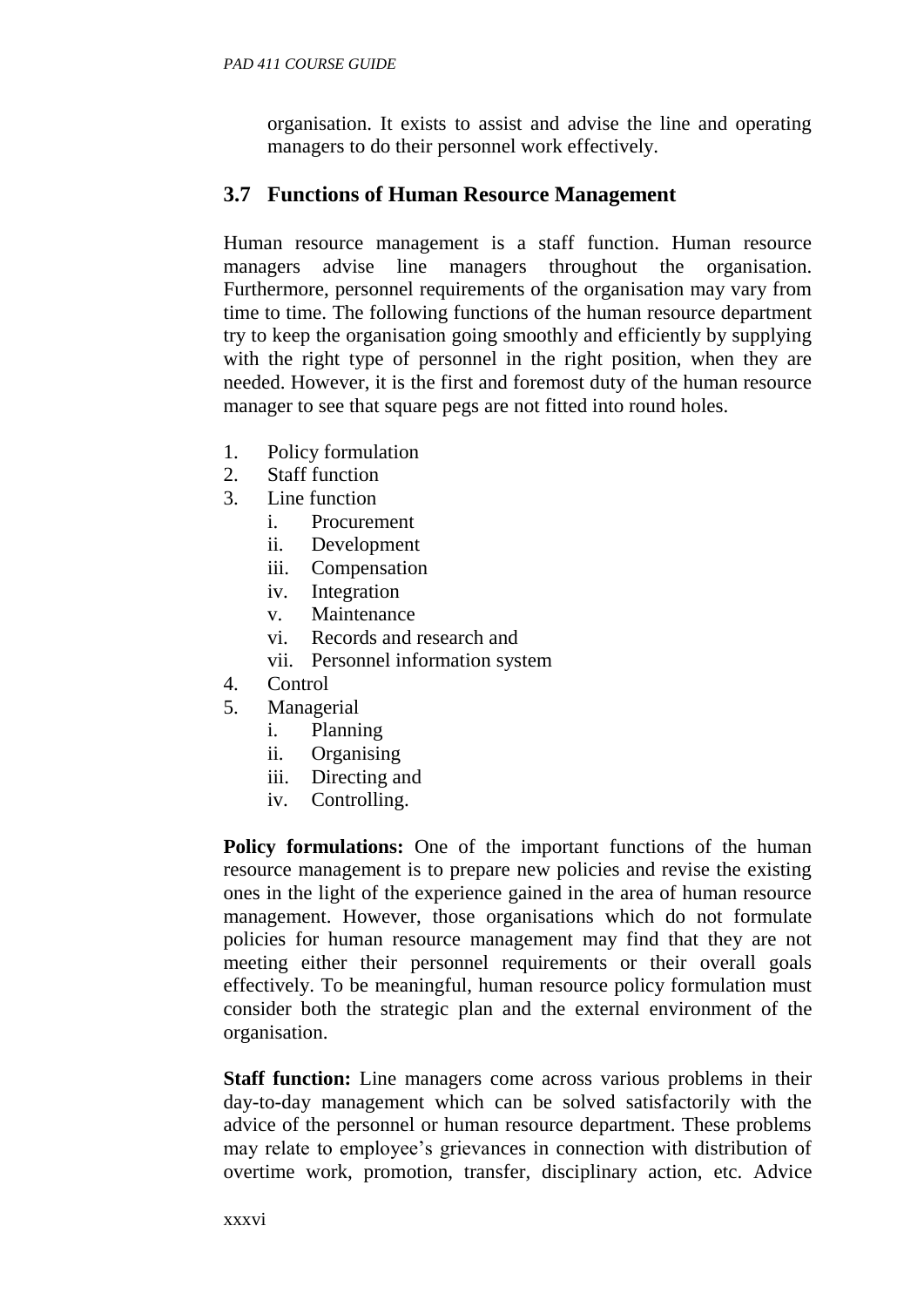given to them from time to time should be objective and legal; otherwise it will spoil human relations at work.

**Line functions:** Line functions consist of procurement, development, compensation, integration and maintenance of the human resource of the organisation to achieve the organisational goals. Candidates are usually selected through newspapers, professional journals, employment agencies, words of mouth and campus visit to colleges and universities. Selection involves various techniques such as short-listing the application forms, interviews, tests, reference checks, etc. Orientation is designed to help the selected candidates fit smoothly into the organisation. Newcomers are introduced to their colleagues, acquainted with their responsibilities and informed about the organisation's culture, policies and their behavioural expectations. Training aims to increase employee's ability to contribute to organisational effectiveness.

It is designed to improve their skills in the present job and to prepare them for promotion. Performance appraisal is done to let an employee know about his performance. Low performance may prompt corrective action such as additional training or demotion and high performance may merit a reward such as raise in salary or promotion. The appraisal is done by the employee"s supervisor, but the human resource department is responsible to establish the policies that guide performance appraisals. Promotion and separation are other major aspects of human resource management.

**Control function:** 'Personnel' is not just a benevolent helper, like other staff groups, it is often assigned authority laden control roles that line managers may view as restrictive. Two important control roles which find place in management literature are auditing and stabilisation. "Auditing refers to the monitoring by the human resource department of the performance of line and other staff departments to ensure that they conform to established personnel policy, procedures and practice in various personnel areas. Stabilisation involves seeking approval of the human resource department by the line managers before they take any action. For example, granting annual increment, solving union"s grievances, taking disciplinary action against erring employees or rewarding the others, etc. The underlying objective is to ensure proper coordination between various departments vis-à-vis organisational objectives."

**Management functions:** Like other functional departments, human resource department also performs managerial functions like planning, organising, directing and controlling in respect of human resource department. Through planning, managers constantly shape and reshape their organisations. They decide in what direction they want their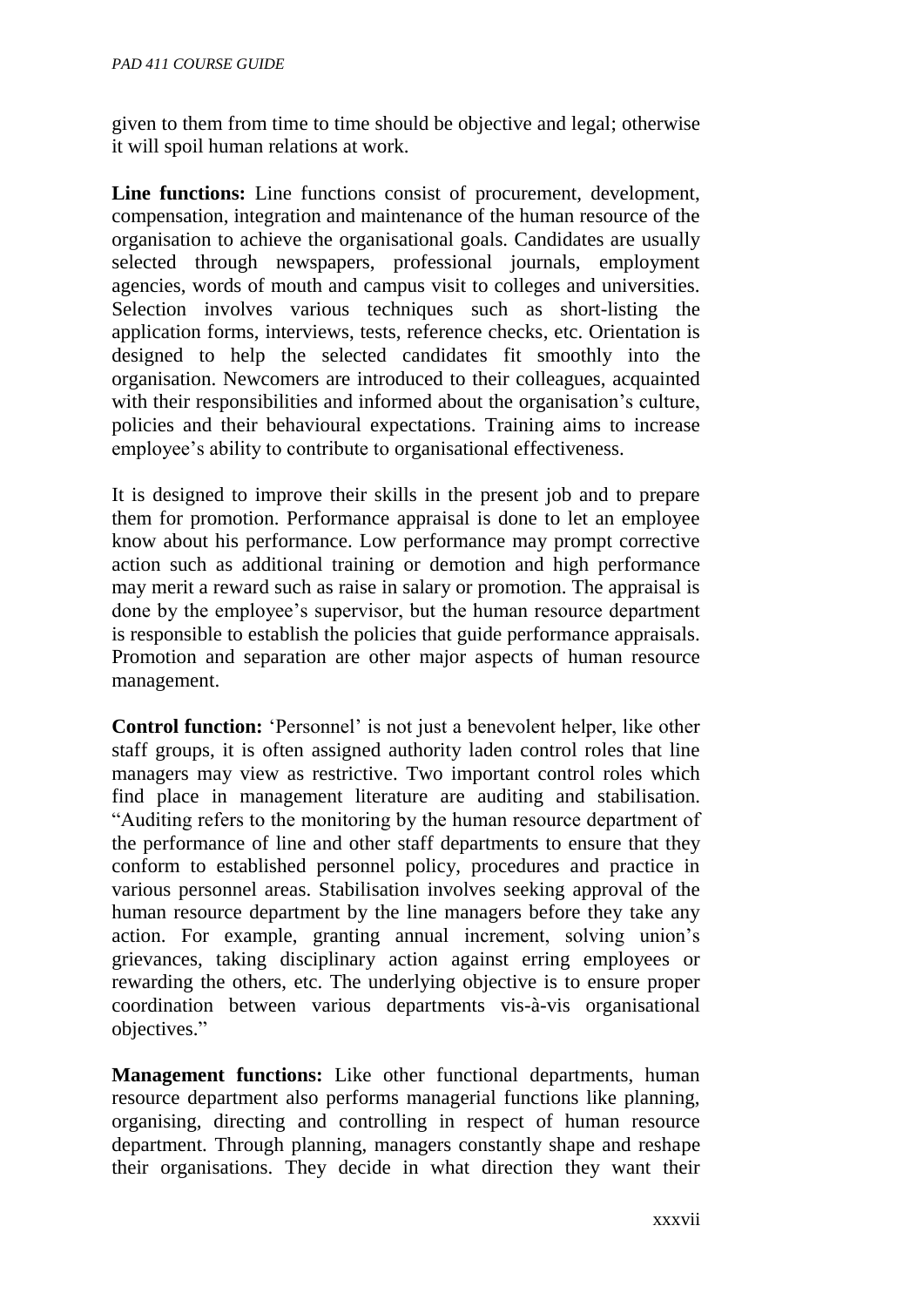organisations to go and accordingly, make the plans and decisions to get there. By organising, managers shape relationship with organisational structures and thereby lead employees into the organisation"s future. To achieve the organisation"s goal, it is necessary to make the organisation"s structures effective, otherwise the process of preparing people to work efficiently may collapse. A sensible strategic plan and sensible organisational structure result in the fulfillment of organisational goals. To translate these decisions into actions, managers encourage and support the people who carry out the plans and work within the structures. The managerial effort to keep people focused on the goals of an organisation involves the process of directing. Finally, controlling helps the managers monitor the effectiveness of planning, organising and directing and take corrective measures as needed. The process of ensuring that actual activities conform to planned activities is called controlling. Management control is a systematic effort to achieve organisation"s objectives.

## **3.8 Importance of Human Resource Management**

The importance of human resource management can be judged from the following points of view:

#### **For the organisation**

- (i) Maintaining adequate manpower supply through recruitment, selection, placement, training and promotion policies.
- (ii) Developing right attitudes and required skills among employees through training, refresher courses, workshops and performance appraisal.
- (iii) Maintaining high morale of workers through incentive schemes, workers" participation in management and proper grievance handling and redressal policies and procedures.
- (iv) Developing good industrial relations by treating the workers as human beings and thus reducing loss caused by unnecessary strikes and lockouts.

## **For the employees**

- (i) Improving quality of work life through various welfare measures.
- (ii) Enhancing the dignity of labour through workers" participation in management and treating them as human beings.
- (iii) Raising workers morale by giving them opportunities for personal development and job satisfaction.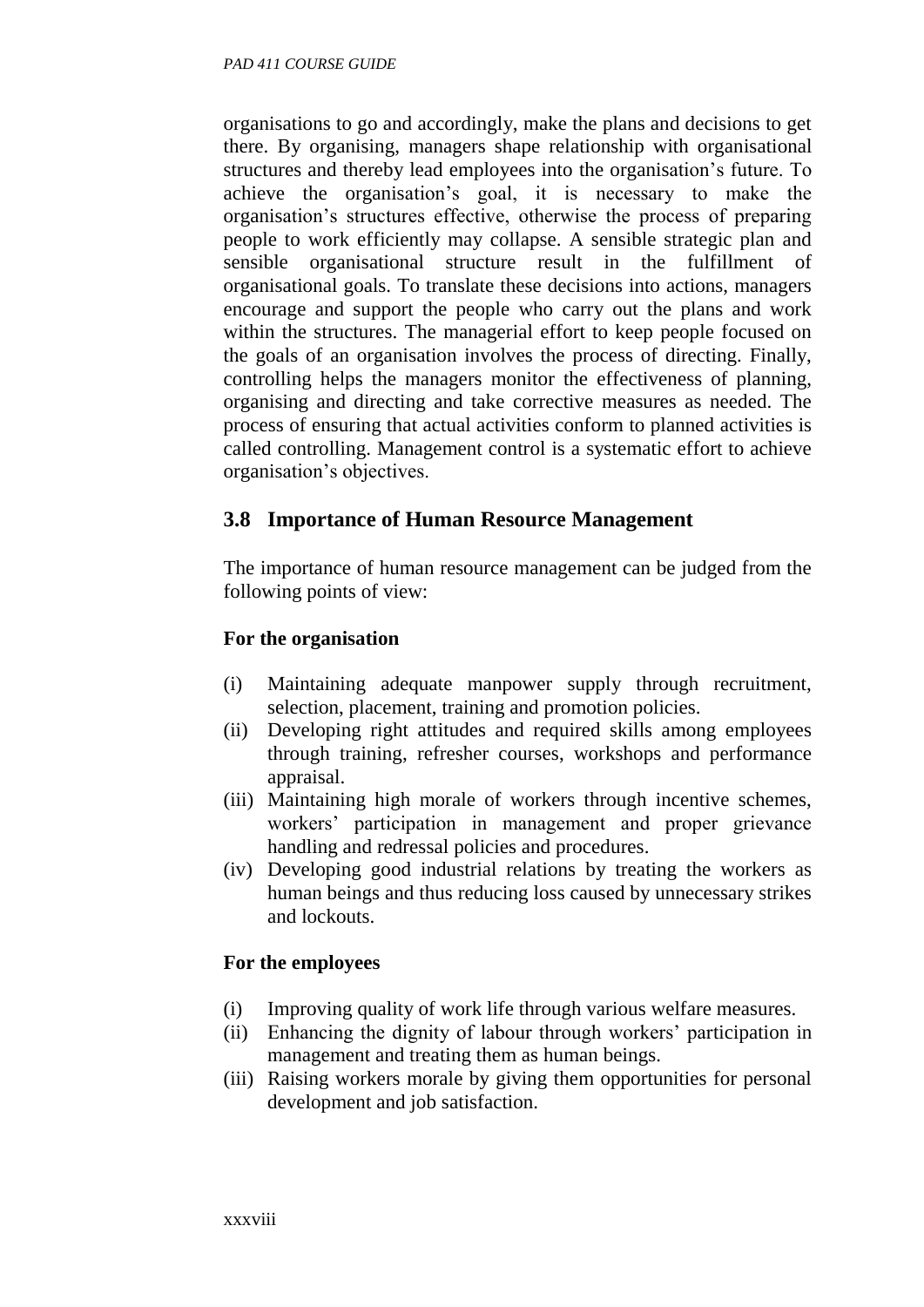#### **For the society**

- (i) Maintaining good industrial relations and thus minimising loss caused by frequent strikes and lockouts.
- (ii) Increasing productivity through workers" participation and motivation.
- (iii) Better utilisation of human resource through proper recruitment, selection, placement and training.
- (iv) Maintaining adequate manpower supply through appropriate manpower planning and training policies and procedures.

#### **3.9 Use of Hi-Tech Machines - An Adjunct to Human Resource Management**

It is high time for management of all kinds of organisations such as industries, hotels or hospitals, to make full use of hi-tech machines. Though these machines may seem costly in some of their areas, yet they can increase efficiency, save time and reduce human bias to a great extent. So far as industries and hotels are concerned, their management accepted hi-tech machines in all areas of their work quite some time back because they had the financial resources. However, management of hospitals prefer to utilise hi-tech machines in those areas only where they can increase the output and accuracy of results such as physiotherapy, medical laboratory, X-ray department, operation theatre, laundry, etc; but not in a department like human resource department where they can work manually. But the fact remains that by using hitech machines in this department as well, hospital management will not only be increasing the efficiency of human resource department, but also minimise the human bias factor to a greater extent. For example, frequently, there are disputes over late reporting on duty between the time office staff and the employees. Installation of computerised electronic time recorder to record arrival and departure time of employees will be of immense use and they will feel that their time has been recorded correctly. Time keeper will have no dispute over the attendance data of employees and the department heads also can get daily information about man-hour employed and lost by their employees. Thus, not only bias factor and differences which arise in the minds of employees, department heads, time keepers and human resource manager will get eliminated, but also daily reports of late arrival and early departure will have a salutary effect on punctuality and regularity. Proxy punching by employees can be prevented, data received from the computerised electronic time recorder when processed further will produce wealth of information for better manpower planning and management. Departmental summary of attendance will show to each department head the available manpower for each shift. Not only this, all the data required for time office for salary calculation will be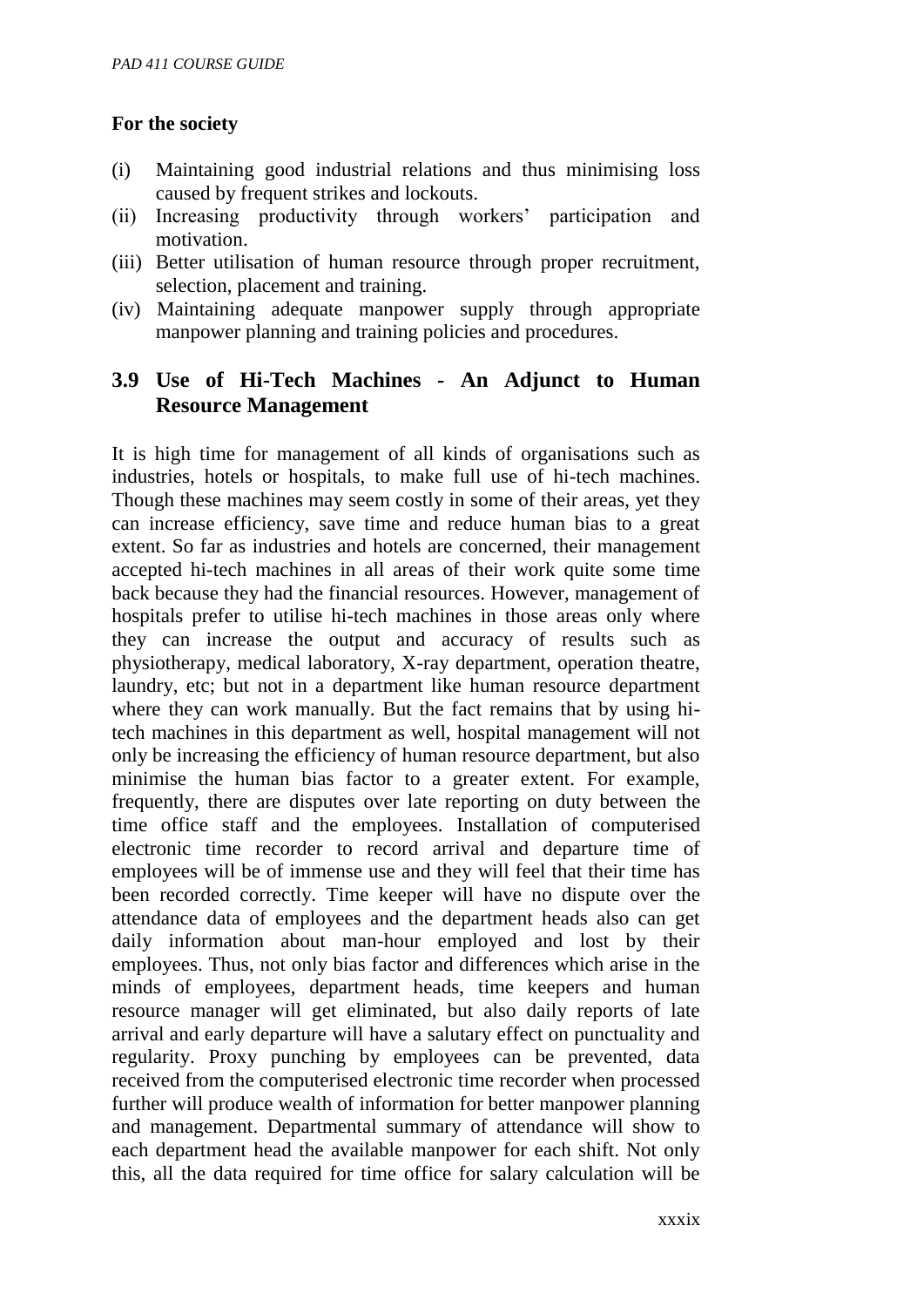available in no time from the computerised electronic time recorder. Thus, installation of just one such machine can avoid misunderstanding which is generally caused by human bias factor and at the same time many reports required by the time office staff, human resource department and concerned departmental heads can be made available within minutes without loss of time.

### **3.10 Human Resource Manager**

Every one admits that human resource management being one of the newest of the arts and sciences is yet to be recognised by the hospitals. They admit further that human resource management is one of the most important and complex responsibilities of the hospital administration where more than 65% of the average hospital's total budget is allocated for pay roll alone. However, one close scrutiny of any hospitals" board meeting, one will find that 40% of the time at these meetings is spent by the board members discussing finances, 20% buildings and equipments, 15% medical, paramedical and nursing problems, 10% services, 10% public relations and 5% miscellaneous matters including human resource management. In spite of the hospital management realising the importance of the people oriented nature of hospital administration, the human resource management in hospitals has been too often the victim of the tendency on the part of some hospital administrators to delegate some responsibility to human resource managers with one hand and take it back with the other.

There is no denying the fact that hospital administrators more often than not burden the human resource managers with additional responsibility of looking after miscellaneous matters such as hospital transport management, housekeeping, public relations, etc., besides the main responsibility of recruitment of personnel. However, in practice, they have neither considered them an important and integral part of the administrative team not they have given directions to the line managers to take seriously the counselling of the human resource managers. In the absence of the above, the line managers are likely to ignore the human resource manager and may continue to make decisions about the personnel of their own. However, if the hospital administrator makes it clear to the line managers that the advice of the human resource manager is to be taken seriously, its influence on day-to-day decisions will grow. However, much will depend on the proficiency of the human resource manager in giving them helpful counsel without trying to usurp their power and authority. In short, if the hospital administrator gives due importance to the human resource manager in the hospital administration, he (human resource manager) can recommend, counsel and cooperate with the line managers and they in turn can actually accept his recommendations and act upon effectively to increase their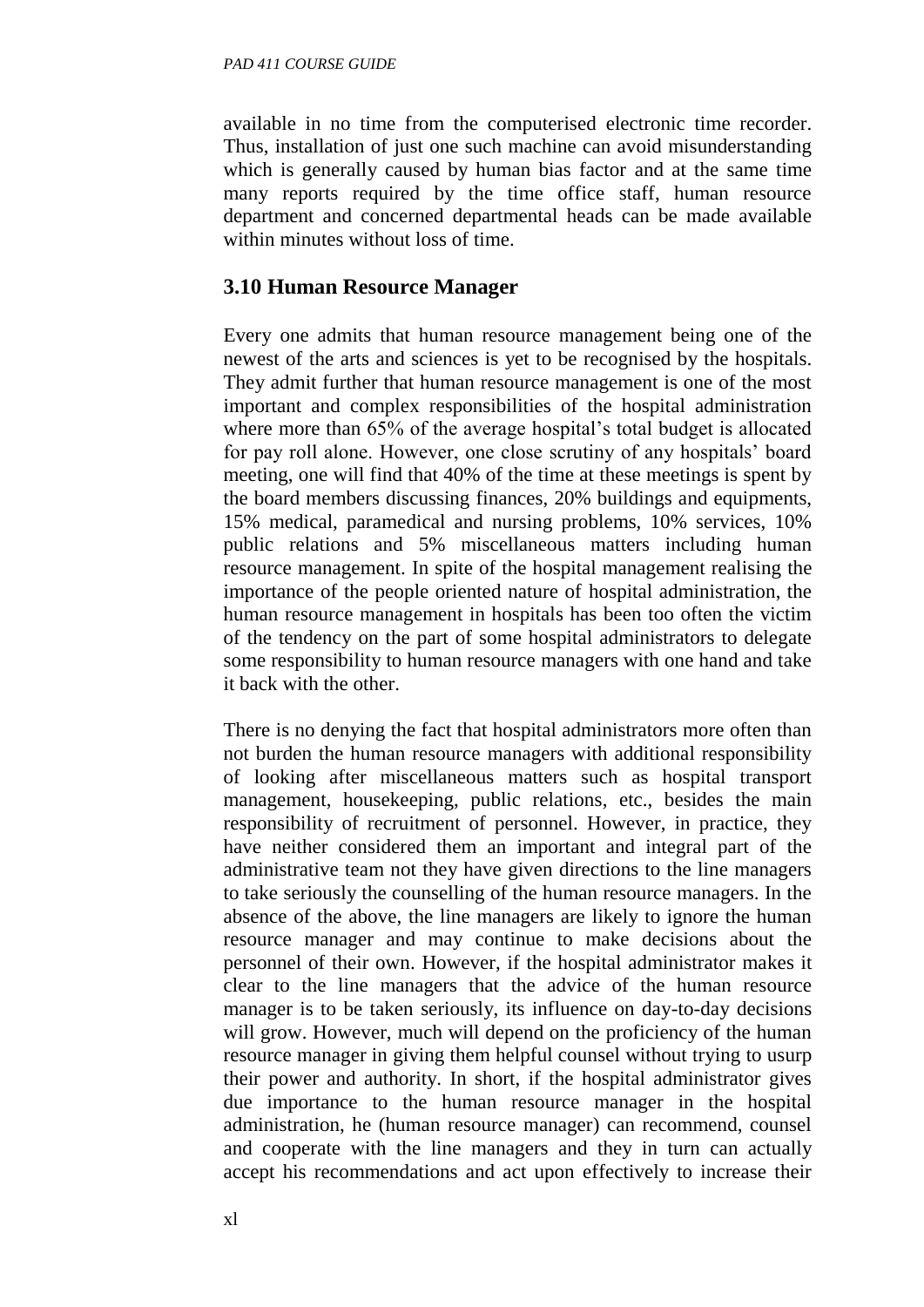efficiency. Only then the hospital administrators can expect from the human resource managers the production of programmes which afford employees the opportunity for continued self-development and the possibility of realising their potentialities.

Though there is a human resource development institute in New Delhi, yet it has not conducted any survey in hospitals according to some reliable source of knowledge of information. Therefore, it is difficult to give a profile of human resource managers based on a study, but the author will like to share his experience on the basis of his knowledge that human resource managers have not been employed even in 1% of the health care institutions in India. However, wherever they have been employed, they are getting salary between fifteen to twenty thousand rupees per month on an average; they are postgraduates or diploma holders either in personnel management or in human resource management; they possess five to fifteen years of experience to their credit.

Human resource managers are particularly remembered when the hospital administration is in trouble either due to strike/demonstration threat given by the employees/their unions, or en masse resignations received from the medical/paramedical/nursing personnel, or another legal threat received from any other corner. Generally, they represent the smallest department in the hospital. Whenever any replacement or extra person is required in any department, requisition for recruitment of personnel duly approved by the hospital administrator is forwarded to the human resource department, which thereafter is primarily responsible to notify the vacancy on the employment exchange or to place an advertisement in the newspapers, conduct interviews and complete necessary formalities with regard to the appointment.

Human resource manager focuses the attention of the hospital administrator and the medical superintendent upon the social and psychological needs of the hospital. He does this by giving sound advice to them. Therefore, he is to serve them as one of the organisation leaders. He must be an active member of the top administrative team, should participate in organisational planning by projecting the organisation into the future, evaluate the present manpower and develop programme to improve skills by conducting surveys which indicate staffing patterns in similar organisations in the regions, and compare them with his own organisation.

## **3.11 Causes for Poor Human Resource Management**

A few services affect the lives of people directly and intimately as these are offered by health care personnel. Therefore, effectiveness of the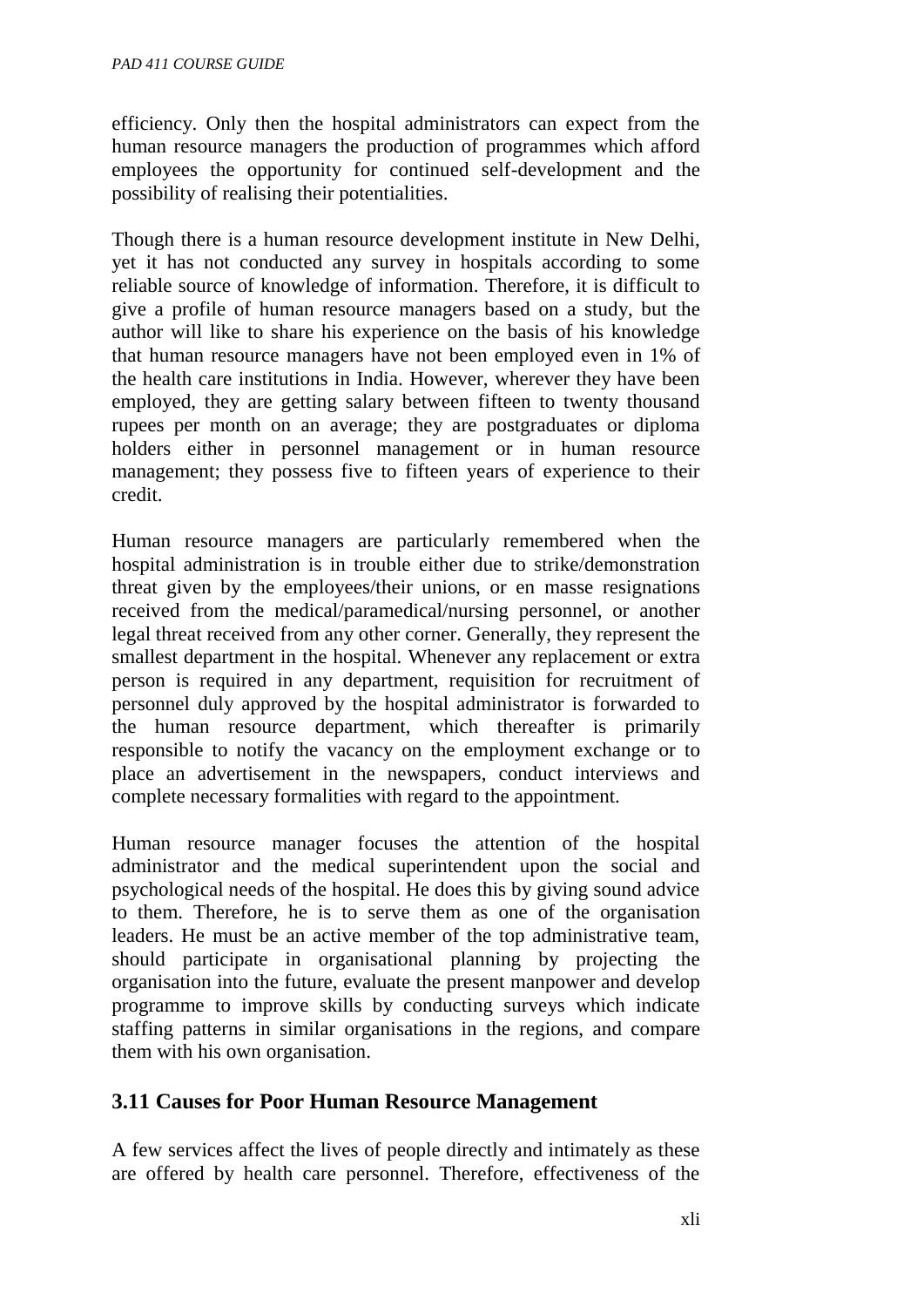#### *PAD 411 COURSE GUIDE*

health care organisation depends upon the effective role performed by the personnel from top to bottom. However, defective communication system, reluctance to share information, role ambiguity, absence of accurate job description, wrong selection of employees, lack of promotional avenues, poor policies, unattractive salary structures, management action leading to low morale of its personnel, etc. can also be the factors for poor human resource management.

There can be four major causes. One is indiscipline, second is high turnover, the third is poor service by the staff and the fourth is low morale of its personnel. Therefore, human resource manager is to see that there is check on all these four causes in his organisation. He should make sincere efforts to discharge human resource management functions efficiently and systematically. Care has to be taken to ensure that all the work processes are carried out consistently and correctly. This will obviate the necessity of checking and repeating the processes which will ultimately lead to satisfaction of the patients and they will find no reason to complain against the services received by them from the hospital personnel. In most of the health care organisations, however, sincere efforts will have to be made to reduce the genuine grievances with regard to poor services rendered to the dissatisfied patients and members of their families. This will not only add to the patient"s satisfaction, but will also reduce the high costs involved in treating them. It shall also go a long way in reducing to a considerable extent mistakes committed by the personnel. Thus, it will lead to improved human resource management.

## **3.12 Human Resource Manager's Plan**

Manpower planning, identifying the appropriate workforce, training them to perform well, keeping them motivated to put their best and to give them the organisation"s best are all a vital part of contemporary corporate requirements. The responsibility of the human resource manager begins with manpower planning and the effective identification of the right people who would prove to be true assets to the organisation. So far as identification is concerned, it takes place at two levels:

- 1. Recruitment of fresh employees who are picked up straight from educational and training institutes. They should be given on the job training and placed under the supervision of established supervisors.
- 2. In recruiting experienced hands, monitoring and analysing are important so that they follow the established policies and procedures of the organisation where they had worked earlier.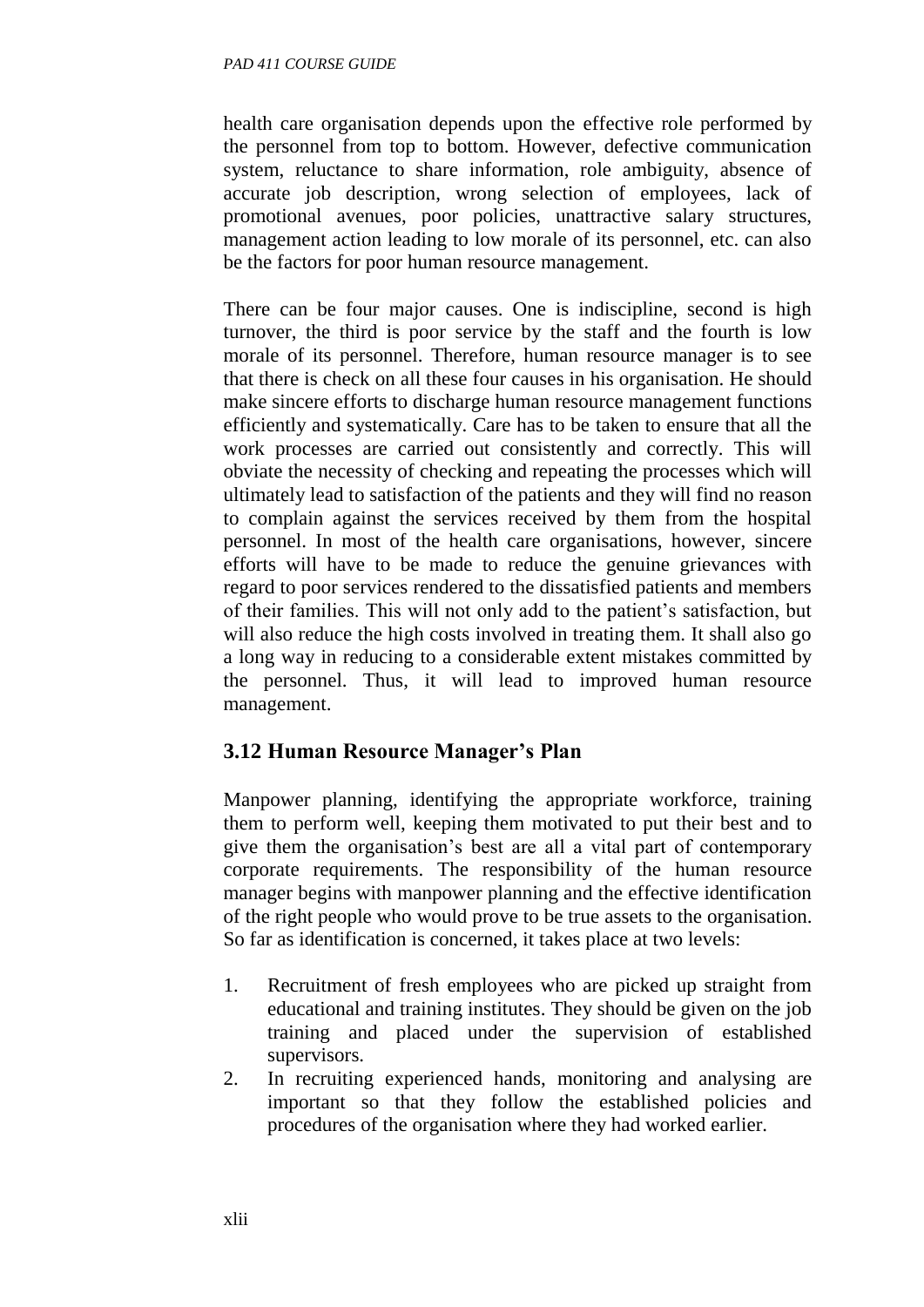Human resource managers must remember the following five points in the interest of employees as well as the organisation:

- 1. Begin with a smile: Human resource programmes and giving due importance to employees are not to be put off for a later stage, but should begin the day the prospective employee meets the human resource manager. To begin with, it is, very important to be honest with the potential staff. Right from the time of recruitment, the human resource manager should tell all about their working practices, culture and ethics to the employees.
- 2. Train the brain: New employees need to be acquainted with the practices prevalent in the organisation. They should be trained into this mode of operation and not thrown out with the jerk. Education and theory do not help an individual develop a perspective to the process involved, but it is practical training that helps them perform better. The more an employee trains himself and hones his skills constantly, the greater will be his ability not only to perform but also to deal with problems.
- 3. Lead kindly light: A leader has to be effective. He holds the responsibility to keep his team motivated and driven to work not be coercion but through guidance. He should display competence and ability.
- 4. The route to develop: Development of the employees is of paramount importance. If the employees of the organisation develop, the organisation develops naturally. Every individual employee has his needs, aspirations and abilities. It is the job of the human resource manager to identify them and synchronise them with the broader organisational goals.
- 5. Retain, do not lock up: Finally, it does not benefit the organisation to retain employees through coercion or lure them through perks. Employees who express their desire to leave the organisation should be taken in good spirit and allowed to go. A better approach is to seek the reason for their leaving so that others do not follow suit.

## **3.13 Human Resource Accounting, Auditing and Research**

Human resource accounting is the accounting of investment in personnel in the form of recruitment, selection, training, development, their placement and replacement, while human resource auditing is a systematic assessment of the strengths, weaknesses and developmental needs of the existing personnel of any organisation and a health care organisation is no exception.

Human resource accounting accounts for the amount that an organisation may have invested in the human resource development.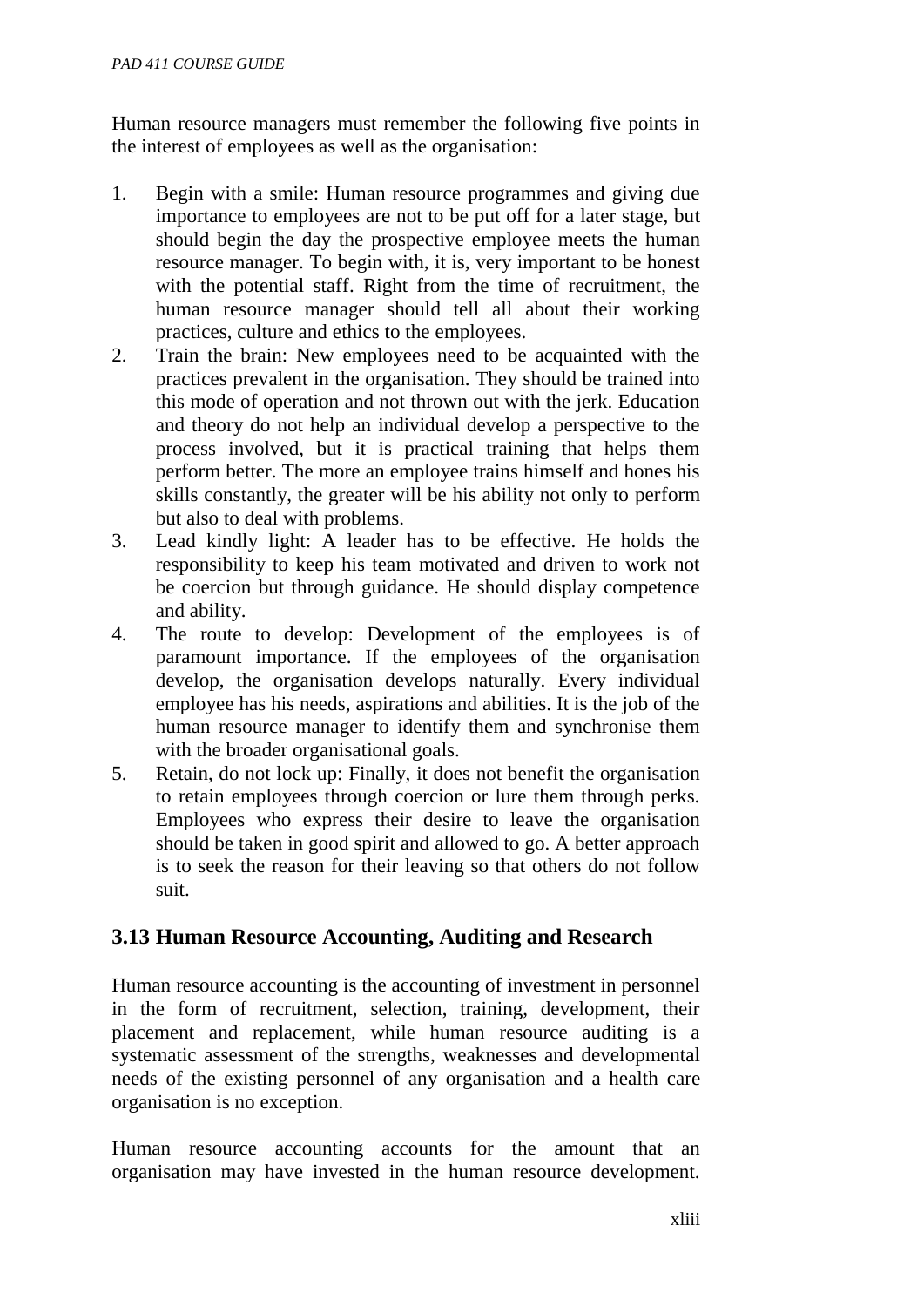#### *PAD 411 COURSE GUIDE*

The process of human resource accounting involves identifying the human resource accounting objectives and developing human resource accounting measurements.

So far as human resource auditing is concerned, its need emerges from increasing demand for high quality patients care to be provided by personnel of a health care organisation and an increasing demand for training and development of its personnel as well. Human resource auditing can point out deficiencies in human resource management and can forecast needs and priorities of an organisation and can certainly update human resource development plans keeping in view the emerging health care needs and technical advancements.

Human resource research is the process of evaluating the effectiveness of human resource planning, policies and practices. It includes:

- 1. Conducting various surveys such as those on the morale, attitude and job satisfaction of employees.
- 2. Collecting data and information regarding wages, training needs, employee turnover, fringe benefits, causes of accidents, etc.
- 3. Tabulating, computing and analysing data and information.
- 4. Report writing.
- 5. Finding out shortcomings and their causes in the current policies and practices.
- 6. Developing more suitable policies, procedures and programmes.
- 7. Submitting report to the concerned authorities who are competent to take decisions by going through the report.

## **3.14 Tips for Human Resource Managers in Hospitals**

Human resource manager should always keep in mind that they are working in health care organisations which render the highest and noblest form of service to the society at large through a team of dedicated and committed personnel. Being entirely people oriented institutions, people from the axle of health care institutions and their development become the prime concern of the human resource managers. Therefore, they should develop team spirit amongst their personnel who have diverse social, educational, ethnic and economic backgrounds. By keeping management, philosophy and organisational goals in their minds, they should frame recruitment policy, salary structures, appraisal system, training programmes, channels of human resource development, motivation, communication policy, grievance redressal procedures, etc. Their aims should be to employ and retain dedicated and committed personnel procedures not only at top level but at all levels and at all costs. They should see to it that there is proper distribution of personnel in all departments of the hospital. There should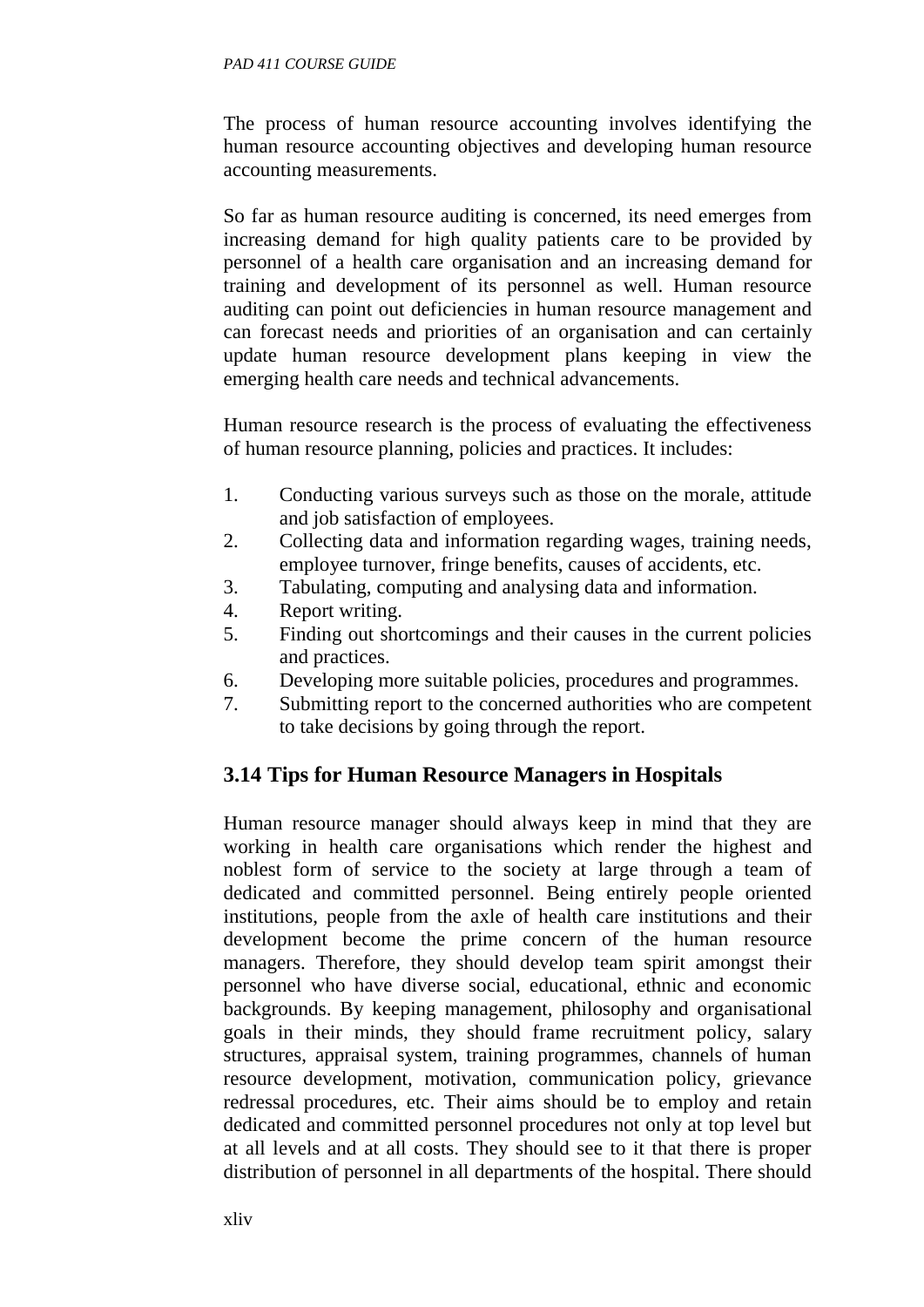neither be shortage of skilled and managerial personnel in one department nor surplus in another. No decision should be taken which would lower the morale of personnel because health care organisations in particular, cannot afford to do that. They should leave no stone unturned to motivate their employees by adopting a fair and suitable salary structure, employees welfare schemes, incentive schemes, promotion policies, effective communication system, and effective supervision. Human resource managers often have to deal with employees who may be creative as well as trouble shooters. They should try to provide an environment in which creative employees can flourish and show their creativity, e.g. surgeons of high caliber or skilled workers of maintenance and food service departments. However, troublesome employees should be handled rather tactfully and carefully. The goal should be to clarify and firmly warn them of their unbecoming and unwanted behaviour and lay down clearly what is expected of them. The sooner they fall in line with, the better it would be for the employees and the organisation. Human resource managers should remember that employees whether of industries or of health care institutions are progressive in their outlook besides being well organised through their trade unions. Thus, human resource managers are not only required to have a thorough knowledge of the human resource management but also of psychology of human behaviour and prevalent labour laws of the land because at times they may have to take a tough stand and advise their management accordingly. Before advising the management to take strict disciplinary action they should ensure fairness and the erring employees should be provided sufficient opportunities to mend themselves. It is because the ultimate aim of human resource managers is to build team morale by taking good care of their employees at all levels so that the organisations keep going and continues to serve the sick persons.

Human resource management gives more emphasis on human aspect and believes in providing them as much amenities as it can be adopting human approach towards them. It develops among its employees a sense of commitment to achieve the overall goals and objectives of the organisation. It considers personnel as resources rather than as costs. Recently dynamic and enlightened management have started conducting value-based training workshops cherishing Indian culture, tradition and ethos because values of India. It is heartening to note that there is an increasing appreciation and recognition of this fact.

## **4.0 CONCLUSION**

Human resource management is a staff function through which managers recruit, select, train and develop their employees and develop the organisation as well. It can assure the organisation of an adequate,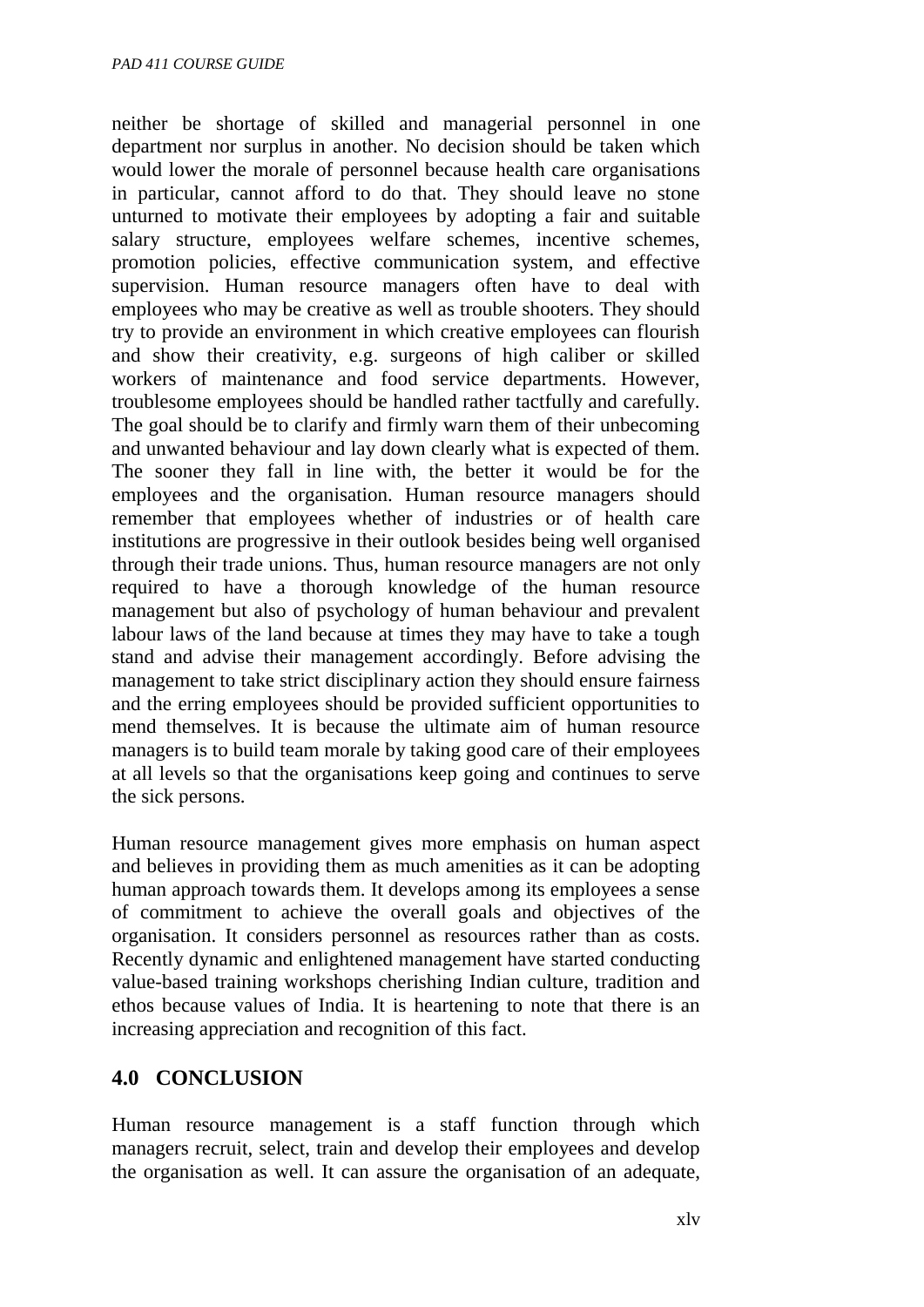timely and constant supply of skilled as well as unskilled employees. The success of human resource department is largely dependent on the way they treat their employees, formulate policies and recruit personnel. If they formulate just and fair policies, their success will be 33 %. If they fit round pegs into round holes and square pegs into square holes, their success rate will be 66 %. It would be better if they treat their employees well with the assurance that they are hiring them to retire in the normal course rather than to fire, their success rate would be 100 %. What a wonderful proposition!

## **5.0 SUMMARY**

Human resource management is both a science as well as an art. It is a science because it consists of well-recognised body of knowledge, principles and techniques. It is an art because it deals with human beings, popularly called social animals who have feelings and emotions. It requires knowledge, tact, and presence of mind to effectively deal with human beings, i.e. the people at work. Your understanding of human resource management will assist you greatly in dealing with different people in the hospital.

#### **6.0 TUTOR-MARKED ASSIGNMENT**

Discuss why it is always difficult to manage human beings in the hospital environment (both clients/patients and workers).

## **7.0 REFERENCES/FURTHER READING**

- Lawrence, A.A. (1990). *Management: The Simple Way, American Management Association*. New York.
- Leonard, S.R. & Strauss, G. (1985). *Managing Human Resources*. Englewood Cliffs, New Jersey: Prentice-Hall,.
- Metzger, N. *Personnel Administration in the Health Services Industry.*  New York: S. P. Medical and Scientific Books.
- Peter, D. (1954). *The Practice of Management*. New York: Harper and Bros.
- Stoner, J., Edward, F. & Daniel, G. (1996). *Management*. New Delhi: Prentice-Hall of India.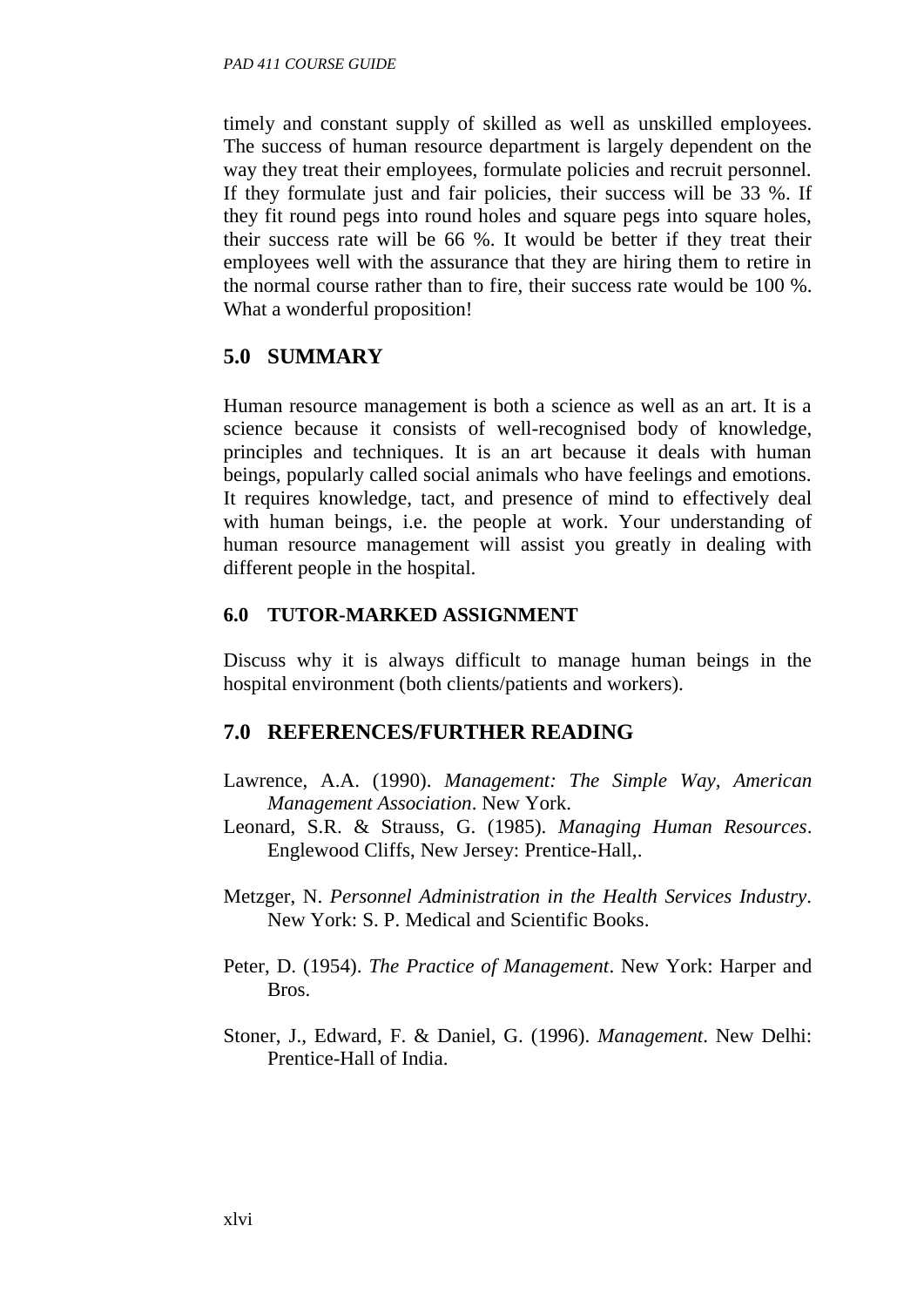## **UNIT 4 EVOLUTION OF HUMAN RESOURCE MANAGEMENT AND ITS ROLE IN HOSPITALS**

#### **CONTENTS**

- 1.0 Introduction
- 2.0 Objectives
- 3.0 Main Content
	- 3.1 Need for Change from Personnel Management to Human Resource Management
	- 3.2 Nature, Scope and Definition of Human Resource Management
	- 3.3 Objectives of Human Resource Management
	- 3.4 Objectives of Human Resource Development
	- 3.5 Human Resource Systems (Components)
	- 3.6 Human Resource Management as a Profession in Hospitals
	- 3.7 Role of Human Resource Management in Hospitals
- 4.0 Conclusion
- 5.0 Summary
- 6.0 Tutor-Marked Assignment
- 7.0 References/Further Reading

## **1.0 INTRODUCTION**

Human resource management is a comparatively new and rapidly growing profession in India. It deals with the management of people and is based upon very old and well-established disciplines such as economics, psychology, anthropology, sociology, political science, etc. Most decisions made in health-service institutions involve people and therefore, human resource management plays a very important role in achieving the primary aim of hospitals of rendering the highest quality of care to the patients.

Human resource management relies on the experiences of developed countries, especially on aspects of human relations. However, indigenous experiments in human resource management practices in various settings have provided valuable results which can be applied in similar settings elsewhere. Although we have been basically relying on the theoretical framework developed in the West, but our own efforts can prove more suitable and acceptable.

The Indian constitutional objective of achieving a welfare state and ensuring social justice through the socialistic pattern of society is being achieved through state intervention by enacting various legislations.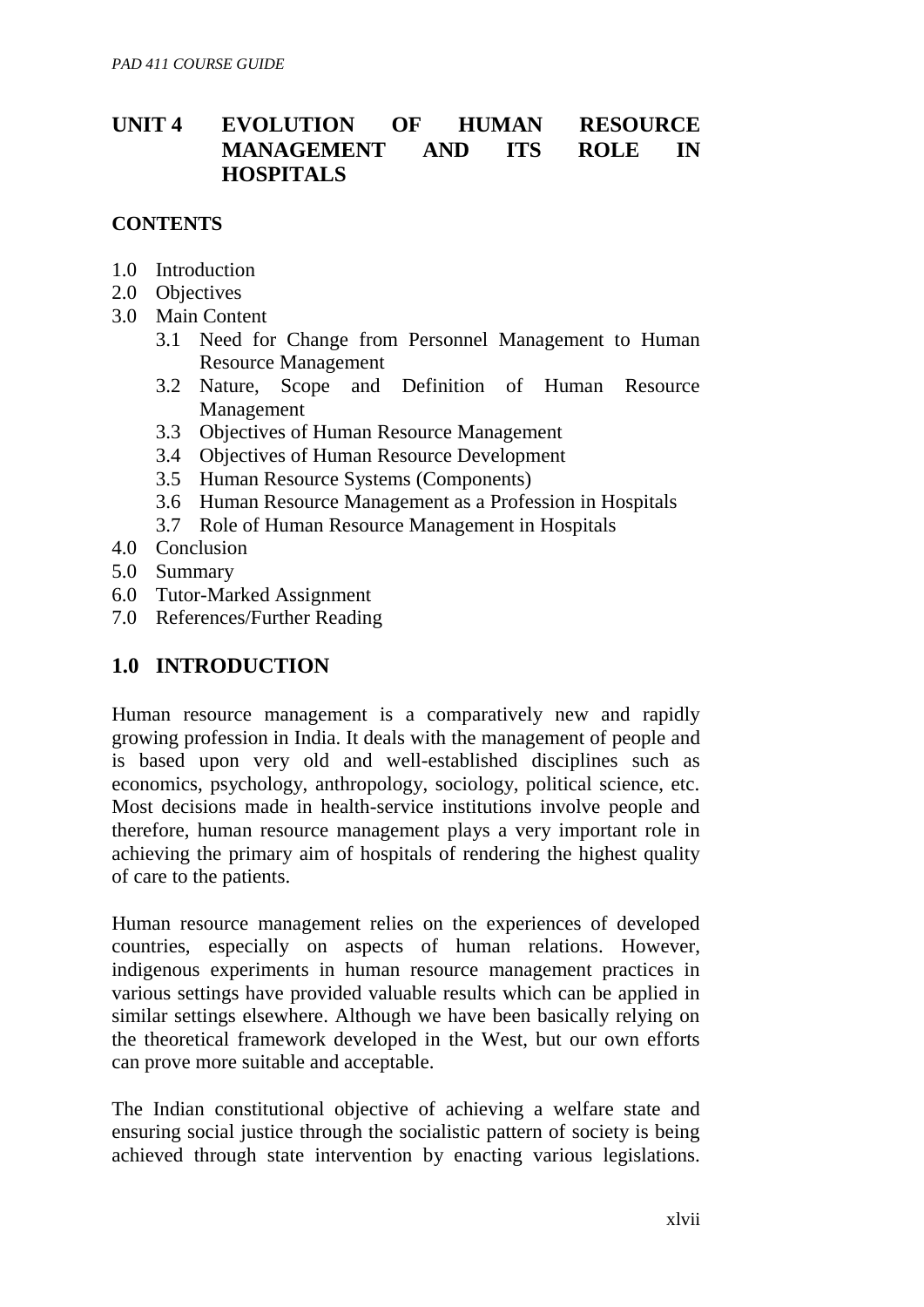Nevertheless, a healthy human resource management policy can supplement governmental endeavours.

## **2.0 OBJECTIVES**

At the end of this unit, you should be able to:

- explain why it is necessary to change from personnel management to human resource management
- describe the nature and scope of human resource management
- list the objectives of human resource management
- enumerate the components of human resource management
- describe human resource management as a profession in hospitals
- list the role of human resource management in hospitals.

## **3.0 MAIN CONTENT**

## **3.1 Need for Change from Personnel Management to Human Resource Management**

Human resource management has replaced the traditional concept of labour welfare and personnel management. There are many factors which led to the change. The search for competitive advantage, modes of excellence, personnel management"s failure to promote potential benefit of effective management of people, change of nature of work, etc. Technology increased requirements of skill and knowledge, restructuring of production, new quality system requirements and demand of better educated new generation of workmen who had higher expectations from their organisations. These trends led to the change from personnel management of human resource management.

## **3.2 Nature, Scope and Definition of Human Resource Management**

Human resource management activities have probably been performed since time immemorial but it is very surprising that only in recent years it has received tremendous attention. Its role in organisations is being gradually accepted. In fact, many organisations have already oriented themselves towards a human resource management approach from the traditional personnel management approach because its emphasis is not only on production and productivity but also on the quality of life of its personnel. Therefore, the basic approach of human resource management is to perceive the organisation in its totality. It seeks to achieve the fullest development of human resources.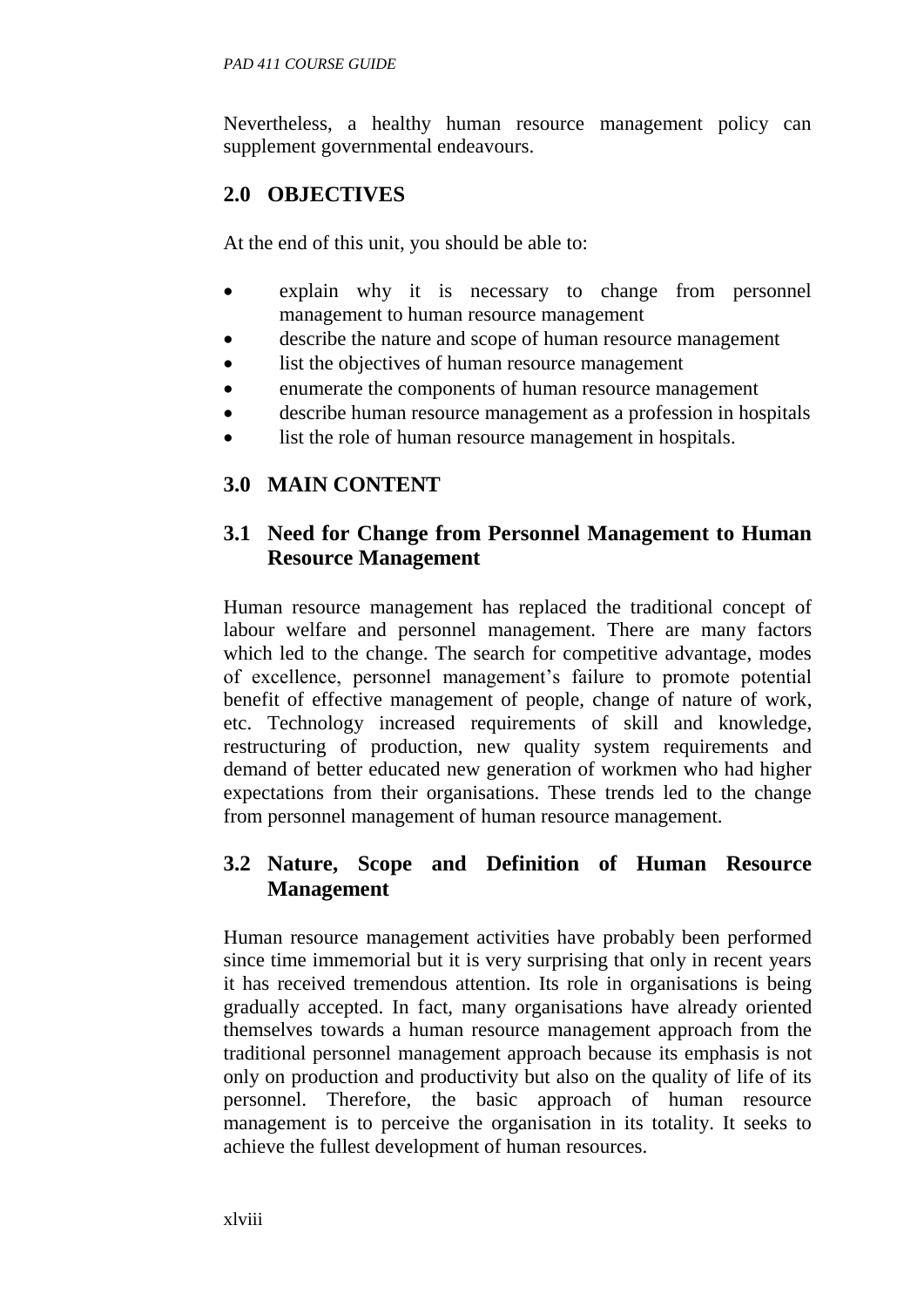#### *PAD 411 COURSE GUIDE*

Human resource management is a specialised field that attempts to develop programmes, policies and activities to promote the satisfaction of both individual and organisational needs, goals and objectives. It shapes culture of the organisation and introduces programmes which support its core values and ensure its success. Human resource management is pro-active rather than reactive, i.e. it is always ready to do what needs to be done rather than waiting to be told to do, e.g. recruiting, selecting, inducting, training, performance appraisal, etc. The techniques for the application of human resources management will certainly be the same as many familiar functions of personnel management such as manpower planning, selection, performance appraisal, salary administration, training and management development. However, besides these, human resource management also includes special programmes designed to improve communication systems, involvement, commitment and productivity. In its essence, human resource management is a qualitative improvement of human resources which are considered the most valuable assets of an organisation.

Human resource management is comprehensive and deep-rooted than training and development. Its approach is multi-disciplinary from the beginning to the end. It is a scientific process of continuously enabling the employees to improve their competence and capability to perform their duties so that the goals of the organisation are achieved faster and at the same time the needs of the employees are also met adequately.

Human resource management can be defined as:

"From the national point of view, the knowledge, skills, creative abilities, talents and aptitudes obtained in the populations; whereas from the viewpoint of individual enterprise, they represent the total of the inherent abilities, acquired knowledge and skills as exemplified in the talents and aptitudes of its employees." Michael Jucious calls these resources "human factors" which refer to a whole consisting of interrelated, inter-dependent and inter-acting physiological, psychological, sociological and ethical components.

Thus, human resources are multidimensional in nature. People at work constituting the human resource in an organisation comprise all individuals engaged in any of the organisational activities, regardless of age, socio-cultural backgrounds, etc. They differ from one another in so many ways, including their intelligence, personality, physical make-up, etc.

Every individual also differs from the other in his behaviour, habits, needs, goals, future expectations and past experiences. No two human beings are alike in mental abilities, traditions, sentiments, etc. This fact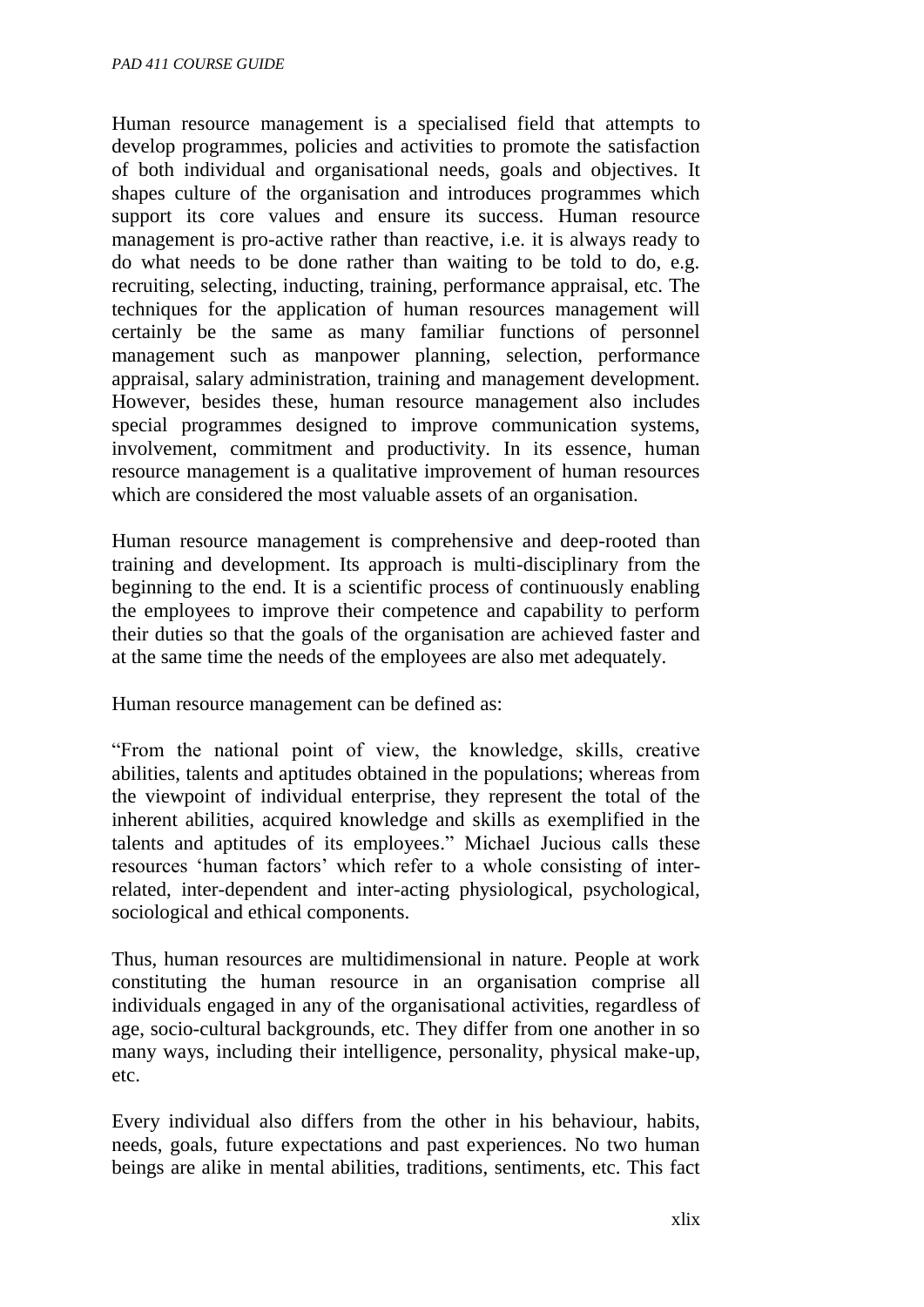of individual differences is something of which we are all so aware that we generally tend to take it for granted. Moreover, human resource management is also concerned with these various types of individuals who may be changed to meet the requirements of an organisation. Thus it can safely be stated that human resource management is essentially concerned with any activity relating to human beings in the organisation.

In simple words, when individuals come to work place, they come not only with technical skill, knowledge, ability, intelligence, etc. but also with their personal feelings, perceptions, desires, motives, values, problems, etc. In such a situation, human resource manager employs them, compensates them, utilise them and develop them in tune with their jobs and organisational requirements. Thus, a dynamic human resource manager can provide skilled, well disciplined and dedicated workforce to the organisation and at the same time can solve personal problems of his employees as well.

## **3.3 Objectives of Human Resource Management**

Human resource management is concerned with the management of personnel at work. The way in which the personnel are recruited, selected, trained, developed and utilised by management largely determines whether the organisation will achieve its objectives or not. Therefore, the personnel available to management in the organisation need to be properly looked after, utilised and coordinated. It is through the combined efforts of the management as well as of its personnel, the objectives of an organisation can be achieved. Without concerted and combined efforts, an organisation cannot accomplish its objectives. Now it is universally recognised that the effectiveness with which personnel are coordinated and utilised is directly responsible for the success of any organisation. Therefore, human resource management aims at obtaining and maintaining a capable work force so that the objectives of the organisation can be achieved.

Briefly, the following are the objectives of human resource management:

- 1. Obtaining and developing the right personnel.
- 2. Providing effective motivation and leadership.
- 3. Paying attractive remuneration and treating them like brothers and sisters.
- 4. Effective utilisation of human resources in the achievement of organisational goals.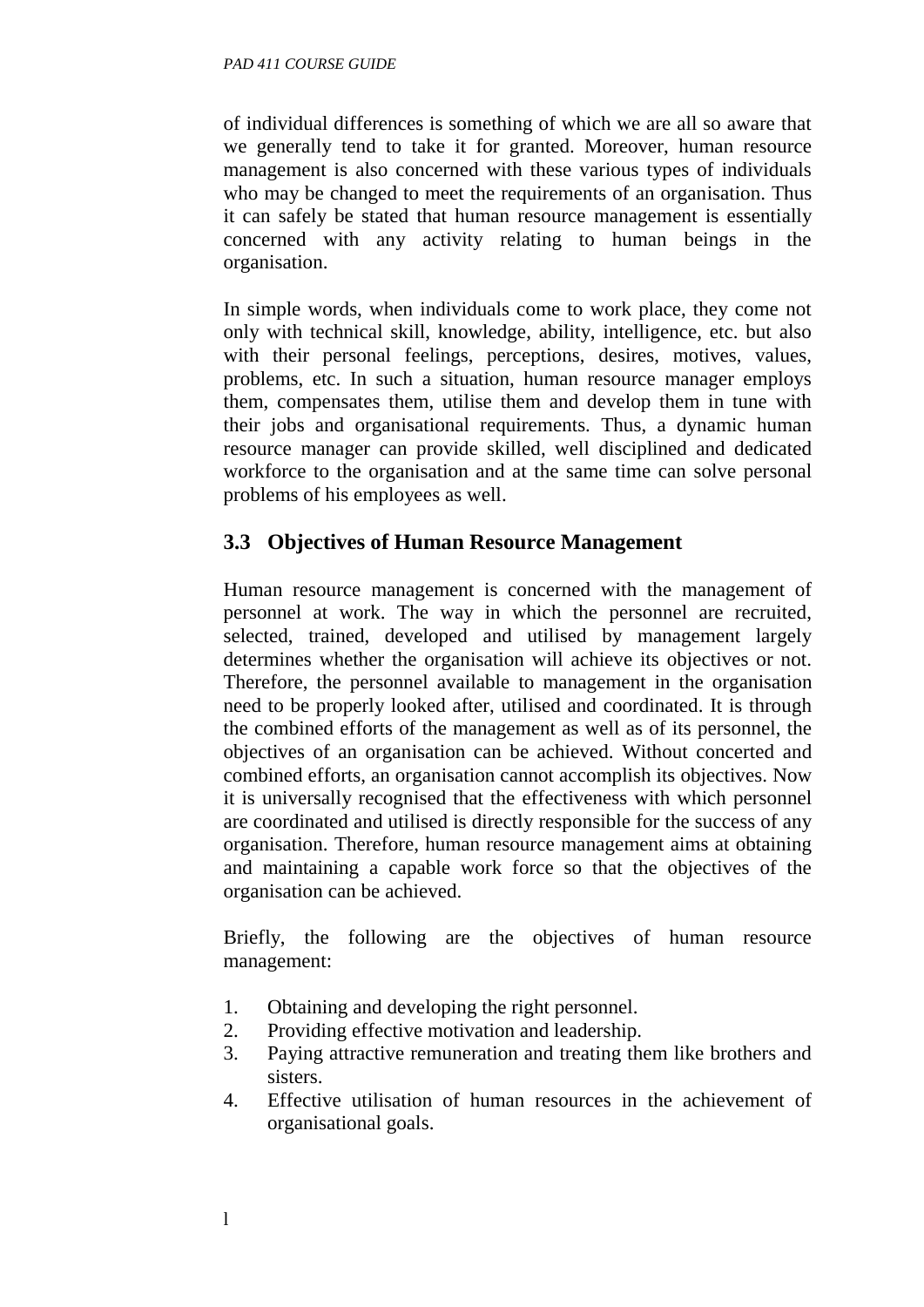- 5. Establishment and maintenance of an adequate organisational structure and desirable working relationships among all members of the organisation.
- 6. Securing integration of the individual and informal groups with the organisation and thereby ensuring their commitment, involvement and loyalty.
- 7. Recognition and satisfaction of individual needs and group goals.
- 8. Provision of maximum opportunities for individual development and advancement.
- 9. Maintenance of high morale in the organisation.
- 10. Continuous strengthening and appreciation of human assets.

From these objectives one can conclude that the emphasis has been laid on the following: recruitment, selection, induction, providing adequate salary, periodic appraisal, specific training, retirement compensation, individual development, providing employees' welfare, better working conditions, mutual confidence, etc. These are the lifeblood of human resource management.

These objectives can be achieved by conducting the following human resource management functions:

- 1. Anticipating and providing personnel for future openings from time to time.
- 2. Seeking and attracting qualified applicants to fill vacancies.
- 3. Determining the organisational structure and manpower needs to effectively meet the organisational objectives.
- 4. Analysing the applicants' qualifications for determining their suitability.
- 5. Officially assigning each employee an appropriate position which clearly defines his responsibilities.
- 6. Ensuring that new recruits are provided with appropriate training and information to enable them to perform their duties effectively.
- 7. Further providing for increasing the utilisation of the employee"s capabilities.
- 8. Providing for the individual employee"s development.
- 9. Arranging programmes as required for developing existing personnel.
- 10. Providing facilities for the employee"s enjoyment of the job and making the workplace more attractive and satisfying.
- 11. Providing the needed exchange of information throughout the organisation.
- 12. Building up rapport with the officially-recognised and legally established employees" organisations in the best interests of both the organisation and its employees.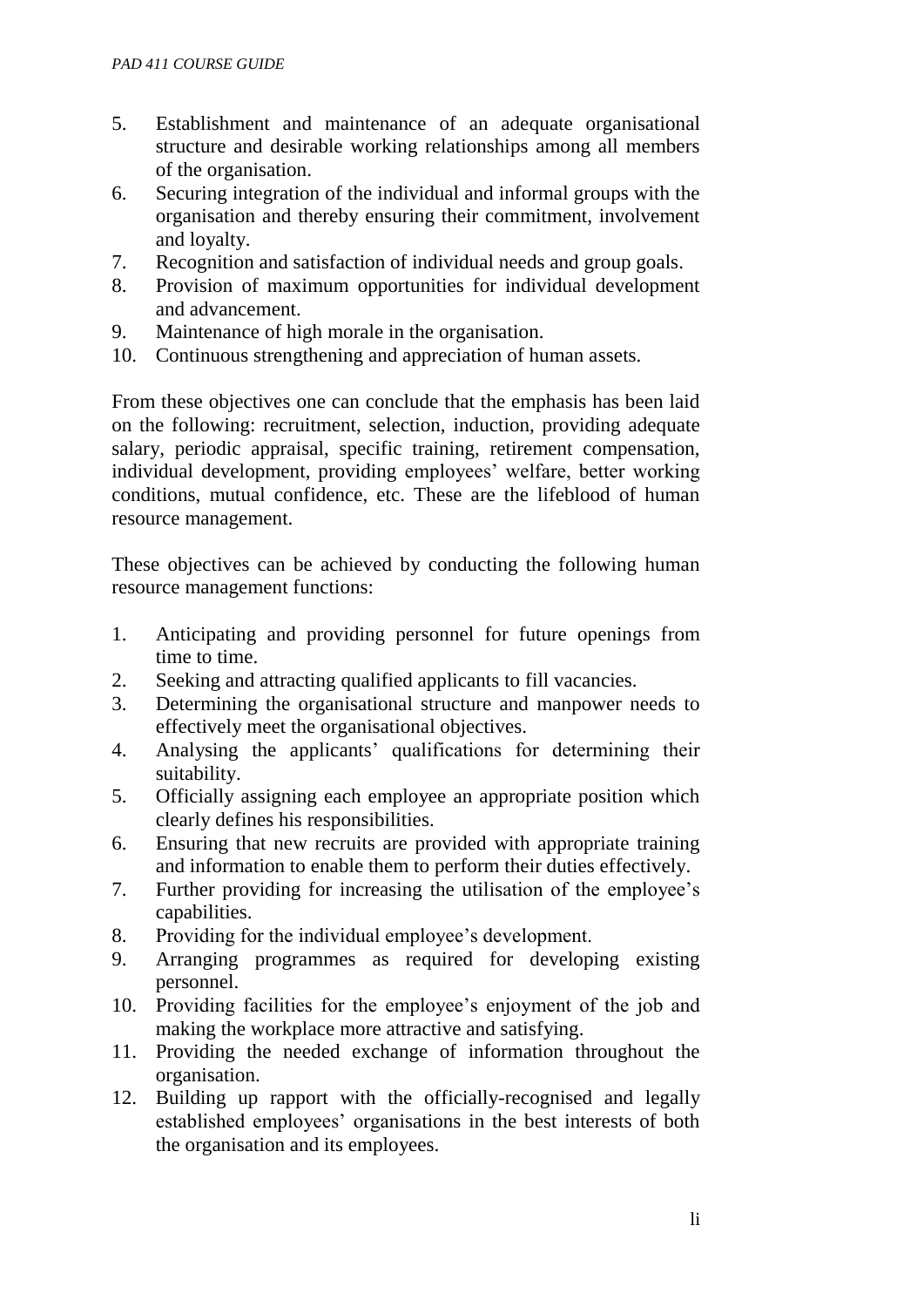- 13. Developing effective work regulations and harmonious working relationships.
- 14. Objectively appraising each employee's performance in relation to the duties and responsibilities assigned.
- 15. Helping employees solve their personal problems.
- 16. Developing facilities and procedures for the prevention of on-thejob accidents.
- 17. Preventing diseases and physical ailments and at the same time caring for diseases, ailments and injuries suffered by employees on-the-job.
- 18. Providing precautionary measures for safeguarding the organisation and its property from fire, theft, etc.
- 19. Developing improved employees' attitudes and conditions of work.
- 20. Doing a human resource audit.

By no means can all the above-mentioned functions be found in every human resource department; but they do cover the range of tasks seen in many commercial organisations, industries and hospitals where human resource management has been established as a specialty. The jobs that the human resource department is called upon to perform are too numerous and too varied to admit any concise presentation. But the objectives of human resource management can be achieved only by the performance of these functions.

## **3.4 Objectives of Human Resource Development**

Human Resource Development (HRD) is a process that helps employees of an organisation to improve their functional capabilities for their present and future roles, to develop their general capabilities to harness their inner potentialities, both for their self and organisational development and for developing organisational culture in order to sustain harmonious superior and subordinate relationship, teamwork, motivation, sense of belonging, etc.

Human resource development makes efforts in training and development of employees in the form of education and development programmes. This is also known as **organisation development** (OD). The objectives of OD are to develop:

- 1. capabilities of all individuals working in an organisation in relation to their present role
- 2. capabilities of all such individuals in relation to their future roles
- 3. better interpersonal and employer-employee relationships in an organisation
- 4. team spirit
- 5. coordination among different units of an organisation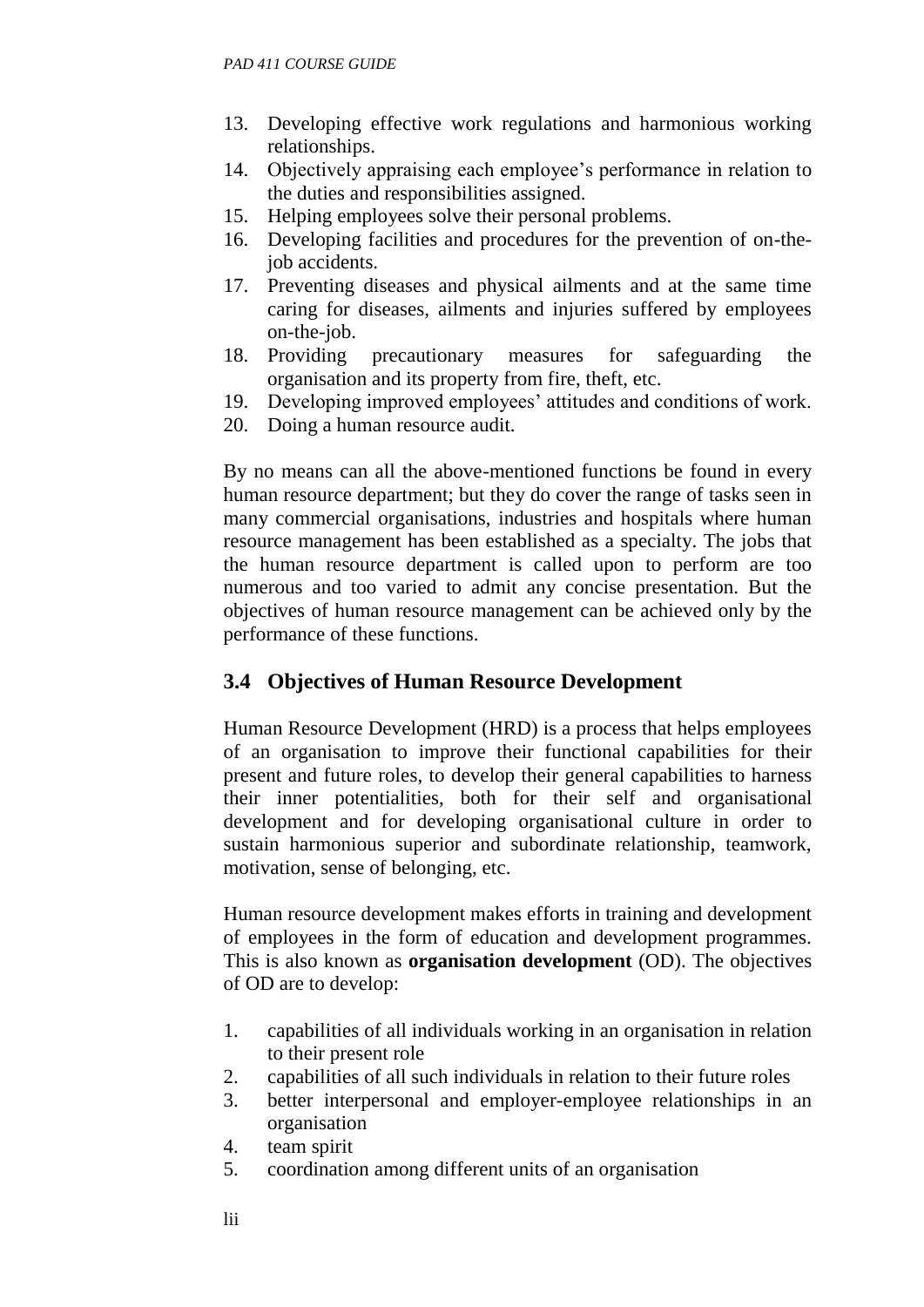6. organisational health (by continuous renewal of individual capabilities and keeping pace with the technological changes).

## **3.5 Human Resource Systems (Components)**

There are several components of human resource management such as human resource organisation, human resource planning, human resource relationship, and human resource utilisation. One component is human resource system in which the human resource manager is required to do the following main key programmes:

- 1. Recruitment management is a process of obtaining the required number of human resources for an organisation. They should clearly fit in the organisation like a square peg in a square hole and round peg in a round hole.
- 2. Information management is a method of ensuring that all policies and practices are to be soundly communicated to each and every person in the organisation from the lowest employee to the CEO.
- 3. Training management is a system of identification of training needs to develop employees. According to training needs, training programmes are suitably prepared and appropriately arranged.
- 4. Performance management is a technique of appraising human resources objectively and scientifically against defined criteria, reviewing the present position and assessing further growth of employees. There are various appraisal systems.
- 5. Career management is a technique for charting career path of the individual employees for advancement in the organisation.
- 6. Health and safety management is a system of maintaining healthy and safe working conditions so that each and every employee may work freely and safely in an organisation by following the necessary precautions.
- 7. Discipline management is a system of administering discipline amongst employees to foster positive behaviour which is conducive to both organisational and employee growth.
- 8. Culture management is a system of inculcating a particular culture among employees by the management so that they think and behave according to the values, sanctions and attitudes of the organisation.

Human resource systems are the essential programmes needed for any organisation for its growth and prosperity by adopting some, if not all, systems of human resource management as mentioned above.

## **3.6 Human Resource Management as a Profession in Hospitals**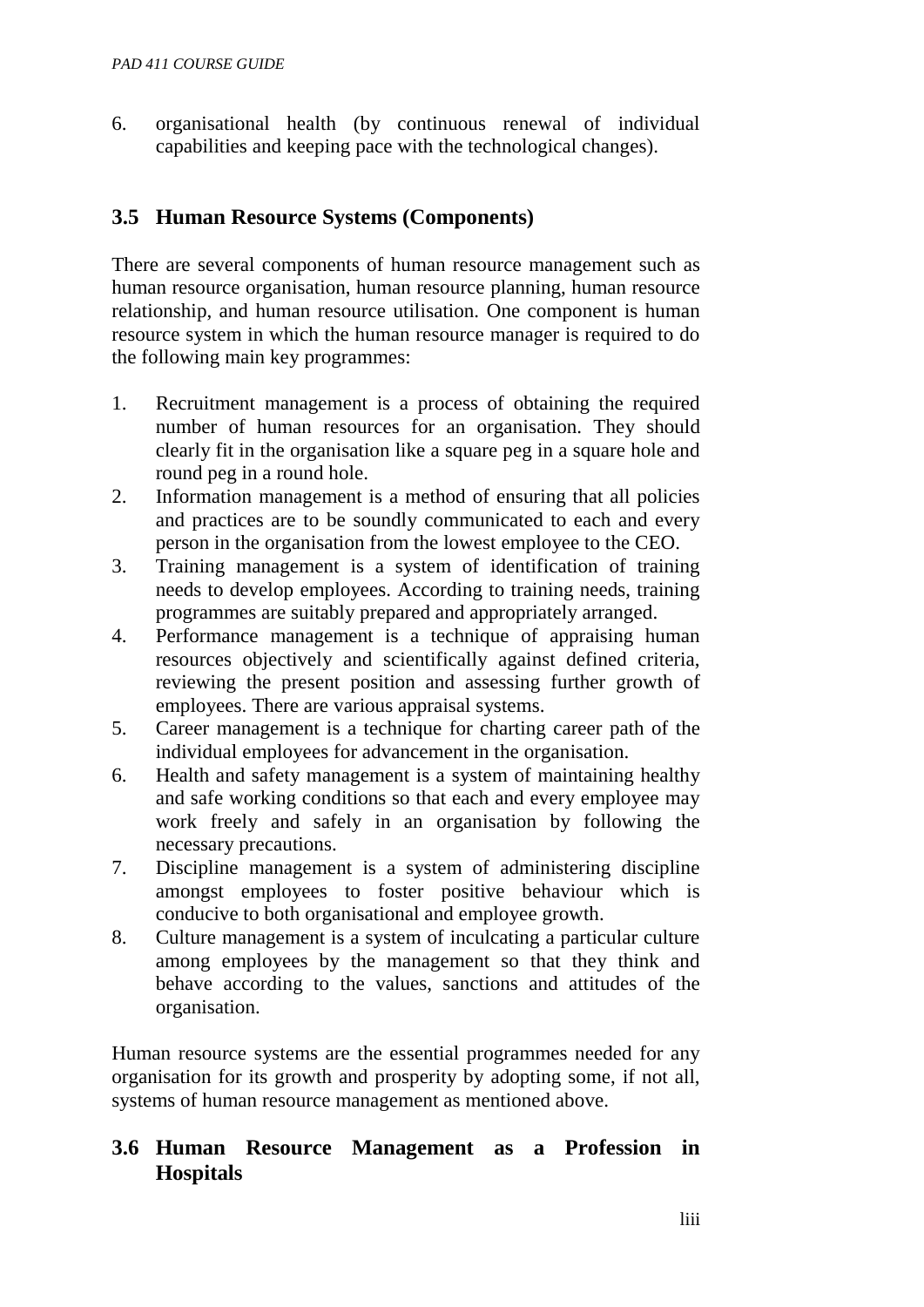Human resource management has drawn its knowledge and insight from political science, psychology, sociology, economics, anthropology, history, philosophy, commerce, management, laws, etc., but by synthesis, it was developed into a science of its own. With these principles before him, the human resource manager has to develop his own sense of responsibility, knowledge and skill for working with people under specific social, economic and emotional conditions.

Human resource management has organised professional associations which maintain standards of performance and behaviour embodied in a code of ethics. It provides competent service with integrity and works for the welfare of the human beings whom it serves. Human resource management has been recognised as a profession by academicians and industrialists because it has acquired all the qualifications of a profession and has proved its worth. Human resource management possesses all the characteristics of any other profession which can be summarised as follows. Human resource management:

- requires special knowledge for the uniform performance of standard practices and procedures
- requires special competence achieved through intellectual training which develops skills and requires the use of independent and objective judgment
- assumes a sharing of information among all members of the profession
- maintains a continuous flow of professional literature
- has a code of conduct; it requires the provision of specialised education and the use of specialised knowledge and skills
- requires a high degree of personal responsibility and accountability from its members
- demands primary allegiance to the profession from its members
- requires a certain standard of ethical practices from its members.

These characteristics clearly prove that human resource management is a profession, but its acceptance as a profession in hospitals will entirely depend upon the competence of the individual hospital human resource manager, who not only carries out functions of specialised hospital human resource management but also of hospital general administration, thus providing maximum satisfaction to the employees, effectively meeting hospital goals and adequately contributing to the health of the community.

## **3.7 Role of Human Resource Management in Hospitals**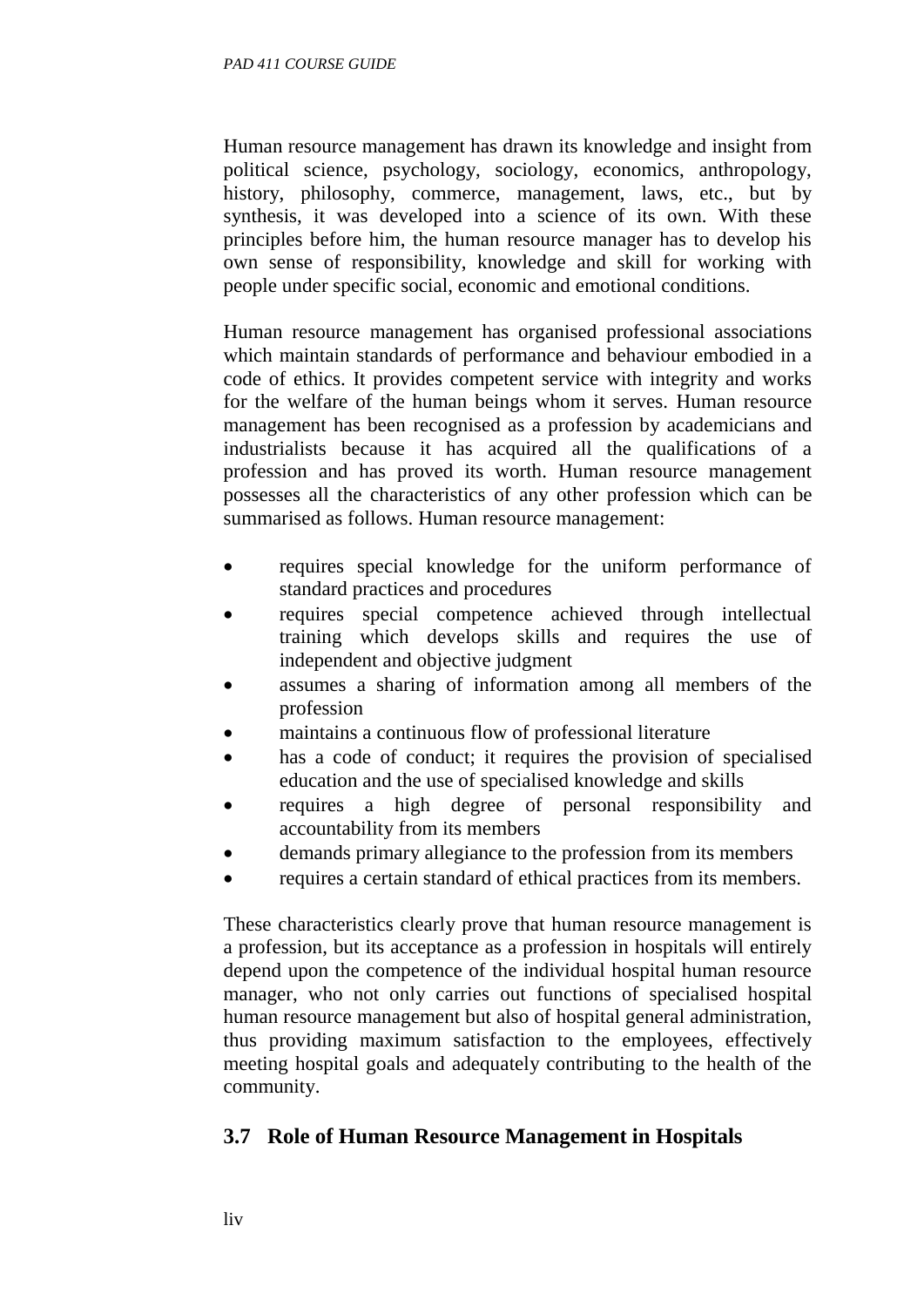The hospital, an institution dedicated to the attention of human suffering, the treatment of human ailments and the promotion of general health of the community, has to take care of the welfare of those who run it, i.e. its personnel. Every individual engaged in the singular service of promoting the cause and mission of a hospital is a vital link in its overall chain, be he a skilled surgeon or an unskilled sweeper. The lower rungs of hospital staff should never be bracketed as "labour" in trade union terms. They should be, in fact, considered as essential to hospital functioning as a physician or a staff nurse.

Recent trends indicate that employees can no longer be viewed as a commodity. The socialistic pattern of society, the advent of intervention by the state and the overall idea of a welfare state must make the alert manager recognise the importance of human relations and his actions must result in social justice. Workers today are more progressive in their outlook. They are better organised today through trade unions. These factors highlighted the need to motivate them in the right direction, to develop their morale and contribute to happier management-employee relations. Human resource management can no longer be done by intuition or hunch. The human resource manager must be familiar with the relevant findings of the behavioural sciences. He should be aware of the contributions made towards it by psychology, business management and sociology, besides being conversant with the labour laws of the land.

Governing boards and administrators of industries as well as of hospitals in advanced countries like the USA, Canada, the UK, Germany and Japan became conscious of the importance of human resource management long ago. But in India, the governing boards and administrators in industries alone have realised its importance. The time has now come for the governing board and administrators of government and voluntary hospitals to adopt human resource management as a part of hospital administration. There are several reasons for this:

1. The increasing size of hospitals has made impossible the continuance of the employee-employer relationship in which employee and employer worked side by side, knew each other as individuals and understood mutual problems. In small hospitals such a relationship is still possible. In big hospitals, supervisors have been introduced to function as links between administration and employees; but in most cases, these supervisors are only interested in getting the work done and are in need of training in the human relationships which are involved in their own worksituation.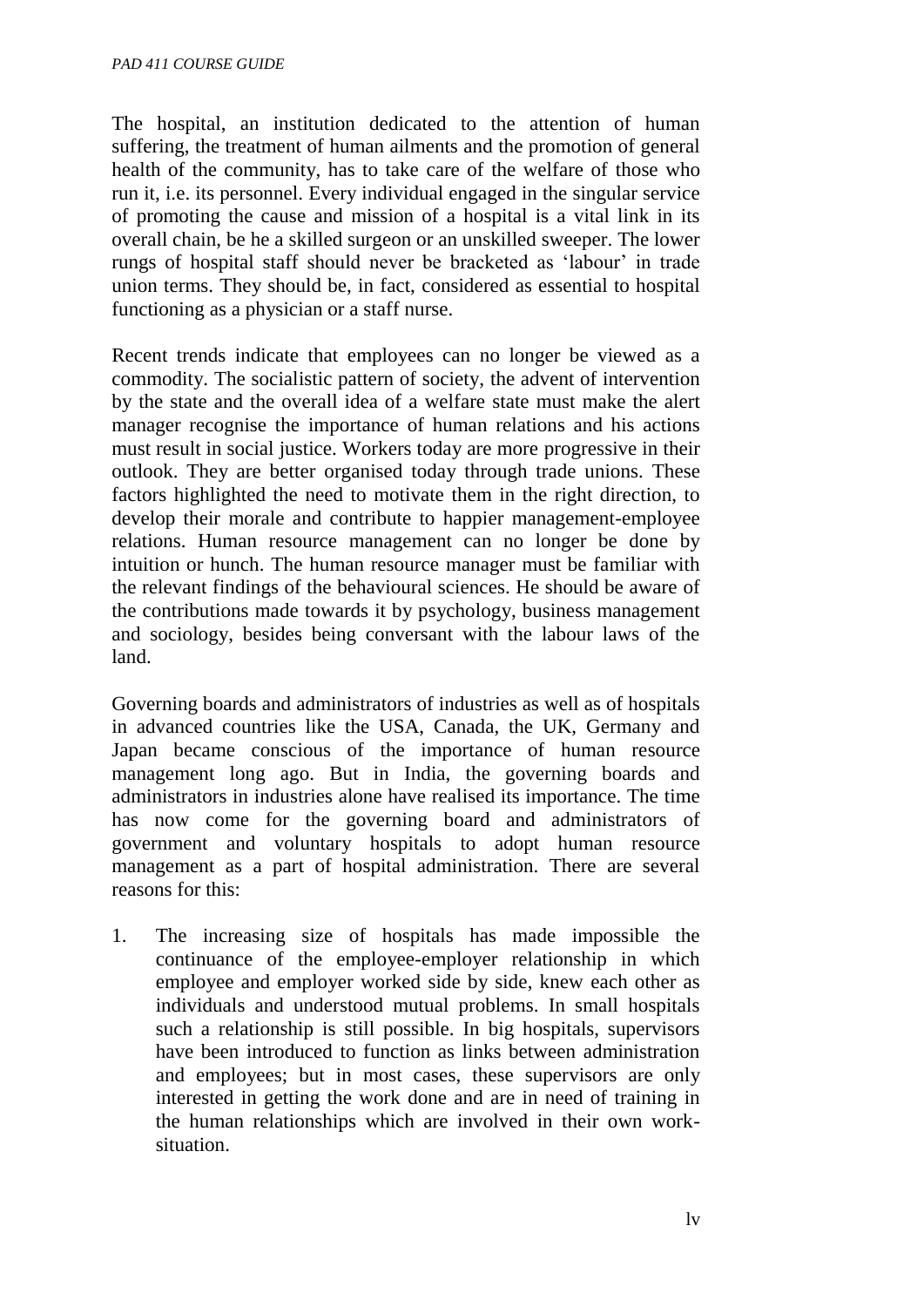- 2. The increasing complexity of the various problems in dealing with employee relations demands a specially trained individual who can give these problems continued attention so that desirable working relationships may be established among all employees of the hospital.
- 3. One of the problems confronting health-care institutions is the lack of adequately-trained personnel. This shortage and the dangers it presents to our expanding health-care needs have been stressed repeatedly by health-care leaders. It is a vital problem that has already led to the deterioration of hospital services in India.
- 4. India is facing the problem of brain drain of its personnel. Previously, the United States of America, Australia, Canada and Germany were literally "snatching away" our trained personnel and scientists. Now the Arabian countries too have started attracting them by offering salaries which no employer can afford to pay in India. Proper human resource management can result in enhanced job satisfaction, making it more attractive to remain in India to work.
- 5. During the last quarter-century, numerous labour legislations, imposing legal restrictions on employment in hospitals, have been passed. It is, therefore, essential that a human resource manager well versed in the labour laws can be of immense service.
- 6. Proper employee selection, training and control play vital roles in bringing about economy and efficiency in the operation of a hospital. Employee selection, training and control require special skills, time and effort which cannot, usually be provided by the person charged with the general administration work of the hospital.
- 7. The rising cost of hospital care has an implication for hospitals similar to that of rising production costs in industry. It is essential that unit costs of operation be re-examined to ensure optimum performance by each employee. The worker must be given adequate training and provided with the necessary tools for satisfactory work. He must be given proper guidance. His working conditions must be congenial. All this requires skill in selection, training, planning workloads, motivation and supervision.
- 8. There is a belief that hospital employees are not usually unionised because they are working, in most of the cases, with missionaries and charitable bodies. They too become dedicated and do not charter their demands like the employees of industries through their union leaders. But this is not wholly true as most of the hospitals today have unions to fight against poor working conditions, low salary scales and allowances and few fringe benefits prevailing in hospitals in comparison with those in industries.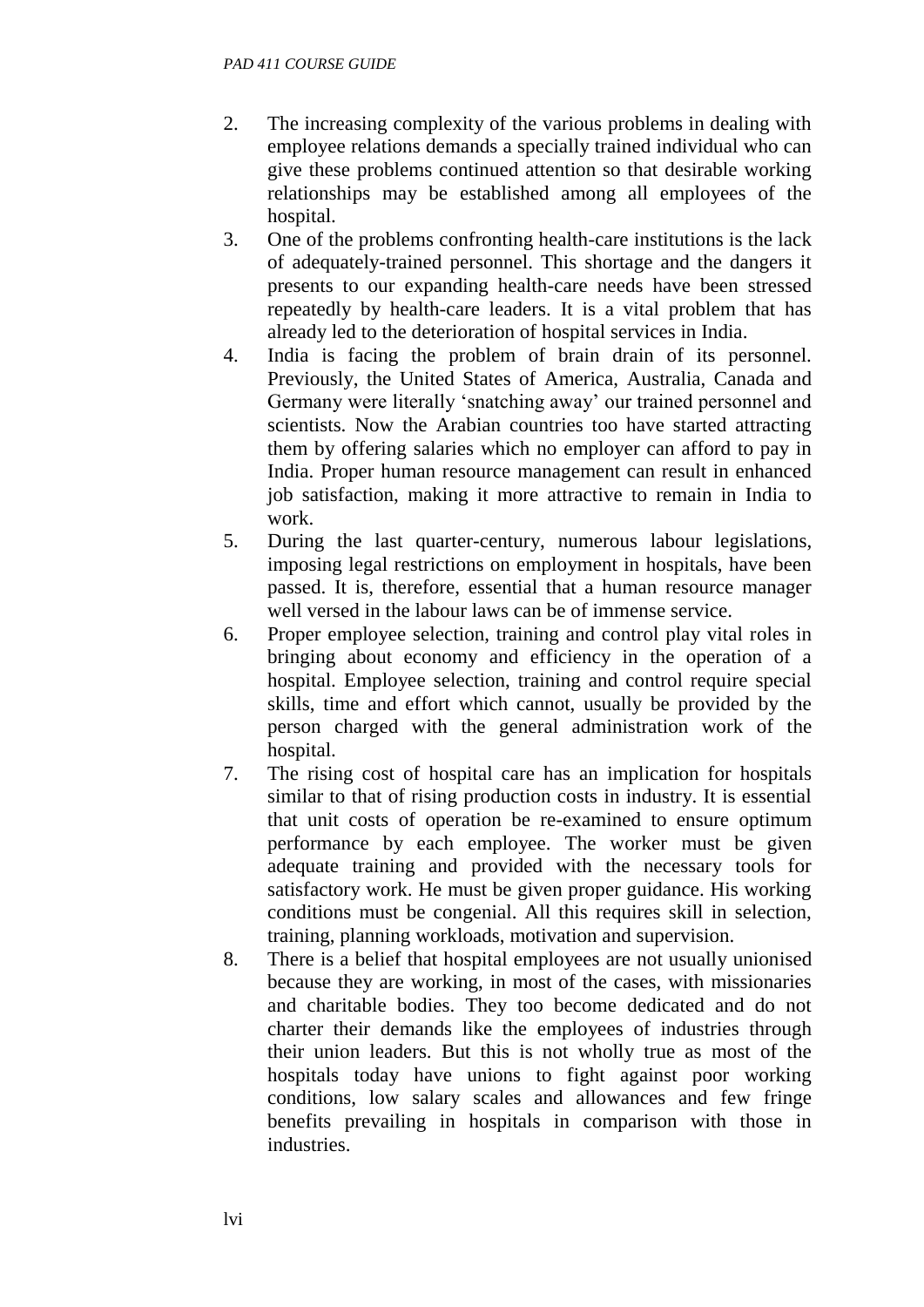These factors acquire even more significance when we recognise that hospital personnel are not dealing with machines and tools, but with human beings. The human beings, with whom these employees are brought in contact with, belong to four groups: management, medical staff, patients and visitors (Fig. 1). Their dealings with each of these four groups involve a wide range of interpersonal relationships. Unless these relationships are of a positive nature, it is likely to affect the functioning of a hospital.

No doubt the human factor is significant in the industrial field also, but it assumes to priority in the working of a hospital employee. Figure 1 shows how a hospital employee is surrounded by human beings on all four sides, while an industrial employee is surrounded by human beings from two sides and by machines and products from the remaining two sides. Thus, the significance of employee contact with human beings in the hospital is greater than in other occupational areas. This is particularly so because a considerable number of the individuals with whom the hospital employees have to deal, are under more than average stress. A patient's reaction to his physical and mental conditions may not be the same as that of a healthy person. Visitors may be worried because of the condition of the patient in whom they are interested. Members of the medical staff may be working under stress due to the serious conditions of their patients. These are conditions little known to professionals in industrial organisations. Not only must hospital employees be given adequate training in the professional skills necessary to perform their daily tasks, but they must also be trained in the art of getting along with people who are sick and worried. It is evident, therefore, that human resource management in hospitals involves more complexities that that in the average industrial situation.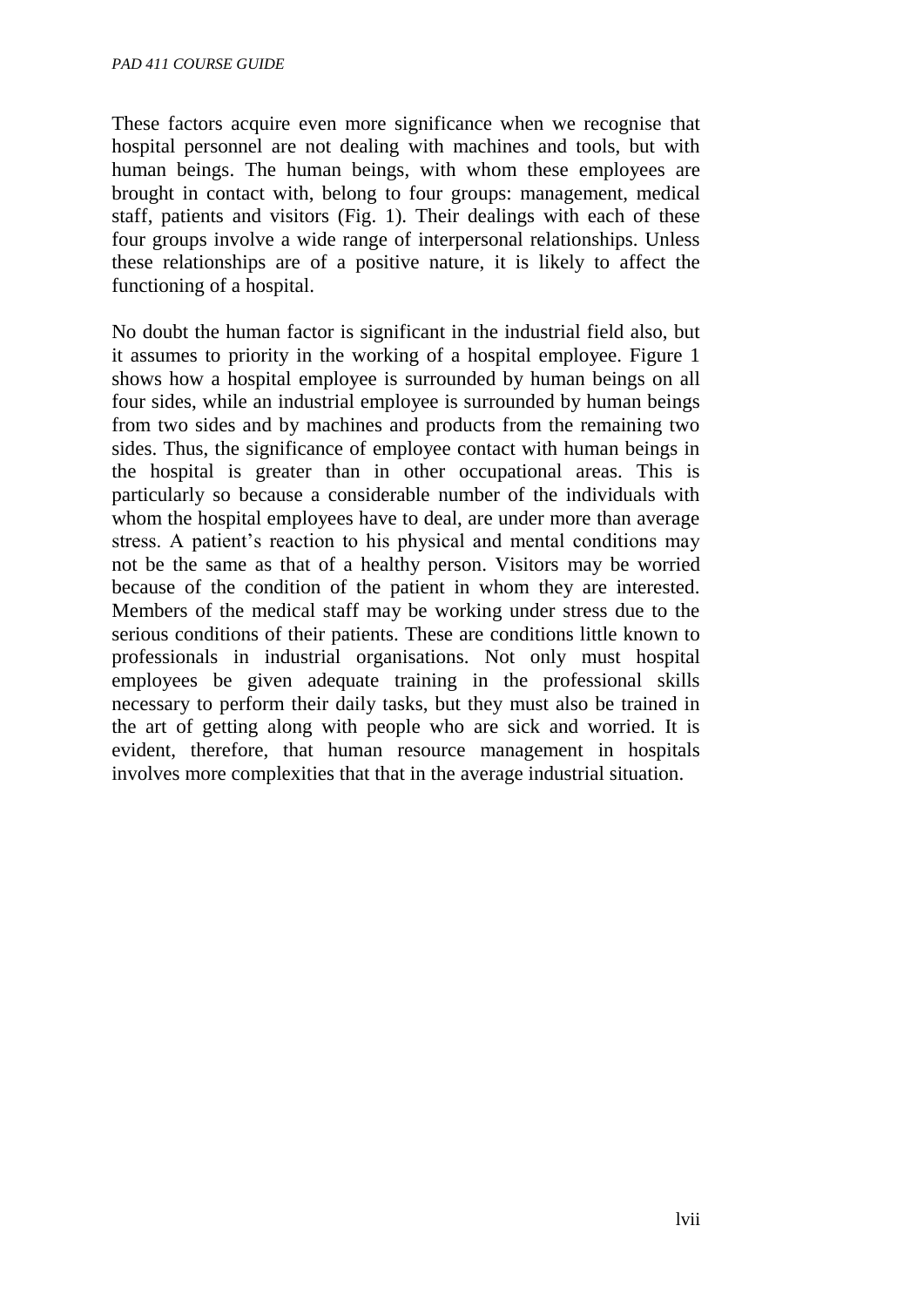

**Fig. 1: Environmental Factors Surrounding a Hospital Employee and an Industrial Employee**

## **4.0 CONCLUSION**

Human resource management functions have always been performed in hospitals too. Employees have been recruited. They might have worked happily or unhappily. They might have left the employment of the hospital in a friendly mood or with resentment. But it is very important, in a period of rising costs and shortage of trained hospital employees that every possible step be taken to reduce employee "turnover". This is possible by pursuing a course aimed at establishing the best possible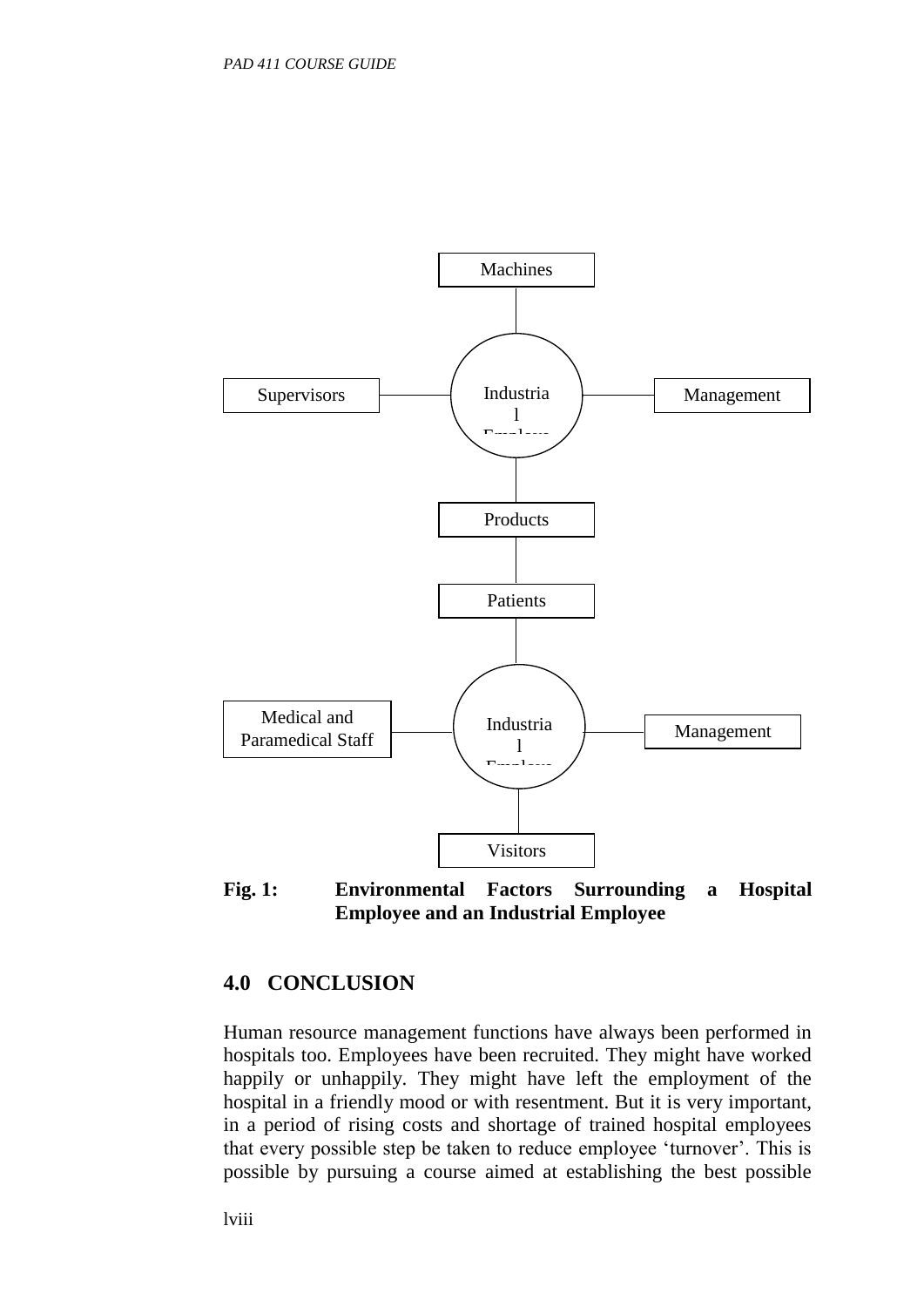human relations. Good personnel practices can produce much better results through employees who are well selected, thoroughly trained and who work under satisfactory working conditions.

Human resource management in hospitals has now become a necessity and it has to achieve (a) effective utilisation of human resources; (b) desirable working relationships among all employees; (c) maximum employee development; (d) high morale in the organisation; and (e) continuous development and appreciation of human assets.

## **5.0 SUMMARY**

In this unit, we looked at the evolution of human resource management, especially the nature, scope, objectives, components of human resource management. We also looked at human resource management as a profession in hospitals and the role of human resource management in our hospitals today.

## **6.0 TUTOR-MARKED ASSIGNMENT**

Describe the relevance of human resource management in achieving the goals of hospitals as a social institution.

## **7.0 REFERENCES/FURTHER READING**

- Adepoju, A. (2006). *Management Concepts and Applications.* (2nd ed.). Lagos: Concept Publications Ltd.
- Dressler, G. (1998). *Human Resource Management*. New Delhi: Prentice-Hall of India.
- Dunn, R.T. (2007). *Haimann's Healthcare Management.* (8th ed.). Chicago: Health Admin Press.
- Goyal, R.C. (2006). *Hospital Administration and Human Resource Management.* (4th ed.). New Delhi: Prentice-Hall.
- Jucious, M.J. (1973). *Personnel Management.* Homewood Illinois: Richard D. Irwin.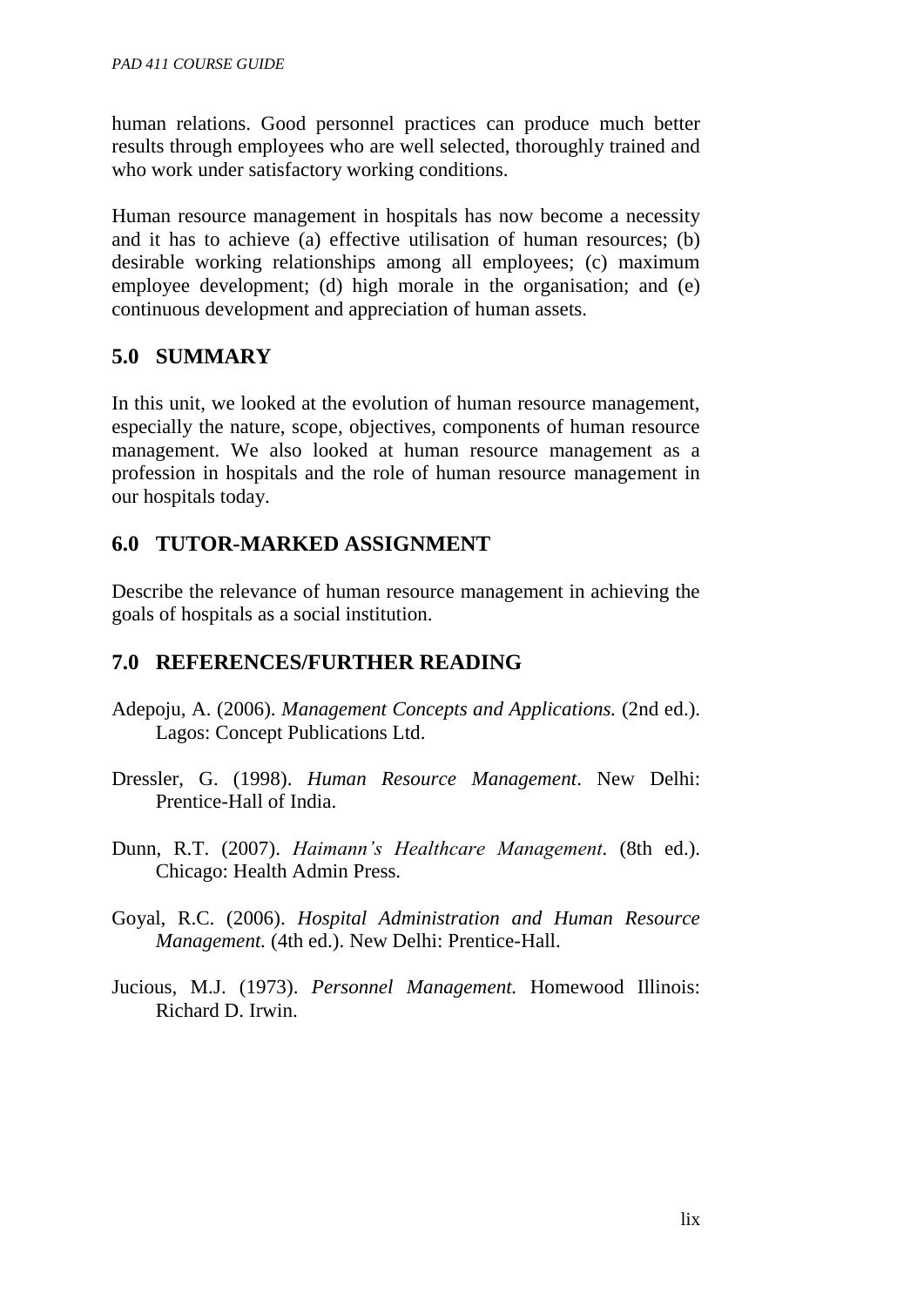## **UNIT 5 ORGANISING THE HUMAN RESOURCE DEPARTMENT IN THE HOSPITAL**

#### **CONTENTS**

- 1.0 Introduction
- 2.0 Objectives
- 3.0 Main Content
	- 3.1 Introduction
	- 3.2 Internal Organisation of the Human Resource Department
	- 3.3 Human Resource Policies
- 4.0 Conclusion
- 5.0 Summary
- 6.0 Tutor-Marked Assignment
- 7.0 References/Further Reading

## **1.0 INTRODUCTION**

This unit will expose you to how the human resource department in the hospital can be created and organised to be effective and relevant to the organisation at large since the hospital enlarges on daily basis due to increased population in the society leading to increased social demands.

## **2.0 OBJECTIVES**

At the end of this unit, you should be able to:

- explain the need for human resource department in our hospitals
- describe how human resource department can be organised
- list the human resource inventory
- discuss human resource policies.

## **3.0 MAIN CONTENT**

#### **3.1 Introduction**

As more and more people are added to an organisation, whether it is an industry, a hotel or a hospital, the management of human resource becomes more essential and more complex. Human resource management functions have, of course, always been carried out in every organisation, but it does not mean that these functions have been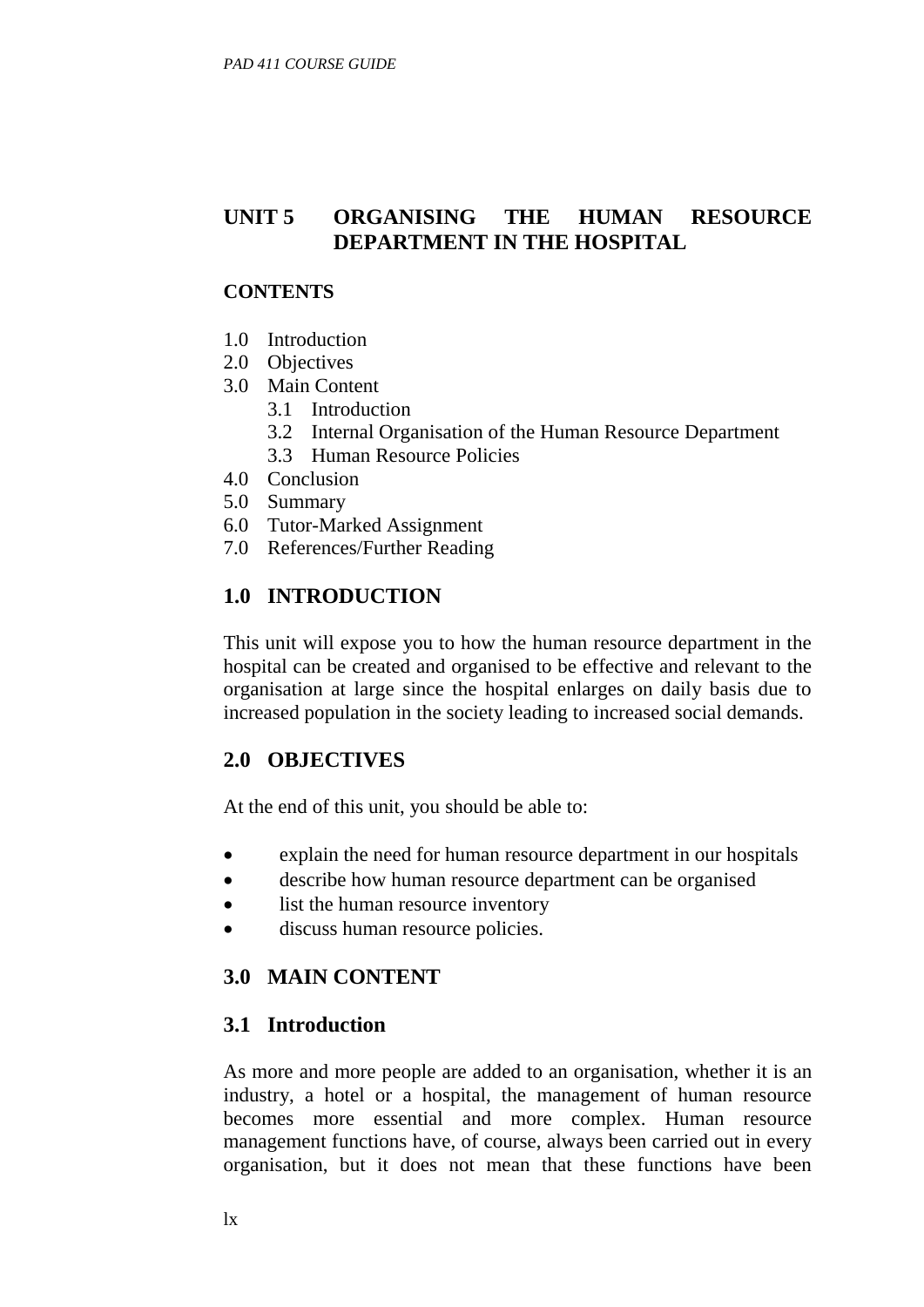performed efficiently or economically. It is essential that the importance of hospital human resource management be recognised, so that by the establishment of a separate human resource department, the workload of the general administrator may be reduced and better service rendered to the patients.

There are certain symptoms which indicate the need for establishing a human resource department. An alert, administrator will easily recognise these symptoms: poor selection of employees, irrational pay scales, high staff turnover, increase in absenteeism and frequent employee grievances, differences in total hours of work required for similar tasks in different departments, lack of adequate records concerning employees, and absence of human resource policies.

Once the administrator of a hospital decides to have a human resource department, the question then arises as to whether there should be a fulltime or part-time human resource manager. In general, a hospital employing 200 or more employees can use the services of a full-time human resource manager and a hospital employing less than 200 employees can also use the services of a full-time human resource manager but he should be assigned some other responsibilities such as purchase, public relations, transport management, legal work, etc. In hospitals which employ more than 300 employees, assistance should be given to the human resource manager. As the size of the hospital increases, there will be specialisation within the human resource department. The exact size of the staff of the human resource department will depend upon the functions assigned, the degree to which the hospital administration wishes those functions to be implemented and the availability of funds for the implementation. One formula used as a guide to determine the required size of the staff is that at each interval of 200 employees, the staff of the human resource department should be increased by one employee. Establishing the human resource department according to this formula makes it possible for it to assume all the major functions considered to be a part of human resource management. Normally, all hospitals have an organisational structure. The place of the human resource department in the organisational structure of a hospital is shown in the organisational chart in figure 1.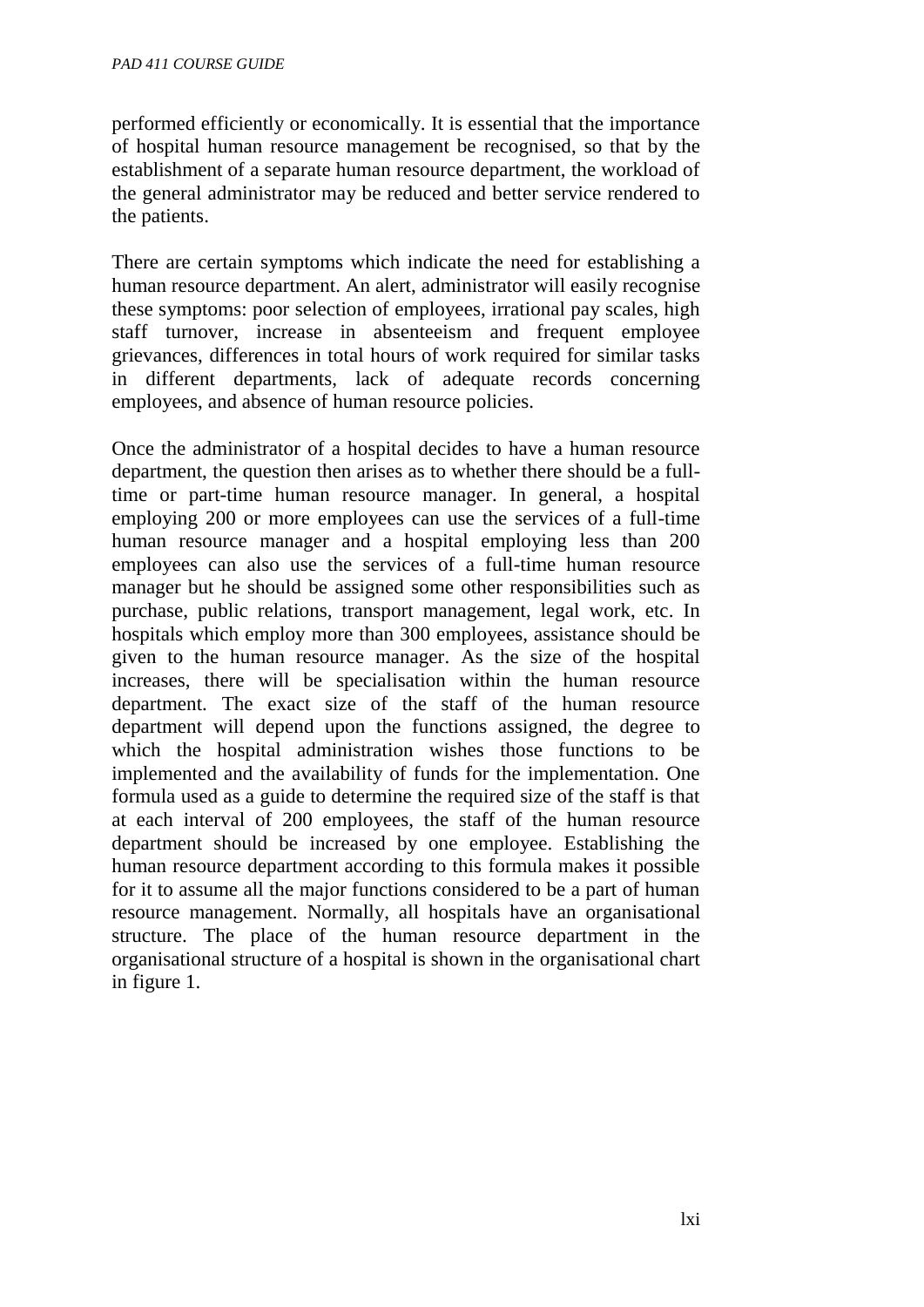

**Fig. 1: Hospital Organisational Chart. (Solid lines indicate line functions and broken lines indicate staff functions)**

This chart indicates that the human resource manager's function in a hospital is basically a staff function. He is to guide, counsel and serve the line officers. The line officers have direct responsibility for accomplishing the major objectives of the hospital. Physicians, surgeons, radiologists, pathologists, anesthetists, matrons, etc. are line officers. Staff officers help the line officers in accomplishing their objectives. The finance officer, accounts officer, human resource manager, etc. are all staff officers. A physician, whose objective is to provide the best medical care to his patients, is a line officer. The human resource manager's job is to assist the physician in the recruitment and selection of his subordinate doctors. The human resource manager is thus a staff officer. The human resource manager and his department assist and generally act in an advisory capacity with regard to other departments. This often causes resentment in line officers, because most of them feel that a person who does not belong to their department has no business to interfere in their department affairs. The human resource manager should therefore develop a patient attitude to avoid conflicts and win the confidence of the line officers. He should also follow a policy of passing on credit, rather than of grabbing credit. The human resource manager should play the role of a social worker (i.e. the role of an enabler) instead of indulging in spoon-feeding while dealing with the officers. Once the line officers are reassured, they will look forward to receiving assistance from the human resource manager and his department.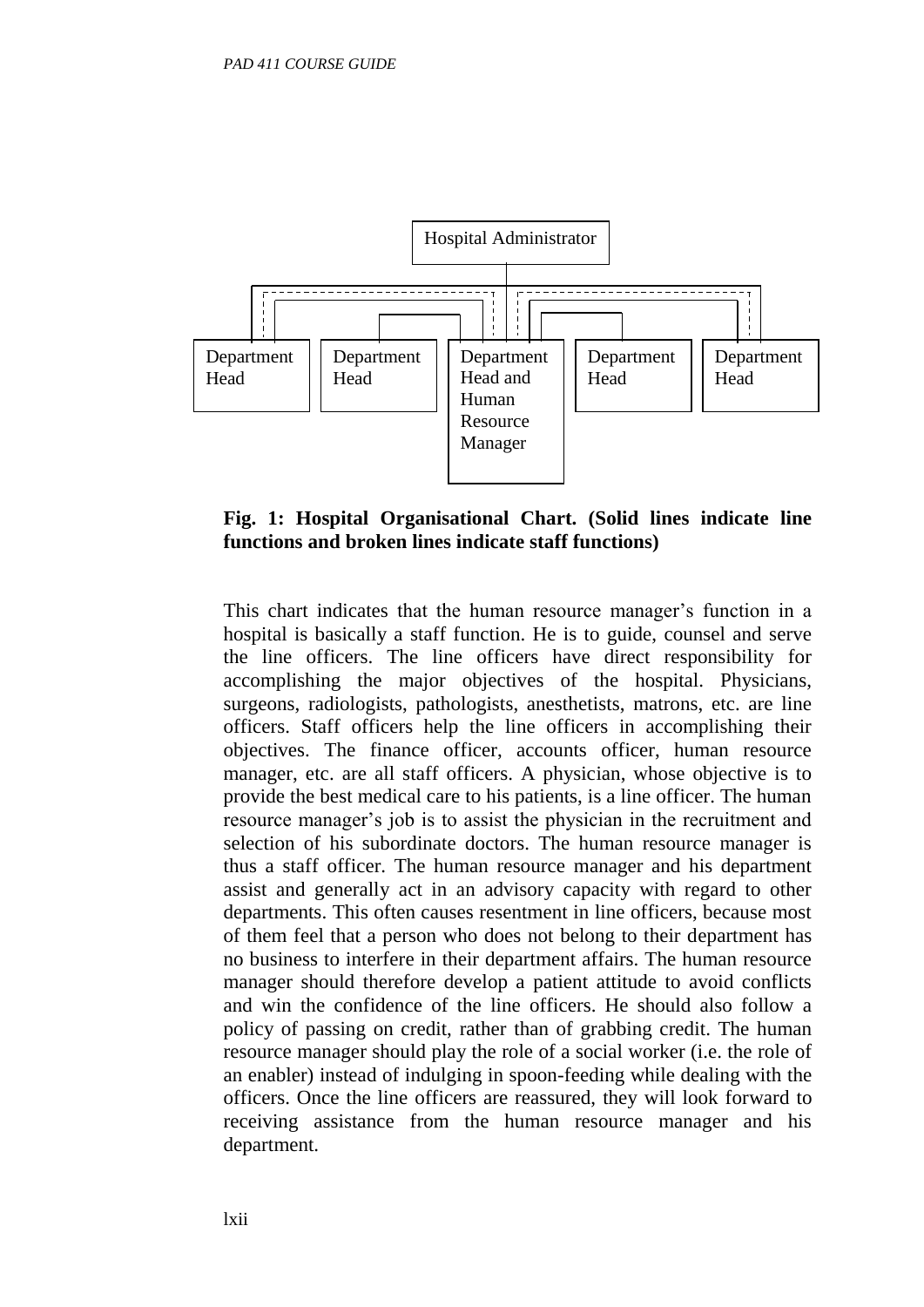## **3.2 Internal Organisation of the Human Resource Department**

While in the overall organisation chart of a hospital, a human resource manager is placed as a staff specialist, his relationship with his subordinates in hi own department is always that of a line specialist. Within the human resource department, there is a chain of command from top to bottom, just as in line departments. A good human resource department should possess certain characteristics: (a) the ability to replace key personnel with minimal loss; (b) the capacity to solve the personnel problems encountered; (c) a clear understanding with other line and staff departments, because they misunderstand and are often at loggerheads with each other; and (d) definite objectives. Since the human resource manager must shoulder the responsibility of all the human resource functions, including those of his own department, he must be a man of high caliber who can lead his department, guide others and report in various matters with confidence to the administrator.

#### **Human resource plan**

Human resource management has the same five basic managerial functions as any other management has. The first of these functions is planning. Every organisation - be it a business house, an industry or a hospital, needs a human resource plan in which various programmes of personnel work are tied together into a compact programme. The efficiency of a human resource plan is measured by its contribution to the accomplishment of the objectives of an organisation. Thus, a plan will be treated as efficient if the cost involved in its operation is lesser than the revenue obtainable. However, in hospitals, no human resource plan should be taken up at any cost if it reduces service to the patients.

#### **Human resource philosophy**

Human resource philosophy represents those basic beliefs, ideals, principles and views which are held by management with respect to the remaining four management functions, namely, organising, staffing, directing and controlling employees at work. Organising means arranging the work for the effective accomplishment of objectives. Staffing involves choosing competent and suitable personnel for different positions in the organisation. Directing entails guiding and supervising personnel to bring about purposeful action towards the desired projects. Controlling ensures progress toward objectives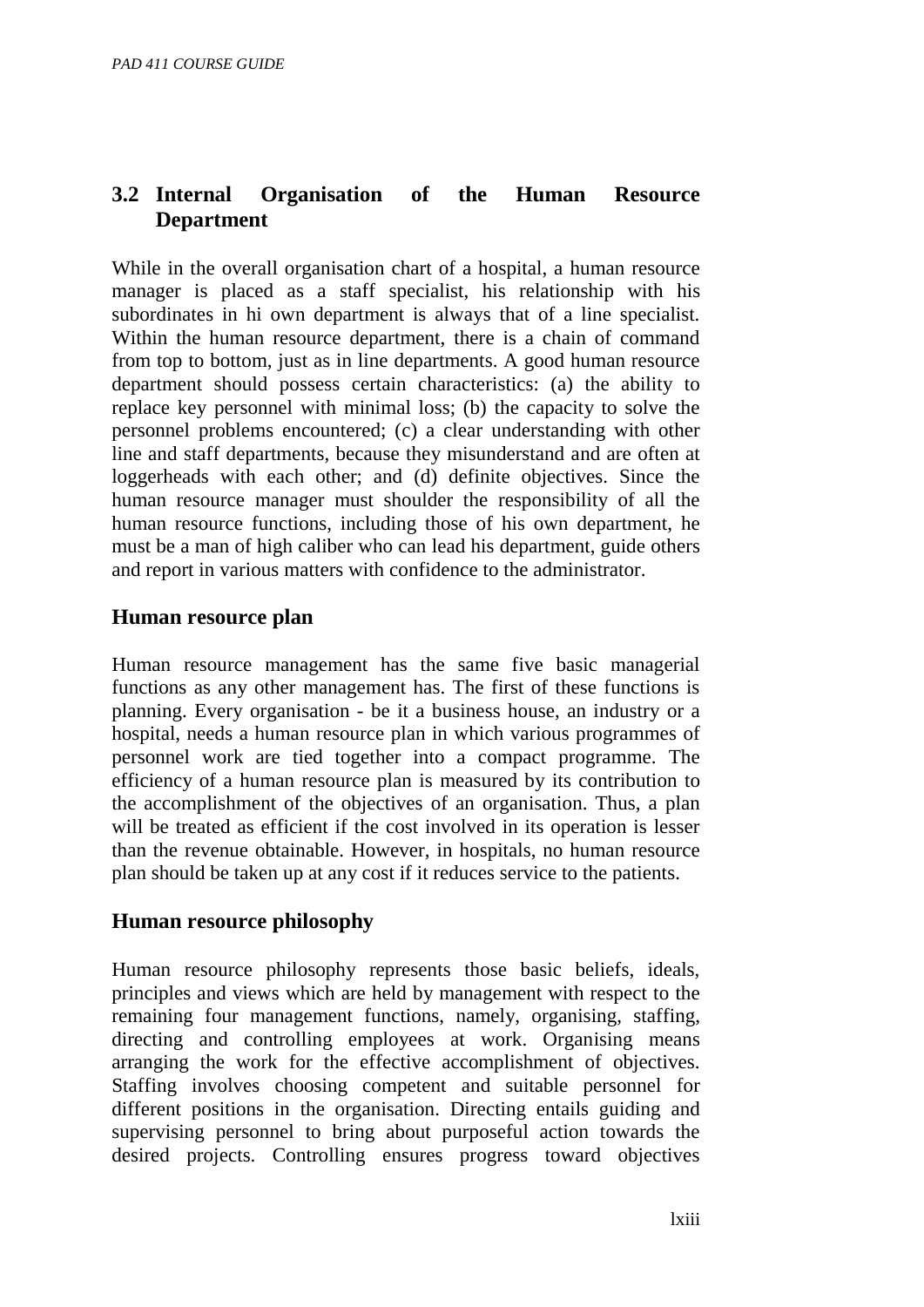according to plans. The human resource philosophy should be flexible so that it may be amended as conditions alter with the passage of time.

## **Human resource objectives**

It is important to set the objectives of the human resource department within the framework of hospital policies. Broadly speaking, the objectives of most hospitals are service and efficiency. The objectives of employees are good salary and working conditions, job security, opportunity for advancement, etc. The important objectives visualised by the human resource department of any hospital should normally include (a) recruiting the best available candidates; (b) evaluating the performance of employees for their promotion; (c) ensuring reasonably good working conditions for the employees; (d) giving adequate and fair emoluments to employees commensurate with their performance; and (e) motivating employees to work harder.

#### **Tools of the human resource department**

Good tolls are essential for god production. Human resource management is no exception. In equipping the hospital's human resource department, the first step should, therefore, be to determine what tools are needed and what forms they should have for the greatest efficiency. The tools for the human resource manager include the office and its equipment, personnel records, personnel policies and access to the information required to do the job.

## **The human resource office**

The location of the human resource office and the equipments provided would to a great extent determine the efficiency of the human resource department. The office should be centrally located and within easy reach to every department. It should be particularly close to the office of the nursing service director and the administrator. If possible, the location should be near the main gate of the hospital. A well furnished and adequately equipped waiting room with desk at which application forms may be filled up by the candidates who come for job interviews should be provided. A folder of pictures of hospital jobs and employee activities and also a few current magazines should be provided in the waiting room.

## **Office equipment**

Filing cabinets, typewriters, computer, printer, electronic clock, cyclostyling/photocopying machine, etc. should be provided in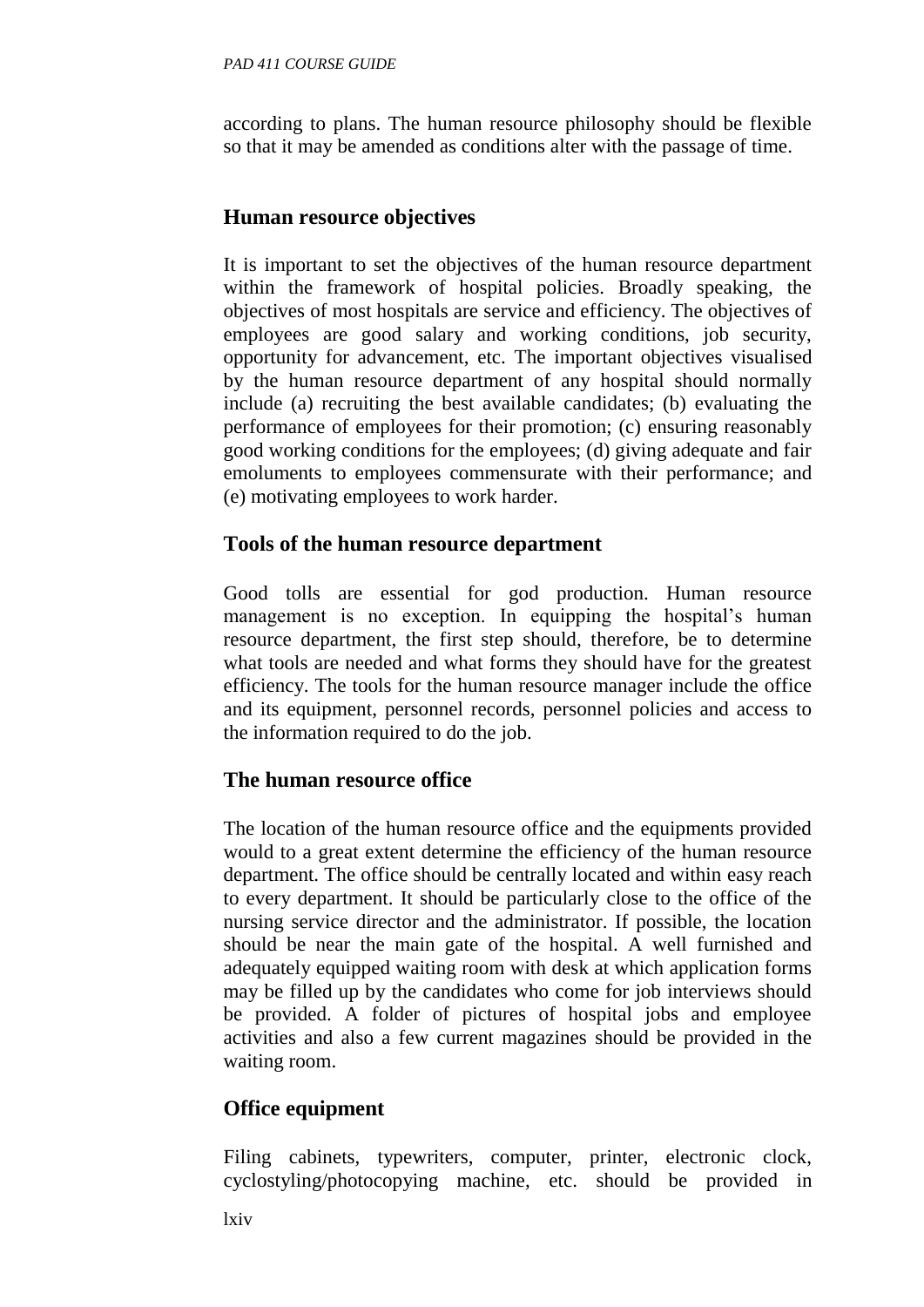sufficient number to make clerical routine as efficient and economical as possible. Telephone and intercom facilities should be made available for maintaining effective communication within and outside the hospital.

## **Human resource inventory**

Before the human resource manager can plan his programme, he should orient himself about the personnel and their jobs by conducting a human resource inventory. Detailed information should be collected about each employee:

- 1. Name
- 2. Designation
- 3. Department
- 4. Immediate supervisor
- 5. Location of job
- 6. Dependents
- 7. Present address with telephone number, if any
- 8. Permanent address with telephone number, if any
- 9. Date of joining
- 10. Date of promotion, if any
- 11. Total salary and pay-scale at the time of joining
- 12. Total salary and pay-scale at present
- 13. Date of last salary increase
- 14. Hobbies
- 15. Background of family members
- 16. Any other information.

The data necessary to know about the personnel may be gathered from payrolls and existing employment records. The human resource inventory will provide the following important information:

- 1. An overall picture of the personnel situation
- 2. Data for making a rough analysis of the turnover of personnel
- 3. Information as to the number and types of jobs in existence
- 4. The number of employees reporting to each supervisor
- 5. Data for making a rough study of salary schedules
- 6. Seniority list of personnel
- 7. Hobbies of personnel.

Once the personnel inventory is established, it should be revised annually. It serves as a check against existing records. It may be supplemented by such information as the employee's new address, addition in family or any other details. This inventory will also assist in the following areas: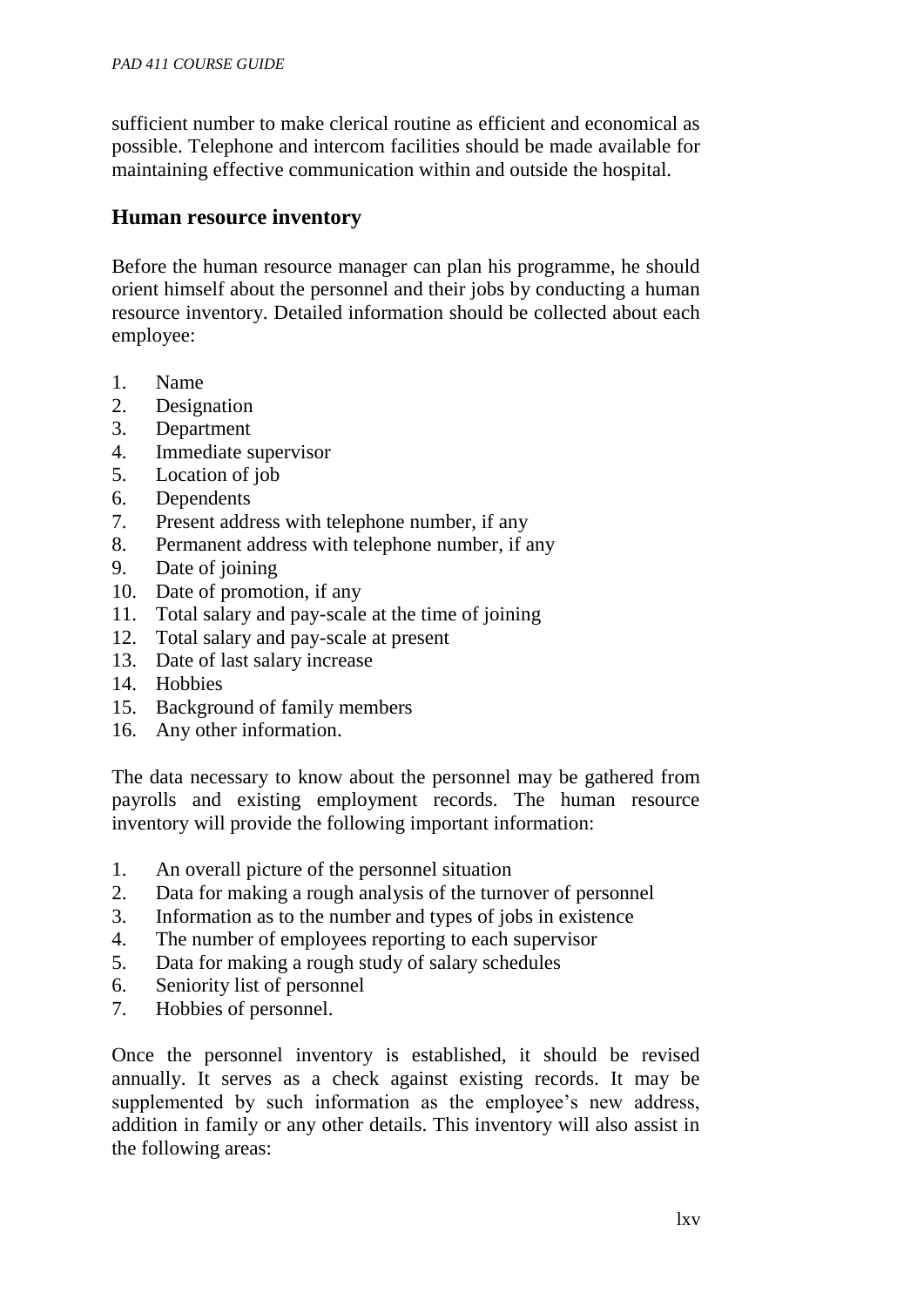- 1. Determining the areas where short-term employment is needed
- 2. Studying the effects of transport facilities on employment
- 3. Assessing the ratio of supervisors to employees.

#### **Human resource records and forms**

Just as it is necessary to maintain records of outdoor and indoor patients, medico-legal cases, finance or accounts, similarly, the proper maintenance of human resource records is essential. Some records are to be kept because of statutory requirements; other records are for reference purposes only. As the number of employees grows, it becomes more and more difficult to remember all details. Human resource records must include not only negative records of employees, like records of absenteeism, warning, etc., but also positive records of their achievements, promotions, training, etc. The human resource department should keep this record up-to-date, accurate and also handy so that it can be referred to when requires. There are several reasons for keeping human resource records:

- 1. Individual functional departments usually do not keep human resource records of their employees with them. Their records are kept in the human resource department and shared/supplied when required.
- 2. Government agencies frequently ask for various kind of information from time to time. This can easily be supplied on the basis of such records.
- 3. Payroll is prepared from these records.
- 4. Training needs are determined from these records.
- 5. Personal details, family details, educational qualifications, experience, present salary, etc., can be ascertained from human resource records for the purpose of deciding promotions, transfers, etc.

The efficient operation of the human resource department demands that forms to promote efficiency, be designed and put into use. Forms used in hospitals may be divided into three categories:

- 1. Permanent records concerned with employees' positions.
- 2. Forms which may become part of the permanent records once their immediate use is over.
- 3. Temporary forms which are destroyed once their immediate purpose has been served.

#### **Permanent records concerned with employees**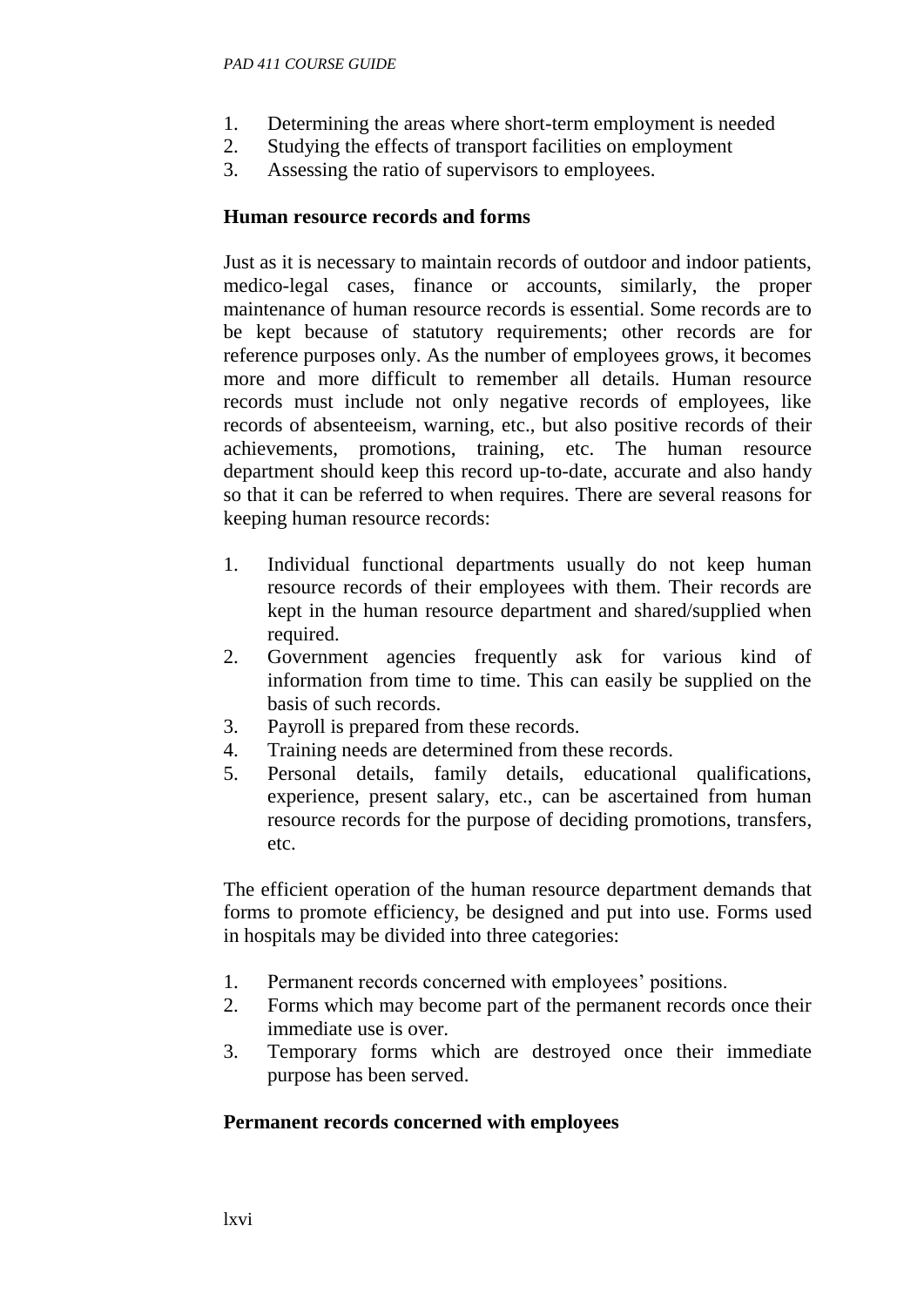All records concerning an individual employee throughout his employment at the hospital should be kept in a file. This file can also be used for reference purposes after the employee has left the organisation. It has been found useful to record the following particulars:

- 1. Name
- 2. Father"s name
- 3. Present address (sufficient space should be provided to record changes in address)
- 4. Permanent address
- 5. Telephone number, if any
- 6. Birth place
- 7. Date of birth
- 8. Marital status
- 9. Dependent(s) name, sex, age, relationship
- 10. Person to notify in case of emergency, with address and telephone number, if any
- 11. Hobbies
- 12. Education
- 13. Experience
- 14. Test record if pre-employment and promotional tests are used
- 15. References
- 16. Employment record in the hospital
	- (i) Date of joining
	- (ii) Designation
	- (iii) Department
	- (iv) Pay-scale
	- (v) Break-up of allowances
	- (vi) Date of each change along with designation, department, payscale and allowances
	- (vii) Date and reason for leaving
- 17. Unauthorised absence record
- 18. Misconduct record, date-wise
- 19. Punishment record, date-wise
- 20. Commendation record
- 21. Special notes, if any, e.g. special health report, repeated loans taken.

#### **Permanent records concerned with the position**

Permanent records concerned with the positions give the history of what has happened in the various positions throughout the hospital. The following constitutes the permanent record concerned with the position of an employee:

i. Job analysis: The breakdown of a job into various component parts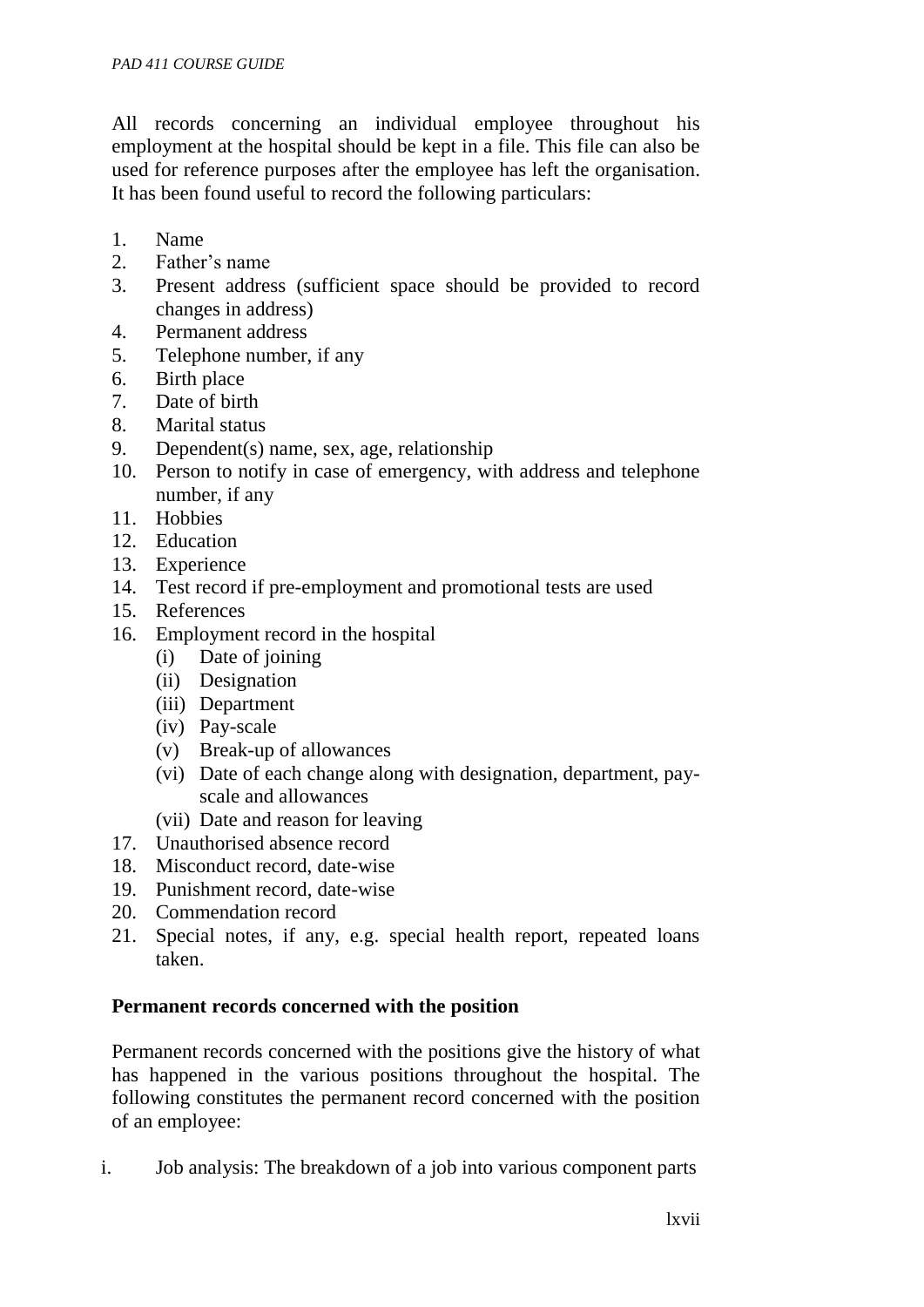- ii. Job classification: Grouping of positions having a sufficient number of common characteristics to enable them to be grouped into a unit, e.g. laboratory aid, nursing aid, pharmacy aid, etc.
- iii. Job evaluation: A system by which each position is rated on specified factors and positioned in its relationship to every other job in the hospital.
- iv. Job specification: A summary of the requirements of the job both from the point of view of tasks to be performed and the qualifications necessary to perform the tasks.
- v. Human resource planning: A thorough assessment of future staff needs is required for recruitment, training and career-planning.

#### **Forms which become permanent record**

These include forms which will become a part of the permanent record once their immediate use is over. The most common ones are:

- 1. Requisition for new employee(s) and authorisation for employment
- 2. Job application form
- 3. Medical fitness report
- 4. Employee probationary rating form
- 5. Employee annual rating form.

### **Temporary forms**

These are to be destroyed after use. They consist of the following:

- 1. Introduction slips
- 2. Meal passes
- 3. Leave record (should be maintained for three years)
- 4. Attendance record (should be maintained for three years)
- 5. Permission to visit health clinic.

## **3.3 Human Resource Policies**

In the beginning of the present century, the words "human resource policies' and 'human resource departments' were unheard of in hospital administration. The matron, medical superintendent or business manager, who were the immediate supervisors, were responsible for the hiring and firing of employees. Training, promotions and other benefits were handled by numerous supervisors without any rationale. The nature of the handling of employees in hospitals depended primarily upon the whims and fancies of these authorities.

The haphazard and ad hoc manner in which human resource problems were handled in the past is now considered as unsatisfactory by many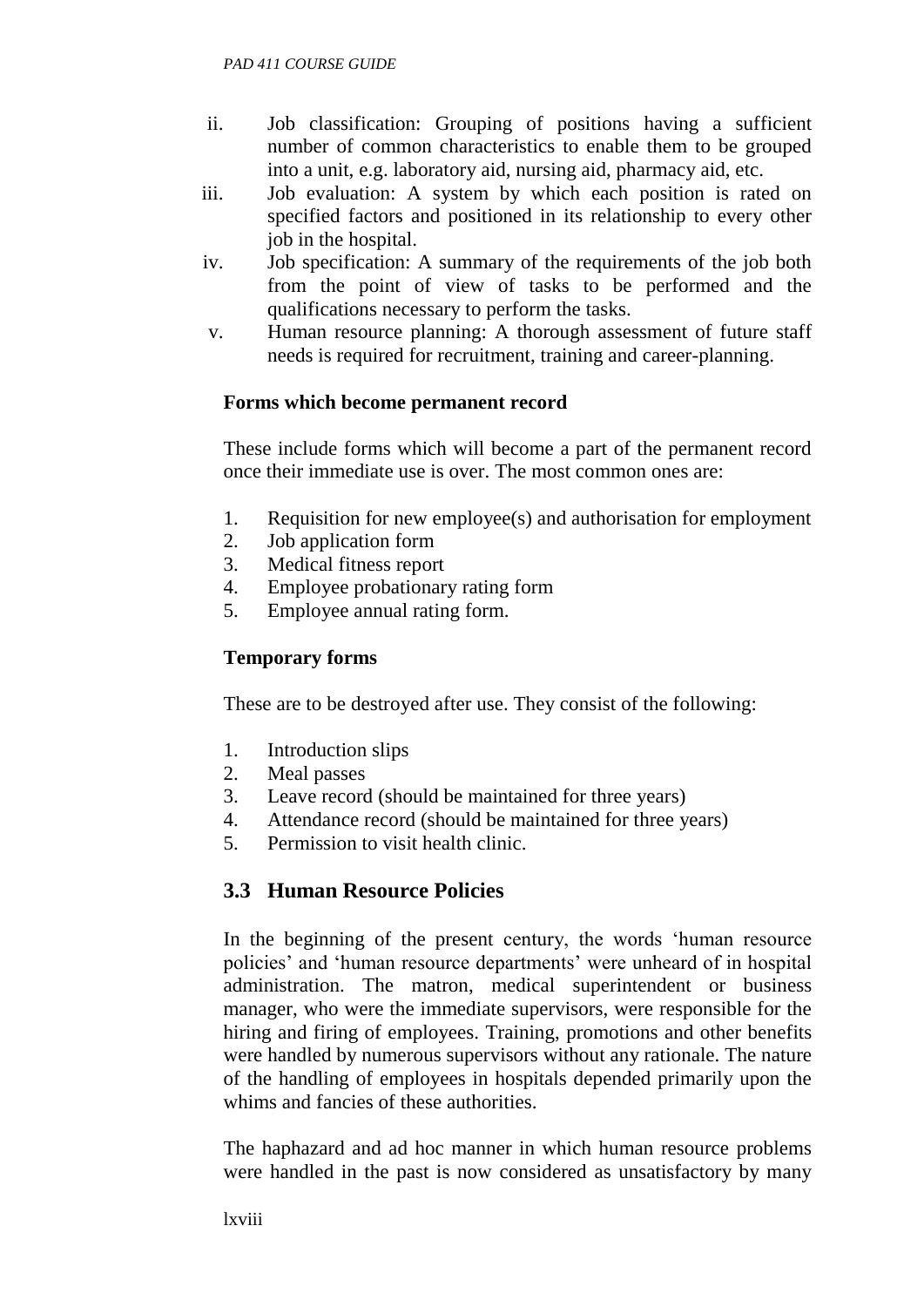executives, whether thy are in the fields of industry, hotel, business or hospital. The change in their attitude has been due to: (a) the increasing power of labour unions; (b) the introduction of legislation; (c) the expansion of their enterprises; and above all (d) the fact that the enthusiastic support of employees is of vital importance to the success of their organisation.

Today, each employee in the hospital wants to know the terms and conditions of his employment, the regulations which govern his employment and the principles which guide the administration of the hospital in its relationship with him. The body of such principles, rules and regulations establishing working conditions and administration of the hospital is known as the human resource policy of the hospital. The human resource policies should be founded on three social policies:

- 1. Justice a code to ensure equitable and consistent treatment to all employees.
- 2. Human needs a policy fulfilling human needs.
- 3. Democratic approach for securing the willing cooperation of employees.

The human resource policies of a hospital should be clear-cut statements of its aims and objectives, setting out clearly what is to be achieved in the areas of employment, training, remuneration, human relations and welfare.

Human resource policies are of two types: (a) general policies stating broad principles governing the administration"s relations with the employees employed in the hospital; and (b) specific policies which are the application of the general principles to specific situations. In order to achieve integration of all specific policies into a major pattern for good employee relations, each of the specific policies must fit into the broad application of the general policies. These policies should fulfill the needs of both the employee and the employer.

- 1. **Needs of the employee:** Adequate remuneration, job security, the urge to contribute something worthwhile, recognition of creative abilities, the feeling of being recognised as a human being, etc.
- 2. **Needs of the employer:** Achievement of organisational goals with the optimum utilisation of available resources.

Thus, a sound human resource policy must aim at:

- 1. maximising employees" satisfaction to enable each employee to make an effective contribution
- 2. planning for the development of employees of all categories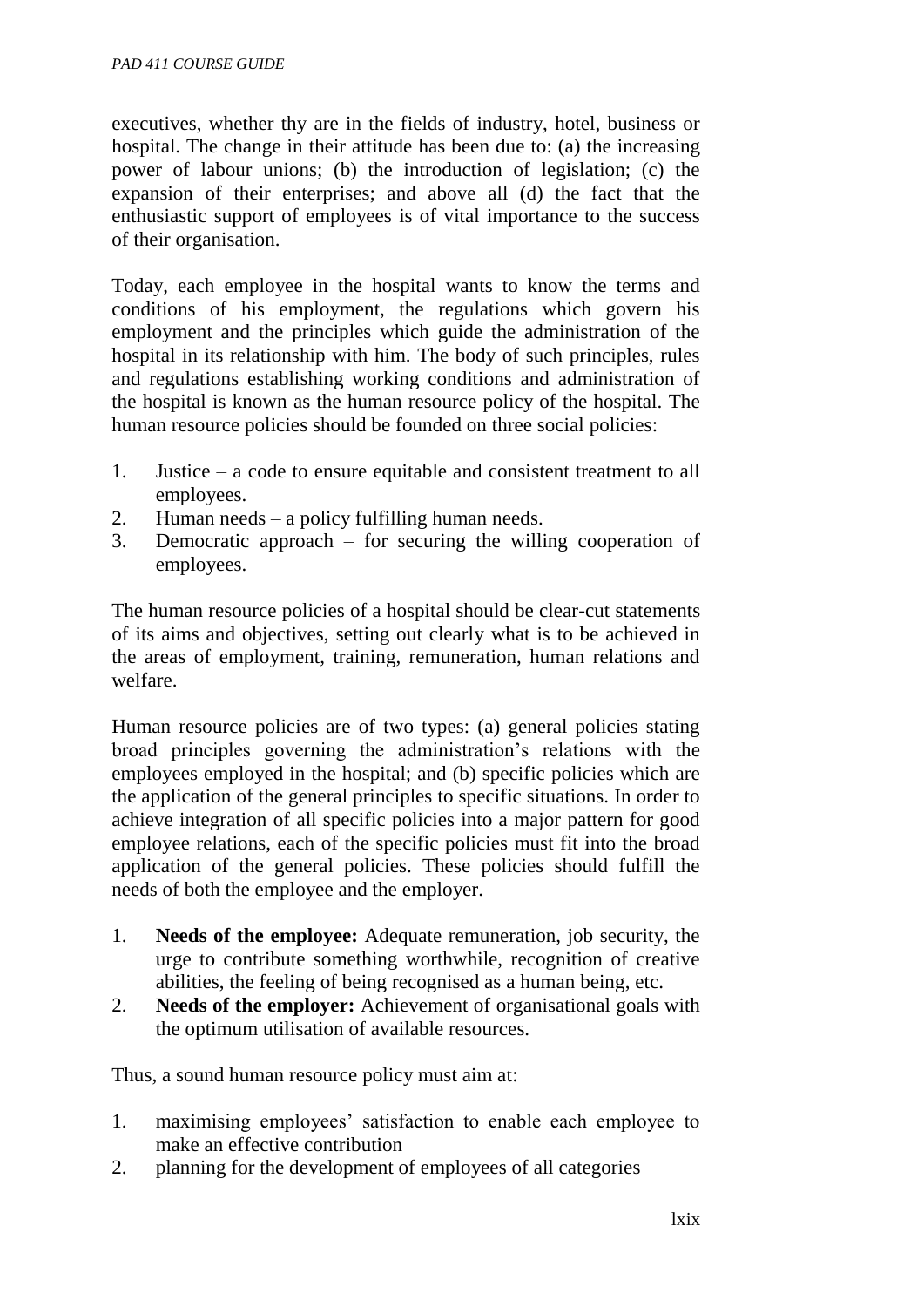- 3. creating an organisational structure by clearly defining responsibilities and establishing lines of authority, to prevent misunderstanding and duplication of work
- 4. encouraging employees" participation in the management of the organisation to build trust and develop interest, not just in the job but in the hospital as a whole and in the standards which it seeks to attain
- 5. keeping in mind the human and social implications of organisation management
- 6. developing an effective system of communication to keep people informed about all relevant matters, to remove doubts and avoid any undercurrent of dissatisfaction
- 7. maximising utilisation of existing human resources.

There are various advantages of having human resource policies:

- 1. Policies promote consistency and fairness. They help to avoid confusion and misunderstanding among employees.
- 2. Policies act as controls over the line managers and their employees.
- 3. Policies avoid repeated analysis of the same type of problems, resulting in saving time and energy.
- 4. Policies ensure uniformity in application.

The human resource policies should be drafted in unambiguous language so that the chances of misinterpretation are minimised. They should also be in detail so that they cover each and every aspect of human resource management and act as a true guide. Human resource policies generally cover the following points:

- 1. Definition of the words such as hospital, administrator, management, workman, board, executive committee, medical director, etc. (whatever is applicable in that hospital)
- 2. Classification of employees, i.e. permanent, temporary, apprentice, probationer, casual, etc.
- 3. Medical examination of the employee and medical-care facility for the employee and his/her family members
- 4. Appointment (terms and conditions of appointment and job description)
- 5. Orientation and identification cards
- 6. Hours of work and shifts
- 7. Attendance and late coming
- 8. Salary and stipend
- 9. Promotion
- 10. Transfer
- 11. Personal search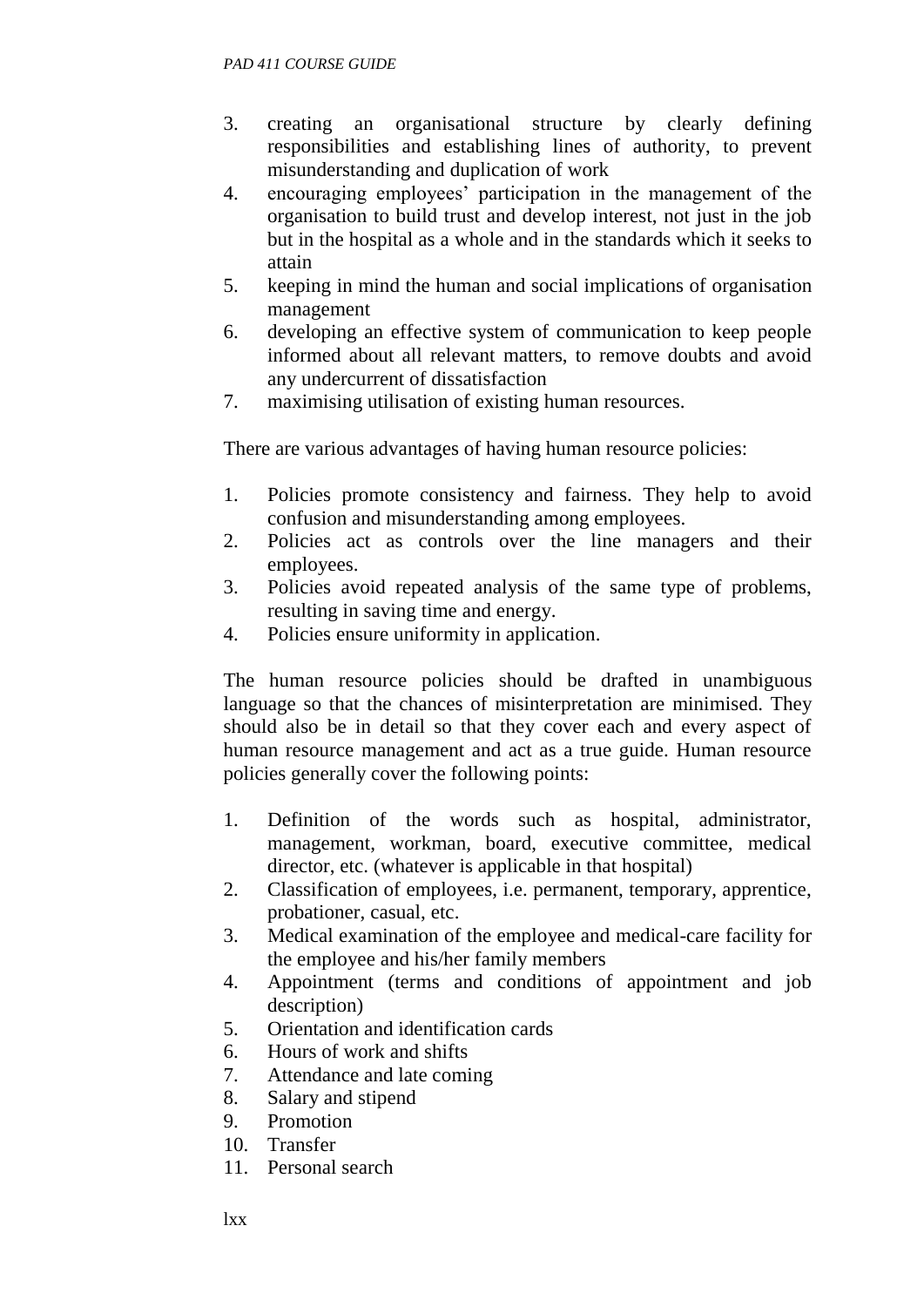- 12. Uniform
- 13. Locker
- 14. Provident fund scheme
- 15. Gratuity scheme
- 16. Incentive scheme, if any
- 17. Loan facility
- 18. Hostel rules
- 19. Housing rules
- 20. Private practice
- 21. Double employment
- 22. Re-employment policy
- 23. Part-time employee policy
- 24. Annual increment policy
- 25. Dearness allowance policy
- 26. House rent allowance policy
- 27. City compensatory allowance policy
- 28. Conveyance allowance policy
- 29. Uniform allowance policy
- 30. Training facility
- 31. Leave rules governing casual leave, festival leave, sick leave, annual leave, maternity leave, study leave, leave without pay, etc. and procedure for routing leave applications
- 32. Information concerning patient"s condition
- 33. Performance appraisal
- 34. Termination of employment and the notice thereof to be given by the employer and the employee
- 35. Misdemeanour and misconduct
- 36. Procedure for disciplinary action (dismissal, suspension)
- 37. Grievance redressal procedure
- 38. Retirement
- 39. Authority to interpret human resource policies
- 40. Powers to amend human resource policies
- 41. Any other matter relevant to the terms and conditions of employment.

The human resource policies must place emphasis on the selection and placement of the right type of employees and facilities for their education and training so that they may do their job efficiently and with dedication.

# **4.0 CONCLUSION**

Employees of all types are found in an organisation. Thus they may be the young or the middle aged, authoritarian, submissive or the type needing reassurance, support, motivation, inspiration, etc. So the Human resource manager should look for the employees whose own philosophy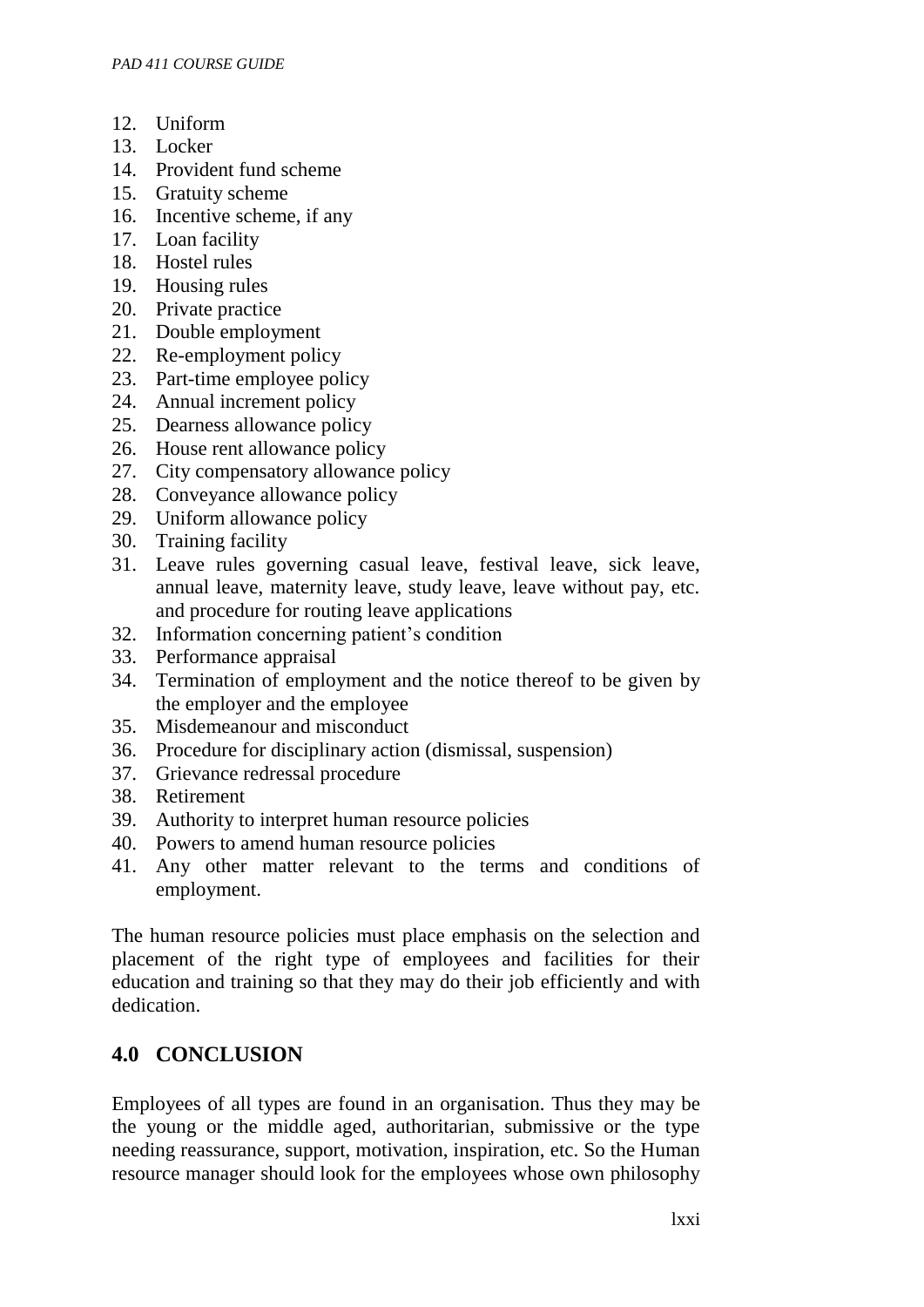matches the organisational philosophy. Such employees can take the organisation to such heights for the following reasons:

- 1. Good employees take responsibility. They do any assigned task and are always happy to be helping others and never like to sit idle. They always seem to be doing something to make life easier for patients, visitors and their colleagues.
- 2. Good employees understand the financial position of the organisation. They know what activities make money for their organisation. So they focus on those activities.
- 3. Good employees keep their commitments so that the hospital can serve their patients better.
- 4. Good employees of a hospital know that patients are their bread and butter. They really take pain to serve patients and always show concern and empathy.
- 5. Good employees do their jobs carefully even if the job is not their favourite.
	- (a) Good employees consistently do what is best for the organisation while the others do what is best for them.
	- (b) Good employees are disciplined and stay on track.
	- (c) Good employees are consistent performers so that the management can depend upon them.
	- (d) Good employees are self-motivated. If they have nothing to do, they utilise their time either in learning something or helping others.
	- (e) Good employees give credit to others.
	- (f) Good employees do more than what they are asked to do and they do a better job than expected.

# **5.0 SUMMARY**

The emphasis of this unit is that every human resource manager should think of forming a team of such employees who can deliver better goals and really serve the customers i.e. clients and patients plus their relatives and organisation to the best of their abilities.

# **6.0 TUTOR-MARKED ASSIGNMENT**

Discuss the procedure available to human resource manager to make human resource inventory.

## **7.0 REFERENCES/FURTHER READING**

Adepoju, A. (2006). *Management Concepts and Applications.* (2nd ed.). Lagos: Concept Publications Ltd.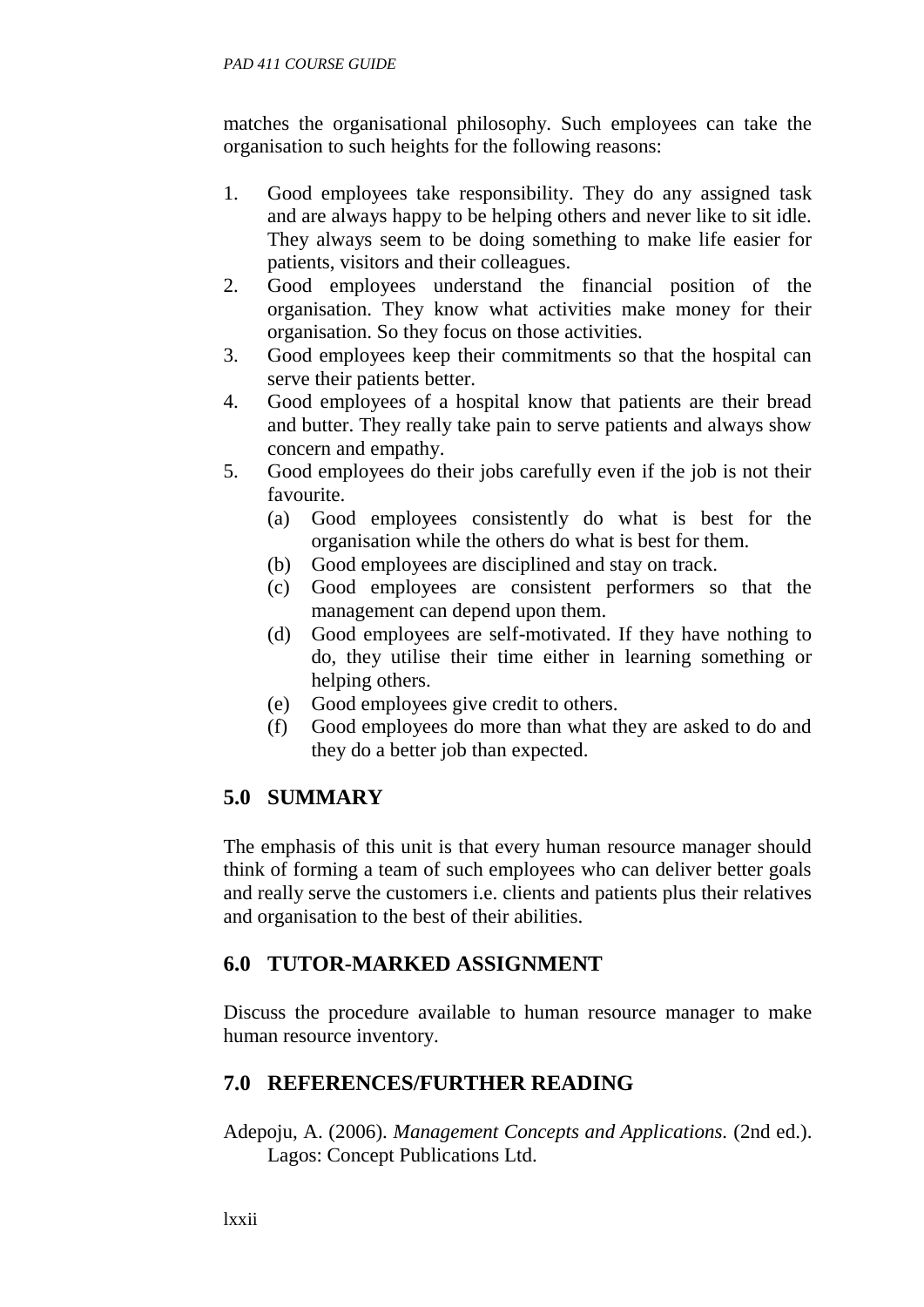- Akinwale, E.J.A. (1999). *Human Resources Management: An Overview.* Lagos: Concept Publications Ltd.
- Akinleye, T.A. (1976). *Management by Objectives*. Ibadan: Government Printers.
- Amitai, E. (1964). *Modern Organisations.* New Jersey: Prentice-Hall.
- Flippo, E.B. (1988). *Personnel Management.* New York City: McGraw-Hill Book Comp.
- Ikemefuna, C.O. (2005). *Management Theory and Practice.* Lagos: Concept Publications Ltd.
- Massie, J.L. (1987). *Essentials of Management*. (4th ed.). New Delhi: Prentice-Hall.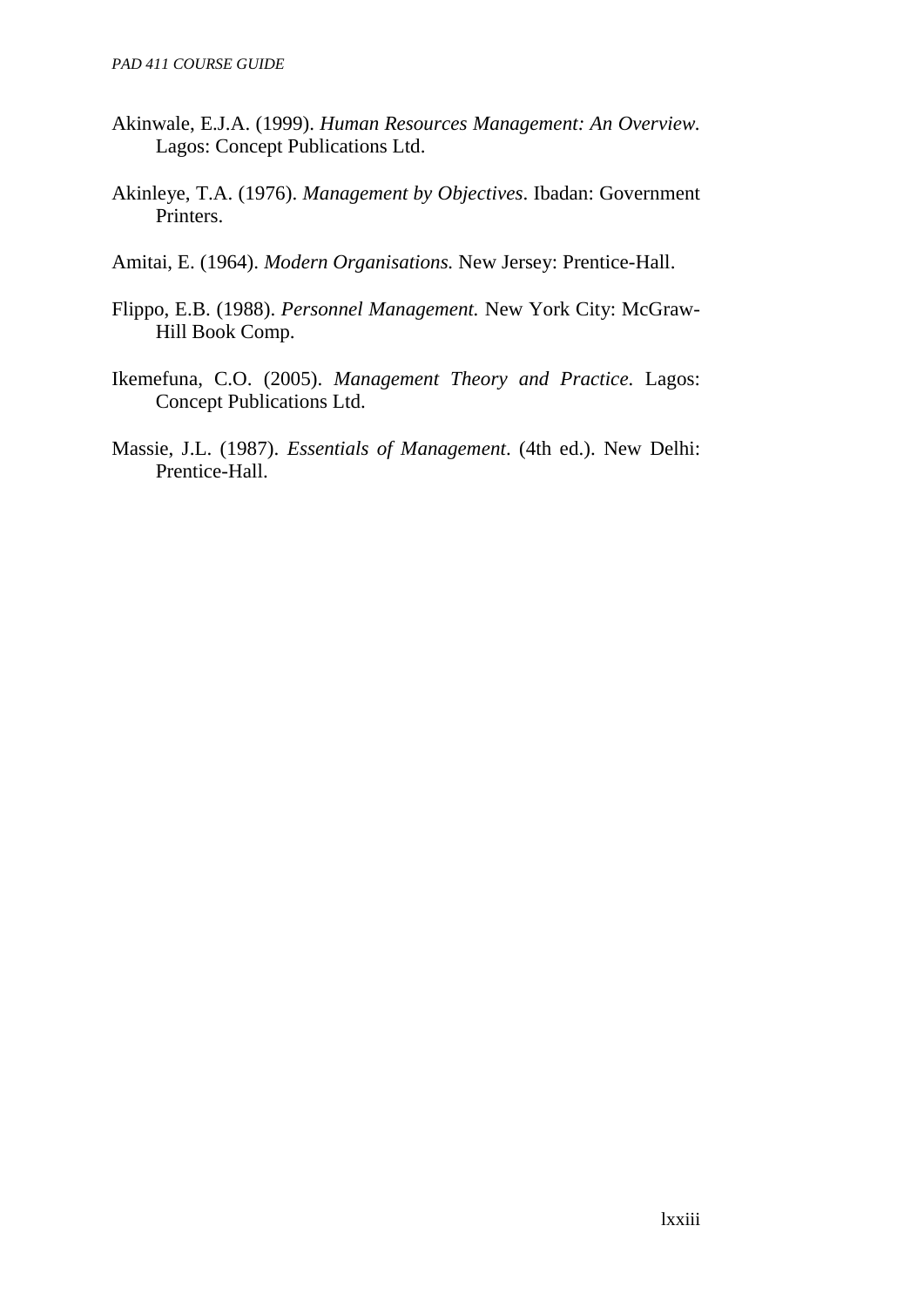# **MODULE 2**

- Unit 1 Manpower Power in Hospitals
- Unit 2 Deciding Workload Ratios and Human Resource Strength in various Departments
- Unit 3 Training and Management Development I
- Unit 4 Training and Management Development II
- Unit 5 Wage and Salary Administration

# **UNIT 1 MANPOWER PLANNING IN HOSPITALS**

### **CONTENTS**

- 1.0 Introduction
- 2.0 Objectives
- 3.0 Main Content
	- 3.1 Introduction
	- 3.2 Nature and Scope of Manpower Planning
	- 3.3 Need for Manpower Planning
	- 3.4 Benefits of Manpower Planning
	- 3.5 Objectives of Manpower Planning
	- 3.6 Manpower Planning Steps
- 4.0 Conclusion
- 5.0 Summary
- 6.0 Tutor-Marked Assignment
- 7.0 References/Further Reading

# **1.0 INTRODUCTION**

This unit is looking at manpower planning in the hospitals as the nature of hospital manpower determines the qualitative and quantitative services that will be delivered by that hospital hence the significance of hospital manpower planning cannot be underscored.

# **2.0 OBJECTIVES**

At the end of this unit, you should be able to:

- discuss the nature and scope of hospital manpower planning in Indian hospitals
- list the need for manpower planning
- explain the benefits of manpower planning
- state the objectives of manpower planning
- discuss the steps of manpower planning.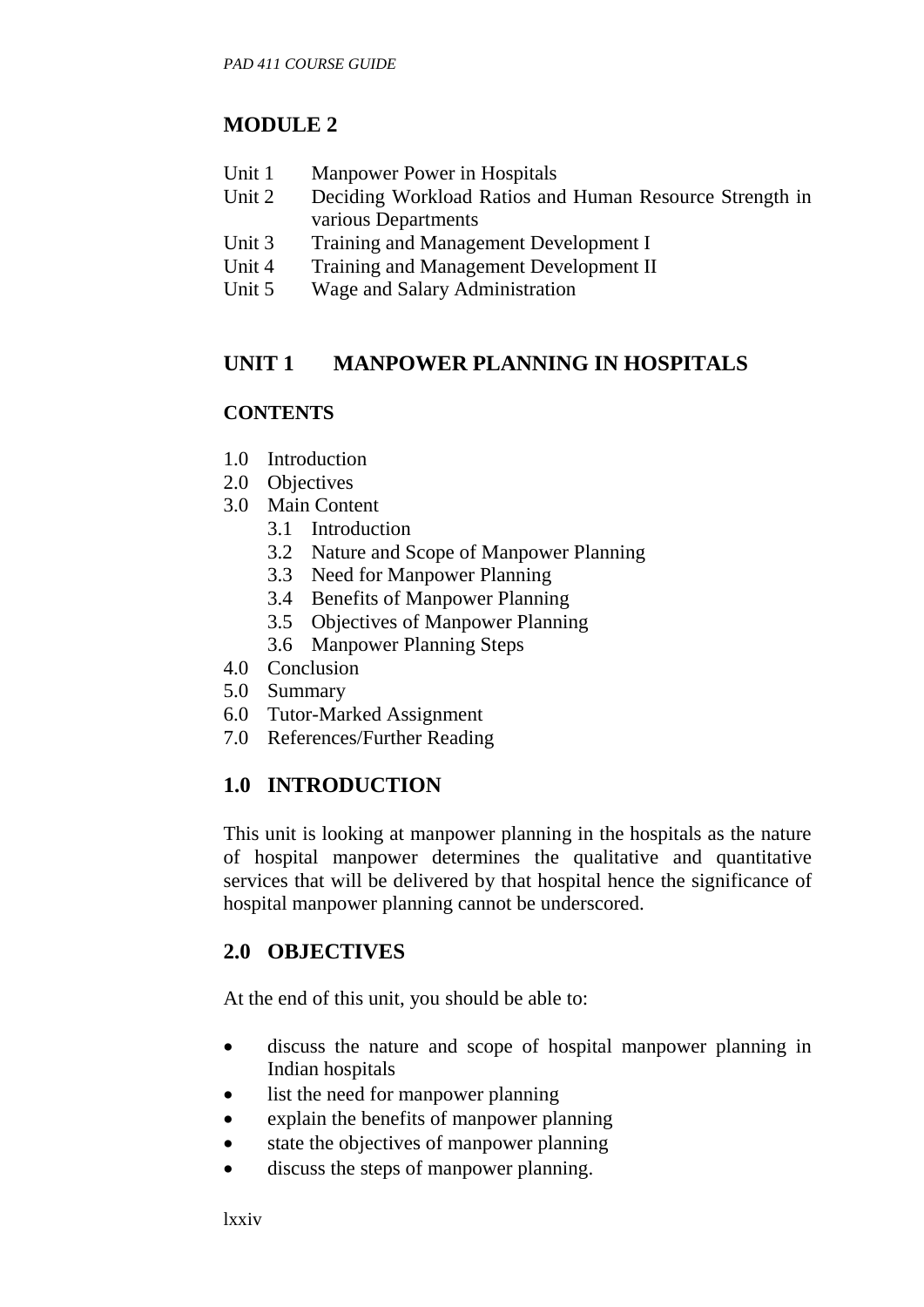## **3.0 MAIN CONTENT**

### **3.1 Introduction**

Manpower planning is the prime function of the hospital human resource manager but before he starts individual jobs, he should consider the overall management problem of making the best use of available human resources. Just as the controller of finance budgets for the best use of financial resources, the human resource manager is basically concerned with budgeting for the best use of human resources. Manpower planning calls for the integration of information, formulation of policies, forecasting of future requirements of human resources so that the right personnel are available for the right job at the right time.

Manpower planning starts with the analysis of the future needs of the hospital and its objectives. It determines organisation structure, decides what jobs have to be filled and what their requirements are. Short-term manpower planning - two years or so ahead-is promotion planning. But the really important planning is the long-term planning - five to ten years ahead. In manpower planning, the basic questions of objectives, organisation structure and age-structure of personnel have to be considered. Hence, the direction of a hospital"s development efforts will be determined by short-term as well as long-range manpower planning.

### **3.2 Nature and Scope of Manpower Planning**

Manpower planning may be defined as a technique for the procurement, development, allocation and utilisation of human resources in organisation. It views employees as scare and costly resources, whose contribution must be developed to the fullest by the management. It is also concerned with the interaction between an organisation and its total environment.

Manpower planning, which is at times described as manpower management, is basically concerned with having the right type of personnel for the right job at the right time. This is done by studying three types of forecasts:

- 1. Economic forecast
- 2. Hospital"s expansion forecast
- 3. Employee"s market forecast.

Systematic manpower planning is a must for every dynamic organisation. The management has to meet the challenge of various pressures, such as political, economical and technological, to ensure that the future of the hospital remains bright under all circumstances. The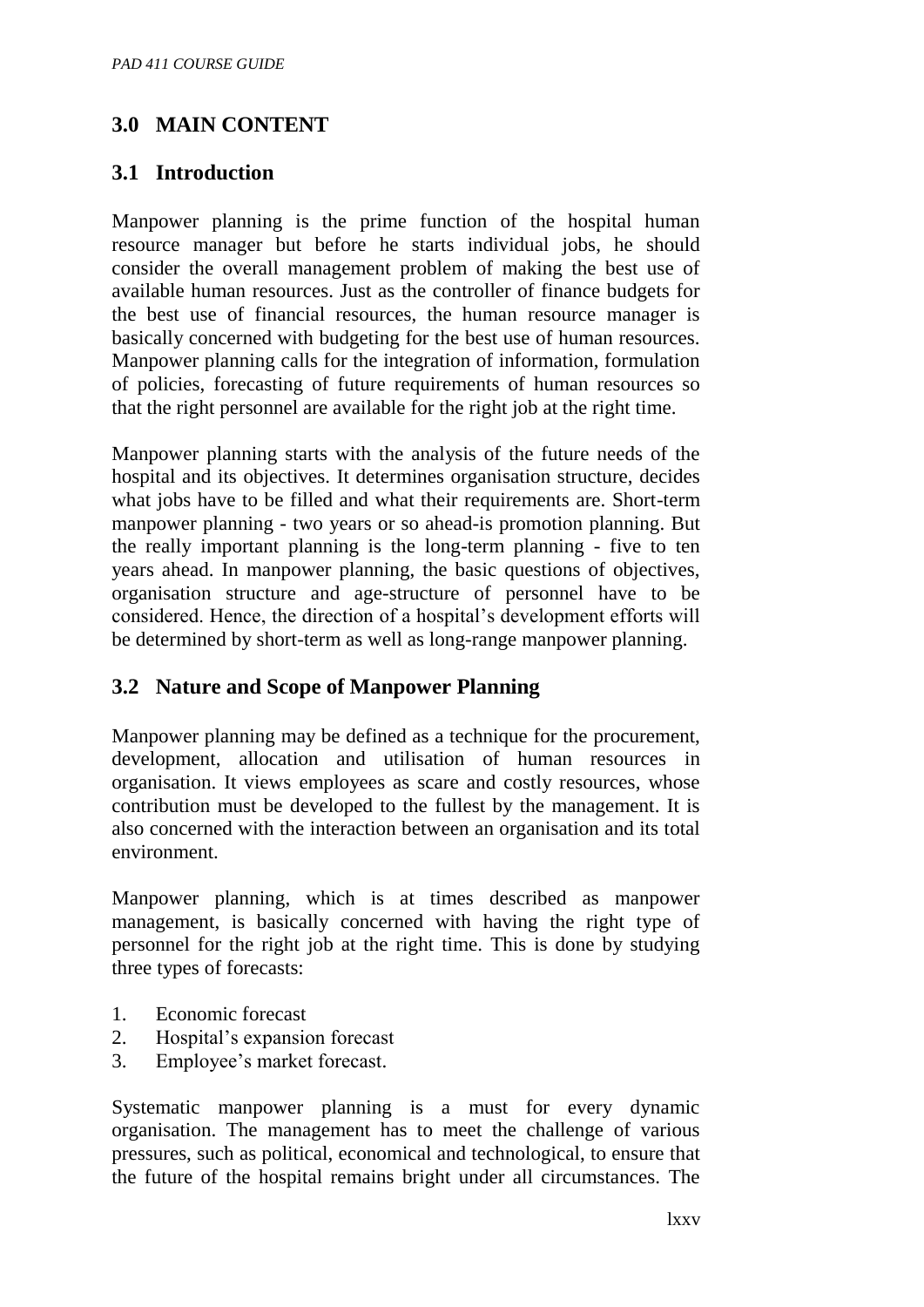emergence of more hospitals in the vicinity and better opportunities offered by hospitals coming up in developed, developing and underdeveloped countries aboard can result in high employee turnover and a source of potential loss.

# **3.3 Need for Manpower Planning**

Every hospital has to do manpower planning for the following reasons:

- 1. Shortage of certain categories of employees.
- 2. Advancement of medical science and technology resulting in need for new skills and new categories of employees.
- 3. Changes in organisation design and structure affecting manpower demand.
- 4. Government policies in respect to reservation of seats for SC/ST/OBC/handicapped persons/women and others.
- 5. Labour laws affecting demand and supply of labour.
- 6. International scenario of employment, e.g. employment of nurses, doctors, paramedical personnel in USA, UK, Ireland, the Gulf countries, etc.
- 7. Introduction of computers.

# **3.4 Benefits of Manpower Planning**

Manpower planning anticipates not only the required kind and number of employees but also the action plan for all the functions of human resource management. The major benefits of manpower planning are that it:

- 1. enables an organisation to have the right person at the right place and at the right time
- 2. provides scope for advancement and development of employees through training, development, etc.
- 3. helps in anticipating advertisement and salary budgets
- 4. foresees the need for redundancy and plan to eliminate it
- 5. plans for better working conditions, fringe benefits, training needs
- 6. gives an idea of the type of tests to be used and interview techniques in selection based on the level of skills, qualifications, intelligence, values, etc. of future manpower
- 7. helps improve service to patients and contributions of working personnel.

# **3.5 Objectives of Manpower Planning**

The objectives of manpower planning are very wide and varied. The most important ones are:

lxxvi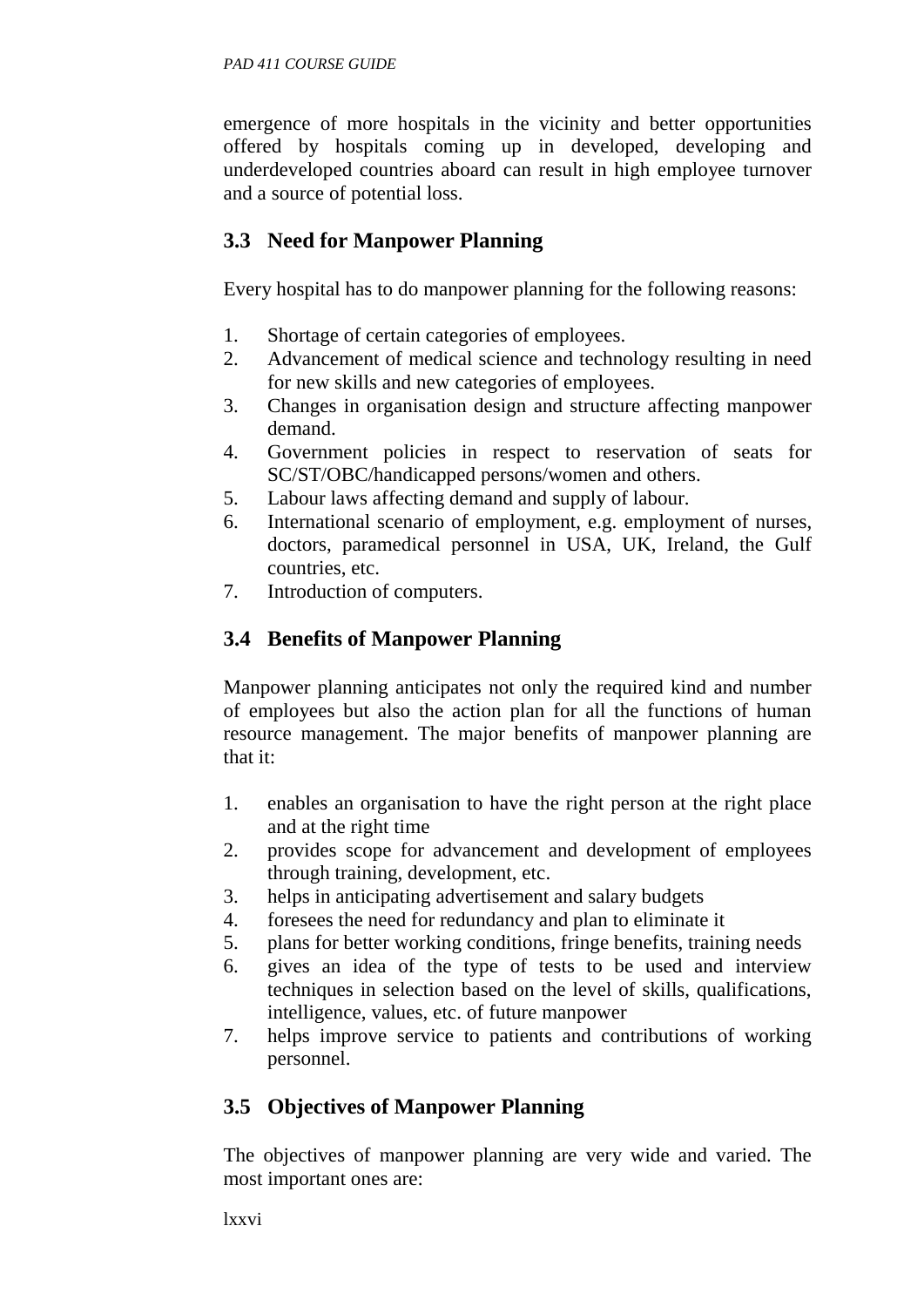- 1. ensuring maximum utilisation of personnel
- 2. assessing future requirements of the organisation
- 3. determining recruitment sources
- 4. anticipating from past records:
	- i. resignations
	- ii. discharge simpliciter (simple discharge)
	- iii. dismissals
	- iv. retirement
- 5. determining training requirements for management development and organisation development.

## **3.6 Manpower Planning Steps**

Manpower planning covers the total activity of the personnel functions such as recruitment, selections, training, career development, staff appraisal, etc. Manpower planning involves the following steps:

- 1. Scrutiny of the present personnel strength
- 2. Anticipation of manpower needs
- 3. Investigation of turnover of personnel
- 4. Planning job requirements and job descriptions.

### **Scrutiny of the present strength of personnel**

The scrutiny of the present personnel strength is the corner-stone in manpower planning. This helps in management development, in determining training needs, and in the optimum utilisation of personnel wherever they are needed most. An examination of present staffing can further determine the exact number of personnel required and their skilllevels.

#### **Anticipation of manpower needs**

The anticipation of the needs for manpower generally involves taking an inventory of the existing personnel who are "in stock" today, and what can be expected to be in stock tomorrow. This forecast is prepared every year for the next five years. Its objective is to determine the number of personnel likely to be needed on account of any reason whatsoever; promotion of employees to higher posts, losses that are likely to occur through resignations, discharge simpliciter, dismissals, retirements, etc. Ultimately, the net requirements of the hospital are indicated.

#### **Investigation of turnover of personnel**

Labour turnover, as the words imply, means the rate of change in the number of employees, i.e. the number of employees leaving and joining an organisation during a certain period. A study of labour turnover is helpful in manpower planning. A high turnover is a warning to the hospital authorities that something is wrong with the personnel policies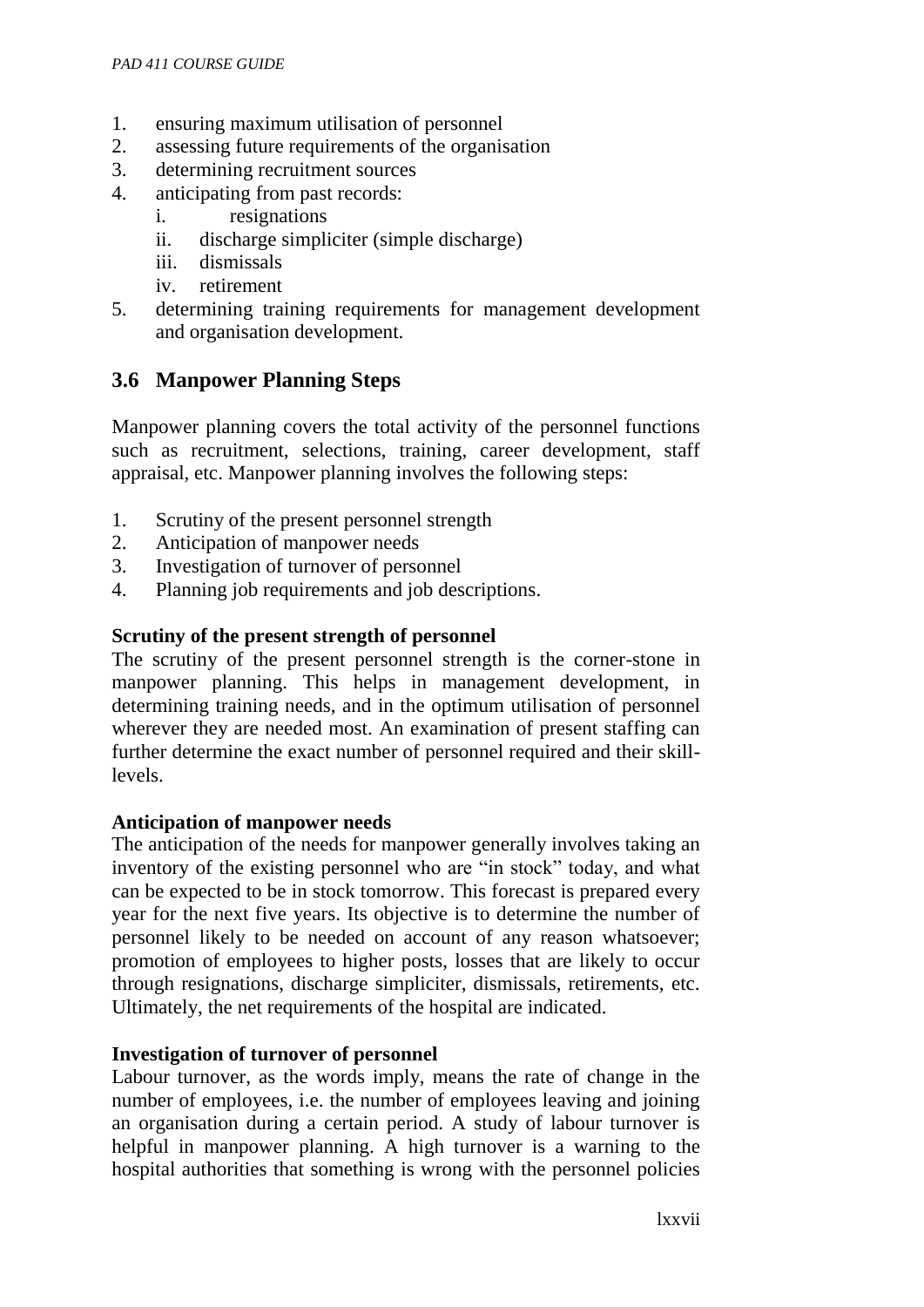and practices of the hospital. It may be due to wrong selection, placement, low salary, poor working conditions, lack of promotional avenues, etc. A high rate of turnover not only costs in terms of money but also harms the reputation of a hospital, lowers the team-spirit of the remaining employees and reduces the quality of patient-care.

Some of the important factors which result in employees quitting their jobs are:

- 1. Low salary
- 2. Better prospects in other hospitals
- 3. Poor working conditions
- 4. Transport problem
- 5. Housing problem
- 6. Marriage in case of female employees
- 7. Health grounds
- 8. Family circumstances
- 9. Further studies
- 10. Maltreatment by superiors
- 11. Unfriendly relations with colleagues
- 12. The attraction of going back to one"s native place
- 13. The attraction of going to a foreign country.

The exit-interview is a useful tool to study labour turnover. When an employee is leaving, he is generally willing to be candid and may share his better experiences. The organisation's weak spots are revealed, which can ultimately help reduce turnover and in building the morale of the remaining employees in the hospital.

The exit-interview form should be filled up by the human resource department. Any responsible person of the human resource department should conduct the exit-interview of an outgoing employee on the last day of his leaving. He should report his findings to the human resource manager and chief executive of the hospital for taking corrective measures so that other employees may not leave the hospital for the same reasons.

An exit-form should also be filled up by the concerned department head. While filling up this form, the department head need not interview the employee who is leaving. He should fill up the form on his own and forward it to the personnel department for analysis and record purposes.

The head of the human resource department should objectively analyse the information received through the exit-interview conducted by the human resource department and the information given by the concerned department head through the exit-form. He should then forward his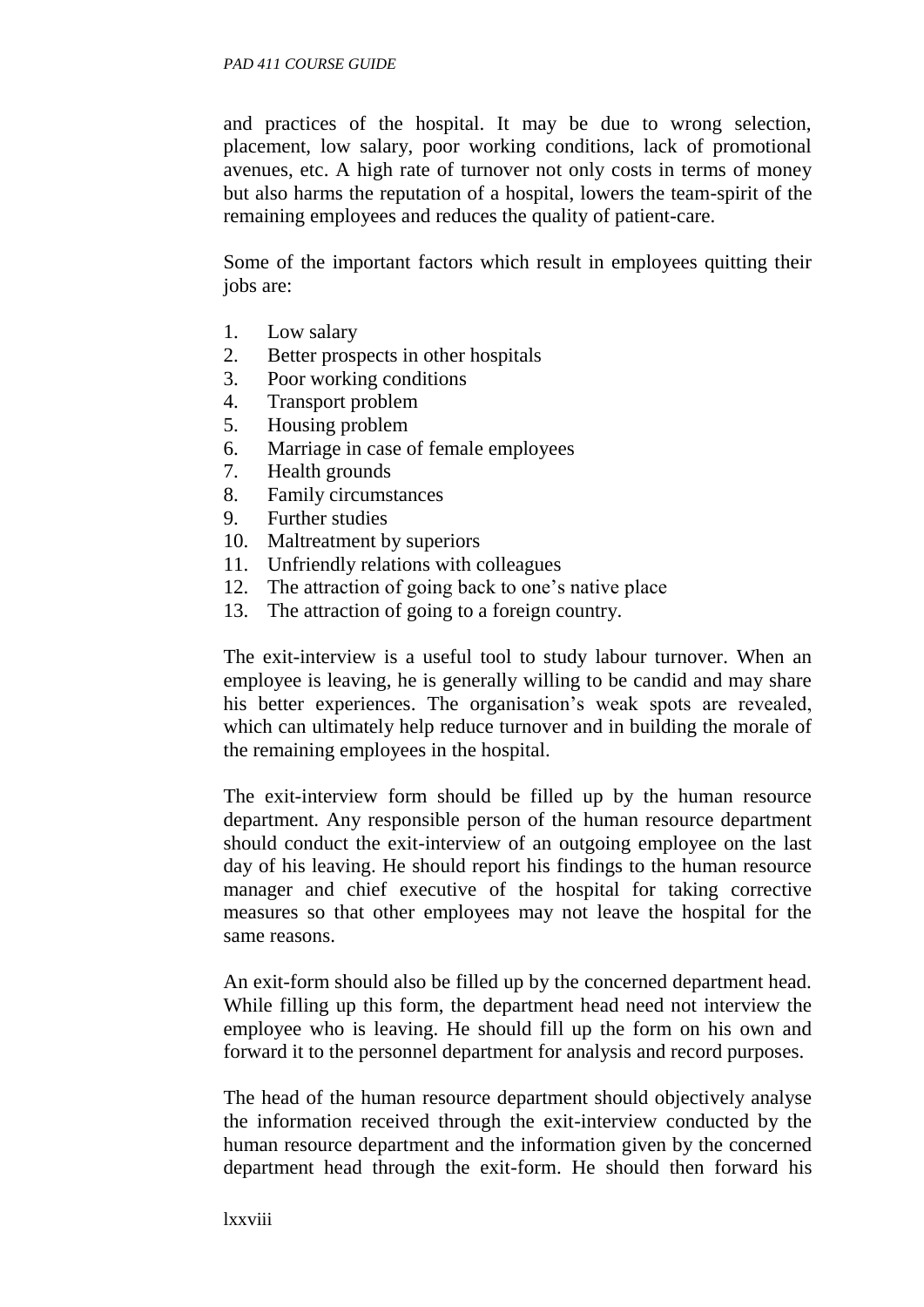observations and recommendations to the head of the hospital so that corrective measures may be taken to reduce the turnover.

#### **Planning job requirements and job descriptions**

Manpower planning consists of studying job requirements and preparing job descriptions. The requirements of each and every job must be thoroughly studied through job analysis.

**Job analysis:** Job analysis is the process of examining a job to identify its component parts and the circumstances in which it is performed. It is necessary to be familiar with this technique because its application is quite wide and extends across the whole range of staff management functions:

- i. Recruitment: It aims at filing jobs by recruitment, transfer or promotion.
- ii. Training: It is intended to decide the contents of the programme.
- iii. Salary: It is designed for finding the correct grading of individual posts.
- iv. Safety: It is meant for identifying job hazards.
- v. Annual performance appraisal: It evaluates the performance of employees annually.

Its range is comprehensive and it is, therefore, essential for every supervisor to know this technique. The mechanics of carrying out this work of job analysis are demanding on the resources of both the functional management who prepare the job analysis and the line management who analyses it.

The steps in conducting job analysis are as follows:

- 1. The analysis should commence with a fairly brief statement of initial requirements such as aptitude, educational qualification, training and experience.
- 2. The next main item should be a description of the responsibilities under broad headings such as physical effort (amount of physical effort required for moving, lifting, duration, etc.), mental effort (the degree of intelligence needed); and responsibilities (for controlling staff, material, equipment, cash, etc.).
- 3. Environment and conditions of service are to be considered and analysed, such as physical surrounding (indoor, outdoor, temperature, humidity, noise, etc.), accident hazards, shift duties, prospects of advancement, occupational illness, etc.
- 4. The constraints, difficulties and pressure of the job should also be brought out. For instance, in the case of an accountant responsible for preparation of consolidated figures for the top management, the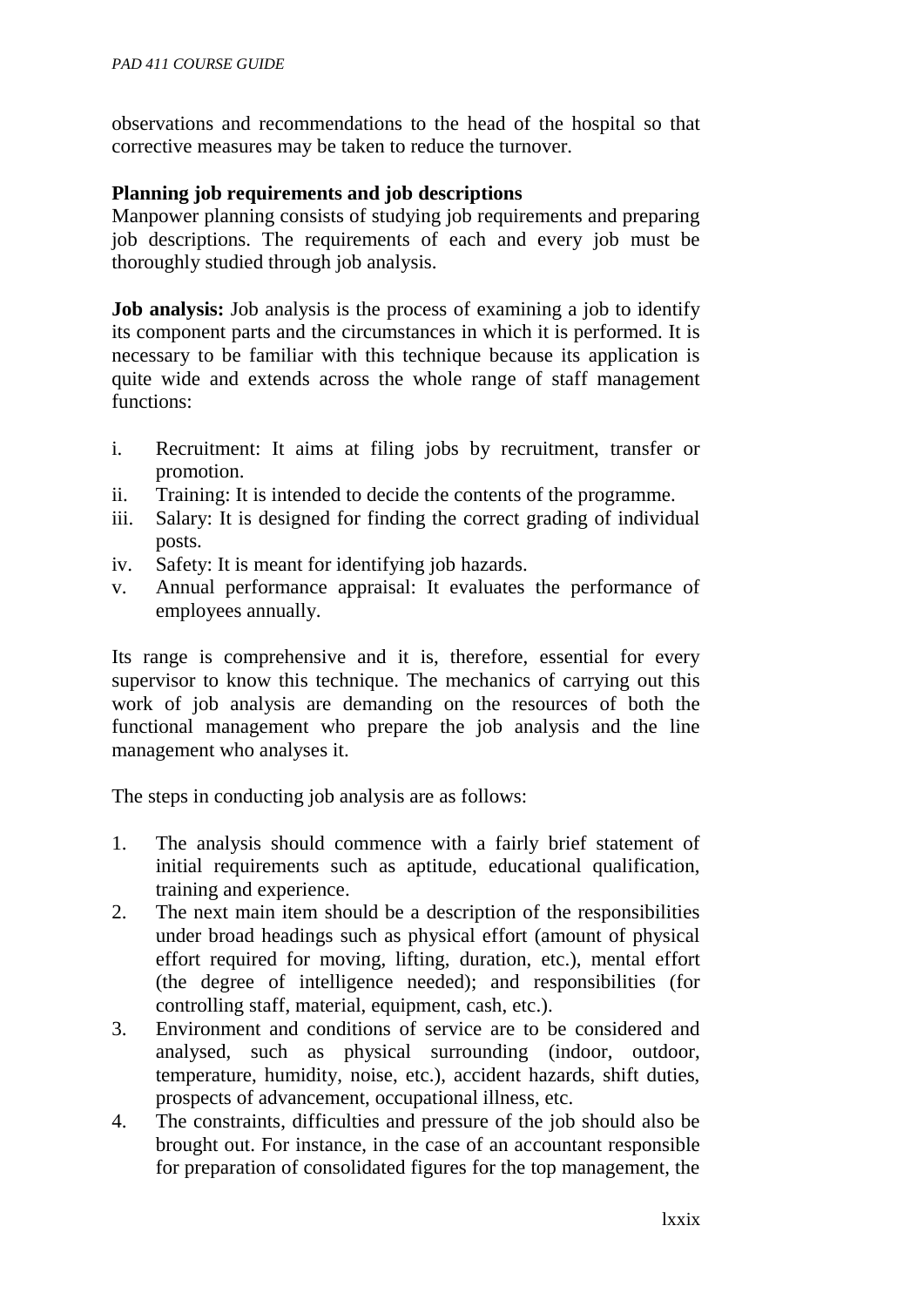time by which these figures must be prepared and its impact on his other duties during this period must be spelt out.

Job analysis should, therefore, be concerned with realities and practical possibility. It should indicate how a job is taken care of within the limits of human capacity. It is a tool of the management aimed at eliciting detailed information about a job. At the same time it can act as a personnel problem-solving device.

**Job description:** Job description is a broad statement of the purpose, scope, duties and responsibilities of a particular job. This is a resultant of the job analysis. It provides the detailed factual information required by candidates and selectors alike in order to obtain a thorough knowledge of the requirements of a job. To avoid confusion and misunderstanding, a job description should be prepared jointly by the human resource department and the concerned department head.

The job description is not a legal document. However, it helps when there are differences between the job holder and his department head. The job description should be reviewed from time to time, particularly at the time of annual appraisal, because the job itself changes due to advancement in technology, laws, requirements, etc.

**Job specification:** A job specification can be defined as a list of various qualities which the person doing the job should possess. It is prepared by analysing the job description. The job description is translated in terms of qualifications required and personality requirements. These requirements can be grouped under the heads:

- 1. Mental requirements which include intelligence needed, and educational and professional qualifications.
- 2. Physical requirements which include age, height, health and eyesight, etc.
- 3. Skills requirements such as dexterity required for doing a job, communication, human relations and leadership skills.
- 4. Responsibility requirements in relation to machines, equipment, fellow workers, work schedules, etc.
- 5. Experience requirements to do the job efficiently.
- 6. Working conditions requirements such as physical surroundings.

The requirements vary from job to job. Due importance should be given to each requirement depending upon the circumstance of each job. However, undue importance should not be given to any one requirement at the cost of the other. A well-laid-out job specification will enable the management to identify the right man needed to do the required job efficiently. It should not be noted that if a man is not found fit for a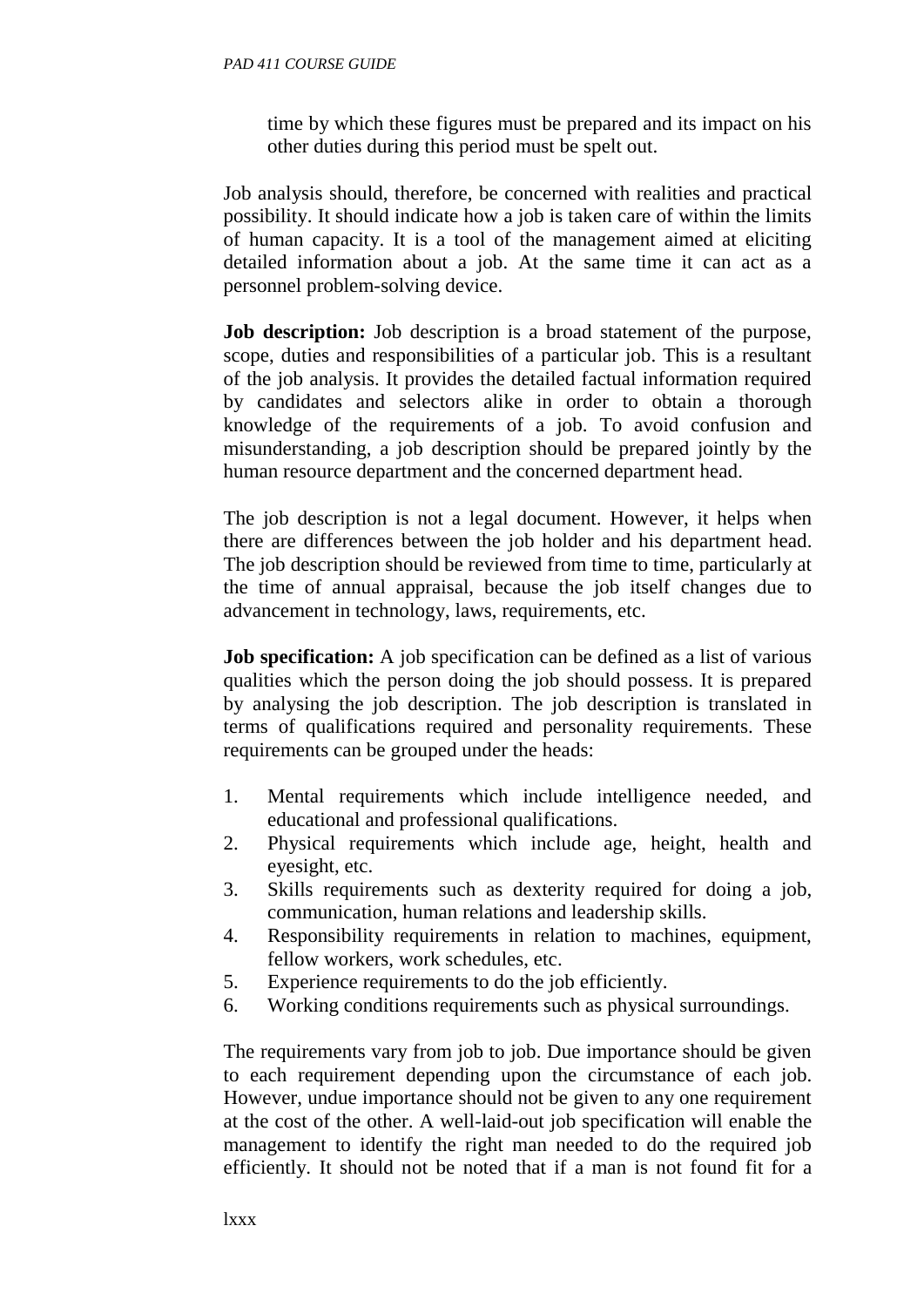particular job, he need not be necessarily unfit for all other jobs. At the same time of selection, due care and caution should not be taken to avoid selection of the wrong person.

**Human resource requirements in hospitals:** Before the recruitment and selection of personnel can be undertaken, the requirements for human resources must be analysed in terms of number of personnel needed for each type of job. According to a report of the Commission on University Education in Hospital Administration, a ratio of two employees per bed has been prescribed. This ratio is applicable to general hospitals where patients with all types of diseases are treated. The term 'employee' means any person who works in any capacity in a hospital, e.g. doctors, nurses, pharmacists, medical laboratory technicians, X-ray technicians, physiotherapists, dieticians, medical social workers, supervisors, skilled/semi-skilled/unskilled employees, etc.

This ratio of two employees per bed cannot be applied in Indian hospitals because the personnel required depend on the size of the hospital, type of hospital and degree of care it provides, area of the hospital, type of equipment used (automatic, semi-automatic or manually operated), etc. Under prevailing conditions, to manage every bed, whether in a small or big hospital, it requires three to five personnel.

#### **Doctor-to-beds ratio**

According to the Indian Medical Council, the doctor-to-beds ratio should be 1:5, but this ratio is applicable only to those hospitals which are attached to medical colleges and where the doctors are required to participate in teaching programmes of the medical colleges. This ratio depends upon the type of hospital, such as maternity, paediatric, infectious diseases, referral, general, etc. However, it can be recommended that the doctor-to-beds ratio should be 1:10 in general hospitals. The ratio of one doctor to 10 in-patients will imply an in-built facility for examining 30 outdoor patients approximately. If a doctor has to look after more than this number of patients, he will not be able to do full justice to the patients.

#### **Nurse-to-beds ratio**

The nurse-to-bed ratio should be 1:3 according to the Indian Nursing Council. The council has further prescribed that for every 100 beds and to cover a 24-hour period, there should be four ward sisters and 30 staff nurses and for fractions of 100, the staff should increase in the proportion of one ward sister to 25 beds and one staff nurse to three beds. When the bed strength is between 150 and 400, in addition to the nursing superintendent, there should be an assistant nursing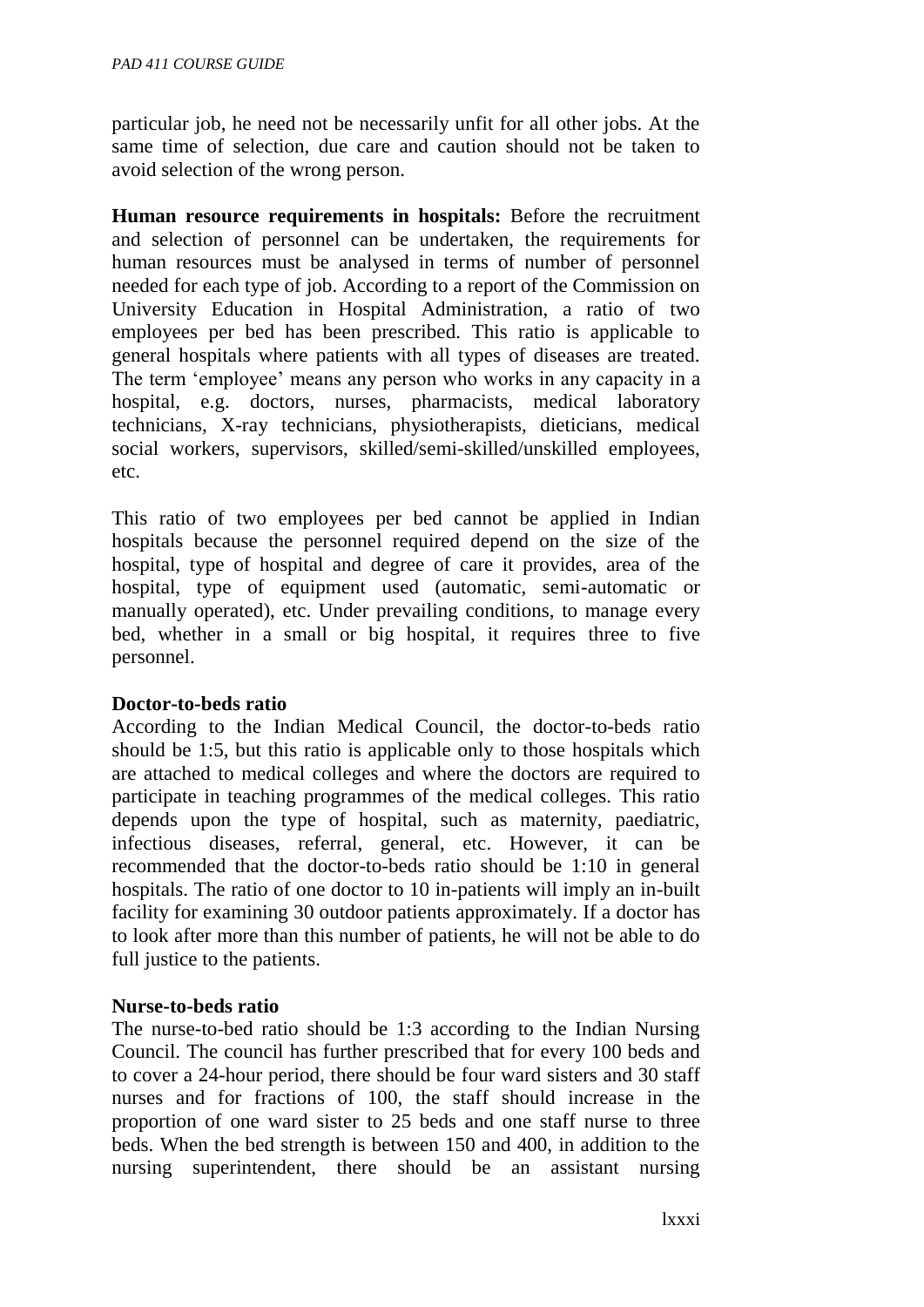superintendent, and when the bed strength is 401 to 700 and for every 300 beds in excess of 700, there should be an additional assistant nursing superintendent. There should be separate staff for special departments with a sister-in-charge of the operating room and a sisterin-charge of the casualty department. The out-patients department should have a sister-in-charge and a minimum of one staff nurse for each out-patient clinic operating daily, but not less than a total of two in the department.

The nurse-to-beds ratio also depends upon the kind of ward. The recommended nurse-to-beds ratios for the various kinds of wards in a hospital are given in Table 1. However, needs may vary from one hospital to another, depending on the size of the hospital and services rendered. Thirty percent leave reserve personnel should also be provided.

The nurse-to-beds ratio given in Table 1 according to the kind of ward, has been found to be ideal, keeping in view the high quality of nursing care must is a must for convalescing patients in hospitals. A nurse is to perform different procedures and functions at different time, such as on admission of a patient, discharge of a patient and care during the stay of a patient in the morning, afternoon, evening and at night.

| Ward                          | <b>Nurse</b>   | Beds           | Remarks                                                 |
|-------------------------------|----------------|----------------|---------------------------------------------------------|
| Medicine                      |                | 3              |                                                         |
| Surgery                       |                | 3              |                                                         |
| Casualty                      |                |                |                                                         |
| I.C.U                         |                |                |                                                         |
| C.C.U                         | 1              | 1              |                                                         |
| Paediatric                    |                | $\overline{4}$ | If mothers are allowed to stay<br>with the patients     |
|                               | 1              | $\overline{2}$ | If mothers are not allowed to<br>stay with the patients |
| Obstetrics and<br>gynaecology | 1              | 3              |                                                         |
| Labour room                   |                | 3              |                                                         |
| Operation theatre             | $\overline{2}$ |                | (Per table, day shift)                                  |
| Orthopaedic                   | 1              | 3              |                                                         |
| Well-baby nursery             | 1              | 3              |                                                         |
| Special nursery               |                |                |                                                         |

**Table 1: Recommended Nurse-to-Beds Ratios**

**Patient's care at the time of admission:** The staff nurse welcomes a patient with a smile, removes the bed cover, makes him feel comfortable, arranges for fresh drinking water, checks his weight,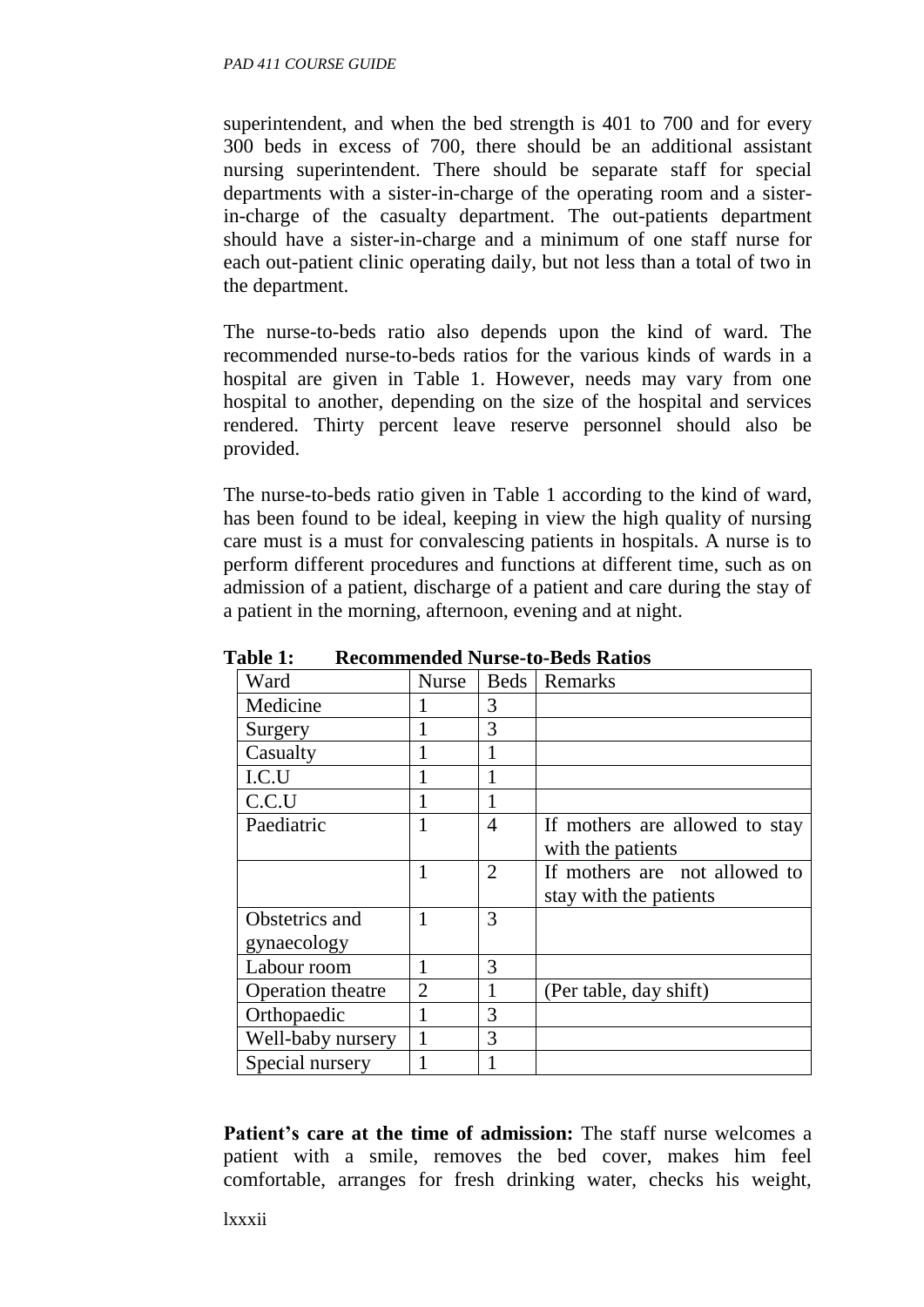temperature and blood pressure, enquires about the history of the illness, orientates the patient to his surroundings (such as use of the call bell, bedpan, light, fan, etc.) sends the diet requisition, records his general condition, informs the doctor about the admission and answers queries of the patient and the relatives.

**Morning care of the patient:** This care is given to the patient in the morning by the day-shift nurse. She visits the patient in his room, greets him, gives a sponge bath, changes his clothes, rubs talcum powder, changes bed sheets and pillow-cover, checks his temperature and blood pressure, administers morning medicines, makes the round with the doctors, assists the diet-aides in giving breakfast, brings fresh water, sends the patients for X-ray, sends urine and stool specimens, if ordered to laboratory department, arranges for breakfast, lunch, etc.

**Afternoon care of the patient:** This care is given to a patient by the day-shift nurse after he has had his lunch. She draws the window curtains to darken the room so that the patient may take a nap. After the patient has woken up from his afternoon nap, she pulls the curtains, offers the bedpan, washes and dries the patient"s hands, straightens linen and remakes the corners of the bed, places the call-bell within the patient"s reach, checks temperature and blood pressure, administers medicine and injections, combs the patient's hair, prepares him for tea and for receiving his visitors, etc.

**Evening care of the patient:** This care is given to the patient by the p.m. shift nurse. She takes the report about the patient from the morning shift staff, checks temperature and blood pressure, administers medicine and injections, sees that the patient has been provided the prescribed diet, straightens the bed sheets, places the patient in a comfortable position for sleep, wishes the patient a peaceful and comfortable night"s sleep, switches off the lights and switches on the night lamp if required, etc.

**Pre-morning care of the patient:** This is the care which is given to the patient generally between 5 and 7 a.m. by the night nurse. She greets the patient, provides the bedpan, collects urine and stool specimens if required, assists the patient in brushing his teeth, washes his face, straightens the bed sheets and makes the patient comfortable, etc. If the patient has any problem at night, she contacts the doctor-on-call, makes entries in the nurses" note-sheets about the general condition of the patient and finally reports to the day-shift nurse before going off duty.

**Care at the time of discharge of the patient:** Preparation for the patient to return home should actually begin the moment he enters the hospital. The whole aim of hospitalisation is to try to help an individual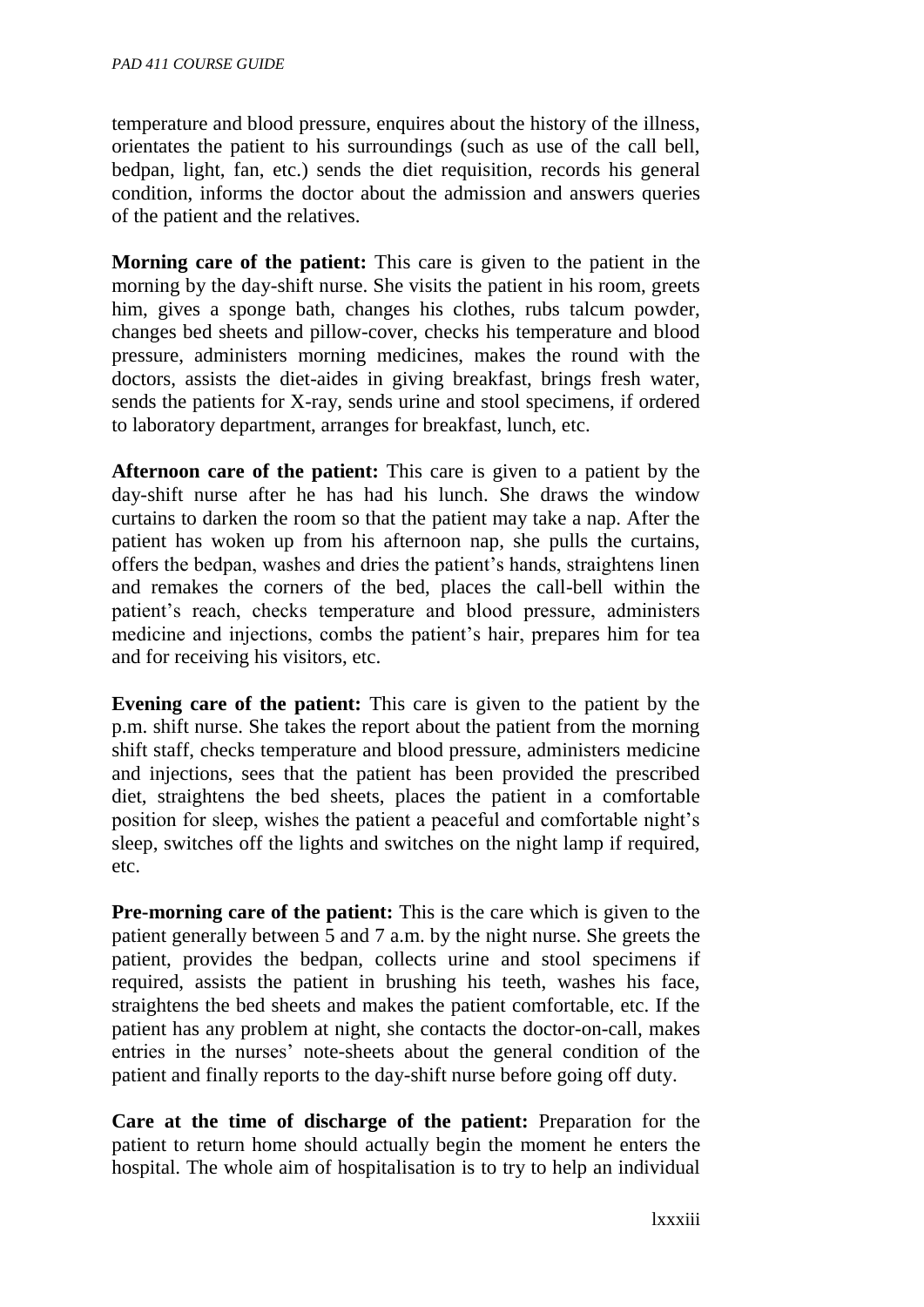recover speedily so that he may again take his place in society. If this is not possible, he should be prepared to continue his treatment at home. Many patients feel some anxiety about returning home. The nurse should recognise symptoms of fear and give them reassurance accordingly.

When the doctor decides to discharge a patient, the nurse informs the patient and his family members so that they make the necessary arrangements. She sends the chart for billing, explains the discharge policy to the patient and relatives, hands over the bill to the patient"s relatives, collects home medicines from the pharmacy for the patient, requests the doctor to prepare the discharge summary, etc. When the patient"s relatives returns after paying the bill, she receives the discharge slip from him, signs it, gives the medical certificate, home medicines and discharge summary to the patient, explains follow-up policy, checks hospital belongings, accompanies the patient to the exit gate of the hospital, enters the patient's name and accurate time in the discharge census, informs the admission office and the diet kitchen about the departure of the patient and disinfects and prepares the bed for the next patient.

These ratios as shown in Table 1 have been derived after consultations with experienced nursing staff and after minutely observing the day-today nursing procedures which are performed by the nursing staff in different wards.

### **4.0 CONCLUSION**

Manpower planning being the major function of the hospital human resource manager, he has to consider the overall management problem of making the best use of available human resources and a systematic manpower planning is a must for any dynamic organisation because the success or failure of any hospital rest squarely on the human resource management of that hospital.

# **5.0 SUMMARY**

In this unit, we have looked at manpower planning: nature and scope, need for manpower planning, benefits and objectives of manpower planning, etc. No doubt your knowledge has increased by this exposure so we can consider the tutor-marked assignment.

# **6.0 TUTOR-MARKED ASSIGNMENT**

Explain the relevance of manpower planning in meeting the demands of both the hospital and its consumers of service.

lxxxiv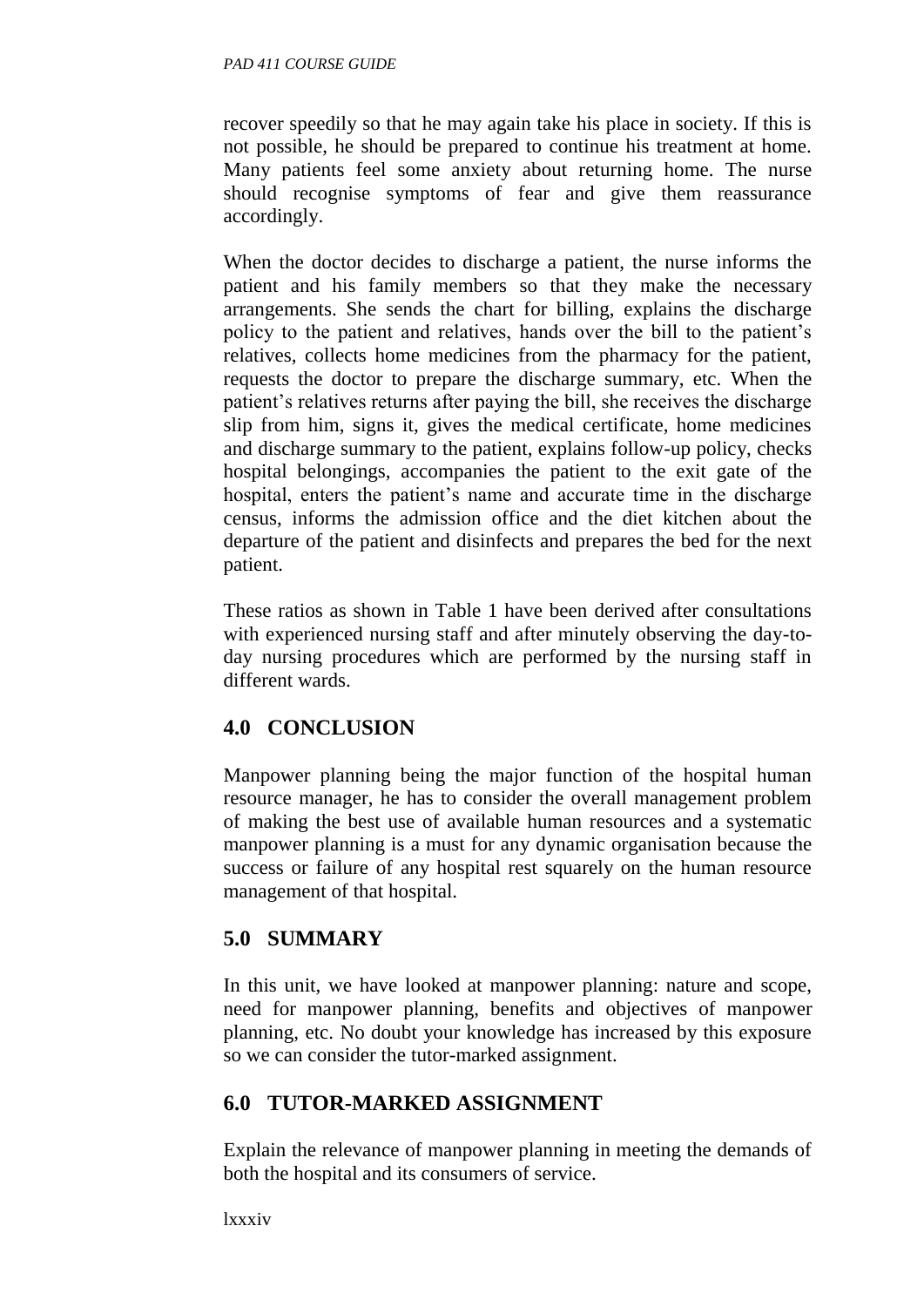### **7.0 REFERENCES/FURTHER READING**

- Beach, D.S. (1970). *Personnel: The Management of People at Work.* (3rd ed.). New York: Macmillan Publishing Co. Ltd.
- Blackburn, R. & Rosen, B. (1993). *Total Quality Resources Management: Lessons Learned from Baldridge.* Award-Winning Companies. Academy of Management Journal. 7:49-65.
- Burns, T. & Stalker, G. M. (1966). *The Management of Innovation.* London: Tavistock.

Drucker, P.F. (1964). *Managing for Results.* London: Heinemann.

Drucker, P.F. (1976). *The Effective Executive.* London: Pan Book.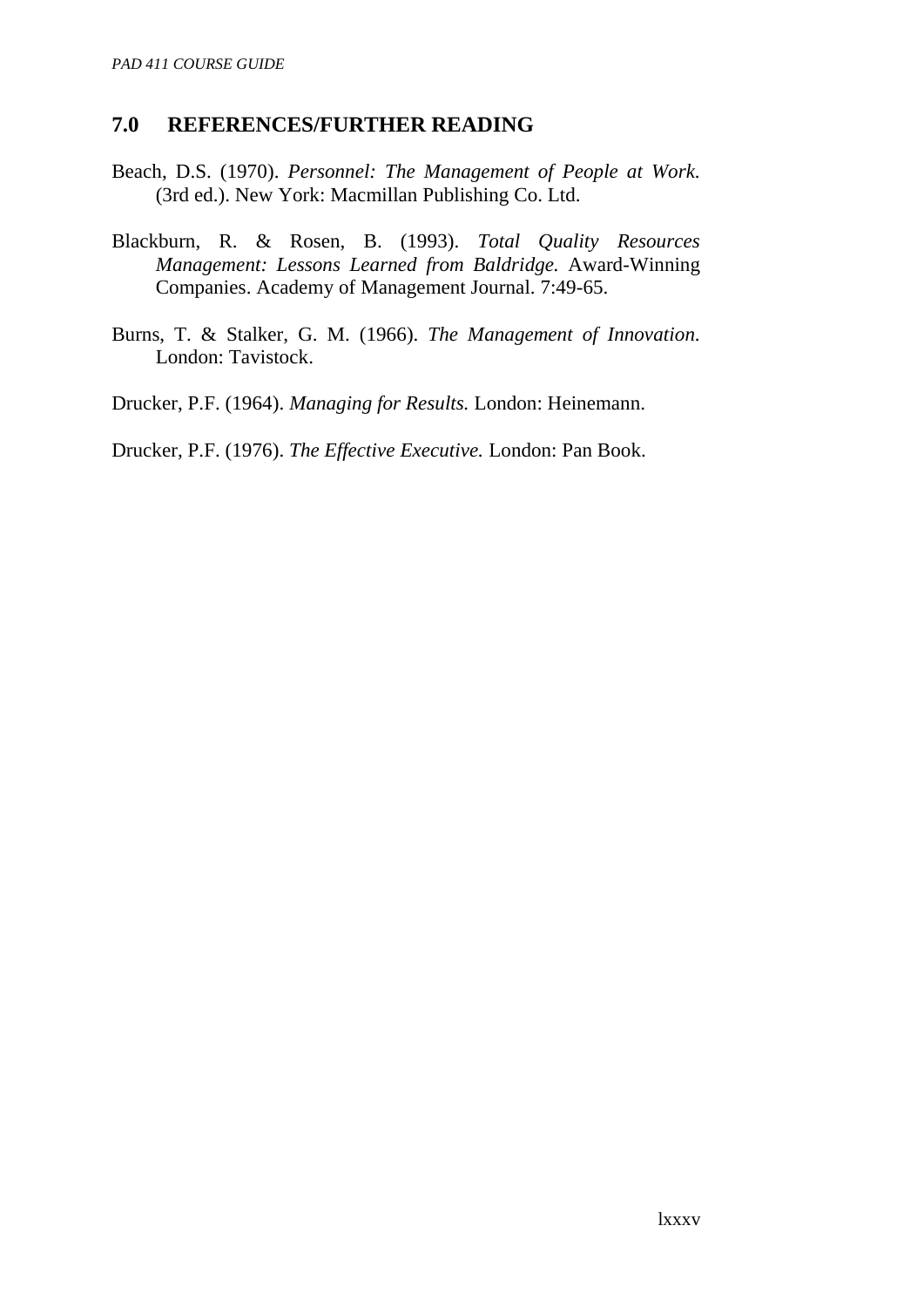## **UNIT 2 DECIDING WORKLOAD RATIOS AND HUMAN RESOURCE STRENGTH IN VARIOUS DEPARTMENTS**

#### **CONTENTS**

- 1.0 Introduction
- 2.0 Objectives
- 3.0 Main Content
- 4.0 Conclusion
- 5.0 Summary
- 6.0 Tutor-Marked Assignment
- 7.0 References/Further Reading

## **1.0 INTRODUCTION**

This unit is a continuation of the previous unit. We will be looking into how human resource management decides the workload ratios and human resource strength in various departments of the hospital in order to avoid over and under staffing or under and over utilisation of the personnel in various departments. The departments itemised in this unit cannot be said to be exhausted so you can add more departments but basic ones are mentioned here.

# **2.0 OBJECTIVES**

At the end of this unit, you should be able to:

- list some basic departments in the hospital
- explain how the resource management department arrives at the employees in each department
- discuss the relationship between equipment, personnel and productivity.

### **3.0 MAIN CONTENT**

Deciding workload ratios and human resource strength in various departments in hospitals

#### **X-ray department**

While deciding the number of employees in an X-ray department, the following tasks should be taken into consideration:

- 1. Reception of a patient
- 2. Recording the history of a patient, as concerned with X-ray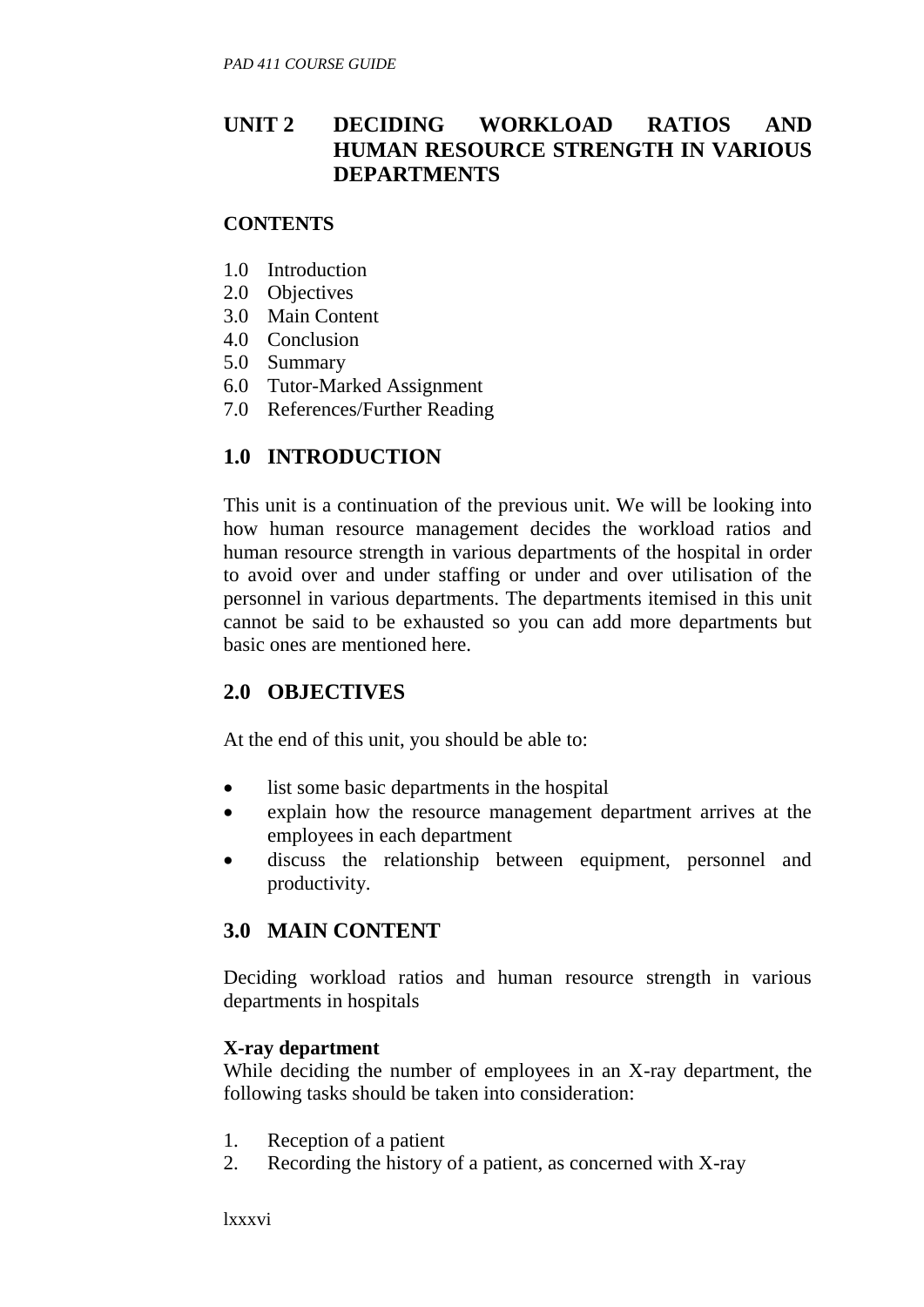- 3. Preparing the necessary papers; the slip to be pasted on the X-ray request, entry in the register, etc.
- 4. Taking film from stock, putting the same in the X-ray cassette
- 5. Explaining to the patient about X-ray procedure and taking the Xray
- 6. Processing film
- 7. Sorting film
- 8. Reporting to the radiologist
- 9. Typing of reports
- 10. Charting report or dispatching report.

Keeping in view the quality of work required, one X-ray technician cannot be asked to do more than 30 X-ray investigations per day. There are certain X-rays such as carotidangiography, myelography which take very long and only two can be done in a day. It can be recommended that in one day one X-ray technician can do five I.V.Ps; or five O.C.G.s; or two myelographies; or three hysterosalpingiographies; or 10 Barium investigations; or two cartidangiographies; or 30 one-view X-rays or 20 ultrasound investigations or five C.T. scans.

One senior X-ray supervisor is required for seven X-ray technicians, to supervise and execute radiographic work, to maintain efficiency and high quality of work. Also required are one receptionist-cum-typist to take care of reception, clerical and typing work and also one X-ray aide to fetch up to 25 patients from the wards during the day. However, these figures depend upon working procedures of different hospitals.

Accordingly, the chief radiographer and the human resource manager can jointly decide the human resource strength, after anticipating the number of investigations likely to be referred to the X-ray department every day.

### **Physiotherapy**

The main functions of this department are to rehabilitate or activate various limbs/parts of the human body which might have become inactive due to accident/disease/ageing process, etc. One physiotherapist can treat about 25 patients in a day (eight hours duty). Before giving treatment to the patients, he has to do some preparatory work:

- 1. Examination of the patient
- 2. Entry into register
	- i. Name
	- ii. Age
	- iii. Sex
	- iv. Present history of illness
	- v. Past history of illness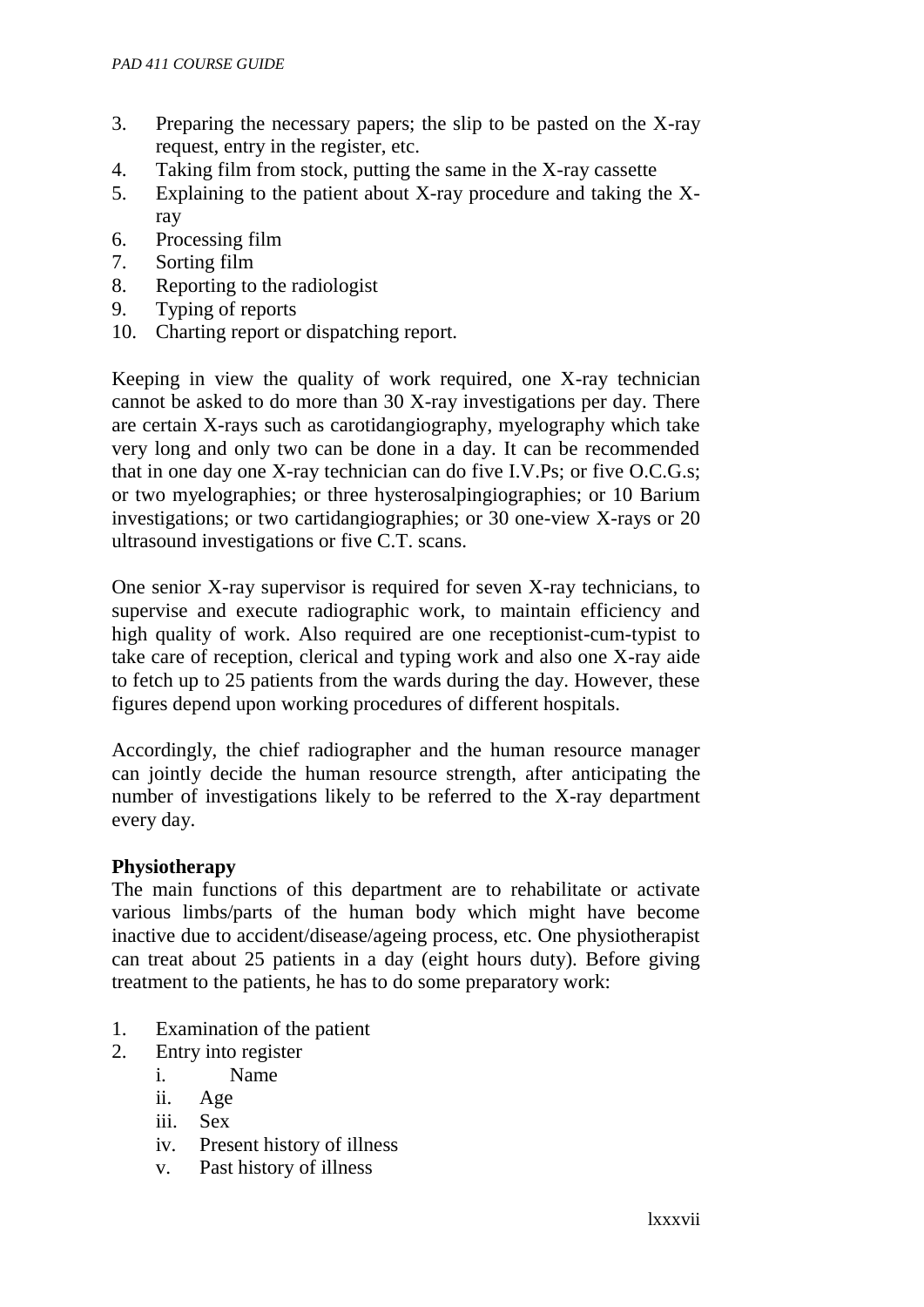- vi. Family history, if any
- vii. Diagnosis
- 3. Aim of treatment
- 4. Planning of treatment
- 5. Result of treatment
- 6. Progress reports.

In a day, one physiotherapist can attend to 15 diathermies; or 50 ultrasonictherapy cases; or 25 infra-red treatment; or 15 ultra-violet treatments, or 15 stimulation cases; or 30 cervical traction cases; or 20 hydrotherapy cases; or 10 lumber traction cases; or 25 lasertherapy cases; or 15 microwavetherapy cases; or 100 wax-therapy cases; or 15 exercise-therapy cases.

**Note:** In cases where the physiotherapist has to be with the patient during the treatment, he can attend 25 patients per day but in those cases where he can switch on a machine and leave the patient for 15 to 20 minutes, he will be able to give 80 to 100 treatments per day, provided the department has more than one machine for each treatment.

If the physiotherapist is required to attend to more than 25 patients in a day, the quality of service will certainly suffer.

One senior physiotherapist is required for seven physiotherapists, to supervise their working and to maintain a high standard. Also required are a receptionist to look after reception and clerical work and one physiotherapy aide to fetch up to 25 in-patients who cannot walk from the wards to the physiotherapy department. This, however, depends upon working procedures of the hospital.

On the basis of these norms, the chief physiotherapist and human resource manager can fix the human resource strength of the department keeping in view the number of cases referred in the past.

#### **Medical Laboratory**

One medical laboratory technician can do approximately 35 tests per day. If he does less than 35 tests, it means that his performance is below average. If he does more than 35 tests, the accuracy of his tests should be questioned.

In one day, one technician can do: 45 hematology tests; or 50 urine analysis tests; or 50 parasitology tests; or 20 blood-tank tests; or 40 serology tests; or 30 biochemistry tests; or 20 histopathology tests.

**Note:** These figures are relevant if the technician is asked to do just one particular type of test. If he has to do a normal mix of tests, he should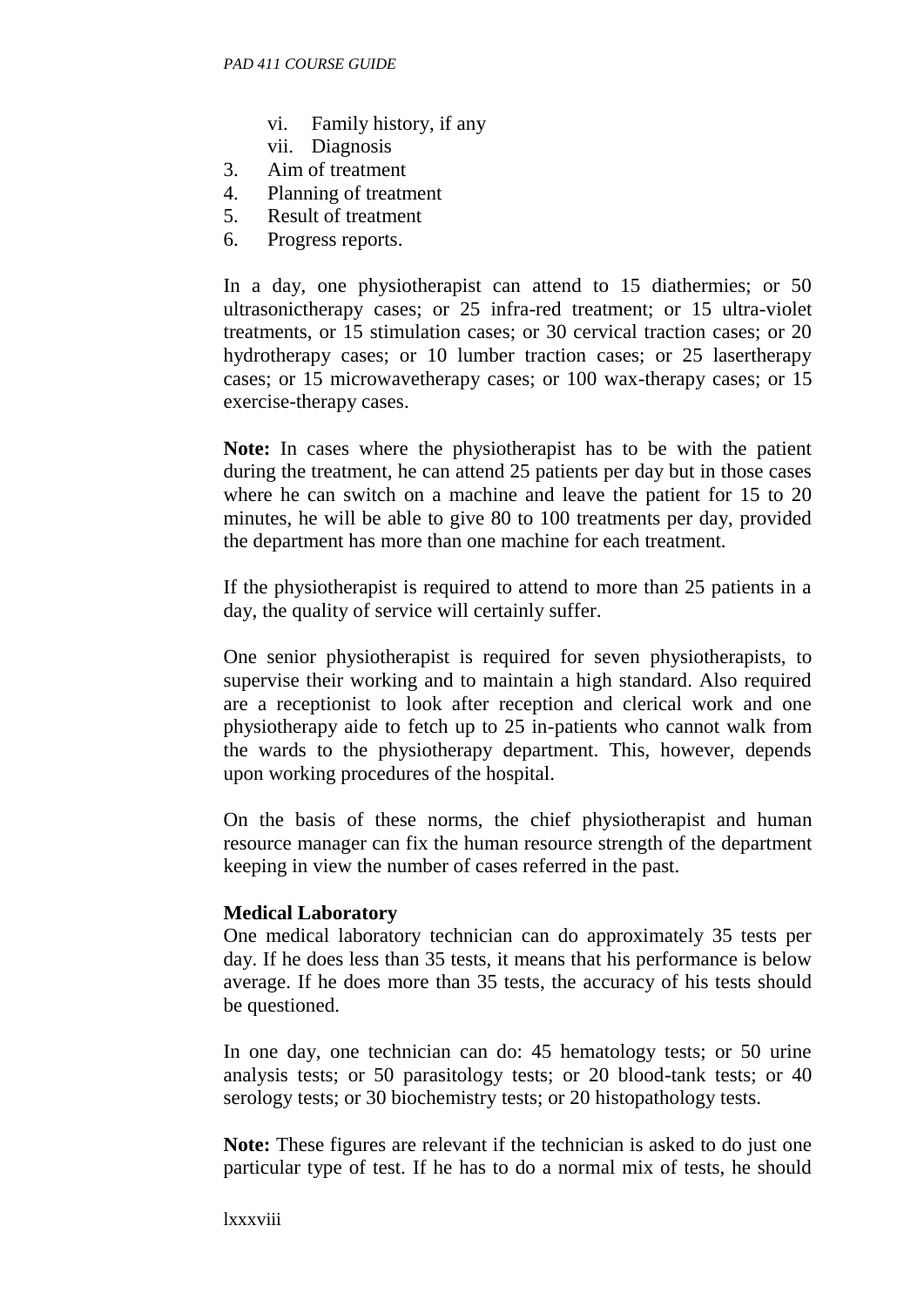perform approximately 35, as mentioned. Where tests are automated, higher number of tests can be performed. It depends also on the methodologies practiced in the medical laboratory for various investigations.

Also requires are one section head over seven laboratory technicians, eclerical staff and bottle-washers, keeping in view the workload and technology used in the department. This will also differ from one hospital to another because it depends to a great extent upon ownership and resources of the hospital, level of care required, etc.

#### **Pharmacy**

The number of pharmacists to be employed in a hospital depends upon the policy of the hospital. Some hospitals expect out-patients as well as in-patients to purchase only costly medicines from outside because of their own pharmacy not stocking them due to financial constraints. On the other hand, there are some hospitals which manufacture I.V. solution themselves, because they do not want to risk purchasing contaminated I.V. solution from outside.

The pharmacy department of any hospital is a major source of administrative concern in term of cost control, quality of medicines, pilferage, wastage, legal obligations, etc. Over and above these, it is essential to stock the right quality of vital and essential drugs all the time. Hence, hospital pharmacy operations are fairly complex.

It has been observed that one pharmacist can dispense medicines to 150 patients per day. This excludes placing the order with the supplier, receiving supplies and making entries in the ledger but includes reading prescriptions, dispensing medicines and explaining how to take medicines to the patients. As far as the dispensing of medicines to inpatients is concerned, it depends upon the policy of the hospital, because some hospitals send medicine trolleys to the wards once a day or on alternate days, while some others expect the nurses to collect medicines for their in-patients from the pharmacy counter. Whatever the policy, one pharmacist can dispose of one prescription of a patient, whether an out-or an in-patient in approximately two minutes. Thus, one pharmacist who works eight hours a day can take care of 100 out-patients as well as 50 in-patients, but for every two pharmacists, one pharmacy aid will have to be provided to assist them.

If the number of pharmacists in a hospital exceeds seven, the chief pharmacist should employ one senior pharmacist to assist him in supervision so that the efficiency of the department may be maintained.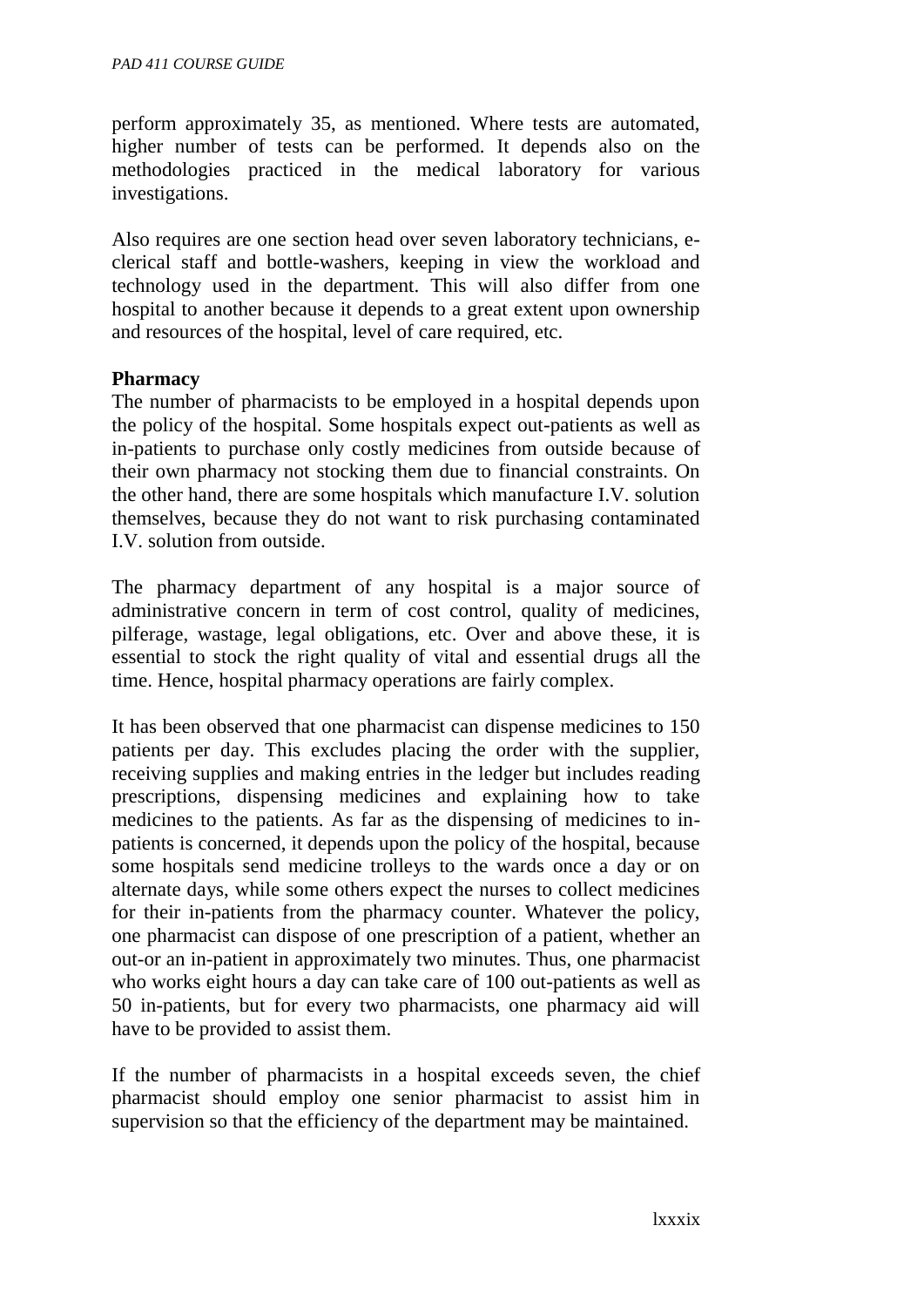#### **Laundry**

The number of personnel required in the laundry department depends upon the frequency of changing the linen in the wards, the quality of linen, as well as upon its laundry equipment-whether it has boilers, washing machines, hydro-extractors, drying tumblers, flat-work ironers, flat bed presses and allied equipment. However, one laundry operator can wash the linen of 25 to 30 beds and one laundry orderly can assist in washing the linen of 50 to 60 beds. Thirty percent of laundry operators and laundry orderlies should be kept as the leave reserve. The appointment of laundry supervisor, mechanic and clerk and the number employed depend upon the size of the hospital. However, one shift supervisor, one laundry mechanic and one laundry clerk are required in each shift. Some staffing norms based on the workload being followed at various hospitals are:

| One washerman can take care of | $: 150$ to 200 kg linen per day.<br>(This includes collection of linen)<br>from different places, washing,<br>drying, folding, ironing and<br>returning). |
|--------------------------------|-----------------------------------------------------------------------------------------------------------------------------------------------------------|
| Each operation in O.T.         | : 7 to 8 kg of soiled linen                                                                                                                               |
| Each delivery in L.R.          | : 7 to 8 kg of soiled linen                                                                                                                               |
| Each ward patient              | : 5 to 6 kg of bed linen                                                                                                                                  |

#### **Food service**

The food-service department of any hospital caters meals to the patients and plays a significant role. Meals prepared hygienically under the guidance of qualified dieticians, according to the instructions of the doctors and attractively served to the patients help in their speedy recovery. If the meals are substandard in any respect, they have the opposite effect. Today, the food-service department ranks as one of the major departments of a modern hospital.

It is responsible for planning, organising and directing all phases of the dietetic operations which include visiting patients, consulting their charts, menu planning, food preparation, serving, budgeting, cost control, record keeping, performance appraisal of its personnel, safety, sanitation, etc.

It is difficult to generalise on the size of staff required in the foodservice department of a hospital because some hospitals not only serve breakfast, lunch, evening tea and supper to the patients but also to their attendants as well as to the hospital employees. The staff strength depends upon the number of medicated diets required, the education programme, research work and the type of equipment used in the department. However, one dietary staff member (excluding supervisory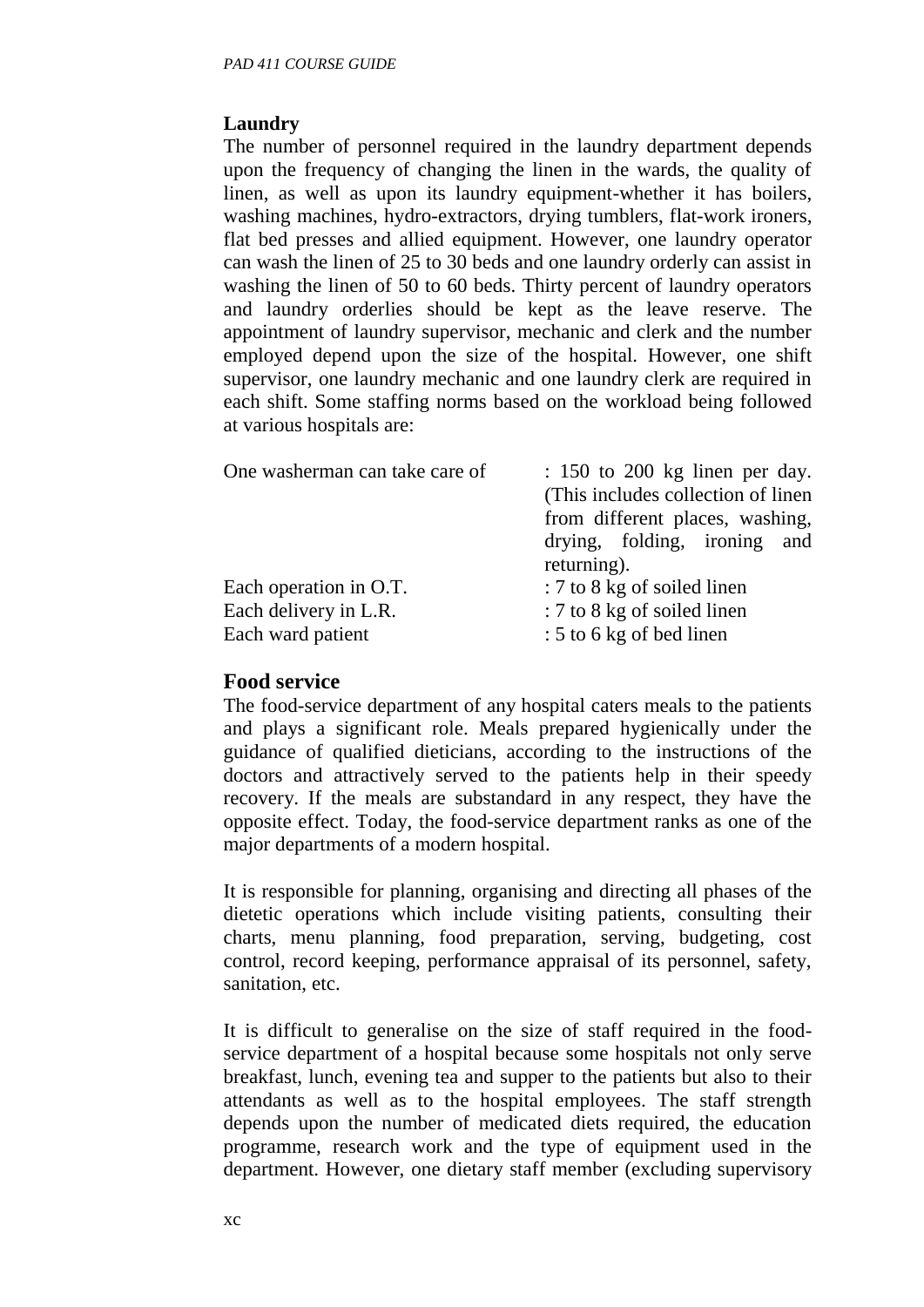staff) is required for approximately 15 to 20 patients. If the hospital policy permits the attendants of the patients and hospital employees to have their meals from the food service department, the same formula, i.e. one dietary staff for 15 to 20 persons will be applicable.

Generally, in the food-service department of a hospital, the dietician, food storekeeper, cook, cook helpers, bearer and dish washer work in close coordination. One dietician can look after up to 200 words. If the bed strength exceeds 200 beds, another dietician should be appointed. One cook, one cook helper, one bearer and one dishwasher are sufficient to prepare and serve meals for 20 patients/staff members. The food is served to the patients in their wards and to staff members in the hospital cafeteria. A 30 % leave reserve should be appointed, because the food service department functions round the year.

#### **Sanitation and housekeeping**

The housekeeping department deals with hospital hygiene. The sanitation in-charge should know the simple facts about bacteriology. He should also be able to train his employees in cleaning techniques that prevent the spread of disease, since all cleaning is meant to remove organic matter in which bacteria is harboured. Some organisms are too small to be readily seen by the naked eye. Some viruses are so small that they cannot be seen even under a microscope. A number of infections are caused by bacteria. Under certain conditions where there is moisture, heat and accumulation of dirt, these bacteria multiply rapidly. Cleanliness is the cardinal method of attacking them.

It is not essential for the sanitation in-charge and his workers to know about every kind of bacteria and the diseases they produce, but it is necessary for them to understand that bacteria enters the body through the mouth, nose, mucous membranes or through broken skin. The hospital patient who is already ill has lowered-resistance and is, therefore, subject to secondary infection. A surgical patient who develops an infected wound may pay dearly in many ways, e.g. a higher hospital bill, longer stay in hospital, catching some other diseases, etc.

The time and effort of sanitation employees can be saved and more efficient cleaning accomplished if set procedures and fundamental techniques for dusting, sweeping, mopping, scrubbing, polishing and washing are observed. In all these operations, clean equipment and clean solution should be used. Cleaning cannot be accomplished with dirty hands and equipment.

The allotment of work-area to a sweeper depends upon the degree of cleanliness required, type of hospital, whether it is a closed or an open area, the size of the rooms, kinds of staircases, kinds of drains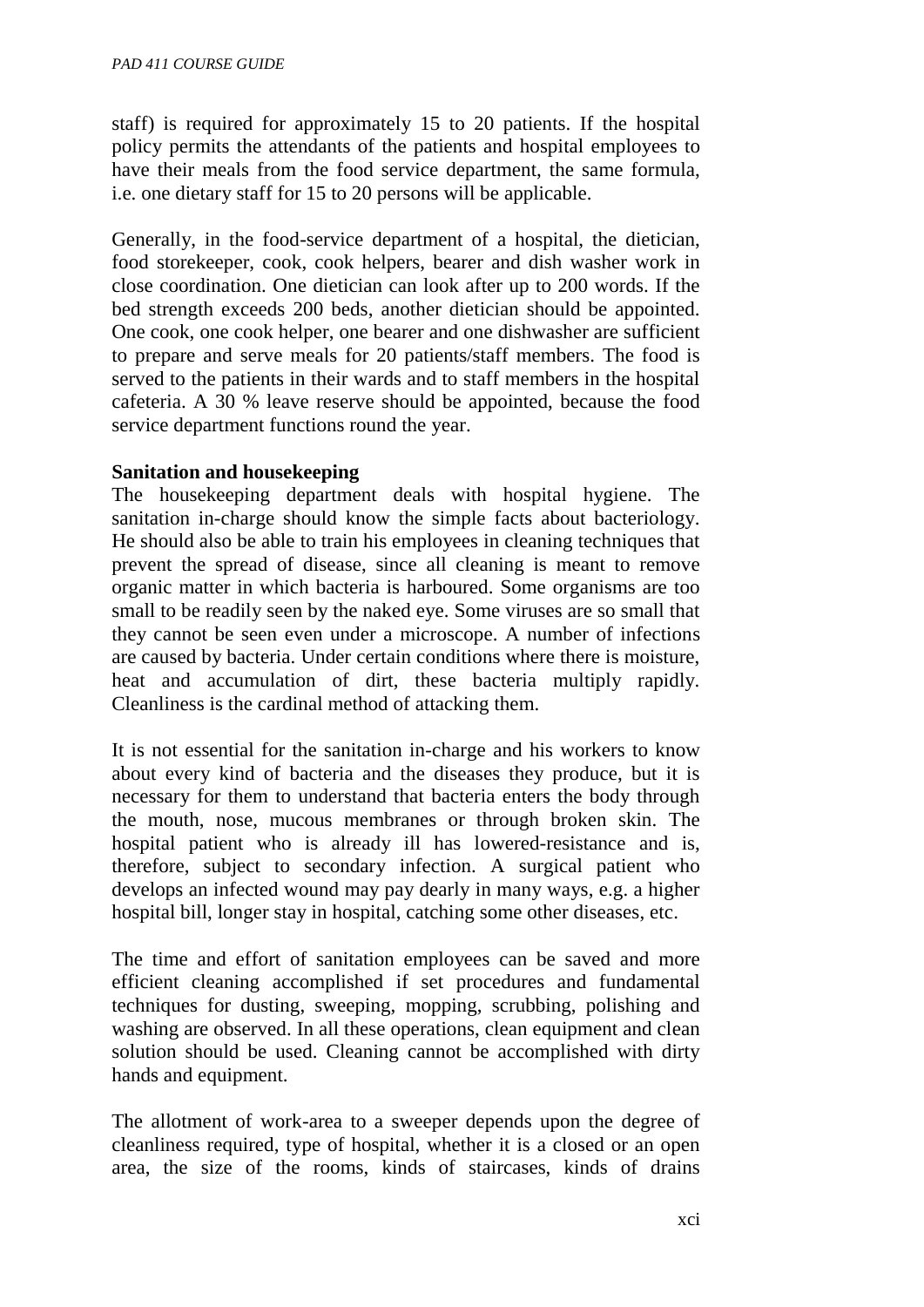(open/close, etc.). Secondly, it depends upon whether the sweeper is assigned to the intensive care unit, coronary care unit, labour room, operation theatre, wards, O.P.D., paramedical departments, etc. Thirdly, it depends upon whether the sweeper is required to do sweeping, mopping, scrubbing, polishing and washing as well as cleaning the oilpainted walls/doors/windows/fans and removing cobwebs as well. A sweeper should be allotted a work-area of 1,200 to 1,500 square feet keeping in view the work policies of the institution, the degree of cleanliness required, and the electrical cleaning equipment used such as scrubbing machine, vacuum cleaner, etc. However, for a nursing unit, one sweeper over 10 beds is recommended, on the basis of round-theclock-services. This ratio is too low in an I.C.U and C.C.U. because a higher degree of cleanliness is required. Therefore, more sweepers may be provided there; but on the whole, sweepers should be employed on the basis of one for every 10 beds or one sweeper for 1,200 to 1,500 square feet area. Though the sanitation work is done during the day on a full scale, it continues into the evening and even at night. It is advisable to keep a 30% leave reserve. This particular work requires strict vigilance. Therefore, one supervisor to supervise 10 sweepers is recommended. For a 300-bed hospital, there should be one sanitation incharge, four supervisors and 40 sweepers (30 sweepers for the daily requirement and 10 sweepers as leave reserve).

#### **Security**

With the passage of time, the security of any organisation is becoming more and more problematic. This is particularly so for a hospital. Visitors often indulge in pilferage, with or without the connivance of employees of the hospital. They also try to visit the patients during nonvisiting hours, thereby violating the rules and regulations of the hospital. Similarly, employees of the hospital try to pilfer hospital property as well as break hospital discipline. The security personnel of a hospital have a dual role to play-that of watching and controlling both visitors and the staff.

Keeping in view the rising trend of thefts and the tendency of visitors to violate the rules and regulations, it is necessary to engage sufficient security force. The staff strength required depends upon several factors: the area of the hospital, the location of the hospital (city, town and village), the construction of the hospital building (compact building, scattered buildings as a result of mushroom growth with/without proper planning). However, the norm is that one security guard is required for every 10 beds of a hospital and one security supervisor is required in every shift to take decisions on the spot in case of any untoward incident such as theft, fight between the hospital staff and the public or amongst the hospital employees.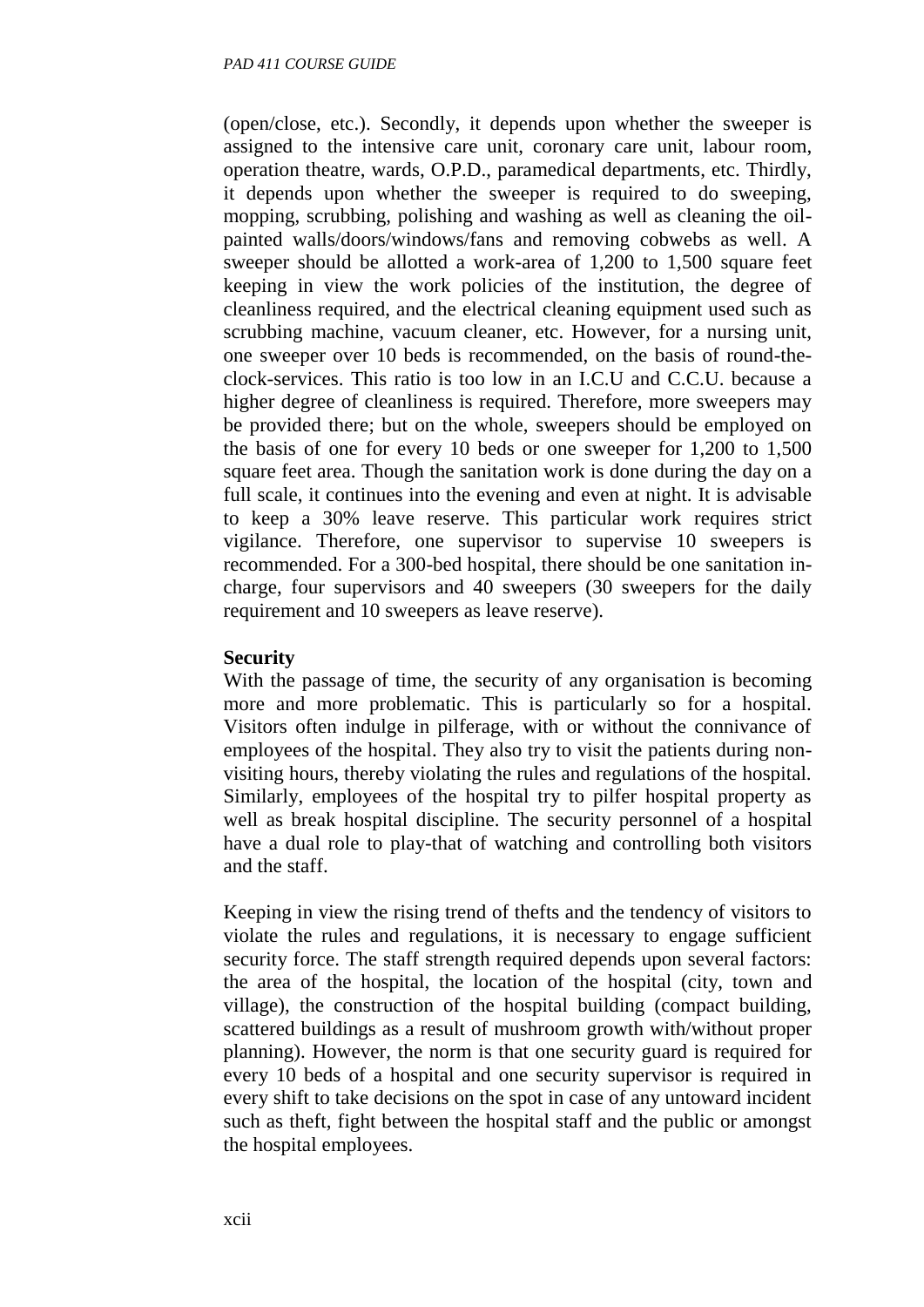#### **Sterile supply department**

The staffing norms of the central sterile supply department of a hospital depend upon the model of the autoclave, other equipments being used in the department, the policy for the distribution and collection of articles, the interpersonal relationships of the staff of this department with the staff of medicine, surgery, operation theatre, labour room, casualty, etc. While determining the staffing norms for the central sterile supply department, several points must be kept in mind:

- 1. Method of collection and distribution of articles to be autoclaved
- 2. Number of disposable articles being used in the hospital
- 3. Reprocessible articles available for circulation
- 4. Bed strength of the hospital
- 5. Size of the autoclave
- 6. Type of the hospital.

Since the nature of work is simple and can be learned after a short training, one person in the central sterile supply department can take care of 25 to 30 beds. This excludes the supervisory staff but includes a 30 percent leave reserve.

### **ECG department**

The staffing norms for ECG technicians depend upon the type of hospital, size of the hospital and number of patients visiting the OPD. The staffing norms for ECG technicians can be formulated on the basis of number of ECGs taken in one shift lasting eight hours. One ECG technician can take about 20 ECGs in one shift. If the workload is less in the evening and night shifts, the technicians should be assigned some other job such as making cotton balls, preparing gloves foe obstetric and gynaecological check-ups, making gauze pieces and eye pads, packing of dressing sets, etc. according to his ability. The technician can thus be kept occupied.

The ECG technician's work is not only to take the ECG of the patient, but also to establish rapport with the patient before taking the ECG, noting down the required particulars in the register, setting up the ECG machine with ECG graph, tying the cord on different parts of the patient"s body, taking the ECG, cutting the ECG graph, mounting the ECG graph on the ECG folder, submitting it to the cardiologist and pasting the ECG request in the patient"s chart for ready reference.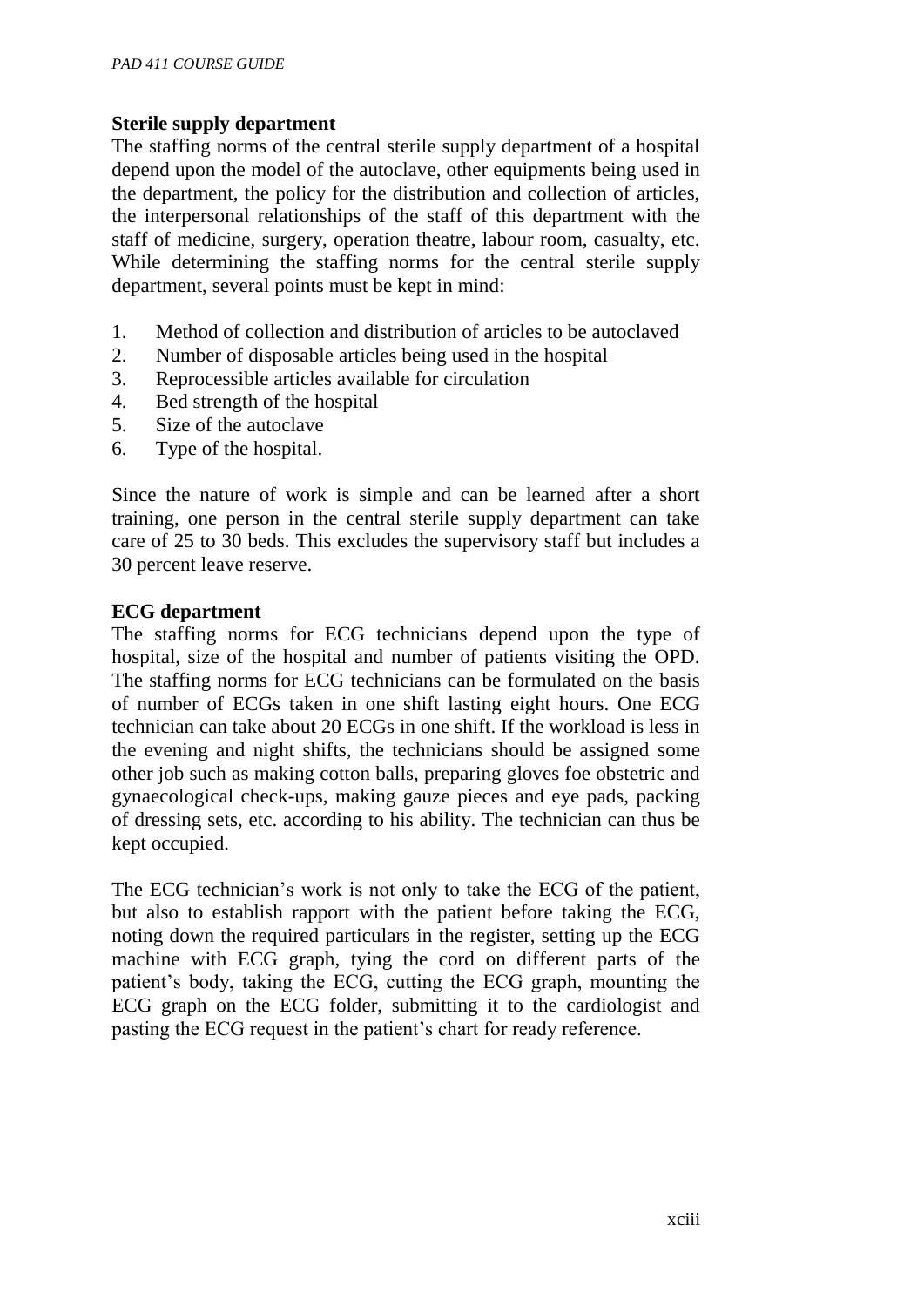### **4.0 CONCLUSION**

Modern equipment and newly-discovered techniques in the day-to-day operations of a hospital call for specific hospital designs and planning approaches. The setting up of norms and standards of programming, designing, equipping and especially staffing are the need of the day. The core determinants of staffing the hospital organisation are quality, quantum of work, round-the-clock service, professional and technical skill required in the job and optimum utilisation of its personnel. The variables determining the quality of personnel are appropriate recruitment, selection, induction, training on the job, continuing education, promotional avenues, decent salary with attractive perquisites, etc. The staffing norms should aim at matching the individual aspirations to the aims and objectives of the hospital. Hence the norms recommended for the number of personnel in different departments of the hospital are only general guidelines to determine the manpower. Each hospital has to consider various factors which influence its staffing before arriving at its staffing quarters.

### **5.0 SUMMARY**

In this unit, we have looked at basic departments in the hospitals vis-àvis personnel management so that at the end, the clients/patients and relations would have been satisfied with the kind of quality service rendered.

### **6.0 TUTOR-MARKED ASSIGNMENT**

- (1) List the basic departments in hospitals.
- (2) How can the human resource manager determine the allocation of personnel to those departments?

#### **7.0 REFERENCES/FURTHER READING**

- "A Report of the Commission on University Education for Administration in Hospitals." (1954). Washington, D.C: American Council on Education.
- Indian Nursing Council. *Syllabi and Regulations for the Courses in General Nursing and Midwifery*.
- Medical Council of India. *Minimum Standard Requirement for a Medical College for 100 Admissions Annually*.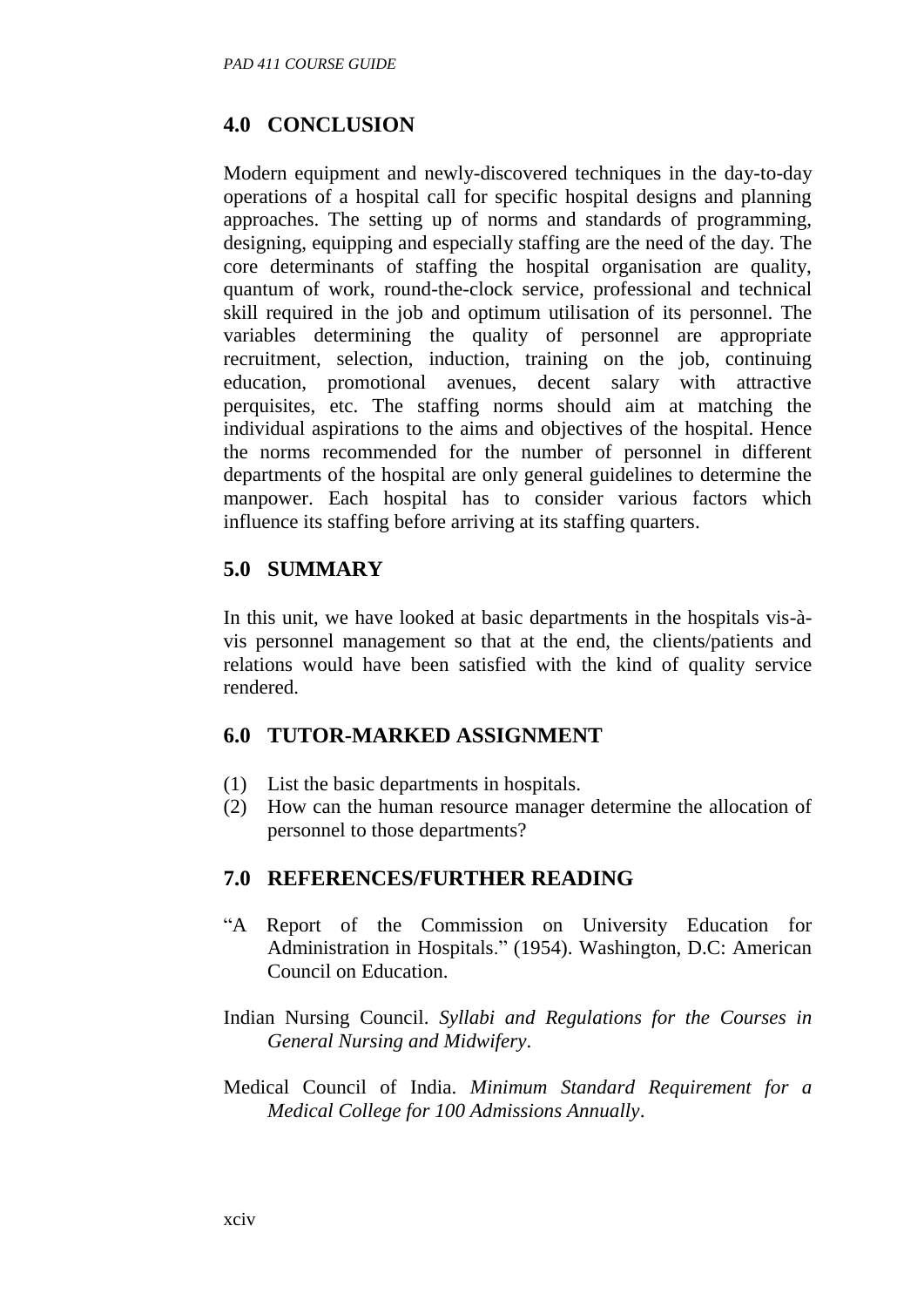# **UNIT 3 TRAINING AND MANAGEMENT DEVELOPMENT I**

#### **CONTENTS**

- 1.0 Introduction
- 2.0 Objectives
- 3.0 Main Content
	- 3.1 Development of Training and Development
	- 3.2 The Need for Training and Development Programmes
	- 3.3 Symptoms Requiring Training and Development
	- 3.4 Advantages of Training and Development
	- 3.5 Techniques Used to Determine Training Needs
	- 3.6 Training Principles
	- 3.7 Phases in Training Process
	- 3.8 Training and Development Techniques
- 4.0 Conclusion
- 5.0 Summary
- 6.0 Tutor-Marked Assignment
- 7.0 References/Further Reading

### **1.0 INTRODUCTION**

Training and Development  $(T \& D)$  is an important phase in human resources management. Employees may become obsolete or rustic if they do not update themselves with new work methods, skills and knowledge about their work, the organisation and the environment. The entire organisation may also become rustic and obsolete if it lacks a systematic means of continually developing and renewing organisational capabilities. Klatt and his colleagues (1985) reported that it has been estimated that "an engineer"s knowledge of his or her filed is cut in half every 10 years because of the advancement of the field-unless he or she continues to work". Training and development activities are planned programmes of both individual and organisational improvement. But what is training? What is development? Are they different or the same?

### **2.0 OBJECTIVES**

At the end of this unit, you should be able to:

- define training and development
- state the need for training and development
- list the advantages of training and development
- discuss the techniques used to determine training needs of an organisation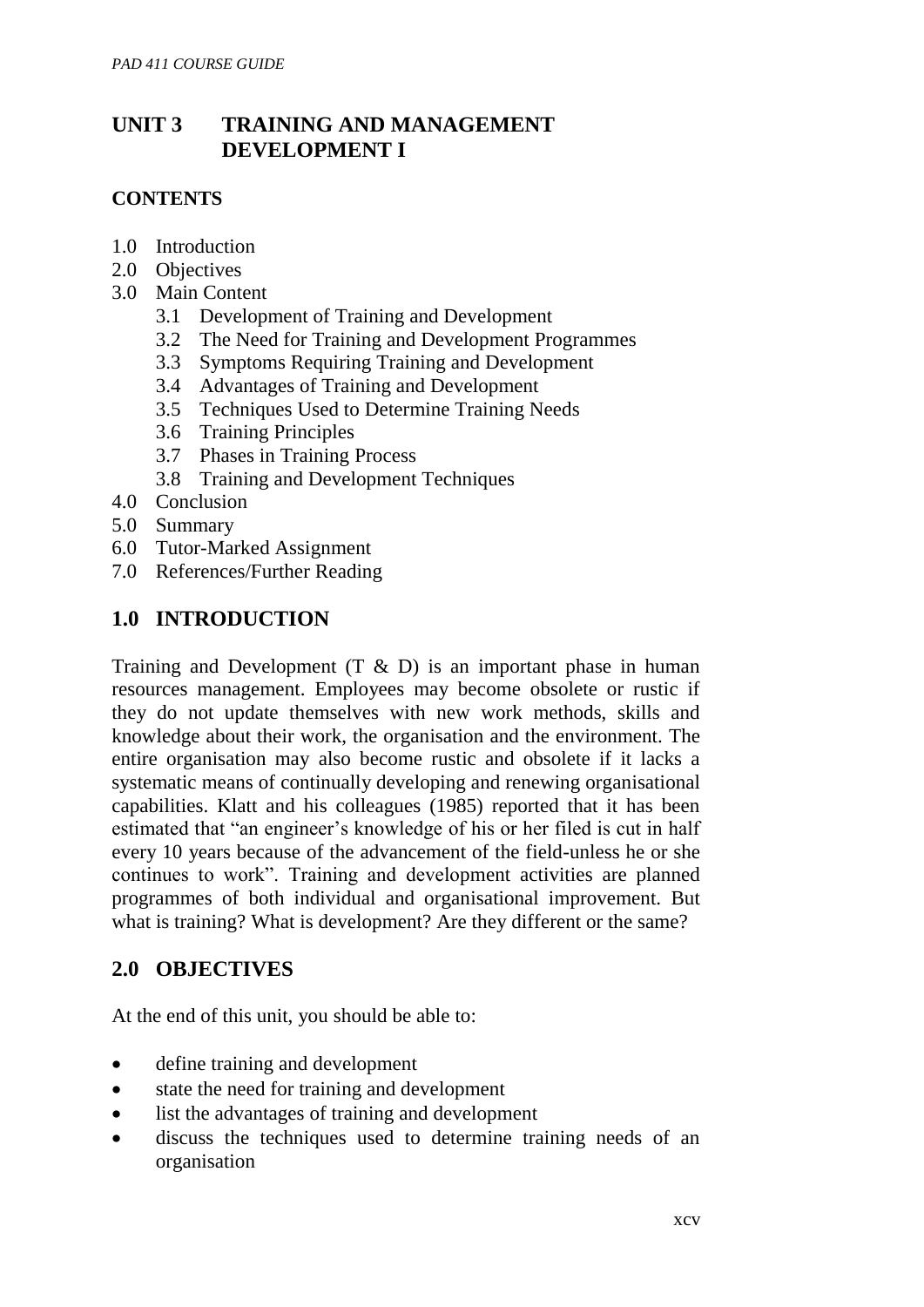- state the training principles
- enumerate the phases in training process.

# **3.0 MAIN CONTENT**

## **3.1 Definition of Training and Development**

Training is planned organisational efforts or activities concerned with helping an employee acquire specific and immediately usable skills. knowledge, concepts, attitudes and behaviour to enable him or her perform efficiently and effectively on his present job. Training, therefore, is related to improving upon the present job experience. It is concerned with technical/manual skills to non-managerial staff.

Development, on the other hand, are planned activities which focus on increasing and enlarging the capabilities of employees so that they can successfully handle greater and/or assume higher positions in the organisation"s hierarchy to better handle current responsibilities. Development usually focuses on improving the conceptual skills-the intellectual and abilities needed to handle complex situations and do a better job (Mathis and Jackson, 1982; Klatt *et al*. 1985). Development is therefore, not only "person-oriented", but it also focuses on supervisory and managerial personnel. This does not imply that these higher-level personnel do not involve themselves in training activities. For example, Klatt and his associates have made the point that "a manager may be trained in public speaking so that the speeches he or she gives for the company will be better, just as a stenographer may receive training to increase the rate of dictation that he or she can take". Training and development, however, are geared toward improving upon workers' performance with the ultimate aim of achieving set organisational goals.

# **3.2 The Need for Training and Development Programmes**

Training and development has become an accepted phenomenon in organisations. The need for employees to improve their knowledge, skills, attitudes and behaviour while on the job is rarely questioned. There are several reasons providing an impetus for the need to develop employees while on the job. These are:

- Academic programmes rarely adequately prepare candidates for their future positions and their accompanying responsibilities. Consequently, many persons enter their career with no practice and with no experience in using the tools of their profession (Heiss, 1970).
- The declining rate of employee mobility and high tenure density coupled with less hiring of new blood.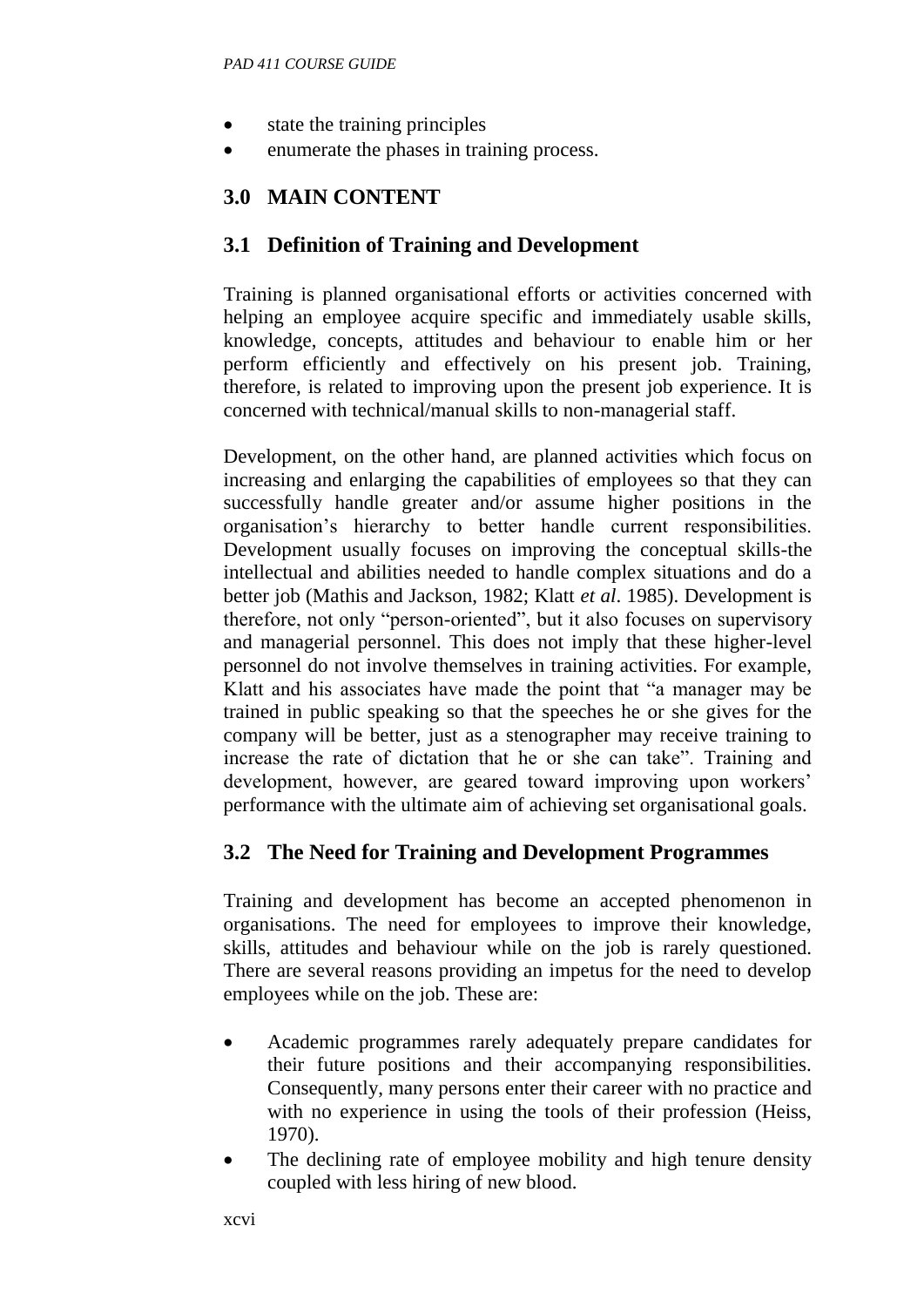- The presence of aging employees and the explosion of knowledge. Georgiades (1980) pointed out that with age, human beings suffer from diminished vitality, creativity and flexibility. Aging employees can be assisted to remain or once again become vibrant, vital, productive and pertinent through employee renewal activities.
- The increasing heterogeneity of employees in organisations. This includes very young graduates, some from economically, culturally and educationally disadvantaged background.
- The public and organisation's disenchantment with the quality of the Indian educational products. The rapidly changing society, continually expanding and developing technology and sometime restive community youths.

# **3.3 Symptoms Requiring Training and Development**

There are usually certain signs in an organisation, that serve as pointers to management that training and development activities should be engaged in so as to improve individual and organisational performance. Some of these symptoms have been highlighted by Nwachukwu (1988) to include:

- Lack of interest in one's job
- Negative attitude to work
- Low productivity
- **•** Tardiness
- Excessive absenteeism rate
- Excessive complaints (and excuses)
- High rejects or low quality output
- High incidence of accidents
- Insubordination.

# **3.4 Advantages of Training and Development**

The advantages of employee training and development can be summarised thus:

- Increased knowledge, skills and the development of positive behaviour and attitude to work
- Increased organisational productivity and quality products
- Improved worker's morale
- Reduced turnover rate among workers
- Brings about sense of belongingness among employees and reduces the rate of absenteeism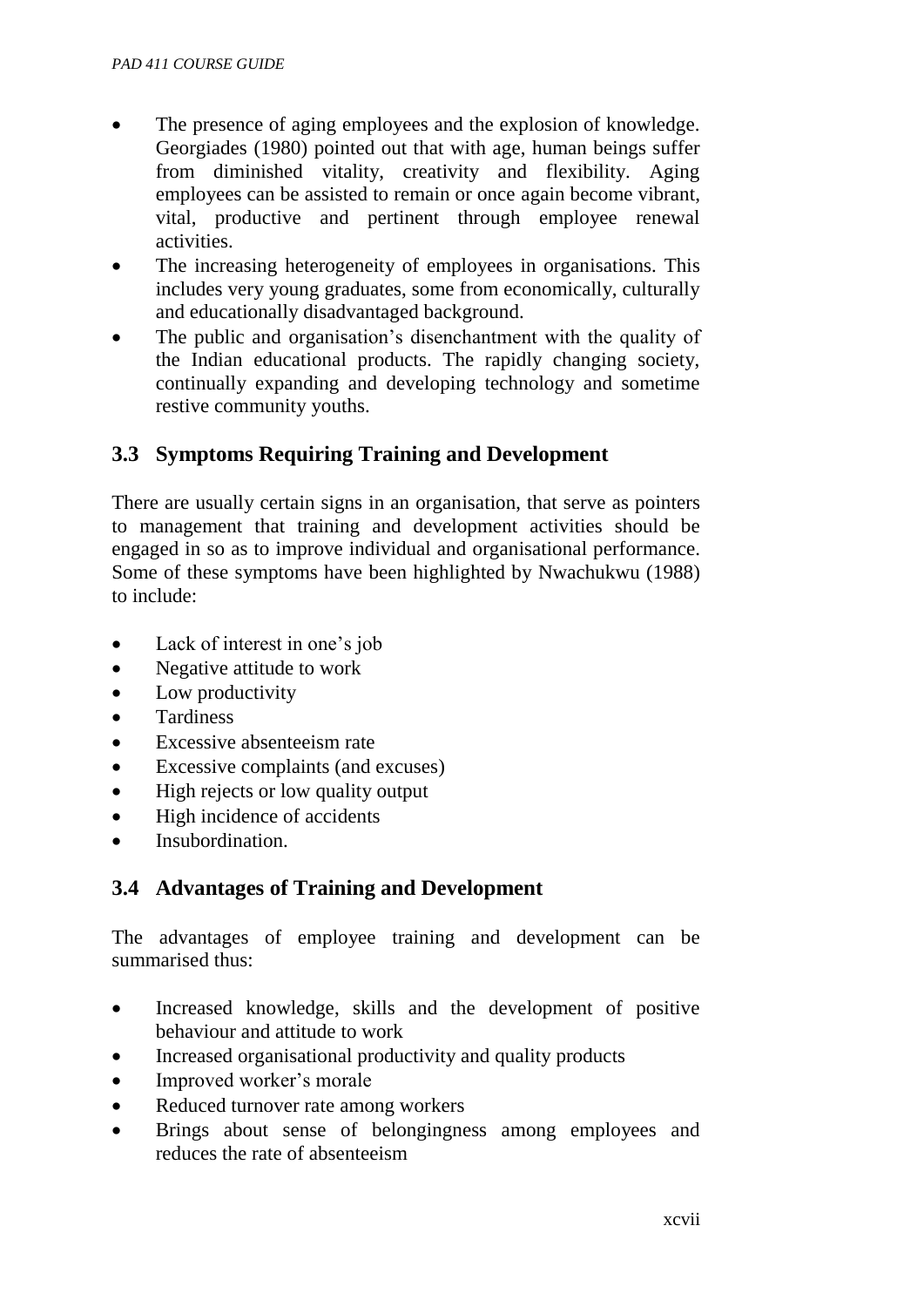- Brings about better coordination of both human and non-human resources within the organisation as it helps to save supervisor's time of supervision
- Enhances employee's chance for promotion.

# **3.5 Techniques Used to Determine Training Needs**

An effective training programme must be one planned to improve or correct identified areas of weaknesses among employees. Several techniques are available in determining training needs. Gilbert (1967) developed a common sense approach to identify areas of training needs of employees. He summed up his approach in a formula thus:

### $D= M - I$

Where,

 $D =$  Deficiency in the employee

- $M =$ Complete list of behaviour necessary for mastery of the job
- $I =$  Knowledge of behaviour necessary for the job which the employee already possesses.

According to Nwachukwu (1988), by identifying the behaviour required to perform a job and finding out what an employee lacks, training can then be concentrated in areas of difficulty.

Klatt, Murdic and Schuster (1985) have suggested 10 techniques for identifying training needs of workers. These have been summarised as follows:

- i. Interview with potential participants by the manager or career counsellor in order to identify areas of training needs.
- ii. Questionnaire survey conducted on employees and manager.
- iii. Analysis of personal inventory files.
- iv. Management (managers) request.
- v. Observation of on-the-job behaviour communications, workflow and relationships on the job.
- vi. Job analysis and job competencies, which lead to the development of job specifications and reveal that a worker does not meet the job specifications, set for the job.
- vii. Tests.
- viii. Outside consultations may be invited to review the T and D programme and make recommendations.
- ix. Group problem analysis. Here managers concerned with problems meet to identify the specific problems and causes. Often, training of employees is a major part of any solution.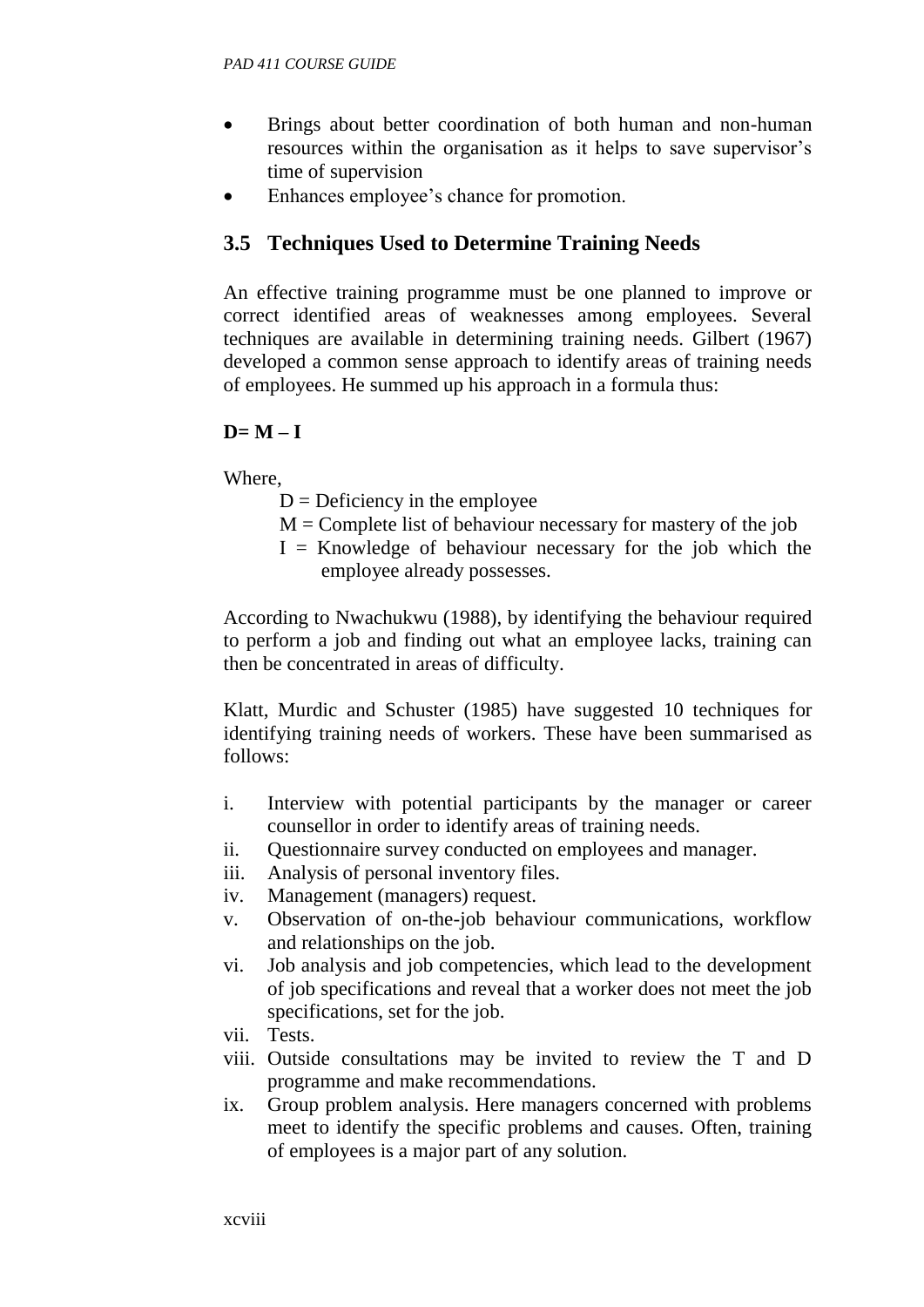- x. Assessment centres used for evaluating employees for promotion, placement and further T and D.
- xi. Others include discussion with immediate boss.

# **3.6 Training Principles**

We have stated earlier on that training and development is intended to bring about certain relatively permanent changes in the employee or trainee"s behaviour, skills, knowledge and attitudes in order to improve performance on his or her current job or future job. In psychology, this is called learning. For any training and development programme to be successful, the trainees must learn. Personnel training effort must therefore be guided by learning principles that have been developed principally by psychologists. In summary, some of these principles are:

- i. Readiness to learn: the trainee must want to, or have the intention to learn.
- ii. Reinforcement: provide positive rewards for certain acceptable behaviours because trainees are most likely to repeat response patterns, which give them some type of positive reward.
- iii. Immediate confirmation: trainees learn best if reinforcement is given as soon as possible after the training response. For example, a promotion or an increment at the conclusion of training processes.
- iv. Feedback: provide feedback on learning results as to whether the results of a learning process are correct or not.
- v. Active practice: learning by doing is more effective than by reading or passive listening.
- vi. Spaced practice: learning task spaced over a period of hours or days are more effective than being concentrated into one period.
- vii. Whole learning: learning is better when an overall view of what the trainee will be doing is given to him than just go immediately into the specifics.
- viii. Sequence: materials to be learned should be developed or presented in stages; moving from the known to the unknown, simple to the complex, and part to the whole.
- ix. Instructional materials: use audio-visual aids as they help learner/trainee to learn more effectively and retain materials learnt longer than reading and/or listening.
- x. Recognise plateaus: that is, during the training process, employees reach a stage where they make very little or no progress. At this point, the trainer should take a break and/or encourage trainees to prevent a feeling of despair or a desire to give up (Mathis and Jackson, 1985; Pigors and Myres, 1981).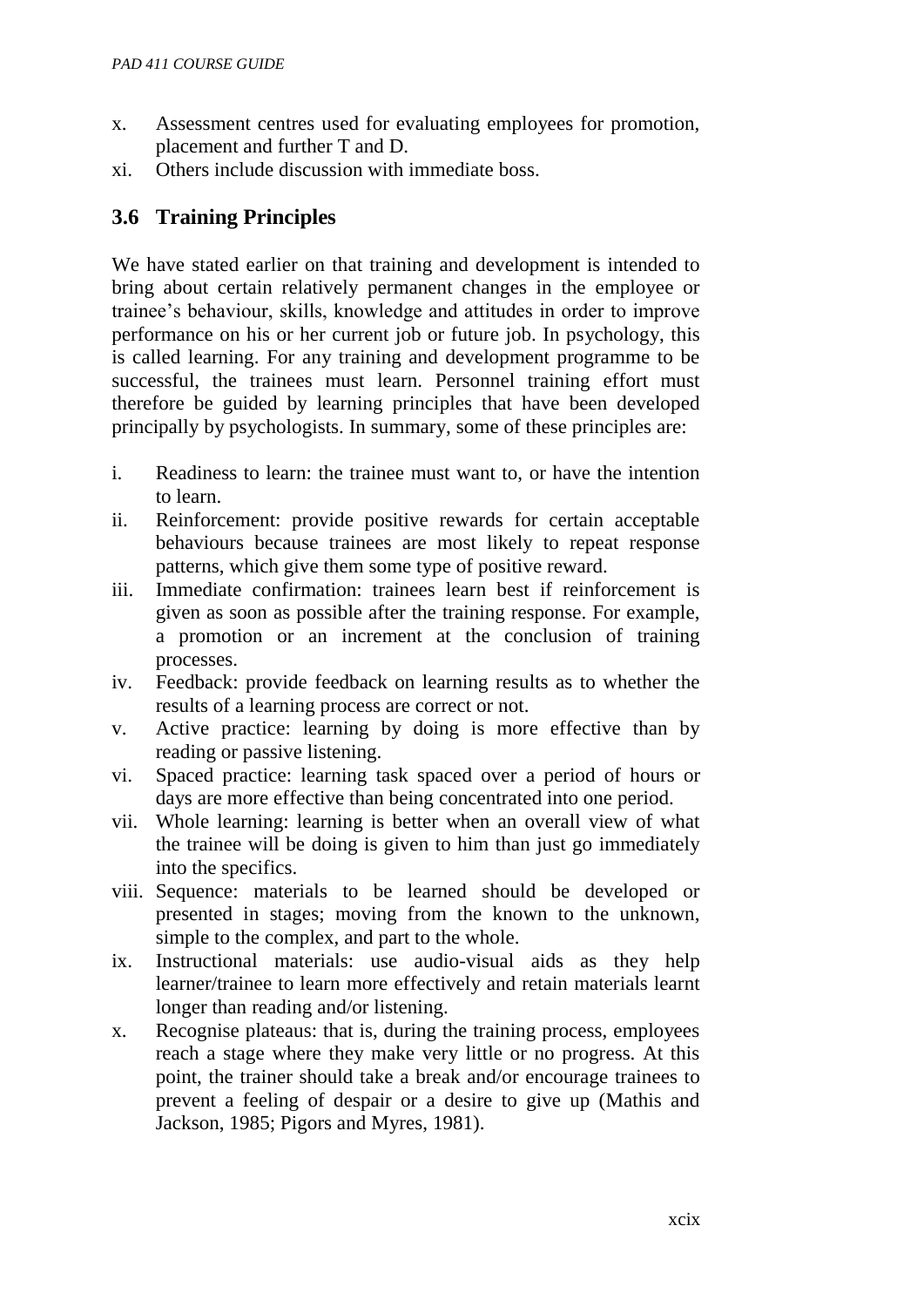## **3.7 Phases in Training Process**

An effective training system must involve a number of phases and steps. (Mathis and Jackson, 1985) have developed a model of training system based on the training model developed by Godstein (1974). The former model has been adopted here because of its simplicity and comprehensiveness. This model is made up of three major phases with specific steps. They are:

#### **Phase 1: The assessment phase**

This phase involves the following steps:

- Determine training needs, i.e. identify areas of weaknesses.
- Identify and specify training objectives.
- Develop and set the criteria against which training success is to be measured.
- Pre-test trainees to determine their competence and areas of deficiencies.

#### **Phase 2: The implementation phase**

- Select training methods specifically aimed at weak areas.
- Conduct training.

\*\* Monitor training

#### **Phase 3: Evaluation phase**

It focuses on measuring how well the training accomplishes the desired objective(s). You compare training outcome against criteria.

\*\* Monitoring of training services as a bridge between the implementation phase and the evaluation phase.

### **3.8 Training and Development Techniques**

After the employee training and development needs have been identified, actual training must be engaged in. This involves choosing a particular training and development method. There are several training methods to choose from. These methods have been variously classified into different categories. Campbell and his associates (1970) developed one of such taxonomies wherein training and development techniques have been classified as:

- Information presentation techniques
- Simulation methods
- On-the-job training.

This selection has been based on the Campbell"s modified taxonomy by Cascio (1993), as: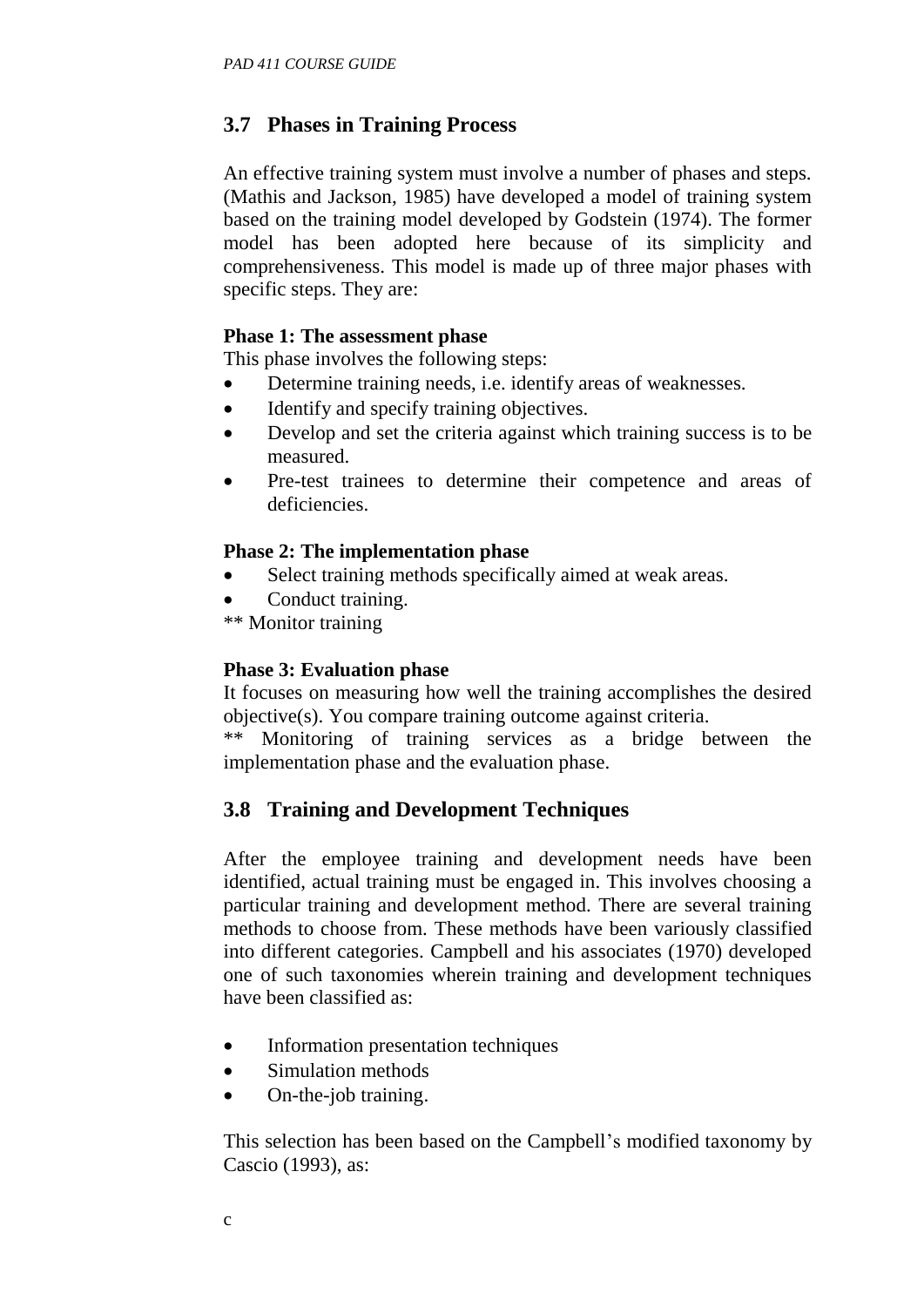## **Information presentation techniques**

These techniques include the following methods:

- i. Lectures: Lecture is a method of teaching. It is an organised talk, giving formation about a specific subject matter to an audience or a class. It can be used for a small or a large group of trainees.
- ii. Conference: This is an organised meeting for the discussion or an exchange of views about an issue or problem.
- iii. Correspondence courses.
- iv. Motion pictures: This refers to cinema films.
- v. Reading lists.
- vi. Closed-circuit television (and videotape).
- vii. Systematic observation (closely akin to modeling).
- viii. Programmed Instruction (PI). It is a method of guided self-learning which provides trainees immediate feedback and step-by-step learning. According to Mathis and Jackson (1982), the total information to be learned is divided up into meaningful segments using either a "teaching machine" or a book. An employee is presented small segments of information, which progressively increase in difficulty. Trainees' respond to each segment of information by answering a question or responding on a machine. The trainee receives an answer or looks up the answer. Correct response allows the trainee to proceed to other material. If an incorrect response is given, the trainee is guided back to previous material for review. Programmed instruction is a recent method for training employees.
- ix. Computer Assisted Instruction (CAI): As the name implies, CAI involves the trainees" learning by interacting with a computer.
- x. T-group training: T-group is also called sensitivity training, encounter group and laboratory training. It is a technique for learning about one's self and others. It is done by observing and participating in a group situation. The individuals usually meet in groups over a certain period of time, during which they attempt to enhance their awareness both of themselves and of social processes.
- xi. Laboratory education: This involves more complete programmes of training experiences, which may include, in addition to the basic t-group, short lectures, role playing, group exercises designed to illustrate problems in inter-personal or inter-group behaviour, and the likes.
- xii. Organisational development: This involves systematic long-range programmes of organisational improvement through action research. Action research includes: (a) preliminary diagnosis, (b) data gathering from client group, (c) data feedback to the client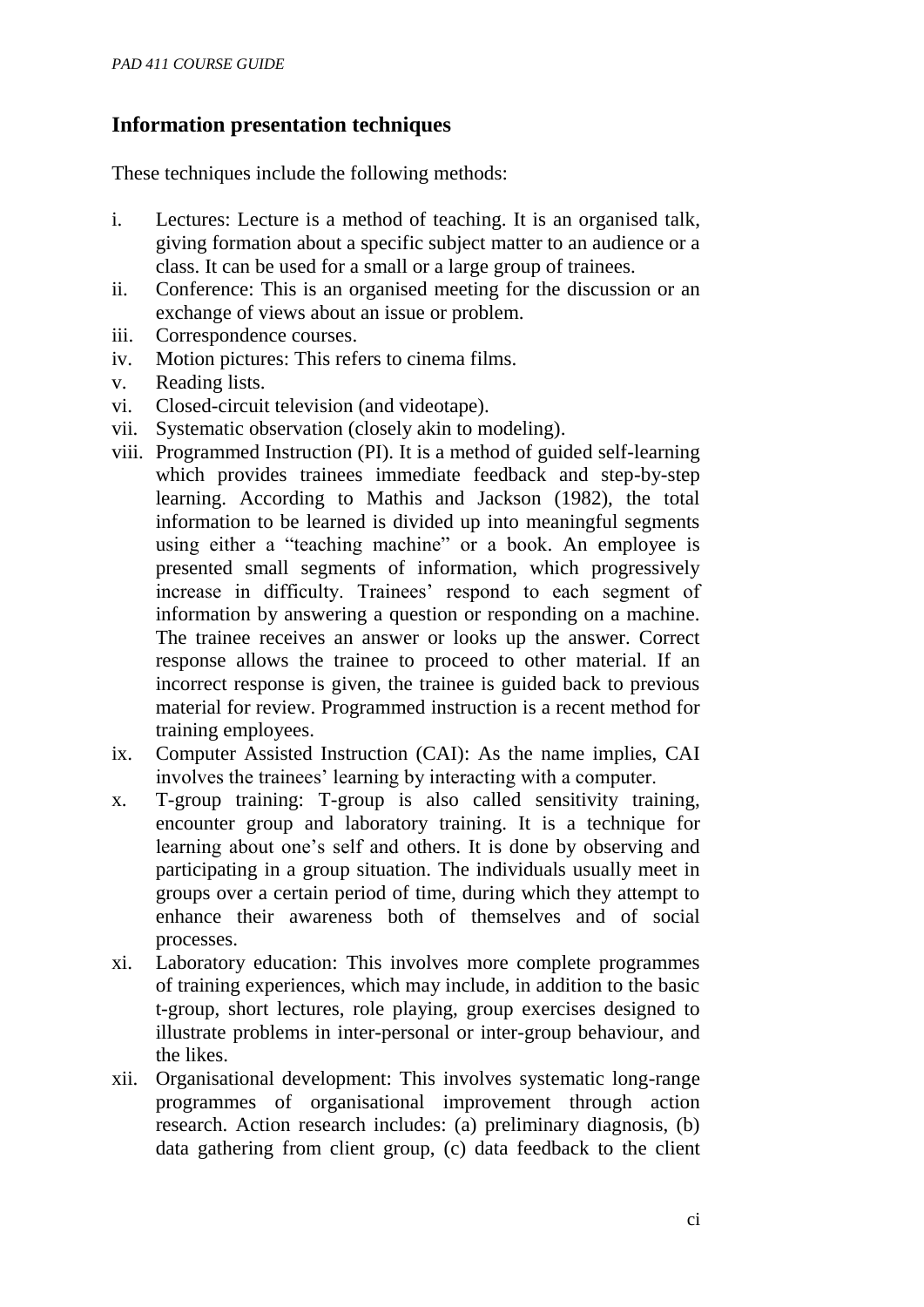group, (d) data exploration by the client group, (e) action planning, and (f) action. The cycle then is repeated continuously.

**Simulation methods:** These include:

**The case study method:** This is a widely used oriented development technique in medicine, law and business schools. The case study method involves the examination of an organisational event or series of events or problems, actual or hypothetical. These situations usually involve statements that reveal problems or opportunities that must be recognised, identified and solved through strategic decision. The case study approach adds realism to the classroom and offers the trainee the opportunity to apply concept, principles and theories of management. It therefore helps to improve the analytical thinking, problem solving and decision-making ability of the trainee. As Casio rightly pointed out:

In the case method, representative organisational problems are presented on paper, usually to groups of trainees who then are required to identify problems and offer solutions. Individuals learn from each other and also receive feedback on their own performance.

**The incident method:** This technique is similar to the case study method, except that trainee is given only a sketchy outline of a particular incident. They have no question the trainer and when they think they have enough information, they attempt a solution. At the end of the session, the trainer reveals all the information he or she as and trainees compare their solution to the solution based on complete information.

**Role playing:** Role-playing is a developmental technique that requires the trainee to assume a role, character or function of another in a given situation and act out behaviour associated with that role, it is thus as appreciation of the factors in a certain situation.

**Programmed group exercises:** This is a hybrid technique that incorporates many of the elements of the case study, multiple role playing, programmed instruction and sensitivity training. Trainees examine their responses first as individuals, then with members of their own groups and finally with larger group and with the trainer.

**The task mode:** This involves the construction of a complex but easily built physically object and a group of trainees is assigned the task of duplicating the model, given the proper materials. Certain trainees are then allowed to view the object. Common problems are then discussed as they arise and solutions are reached through group discussion.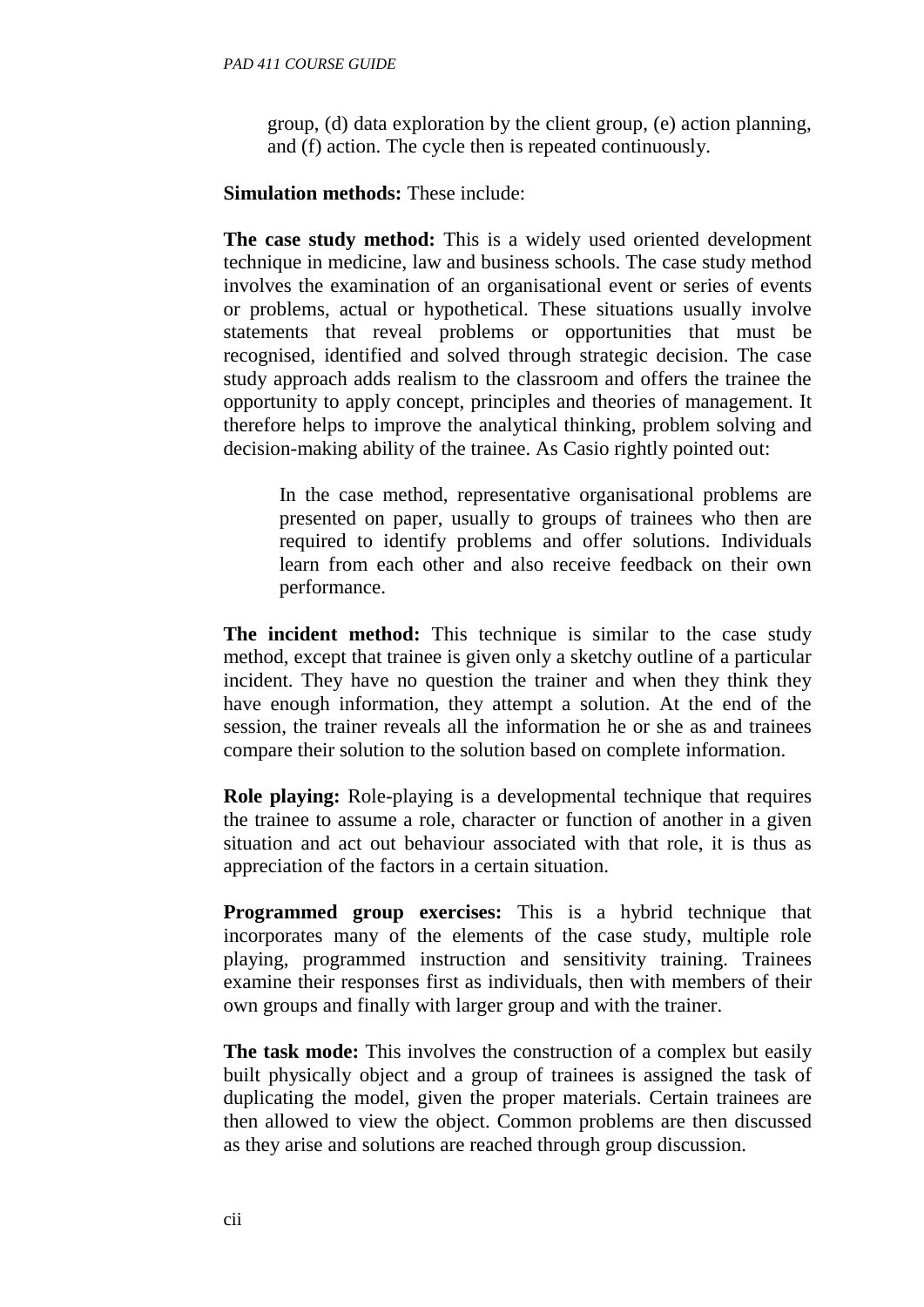**The in-basket technique:** This is a behaviourally experienced learning method. It involves short work assignments for trainees.

**Business games:** These are computer-based business games that often have to do with labour/management negotiations. In such games, a player takes the role of either management or union and the computer takes the other role. The trainee and the computer bargain on such items as wages and benefits (Mathis and Jackson, 1982).

**Assessment centres:** The assessment centre is not a physical location. Rather, it is a set of individual and group activities in which a number of candidates participate. It is a multiple method group selection technique. They help identify areas in employees that need development and are useful for selecting managers. Mathis and Jackson (1982) provides a vivid description of what assessment centres are as one off-the-job development methods:

Candidates may participate in a wide variety of exercises that are work samples of managerial situations that require the use of managerial skills and behaviours. These standardised exercises could be management games, leaderless discussion groups, and an in-baskets over a several-day period. Trained observers watch the candidates" behaviour in detail and record impressions. Each assessor writes a report on each candidate, which is given to the candidate"s superior to use in selection and promotion decisions. The reports often identify guidelines for further development of the assessed employee.

At the end of the procedure, the assessors or judges have to come to agreement on a cumulative rating for each individual, related to job requirements, taking into account all the selection activities (Torrington and Hall, 1998).

**Managerial modelling:** There is an old truism in personnel management development that says managers tend to manage as they were managed. That is, modelling the behaviour of other managers just as children learn by modelling parents and older children makes much of management to be learned; they are quite comfortable with the process by the time they grow up. Modelling is a very natural way of managers to develop since it will likely occur regardless of design, intent or desire. Management development efforts can take advantage of the natural human behaviour by matching young or developing managers with appropriate models and then reinforcing the desirable behaviour that are exhibited.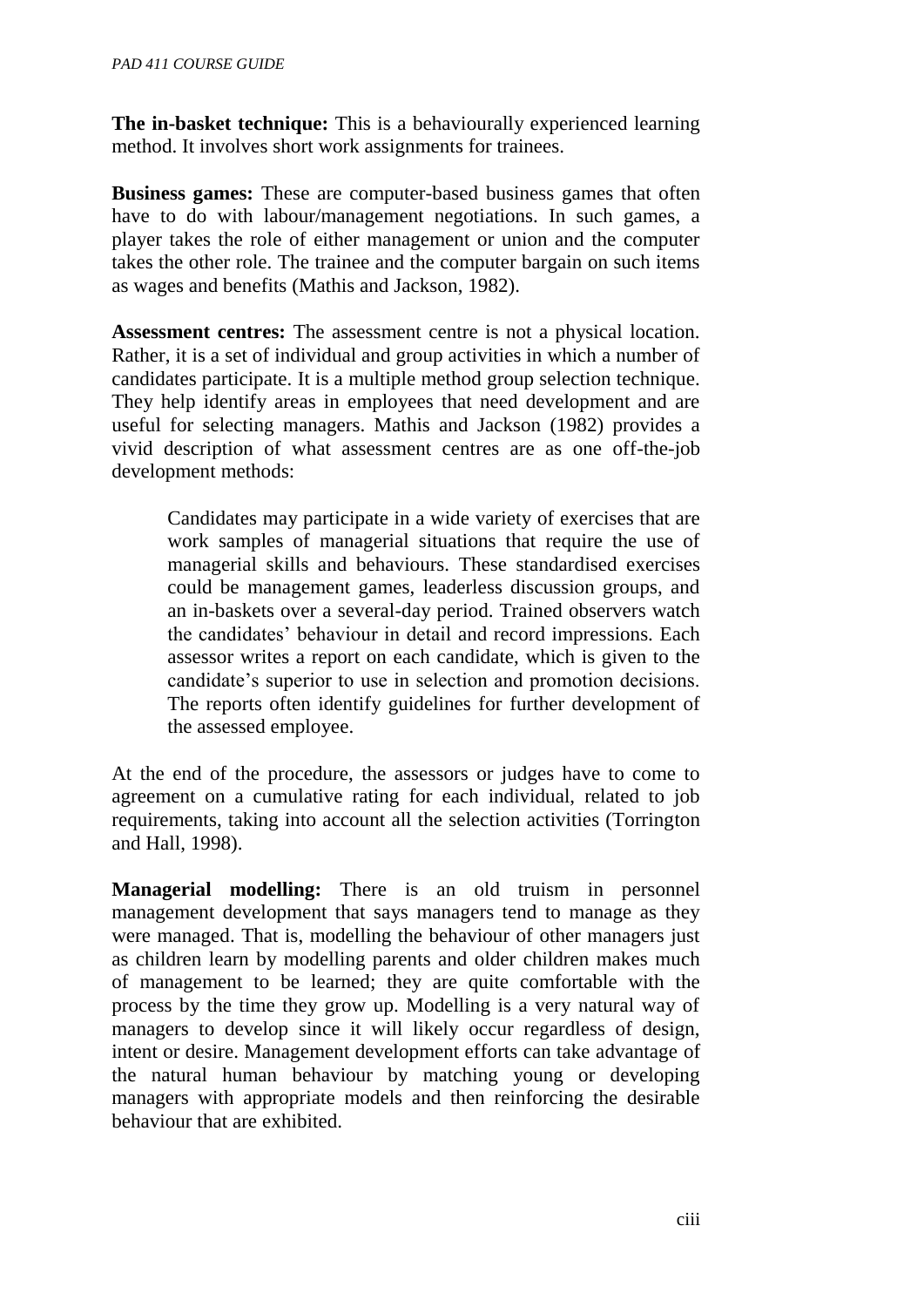### **On-the-job training methods**

These methods, as the name implies, are used with organisations and are directly job related. They are the most common training and development methods used by organisations. They are used both in skills training and in management training and development. The advantages of this method are:

- The employee is using the same machine, equipment or materials, which he will be using after the training.
- He is being subjected to the same environmental constraints under which he will have to operate.
- What he produces while learning is a contribution to the day's effort (Nwachukwu, 1988).

Mathis and Jackson (1982) have identified five common advantages of on-the-job methods as follows:

- Effective training can be tailored to fit each trainee"s background, attitudes, needs, expectations, goals and future assignment. Offthe-job training cannot usually be tailored as well as to the exact measurement of each trainee.
- The importance of learning by doing is well recognised in on-thejob training.
- On-the-job training is not as time consuming.
- The employee's development is influenced to a large extent by the immediate supervisor and is likely to go along with the supervisor's expectations in an on-the-job training situation.
- When an organisation relies mostly on off-the-job training, supervisors do not feel that their obligation to develop their subordinates is a primary one. They tend to neglect it. On-the-job training focuses a supervisor's attention on subordinates' development.

On-the-job training methods include:

### **Orientation training**

**Apprenticeships:** Apprenticeship training is best used in training manual skills as in welding, carpentry, auto-mechanic, plumbing, typesetting, etc. An apprentice programme involves on-the-job experience by an employee under the guidance of a skilled and certified worker. During this time, the apprentice receives lower wages than the certified individuals (Mathis and Jackson, 1982).

**Internships:** This is one type of cooperative job-experience training. It is a form of on-the-job training, which usually combines job training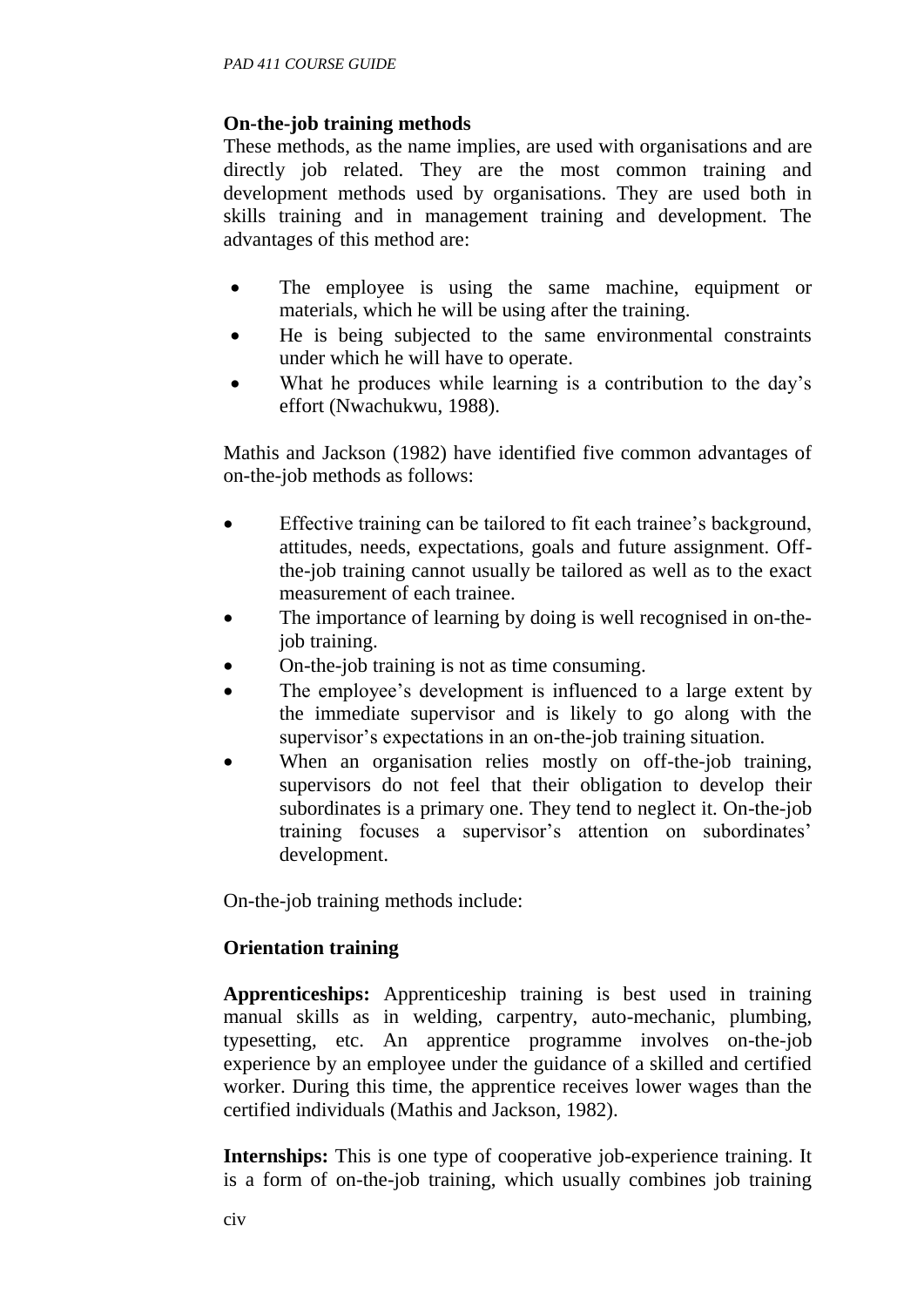with classroom instruction in technical schools or universities. In a typical internship, students receive educational credit for the on-the-job experience. For example, an engineering or business administration student in a university, after two sessions of academic work, goes and works for a company for six weeks or a semester. The objective of the internship called Industrial Training (I.T.) programme, is for the student to acquire knowledge and skill (ibid).

**On-the-job coaching:** This is one of the on-the-job development techniques. It involves the daily instruction of subordinates by their immediate superior. It is a continuous process of learning by doing. For coaching to be effective the trainers should provide trainees with frequent and immediate feedback and a healthy and honest relationship must exist between subordinates and their supervision or managers (ibid: 262).

**Special projects:** They take various forms. For example, conference leadership. This requires that the trainee organises and chairs problemsolving conferences. A typical example of this is the Junior Executive Board. This allows promising middle-level managers to experience, first hand, the problems and responsibilities faced by high-level executives in their organisation. Ordinarily, the board is allowed to study any problem faced by the organisation and to make recommendations to the Senior Board of Directors.

**Continuous understudy assignments:** It is a recognised fact that organisations need to have trained people ready to assume key highlevel positions. This is because necessary understudy and assignments are used for this purpose, and to promote "home grown top executives". An understudy relieves senior executives of selected responsibilities, thereby allowing the understudy to learn certain aspects of the job and the executive"s style of handling it (Cascio, 1995). Similarly, Mathis and Jackson (1982) has observed that assignments of a promising employee to important committees can be very broadening experience. Employees who participate in committees which make important decisions and plans may gain a real grasp of personalities, issues and processes of governing the way the organisation functions.

**Vestibule-training:** This is exclusively a training method. It involves duplicating exactly the materials and equipment used on the job, but takes place in an area off the production line or away from the actual job situation.

**Job rotation:** It involves shifting employees from one position to another similar one within the organisation. The objective is to give the trainee an appreciation of the problems in the different departments and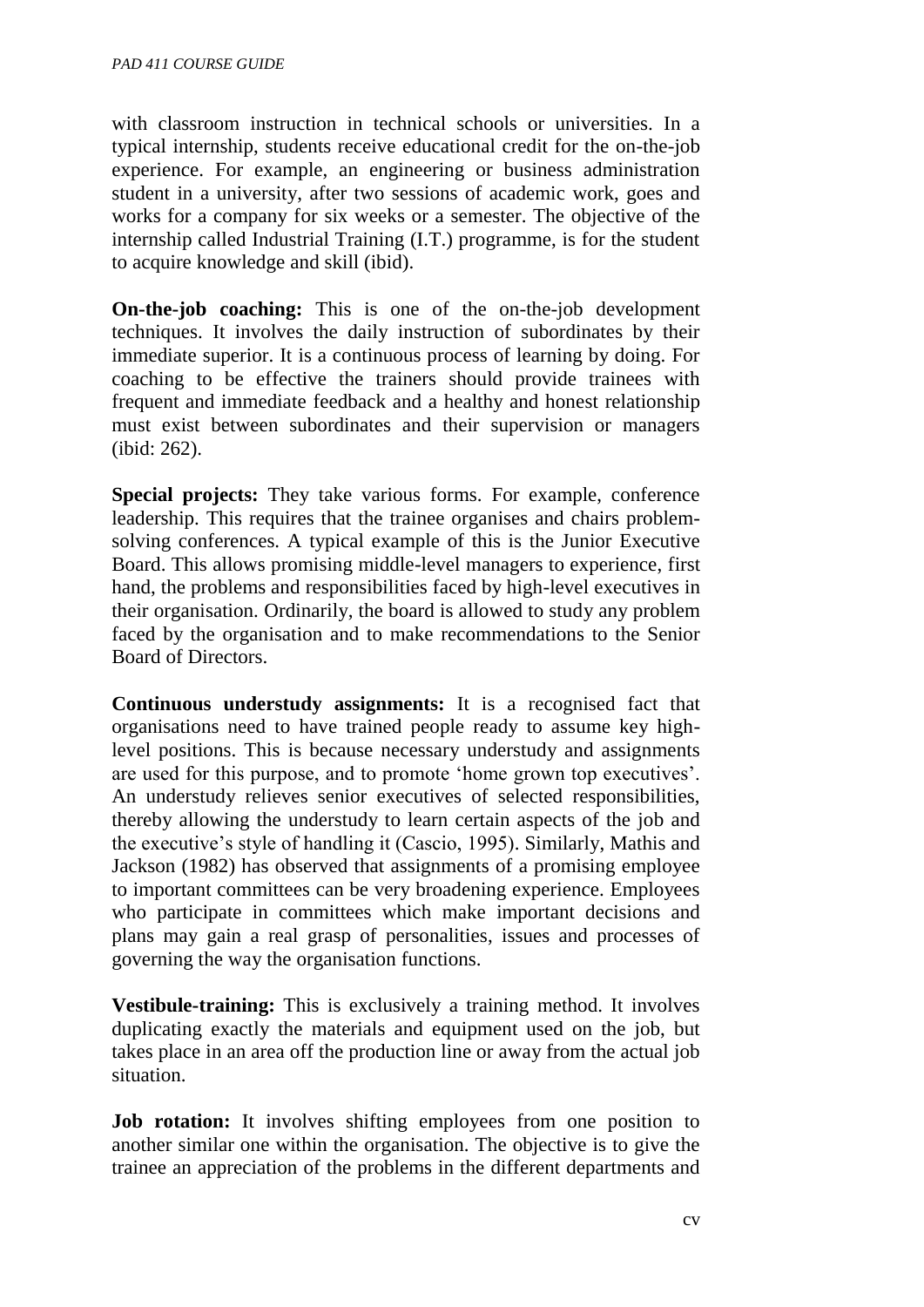#### *PAD 411 COURSE GUIDE*

also the opportunity to learn from the different superiors. When properly handled, job rotation encourages a deeper and more general view of the organisation.

**Assistant-to-positions:** This is closely related to the junior executive board, coaching and job rotation methods. The assistant-to-position is a staff position immediately under a manager. Through this job, trainees can work with outstanding managers they may not otherwise meet.

As earlier pointed out, the above tripartite categorisation of T & D methods is not exhaustive. One employee development technique not covered in that taxonomy is the off-the-job technique called sabbaticals and leave of absence. Sabbaticals, as Mathis and Jackson (1982) noted, are a very useful development tool. Sabbaticals have been popular for many years in the academic world, where professors take a leave to sharpen their skills and advance their education and research. Similar sorts of plans have been adopted in the business community. However, paid sabbaticals can be an expensive proposition.

### **4.0 CONCLUSION**

Any approach to training and management development programmes must start with the identification of training needs. Its policies, objectives and techniques must be clarified. This is bound to improve service to patients and will, in the long run, improve the image of the hospital and its employees. The objective of training is increasing the efficiency of employees and their development for future promotion and better service to patients. The training programmes must be well planed and evaluated periodically.

#### **5.0 SUMMARY**

This unit has exposed you to the uncompromising necessity of training and development of the employee. It is what makes an organisation not to do extinct as will remain relevant always. Now let us attempt the following questions.

### **6.0 TUTOR-MARKED ASSIGNMENT**

- (1) Explain why it is necessary for top management to support training and development activities for employees.
- (2) How do you identify the training needs of employees in a hospital?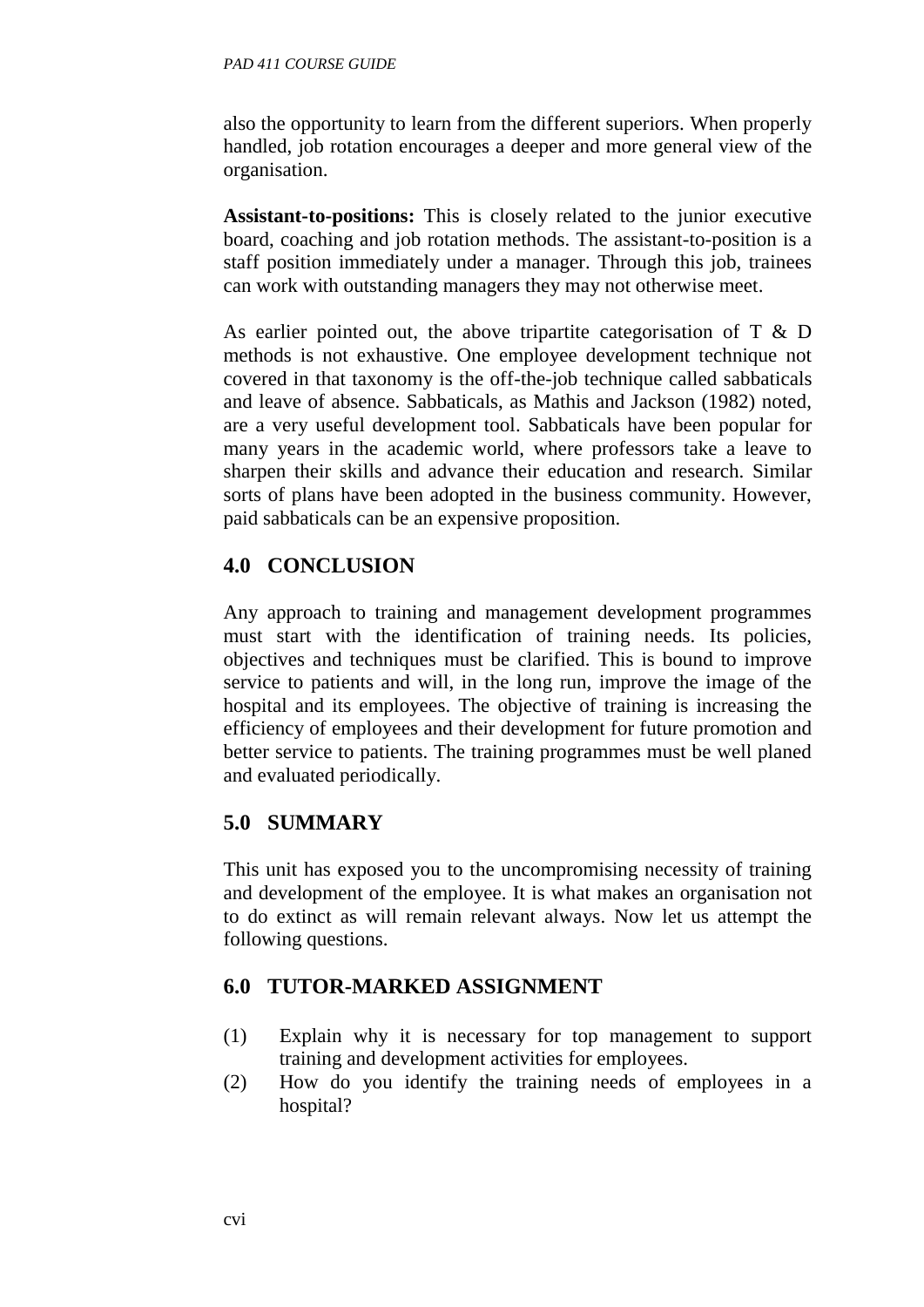#### **7.0 REFERENCES/FURTHER READING**

- Campbell, R. F. (1970). *Introduction to Education Administration.* (4th ed.). Boston: Ally and Bacon Inc.
- Cascio, W. F. (1987). *Applied Psychology in Personnel Management.* (4th ed.). New Jersey: Prentice Hall.
- Goyal, R. C. (2006). *Hospital Administration and Human Resource Management.* (4th ed.). New Delhi: Prentice-Hall.
- Heiss, A. (1970). *Challenges to Graduate Schools.* New York: Jossey-Bass.
- Klatt, L. A., Murdick, R.G., & Schuster, F. E. (1985). *Human Resource Management.* Columbus: Charles E. Merril Publishing Company.
- Mathis, L. & Jackson. J. H. (1982). *Personnel: Contemporary Perspectives and Applications.* (3rd ed.). St. Paul: West Publishing Company.
- Nwachukwu, C. (1988). *Personnel Administration in Nigeria.* Port Harcourt: University of Port Harcourt Press.
- Pigors, P. & Myres, C. A. (1981). *Personnel Administration: A Point of View and a Method*. (9th ed.). New York: McGraw-Hill Book Company.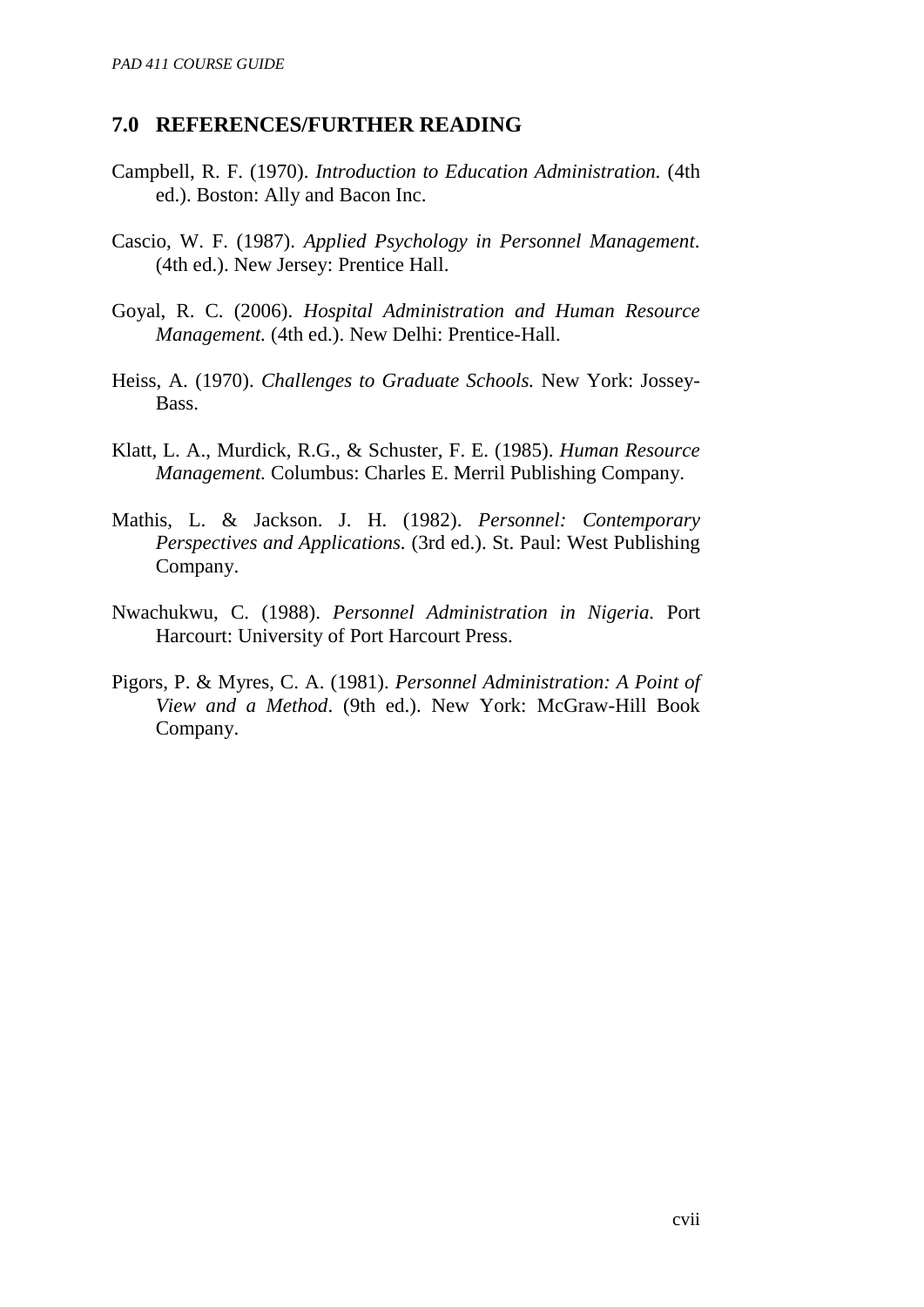# **UNIT 4 TRAINING AND MANAGEMENT DEVELOPMENT II**

#### **CONTENTS**

- 1.0 Introduction
- 2.0 Objectives
- 3.0 Main Content
	- 3.1 Introduction
	- 3.2 Management Development Programmes
	- 3.3 Principles of Management Development
	- 3.4 Grooming Leaders
	- 3.5 Management Development Methods
	- 3.6 Line and Staff Responsibilities in Management Development
- 4.0 Conclusion
- 5.0 Summary
- 6.0 Tutor-Marked Assignment
- 7.0 References/Further Reading

# **1.0 INTRODUCTION**

In the last unit, we looked at the definition of training and development, need for training and development, advantages, techniques, principles and phases in training process. This unit will build on these areas and focus in management development in the hospital organisation.

# **2.0 OBJECTIVES**

At the end of this unit, you should be able to:

- describe management development programmes
- state the principles of management development
- explain how leaders are grouped
- discuss management development methods
- state the responsibilities of line and staff in management development.

# **3.0 MAIN CONTENT**

# **3.1 Introduction**

Recently, a leading surgeon and proprietor of a nursing home in New Delhi asked a renowned industrialist of India, to give him an executive to take care of the administration of his newly established nursing home. The industrialist replied: "I can give you money, machinery and factory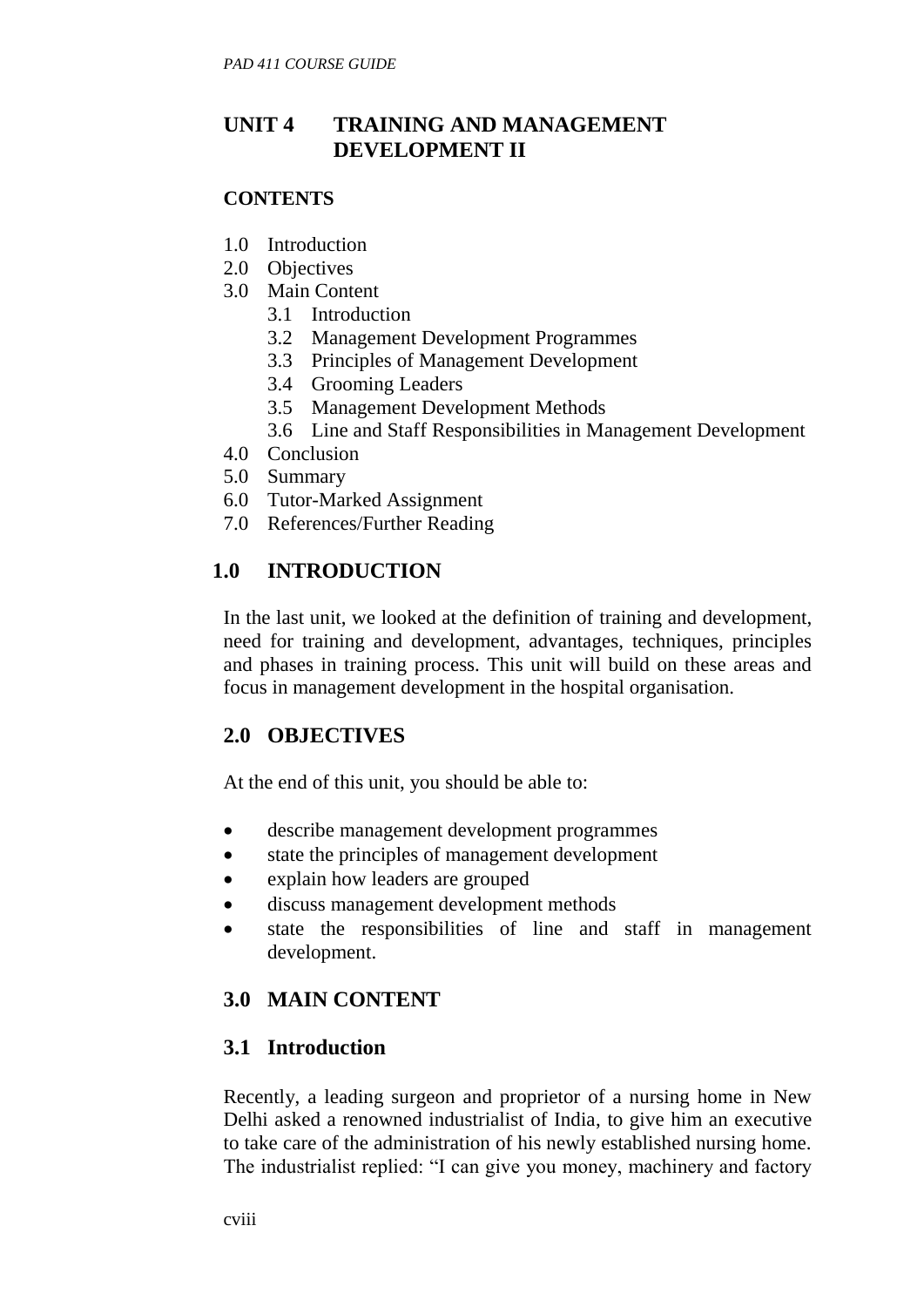but I cannot give my executive." In a developing economy like India, managerial resources are scarce. If an organisation has the policy of recruiting managers as and when the need arises, it is like digging a well when fire breaks out. Such a policy is wrong, because managers cannot be developed overnight.

If an organisation has a band of effective and efficient managers, it possesses a most valuable asset, though it does not appear on the balance sheet of the organisation. Without this asset, the organisation"s survival is at stake, as no organisation can exist without managerial talent. Management development occurs in every organisation in some way, as subordinates learn from and respond to the example of their superiors. Training and development activities within an organisation are geared to its future as well as present requirements. For better results, it is necessary that systematic and planned procedures for management development are introduced on a wider basis and followed.

### **3.2 Management Development Programmes**

The management development programmes aim at making available managers and executives with requisite knowledge and skill to meet the present and anticipated future needs of the organisation. They encourage managers to develop their full potential for handling greater responsibilities. The functional competence of the managers is improved by the management development programmes, making them more transparent and responsive to the changing needs of the organisation. Besides developing managers for higher assignments by duly replacing the retiring executives, the management development programmes help sustain good performance of the managers throughout their career and not allow them to develop managerial obsolescence.

The management development programme:

- is a continuous process
- is a vehicle for attitudinal change
- is stimulant to higher competence
- provides feedback mechanism
- eliminates functional deficiencies
- is a self-development process as managers learn many things through sharing the experience of each other in a stimulated classroom.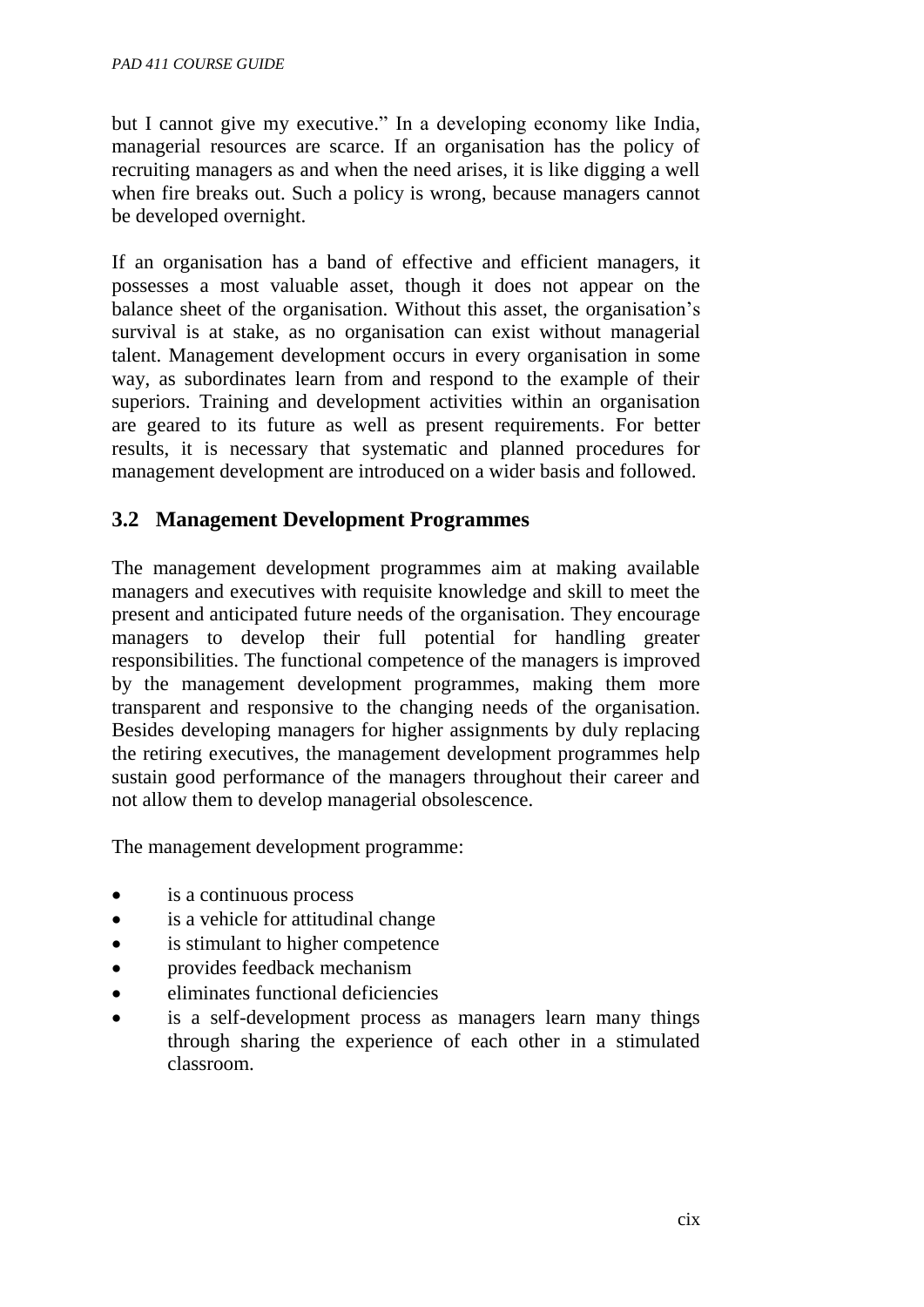# **3.3 Principles of Management Development**

The following principles of management development should be kept in mind:

- 1. The first principle for determining a long-term strategy for management training is that it must be comprehensive, extending to all health-care personnel with managerial responsibilities.
- 2. The integration of management training with work is the second principle, as the real meaning of management can only be learnt for actually managing. The task of management development training cannot be fully discharged by conducting external courses. The process begins and continues at the workplace rather than in the classroom. The gap between the two can be bridged by focusing training on the practical problems of management.
- 3. The third principle is that training should be designed to be progressive. Supervisory training should comprise the basic technical instructions in the concerned occupation, and in turn should constitute a foundation for subsequent middle- management training and thereafter training at senior levels. A good employer will see that training for a career should be the main objective.
- 4. The fourth principle is that management-developing training should be collaborative. This means that experts from outside are called in to undertake relevant field-work, to cooperate in followup and evaluation efforts and to develop health-oriented case studies.
- 5. The fifth principle is that training must take full account of an organisation"s objectives and be directly related to its need. It must contribute to an understanding of actual situations and must not be allowed to take place in vacuum. In short, it should be tailor-made rather than ready-made.
- 6. The sixth principle is that training for management development should be related to individual needs and be adapted to the varying strengths, personal interests and pace of learning of each individual manager. Only in this way can the hospital take the best advantage of the opportunity to develop skills and potential. Substantial teaching time and tutorial support are necessary to achieve this objective. Some of the recognised techniques of individual teaching, such as programmed learning, have yet to be fully developed for use in management education.
- 7. The seventh and the final principle is that training must be monitored and evaluated. The investment of resources in management development training is so high that there must be a systematic and comprehensive evaluation to assess its effectiveness and to modify and improve training programmes as required.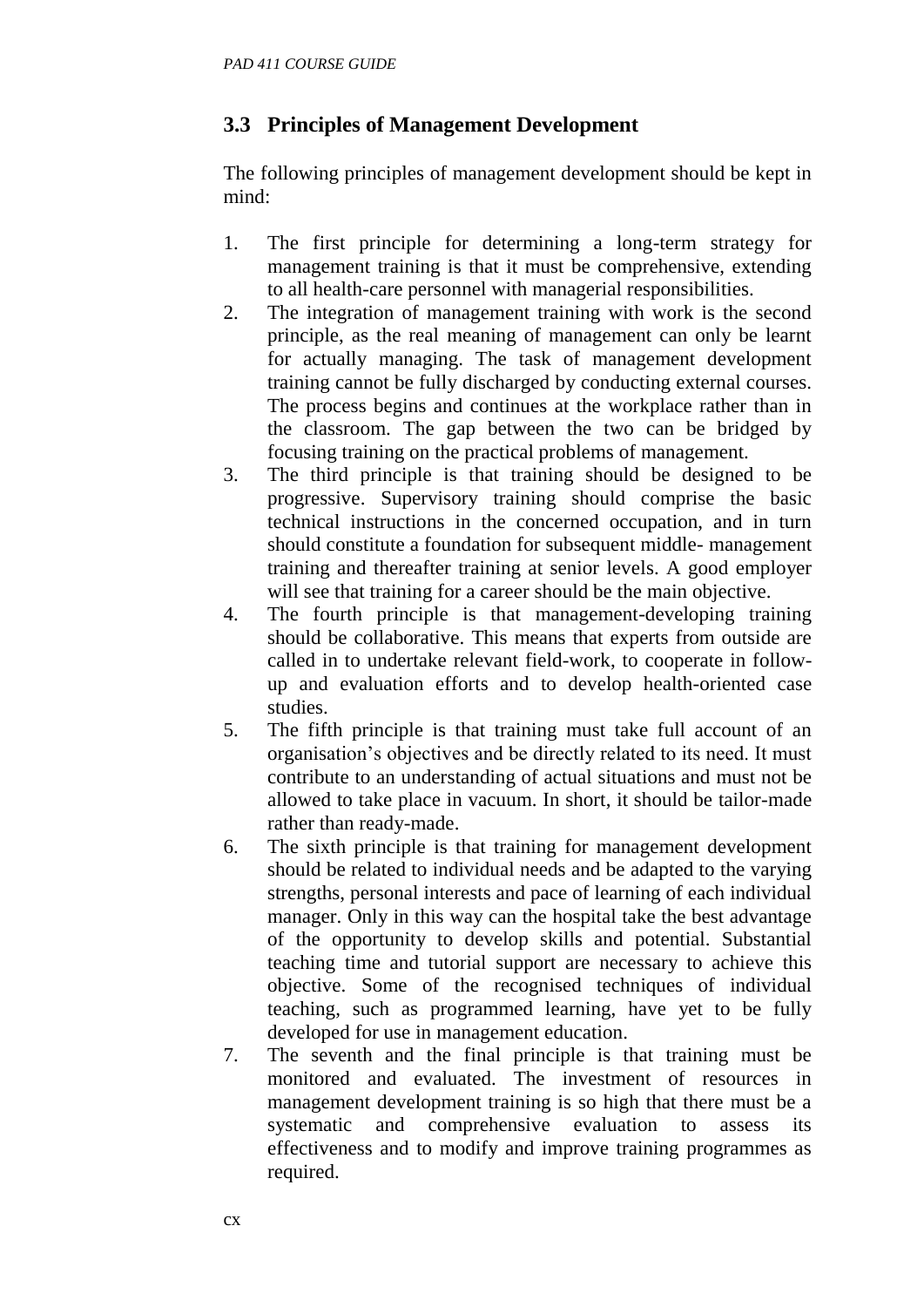## **3.4 Grooming Leaders**

No organisation can do without a super-leader someone who can recognise the "skill set" of every employee, hone these skills and mould him into the next rung leader. A super-leader's brief is to spot and liberate the leader in every employee. And, this liberation cannot happen overnight. It is often the result of a continuous effort at developing individual capacity of every employee till they realise their optimum potential to act in a responsible manner.

Effective leaders invest in developing people"s skills and competencies. Surveys have shown that organisations, which spend more that average amount of money on employee training, achieve higher levels of commitment, better customer service and employee alignment with company vision and values.

Another responsibility of a super-leader is to create an effective learning environment. This is characterised by a climate of trust and openness which leads to greater willingness to communicate about feelings and problems and a positive inclination for change.

Learning is also about making mistakes. In any work environment, there is learning curve. Performance generally goes down before it goes up. Super-leaders are thus great learners who regard all mistakes as learning opportunities. They foster this attitude among their associates also by encouraging them to break old patterns of thinking, come out of their boxes, question routines and challenge assumptions.

One leading company introduced a suggestion system that rewarded thinkers of original ideas. The response from the employees was prompt and instantaneous. The system began to change established mindsets. Employees began to think more in terms of how to improve their productivity rather than remain disturbed by others" mistakes. In less than five years, inventories went down by 60%, output shot up to 90%, timely deliveries increased from 65% to 95% and sales increased by over 30%.

The president of a well-known company pursues a very open-ended communication strategy with his subordinates. Instead of interacting only with a small coterie of key executives, he routinely summons big employee groups to his office and openly shares his vision for the company with them. Sometimes, the employees come up with their own suggestions on better alternatives. Needless to add, there is better understanding in this company than anywhere else. The employees are more committed to the company plan than even the boss himself.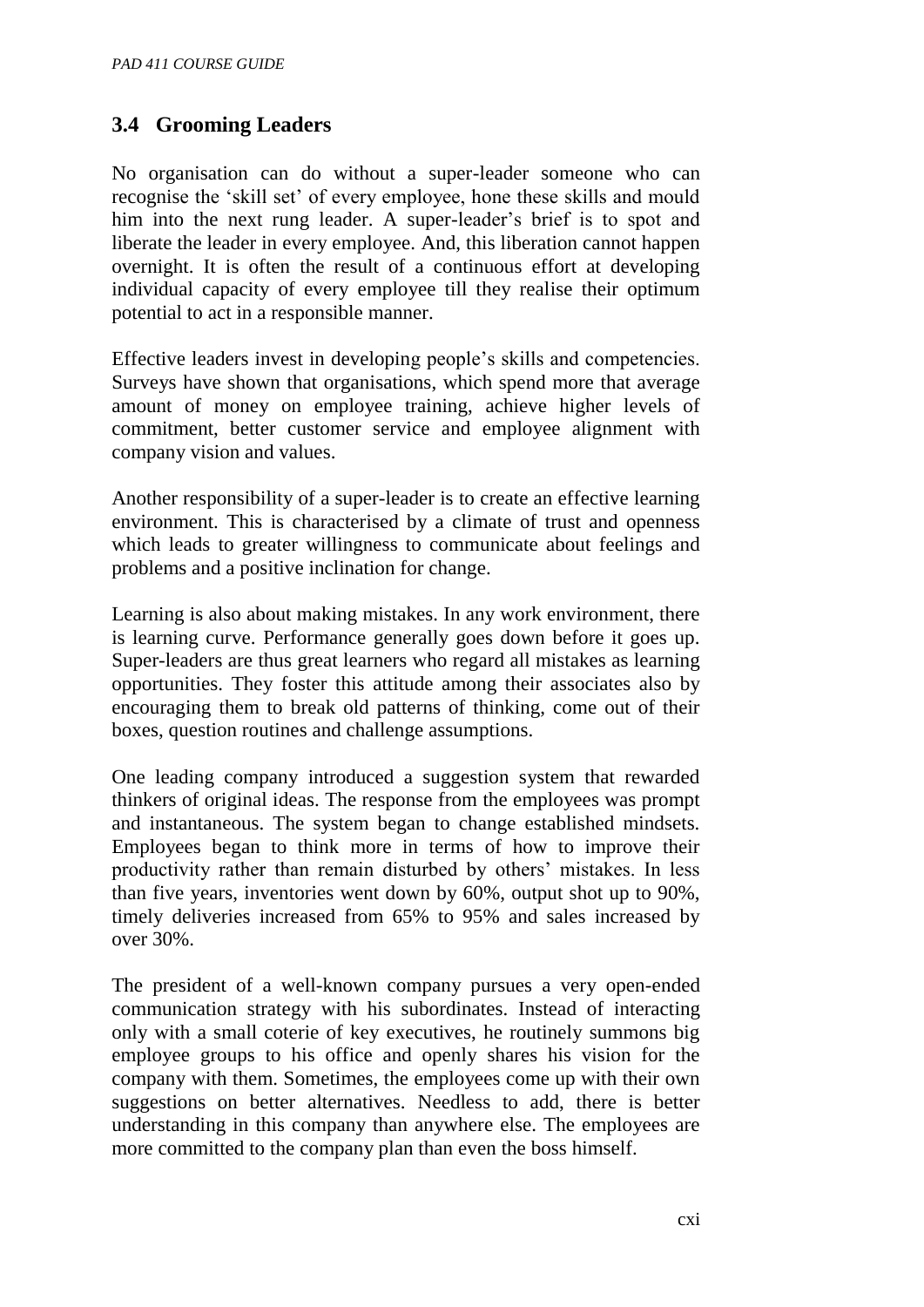## **3.5 Management Development Methods**

Generally, the aim of all management training techniques is to generate in department heads a better understanding of themselves and of others so that their decisions may take better account of the needs of the hospital. Many methods are used, but all of them seek to develop managerial styles that are likely to build morale and motivate personnel for more effective work, to attain the objectives of a hospital. A brief description of these methods follows.

## **3.5.1 Formal Management Education**

There are full-time programmes at universities and other institutions of higher learning designed especially for middle and top-level executives who leave their jobs for short periods and are exposed to new ideas and new people from other organisations. Some institutions of higher learning conduct off-campus training programmes as well as specialised training on particular aspects of management for managers. In India, there are 30 health-care institutions which impart hospital administration training. The All India Institute of Medical Sciences, New Delhi is one of them.

## **3.5.2 Management Seminars**

Working managers, who want a speedy orientation in various management areas, may get it by attending seminars. There are a number of associations such as National Institute of Health & Family Welfare, Voluntary Health Association of India, the Indian Hospital Association, etc. which conduct such seminars from time to time. These seminars are useful for middle-management managers and top-level executives.

### **3.5.3 Job Rotation**

Managers may be rotated among positions to test their ability and to meet new situations and challenges. Some organisations give middlemanagement managers little opportunity to consider whether or not they are interested in job rotation. Others consult them in detail before taking into action. Job rotation is a very useful method for developing people"s careers, but it may not be good at senior levels. This method can be used in the case of management trainees as well as existing managers. It provides actual experience to both categories of trainees. A word of caution is necessary here. When job rotation is used for management trainees, great care must be taken in handling the relationship between the management trainee and the staff.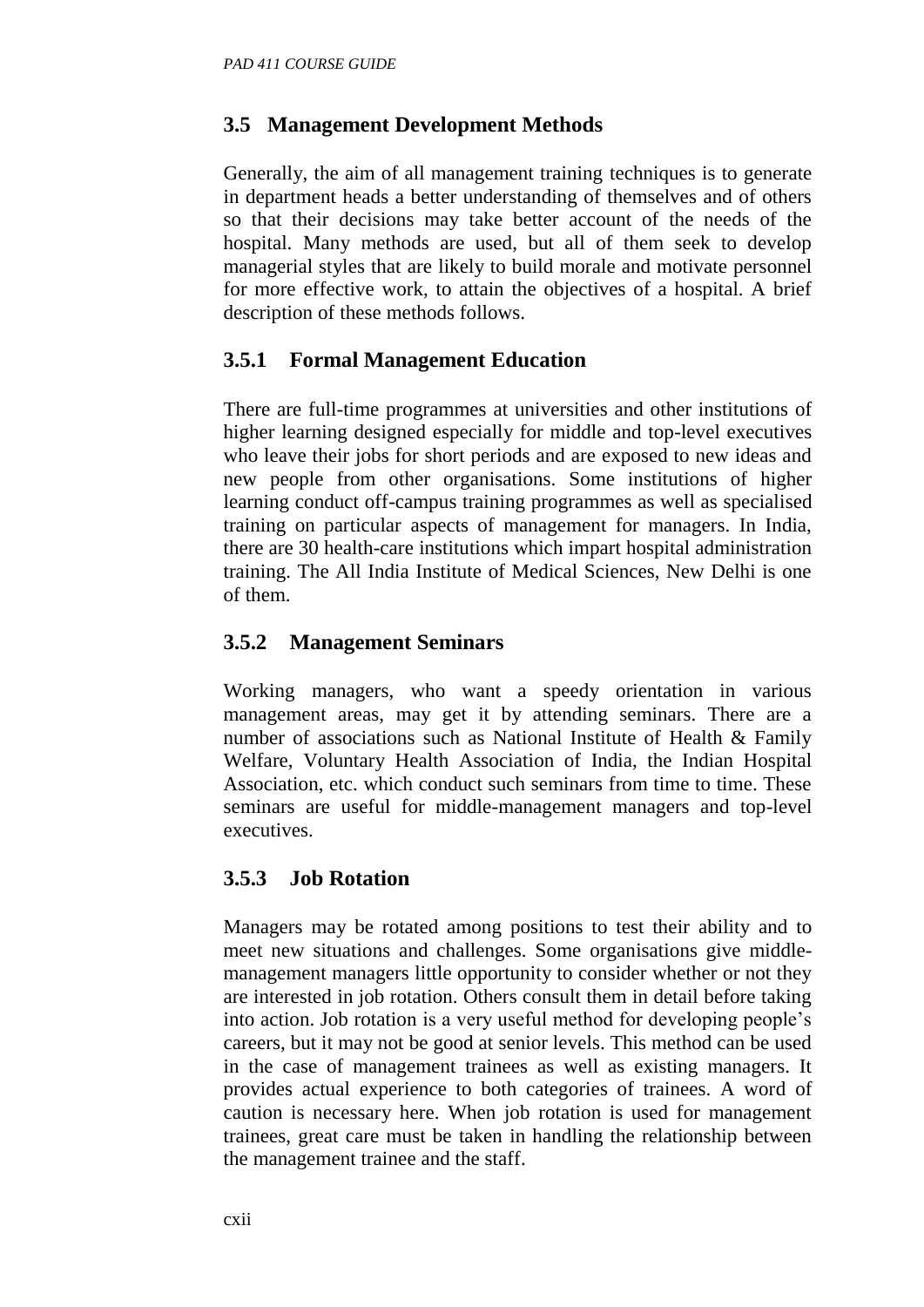# **3.5.4 Lectures**

Lectures are generally preferred for disseminating information and communicating new methods and policies to a large number of trainees at a time. The lecturer presents material orally. He hands out prepare notes to the trainees before or after his lecture. If he does not hand out his notes, the trainees make their own notes during his lecture. The main disadvantage of a lecture is that participation of the trainees is minimal. This can, however, be overcome by having a panel of speakers and encouraging the listeners to ask questions. This can bridge the gap between the one-way communication of a lecture and the needed exchange of ideas between the lecturer and the listeners.

# **3.5.5 Role Playing**

Role playing is a useful technique in developing skills. It may be used where human relations skills are required to be developed. Ward incharges, senior X-ray or laboratory technicians, senior pharmacists or physiotherapists, who are required to get work from their subordinates, can benefit from role-playing. In this method, an individual puts himself in another person"s shoes and acts as that person would act. This gives practical experience free from theoretical and academic restraints. The great advantage of role-playing is practice in a reality situation. The first step is to get the trainees to suggest common problems which they experience while performing their duty. The scenario is then prepared and the trainees are asked to volunteer themselves to play different roles. This provides each individual with an opportunity to develop insights. Thus, persons who work in supervisory capacities can learn to supervise their subordinates better.

# **3.5.6 Sensitivity Training**

Sensitivity training is designed to make the trainee employees more aware of themselves. Its agenda is open, and is determined by the group itself. Sensitivity training develops situations which induce the individual to examine his compartmentalisation, incongruities and discrepancies and endeavour to integrate his behaviour, value, needs and feelings, which constitute his inner world with the expectations of the social environment.

There is no role-playing in sensitivity training, because participants are playing their own, actual roles. In sensitivity training, it is assumed that the essential sources of personal growth and development lie within the participants themselves. It provides ample opportunity to the participants to expose their behavior as well as their thinking, receive feedback about their behaviour and give feedback about the behaviour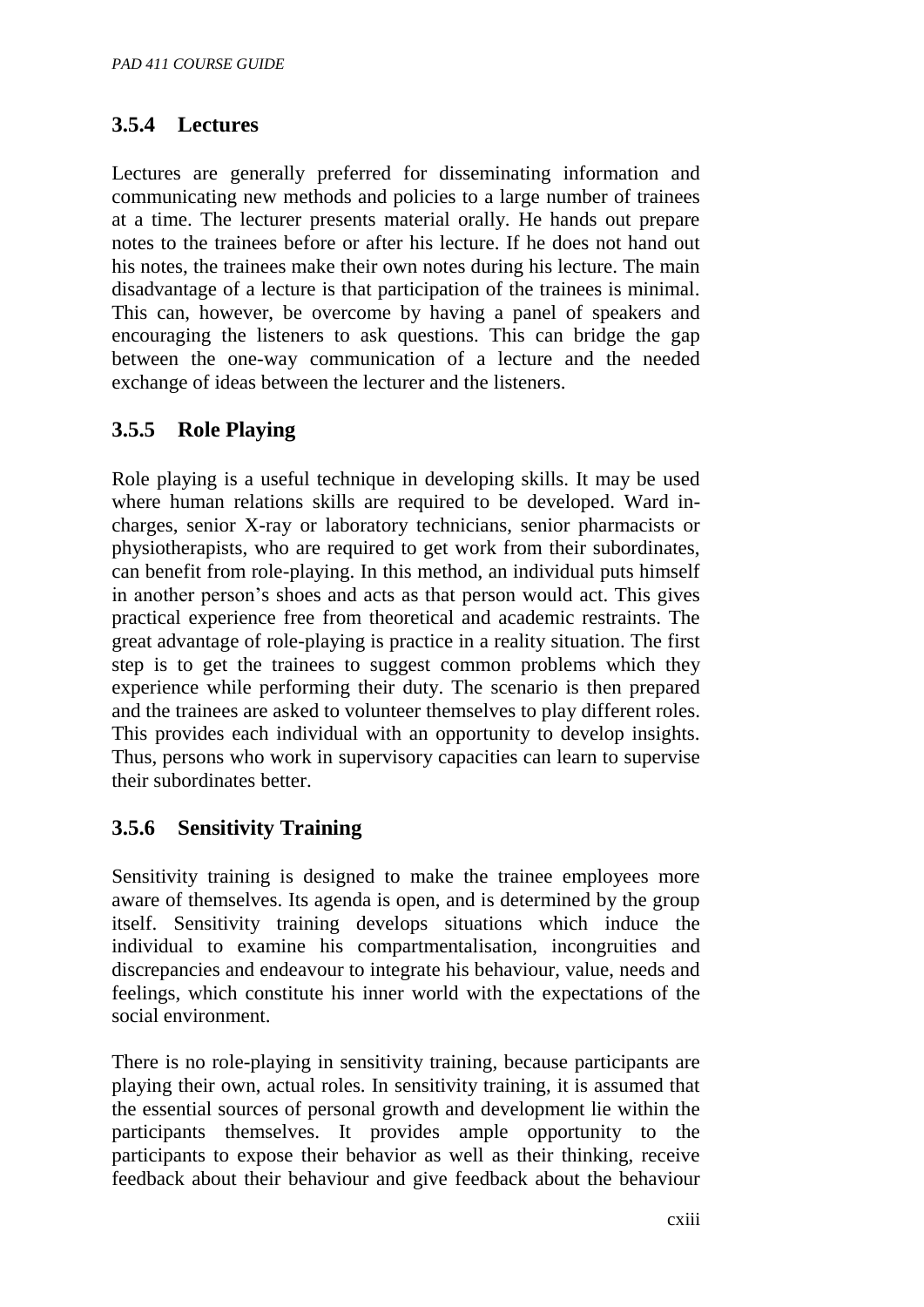of others. It has been found that stress on participants as they undergo sensitivity training is so high that they risk nervous breakdown. Sensitivity training is, therefore, the most controversial training method. Some proponents of laboratory education denounce it while others strongly support it.

## **3.5.7 Delegation**

Indian managers are generally scared of delegating their powers to their subordinates. They wrongly believe that no one can excel them. They forget that without delegation of authority and giving additional responsibility, no subordinate can gain confidence in himself. Asking the subordinates to study problems and take decisions by themselves can infuse then with confidence and develop decision-making and leadership skills which are essential for a good manager.

## **3.5.8 Promotion**

The possibility of promotion can encourage a manager to acquire skills required for the higher job, so that he may take proper decisions and discharge his duties efficiently. Deserving candidates who have potentials should be promoted and in no case be left to stagnate at one place. If management does not follow this policy, it will soon start losing its good employees, with dire consequences to the organisation.

# **3.6 Line and Staff Responsibilities in Management Development**

The prime responsibility for management development is that of each and every line manager. The responsibility for planning and implementing the management development programme would, however, rest with the training officer, who is part of the human resource department.

The success of a formal management-development programme depends largely on the sustained interest of all management personnel. Each manager should feel that he is required to assist in the development of his subordinate. It is only then that the management-development programme will succeed in a real sense.

Dr. P.N. Ghei in his paper presented on 22 March, 1992 at Bangalore on "Hospital Management Training in India" stated that hospitals operate 365 days a year. Although they are looked upon as humanitarian institutions, yet they encounter the same economic problems that the modern industry does. Therefore, modern business techniques should now readily be adopted in most hospitals. As necessity and requirements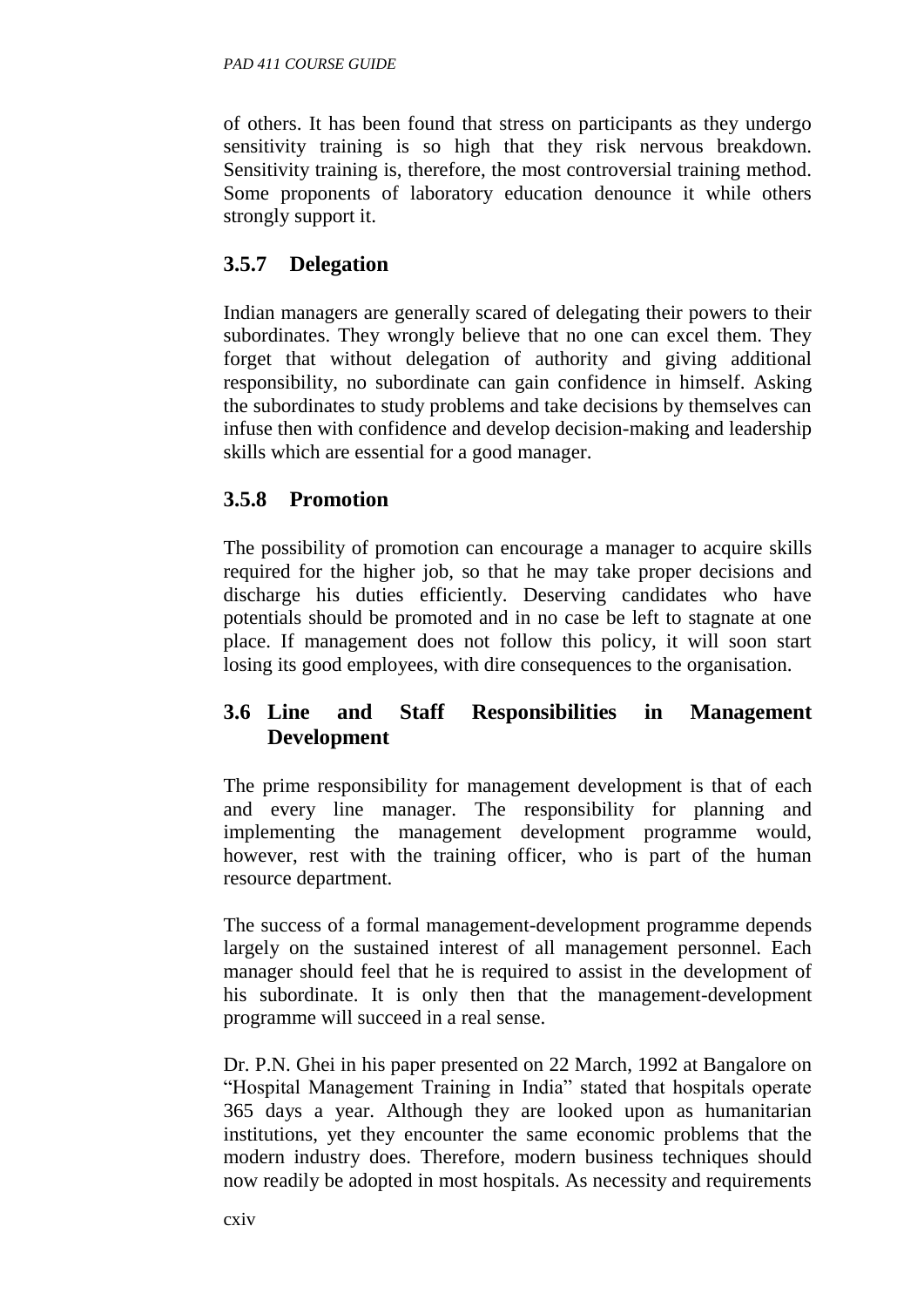of new items are unending, it is more than difficult to restrict or limit the activities of a hospital. In order to keep it updated, hospitals should maintain suitable pace with the day to day advancement in the field of medical science. He further stated that the first programme of training leading to Master in Hospital Administration was started in the All India Institute of Medical Sciences, New Delhi in 1963. At present there are 30 different training programmes spread in different parts of the country.

# **4.0 CONCLUSION**

Management development activities must meet the needs of the employees to further develop techniques and abilities, to keep abreast of the latest technology available in the field of radiology, medical laboratory and medical record technology, physiotherapy, nursing, surgery, administration, etc. There are, of course, many variations in training and management-development programmes. Each hospital uses some combination of types of training, which fits its situation best.

# **5.0 SUMMARY**

We have seen that management development is crucial to the progress and existence of any organisation especially hospital. I am sure you will agree with me that the knowledge acquired in these last two units is quite insightful.

# **6.0 TUTOR-MARKED ASSIGNMENT**

Discuss the various methods used in management development.

### **7.0 REFERENCES/FURTHER READING**

- Ghei, P.N. "Hospital Management Training in India." *Journal of the Indian Hospital Association*. September-December 1992.
- Lyton, R.P. & Pareek, U. (1978). *Training for Development*. Connecticut: Kumarian Press.
- McGhee, W. & Thayer, P.W. (1961). *Training in Business and Industry*. John Wiley & Sons. New York.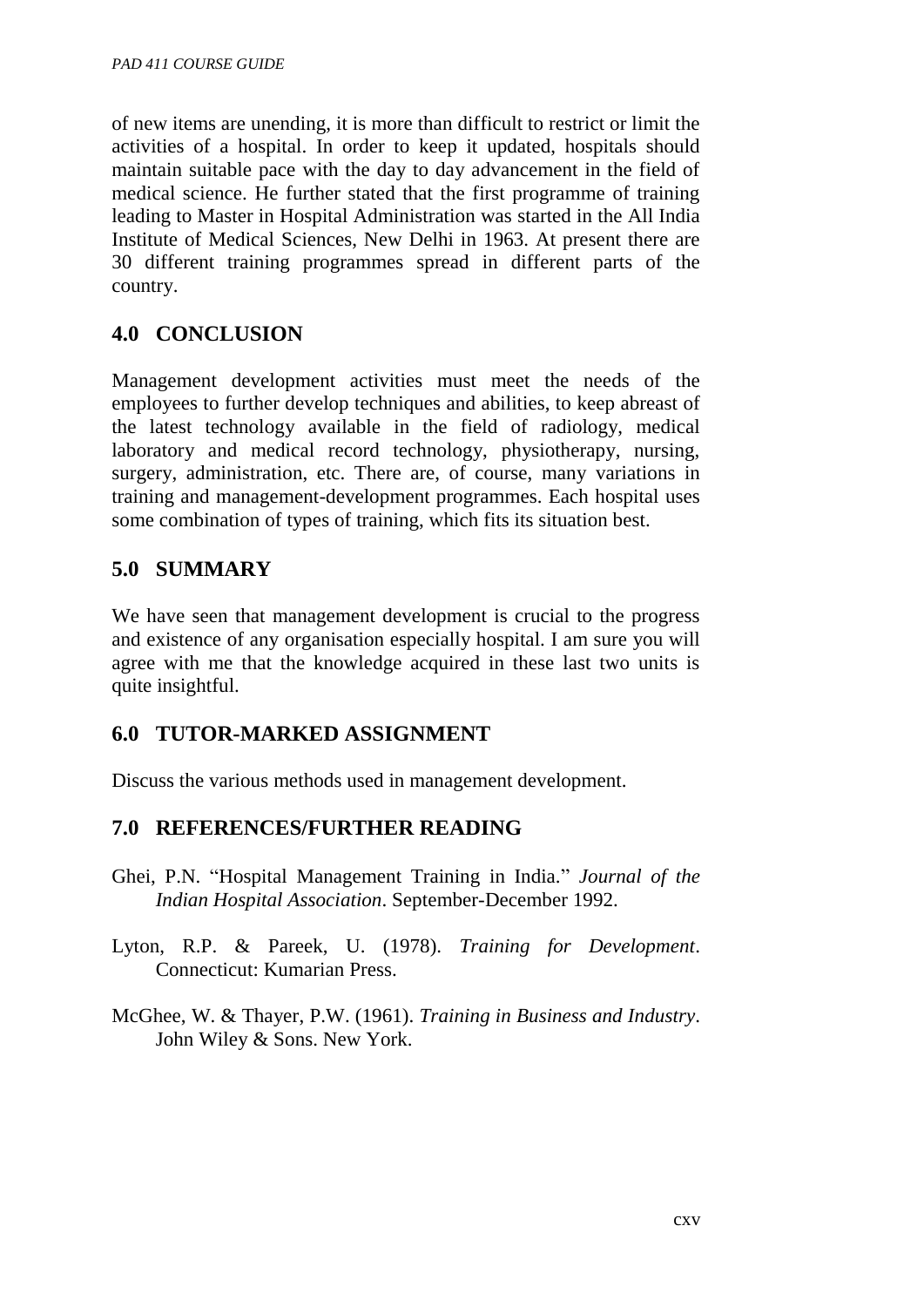## **UNIT 5 WAGE AND SALARY ADMINISTRATION**

### **CONTENTS**

- 1.0 Introduction
- 2.0 Objectives
- 3.0 Main Content
	- 3.1 Purposes of Wage and Salary Administration Programme
	- 3.2 Meaning of Wage and Salary Administration
	- 3.3 Wages versus Salaries
	- 3.4 What Determines Wages and Salaries?
	- 3.5 Obligations of the Management
	- 3.6 Authorised Deductions used the Payment of Wages Act, 1936
	- 3.7 What is Involved in Wage and Salary Programme?
- 4.0 Conclusion
- 5.0 Summary
- 6.0 Tutor-Marked Assignment
- 7.0 References/Further Reading

## **1.0 INTRODUCTION**

Wage and salary administration is a pivotal function of human resource management. Its importance is evident from the fact that a majority of union-management problems and disputes relate to the question of wage payment. According to the hierarchy of needs proposed by Abraham Maslow, money, food and shelter are the first needs of a person. It is therefore of utmost importance to develop a sound wage and salary scheme to attract capable employees, motivate them toward better performance and retain them.

Fair and equitable compensation for each hospital employee should be the objective of the wage and salary administration programme. The way in which this function is discharged varies depending upon policies, size and other characteristics of the hospital.

Hospital authorities, particularly those of charitable hospitals, have recently realised that the salaries paid to employees in hospitals are less than those paid for similar occupations in industries. In an increasing number of hospitals, this recognition has resulted in reconstitution of pay scales and allowances, improvement of working conditions, fringe benefits, etc. The bread-winning motivation need not replace the service ideal in hospital employment; but in an analysis of the motives which determine an individual's choice of a job, the wages paid is an important, if not the most important involved.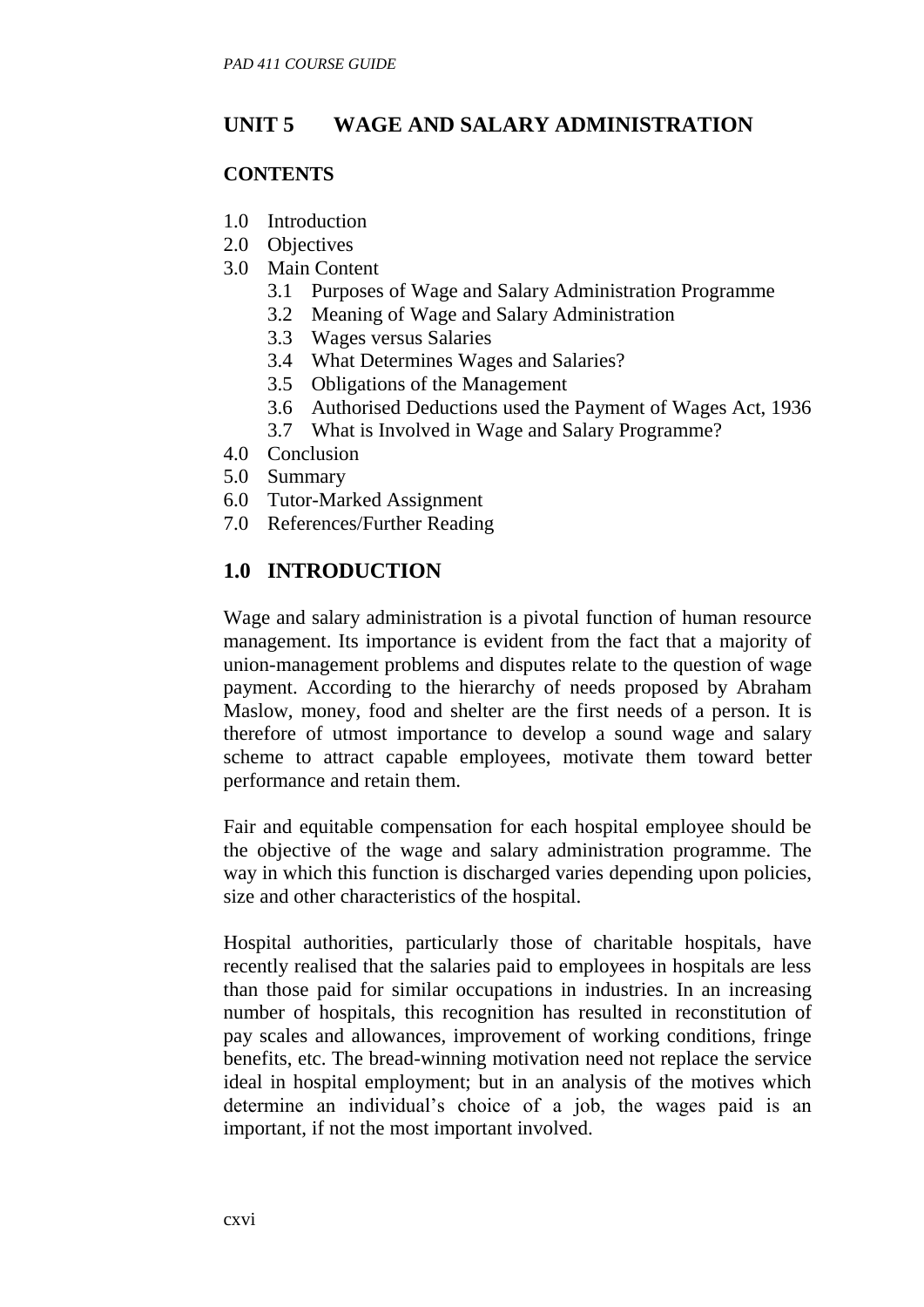# **2.0 OBJECTIVES**

At the end of this unit, you should be able to:

- state the meanings of wage and salary
- differentiate between wage and salary
- state the purposes of wage and salary administration programme
- discuss what determines wages and salaries
- describe the obligations of the management to the staff
- explain why authorised deductions are made from the wages of the workers.

### **3.0 MAIN CONTENT**

## **3.1 Purposes of Wage and Salary Administration Programme**

The wage and salary administration programme has a variety of purposes. These are as follows:

- 1. To define the duties and responsibilities involved in each position in the hospital and determining the qualifications ad training requirements of the employee occupying the position
- 2. To compare positions according to mental and physical requirements, skill, responsibility and working conditions
- 3. To establish common titles for jobs which have similar duties and responsibilities, to facilitate dependable salary comparison
- 4. To establish within the hospital wage levels comparable to that prevailing in the community for similar work
- 5. To establish a periodic salary review system so that adjustments may be effected whenever indicated.

# **3.2 Meaning of Wage and Salary Administration**

To the hospital, wage and salary administration means:

- 1. Fair and equitable wages and salaries for all employees
- 2. A basis for establishing, developing and maintaining good employee relations
- 3. Development and maintenance of good employee morale
- 4. A guide for administrative action concerning wages and salaries
- 5. A basis for facilitating control over expenditure on wages and salaries.

To the employees it means: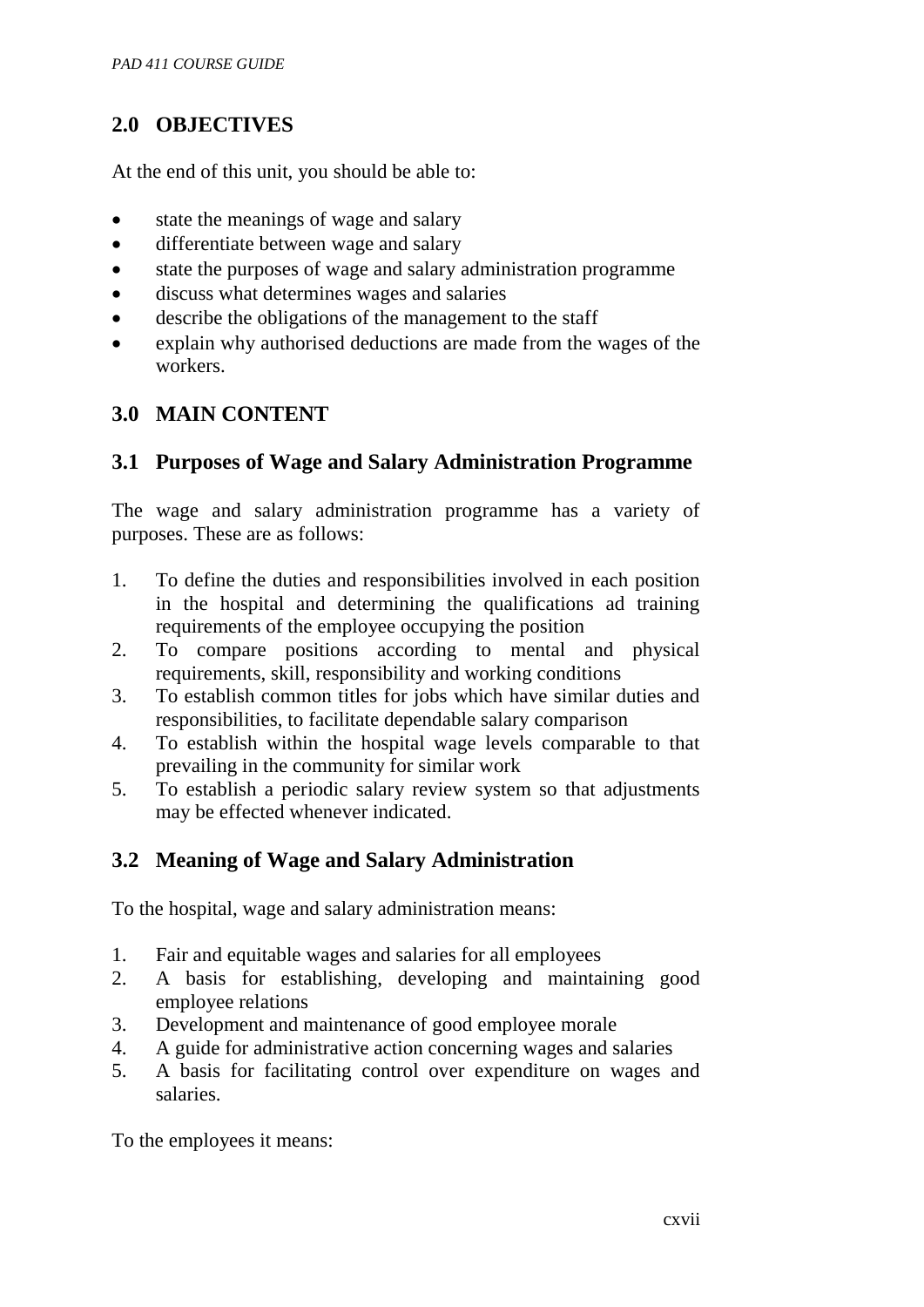- 1. A basis for understanding the hospital"s policies concerning wage levels, structures and ranges
- 2. A means for clarifying opportunities for development and channels for promotion
- 3. Greater job satisfaction and feeling of security, helping the individual attain his occupational objectives.

To the patients it means:

- 1. Better service to patients and their families by hospital employees, who enjoy their job and are happy with their work
- 2. Lower hospitalisation costs, resulting from a higher degree of employee efficiency.

### **3.3 Wages versus Salaries**

Payment made to compensate labour for the work done is generally termed as wages. Money paid periodically to persons whose output cannot easily be measured, such as clerical staff, supervisory and managerial staff is termed as salaries. Salaries are generally paid on a monthly basis. However, in practice, these two words are used interchangeably for employees in the lower strata.

## **3.4 What Determines Wages and Salaries?**

**Demands and supply:** If enough candidates are available, they will offer themselves for work at low salaries. However, if they are in short supply, they will work only if they are paid well.

**Capacity to bargain:** Candidates are usually not in a position to bargain, but they acquire some powers through their unions.

**Government regulations:** Since employees do not have the bargaining power to ask for fair wages, the government intervenes and fixes minimum wages.

**Hospital's ability to pay:** The ability of the hospital to pay the rates prevalent in comparable hospitals is an important consideration. If a hospital pays less, it will find it difficult to attract and hold employees. If a hospital can pay more, it can attract, retain and motivate its employees.

**Cost of living index:** In many industries, wages are linked to the cost of living index which ensures fair wages to the employees. As prices of commodities go up, wages too go up and when the index goes down, as a result of fall in prices, wages also come down but it is not so practically because employers can increase wages but cannot decrease.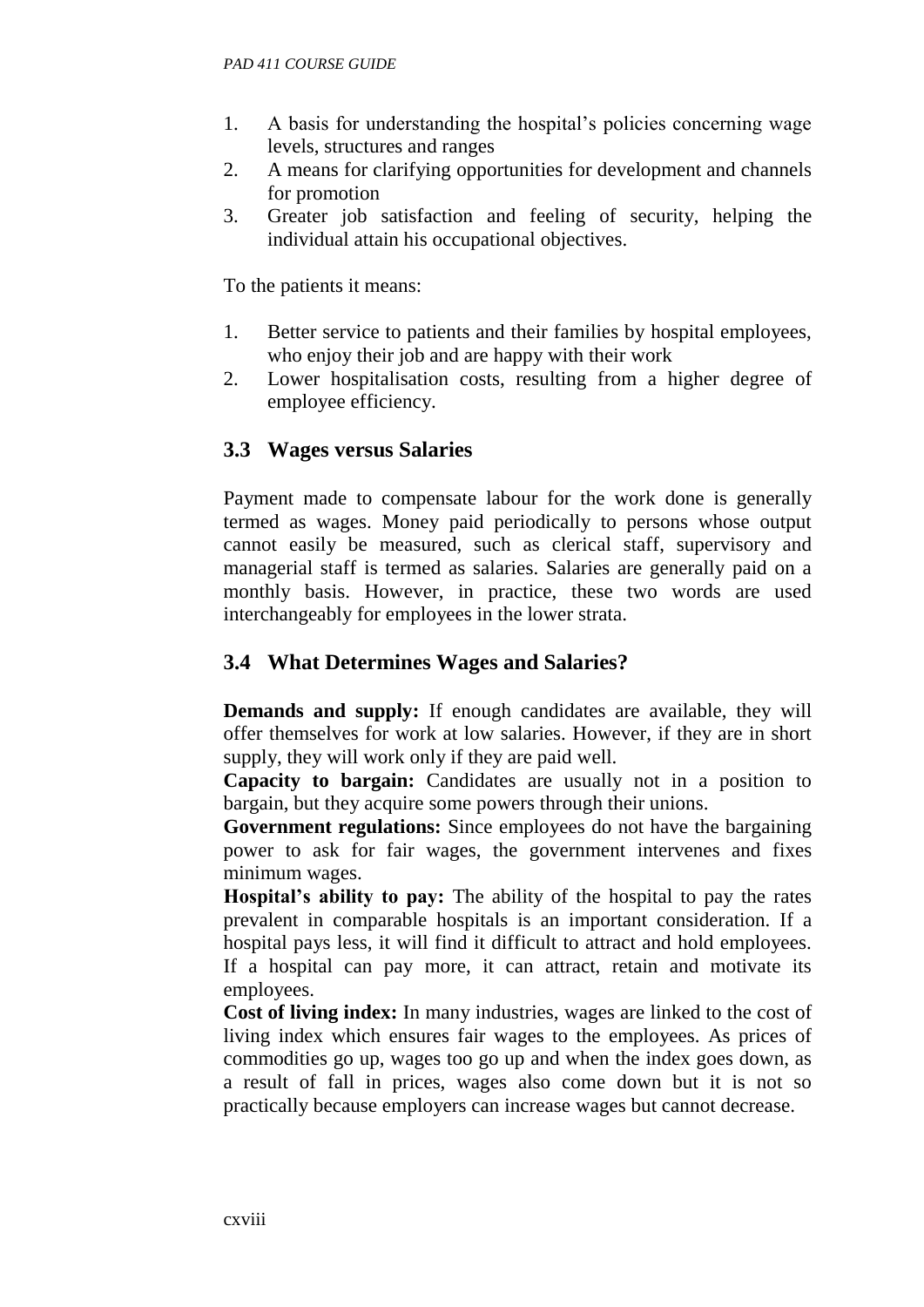## **3.5 Obligations of the Management**

The Payment of Wages Act, 1936, has imposed a number of obligations on employers. Basically, the management has six obligations regarding the payment of wages and salaries to its employees:

- 1. The management must fix a time to pay wages and salaries
- 2. This period must not be longer than one month
- 3. The management must pay within seven days of the wage period if the number of employees is less than 1,000. In the case of number of employees is more than 1,000 wages must be paid within 10 days of the wage period
- 4. The payment should be made on the working day and within working hours
- 5. The payment should be made in cash or by cheque if the employee consents to it
- 6. The payment should be made in full without any deductions except those authorised by law.

## **Authorised deductions used the payment of Wages Act, 1936**

The following deductions can be made under the payment of Wages Act, 1936:

- 1. Fines
- 2. For absence from duty
- 3. For damage or loss of goods
- 4. For house accommodation
- 5. For amenities and services provided
- 6. For the recovery of advances and adjustment of overpayments
- 7. For the recovery of loans taken from provident fund or from thrift and credit society
- 8. For income tax
- 9. By order of the Court
- 10. For life insurance scheme

These deductions can be made in the manner and to the extent provided in the Act. No other deductions are permissible.

### **3.7 What is involved in Wage and Salary Programme?**

Any job may be arbitrarily assigned in hospitals to any particular pay scale, but a more satisfactory result may be achieved if a job-evaluation programme is completed before hand.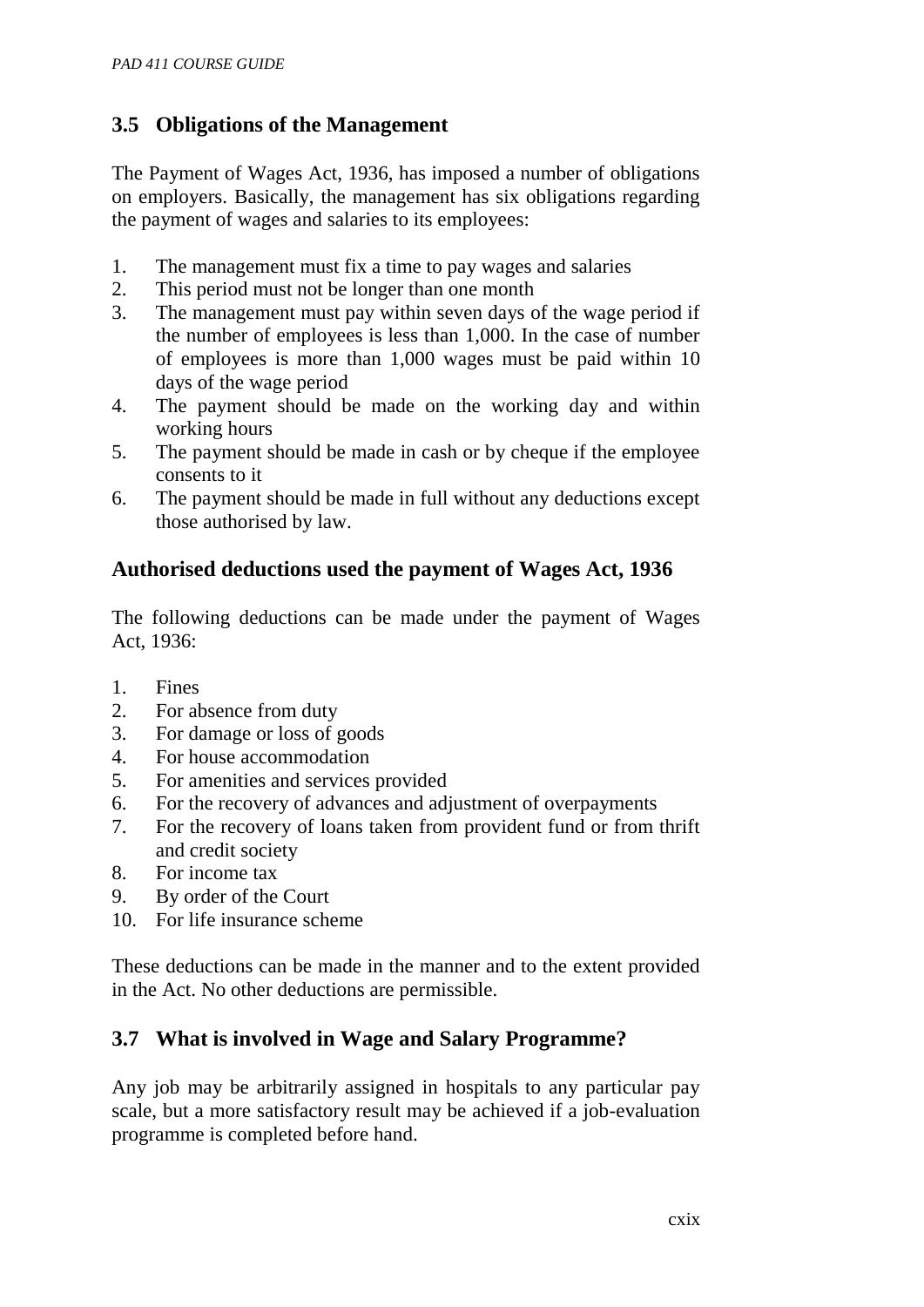Job evaluation is a technique of human resource management concerned with assessing the value of one job in relation to another. Its objective is to determine the relative value of each job in the institution. The process of job evaluation involves the following steps:

- 1. Selection of a representative committee
- 2. Agreement on the objectives to be attained and jobs to be covered
- 3. Conduction of job analysis an analysis of the factors necessary for its successful performance
- 4. Comparison of one job with others
- 5. Arrangement of jobs in their proper sequence
- 6. Salary survey in the industry and the region
- 7. Assignment of rates to each job.

Before a job-evaluation plan is launched, it is important to identify which jobs are to be evaluated because job evaluation is as applicable to high paid jobs as to low paid jobs. It is equally necessary to decide a representative committee which can ensure the programme's success. The committee should consist of human resource manager, nursing director, one head of the department of any paramedical department, maintenance engineer of the maintenance and repairing department and one of the medical personnel. They should be liberal, objective and analytical in their approach. In this way, they cannot only eliminate to a great extent grievances about salary but will also give the satisfaction to the management and employees that justice has been done. Job evaluation can provide a sound foundation for framing an incentive scheme, selection, placement of employees, etc.

Depending on the job-evaluation plan, similar jobs can be grouped into categories by total points assigned in the evaluation programme. There is generally a positive correlation between pay scales and points. However, there may be deviations due to the following reasons:

- 1. Certain categories of employees are in great demand (such as nurses)
- 2. Department Head exerting undue influence
- 3. When certain jobs carry extra responsibilities and are, therefore, compensated in proportion to the extra responsibilities assigned.

Wage and salary administration programme may be divided into four interrelated steps: (a) developing fundamental policies; (b) building the wage and salary structure; (c) job assignment; and (d) developing compensation procedures.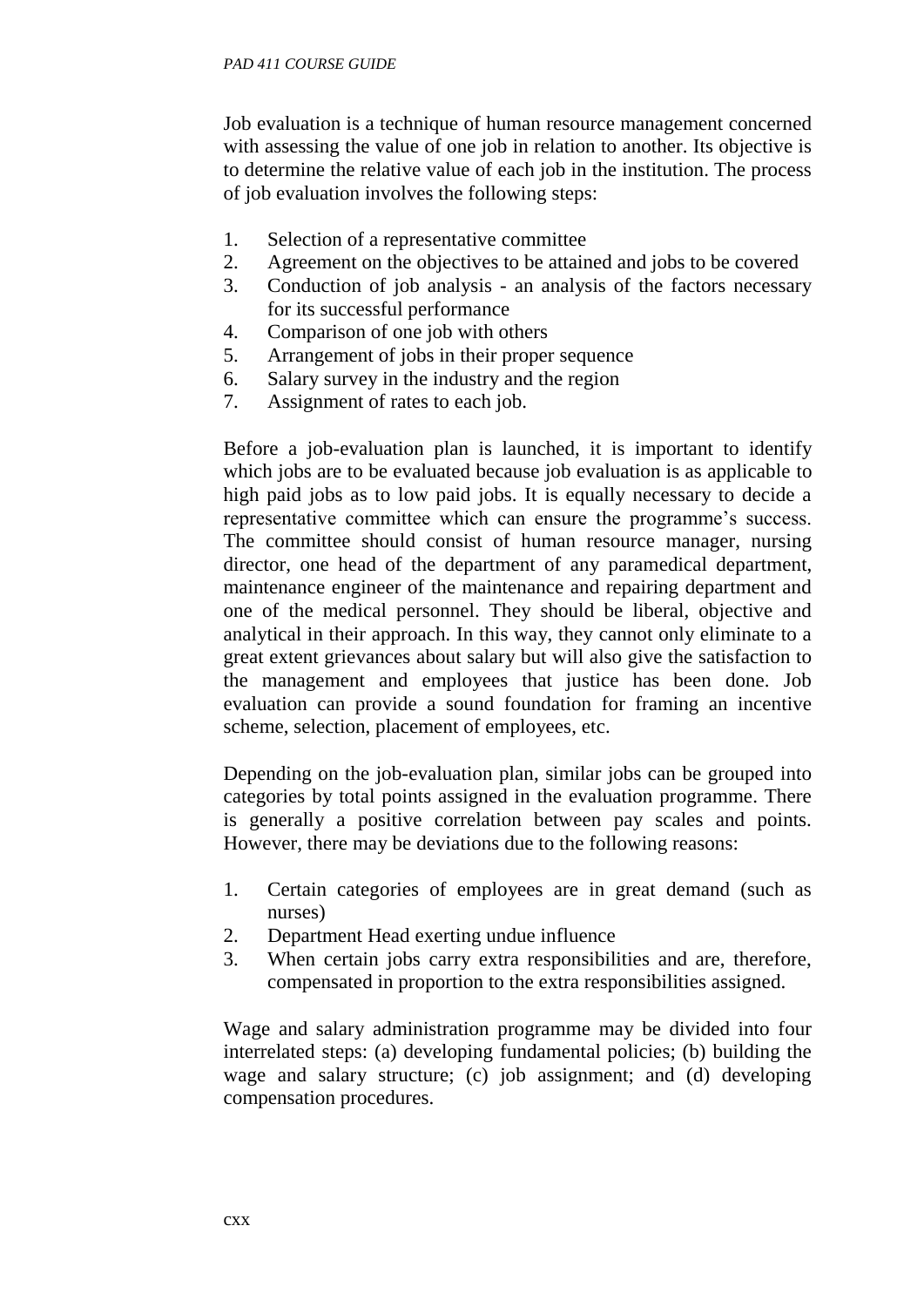### **3.7.1 Developing Fundamental Policies**

Policies must establish the average level of wages and salaries within the hospital. These policies are influenced by the following factors:

**Existing labour legislation:** India is a fast developing country. Through the Five Year Plans, beginning with the First Five Year Plan, the country has aimed at achieving rapid economic and industrial growth, price stability, equitable distribution of income, etc. In the light of these goals, state regulation of wages has become the principal characteristic of Indian wage policy. The Indian government in the post-independence period has always felt the need for protection of the large segment of the population-the working class.

- 1. Article 39 of the Constitution of India provides the principle of equal pay for equal work for both men and women as a directive principle of state policy.
- 2. Similarly, Article 39 of the Constitution provides that the State must endeavour to secure for all workers a living wage and conditions of work which ensure a decent standard of life as well as full employment of leisure and social and cultural opportunities.
- 3. The Minimum Wages Act, 1948, is a direct state measure for the regulation of wages in the country. The act empowers the government to fix minimum rates of wages. It also provides for the review of these wages at intervals not exceeding 5 years.
- 4. The Payment of Wages Act, 1936, was a step in the direction of wage regulation. It tries to ensure regular and prompt payment of wages to prevent exploitation of employees by arbitrary fines and deductions from wages.

**Wages and salaries paid for similar work in the community:** This is one of the most important factors influencing wages and salaries policy formulation. The hospitals compete with other employers for the available labour force. If the supply and demand for labour is in balance and if a competent staff is to be retained, it is necessary that hospitals pay wages which are comparable to those being paid for work of a similar nature elsewhere in the community. Paying adequate competitive wages can result in actual monetary saving to the hospital, if an efficient worker who is able to do more and better work in less time with less supervision is employed. Payment of salaries that are lower than those prevailing in the area might result in a higher total payroll, since more employees and more supervisors will be required due to low efficiency. The quality of work will also be sub-standard.

**Regulations established by employees and their unions/associations through negotiations:** Regulations established by the unions through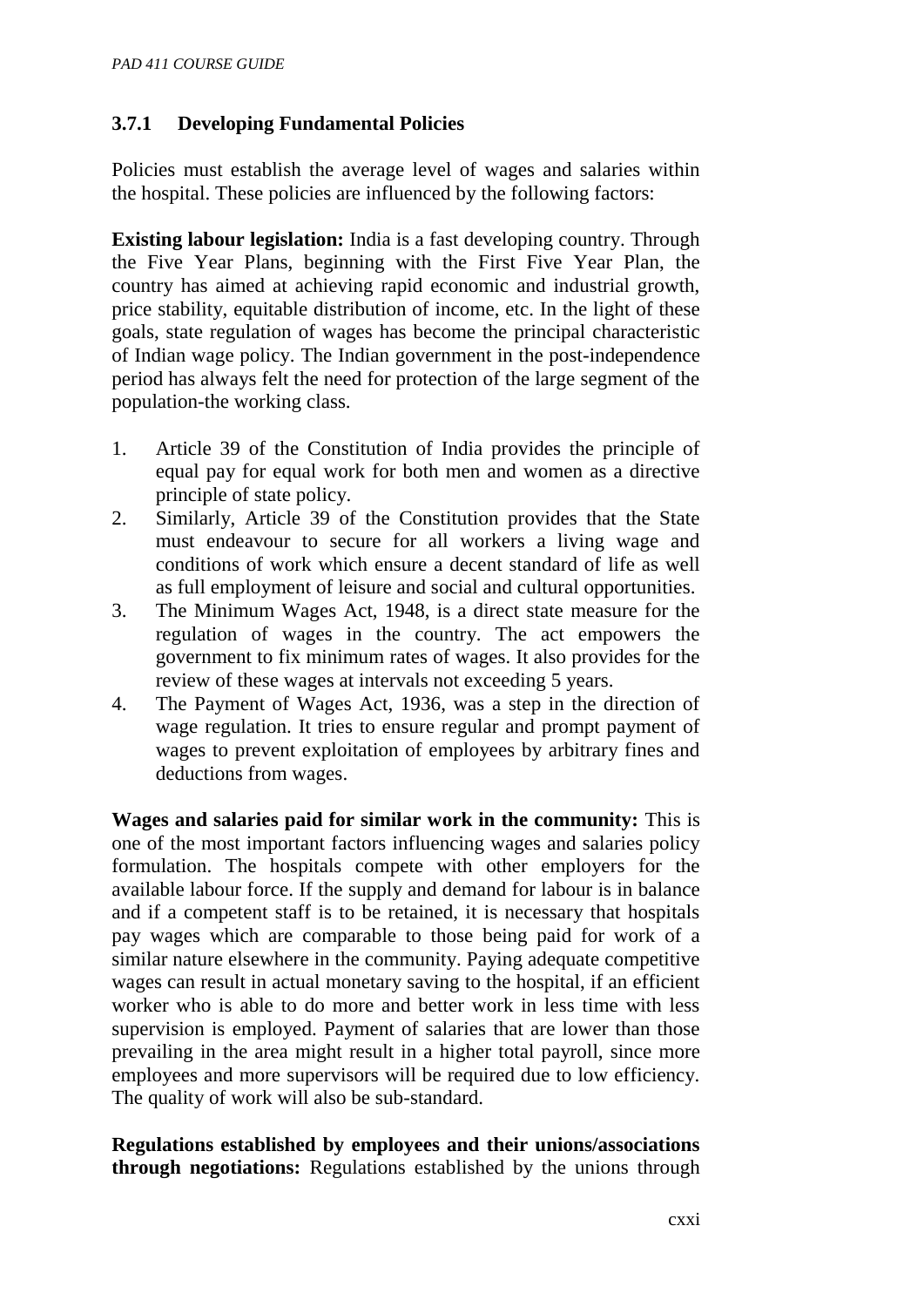#### *PAD 411 COURSE GUIDE*

negotiations with the management affect the wage and salary bill of the hospital. Subject such as leave, pay scales, allowances, fringe benefits, working conditions, overtime rate, etc. are frequently included in the agreements with the unions and professional associations.

**The hospital's financial position:** The hospital's financial position is a major factor in the establishment of a wage and salary plan. It obviously imposes a limit on the payroll costs which the institutions can incur. The following factors should be considered in connection with this problem:

- 1. One of the major objectives of a wage and salary study is to create the proper relationships among the positions in the hospital.
- 2. A study of duties performed in various positions may enable the hospital to spend the money available for wages and salaries more wisely.
- 3. If the wage and salary plan indicates a need for overall increase in wage and salary, this fact should be clearly understood and a basis for budget revision be firmly established.
- 4. In no case should the study of wage and salary be stopped on account of non-availability of funds. In the absence of such study, the hospital might start losing its most valuable asset-its personnel. On the contrary, the completion of a study covering such matters for the institution as a whole will provide the basis upon which more consistent and intelligent decisions can be taken.

**Availability of qualified hospital personnel:** This is an important factor. A hospital may sometimes be forced to pay to a person a salary which is above the market value. This type of problem exists mainly in positions filled by highly skilled employees. If the study indicates a pay rate for a give job classification, and if this rate is not adequate to attract suitable employees, it is advisable to make a temporary adjustment in the rate which will enable the hospital to fill the necessary positions. The rate can later be reduced to the level indicated by the study, as and when a competitive situation arises.

### **3.7.2 Building the Wage and Salary Structure**

It is very important to build a wage and salary structure for the hospital. The matters of primary importance in developing such a structure for a hospital are:

- 1. Establishing the jobs to be performed, describing their content and the duties and responsibilities of employees assigned to them.
- 2. Studying and analysing each job to determine the standard of performance necessary for its successful completion and the qualities which the person should possess.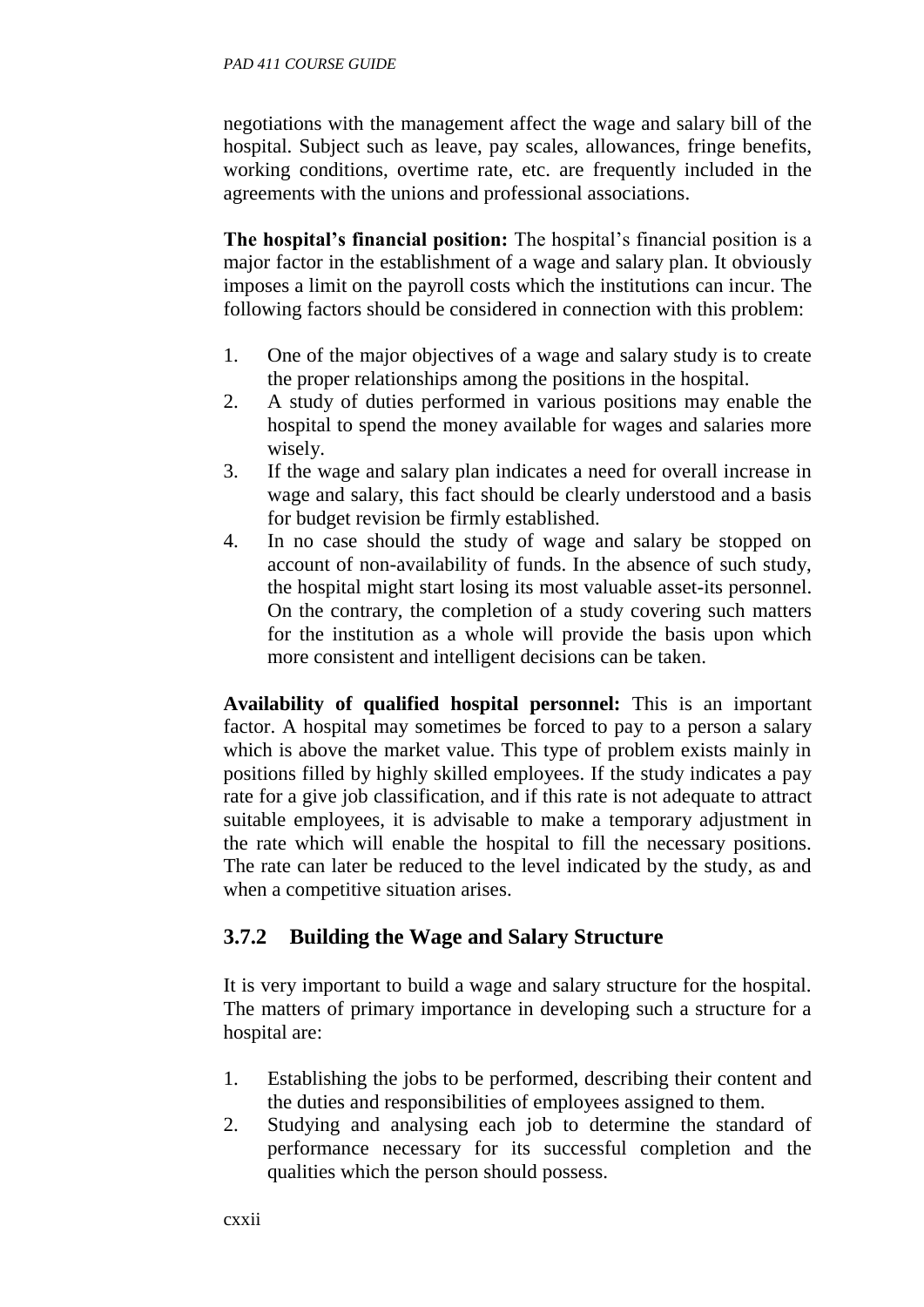- 3. Evaluating each job to determine the relative value in relation to all other jobs performed in the hospital.
- 4. Classifying the jobs into groups which possess similar characteristics and establishing a wage level for each group.

Although the development of a study of the type proposed is time consuming, the procedure is a valuable tool in encouraging administrative and supervisory personnel to think through the problems involved and arrive at logical conclusions. This involves the following tasks:

**Establishing the jobs to be performed, describing their contents and defining the duties and responsibilities of employees assigned to them:** There are three fundamental steps in the investigation of the work performed in the hospital:

- 1. The positions involved must be listed.
- 2. The contents of each position must be described including the duties and responsibilities of the employees assigned to it.
- 3. Positions with essentially the same content must be grouped under the same job title.

The work undertaken should be so organised and directed that answers to the following questions, will be completely and clearly indicated:

- 1. How many persons are employed by the hospital?
- 2. What tasks does each person perform?
- 3. In which positions are the same tasks performed?
- 4. What job title can be assigned to each position which will be indicative of the tasks performed and most universally accepted and understood by others in the health-service profession and related organisations?

There are four methods generally used in collecting the above information. It is advisable to use all of them in order to secure complete and valid information:

- 1. A review of payroll record to identify each position and each employee.
- 2. A work questionnaire completed by each employee in which he lists all the duties he performs.
- 3. An interview with each employee and his supervisors to clarify and supplement the information received from them through the questionnaires.
- 4. Direct observation of work performance, to check the accuracy of the data collected.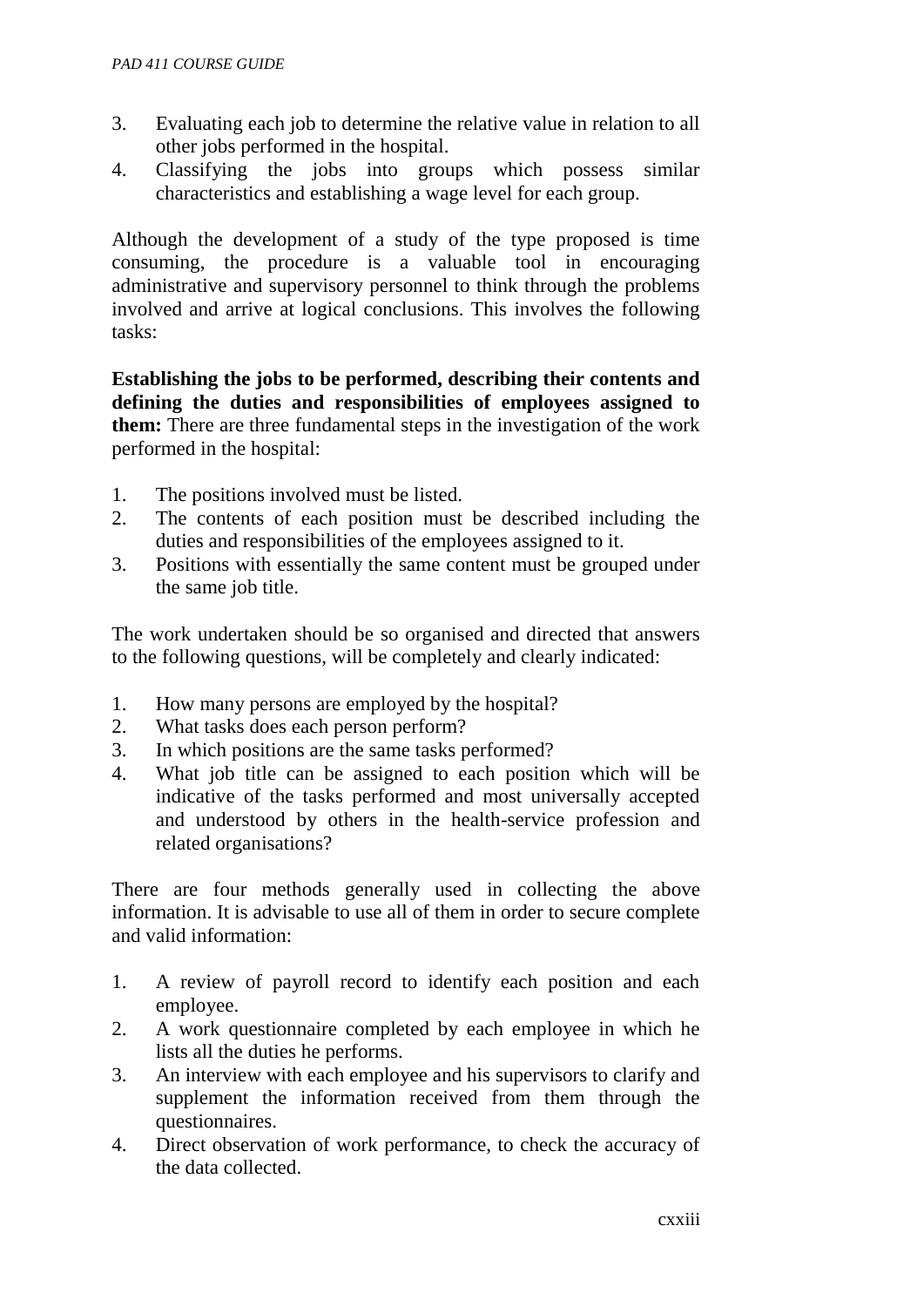#### *PAD 411 COURSE GUIDE*

After this information has been collected and correlated, positions involving essentially the same duties should be grouped into job classifications. The job title for the job classification should be meaningful and as widely accepted as the circumstances permit.

**Studying and analysing each job to determine the requirements necessary for its successful performance and the qualities which the person assigned to it should possess:** Each of the job classification must be studied in terms of its demands. The procedure presupposes complete knowledge of content for each job classification upon which judgment can be based concerning the minimum performance requirements. The resulting analysis describes the qualities of the worker who should be selected to fill the job. A complete analysis of jobs has many practical uses for members of the hospital at all levels.

- 1. Agreement upon terminology so that job names, titles, etc. have specific and uniform meaning to all those who use them.
- 2. A definition of performance requirements so that employees can be more carefully and intelligently selected, more realistically inducted and, wherever necessary, trained on the job.
- 3. An understanding of job relationships to encourage better cooperation among employees and to establish promotional lines and transfer opportunities.
- 4. Awareness of job-environment factors which may involve health hazards.
- 5. Provision of relevant facts to serve as the basis for method"s improvement.
- 6. Development of information essential for a system of job evaluation which will support and defend wage and salary differentials between jobs.
- 7. Helping workers and supervisors to formulate a better common understanding of job standards and of rating procedure.
- 8. Provision of accurate job facts for use in negotiating with professional associations.

An analysis of jobs should include a great many facts about each job classification. The following is a list of items generally necessary:

- 1. Job title.
- 2. The number of positions commonly carried on the payroll in each job classification.
- 3. The departments in which positions in this job classification are found.
- 4. Work performed.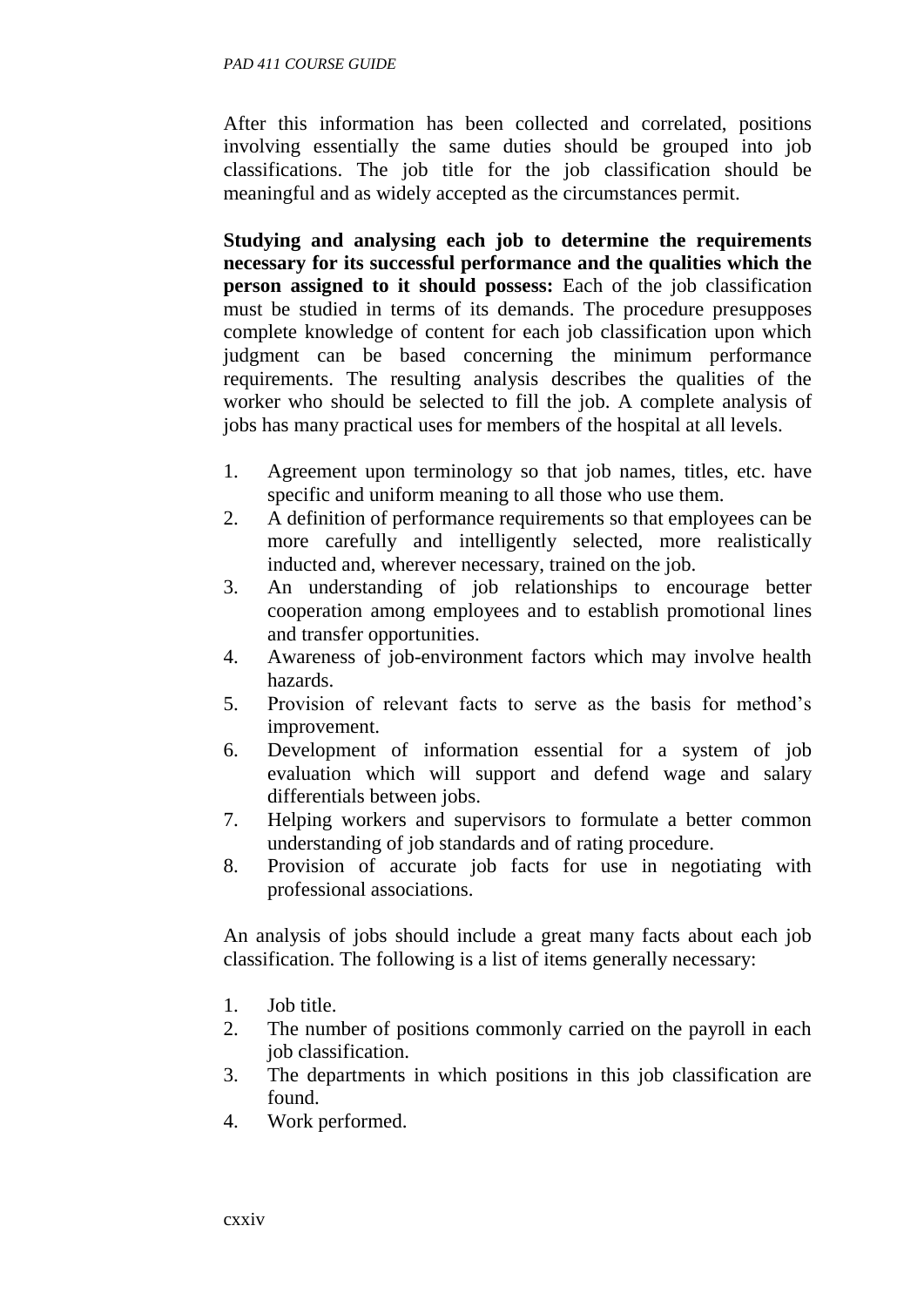- 5. Supervision given and received. The number and titles of individuals reporting to each supervisor in this classification and the type and degree of this classification given to them.
- 6. The level of difficulty involved in the job, such as (i) degree of responsibility, (ii) degree of knowledge, (iii) value of judgment affecting the welfare of patients and successful operation of the hospital, (iv) amount of resourcefulness needed to meet new situations without specific instructions, (v) manual strength and dexterity, (vi) degree of accuracy, and (vii) training required.
- 7. Hours and shifts
- 8. Standard of performance
- 9. Job combinations
- 10. Working conditions
- 11. Mechanical requirements
- 12. Special performance demands, if any
- 13. The date of completion of analysis
- 14. The signature of the supervisor responsible for the job described.

**Evaluating each job to determine its relative value in relation to all other jobs performed in the hospital:** This is meant to find out the relative worth of all jobs. Many other elements may influence the relative wage rate for a given job such as economic conditions, availability of capable workers, the cost of living and collective bargaining by the unions and associations. A job-evaluation system does not determine the wage rate for any given position but provides logical and uniform basis for decisions concerning the relative level of wages and salaries between jobs in the hospital. The fact thus collected may be useful in selecting, training and supervising employees.

There are four common methods of job evaluation-the ranking method, the classification method, the factor comparison method and the point systems. The method to be used in a given hospital should be determined on the basis of its applicability, its usefulness and the success with which it can probably be completed.

1. **Ranking method:** All the jobs in the hospital are arranged in the order of importance accepted by the common agreement among those responsible for the evaluation system on the basis of job titles and job content. The least important position is placed at the bottom of the list, the most important at the top and the remaining others are properly arranged between them. Although this procedure is sound and simple, its value is largely dependent upon the judgment of the persons applying the method.

This method considers each job as a whole and measures each job against every other. It attempts to establish an order of relative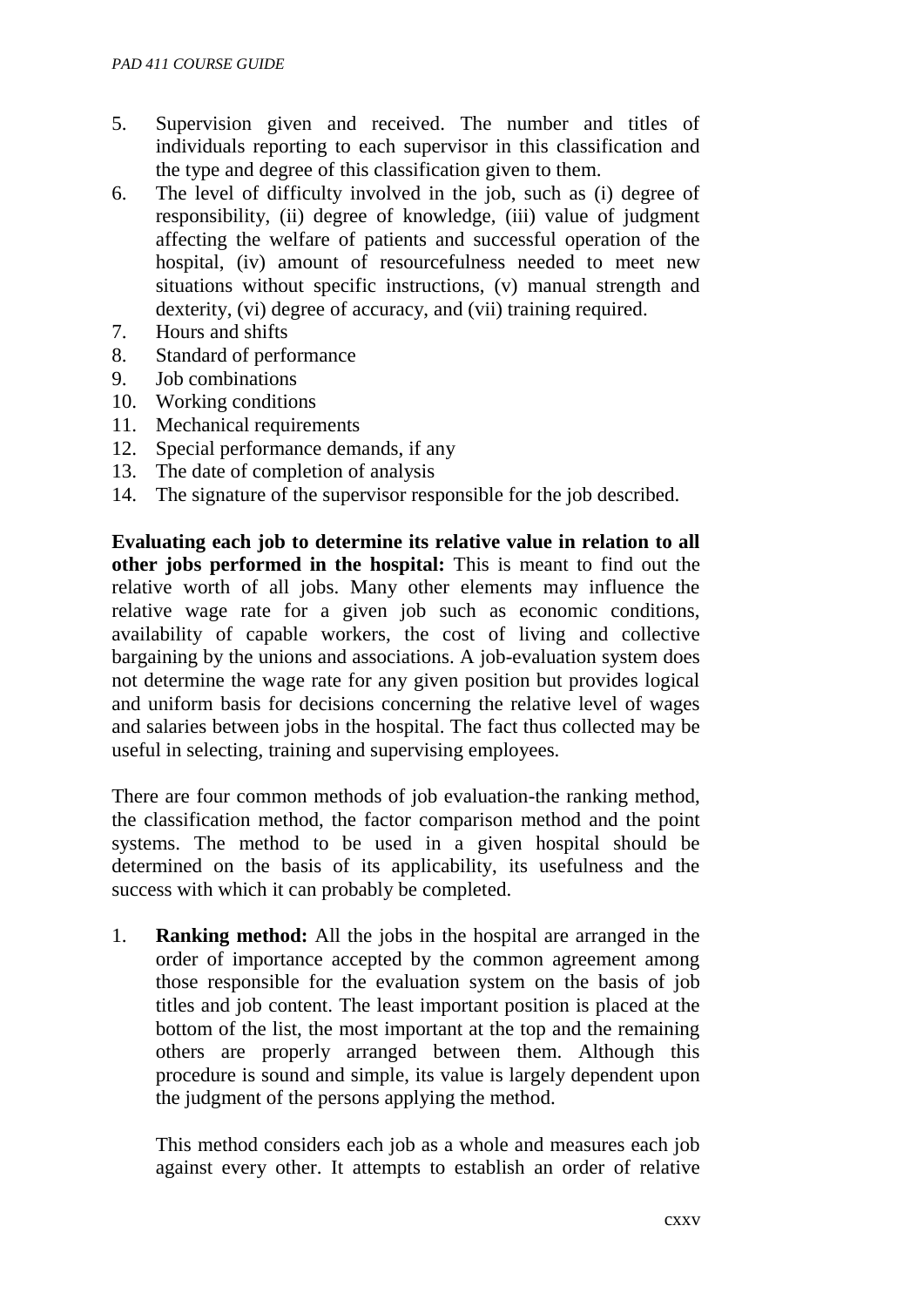worth right from the post of sweeper/dishwasher to the post of chief executive/medical superintendent. It is helpful to begin with a small group of key jobs with which the committee is familiar. It requires only a short time to do the actual rating of the job and it is quite flexible. The ranking method can be effective in a small hospital where a limited number of jobs are being rated.

2. **Classification method:** This method involves the establishment of certain grades or classifications of employees, each of which is carefully defined by describing the types of duties performed, the degree of responsibilities involved, etc. The jobs are then reviewed and assigned to a grade or classification, for example, clerical, technical, nursing, etc. Tentative grade descriptions of these areas are written. It is assumed that positions which can be classified under the general title "clerical" will have some common elements. A decision as to the applicable job level is reached through discussions of the job-evaluation committee. Jobs are then assigned to this level. It may be necessary to rewrite the tentative descriptions several times.

The evaluation is accomplished by preparing a set of job grades and classifying individual jobs in relation to how well they match the grade definitions. There are three steps in this method:

- i. Job grades are established
- ii. Each grade is carefully defined
- iii. Individual jobs are classified in relation to the grade descriptions.

Since the grade descriptions are the foundations on which the plan is built, the descriptions should be general enough to include the various jobs ad yet specific enough to distinguish clearly the type of jobs to be included.

Within the general grade descriptions will be included the several levels of jobs which fall in each category and these levels of jobs can be limited from 10 to 15. Too few job levels limit the accuracy of classifications; too many levels call for unnecessary and artificial separations. There may, of course, be several positions at any one job level.

The grade level should be clearly defined in terms of the general grade description. In writing the grade level descriptions, the degree to which any or all of the following conditions are presented must be watched, because on these considerations will be based the decision on the importance of each job:

(a) Supervision and leadership of subordinates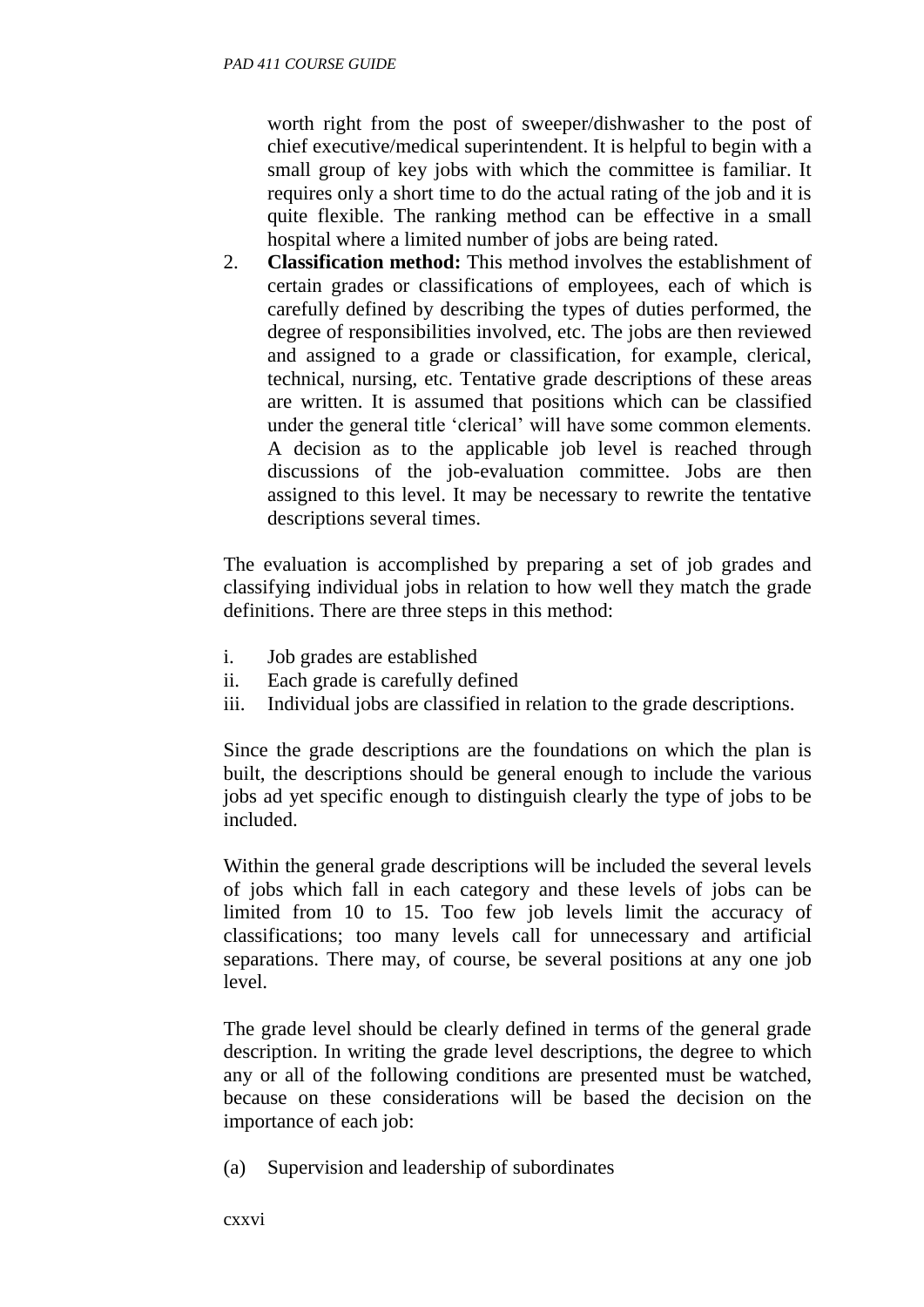- (b) Cooperation with associations who are not in the line of authority
- (c) Probability and consequences of errors
- (d) Initiative and resourcefulness
- (e) Minimum experience requirements
- (f) Minimum education requirements.

In such a plan, clerical staff might be divided into nine or 10 categories:

| Clerk I   | Typist-Clerk I   | Stenographer I   |
|-----------|------------------|------------------|
| Clerk II  | Typist-Clerk II  | Stenographer II  |
| Clerk III | Typist-Clerk III | Stenographer III |

While the duties of Typist-Clerk I were less arduous and less demanding than those of Clerk III, the distinction made seems wise because of the recruitment problem for any position requiring typing.

Once the grade levels have been established and the general descriptions within the various clerical positions arrived at, positions in the organisation can be assigned to a grade level by the evaluation committee.

3. **Factor comparison method:** The factor comparison method is a comparatively easy method to evaluate unlike jobs. One can use the same scale for appraising laboratory technician, X-ray technician, pharmacist, physiotherapist, staff nurse, medical record technician, accountant and executive jobs because this method does not employ specific scales for job measurement as does the point method. Instead, one job is compared with another. There are four steps to the factor comparison method.

The first step is the selection of certain factors common to all the jobs involved. It is assumed that a factor may differ in the degree to which it is important from one job to the other. The second step is the selection of certain key jobs which appear to be properly rated at present in terms of relative status and pay status as compared to other jobs. Enough key jobs should be selected to provide some guidance from the bottom to the top of the total list under consideration. The third step is the arrangement of key jobs on the basis of each of the factors previously chosen. A rank should then be assigned to these key jobs for each of the other factors to be used. When this step is complete, a scale of key jobs will be completed based on which all other jobs can be ranked on each of the factors to be considered. The fourth step is the comparison of all other jobs with the key jobs and the consideration of these ranks in establishing an overall evaluation of each job as compared to all others.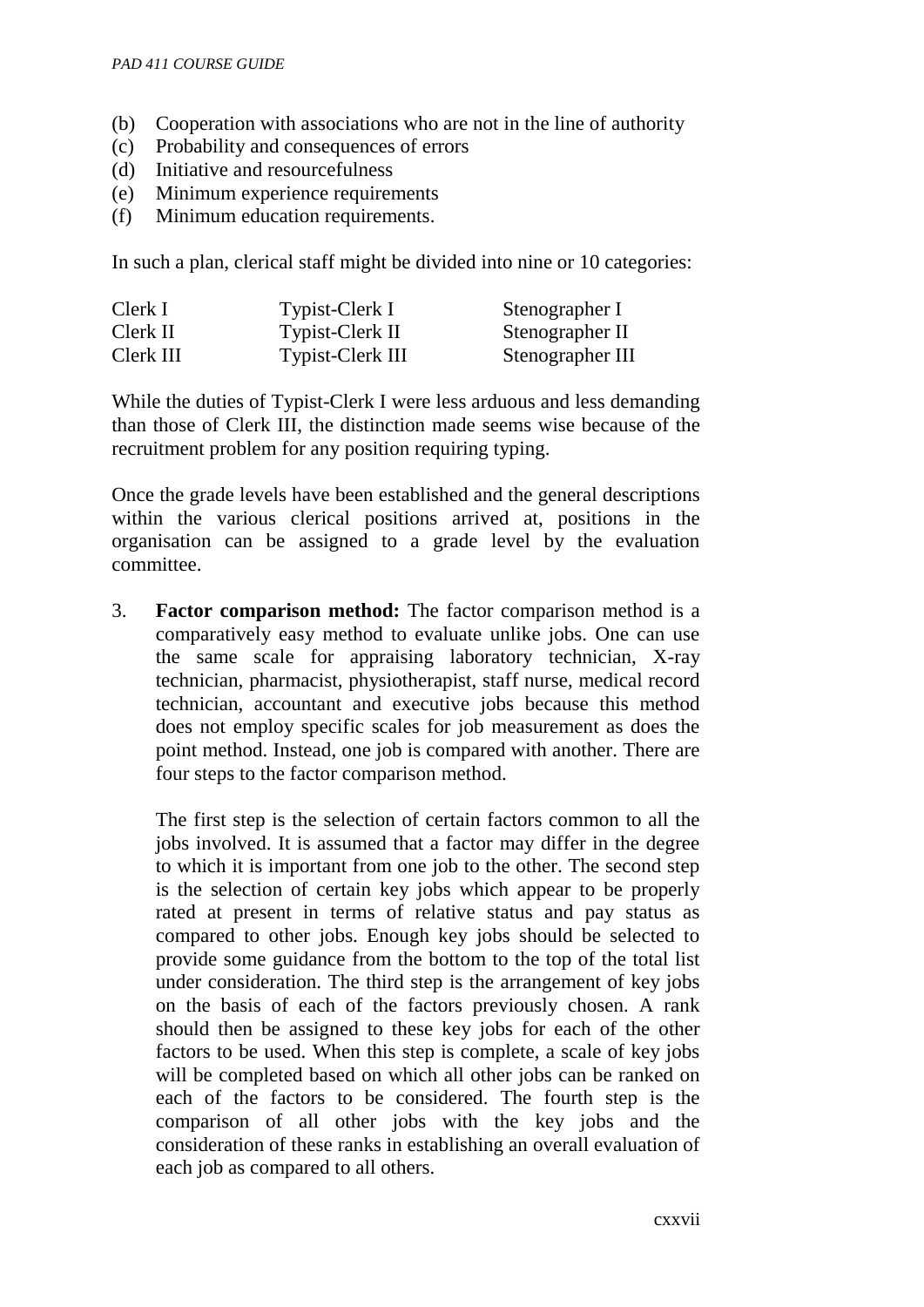There are five standard factors in the construction of the factor comparison method. The first factor is mental effort which includes intelligence, general education, specialised information, creativity, etc. The second factor is skill which is required in operating machines in X-ray, laboratory, physiotherapy departments. The third factor is the physical requirement of a job such as standing during an operation for operation-theatre nurse, lifting patients for nursing orderly, etc. The fourth factor is responsibility for hospital property, money and negotiating contracts on behalf of the hospital. The fifth and last factor is working conditions, such as congestion, humidity, accident hazards, noise and radiation.

This method is more reliable than the ranking and classification methods. A change in general employment or economic conditions may affect some jobs more than others, which will necessitate the re-evaluation of all positions.

- 4. **Point systems:** The point systems have the widest application. They have been used for both clerical and manual skill positions. A number of factors, each considered to be pertinent to success on the jobs are selected for study. It involves the following steps:
	- i. Under the point systems, a few jobs are selected by the point decision of job analyst and the department head. These jobs should be representative of the various levels of employment found in the department.
	- ii. A temporary organisation chart for the department should be prepared. This should shows the organisational pattern as it actually exists. Only those lines of relationship which actually function should be included. The chart will help in determining the relationship between positions.
	- iii. Once agreement has been reached upon key jobs, it is possible to proceed with evaluation of the other jobs in the department. The job analyst should bear in mind the following points:
		- (a) The job under consideration is to be compared with similar jobs in other departments.
		- (b) The job, and not the worker in the job, is under study. It is essential that the requirements considered relate to those which will assure the necessary job productivity. The fact that the worker on the job has abilities in excess of the job requirements does not mean that the job can be given a higher assignment of points.

When the job analyst completes his study, the assigned points can be reviewed by a committee consisting of the department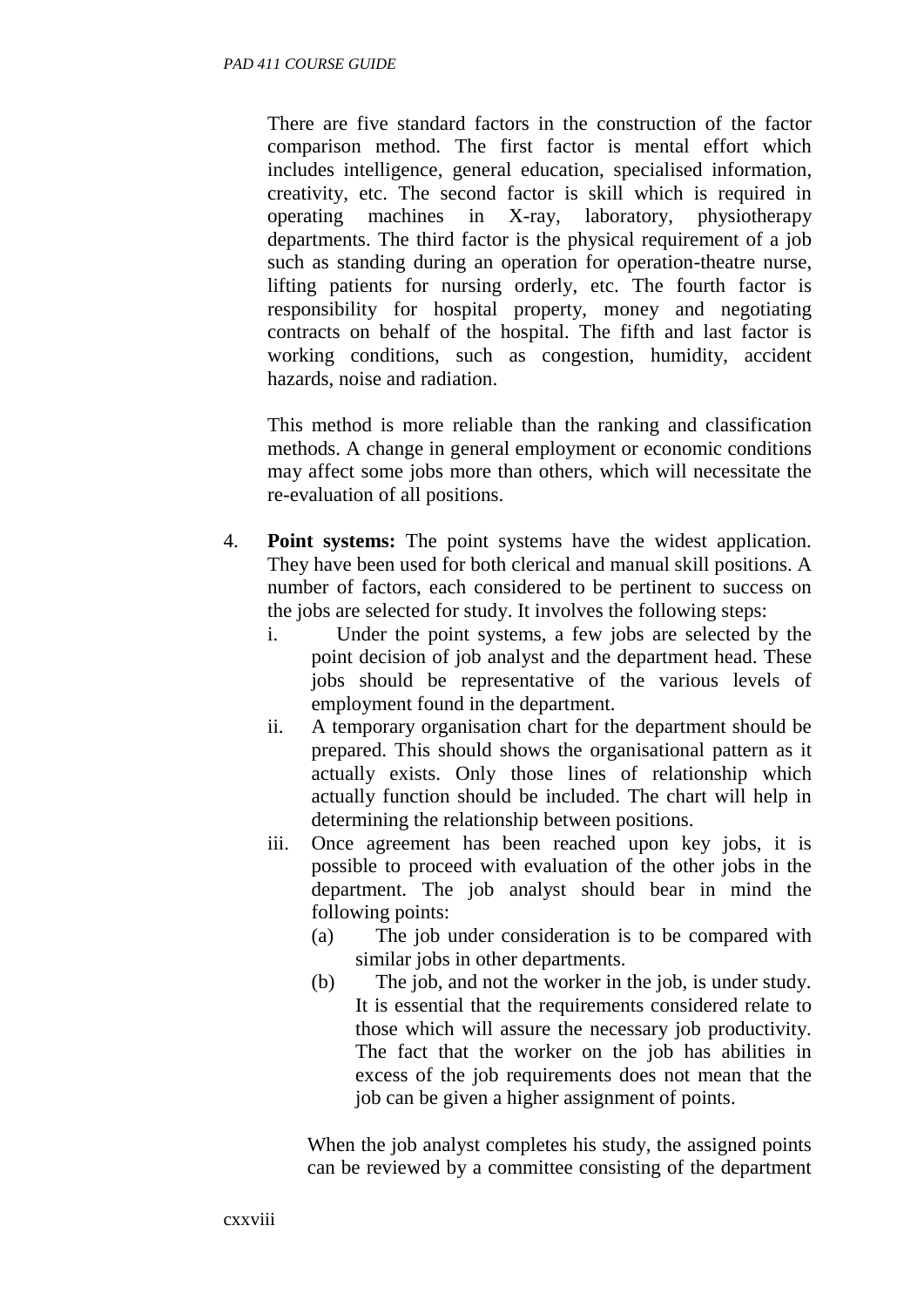head, human resource manager and the chief executive. Their decision should be considered final.

This programme must be looked upon as a guide to the development of the wage and salary structure.

- iv. Classifying the jobs into groups that possess similar characteristics should establish a wage level for each group. In many cases no significant differences can be established between two or more classifications. Then the various classifications can be grouped into grades. The number of grades will vary depending upon the dissimilarity of the job classifications considered. If all the job classifications in a hospital of 100 beds are evaluated, they can be arranged into 10 to 20 grades. Decisions concerning the number of grades to be established should be governed by the following considerations:
	- (a) There should be enough grades to avoid placing job classifications into the same grade when the evaluation process has shown their different values.
	- (b) The number of grades should be sufficiently small to avoid minor differentials in grades which may lead to minor differences in pay rates.
	- (c) There should be a minimum overlap between the pay rate for two adjacent rates.
	- (d) A defensible basis for establishing differentials should be established and applied to all the grades used. It is usually assumed that the difference between the minimum rates for successive grades will increase as the grades ascend. This may be done by adding a fixed percentage to the base rate of the preceding grade in order to determine the base rate for the next grade. This percentage can be between five and 15 percent to avoid excessive overlapping.

If the ranking or classification or factor-comparison method of evaluation has been used, job classifications should be assigned to grades on the basis of their relative positions. If the point systems have been used, a numerical point should be determined for each job classification which will serve as a guide to grouping classifications into grades.

The establishing of grades and the assignment of a salary range to each grade involve numerous considerations beyond the evaluation of jobs by classification and the mathematical computation of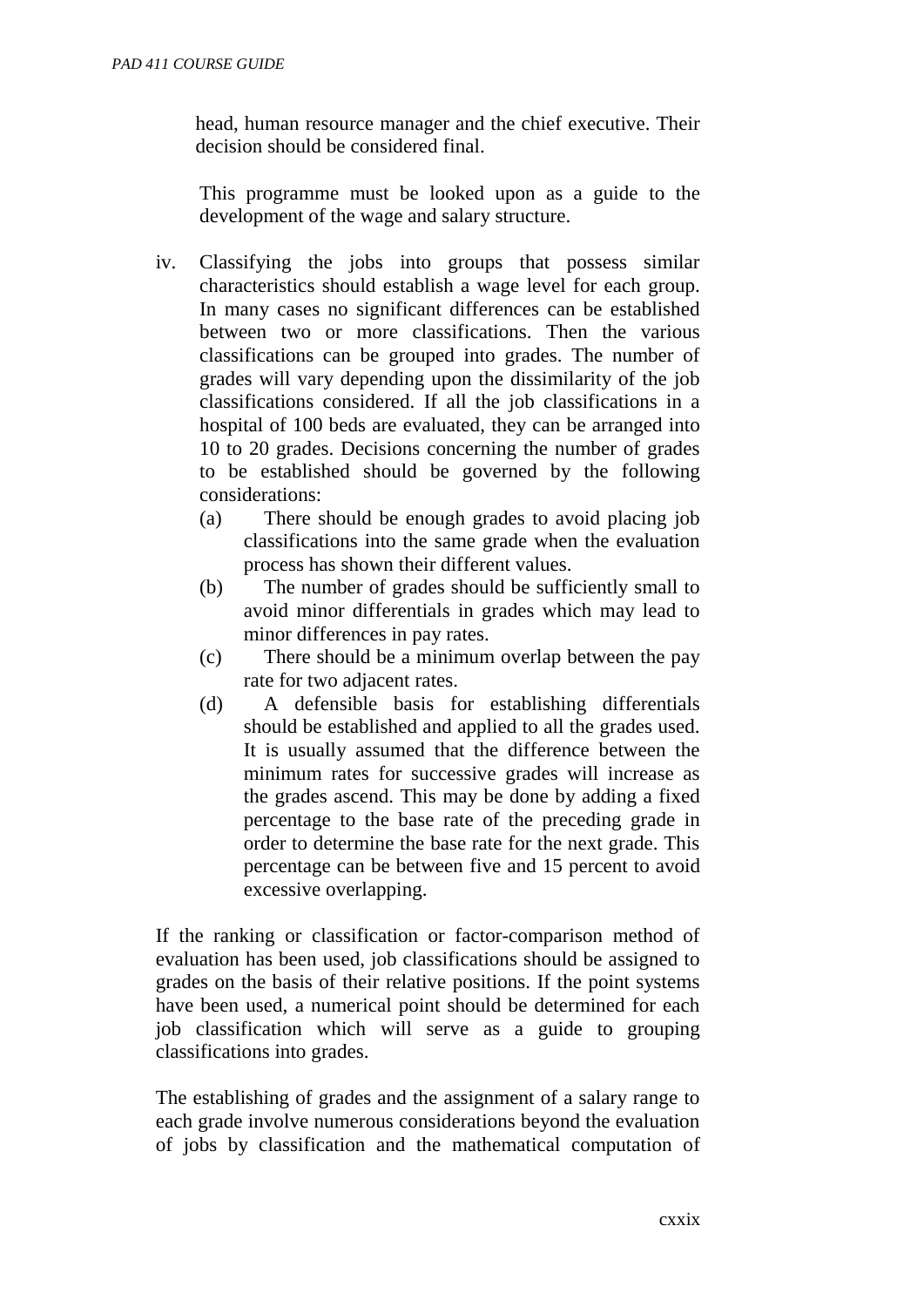setting up a defensible grading system. These often include the following:

- (a) The prevailing rates in the region where the hospital is situated
- (b) Custom within the hospital as evidenced by existing wage and salary levels
- (c) Assignment of higher responsibility to a particular job in the interest of the hospital
- (d) Raising the salary level in a given position to attract prospective candidates.

The programme must be looked upon as a long-term guide to the development of the wage and salary structure.

Each of the above four job evaluation methods, has its own advantages and disadvantages which should be weighed by the hospital. The objective, regardless of the method adopted, should be to develop a logical relationship among jobs to be used as the basis for a salary and wage schedule, because good compensation plans have a salutary effect on the entire organisation. In the absence of such plans, pay scales for each category of jobs are determined subjectively on the basis of haphazard and arbitrary decisions. This creates unrest in the organisation resulting in low morale of its personnel. Therefore, compensation plans should keep a balance between the needs of the organisation and those of its personnel.

**Job assignment:** After a satisfactory salary and wage structure has been developed, it should be applied to the individuals employed by the hospital. Assigning each hospital employee to his job, appraising his performance and compensating him involves:

- i. Procedures for recruitment, selection and induction
- ii. Procedures for transferring, promoting and separating employees
- iii. Setting standards of performance and the evaluation of the performance of each employee
- iv. Establishing a salary range for each job and paying each employee according to this range is possible through the process of merit rating because it is easy to compare the performance of any given person in a job with all other in the same grade. This comparison will indicate the approximate position with the salary range which should determine the compensation for the individual employee.

These functions are all carried on in all hospitals. Some of them are carried out to some degree every day. There is a possibility that their performance may be overlooked and their relationship to the salary and wage administration programme forgotten because they are such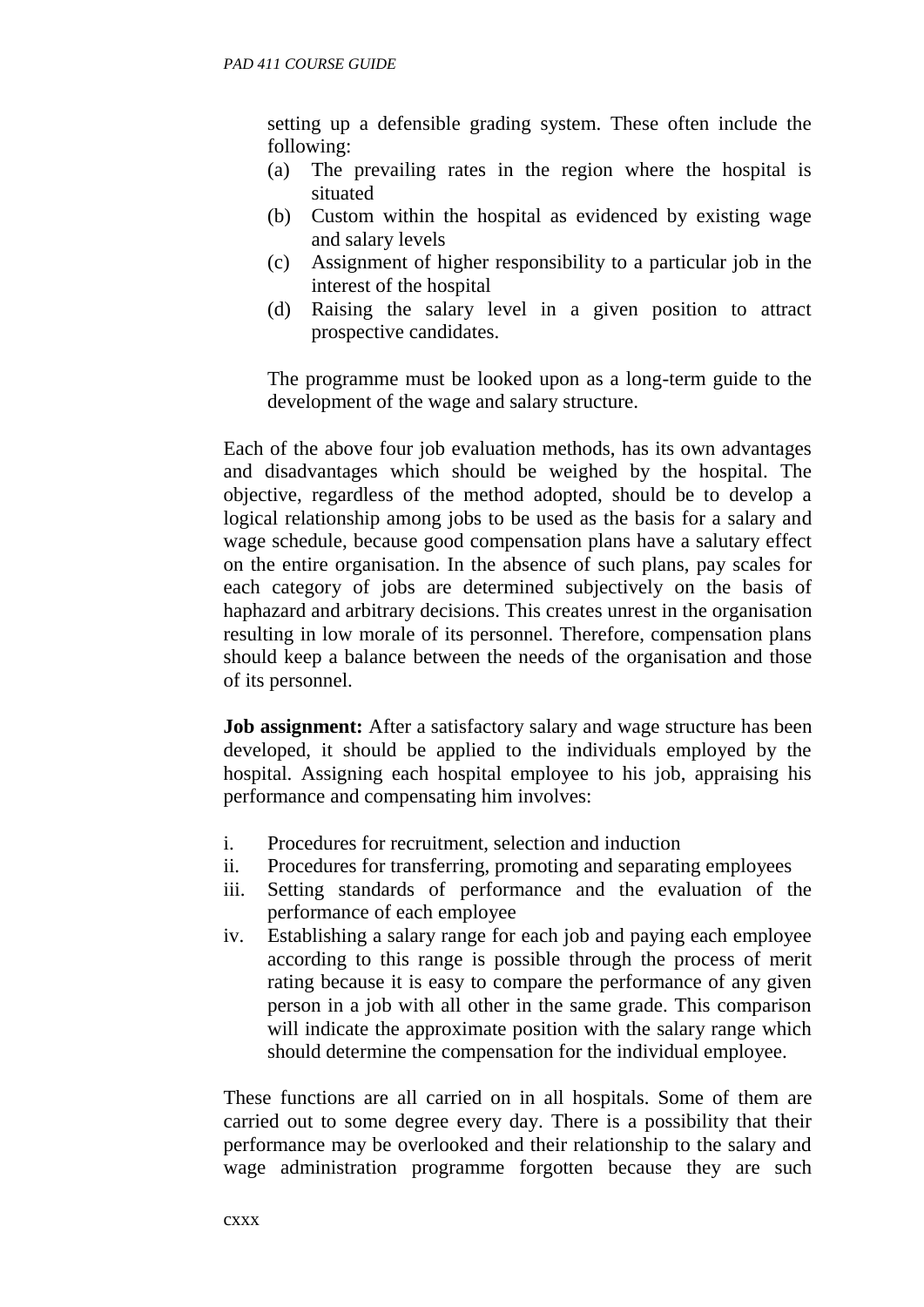familiar parts of the hospital operation. The following points are intended to bring out the importance of such matters in developing a complete plan for the administration of salaries.

Unfortunately, it is not easy to assign the salary range for a given employee. When introducing a system, the existing rate must be considered. Length of service must be taken into account. There may be other matters which influence the decision. Ideally, merit ratings should be the major factor in determining the salary paid to an employee within the grade to which his position has been assigned. The new employee in a classification will ordinarily be started at or near the bottom of the range, unless his training and experience justify a higher rate.

**Developing compensation procedures:** The development of the hospital's compensating methods and procedures requires a decision as to what payment methods the hospital should adopt. The nature of work in hospitals is such that employees have commonly been paid only on a monthly basis. This situation has largely eliminated the possibility of using incentive wage plans for hospital employees. Compensation includes all benefits given to the employees in cash as well as in kind. It is, therefore, important for the hospital to adopt a well-defined and uniform policy. Items to be considered include: (a) basic pay; (b) dearness allowance; (c) house rent allowance; (d) city compensatory allowance; (e) uniform allowance; (f) mess allowance; (g) night allowance; (h) provident fund; (i) gratuity; (j) free medical care; (k) casual leave; (l) festival leave; (m) sick leave; (n) annual leave; (o) any other benefit given by the hospital, such as overtime, etc.

These are all a part of the wage and salary cost of the institution and must be considered in arriving at total compensation. There has been a marked growth in cash as well as non-cash compensation during the past several years, affecting the salary budget of the hospital. Non-cash items should be converted into their cash equivalent and the employees should be informed of the value of these items. It is doubtful whether the average employee places as great a value upon non-cash items as he does on hard cash. The hospital will probably be in a better bargaining position if it pays the maximum proportion of its compensation package in cash and the minimum in non-cash items.

A clear understanding must be reached with each employee, preferably before his joining, concerning the total compensation which he will receive in cash as well as in kind. This objective can be implemented through the use of the employees" handbook which can be distributed to the employees.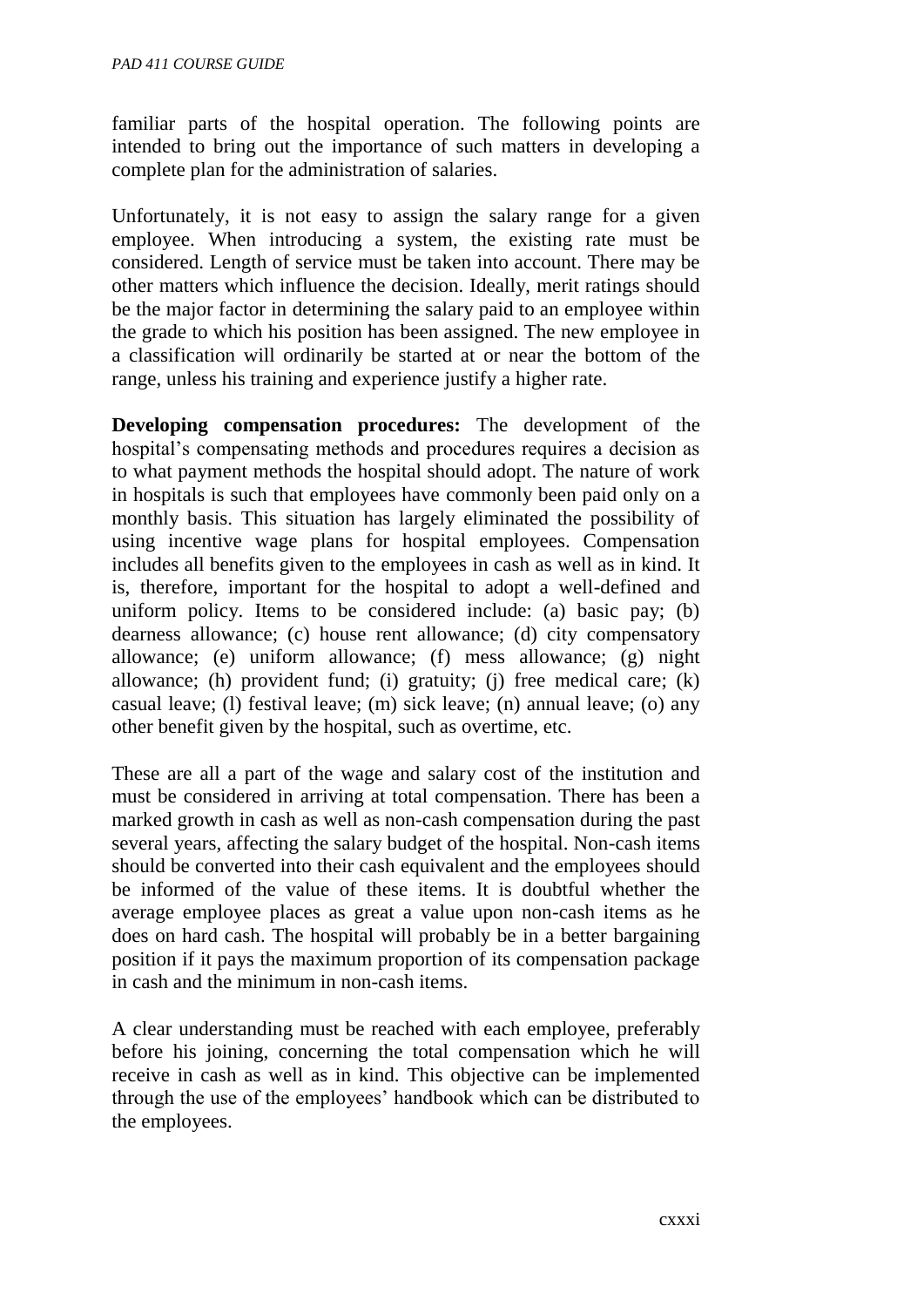#### *PAD 411 COURSE GUIDE*

The mode of disbursement of salaries to employees differs from hospital to hospital. Some hospitals pay in cash through their cashier in a working day during working hours; others by crediting on the bank accounts of all the employees.

In most of the hospitals, the length of the pay period is usually a month. Definite procedure must be established and followed for several functions:

- (i) Putting the employee on the payroll: When a new employee joins, a copy of his appointment letter with a copy of his joining report should go to the accounts department. Similarly, when there is a change in salary of any employee on account of his promotion, a copy of the letter indicating this change must be given to the accounts department.
- (ii) Reporting absence for salaried employees: This should be done for each absence and an indication as to whether the time lost is to be: (a) deducted from the employee"s salary; or charged to (b) casual leave; (c) festival leave; (d) sick leave; (e) annual leave; (f) maternity leave; (g) study leave; (h) administrative leave; or (l) any other source should be sent to the accounts office before the salary clerk starts preparing salary bills.
- (iii) Reporting changes in salaries: This can be done by informing the accounts department in writing. The change in salary may be due to: (a) increase in dearness allowance; (b) release of annual increments; and (c) any other reason.
- (iv) Removing an employee from the payroll: The human resource manager should communicate the effective date and reason of termination to the employee in writing and a copy of this should be sent to the accounts department immediately, to avoid any excess payment being made.

Copies of each document with this information as well as other data having to do with the compensation of the employee should also be filed in the employee's personal file.

### **4.0 CONCLUSION**

A plan for the administration of wages and salaries is always a changing process which requires continuous study and frequent revision. It is important that the hospital should provide for: (a) frequent checks on job description to make sure that they are essentially correct; (b) periodic wage surveys to determine the prevailing wages paid in the neighbouring hospitals; (c) a means of explaining the procedure in use to new employees; (d) periodic reviews if the wage and salary structure to eliminate inconsistencies and strengthen the programme in general.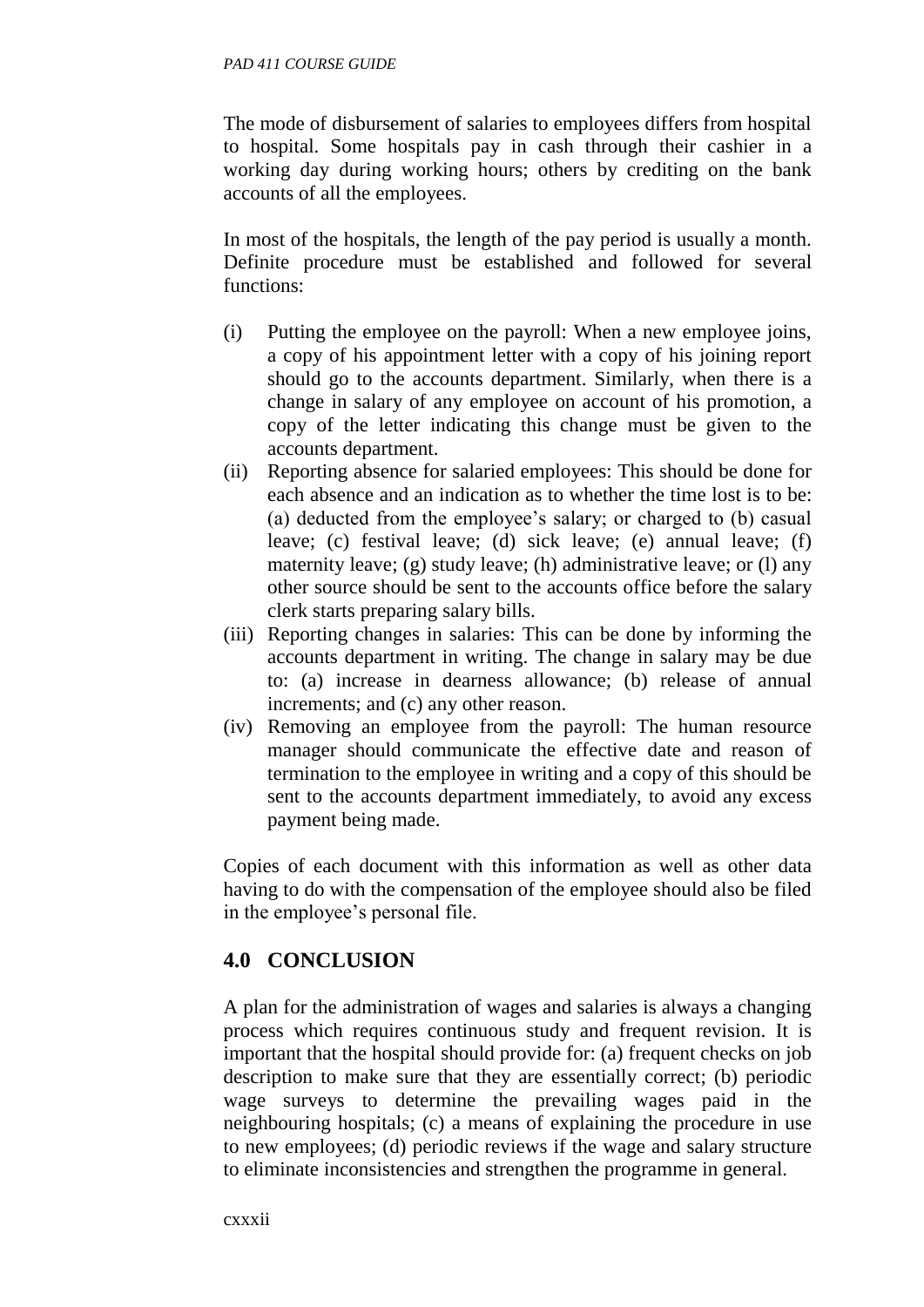Responsibility for the development and administration of a fair and equitable wage and salary administration system rests with the line managers. The human resource department has an important role to play in this area, as wage and salary administration has significant human relations implications. The human resource manager renders expert advice to line management in the development of a suitable system of job evaluation. A very large hospital may have a separate wage and salary administration department. Smaller hospitals, which cannot afford such a specialist department, assign the responsibility to someone in the human resource department.

## **5.0 SUMMARY**

Wage and salary administration is not only a science but is also an art, whatever data is available, a proper selection has to be made, and this requires the highest skill in the human resource manager so that effective policy decisions may be evolved.

## **6.0 TUTOR-MARKED ASSIGNMENT**

Describe how the wage and salary structure of hospital workers be built in order to bring peace or reduce the unhealthy rivalries within the system.

# **7.0 REFERENCES/FURTHER READING**

- Goyal, R.C. (2006). *Hospital Administration and Human Resource Management.* (4th ed.). New Delhi: Prentice-Hall.
- Patchen, M. (1961). *The Choice of Wage Comparisons.* Englewood Cliffs. N.J: Prentice-Hall.
- Peretomode, V.F. & Peretomode, O. (2001). *Human Resources Management Principles, Policies and Practices.* Lagos: Obaroh & Ogbinaka Publishers Ltd.
- Salschneider, J. (1981). "Developing Pat Strategies for Diversified Companies*.*" *Compensation Review* 2nd Quarter; 15-24.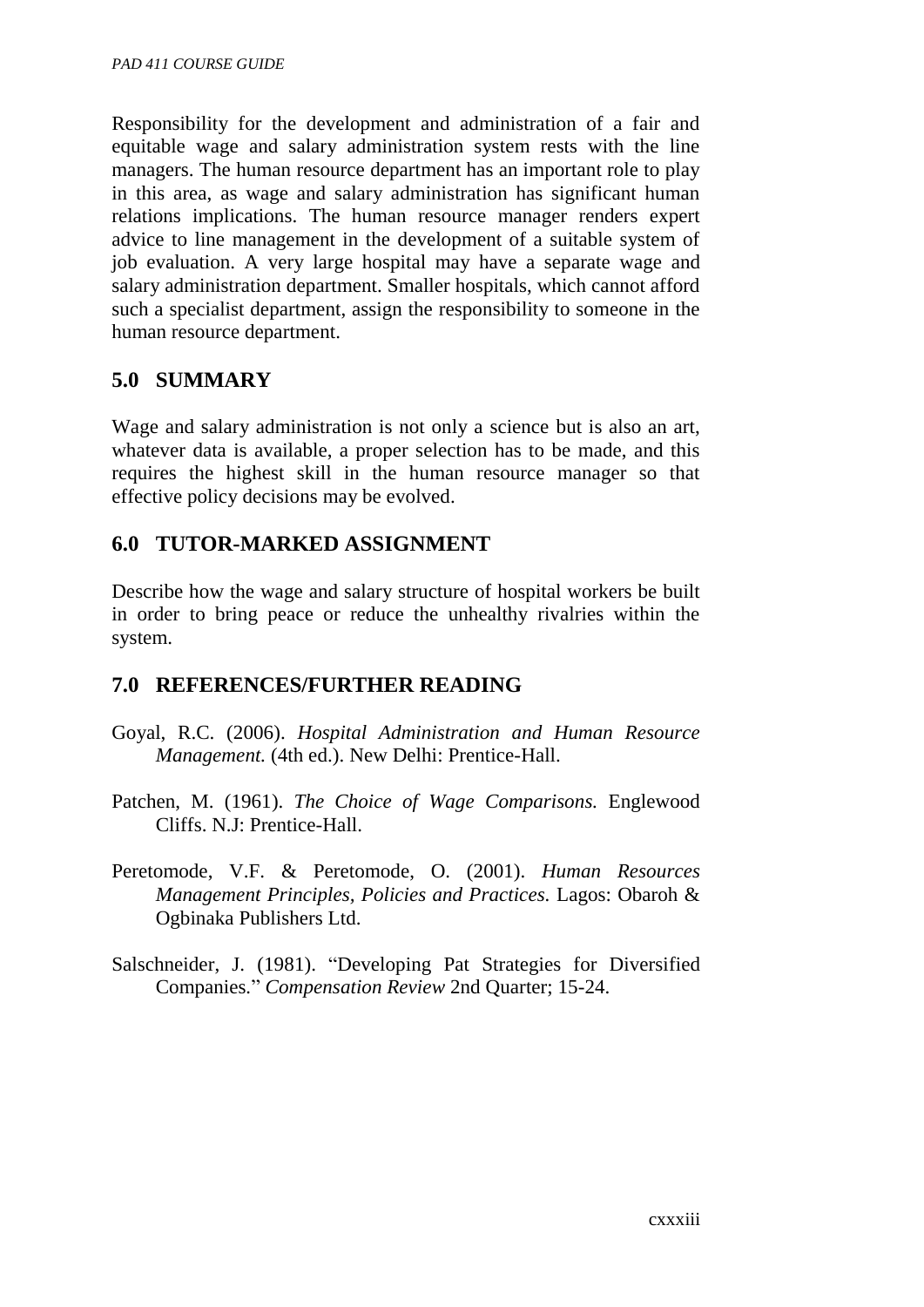## **MODULE 3**

- Unit 1 Appraisal of Human Resources
- Unit 2 Human Relations and Public Relations in Hospitals
- Unit 3 Teamwork in Hospitals

# **UNIT 1 APPRAISAL OF HUMAN RESOURCES**

## **CONTENTS**

- 1.0 Introduction
- 2.0 Objectives
- 3.0 Main Content
	- 3.1 History of Performance Appraisal
	- 3.2 Definition
	- 3.3 Components of Performance Appraisal
	- 3.4 Appraisal from Employee"s Point of View
	- 3.5 The Purpose of Appraisal
	- 3.6 Preparing for the Discussion
	- 3.7 Process of Performance Appraisal
	- 3.8 Advantages of Employee Performance Appraisal
	- 3.9 Limitations of Appraisal
	- 3.10 Requisites of a Good Appraisal System
	- 3.11 By whom should Appraisal be Done?
	- 3.12 Precautions to be taken while Introducing Appraisal Scheme
	- 3.13 Behaviourally Anchored Rating Scales
	- 3.14 Executive Appraisal
	- 3.15 The 360 Degree Appraisal
- 4.0 Conclusion
- 5.0 Summary
- 6.0 Tutor-Marked Assignment
- 7.0 References/Further Reading

# **1.0 INTRODUCTION**

Recognition and advancement are some of the basic human aspirations. A proper system which caters for those aspirations motivates a person to provide better output. On the other hand, the absence of such a system leads to frustration, disappointment and lethargy, which result in the deterioration of performance. The success and efficiency of an organisation depend to a large extent on how these basic requirements are taken care of.

It is an unfortunate fact that the more deserving a person is, the more is his desire for unmerited advancement. He is prepared to use both fair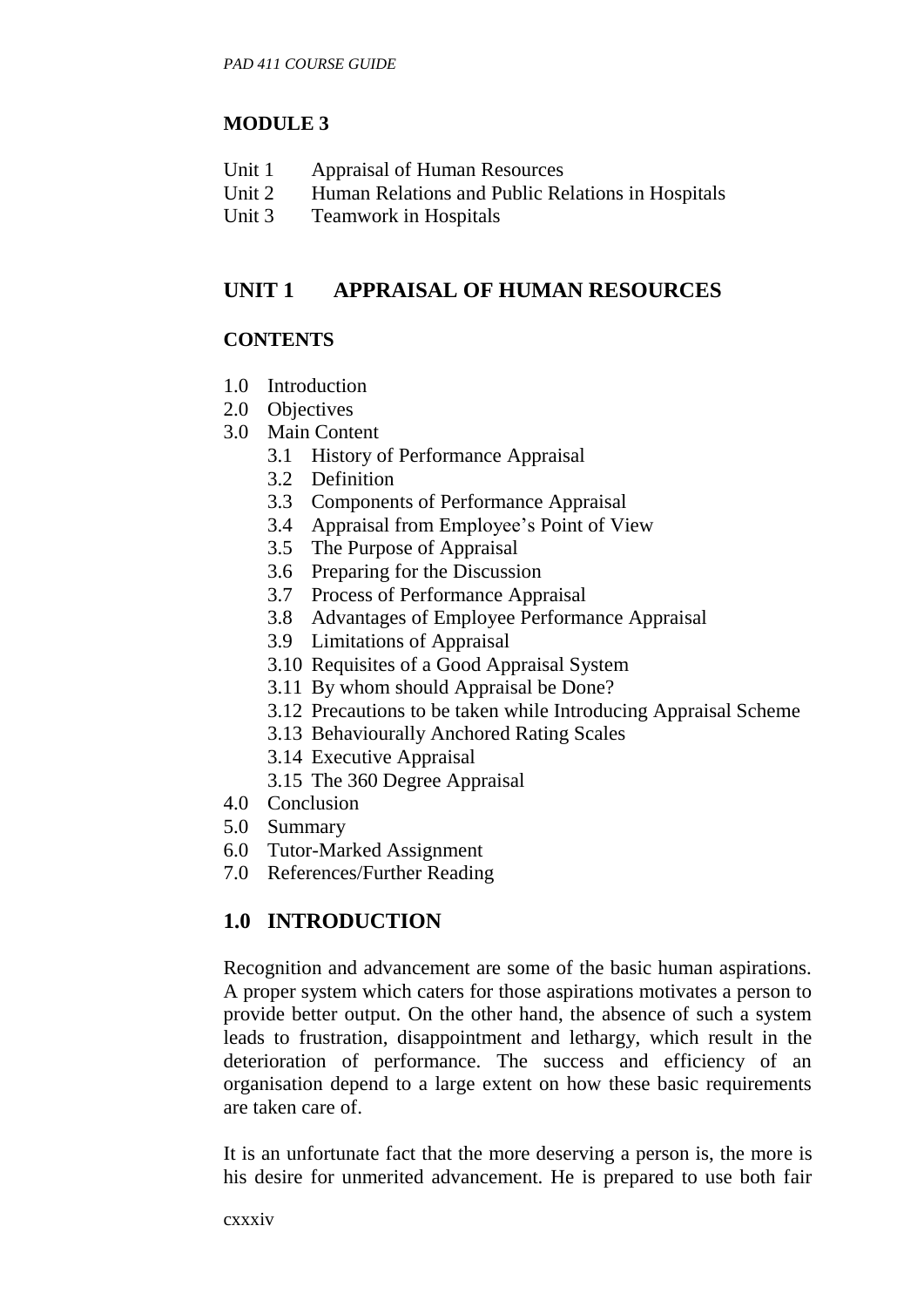and foul means and is often able to attract the favourable attention of his superiors simply by being more visible though working less that he should, or though he is capable than many of his colleagues. It is this phenomenon which lowers the standard of conduct and behaviour resulting in frustration and inefficiency. The administrator has, therefore, to constantly struggle to make employee assessment objective and keep any vicious trend under check.

A system in which a job is properly defined and some yardsticks laid down for judging the employee"s performance makes the appraisal more accurate and objective. This system also gives the conscientious employee a good opportunity for self-appraisal. The whole process paves the way for continued betterment of the employee"s performance and development of confidence and pride in his work.

In any system of performance appraisal it is necessary to adopt nomenclatures which have uniform and universal application, so that one description would convey to all persons at all times and at all places the same meaning and eliminate any misunderstanding.

Terms commonly applied to the management and evaluation of performance of employees are efficiently rating, service rating, annual rating, merit rating and performance appraisal. As applied to human resource management, they are practically synonymous. The last two are most frequently used. More recently, emphasis has been given on increasing the results of the employee's performance rather than his merits.

If managers accept that one of their responsibilities is to develop their subordinates, they should also accept that appraisal and discussion about job performance are their duties too. But the truth is that most of the senior officers holding medical, nursing, paramedical and administrative posts in hospital have never held discussions with their superiors and subordinates on how they were fairing in their jobs, with a view to developing their potential or correcting their weaknesses.

Central to the concept of employee-performance appraisal is the mutual advantage of employer and employee so that in practice the phrase 'career development' establishes an identity of interest between them. The employer benefits by identifying individuals with the ability to take on more responsible and senior jobs and the employees are helped to develop their personal capacities further. Performance, capacity and potential are the main qualities under review and in recent years the emphasis is being placed more and more on performance. Measuring result against previously agreed objectives is now seen as the main purpose of appraisal. This is contrary to the earlier, traditional type of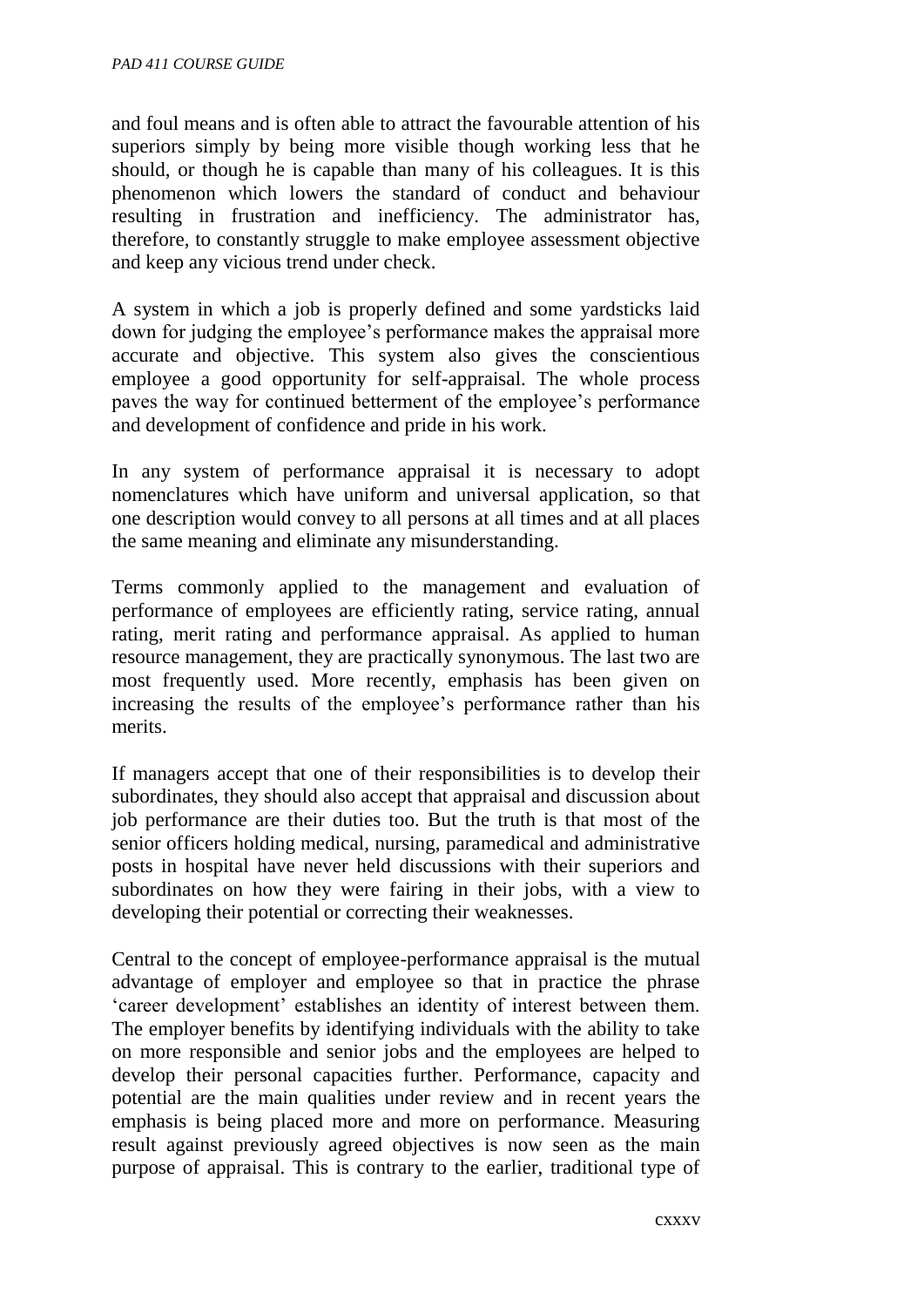assessment which was largely based on assessing a subordinate"s personality and which was kept absolutely secret from him.

Another sign of the traditional approach being swept away is that the written confidential report has been replaced by the appraisal interview where the senior officer neither dominates the interview nor announces his opinion. Rather, an appraisal interview has come to mean a joint interview in which the subordinate is expected to make a constructive contribution including self-assessment of his performance and career aspirations. Recently some organisations have introduced 360 degree appraisal system for their employees, which will be explained in a later section.

# **2.0 OBJECTIVES**

At the end of this unit, you should be able to:

- define performance appraisal
- state the components of performance appraisal
- list the purpose of appraisal
- describe the process of performance appraisal
- enumerate the advantages and disadvantages of employee performance appraisal
- mention the requisites of a good appraisal system
- discuss the precautions necessary while introducing employees' appraisal scheme.

# **3.0 MAIN CONTENT**

### **3.1 History of Performance Appraisal**

Employees" performance appraisal technique is said to have been used for the first time during World War I, when Walter D. Scott of the U.S. Army adopted the man-to-man rating system for evaluating military personnel. Now, merit rating is largely restricted to the rating of hourly paid employees and is used for developing criteria for wage adjustments, promotions, transfers, etc. Performance appraisal places emphasis on the development of the individual and is used for evaluation of technical, professional and management personnel. Some authorities use terms such as performance appraisal, merit rating, employee evaluation, annual rating, etc. interchangeably while others interpret some of these terms differently. However, the term performance appraisal is most widely used in the human resource management vocabulary.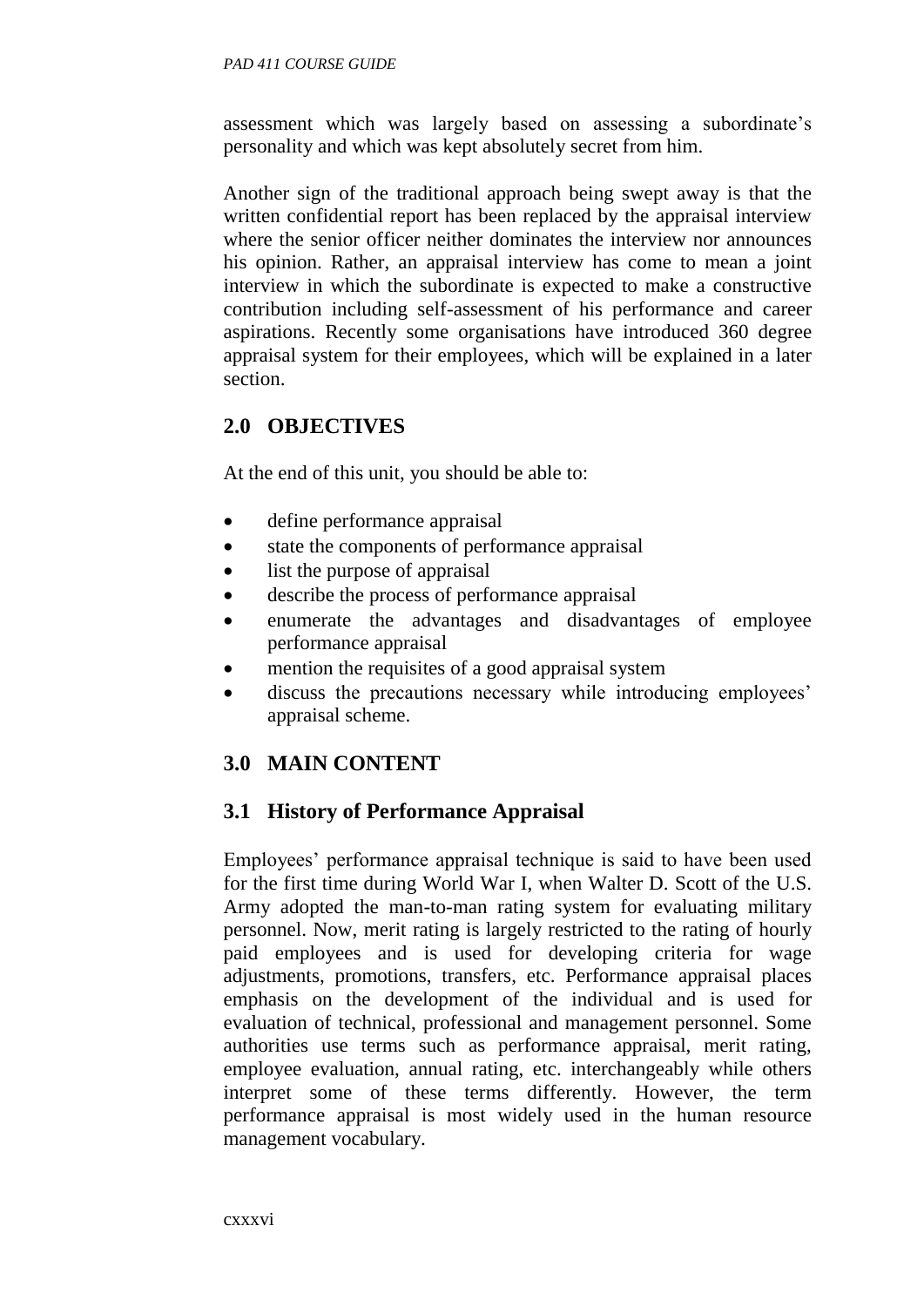# **3.2 Definition**

Performance appraisal is the process of evaluating the ability of an individual employee against predetermined standards usually set in the job description. It replaces casual assessment with formal, systematic, scientific, objective and professional procedures. Employees know they are being evaluated and they are told the criteria that will be used in the course of the appraisal. Nothing is kept secret. The appraiser and the appraisee should carry out this task jointly in a cordial atmosphere stressing on the plus points and finding out ways and means of overcoming drawbacks, if any, of the appraisee.

# **3.3 Components of Performance Appraisal**

There are a number of reasons for performance appraisal of employees such as counselling, promotion, training or a combination of them. Therefore, it is necessary to understand clearly the objectives of the performance appraisal. While doing the performance appraisal, the appraiser should address the question in respect of the five Ws, viz. who, what, why, when, where, as also the how of performance appraisal. These five Ws will not only help the appraiser but the appraisee as well.

**Who:** All employees work under the supervision of one supervisor. Therefore, the supervisor is the best person to do performance appraisal of his subordinate.

**What:** This includes appraisal of current performance and future potential. It also includes evaluation of human traits.

Why: It is concerned with creating and maintaining a satisfactory level of performance of employee in his present job, highlighting his needs and potentials for personal growth and promoting understanding between the supervisor and his subordinate.

**When:** Informal performance appraisal continues throughout the year. The supervisor should use good work as an opportunity to provide positive thrust and use poor work as a basis for training. But formal performance appraisal should be done once a year.

**Where:** Performance appraisal should be done in the office of the supervisor in a cordial atmosphere without any interruption. At that time, the appraiser, the supervisor, and the appraisee, the subordinate should not be disturbed.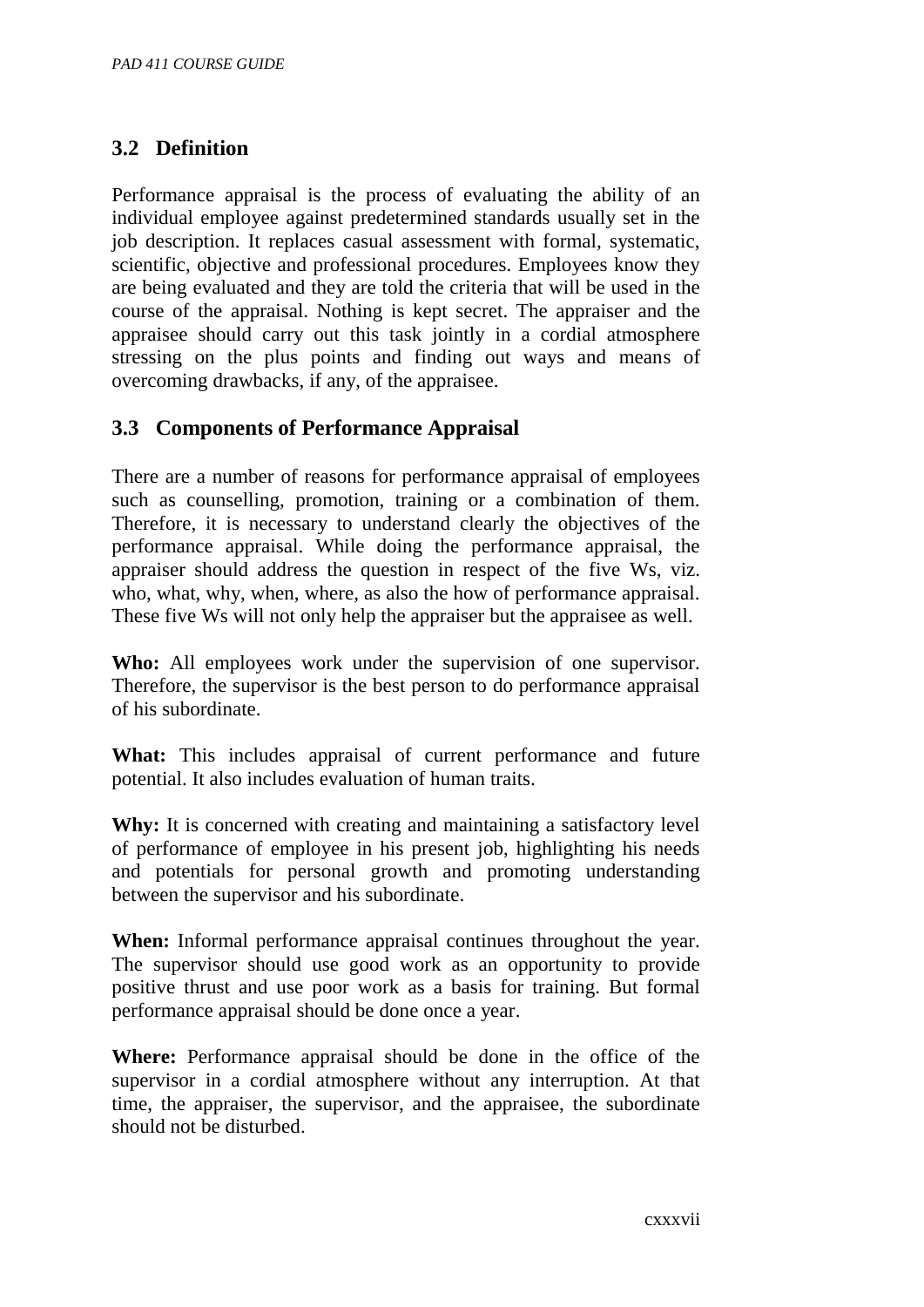**How:** The method of performance appraisal must be decided. All supervisors must be trained in it. Certain ethical norms should be followed.

# **3.4 Appraisal from Employee's Point of View**

An appraisal discussion, for some, is a nightmare. For others, it is a much awaited opportunity. How does an employee react to his appraisal? Does it cause him to feel anxious or does he see it as a positive event - an opportunity to learn about oneself so that he can grow and develop.

An appraisal discussion can be very positive experience, depending upon the attitude and mindset one brings to it. Some managers are more skilled in preparing and delivering appraisals than others but there are many things one can do to help make it a good experience.

## **3.5 The Purpose of Appraisal**

The first thing to do is to remind oneself of the purpose of the appraisal. The boss has no desire to slap at one's face and tell what one has done wrong. A good appraisal reviews past performance that shows how one met one"s goal and objectives. It gives an insight into one"s strengths and reveals weaknesses and areas one needs to improve, with a plan to perform better in future.

# **3.6 Preparing for the Discussion**

An employee should remember the purpose of the appraisal system so that he can go in with the right mindset. He should reflect on his performance over the past year and what he perceives to be his strengths and weaknesses. It is better if the employee keeps a written document of his past performance and what he intends doing in future for the organisation. He should imagine how he wishes to behave during the discussion.

Get a good night"s sleep the evening before so that he will be alert and fully present during the appraisal discussion.

Lastly, he should be rest assured that his boss is like his father who is there for his growth and development.

The following points needs to be taken into consideration during the discussion on appraisal: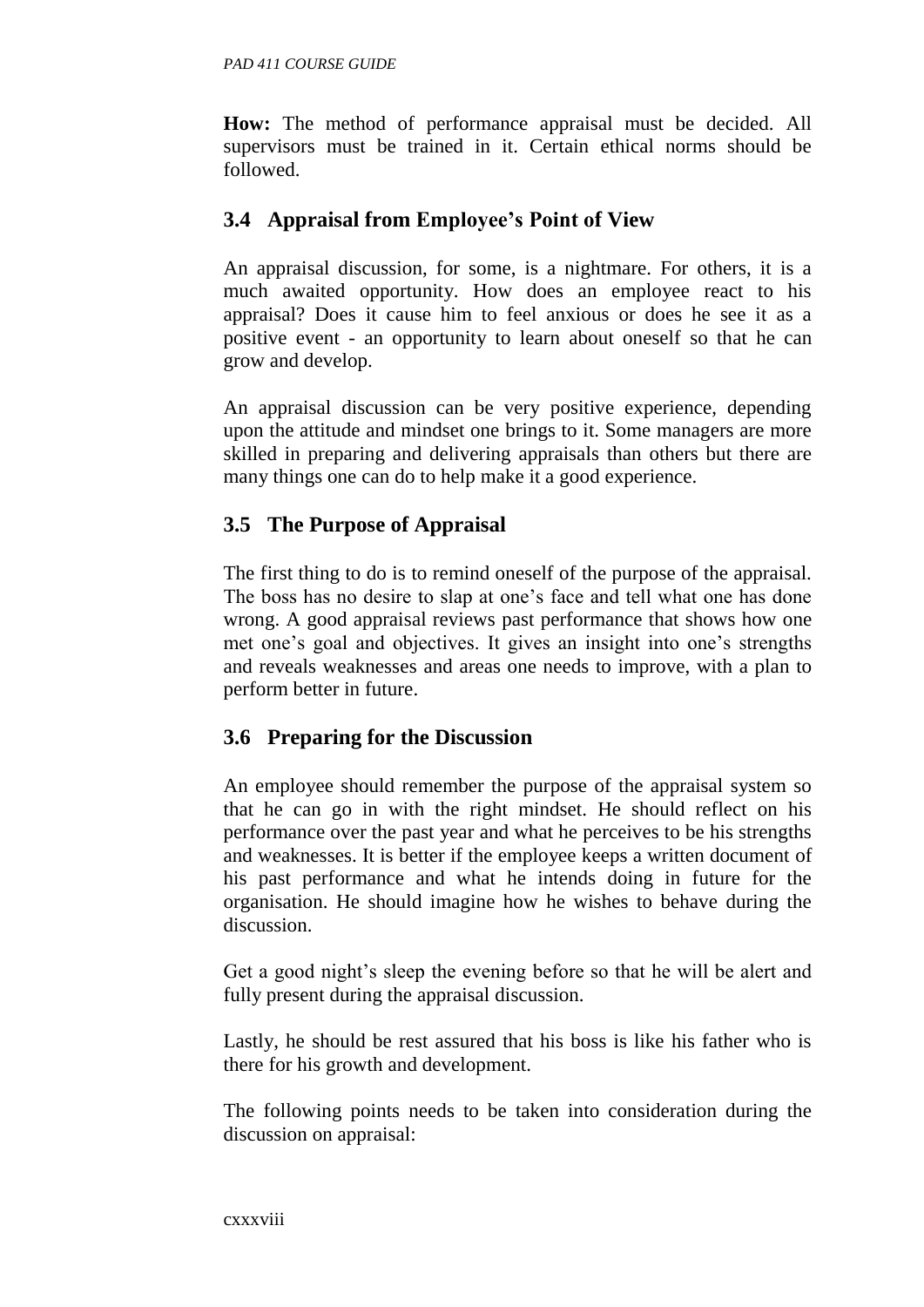- (a) Make sure that the employee understands the basis of his appraisal system from the beginning.
- (b) Sit up straight in the chair and look at the appraiser in his eyes.
- (c) Listen carefully without interrupting.
- (d) Be open, flexible and willing to admit you short comings.
- (e) If the employee does not understand how his superior arrived at a particular evaluation, he can request him to give specific example of that event.
- (f) If the employee does not agree with his comments/evaluation, try to respond as objectively as possible.
- (g) Before the appraisal is over, the employee should be clear in his mind of areas where he has been required to improve his performance.
- (h) The employee should give assurance to his superior that he would certainly perform better in future.

### **3.7 Process of Performance Appraisal**

Performance appraisal is a process of various human resource functions. It begins with the job analysis, job description and job specialisation. These help in establishing the standard performance. The standard set for performance must be clearly defined and unambiguous. It should be attainable by the average employees. The figure below shows the various steps involved in employee performance appraisal.

The next step in the process is to communicate the set standards of performance to the employees. The feedback should also be taken to eliminate any confusion or misunderstanding. The feedback assures the management that the information has reached the employees.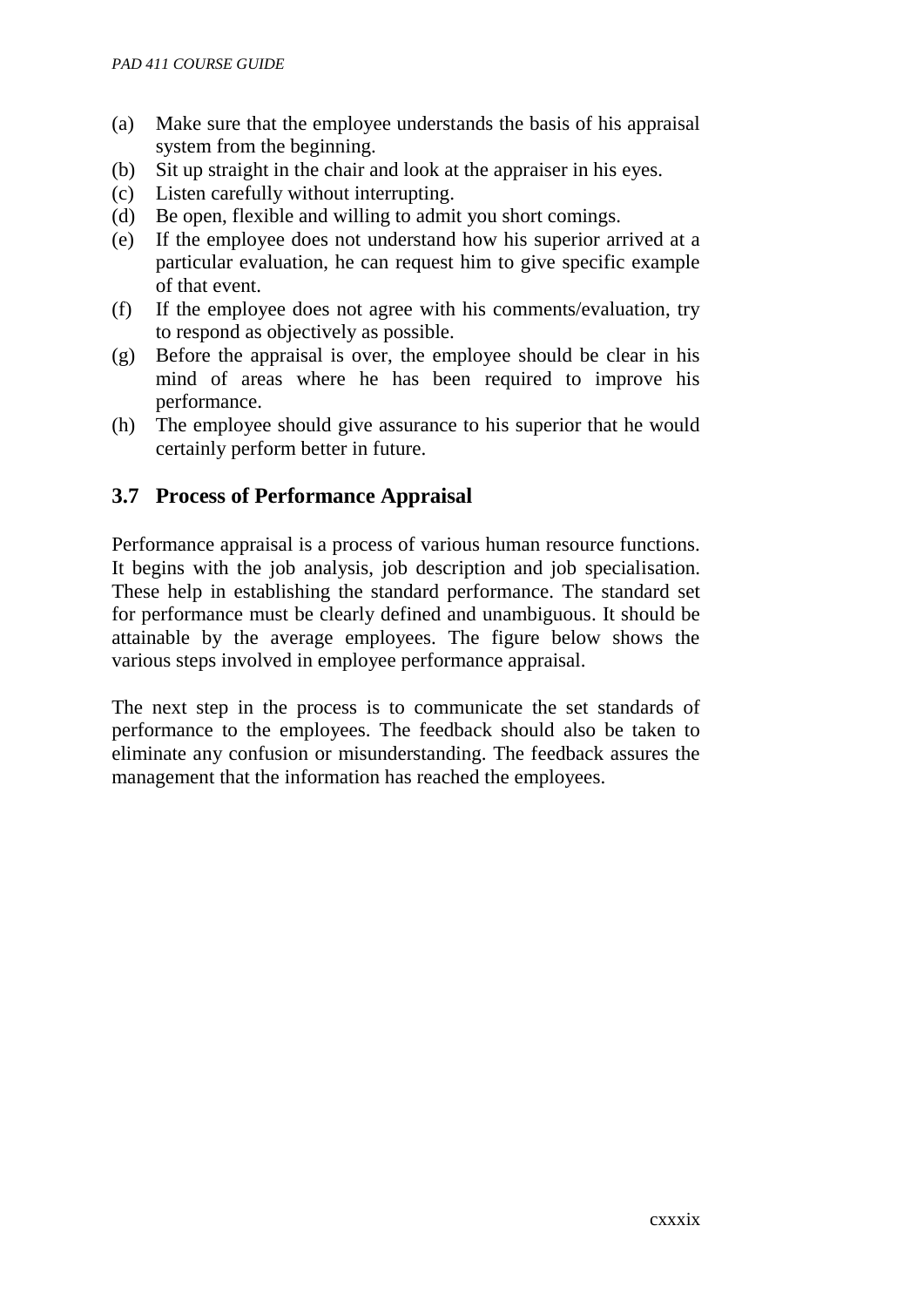

**Fig. 1: Steps Involved in Employee Performance Appraisal**

Now the step in order is to measure the actual performance. It can be effected through personal observation, and written and oral reports from the supervisors.

The next step is to compare the actual performance with the set standards. Deviations, if any, from the standards are noted and discussed with the employee. Weaknesses are also discussed so that the employee takes interest in improving his performance.

The last step in the process is to initiate corrective action to improve the performance of the employee. Before this, the reason for low performance should be probed by taking the employee into confidence. He should be motivated for better performance. Counselling and training can do the magic to a great extent.

### **3.8 Advantages of Employee Performance Appraisal**

The principal advantages of employee performance appraisal are: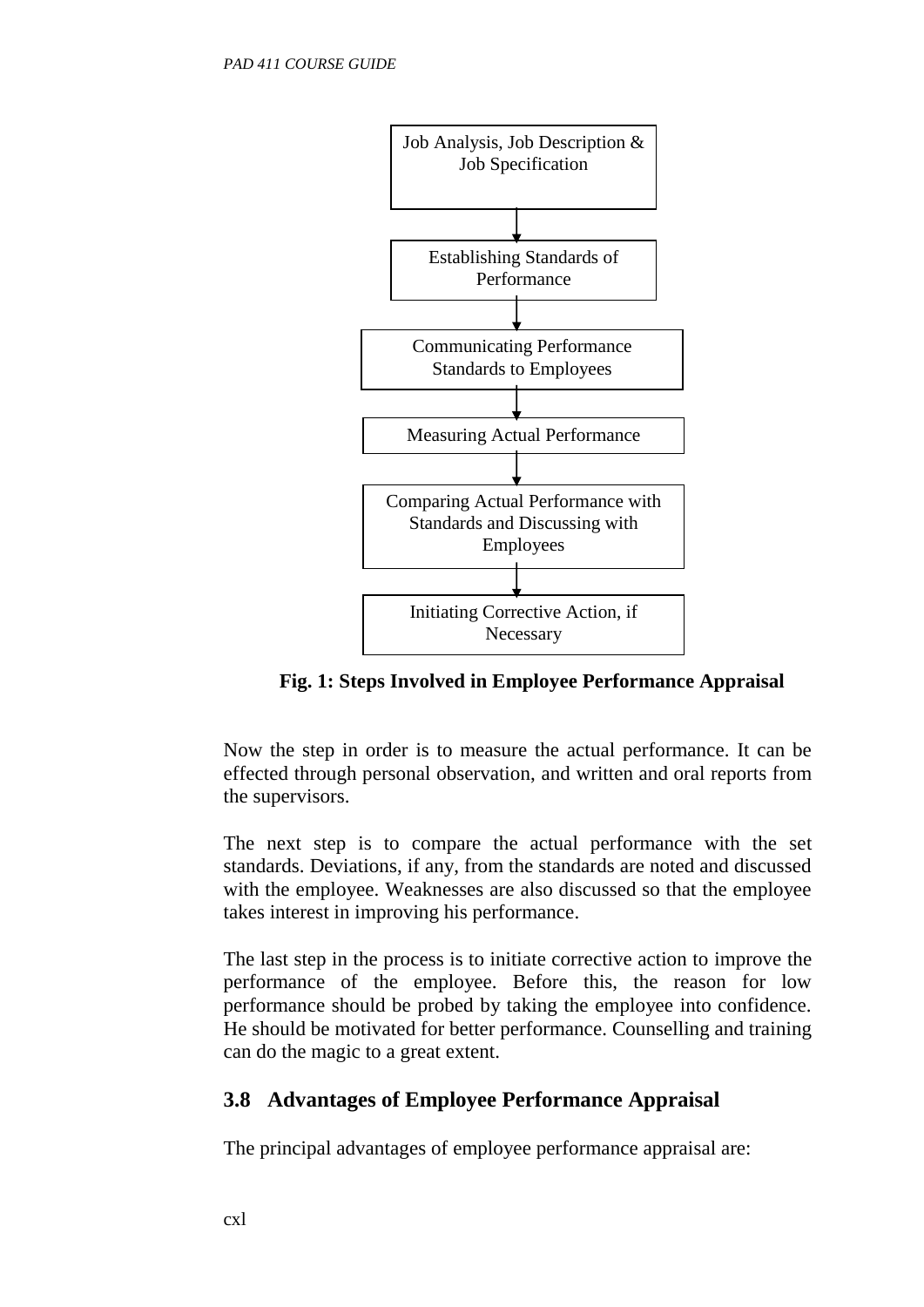- i. It provides a regularly scheduled uniform system of reviewing the employee"s performance and an opportunity for exchanging views about each other, i.e. the department and the employee.
- ii. It gives evidence of management's interest in the individual employee.
- iii. It induces supervisors and department heads to think more seriously and objectively about the performance of their employees.
- iv. It gives an opportunity to an employee to know his plus and minus points and to improve his performance.
- v. It provides an objective basis for many types of personnel decisions including pay increase, training, promotion, etc.
- vi. Employee performance appraisal indicates whether the present job makes full use of an employee's abilities and if any change is desirable in his duties, what kind of training is required to improve his performance.

### **Time interval between two performance appraisals**

Performance appraisal is a regular and continuous activity. It should be conducted at regular intervals. Some experts are of the opinion that it should be conducted every six months while others opine that it should be conducted once every two years, but the author firmly suggests that it should be conducted every year for all those employees who are permanent, at any time for those employees who are being considered for promotion, or being sent for higher training, etc. It may be part of a strategic decision to the manager, which he has to take. It is surprising that in many organisations performance appraisal is not undertaken regularly, which is not a good practice. Periodic performance appraisal of the employees enables them to improve their performance.

### **3.9 Limitations of Appraisal**

There are also certain limitations of employee performance appraisal:

- a. There is a tendency among supervisors to rate an employee as well as his job. Therefore, a personal bias cannot really be eliminated while appraising an employee.
- b. There is a tendency to rate the individual on the basis of an overall impression.
- c. In similar institutions, there is close personal association between the rater and the rate. With such close contact, the rating tends to become subjective.
- d. The efficiency of an employee may be measured in terms of the quality of the work accomplished and the quality of work done, but there is a serious lack of quantitative standards on which rating can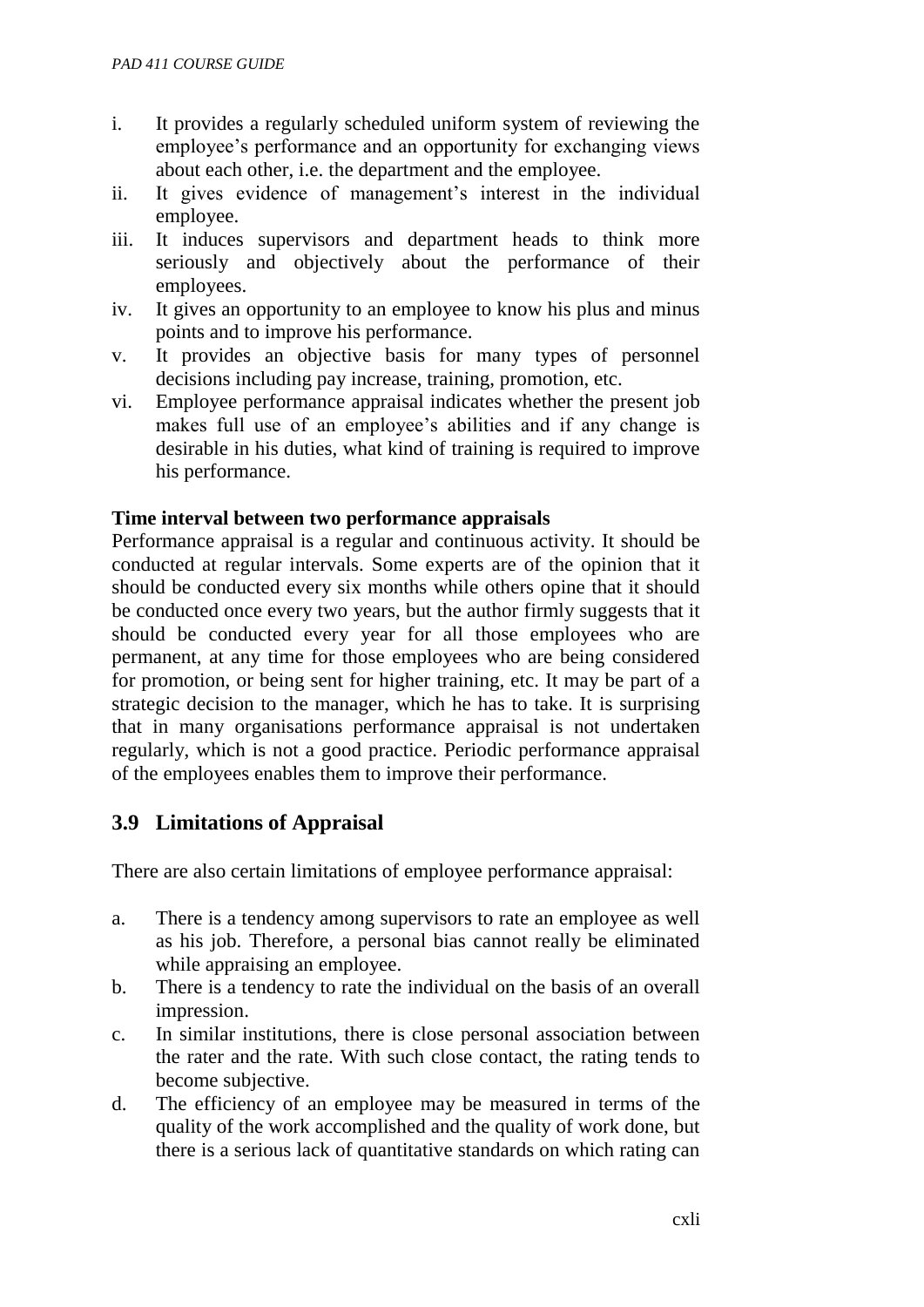be based. It is regrettable but true that in many cases, hospitals do not know what production standards at various levels should do.

# **3.10 Requisites of a Good Appraisal System**

The following are the requirements of a good employee performance appraisal system:

- 1. The most important conditions for the success of any rating system is that the supervisors fully understand the plan, have faith in its effectiveness and carry out their part conscientiously. The original rating is made by the employee's immediate supervisor. If this rating is made carelessly, no amount of care and intelligence elsewhere will be able to save the programme.
- 2. It is important that the employee performance appraisal system has the active support of the top executive who makes the final decisions on promotion, training, increment, transfer, etc.
- 3. An appraisal form that has been thoughtfully and skillfully designed should be used. A well designed form is of great help in securing accuracy and uniformity in doing the appraisal.
- 4. An important part of any employee's performance appraisal plan is the statement of standards of performance. The statement of standards will enable both the employee and the rater to have some basis for judgment as to how satisfactory the employee's performance has been. These standards should be stated in writing and in as specific terms as possible.
- 5. It must have the support of all the line managers who administer it; otherwise they will not take interest in its operation.
- 6. It must be easily understandable. If the system is too complex or too time consuming, it may be a non-starter and ultimately be rejected by those who are to use it.
- 7. It must identify persons of proven competence and leadership.
- 8. There should be very close collaboration between line managers and the human resource manager, because the line managers are primarily concerned with the subordinate and his job and the human resource manager focuses on the man and his career.
- 9. As much notice is possible should be given to the employee regarding the performance appraisal interview, so that the employee may be mentally prepared.
- 10. Adequate time should be allowed for the performance-appraisal interview. This may vary according to circumstances and the persons taking part in it.
- 11. Complete privacy and freedom from telephone and other interruptions should be ensured.
- 12. Finally, it is a must to establish rapport before commencing the employee performance appraisal interview.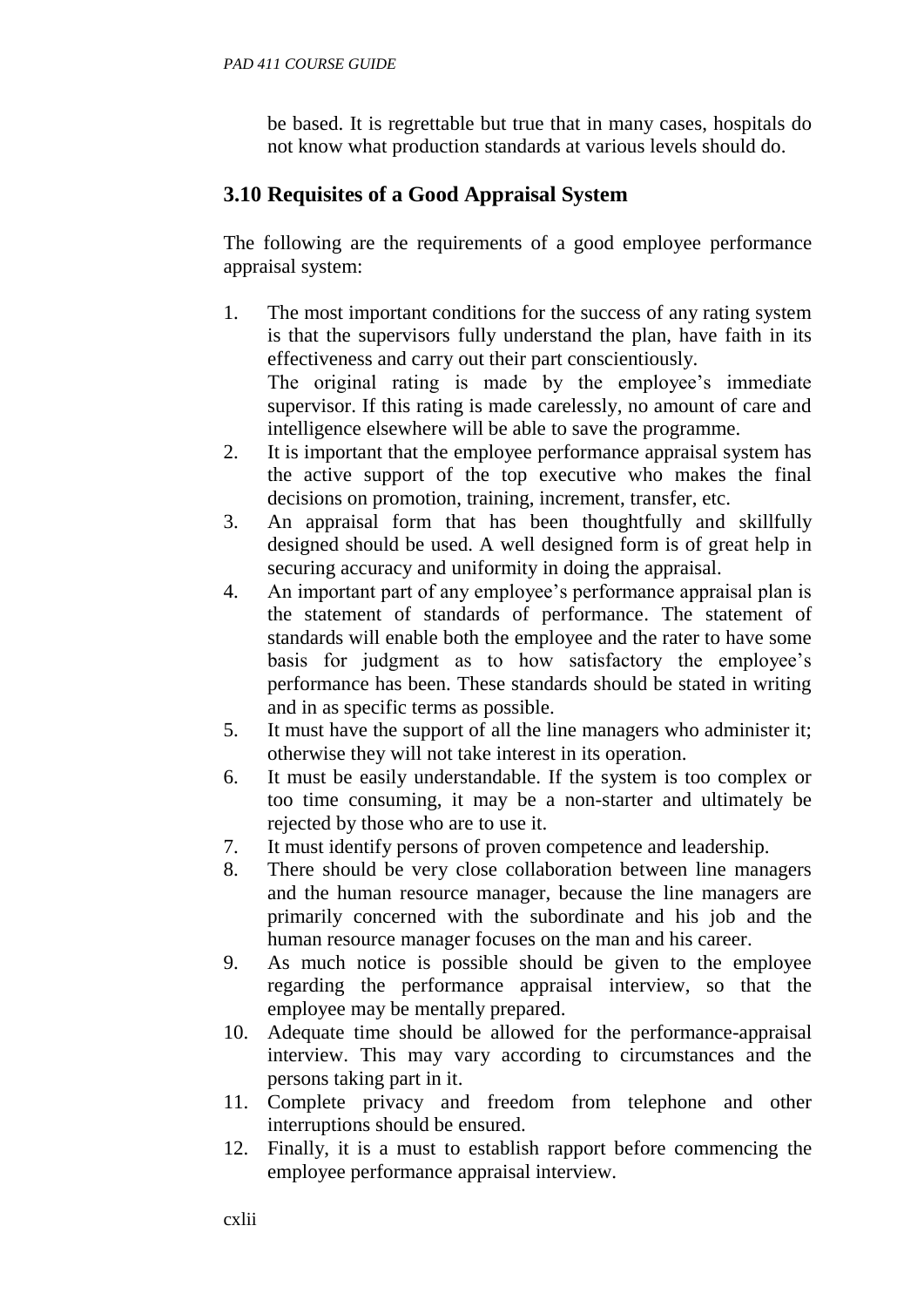# **3.11 By Whom Should Appraisal be Done?**

It is essential to carefully select and train the appraiser. It is important that those who are to appraise other employees:

- a. Recognise the need for an objective attitude while appraising an employee. An employee should never be appraised when the appraiser is displeased with the employee, because his displeasure will be reflected in the performance appraisal. In such cases, the work should be assigned to a second person.
- b. Avoid rating an employee high or low because of any personal liking or disliking about him.
- c. Understand the danger of rating consistently high, consistently low or grouping all employees at the centre of the scale.
- d. Understand the objectives of the appraisal programme.
- e. Are familiar with the job of the concerned employee, its requirements in quantity and quality of work, its difficulties, etc.
- f. Are aware of any public relations problems involved. This point is especially important in the hospital field, where each employee somehow or the other come into contact with patients and the public.

In selecting an appraiser who can meet these requirements, the first choice should be the department head, or in larger institutions, the immediate supervisor of the concerned employee. It is also important that the employees know about and understand the programmes before it is undertaken. The plan should be discussed and advantages to the employees stressed before the appraisal programme is introduced in the hospital.

## **3.12 Precautions to be Taken while Introducing Appraisal Scheme**

It is important that an appraisal scheme be introduced at a time when employee-management relations are not strained on account of incidents such as pressure for salary increase, the dismissal of a senior employee, withdrawal of any facility, etc.

An appraiser might best start by getting his subordinate to talk about the job and problem areas. This is the time to discuss those parts of the job that are done well. The superior should then move on to ask about any difficulties encountered. Questions must be asked in a subtle manner to bring out personal shortcomings. When these are known to exist but the subordinate is unwilling to admit them, the superior must have on hand evidence of inadequate performance during the period under review. The interviewer must carefully set the tone throughout the interview by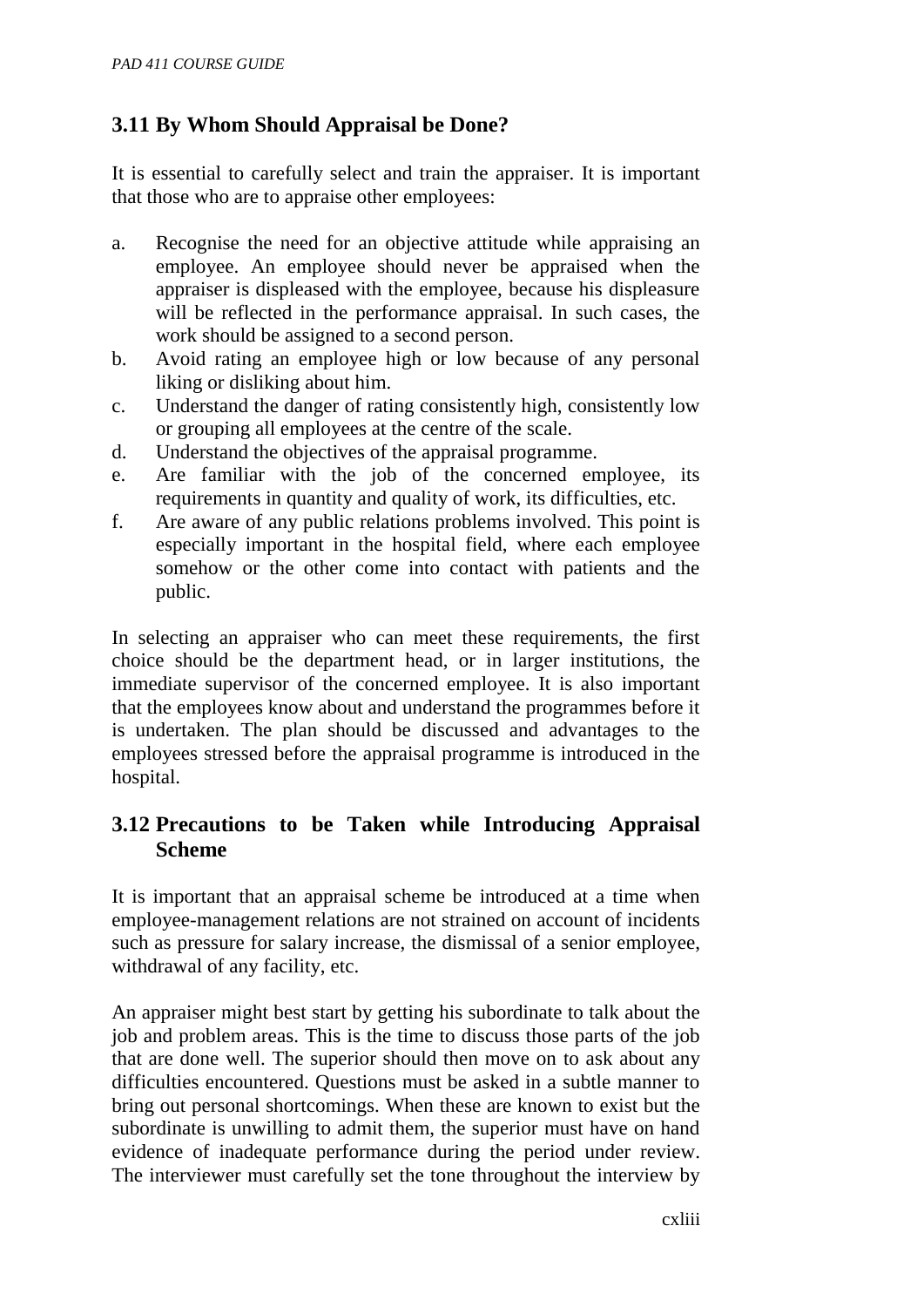#### *PAD 411 COURSE GUIDE*

listening attentively, helping the subordinate to express his feelings and never permitting the exchange to become heated.

The conclusion of the interview should take the form of a confirmation of agreed action so that both are perfectly clear about what is to follow in the immediate future. A "development action plan" - a written statement of objectives agreed upon between the superior and subordinate for the development of the latter should be instituted. It should include training and career needs as well as indicate the areas in which improvement in the present job are called for from the appraised. It should be practical and the agreement should signify a commitment to the plan by both superior and subordinate. If this is done, the subordinate will believe that his boss is genuinely interested in his job performance and career aspirations.

Participation in employee performance appraisal means giving the initiative to the subordinate. He should be allowed to write his own report on the main tasks he has dealt with during the year under review and how he has carried them out. He should be encouraged to analyse the problems that arose and how he tackled them.

With this approach as a basis, the nature of the conventional type of appraisal interview changes. It becomes primarily a joint problemsolving event. However, the programme does not achieve a maximum usefulness until several appraisals have been completed. It is, therefore, important that the operation of the programme be maintained continuously. When several appraisals are compared, a pattern of behaviour can usually be established for the individual employee.

All appraisals should be kept confidential between the employee appraised and members of the supervisory staff responsible for the operation of the programme. This information should never be discussed with other employees or publicised in any form. Appraisal reports should be retained centrally in the human resource department for a minimum period of five years or for a longer period, if possible.

### **3.13 Behaviourally Anchored Rating Scales**

Behaviourally anchored rating scales belong to a recently developed method of performance appraisal. The exponents of this method claim that it is a more reliable and advantageous method.

The method is designed to identify critical areas of performance of a job. The evaluator is required to observe the behaviour of the employee while performing the job and at the same time prepare the behaviourally anchored rating scale to recognise the critical areas of effective and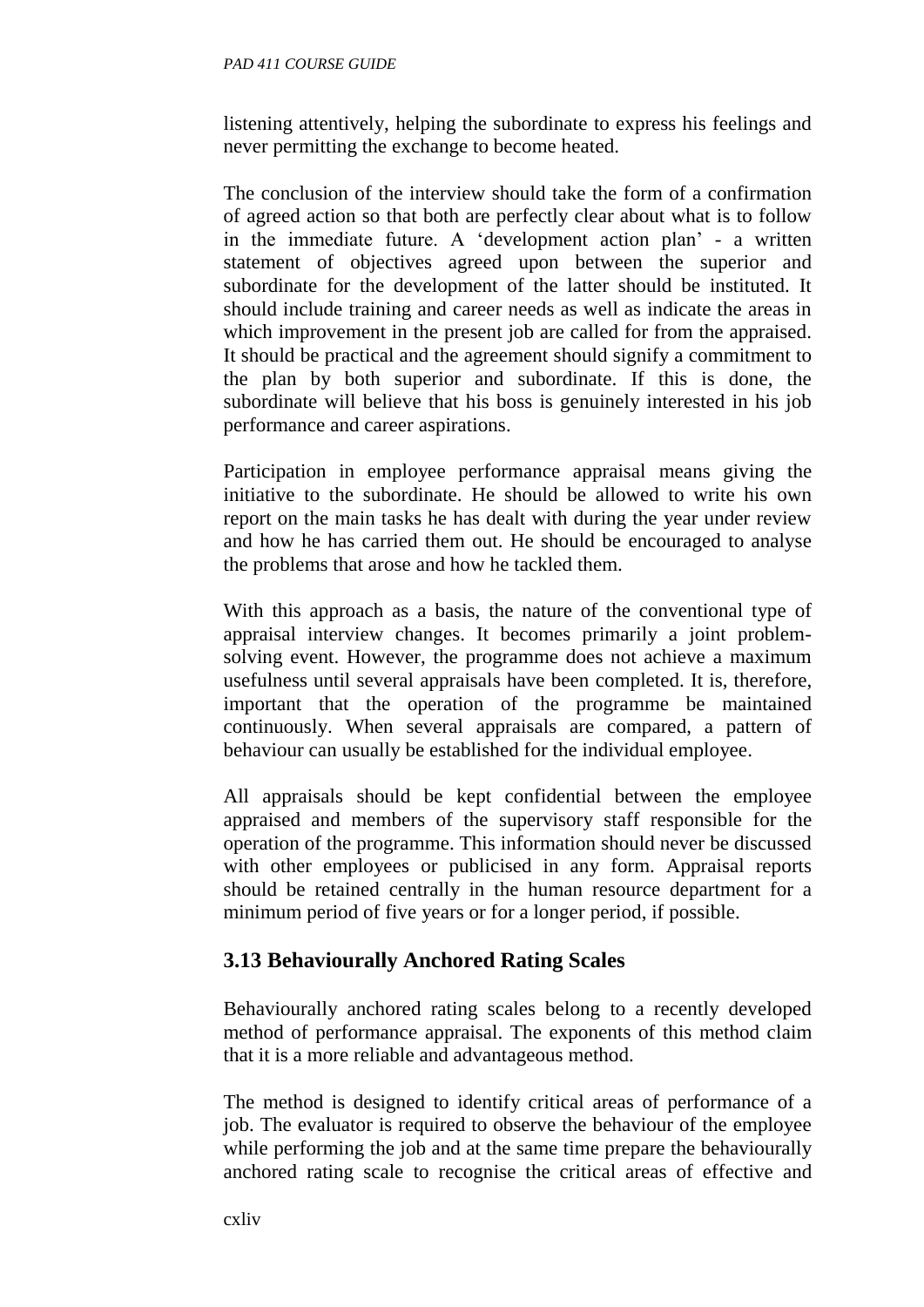ineffective performance behaviour. He then compares these behavioural observations with the behaviourally anchored rating scales. Generally, the following seven performance criteria have been established:

- 1. Knowledge and judgment
- 2. Human relation skills
- 3. Conscientiousness
- 4. Skill in operation
- 5. Organisational ability
- 6. Skill in monetary transactions
- 7. Observational ability.

This method is more valid and expected to give more reliable results as it minimises the errors in performance appraisal.

# **3.14 Executive Appraisal**

The work of appraising the performance of employees does not stop with the appraisal of workers and supervisors of the hospital. Executive appraisal is equally necessary to strengthen administrative performance by developing a clear-cut mutual agreement on work objectives, plans, personal and institutional goals. Some leading hospitals in the United States of America have developed a system of appraisal which incorporates three phase directed toward the final goal of sharing total objectives: (a) the personal appraisal by the executive himself; (b) the appraisal of the executive by his peers; and (c) the appraisal of the executive by his boss or chief executive.

A personal appraisal form is given to the executive whose performance is to be evaluated. The executive is asked to outline his job, describing the objectives, responsibilities and duties of his job. He is then asked to list the phase of his work that he performs well and those he performs just adequately. He is also asked to make specific suggestions as to how he can improve. The narrative form of appraisal includes obtaining a statement on what points he needs improvement from: (a) workers such as nurse/pharmacy/X-ray/physiotherapy/laboratory aides; (b) supervisors such as in nursing/pharmacy/X-ray/ physiotherapy/  $\vert$ laboratory/medical record/accounts, etc.; (c) his fellow executives; (d) the organisation; and (e) himself. The executive is then asked to look back on the past year and describe what he considers were his main achievements, to look to the future and describe the areas he intends to develop from the viewpoint of his personal goals and the needs of the hospital. Concurrent with the self-evaluation of the executive, the chief executive of the hospital selects one or two peers of the appraised executive and asks them to measure the effectiveness of his performance by frankly stating how well he functions to fulfill the needs of their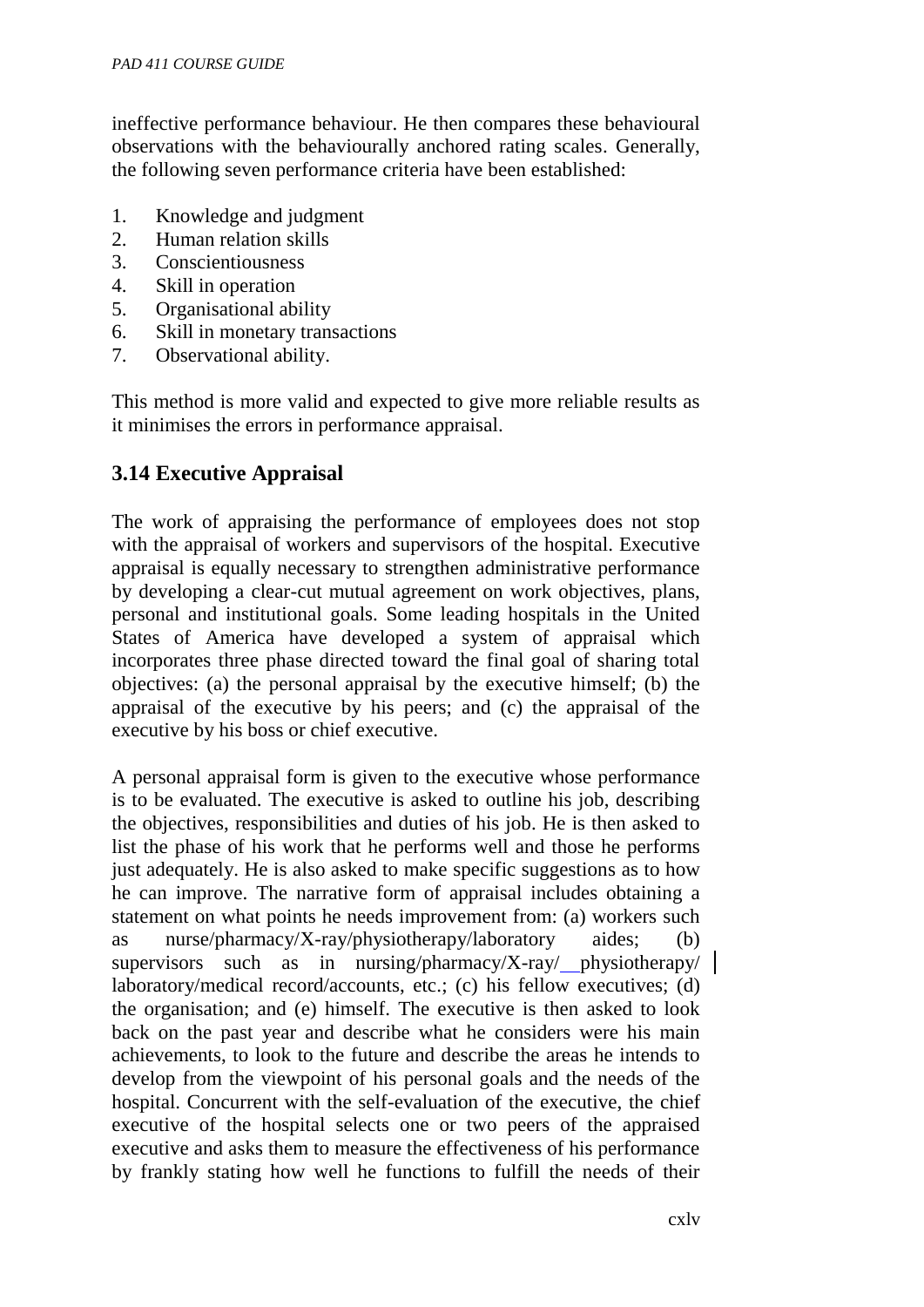departments and how he strengthened or weakened their own efforts to perform effectively. Thus, they are asked to outline the fellow executive's principal strengths and weaknesses. Finally, upon receiving the self-appraisal of an executive as well as the appraisal of his peers, the chief executive completes a two part executive appraisal by having a free and frank discussion about his performance, based on the assumption that the performance will improve further by training and by meeting his requirements. Here the chief executive measures the executive"s problem-solving abilities, report writing, meeting of deadlines, his organisational ability and communications with subordinates and superiors. On the basis of the information required, each hospital can design s form for the performance appraisal of the executives.

# **3.15 The 360 Degree Appraisal**

Recently, a new appraisal system is coming into vogue where chief executives have started following the 360 degree appraisal of their employees in their organisations. The 360 degree appraisal is a development oriented appraisal system of employees, which gives due recognition and importance to all entities that influence the performance of employees in an organisation and attempts to gather all the vital inputs from these entities with an objective and attempts to gather all the vital inputs from these entities with an objective of performance enhancement and overall employee development.

As depicted in the figure 2, the employee is at the core of this system because different entities such as superior, subordinates and peers of one"s own department as well as of other departments of the organisation play important role in his work. Thus, the 360 degree appraisal can be classified into: self-appraisal, superior appraisal, subordinates' appraisal and peers' appraisal.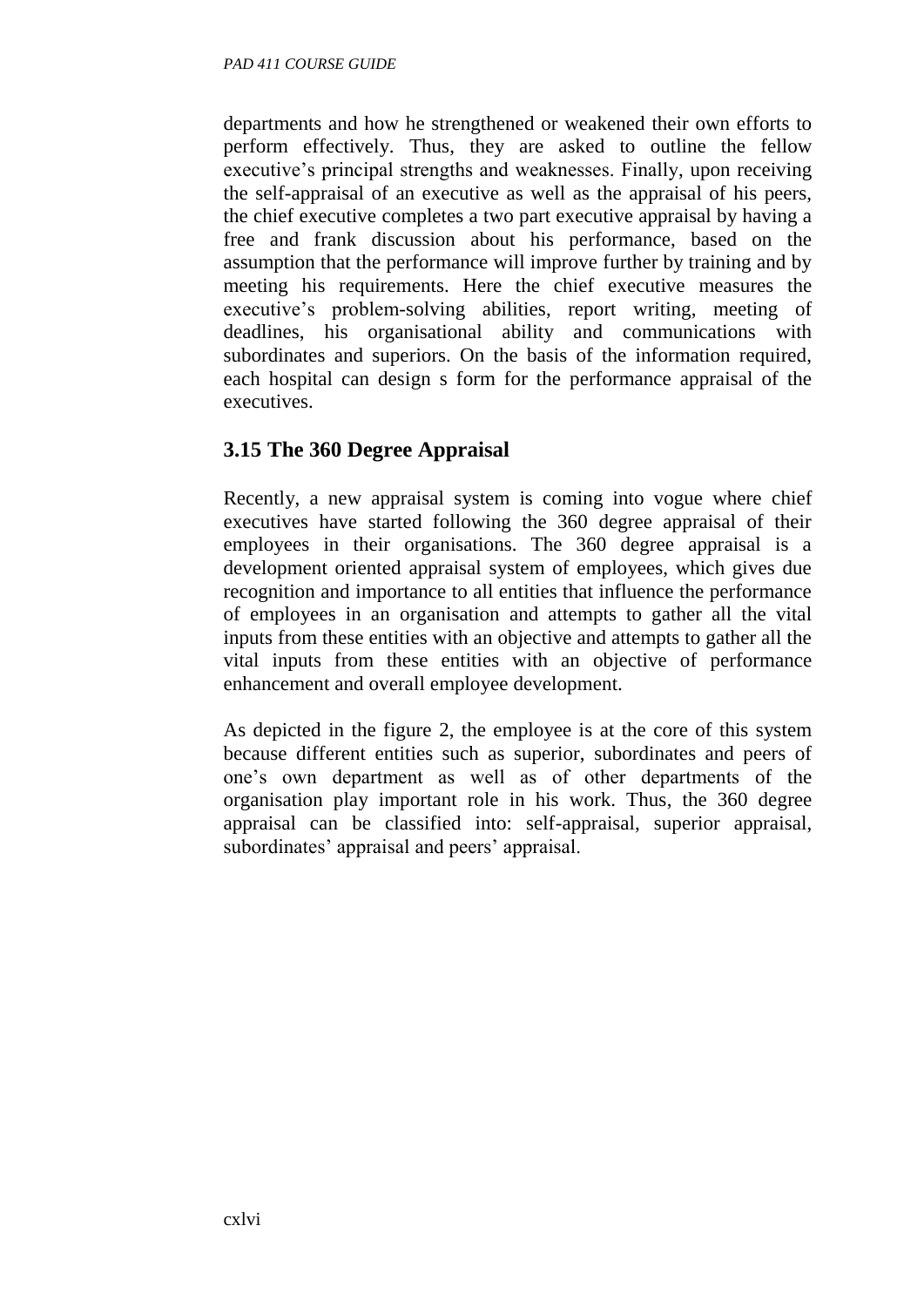

**Fig. 2: The 360 Degree Appraisal: Illustration of 360 Degree Appraisal**

#### **Self-appraisal**

In the 360 degree appraisal system, self-appraisal gives to an employee absolute freedom to objectively look at his strong points and areas of development along with an opportunity to assess his performance. Some executives have found that employees are their own critiques and display very high degree of objectivity. Secondly, they share their development areas with their superiors based on their self-appraisal and then they work out a development plan, keeping in view the organisational requirements and resources. Thirdly, self-appraisal provides an opportunity to the employees to express their future career plan in which the organisation may or may not be helpful to them because of its constraints and resources.

#### **Superiors' appraisal**

In the 360 degree appraisal, superior's appraisal places career aspirations of the employees in proper perspective. The superior must communicate to the employees in clear words, what the organisational plans are for them. Apparently, the superior provides constructive feedback on the employees" performances in the review period. Here, the superior and the employees set goals manually for the next year.

#### **Subordinates' appraisal**

Appraisal by subordinates of their superior encourages openness and brings them closer. Besides, it is a systematic recognition of the fact that subordinates do play a vital role in the performance of their superiors. So the purpose of subordinates' appraisal is to get first-hand assessment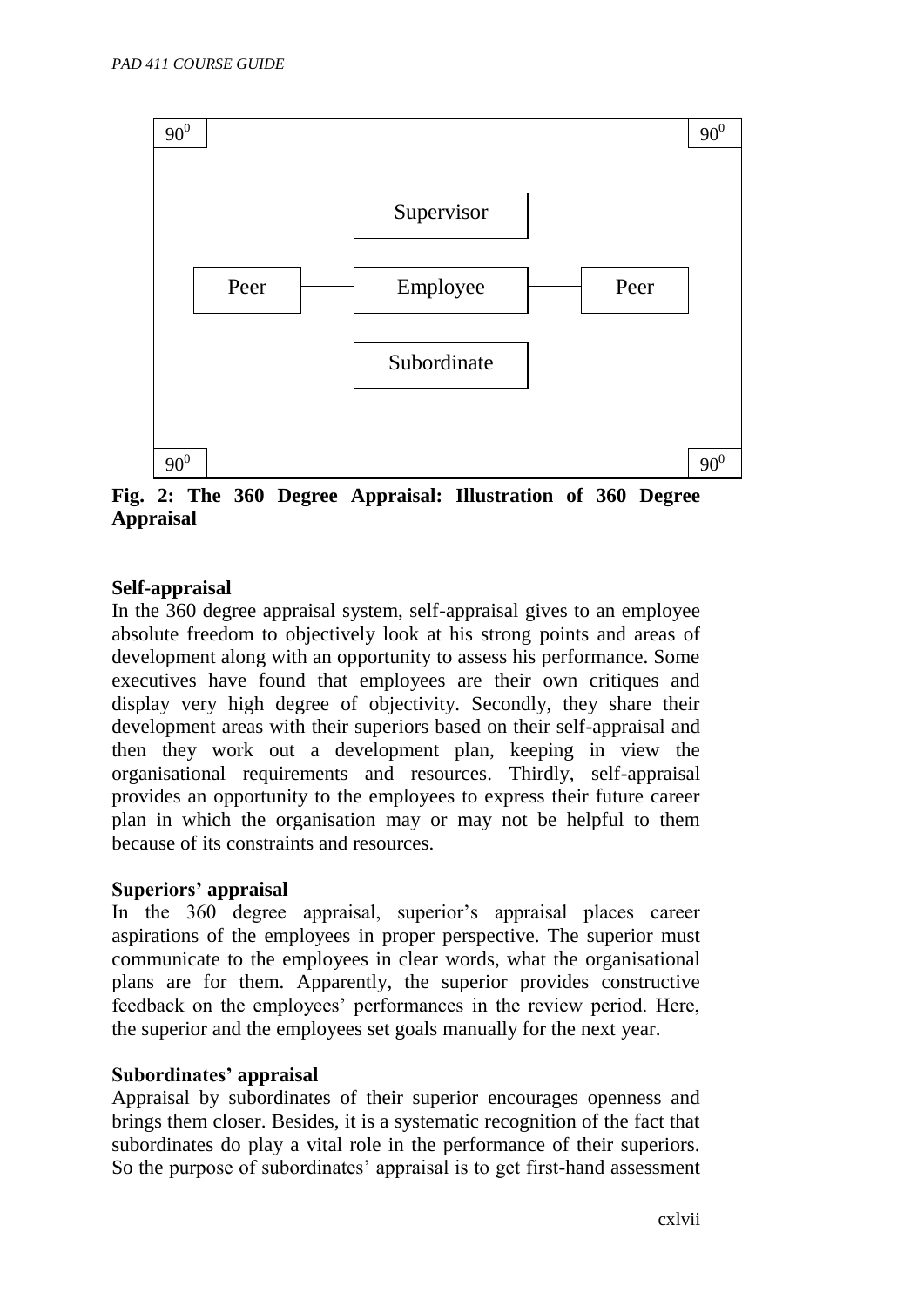of how they view their superiors in terms of the style of their functioning. It provides an opportunity to the subordinates to give feedback to their superiors on the kind of things the former would like the latter to continue doing and what they should stop doing.

#### **Peers' appraisal**

Peer"s appraisal is significant because they play a critical role in the life of any employee in the organisation. First thing about peers appraisal is to select the right peers for getting the appraisal done from within the department as well as from the other departments who are directly connected with the working of the peers' department. Thus, these four components complete the 360 degree appraisal system, each one representing 90 degree of the overall appraisal. The factors to keep in mind before attempting to introduce the 360 degree appraisal system are that it requires the level of maturity in one"s organisation"s history of appraisal, current stage of appraisal, organisational climate and culture, top management"s willingness to accept openness and feedback, and implementing inputs received from the 360 degree appraisal system. A word of caution for those who want to adopt this appraisal system: whether or not their organisation is ready to accept this new system; otherwise, a step taken in hurry to adopt this appraisal system can prove fatal because of its ill consequences.

#### **Performance counselling**

As the name suggests, performance counselling relates to the performance of employees. If the employee is not keeping up his performance and it is going down day by day, then counselling is required to maintain the standard level of performance. Performance gets affected by many reasons. Those reasons must be spotted by the supervisor of that employee. If he fails to spot them, he should refer such an employee to the counsellor as the employee may be having family problems, financial problem, marital problem, difference with his peers or supervisor, etc. All these problems have a negative impact on his job. The urgent need is to remove the problem and help the individual regain his or her self confidence. Here counselling can do the magic and help an employee to overcome his lost confidence.

# **4.0 CONCLUSION**

Ideally, every appraisal should end in three easy steps. Setting measurable goals for each employee, measuring part performance and recommending remedial action for the future. All this can be handled in a usual interview format, but the interview should centre on specific goals, targets and rewards. So far as performance is concerned, it can be reviewed in many ways. Whatever mode one chooses for one"s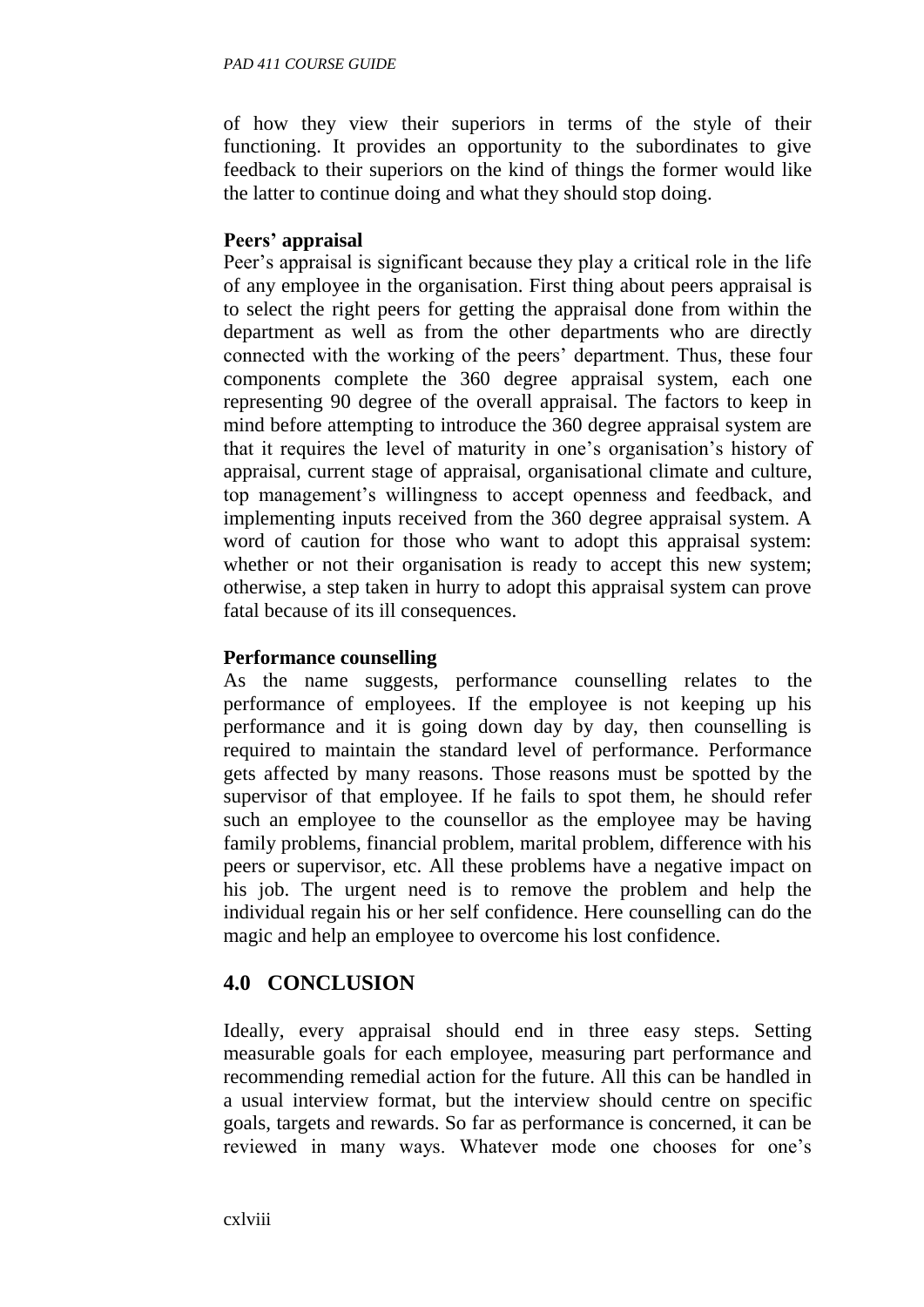organisation, make sure it meets the approval of all concerned, otherwise, it might end up as one more futile experience.

# **5.0 SUMMARY**

Employee's performance appraisal in a hospital is necessary to ensure understanding and to obtain the most favourable agreement between an employee and his supervisor on the goals of the institution and the progress of the employee in reaching institutional and personal goals. The employee's plus points should be appreciated and the minus points should be minimised by counselling instead of criticising them. It is hoped that you enjoyed your reading and your knowledge enhanced as well.

# **6.0 TUTOR-MARKED ASSIGNMENT**

Discuss the remedial programmes that human resource management department should put in place for employees that could not meet the standard of the organisation in performance of their duties.

# **7.0 REFERENCES/FURTHER READING**

- Adepoju, A. (2006). *Management Concepts and Applications.* (2nd ed.). Lagos: Concept Publications Ltd.
- Ferris, G.R. & Buckley, M.R. (1995). "Human Resources Management: Perspectives." In: *Context, Functions and Outcomes*. New Jersey: Prentice-Hall.
- Mathis, L. & Jackson, J.H. (1982). *Personnel: Contemporary Perspectives and Applications.* (3rd ed.). St. Paul: West Publishing Company.
- Peretomode, V.F. & Peretomode, O. (2001). *Human Resources Management Principles, Policies and Practices.* Lagos: Obaroh & Ogbinaka Publishers Ltd.
- Thompson, P.H. & Dalton, G.W. (1970). "Performance Appraisal: Managers Beware." *Harvard Business Review*. 48: 149-157.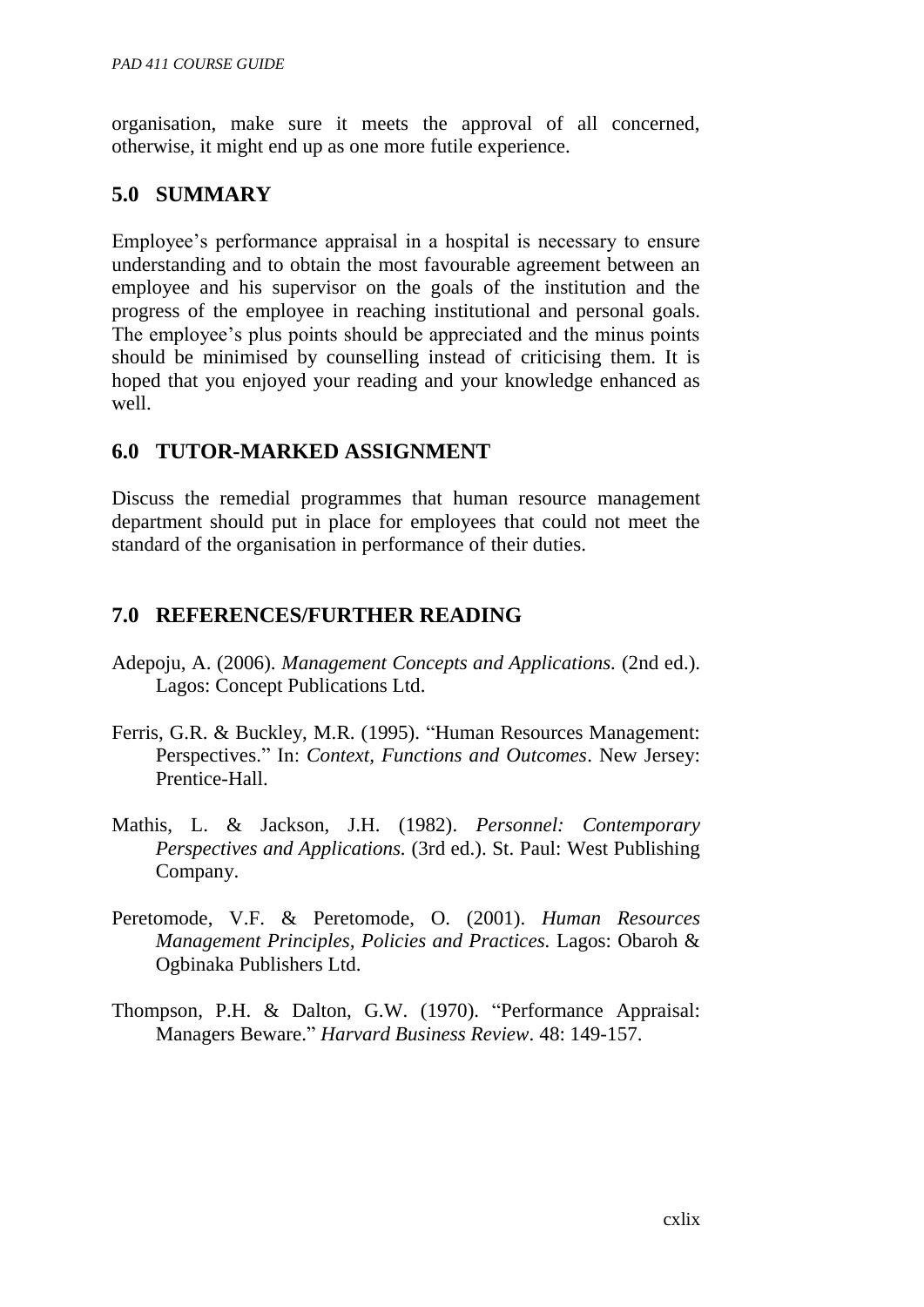# **UNIT 2 HUMAN RELATIONS AND PUBLIC RELATIONS IN HOSPITALS**

#### **CONTENTS**

- 1.0 Introduction
- 2.0 Objectives
- 3.0 Main Content
	- 3.1 Ways and Means of Maintaining Cordial Human Relations
	- 3.2 Importance of Human Relations in Hospitals
	- 3.3 Motivation
		- 3.3.1 What is Motivation?
		- 3.3.2 Motivated Workforce the Only Survival Game
		- 3.3.3 Types of Motives
		- 3.3.4 Objective of Motivation for Human Resource Manager
		- 3.3.5 Praise as a Strong Motivational Tool
		- 3.3.6 Steps in Motivation
		- 3.3.7 Theories of Motivation
		- 3.3.8 Public Relations
		- 3.3.9 Roles of Public Relations
		- 3.3.10 Methods of Public Relations
		- 3.3.11 Main Methods of Communicating with the Public
		- 3.3.12 The Publics
		- 3.3.13 Tips on Relationship with Publics
- 4.0 Conclusion
- 5.0 Summary
- 6.0 Tutor-Marked Assignment
- 7.0 References/Further Reading

#### **1.0 INTRODUCTION**

Hospitals provide medical care to the sick and needy. They are not in the business of manufacturing goods but for rendering service and are far more dependent than other organisations upon their employees' morale and commitment. Employees in such institutions are constantly facing the public. Institutions which provide medical care are generally criticised more for the attitudes of their personnel than for the quality of the care. Patients and visitors are more impressed and concerned with the attentiveness, empathy and responsiveness of the healthcare personnel than with the architecture of the hospital building, sophisticated machines or ward facilities like televisions, refrigerator, telephone, newspaper, barber, music, etc.

Human behaviour of two persons is not the same. It differs from person to person. The manager should try to understand what causes this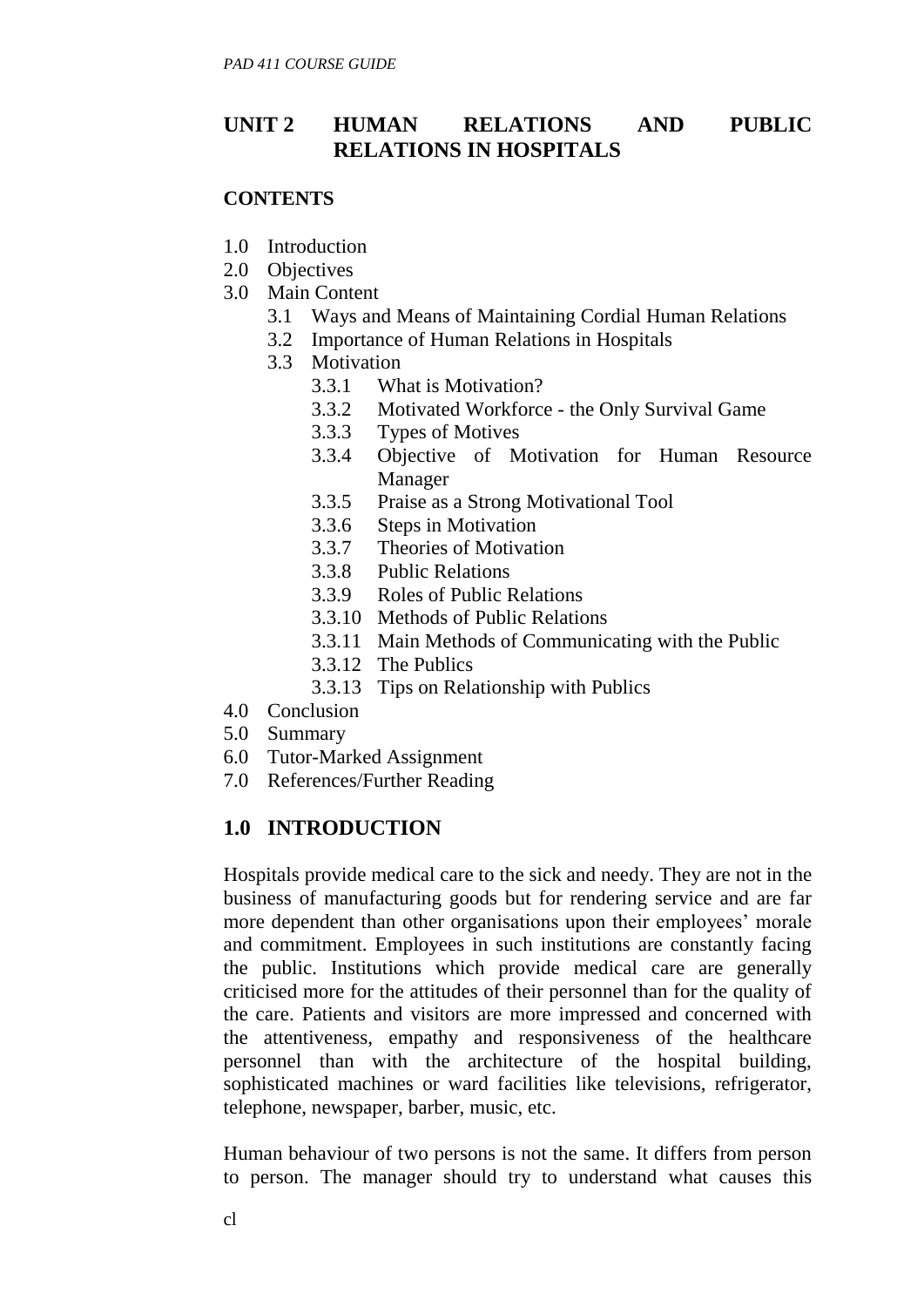difference and how to cope with certain problems caused by their different behaviour. A manager with an understanding of human relations and human behaviour can still make use of their differing behaviour to the advantage of an organisation.

Good human behaviour creates cordial human relationship and bad behaviour creates bitter relationship. For understanding his subordinates/peers/superiors and maintaining cordial relationship with them, a manager may have to acquire knowledge in such disciplines as psychology and sociology. The managers must understand that the good of the individuals is also good for organisation for maintaining good human relations.

### **2.0 OBJECTIVES**

At the end of this unit, you should be able to:

- describe ways and means of maintaining cordial human relations
- state the importance of human relations in hospitals
- **•** define motivation
- discuss why workers need to be motivated
- **.** list the theories of motivation

#### **3.0 MAIN CONTENT**

### **3.1 Ways and Means of Maintaining Cordial Human Relations**

When all functions of human resource management are performed effectively and efficiently, there will be definite improvement in human relations. The following are the ways and means to maintain and promote cordial human relations:

- 1. By promoting honesty among the individuals.
- 2. Openness clears misunderstanding and restores good relations. Therefore, one should be free and frank. At the same time, one should appreciate frankness of others.
- 3. By helping and respecting employees of other departments when they visit other's department.
- 4. By treating the subordinates with dignity and respect.
- 5. By winning those people who acknowledge his appreciation for their ideas.
- 6. By speaking about his own mistakes before criticising others.
- 7. By providing himself to be a good leader, a manager can bring cohesion in the group and thereby contributes to the improvement of human relations.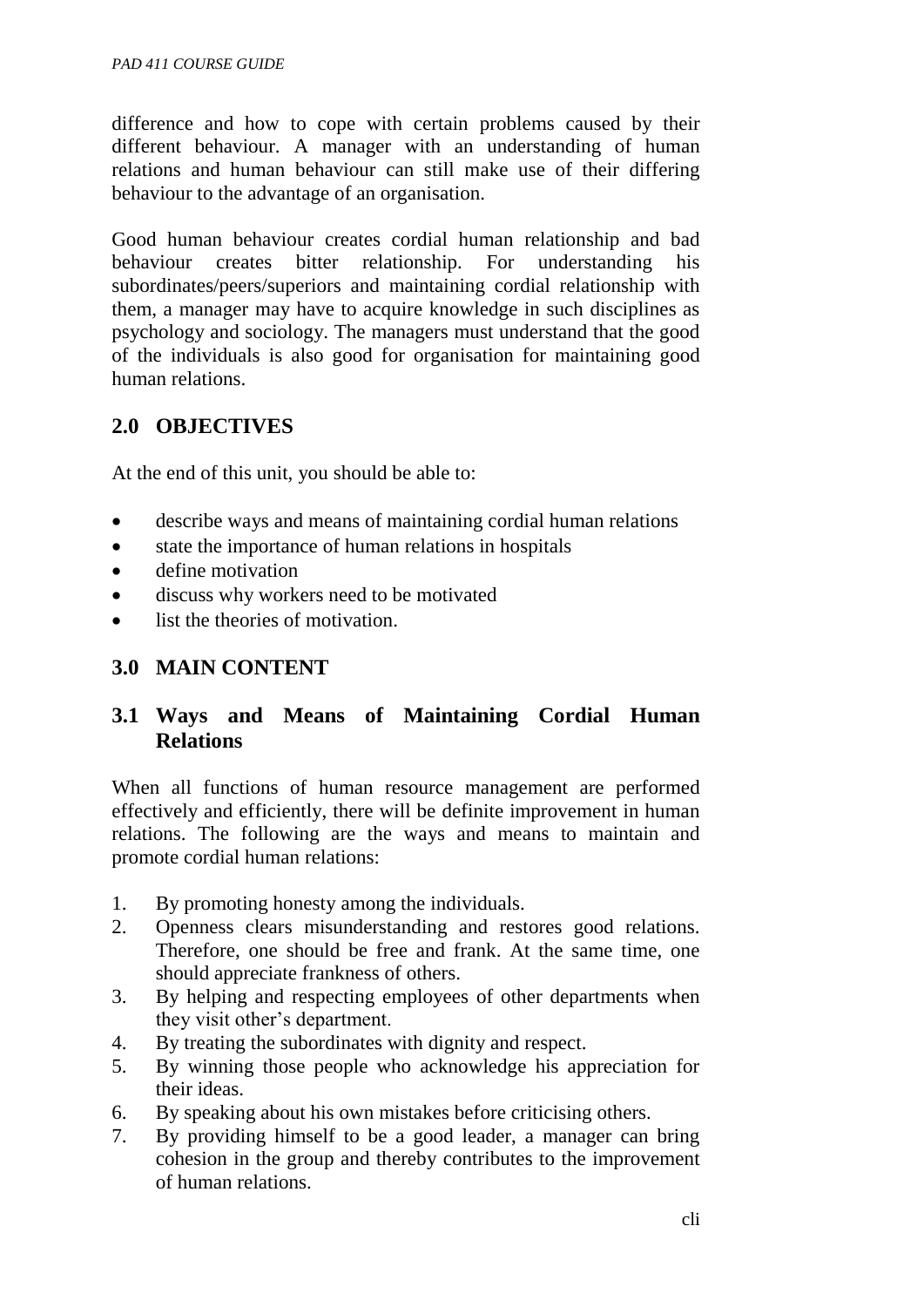- 8. Effective communication in a way improves human relations.
- 9. By requesting the others instead of issuing direct or indirect order.

### **3.2 Importance of Human Relations in Hospitals**

In his book *Hospital Organisation and Management*, Mac Eacheren comments that hospitals were slow to follow the lead of industries which had long ago realised the necessity for good human relations and had set up human resource departments to perform human resource functions. Human resource management has been a victim of administration. In conducting a survey of hospital board meetings, it was found that 40% of the time at these meetings was spent by the governing board members talking about money, 20% about building improvement and equipment, 15% about medical staff problems, 10% about patient services, 10% about public relations and five percent about miscellaneous subjects including human resource.

In modern health care institutions, the personnel functions should be given due importance and the human resource manager should be considered an integral part of the administrative team so that he may arrange organisational conditions in such a way that people can achieve their goals. This is one of the most important and complex responsibilities of the human resource manager. This will go a long way in establishing cordial human relations which will reflect in patient care.

The primary aim of hospitals is to provide patient care of the highest quality. An often overlooked truth is that efficient patient care develops not from modern medical equipment and drugs alone but from the work force, a group of well rewarded and motivated medical, paramedical, skilled and unskilled personnel. The assembly of these personnel, who are committed to institutional goals and their fulfillment, is not just a matter of chance. It is the result of sound professional administration and cordial human relations.

The role of human relations in health organisations is concerned with the integration of people into a work situation. It is also concerned with motivating personnel to work together cooperatively and productively. In understanding the behaviour of human beings, some knowledge of basic needs and human behaviour is necessary. It should therefore be the first duty of health care administrators and human resource managers to see that most of the basic needs of their personnel are met so that their behaviour is of cooperation and not of aggression at their workplace.

The following is a list of dos and don"ts in the interest of good human relations: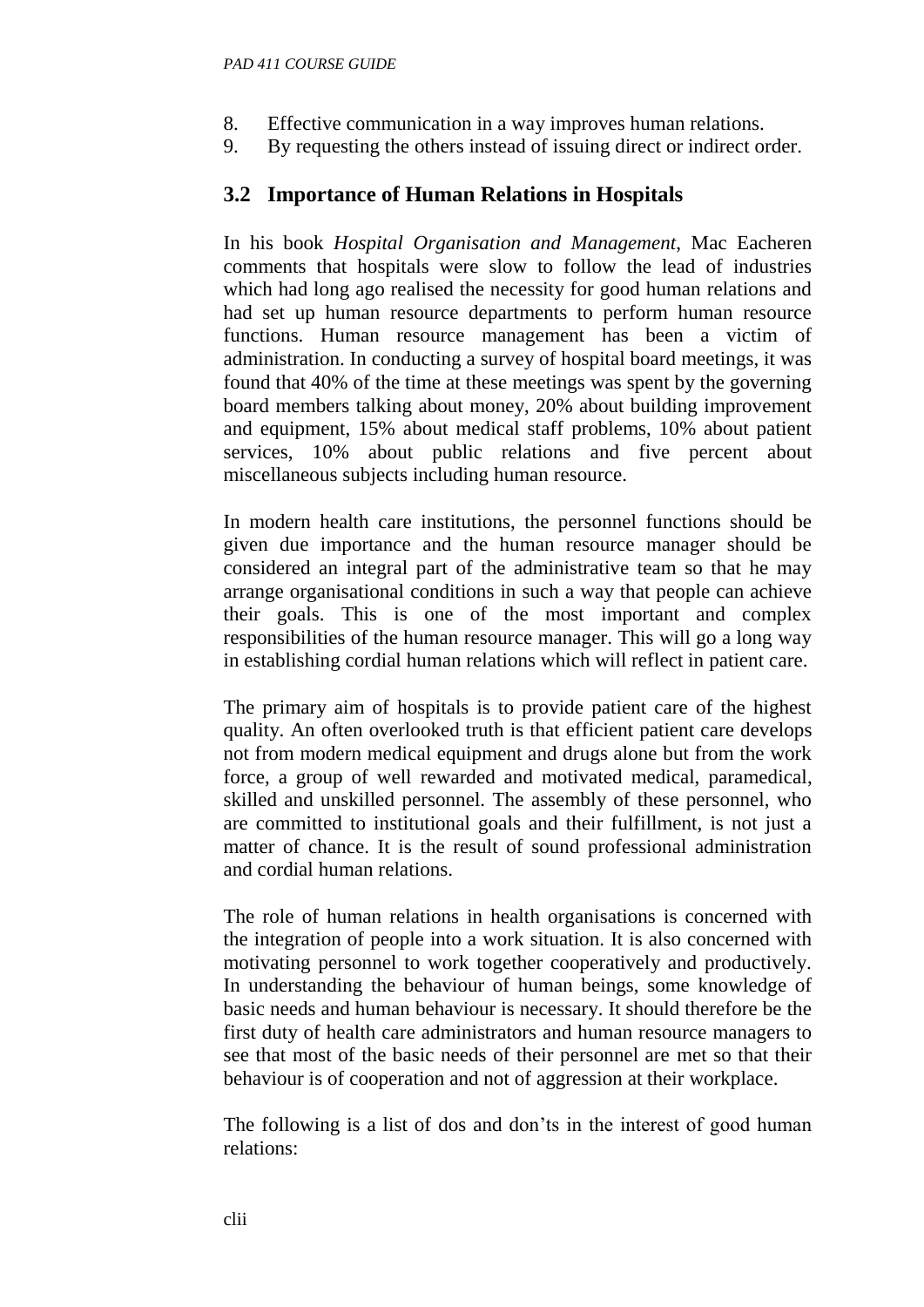- a. Do not injure the pride and sense of dignity of your employees in any manner.
- b. Set the target of their work in consultation with them and place your confidence and trust in them.
- c. Allow your employees to represent any current grievance and pay due heed and give priority to such representations. As the saying goes, "A stitch in time saves nine".
- d. Maintain contact with employees, either directly or through supervisors and foster an environment of empathy and good human relations.
- e. Make every effort to solve the problems both official and personal - of your employees to their satisfaction.
- f. Ensure the training, better placement and promotional opportunity of each individual employee, if possible.
- g. Welcome constructive suggestions from patients and visitors in general and from employees in particular.
- h. Suppress tendencies towards luxurious working environment for senior officers but do not spare any effort in improving the working environment for lower categories of employees.
- i. Fill higher posts by promoting your personnel rather than recruiting people from outside. This will boost morale of your existing employees.
- j. Reassure your employees regarding your responsibility for their future security.
- k. It is a good idea to give to employees a small gift on the occasion of their festival - not a box of sweets which will be eaten and forgotten, but something durable for the house.
- l. During the festival days, employees are suddenly faced with expenses which they often cannot meet out of their normal salary. It is a good idea to give your employees a loan at that time, which can be recovered in a few installments.
- m. When an employee gives a very good performance, supervisors and managers should not hesitate in giving recognition to his work. This act of the management will not only boost morale of that employee but of others also.
- n. If the hospital can afford to, it should provide a proper canteen and subsidised meals to the employees.
- o. Where the distance from the nearest railway station or major bus stop is considerable, hospital authorities should persuade local transport officials to provide transport facilities.

Human behaviour cannot be fully understood and accurately predicted, and as such, all basic needs of the employees cannot possibly be fully met. Nevertheless, hospital authorities should make sincere efforts to ensure that all laws which are applicable to hospital are adhered to in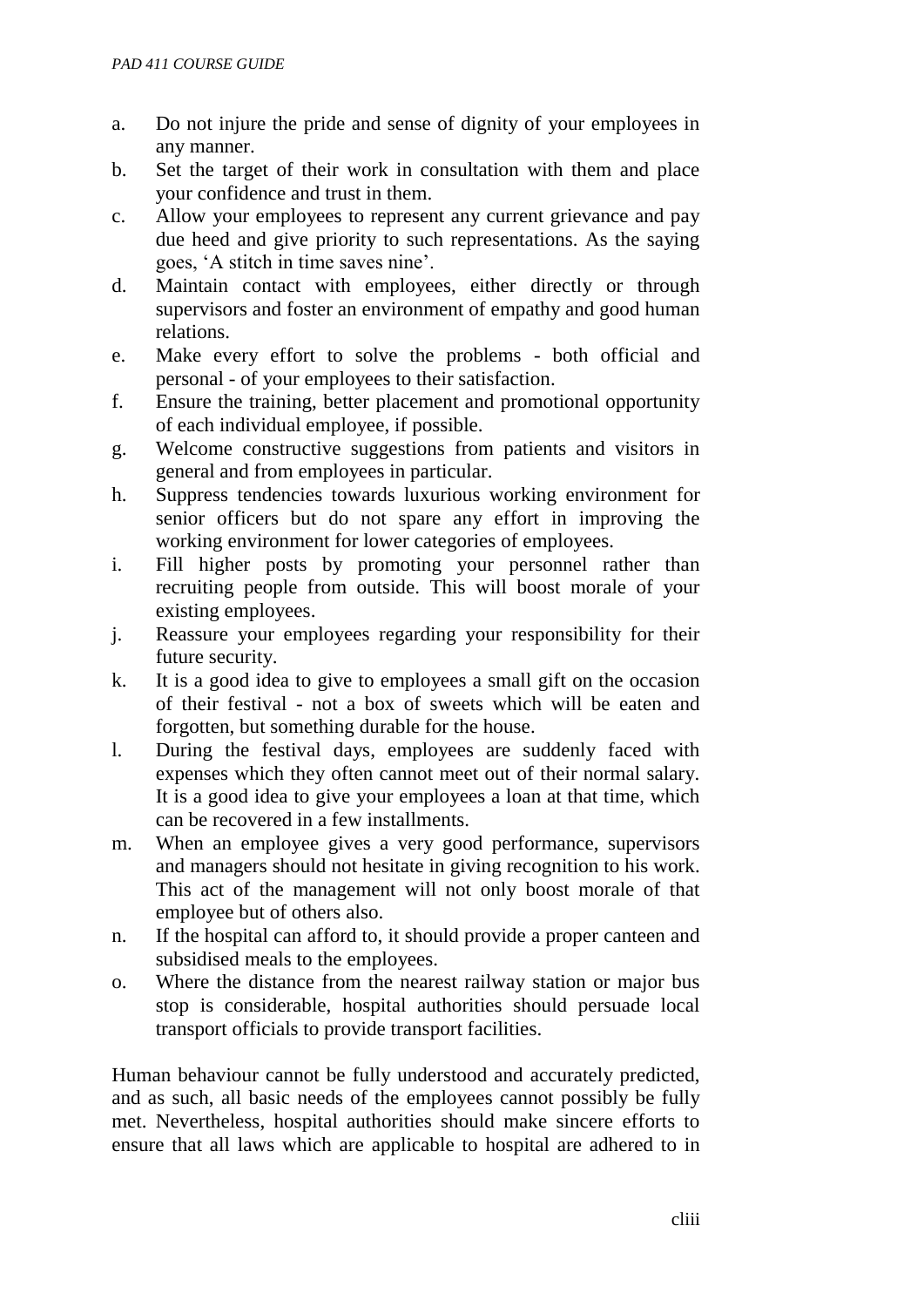letter and spirit and, if possible, should provide more than what is prescribed in the Statues.

Human wants and problems are multitudinous and diverse. As Dr. Peter Drucker has wisely stated: "When you employ a man, you employ the whole man." In other worlds, all problems whether official or personal which an employee is facing, have to be viewed by hospital authorities as their own problems. They must fully accept their responsibility for the education, training, development of their employees, and for providing solutions to their problems.

In hospitals, the lower rungs of employees are usually not taken into confidence by the hospital authorities at any stage. They are absolutely ignored. The present day"s employees expect to be treated with dignity. Therefore, all the concerned hospital executives must stop working from above or pushing from behind. They should, instead, start leading from the front and must work together with all categories of employees and gain their genuine and wholehearted contribution to achieve the hospital goals by providing them opportunities for participation even at the planning stage.

These do's and don'ts of human relations in hospitals may appear rather simple and petty; yet they can act as powerful agents in building bridges of understanding between management and employees. The more affection and concern hospital authorities have for their employees, the more cooperative will be the employees' attitude towards work. This will result in very cordial human relations.

# **3.3 Motivation**

Motivation plays a crucial role in maintaining cordial human relations, particularly in service-oriented organisations like hospitals. Attractive architecture, modern equipment and costly medicines alone are not enough to run a hospital efficiently and effectively; what is essential to a greater degree, is a well motivated, dedicated and disciplined work force. Therefore, it should be the earnest endeavour of every human resource manager to keep his employees highly motivated so that they may give better service to patients and do not invite undesired litigation of medical negligence under the Consumer Protection Act, 1986.

# **3.3.1 What is Motivation?**

Every human action is the result of a need. One experiences a sort of mental discomfort as long as that need remains unfulfilled. The moment the action is initiated, he makes an attempt to get over the discomfort. So what causes an action is the need. What causes a need is called the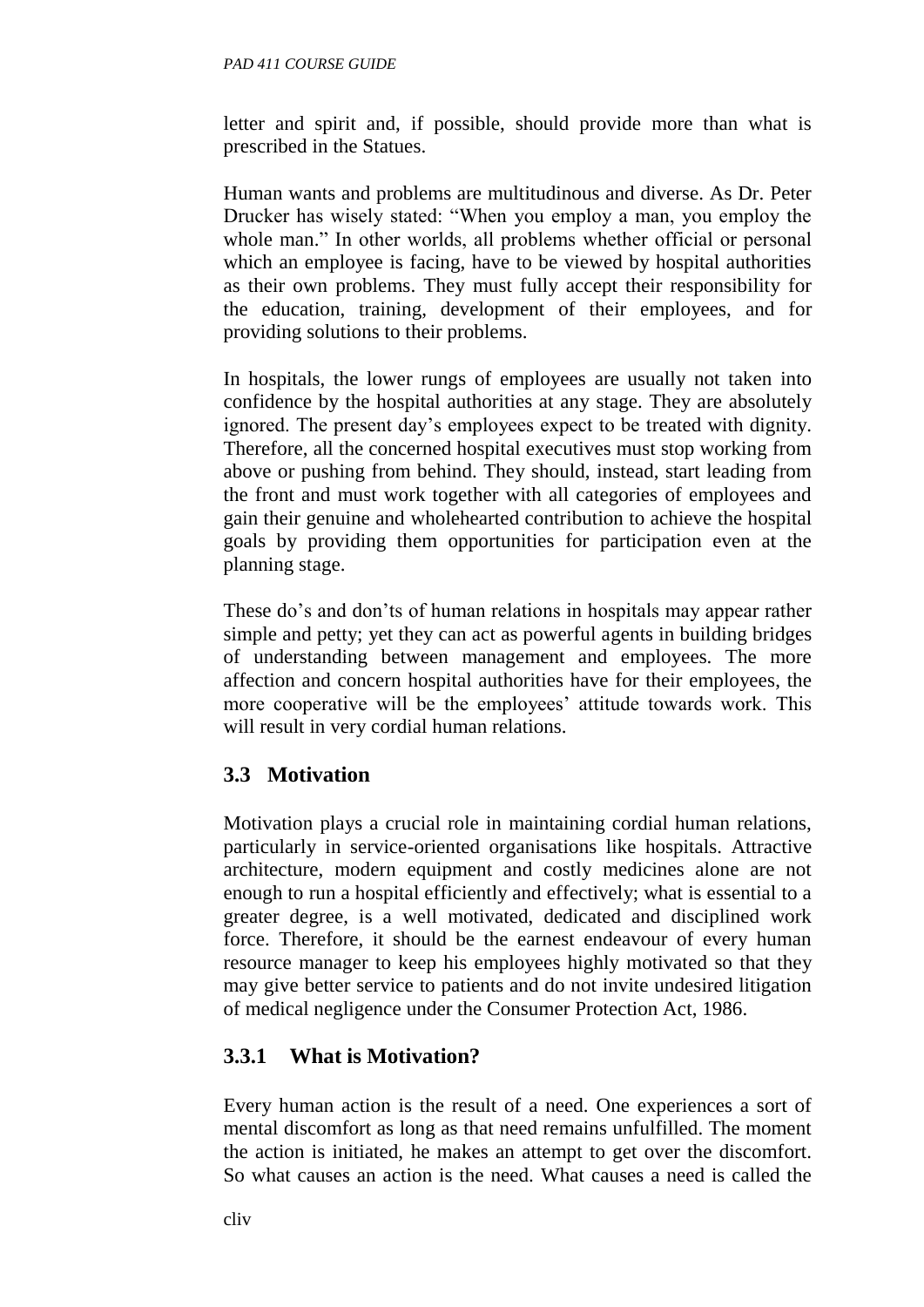stimulus. Therefore, it is the duty of every human resource manager to create the stimulus creating a need that initiates an action which leads to satisfaction.

The word 'motivation' has been derived from the word 'motive'. A motive is an inner state that energises, activates and directs behaviour towards a goal.

#### **3.3.2 Motivated Workforce - The Only Survival Game**

In this highly competitive work environment, large corporations are looking for motivated workforce to see the cash registers booming. Accelerated growth, vibrancy in the organisation, and a high level of pep among its employees are the dreams of every organisation.

In the age of globalised economy and acute shortage of trained personnel, hospital administrators can raise physical (property) and financial resources with some efforts, but the key factor for any hospital aiming to give superlative performance hinges on its human capital. Therefore, hospital administrators must invest this human capital to produce more motivated employees who may rise to any given challenge if they want to expand.

Many enlightened industrialists have started doing this for their existence in this highly competitive work environment and in the age of globalisation. An employee is now a key asset who can play a crucial role in further expansion of the organisation. They have started realising that to retain an employee, they must first treat him on a human level, understand him and make him feel wanted. Companies are aware that superlative performance can be achieved provided the corporate goals are linked to the individual goals, needs and aspirations of the employees.

For this, every individual needs to be trained to formulate his life goal. He needs assistance to find out where he is vis-à-vis his goal and how he can fill the gap between the two.

There are five key ingredients which the hospital administrators need to inculcate in their employees:

- 1. High value system It consists of personality and character ethics
- 2. Time management The art of prioritisation of work according to time schedule
- 3. Emotional bank balance Investment in personal relationships
- 4. Interdependence Working in team and with team spirit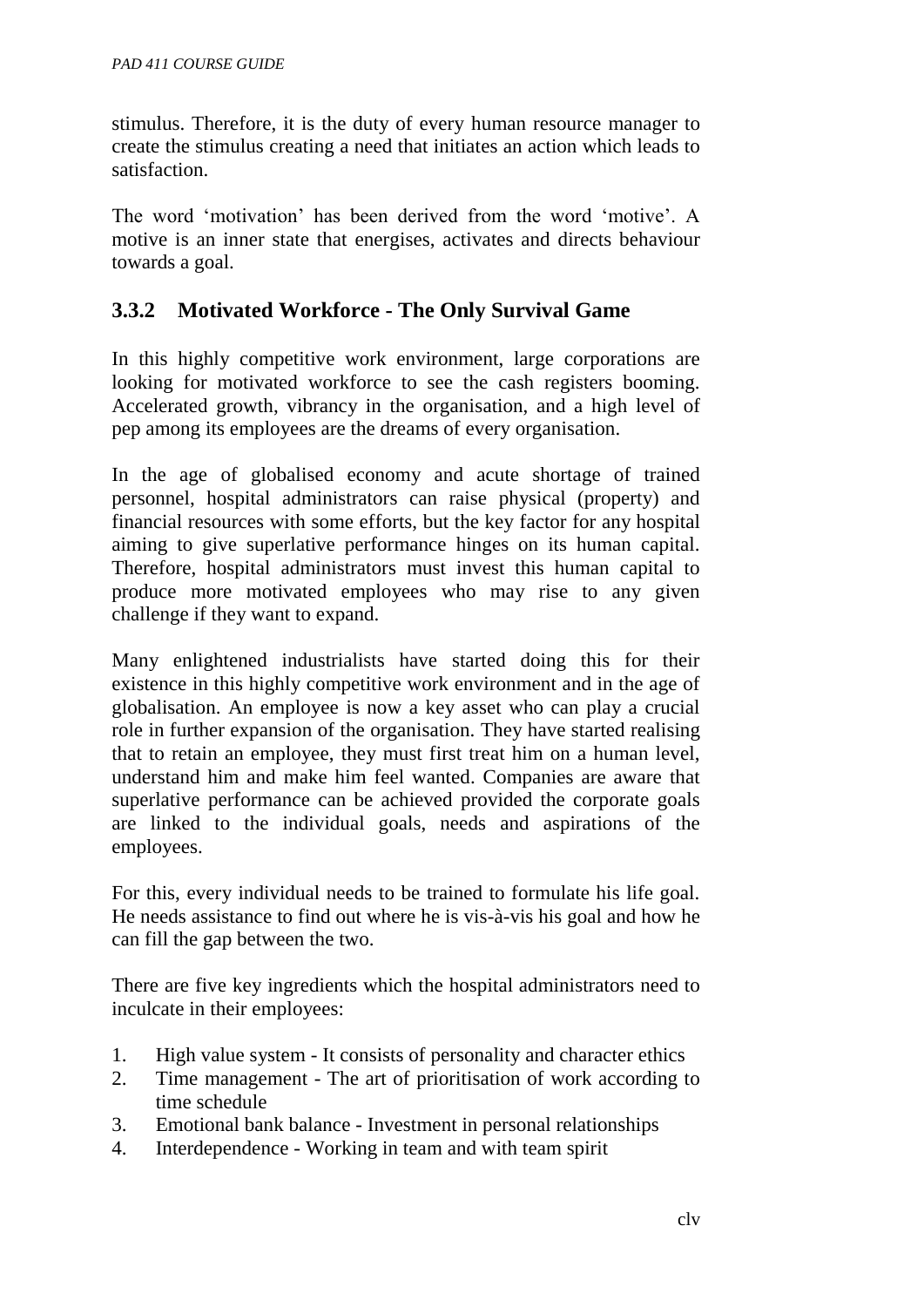5. Role of meditation - To develop positive attitude toward life and work.

Thus, hospital administrators can not only motivate their employees but can provide better service to patients.

### **3.3.3 Types of Motives**

Motives are divided into three categories:

- 1. Primary motives
- 2. Secondary motives
- 3. General motives.

**Primary motives:** These motives are unlearned and physiologically based. They include hunger, sleep, sex, and avoidance of pain.

**Secondary motives:** Secondary motives are closely tied to the learning concept. A motive may be learned to be included in the secondary classification. Important among them are: achievement, affiliation, power, security and status.

**General motives:** These motives are unlearned and physiologically based. These general motives include curiosity, manipulation and affection.

#### **3.3.4 Objective of Motivation for Human Resource Manager**

It is generally known that most of us use only a small portion of our mental and physical abilities. To tap the unused potential in employees, they need to be motivated. Such tapping by the human resource manager results in greater efficiency, better service and better standard of living of the employees.

There are two ways by which people can be motivated. One is the positive approach, e.g. appreciation and recognition of a work of an employee and the other is the negative approach, e.g. finding fault and criticising an employee.

#### **3.3.5 Praise as a Strong Motivational Tool**

Usually, giving something involves costs money, but **giving praise** costs nothing. In fact, it is the failure to praise that can cost a lot because there is no motivational tool as powerful as praise. Its presence is keenly felt and so is its absence.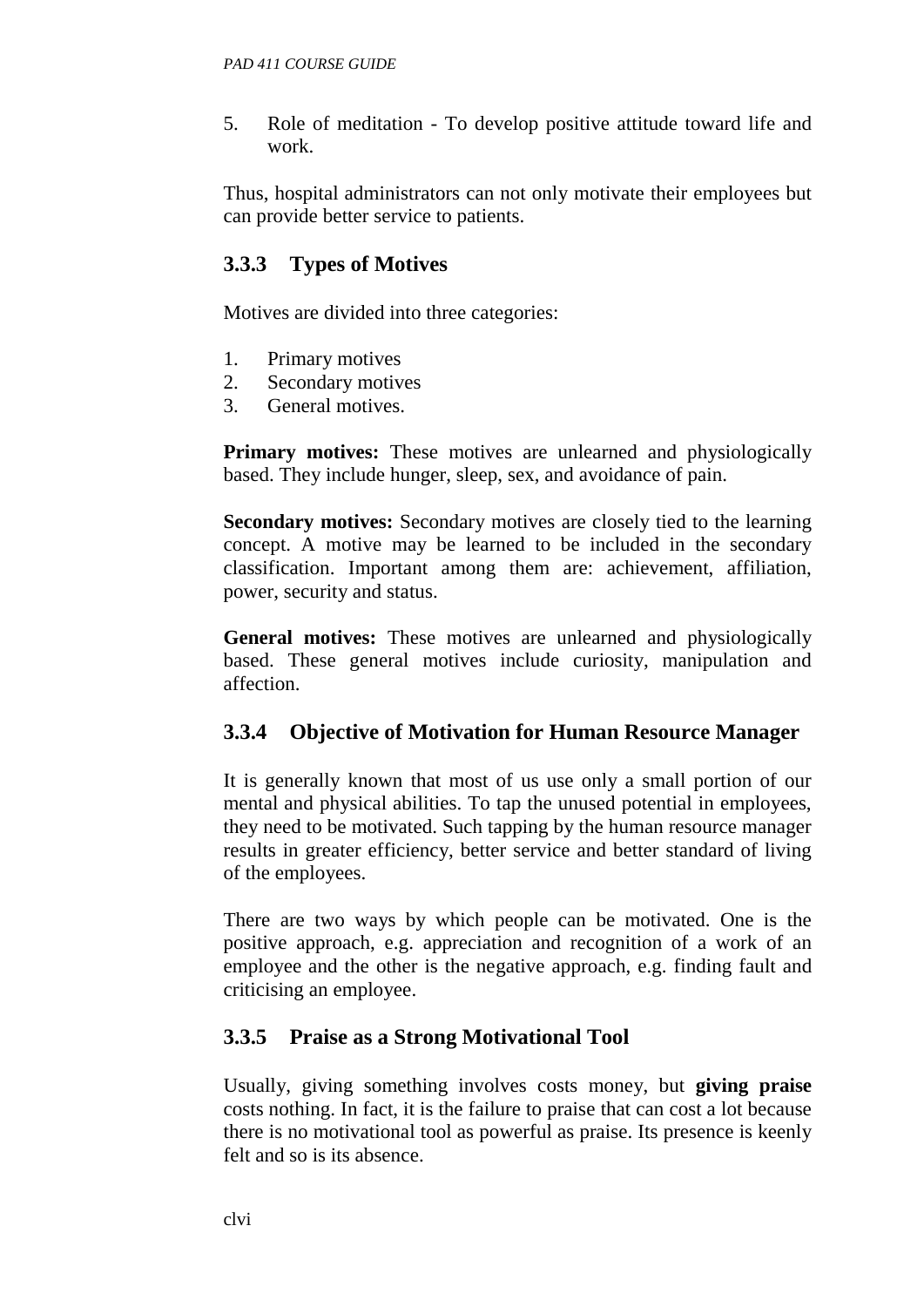There are five rules for using praise effectively to motivate employees:

- 1. Look for points to praise: Do not give empty praise but do praise absolutely everything that deserves it. One should go out of the way to identify praiseworthy events and then praise the person.
- 2. Praise is positive reinforcement: If you want your subordinates to be more attentive, then praise them when they perform well in any area.
- 3. Give timely praise: It is important to associate positive reinforcement as closely as possible with a desired behaviour and the reinforcement greatly reduces its effectiveness.
- 4. Give praise as publicly as possible: There is certainly some value in taking an employee aside and then praise him privately but the value is multiplied many times if you praise the person in front of his colleagues.
- 5. Praise specific things: There is nothing wrong in telling someone that he is doing a great job but the praise becomes much more powerful if it is tied to specific events.

**Positive motivation:** Employees are said to be motivated positively when they are shown a reward and the way to achieve it. Such reward may be financial or non-financial. Monetary motivation may include special increment, promotion, bonus, incentive scheme, etc. Nonmonetary motivation may include praise for work, social recognition, etc. Thus, positive motivation seeks to create an optimistic atmosphere in the organisation.

**Negative motivation:** Employees can be negatively motivated by creating fear in their minds, e.g. employees will not get raise in their salaries if they do not achieve the target. Thus a manager can get the desired work done. This method has several limitations because fear creates frustration, a hostile state of mind and an apathetic attitude towards the job, which hinders efficiency and productivity. So the use of this method is undesirable.

# **3.3.6 Steps in Motivation**

A human resource manager should adopt the following steps in motivation:

- 1. Sizing up: This step mainly involves understanding of the different needs of employees. Having assessed their needs, one can determine what motivates them.
- 2. List of motivators: The list of motivators should be prepared based on the revealed needs of the employees.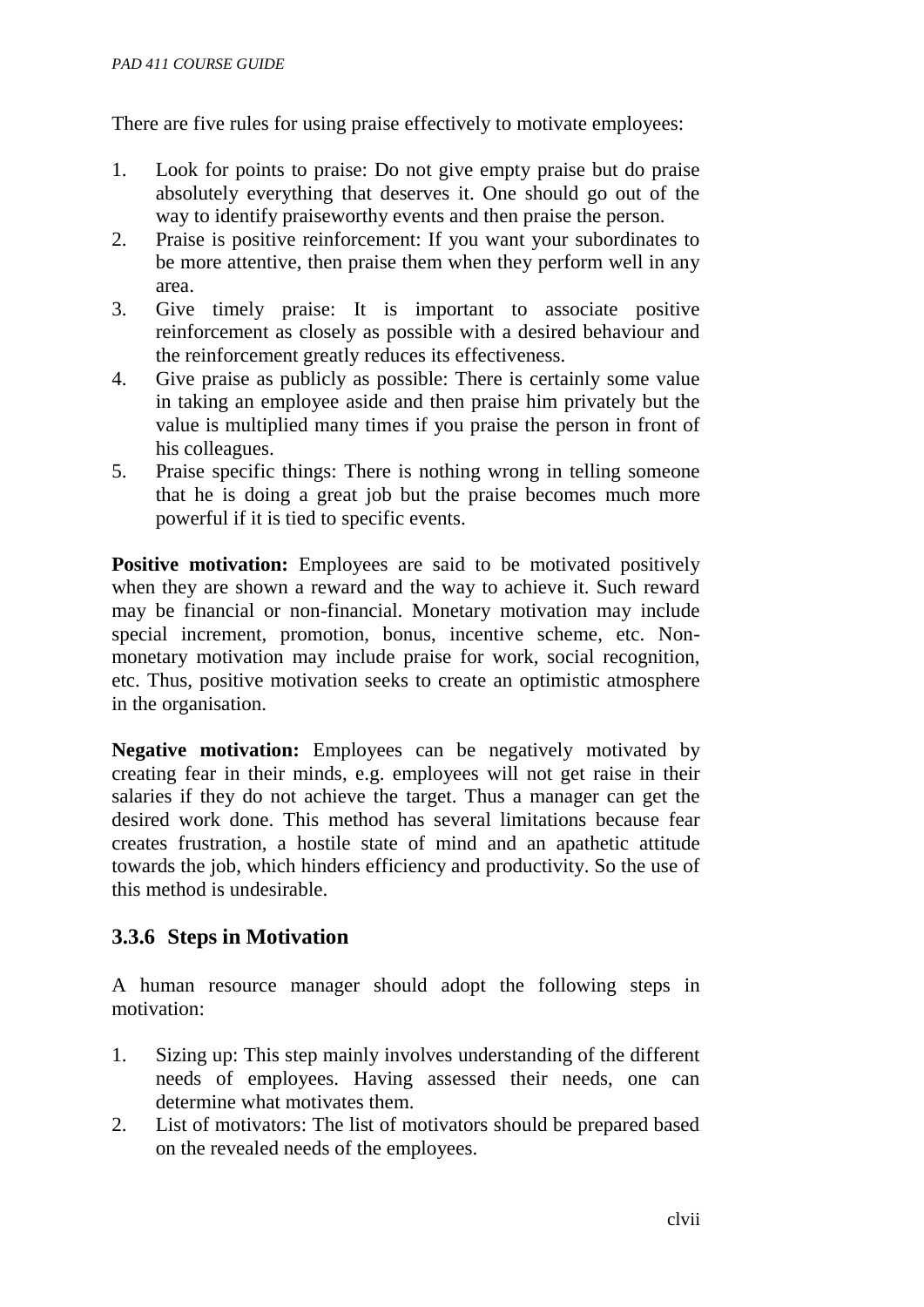- 3. Selecting and applying motivators: Out of the list of motivators, a few should be selected and applied wherever and whenever they are needed.
- 4. Feedback: Having applied the motivators, it is important to find out how effective has a particular motivator been.

# **3.3.7 Theories of Motivation**

There are several theories of motivation. The significant among them are Maslow"s hierarchy of needs, Herzberg"s two-factor theory, Vroom"s expectancy theory, Alderfer"s ERG theory, Porter and Lawler's model expectancy theory and equity theory.

**Maslow's theory of hierarchy of needs:** According to Maslow, humans needs form a hierarchy, starting at the bottom with the physiological needs and ascending to the highest need of selfactualisation. He says when one set of needs are satisfied, they no longer work as motivators as a person seeks to satisfy the next higher level needs.

- 1. Physiological needs: These are basic needs of human beings such as food, clothes, shelter, sleep and sexual satisfaction. Maslow says that until these needs are satisfied, a person does not aim for the satisfaction of the next higher level of needs. As far as work organisations are concerned, these needs include pay, allowances and incentives.
- 2. Safety needs: When the physiological needs are satisfied, a person starts thinking of the way by which he can continue to satisfy the physiological needs. Thus, security needs spring up the moment he makes an effort in the direction of providing himself the source of continuity of physiological needs. This is exactly the reason why attitude towards security is an important consideration in choosing the job. These needs include stability of the job, financial position of the organisation and union membership.
- **3.** Affiliation needs: When the physiological and safety needs are satisfied, the affiliation needs begin to occupy the mind of a person. This is exactly why he looks for the association of other human beings and strives hard to be accepted by its group. Social needs at work place under membership of formal and informal groups such as canteen committee, welfare committee and so on.
- 4. Esteem needs: Every person has a feeling of importance and he wants others to regard him highly. These needs make a person aim high and make him achieve something great. These needs in the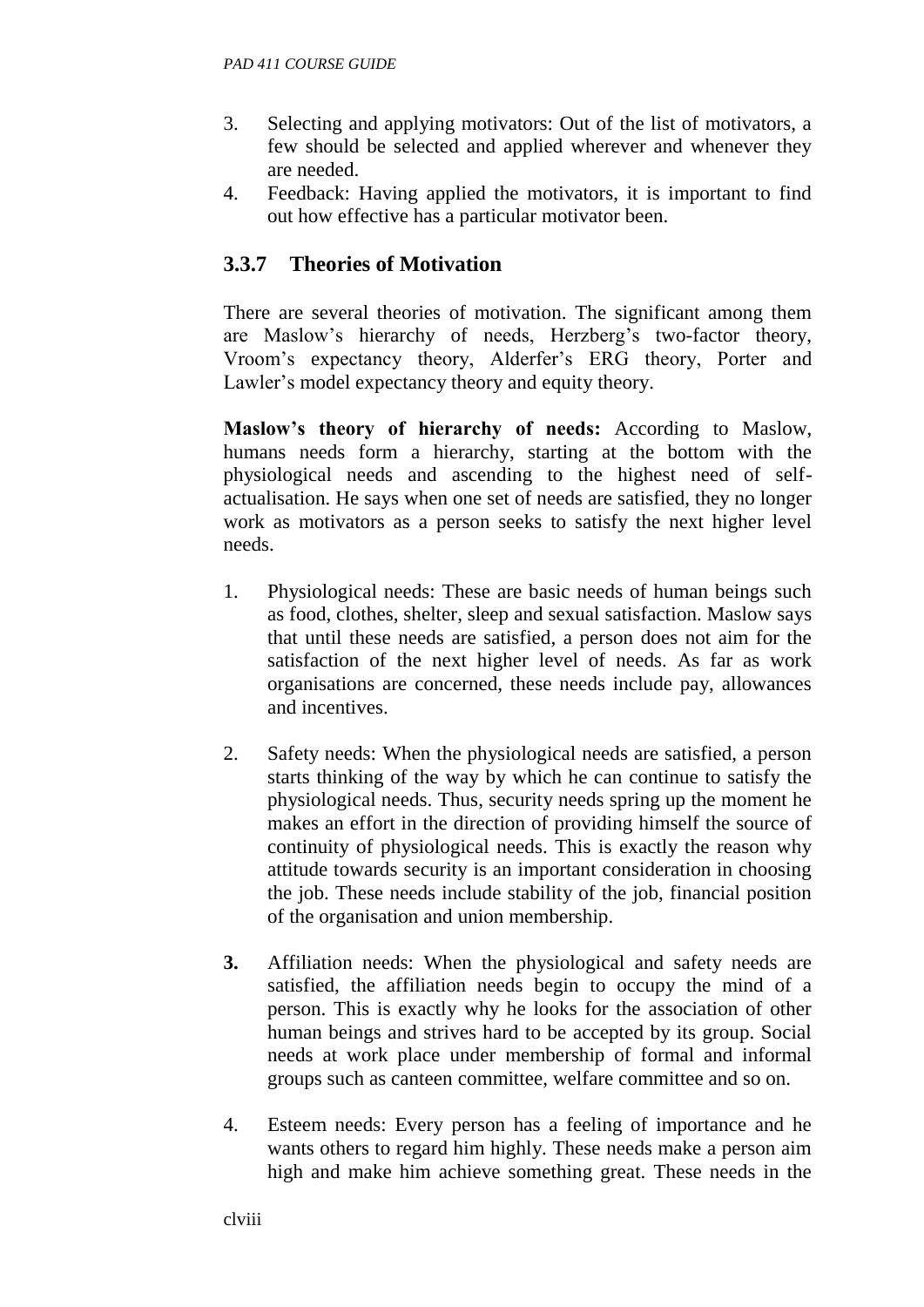case of employees include status symbol such as promotion and better organisation.

5. Self-actualisation needs: This is the highest need in the hierarchy. This refers to the desire to become what one is capable of becoming. A person tries to maximise his potential and accomplish something in society.

Herzberg's two-factor theory: Herzberg modified Maslow's theory of hierarchy and called it two-factor theory of motivation. According to him, the first group of needs is such things as organisation policy, supervision, working conditions, salary, status, personal life. Herzberg called these factors as dissatisfaction and not motivators. By this, he means that their presence does not motivate in the sense of yielding satisfaction but their absence would result in dissatisfaction.

| Maintenance<br>factors<br><sub>or</sub> | Motivational<br>factors<br>$\alpha$ |
|-----------------------------------------|-------------------------------------|
| dissatisfaction factors                 | satisfiers                          |
| Job context                             | Job content                         |
| <b>Extrinsic factor</b>                 | Intrinsic factors                   |
| Organisational policy                   | Achievement                         |
| Supervision                             | Recognition                         |
| Relationship with supervisors           | Advancement                         |
| Peer relations                          | Possibility of growth               |
| Relationship with subordinates          | Responsibility                      |
| Pay                                     |                                     |
| Job security                            |                                     |
| <b>Status</b>                           |                                     |
|                                         |                                     |

**Table 1: Herzberg's Two-Factor Theory**

**Vroom's expectancy theory of motivation:** Victor Vroom felt that content models were inadequate explanations of the complex process of work motivation. Therefore, he developed a relatively new theory of motivation. According to his theory, motivation of any individual depends on the desired goal and the strength of his expectation of achieving the goal. His model is built mainly on three concepts, viz. valence, instrumentality and expectancy.

1. Valence: Vroom says that valence is the strength of an individual"s preference for a particular outcome. It can be taken as equivalent of value, incentive, attitude and expected utility. The valence to be positive, a person must prefer attaining the outcome to not attaining. A valence of zero occurs when the individual is indifferent towards the outcome. The valence is negative when the individual prefers not attaining outcome to attaining it.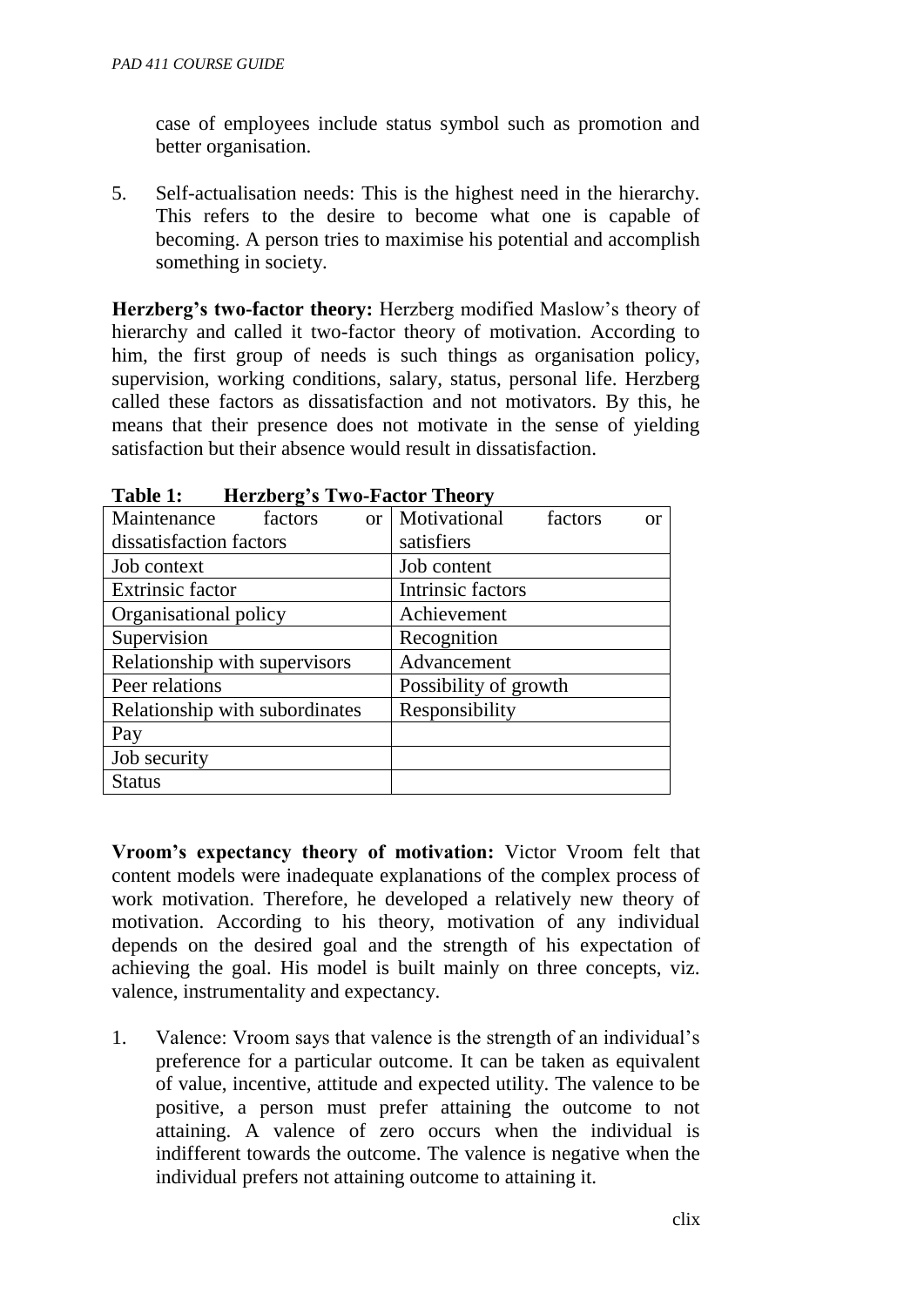- 2. Instrumentality: Another major input into the valence is the instrumentality of the first level outcome in obtaining desired second level outcome. For example, assume that an individual desires promotion and feels that superior, average or poor performance. His second level outcome is promotion. The first level outcome of high performance thus acquired a positive valence by virtue of its expected relationship to the preferred outcome of second level promotion. In this case, the person is motivated to achieve superior performance because he has desire to be promoted. The superior performance (first level outcome) is seen as being instrumental in obtaining promotion (second level promotion).
- 3. Expectancy: The third major variable in the Vroom"s theory is expectancy. Though expectancy and instrumentality appear to be the same at the first stage but they are different. Expectancy is a probability ranging from 0 to one or strength of a belief that a particular action of effort will leave to a particular first level outcome. Instrumentality refers to the degree in which a first level outcome will lead to the second level outcome. According to Vroom, the sum total of these variables is motivation.

**Alderfer's ERG theory:** Alderfer also feels that needs should be categorised and that there is basic distinction between lower order needs and higher order needs. Alderfer identifies three groups of needs, viz. existence, relatedness and growth. The existence needs are concerned with survival or physiological well-being. The relatedness needs talk of the importance of interpersonal and social relationships. The growth needs consist of the individual"s intrinsic desire for personal development. This theory is somewhat similar to that of Maslow"s and Herzberg"s models, but unlike Maslow and Herzberg, he does not assert that a lower level need has to be satisfied before a higher level need; nor does he say that deprivation is the only way to activate a need. So a person"s background and cultural environment may make him think of relatedness needs or growth needs though his existence needs are unfulfilled.

**The Porter and Lawler's model expectancy theory:** All the content theories assume that satisfaction leads to improved performance. However, it was later found that there is a very low positive relationship between satisfaction and performance. Porter and Lawler explored the complex relationship between motivation, satisfaction and performance. According to them, performance is a function of two important factors:

1. Reward: A person gets intrinsic reward by performing a task well. Intrinsic reward is the feeling of accomplishment and existrinsic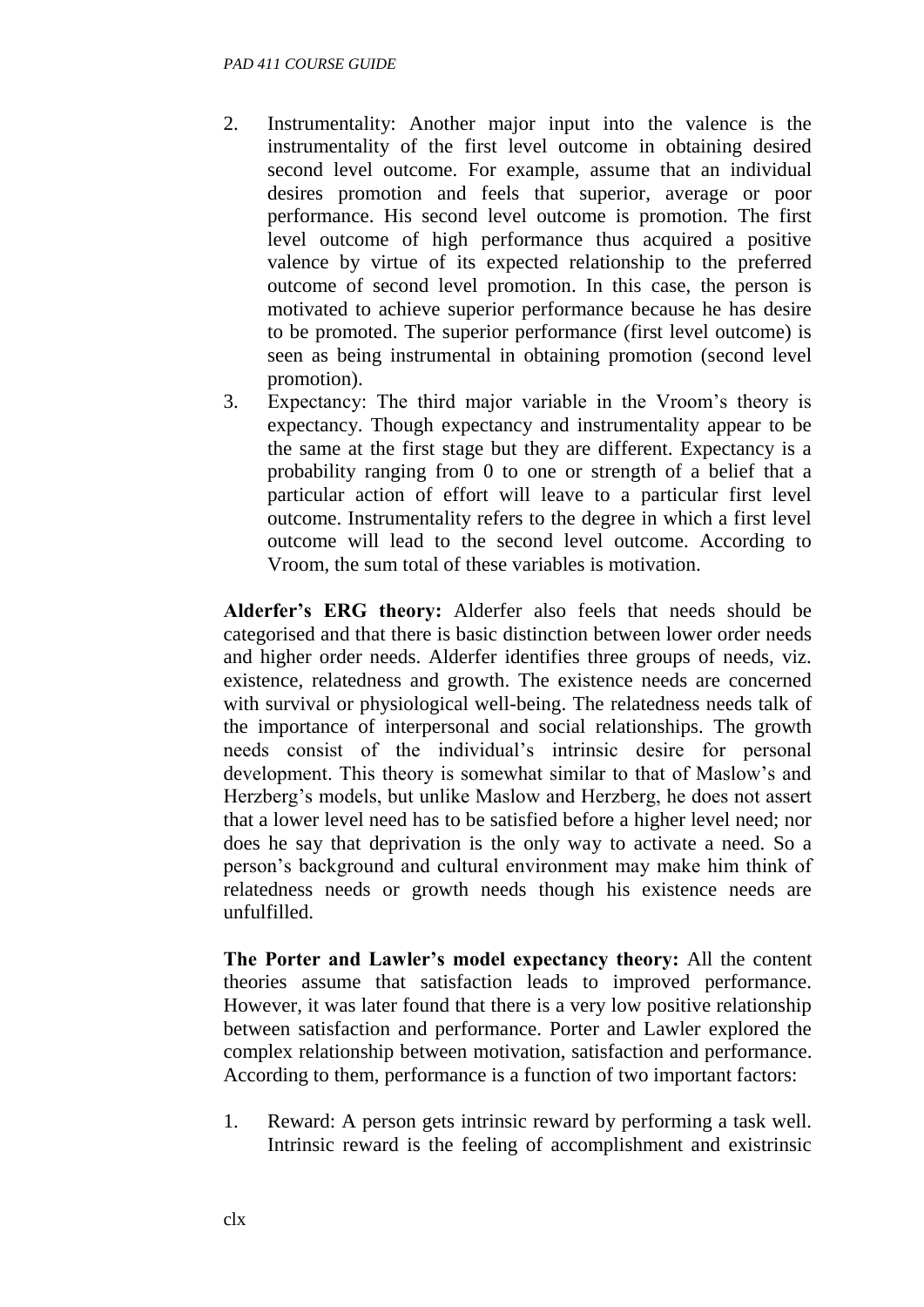rewards like pay, promotions and status, which are offered by the organisation.

2. Satisfaction: Satisfaction depends on the perceived rewards and the actual rewards. If an individual feels that he should have received more for what he had done, it results in dissatisfaction and vice versa.

Thus, motivation and achievement result in satisfaction and dissatisfaction of an employee about the job, organisation and the like.

**Equity theory:** According to this theory, a major input into job performance and satisfaction is the degree of equity that people perceive in their work situation. In equity occurs when a person perceives that the ratio of his outcome to input and the ratio of other"s outcome to input are unequal. Thus, equity theory is based on the assumption that a major factor in job motivation is the individual's evaluation of the equity and fairness of the reward received.

Thus there are many motivation theories. Each of these theories attempt to describe what human beings are and how they can be changed provided they are properly motivated. Therefore, managers keep on trying to motivate their employees by giving them financial and nonfinancial incentives so that they can extract maximum out of them to reach the organisational goals which are not so easy to attain without the enduring commitment of their employees.

#### **3.3.8 Public Relations**

Public relations is an extrapolation or extension of human relations. I have dealt with human relations with peers, superiors and subordinates, the next is human relations with the public.

In any organisational set-up, apart from people within it, there are people who are external to it. People within an organisation should be ready to get along with the outsiders.

*The World Book Encyclopedia* (1982) defines public relations as "an activity concerned with winning public approval and understanding for an organisation or individual". "These organisations seek to have themselves viewed favourably by people and thus gain the goodwill of the public'.

In Osho (1999), Nigerian Institute of Public Relations (NIPR) and the Institute of Public Relations, London define public relations as "the deliberate, planned and sustained effort to establish and maintain mutual understanding between an organisation and its public(s)." Miller *et al.*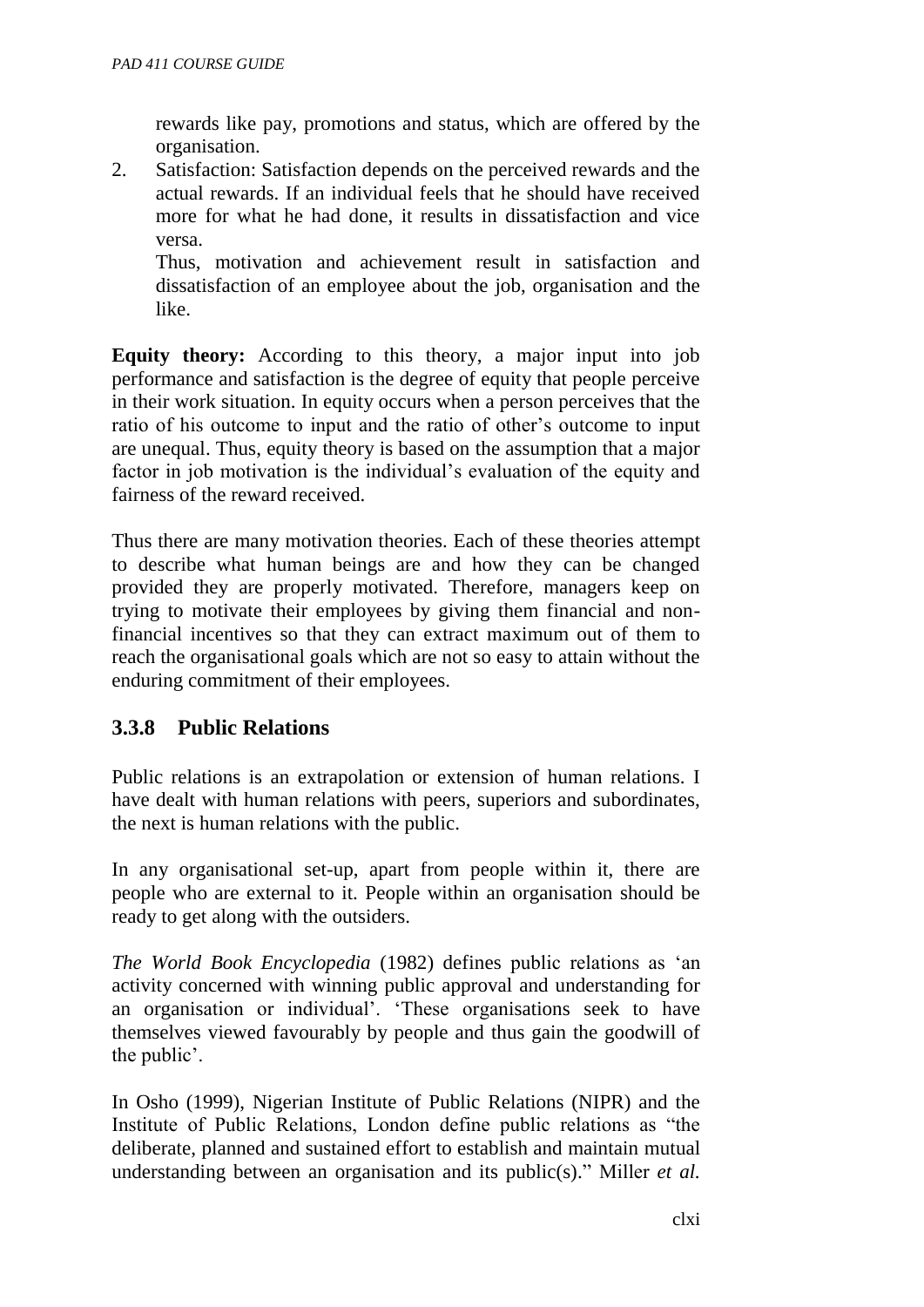(1983) defines public relations as "the methods and activities employed by an individual, organisation, corporation or institute to promote a favourable relationship with the public."

Just as we have many authors of different backgrounds and disciplines so we have many different definitions of public relations.

Bello (1998) also cited the definition of public relations by the Public Relations Society of America as "a distinctive management function which helps to establish and maintain mutual lines of communication, understanding, acceptance and cooperation between an organisation and its publics'.

Salu (1994) cited *International Public Relations Association* of 1978 Mexican statement which defines public relations as "the art and social science of analysing trends, predicting their consequences, counselling organisation leaders and implementing planned programmes of action which serve both the organisation's and the public interest."

A comprehensive definition of public relations by Rex Harlow of San Francisco, USA as cited by Salu (1994) is that:

Public relations is a distinctive management function which helps to establish and maintain mutual lines of communication, understanding, acceptance and cooperation between an organisation and its publics. It involves the management of problems or issues, helps management to keep informed on and responsive to public opinion.

Public relations defines and emphasis the responsibility of management to serve the public interest; helps management keep abreast of and effectively utilise change, serving as an early warning system to help anticipate trends; and uses research and sound and ethical communication techniques as its principal tools.

Finally, Engel *et al.* (1979) cited Canfield and More (1973) who defines public relations as "the communication function which evaluates public attitudes, identifies the policies and procedures of an individual or an organisation with the public interest and executes a programme of action to earn public understanding and acceptance." The essence of public relations is to ensure that the publics which the organisation serves support it. What the public relations experts or practitioners do is to ensure that the organisation knows what the publics want and then formulate policies which will satisfy the publics.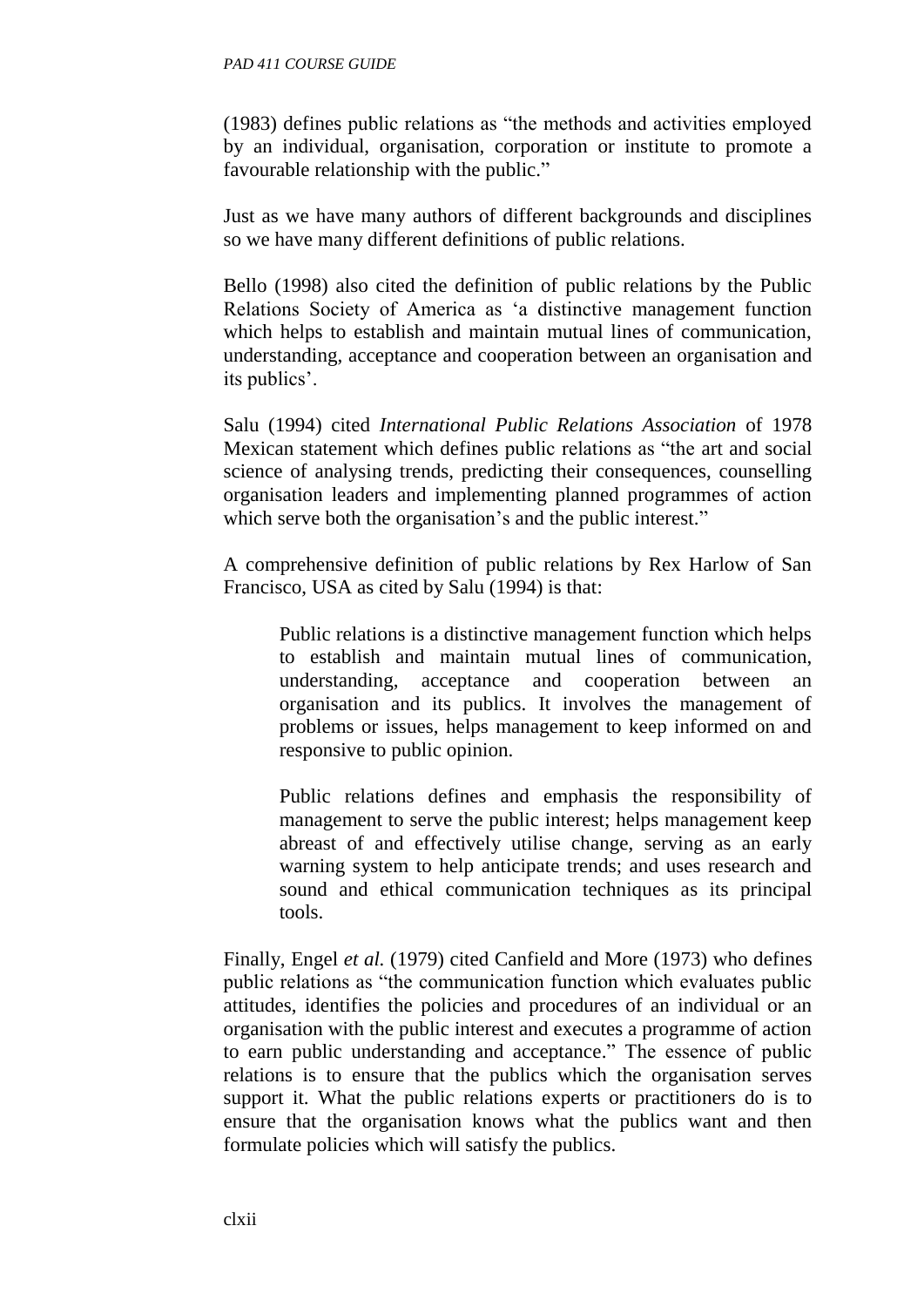Since the organisation deals with many publics, the organisation must ascertain the interest of each public and design the programme which will satisfy the needs of each public.

Another reason for the importance of public relations is that there is no organisation which is independent of the society in which it is established. In order to survive within the society, it needs public relations.

### **3.3.9 Roles of Public Relations**

The following roles of public relations of an organisation are:

- Researching into public opinion, attitude and expectations
- Preventing conflicts and misunderstandings
- Promoting mutual respect and social responsibility
- Harmonising the private and public interest
- Promoting goodwill with staff, suppliers and customers
- Promoting products and services
- Maximising profitability
- Projecting a corporate identity and
- Promoting good employees relations

#### **3.3.10 Methods of Public Relations**

The two methods which public relations employs in achieving its goals are research and communication.

- 1. Research method is required in order to elicit information from the publics with regard to their needs or wants. All forms of research e.g. opinion polls, surveys, interviews and the use of questionnaire may be employed in order to gather useful data and information for the purpose of public relations.
- 2. Communication method is employed for contact between the organisation and the public. The nature of the organisation or message will determine the type of communication and its media.

# **3.3.11 Main Methods of Communicating with the Public**

*The World Book Encyclopedia* (1982) identifies four main methods of communicating with the public which are advertising, lobbying, publicity and press agency.

Advertising is defined as the non-personal communication through such media as billboards, posters, handbills, mails, newspapers, journals,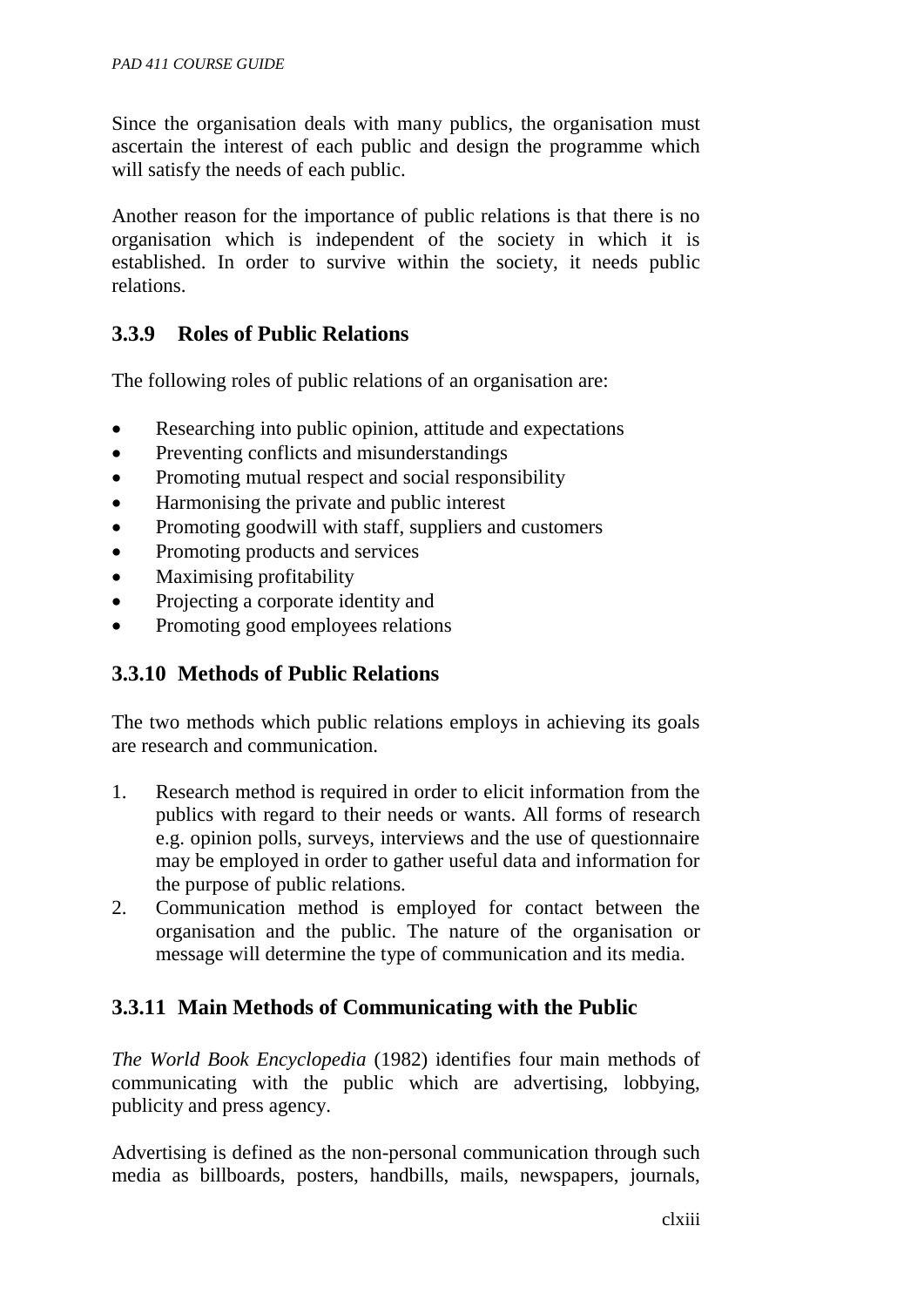magazines and other forms of print media and electronic media such as radio, television, cassettes, cinema, megaphone, public address systems, etc. Lobbying is a term used by politicians when legislators are expected to vote in support of an organisation"s interest. Publicity and press agency are ways of promoting an organisation through the use of the media.

### **3.3.12 The Publics**

The publics referred to in the definitions above and the concept of public relations are divided into two, to wit; internal and external publics.

1. The internal public comprises organisational sections, units, departments, governing council, board of directors, board of governors, etc.

The internal public media of communication are seminars, workshops, newsletters, bulletins, in-service training, joint consultation, end-of-year party.

2. The external public comprises the shareholders, clients, customers, communities, societies, clubs, suppliers, governments at all levels, parastatals, mass media, etc. The external public media of communication are the various print

and electronic media such as newspapers and radio respectively.

Salu (1994), identifies four services of public relations as the 4Cs i.e. counselling, coordination, communication and corporate commitment.

Salu (1994) in explaining the 4Cs showed that management should be counseled on organisation"s policy and social responsibility to the publics. There is need to coordinate all other departments with regard to implementation of the policy. Having done this, there is need to communicate with the public using appropriate communication media such as oral, written, graphic or non-verbal communication. Corporate commitment requires cooperation between the Public Relations Officer (PRO) and the management in order to attain good corporate image.

# **3.3.13 Tips on Relationship with Publics**

- a. Admit your mistakes and do not give excuses
- b. Form the habit of saying 'please' and 'thank you'
- c. Always look pleasant
- d. Differentiate between "order" and "request"
- e. Learn to listen and talk less
- f. Do not boast about your progress especially in the front of failures
- g. Have a confidant
- h. Keep secrets secret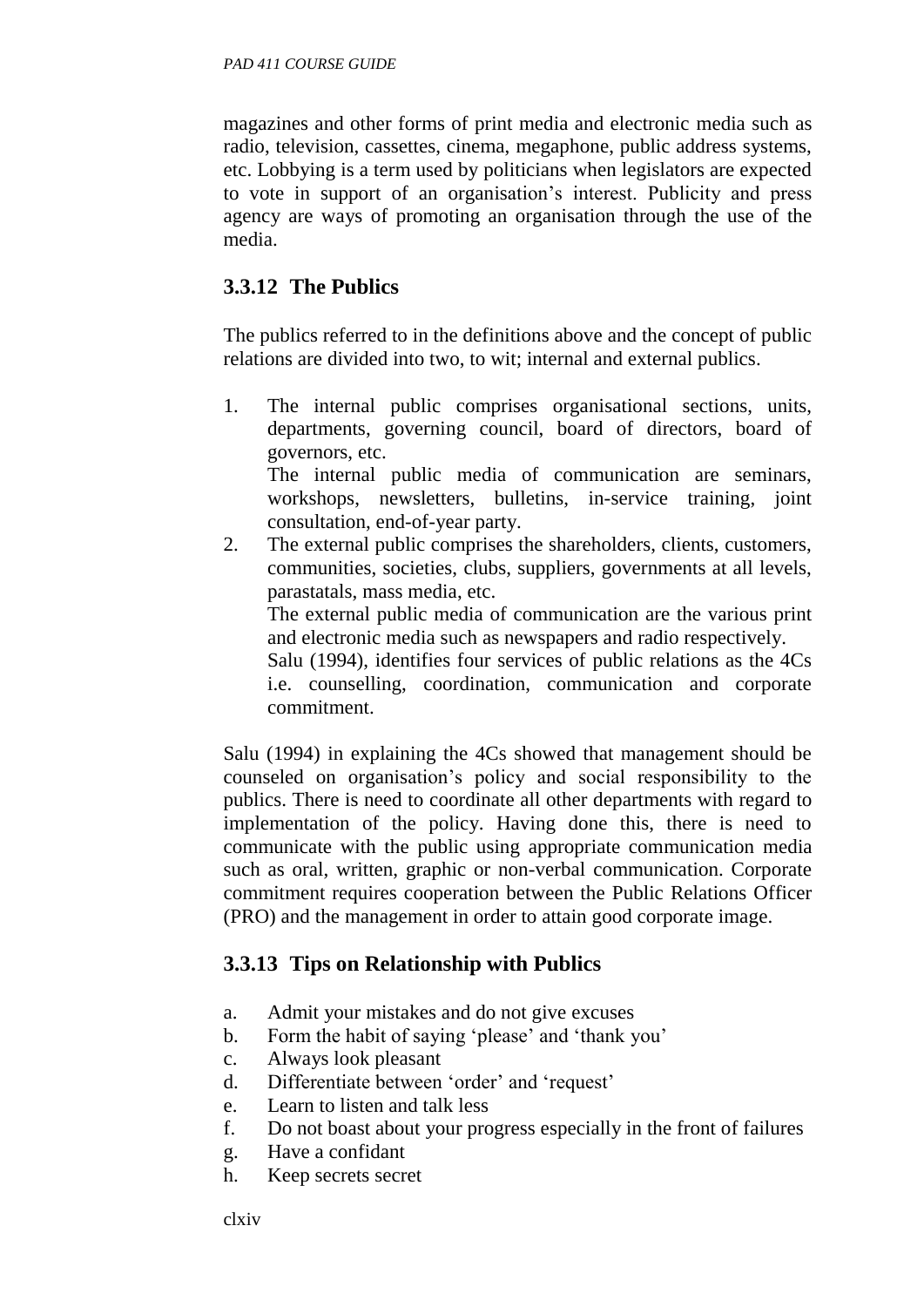- i. Avoid gossiping about people or spread rumours
- j. Do not make promises which you cannot fulfill
- k. Keep an arm"s length with dangerous people
- l. Help those who need you.

# **4.0 CONCLUSION**

The objective of human relations is to ensure positive relationship among workers within an organisation and between the organisation and the public.

It is a truism that conflict is inevitable occasionally between humans but it should be minimised. Unresolved conflict among workers in an organisation will certainly affect public relations adversely and the ultimate effect on the organisation will kill the existence of the organisation completely.

# **5.0 SUMMARY**

In this unit, we have gone through what human relations is in hospitals, ways and means of maintaining cordial human relations, importance of human relations in hospitals, motivation and its theories. Hopefully you enjoyed your reading.

# **6.0 TUTOR-MARKED ASSIGNMENT**

- (1) What are the roles of human relations?
- (2) List the ingredients of human relations.

# **7.0 REFERENCES/FURTHER READING**

- Goyal, R.C. (2006). *Hospital Administration and Human Resource Management.* (4th ed.). New Delhi: Prentice-Hall.
- Peretomode, V.F. & Peretomode, O. (2001). *Human Resources Management Principles, Policies and Practices.* Lagos: Obaroh & Ogbinaka Publishers Ltd.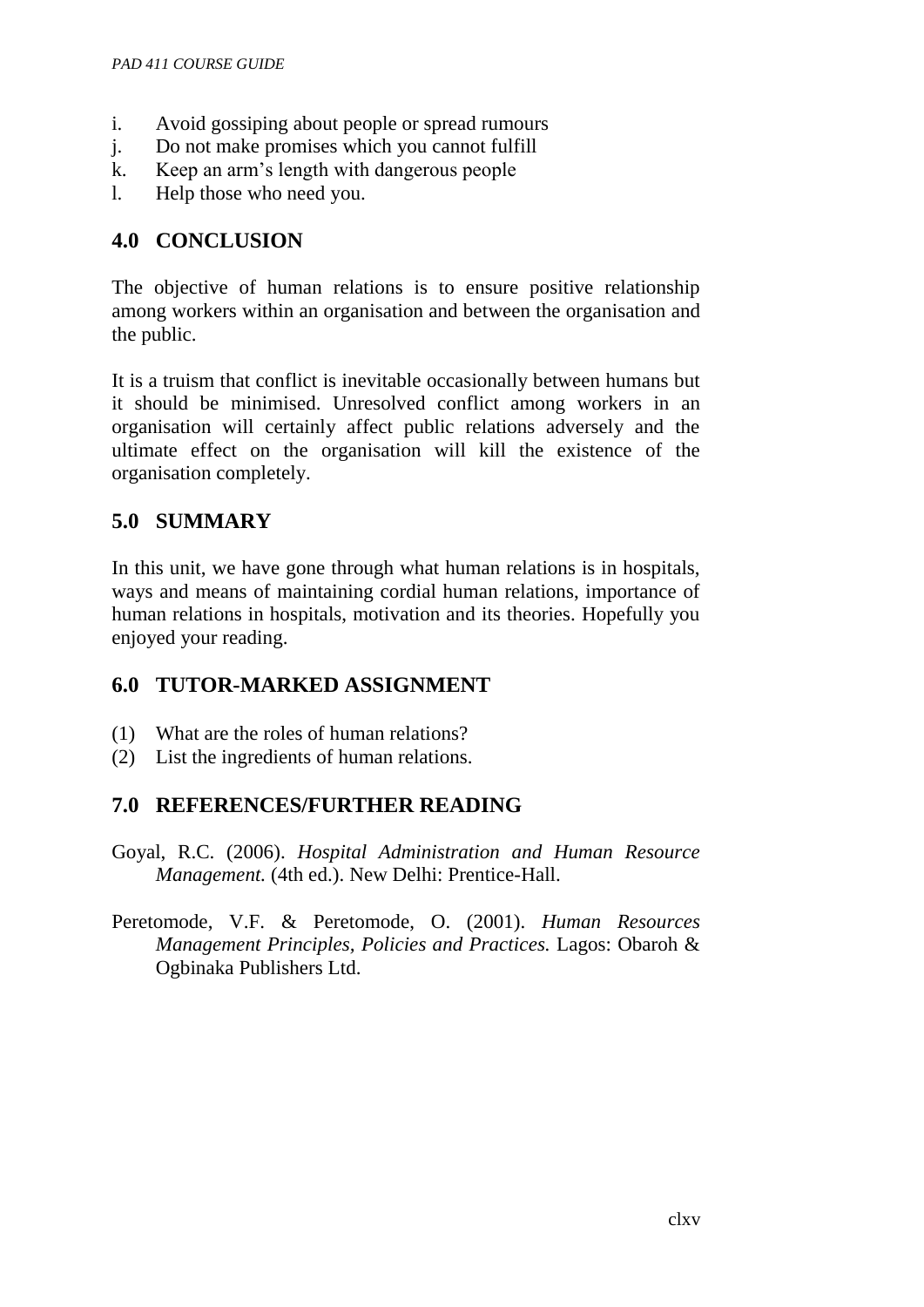### **UNIT 3 TEAMWORK IN HOSPITALS**

#### **CONTENTS**

- 1.0 Introduction
- 2.0 Objectives
- 3.0 Main Content
	- 3.1 Nature and Scope of Teamwork
	- 3.2 Mcgregor"s X and Y Theories
	- 3.3 Mcgregor"s Characteristics of Effective Teams
	- 3.4 Team-Building
- 4.0 Conclusion
- 5.0 Summary
- 6.0 Tutor-Marked Assignment
- 7.0 References/Further Reading

# **1.0 INTRODUCTION**

"United we stand, divided we fall." All over the world, the most successful managements always develop a team for efficient organisation of their work. The large companies in Germany have always had team management. One member customarily presides over the team, but all are equal. Similarly, those marvels of efficient management organisation - the "Big Five" of British banking have always been managed not by one, but by two chief executive teams: the chairman and the deputy chairman concerned with basic objective and the joint general managers concerned with policies, practices and personnel.

# **2.0 OBJECTIVES**

At the end of this unit, you should be able to:

- define teamwork
- describe the nature and scope of teamwork in hospitals
- discuss the McGregor's X and Y theories
- list the McGregor's characteristics of effective teams
- explain team-building and its ingredients
- enumerate how to build trust
- discuss the test of good teamwork.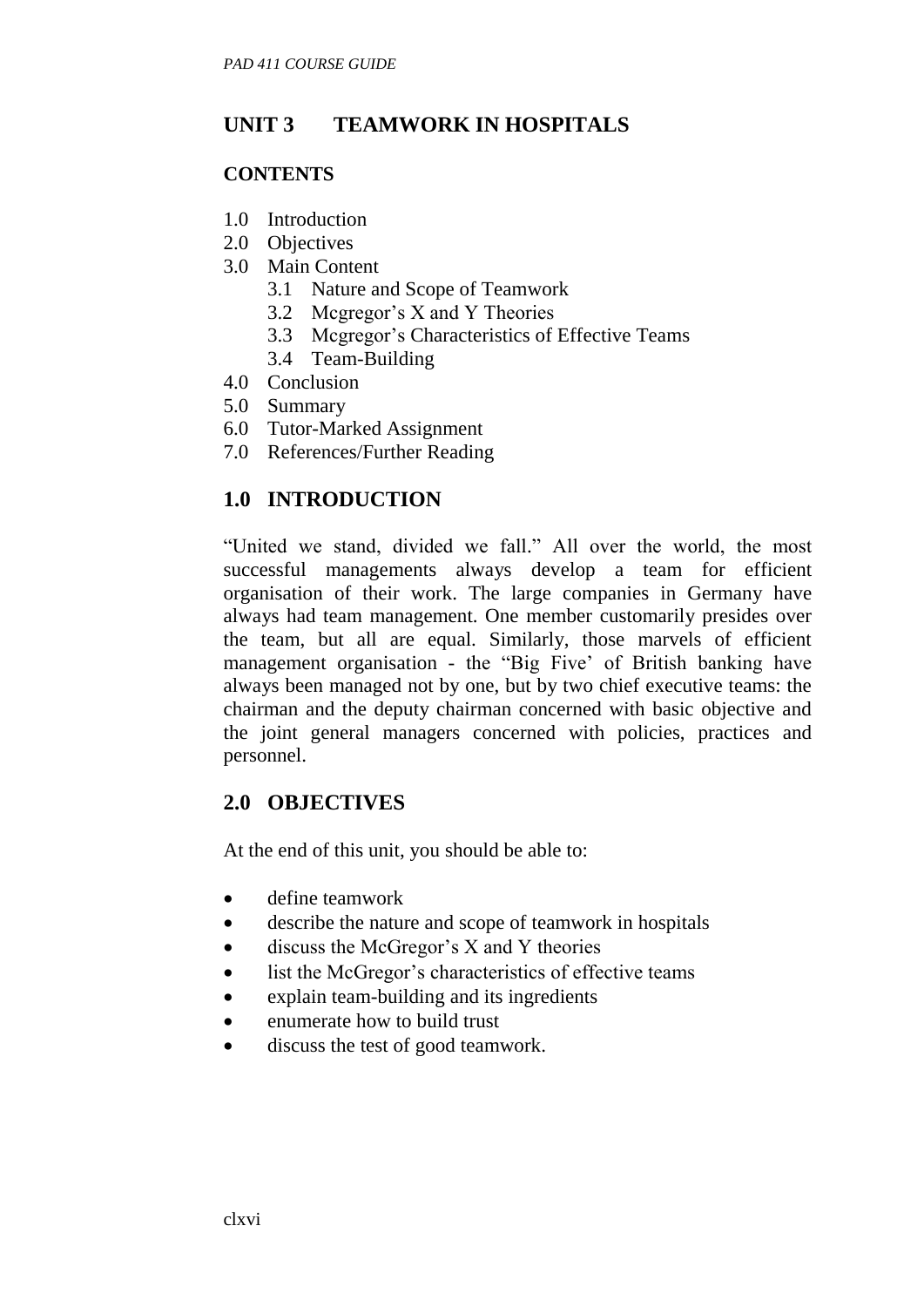# **3.0 MAIN CONTENT**

### **3.1 Nature and Scope of Teamwork**

Teamwork is coordinated action by a cooperative group whose members contribute responsibly and enthusiastically towards task achievement. It works best in a supportive environment. The essentials of teamwork are: (a) a small group; (b) a leader; (c) a common goal; (d) regular interaction; (e) each member contributing responsibly; (f) coordination; and (g) team spirit.

During and after World War II, there was an acute shortage of nurses. Therefore, nursing administrators introduced the functional method of nursing. Professional nurses were assigned strictly professional duties such as giving medicines, taking blood pressure, writing notes, making rounds with physicians and surgeons, etc., and nurse aides and orderlies were assigned tasks such as making beds, escorting patients to the X-ray department, carrying stool and urine specimens to the laboratory, handing over the patient chart for billing, etc. Professional nurses now had more time for skilled services. But this system did not work out as planned because non-professional personnel found their work dull. At this point, far-sighted senior nursing executives noticed the need for and possibility of developing genuine teamwork. Professionals were assigned to guide non-professionals in nursing care; each one functioned according to his ability, but was made to participate in making the plans which were expected to be implemented. This was teamwork at a lower level.

In a hospital set-up, there is no other job that needs to be organised as carefully and as systematically as that of the chief executive of a hospital. The priorities of the assignments of the chief executive should be arranged systematically. Even then, the job of the chief executive of the hospital cannot properly be organised as the job of one man. It must be the job of a team of several persons working together. Teamwork is essential at all levels of management in a hospital.

# **3.2 McGregor's X and Y Theories**

According to Douglas McGregor, the management guru, traditional managers believe that by nature people dislike work, are not ambitious and tend to shun responsibility. Thus, in order to get the work done, people need to be pushed by applying the carrot and stick policy. He named the traditional approach to management as theory X. however, he feels that this approach is not correct and in his theory Y, he propounded that normally "People want to work and work is as natural as play or rest." The theory adds that every human being wants self development.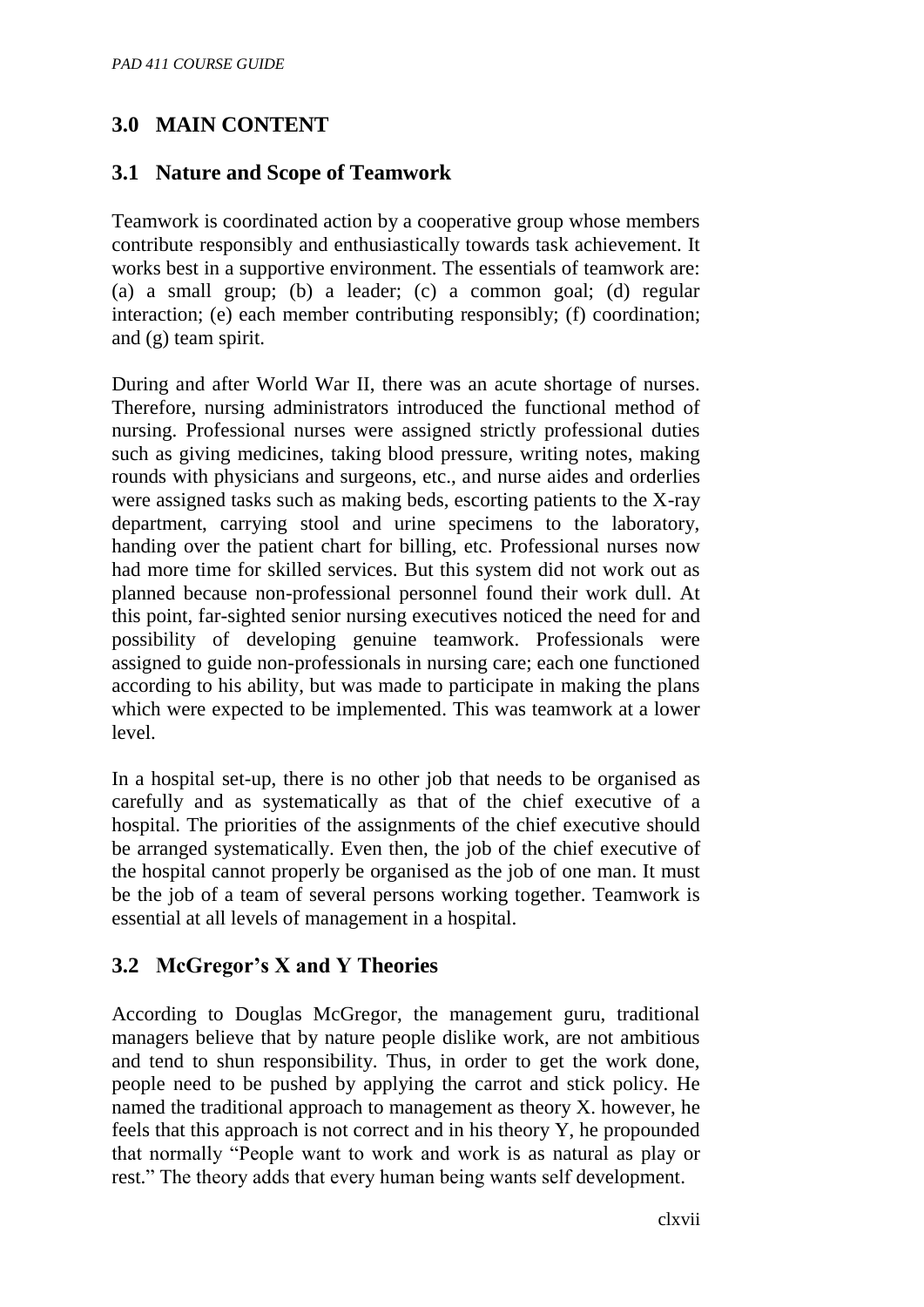According to theory X, the four assumptions held by traditional managers are as follows:

- 1. Generally employees dislike work by nature and, whenever possible, will attempt to avoid it.
- 2. Since employees dislike work, they may be coerced, controlled or threatened with punishment to achieve organisational goals.
- 3. Employees avoid responsibilities and seek formal direction whenever possible.
- 4. Most workers place security above all other factors and will display little ambition.

In contrast to these negative views about the nature of human beings, McGregor listed four positive assumptions, which he called theory Y.

- 1. Employees can view work as being as natural as rest or play.
- 2. People will exercise self-direction and self-control if they are committed to the objectives.
- 3. The average person can learn to accept, even seek, responsibility.
- 4. The ability to make innovative decisions is widely dispersed throughout the population and is not necessarily the sole province of those in management positions.

When both the theories are analysed, one will notice that theory X assumes that lower order needs dominate individuals while theory Y assumes that higher order needs dominate individuals. McGregor himself held to the belief that theory Y assumptions were more valid than theory X. Therefore, he proposed such ideas as team-building, participative decision making and good human relations as approaches that would maximise an employee"s job motivation.

#### **3.3 McGregor's Characteristics of Effective Teams**

Douglas McGregor, in his book, *The Human Side of Enterprise*, has spelt out some characteristics of effective teams:

- 1. The working atmosphere is informal, comfortable and relaxed. There are no obvious tensions. People are involved and interested.
- 2. There is a lot of discussion in which virtually everyone participates, but it remains pertinent to the task of the group. If the discussion gets off the subject, someone will bring it back on track shortly.
- 3. The task of the objective of the group is well understood and accepted by the members after free discussion of the objectives, followed by commitment of the members.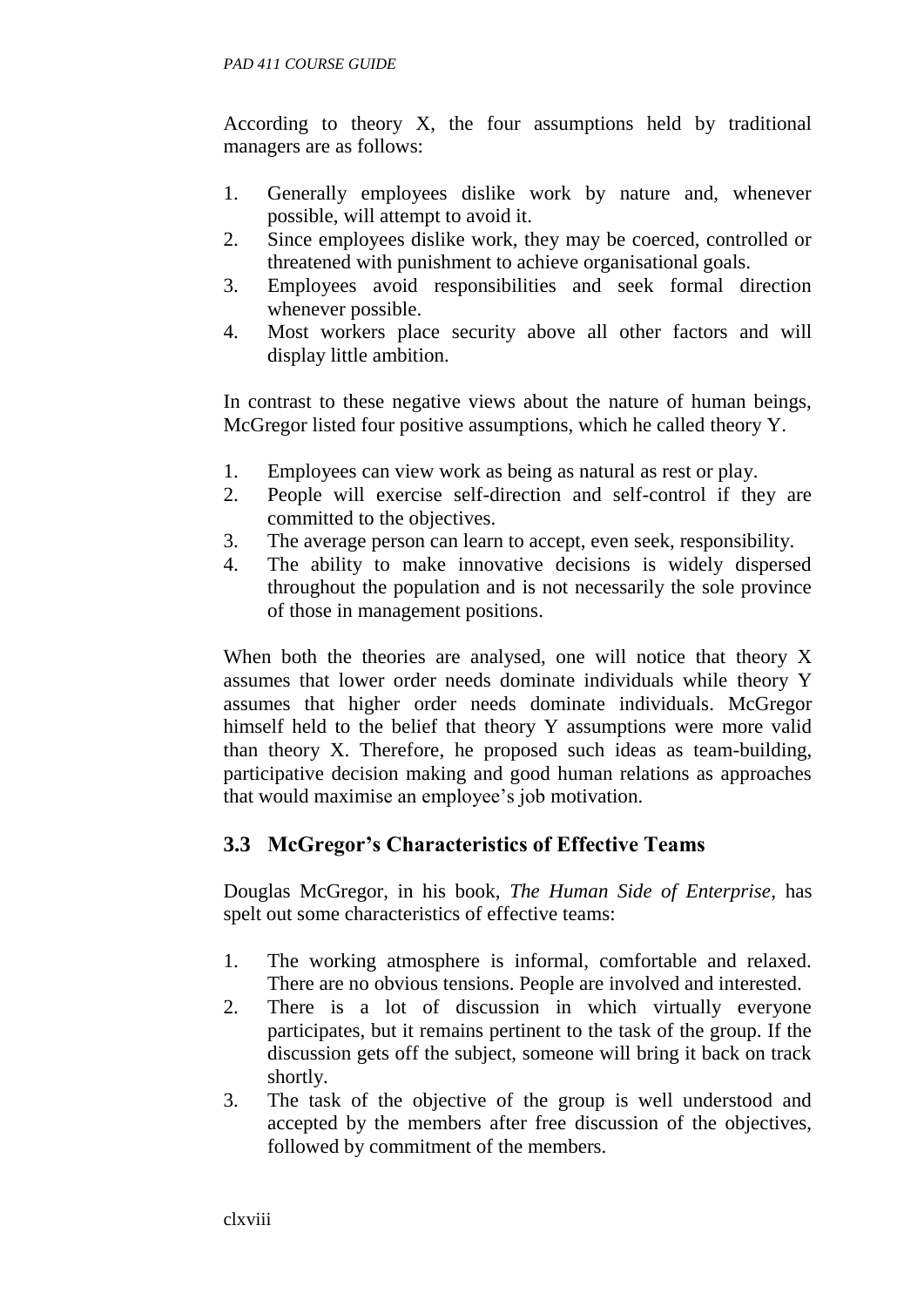- 4. The members listen to each other. Every idea is given a hearing. Members are not afraid to offer extreme views.
- 5. There is disagreement. The group is comfortable with this and doesn"t have to avoid conflict or keep everything on the plane of "sweetness and light." Disagreements are not suppressed or overridden. Options are carefully examined and the group works for resolution.
- 6. Most decisions are reached by a kind of consensus in which everybody is in general agreement and willing to go along. Members are honest concerning their position. Voting is kept to a minimum.
- 7. Criticism is healthy, frank and relatively comfortable. There is little evidence of personal attack, either openly or in a hidden fashion. The criticism is constructive and directed toward problem solving.
- 8. People are free in expressing 'feelings' and 'thoughts'. There is little pussy-footing, and there are few hidden agendas. Everybody seems to know how everybody else feels about any matter being discussed.
- 9. When action is taken, clear assignments are made and accepted.
- 10. The chairperson of the group does not dominate, nor does the group show undue deference to him or her. Leadership shifts as circumstances dictate. There is little evidence of a struggle for power; the issue is not who controls, but how to get the job done.
- 11. The group is aware of its own operation and examines how well it is doing. Maintenance of the group is a priority that gets regular attention.

# **3.4 Team-Building**

Team-building is essential to improve organisational effectiveness by diagnosing barriers to team performance and improving inter-team relationships and task accomplishment. Team-building analyses the activities and relationships of the team members.

The purposes of team-building are to 1. Analyse the way work is performed; 2. Examine the way a group is working; 3. Examine the relationships among team members; 4. Improve relationships of members; 5. Improve service; and 6. Set goals.

# **3.4.1 Essential Conditions of Team-Building**

Teamwork needs collaboration among its members. It is said that one plus one is two in mathematics but eleven in team-building. Moreover, the synergetic effect is evident in teamwork; each team is a linking pin to another team and to the total organisation. Teams do wonders. They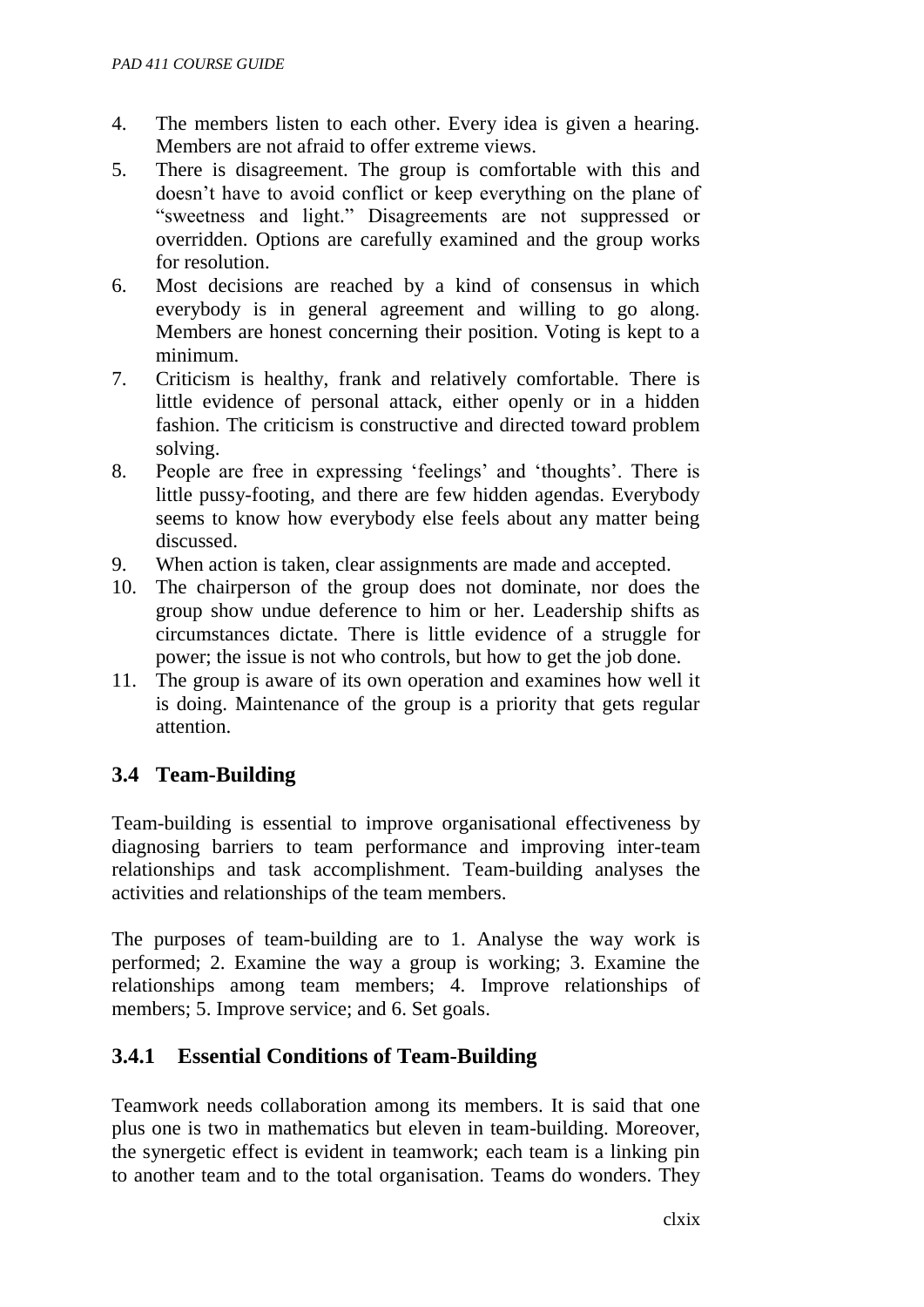make the impossible things possible. Japan gives a prime example of teamwork.

The essential conditions for team building are: 1. Every member must have a clearly assigned role; 2. The team must take collective responsibility for the action of each of its members; 3. The team must speak with one voice; 4. Each member should be able to handle responsibilities of other members of his team, if the need arises.

### **3.4.2 Ingredients of Team-Building**

Team-building aims at diagnosing barriers to effective team performance, improving task accomplishment and improving relationships among members. The major ingredients of team-building are 1. Get the right people together. 2. Have a large block of uninterrupted time. 3. Deal with high priority problem first. 4. Study the problems in depth and not superficially. 5. Develop realistic solutions. 6. Implement the solutions wholeheartedly and not half heartedly. 7. Follow up to assess results.

### **3.4.3 Hints for Team-Building Managers**

Team-building is not everybody"s job. It is a job of capable persons who are dynamic, have clear vision, clean hearted, are objective and committed to organisational goals. The essential hints to the manager whose job is to build the team successfully are: (a) hold small and informal meetings for minor problems and longer meetings for major problem; (b) create cooperative atmosphere; (c) pick up easy problem to be solved first; (d) have an open mind; (e) compliment the participants to encourage their morale; (f) encourage the subordinates to formulate the goals; (g) provide the members all necessary material, finance, etc; (h) remember honesty and democracy are best policies in team-building.

#### **3.4.4 Trust**

In teamwork, trust plays the main role. Trust is (a) a central issue in all human relationships; (b) at the heart of collaboration; and (c) essential to organisational effectiveness.

Trusts exist when we make ourselves vulnerable to others whose subsequent behaviour we cannot control. By trusting another person we become dependent upon them. The level of trust governs subsequent behaviour

High trust leads to openness about feelings, self disclosure, greater clarity about goals, problems, etc. more searching for alternatives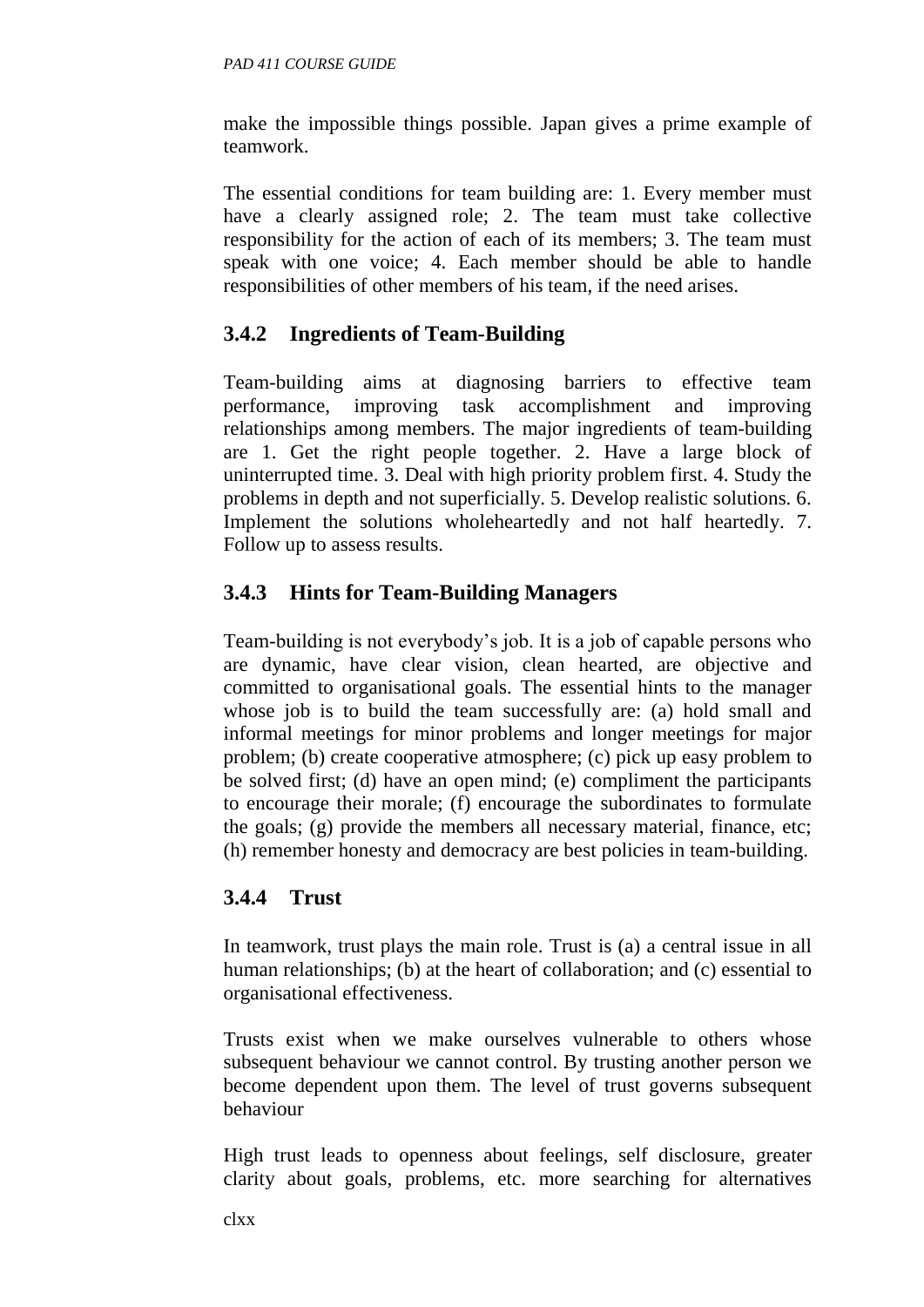instead of jumping to conclusions, greater levels of mutual influence, increased motivation, closeness, increased comfort with each other, tolerance of differing viewpoints and better utilisation of expertise and abilities.

Low trust leads to the following conditions controlling environment, self-protective behaviour, facts, ideas, conclusions and feelings ignored, disguised and distorted, people becoming suspicious, unreceptive and perceive manipulation, attempts to be truly open being rejected, effort to build trust being sabotaged, misinterpretation and misunderstandings.

Deepening a relationship requires taking the first step in trusting another person despite uncertainty about the consequences. If neither person takes the risk of trusting, at least a little, the relationship remains stalled at a low level of caution and suspicion. Trusting another"s competence, judgment, helpfulness or concern, results in a greater willingness to be open. Feeling trusted also makes it easier to be open. The foundation of a trusting relationship is in believing that the other person has integrity.

### **3.4.5 How to Build Trust**

- 1. Do what you say you are going to do. When you create predictability, you are seen as trustworthy, which promotes trusting behaviour from others.
- 2. Trust develops when people feel safe and secure so that they can risk being vulnerable.

Reduce defensiveness by:

- (i) providing descriptive rather evaluative feedback
- (ii) avoiding game-playing and secrecy
- (iii) expressing genuine feelings of caring and involvement
- (iv) being sensitive to the needs and interests of others
- (v) seeking out, listening to and understanding the perspectives of others
- (vi) utilising and recognising the contributions of others.
- 3. Be a trust risk-taker. Let people know where you stand even if it differs from their view. Acknowledge your own mistakes and vulnerability. Be human.

Most development activity is centred upon the improvement of individual skills, knowledge and experience, but organisations are increasingly finding that this is not enough; that the real key to success is the way in which individuals behave towards each other and the way in which groups of people relate to and work with each other.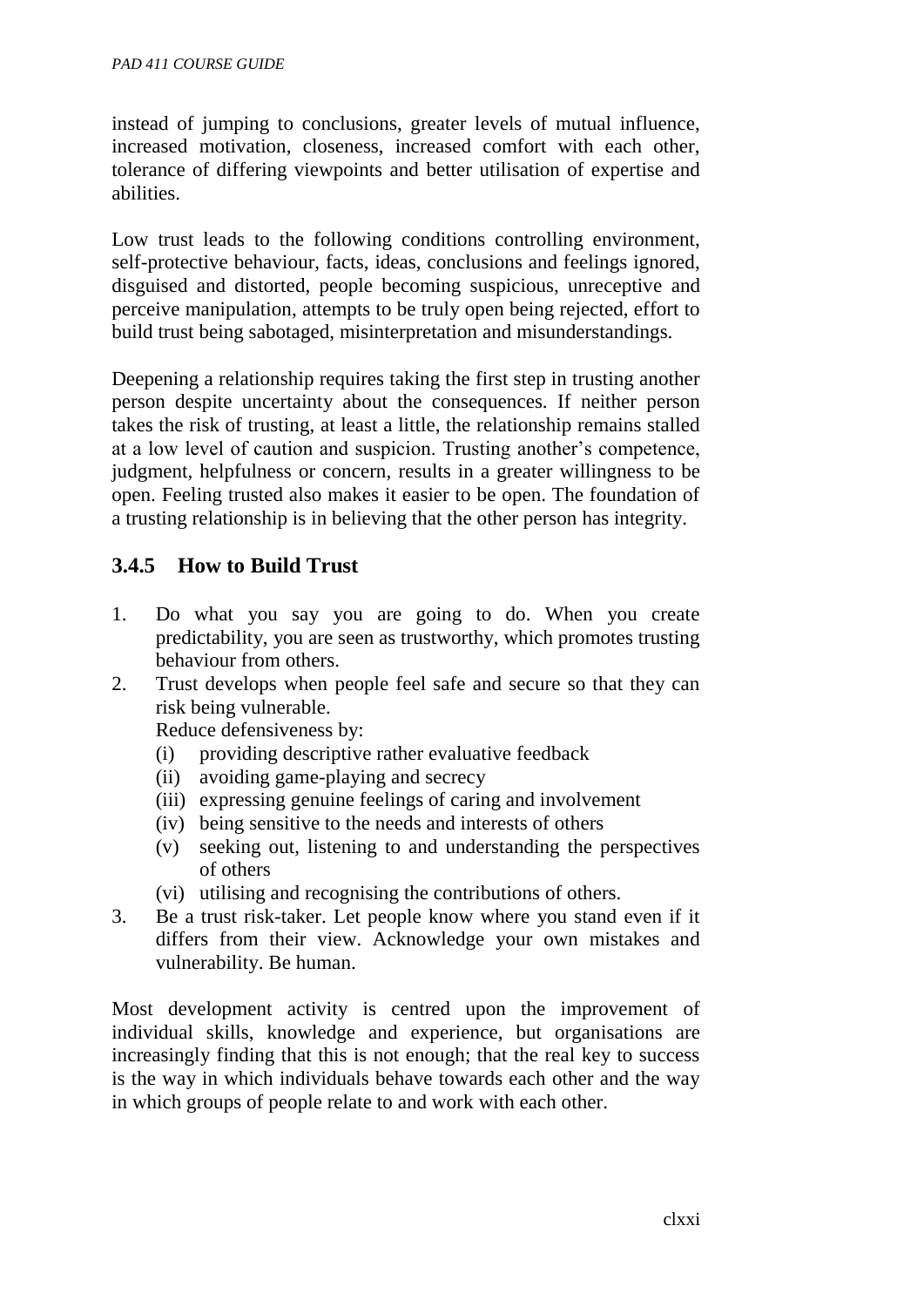# **3.4.6 Test of Good Teamwork**

How do we recognise good and bad teamwork? Let us first look at some of the symptoms of bad teamwork.

First, there is the symptom of frustration. As an organisation gets larger, the opportunities for personal expression and satisfaction often become less. Too frequently, people who work in organisations become frustrated because they can no longer see a clear way of meeting their own needs and aspirations. People lose inspiration and lack the commitment and motivation which are essential ingredients of effective teamwork.

In many organisations, the symptoms of grumbling and retaliation are evident. If people cannot express themselves through the system, they do it privately through discussion in the corridors, lavatories and car parks. Often bar room chat is a better indicator of organisational health than the most elaborate attitude surveys. The organisations that have a poor output of work also spend a lot of time on retaliation. They do not use mistakes as opportunities for increased learning and improvement but as excuses for punishing those who made the mistakes, leading to ill will.

Unhealthy competition is another indicator of poor teamwork. Competition is the life-blood of many organisations but there is a great difference between the healthy competition where people can enjoy the just reward of their work and others can accept that the best man, system or policy succeeded and the kind of organisation where backbiting, "dirty tricks" and politics are the everyday pastimes of the managers. Similarly, many organisations owe much of their success to the natural competitive spirit which exists between departments and to the pride of team membership which departmentalisation often brings; but many others have departments which are at constant war with each other, each jockeying for superior organisational position, influence or perks. One particular organisation was for many years plagued by the constant bickering and "dirty tricks" of its department heads, each one striving for advantage over the others whenever possible. Not only did that lead to the organisation as a whole missing opportunities, but many junior employees found that, although they wanted to work with others, barriers had been erected between them and their counterparts in other departments.

Another sure indicator of poor teamwork is the expression employees wear on their faces. Effective teamwork breeds happiness and a visitor gets an immediate impression of whether the workplace is a happy one, or whether he is likely to be "killed in the rush" if he is around at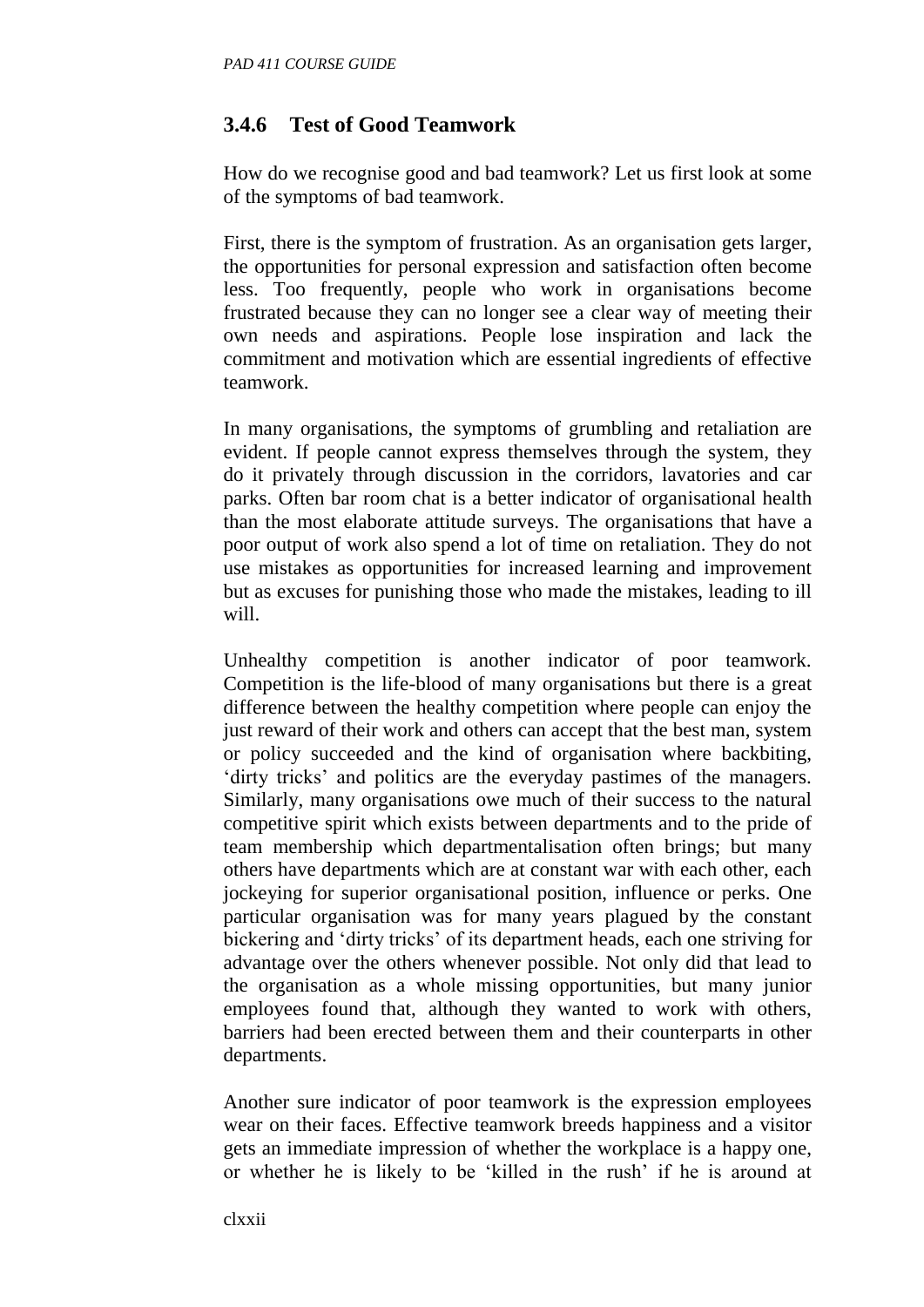"clocking-off" time. The workplace does not have to be a dull and unenjoyable place; it can so easily be a rewarding place where people love to be.

Openness and honesty are the key indicators of organisational health. Unfortunately, some people seem to try honesty only when everything else has failed. Many mangers particularly seem to go to enormous lengths to avoid telling the truth. There are, of course, occasions in every organisation where total openness is not feasible, but where good teamwork exists, there is generally no need for locks on drawers, dishonest statements to employees and the taking of false bargaining stances.

Meetings are another key indicator of teamwork. The main reason for having meetings is to utilise the collective skills of a group of people whilst working on common problems or opportunities. Too often, however, we experience meetings which in no way use these skills; meetings where only one or few people contribute and meetings used by managers simply as an opportunity to lay down the rules rather than utilise the resources of the team. The quality of meetings can usually be determined by the way in which individuals either look forward or to dread the normal weekly or monthly get-together.

In many organisations, the quality of the relationships between managers and those they manage is low that effective teamwork cannot get off the ground. Where people cannot confide in or trust their manager, where they are fearful of him or where they can converse with him only on a superficial or trivial level, real teamwork is unlikely to exist. Another sign of low quality relationships is that the leader becomes increasingly isolated from his team. He does not represent their views and they do not subscribe to his. The effective team leader needs to be very much a part of his team.

People not developing, is another sure sign of ineffective teamwork. If a team is to be effective, it needs to be continually developing itself and this in part means constantly facilitating individual as well as team development. Often development does not happen because: (a) there are perceived or real pressures; (b) it is seen as the job of the human resource department or training officer; (c) conflict exists between the team"s culture and that of the organisation; (d) team leaders lack the skills or willingness to make it happen; and (e) there is fear of the consequences of development.

Sometimes poor teamwork results in jobs getting done twice or not at all, because no clear understanding of rules within and between teams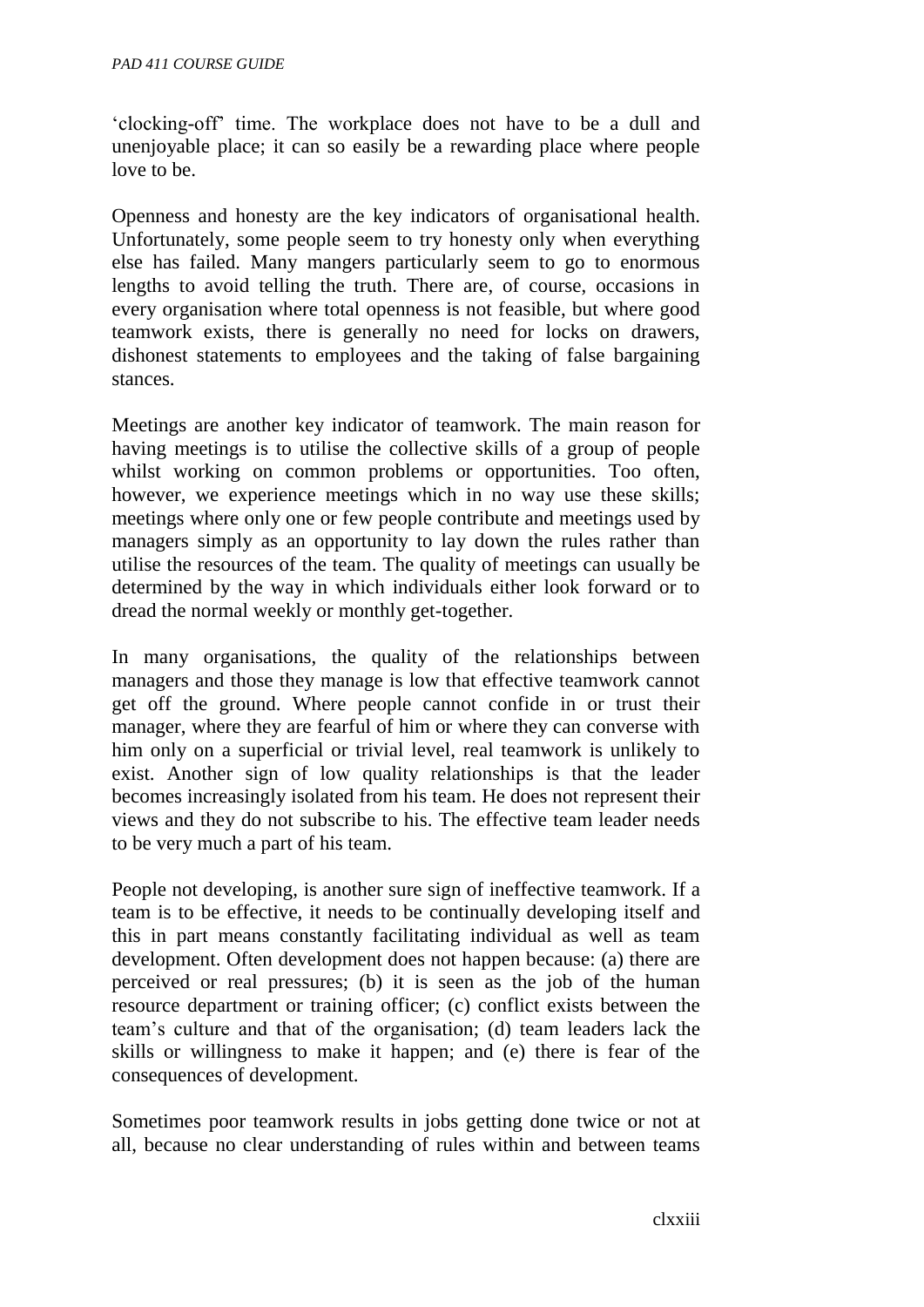#### *PAD 411 COURSE GUIDE*

exists. Sometimes, although common problems exist, people are not willing or get together and work on them.

Then there is the attitude which teams and individual members have to the possibility of external help. The ineffective team usually either rejects offers of help because it fears the consequences of outsiders finding out what the team is really like or seizes all offers of help because it lacks any coherent view of how to proceed and is content to handover its problems to someone else. The effective team uses external help constructively by recognising the new contribution and viewpoint which it can bring, but it always maintains response of its own problems and its own destiny.

Creativity is a delicate flower which flourishes only in the right conditions; namely conditions of personal freedom and support, freedom to experiment, to try out new ideas and concepts, with the support from those who listen, evaluate and offer help. A dearth of new ideas generally goes with poor teamwork, because it is within a team that the conditions for creativity can most easily be created.

The degree to which people help and use each other is another indicator. Where effective teamwork does not exist, people tend to work in isolation and they neither offer nor receive the help of their colleagues. All of us need help in order to perform at our optimum level.

The conditions described are indicative of an unhealthy organisation and all of them can be significantly improved by effective teamwork.

In an organisation where good teamwork exists, people can and do express themselves honestly and openly. Conversation about work is the same both inside and outside the organisation. Mistakes are faced openly and used as vehicles for learning and difficult situations are confronted.

Competition and the conflict of ideas are used constructively and team members have a pride in the success of their team. Unhelpful competition and conflict have been eliminated.

Good relationships exist with other teams and departments. Each individual values and respects the other and their respective leaders themselves comprise an effective team.

Personal relationships are characterised by support and trust, with people helping each other whenever possible.

Meetings are productive and stimulating, with all participating and feeling a sense of ownership of the actions which result from the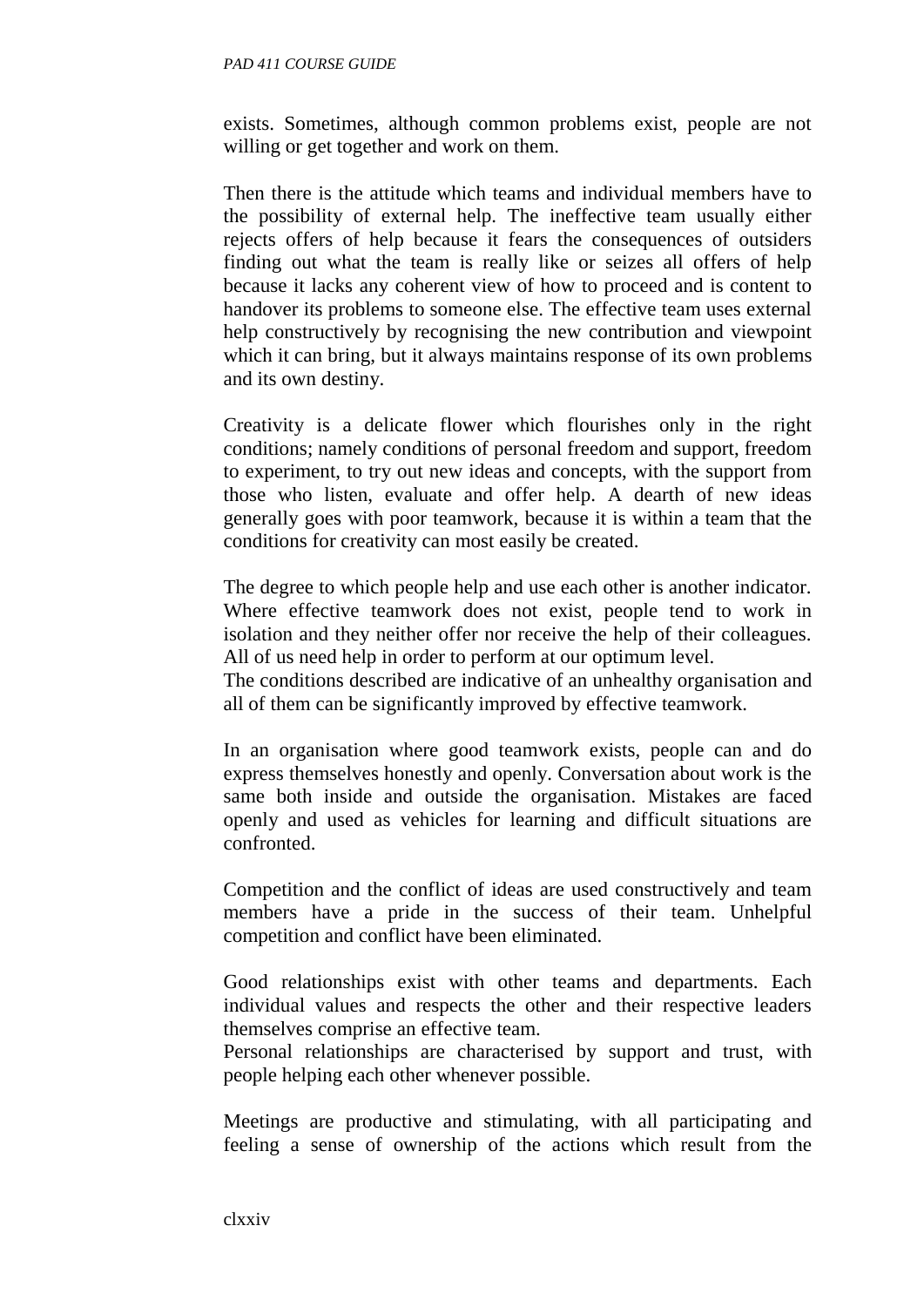decisions made. New ideas abound and their use enables the team to stay ahead.

Boss-subordinate relationships are sound, each helping the other to perform his role better and the team feeling that it is being led in an appropriate way.

Personal and individual developments are highly rated and opportunities are constantly sought for making development plans.

There is clear agreement about and understanding of objectives and of the roles which the team and its individual members will play in achieving them.

External help will be welcome and used where appropriate.

Finally, the team regularly reviews where it is going, why it needs to go there, and how it is getting there. If necessary, it alters its practices in the light of that review.

All these means that "work" is a happy place to be; people enjoy themselves wherever possible but this enjoyment is conducive to achievement, nor a barrier to it. People get satisfaction from their working lives and work is one of the places where they meet their needs and aspirations.

# **4.0 CONCLUSION**

In an organisation where good teamwork exists, people can and do express themselves honestly and openly. Conversation about work is the same both inside and outside the organisation. Mistakes are faced openly and used as vehicles for learning and difficult situations are confronted.

# **5.0 SUMMARY**

Hospital is a team approach institution, every member/worker is interrelated and interdependent hence the significance of teamwork cannot be overstressed. No doubt you must have learnt greatly in this course as you are well prepared to meet the societal demands from you as a hospital worker.

#### **6.0 TUTOR-MARKED ASSIGNMENT**

- (1) Discuss the relevance of teamwork in the effective health service delivery in the hospital.
- (2) List and explain barriers to effective teamwork in the hospital.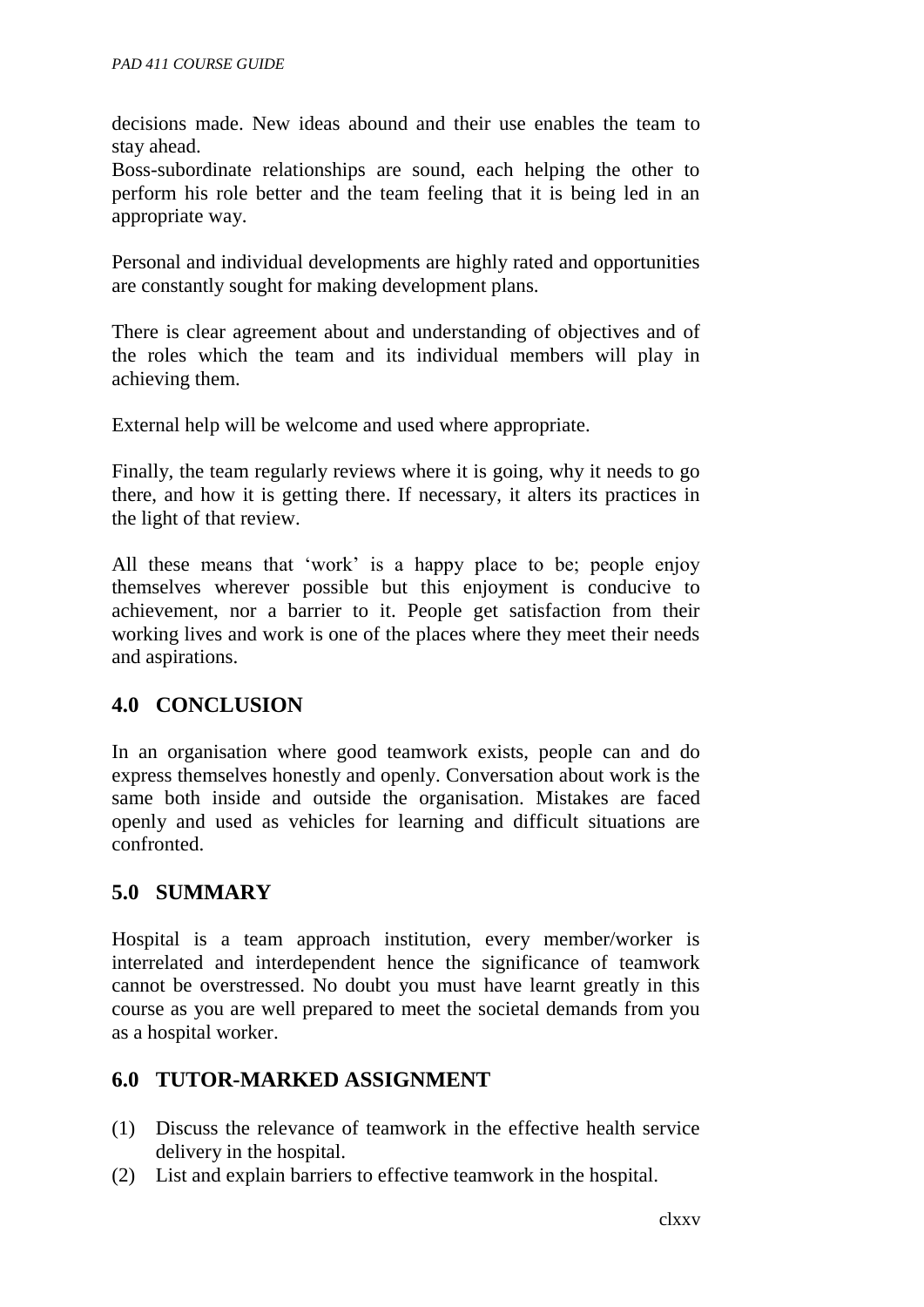#### *PAD 411 COURSE GUIDE*